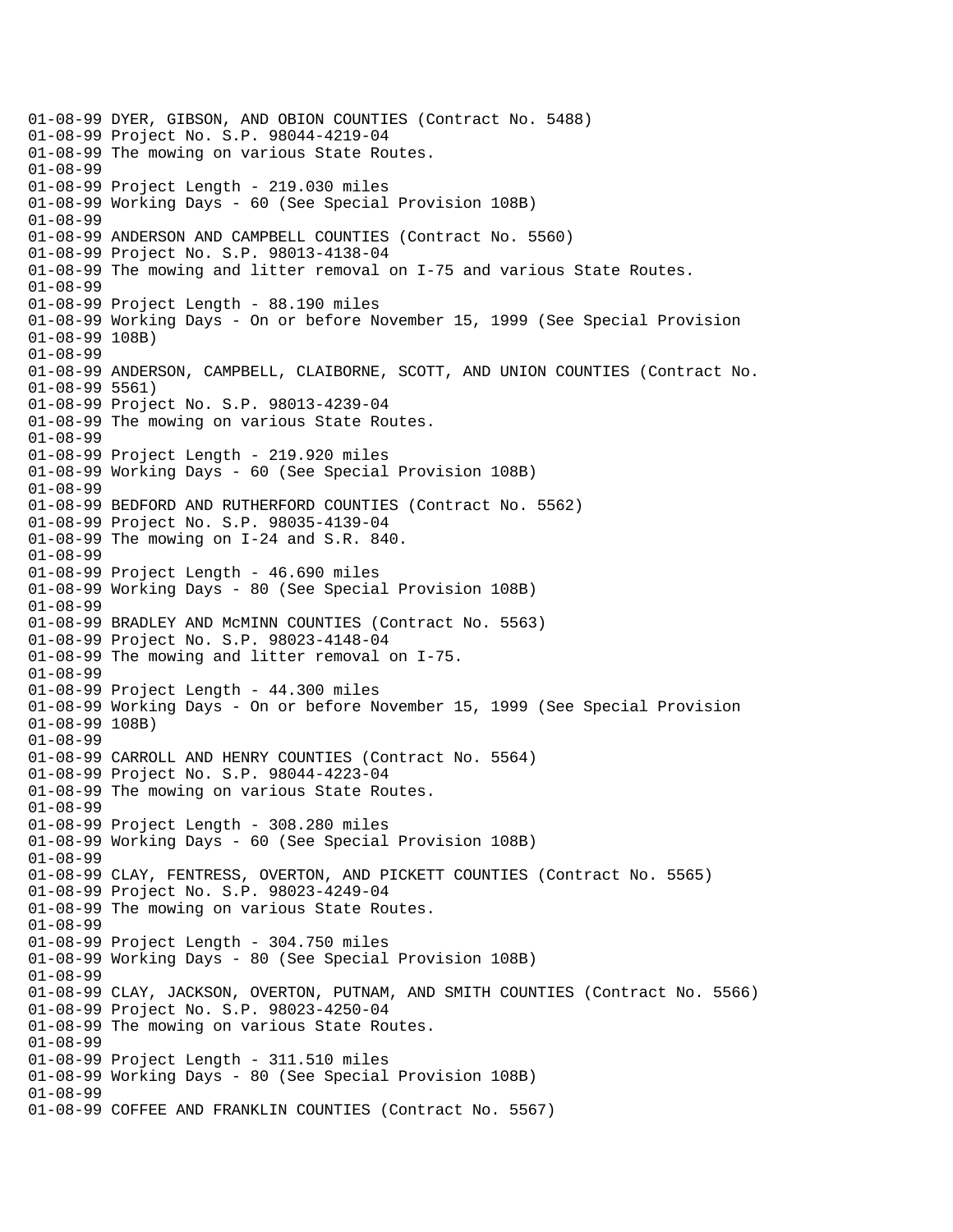01-08-99 Project No. S.P. 98023-4251-04 01-08-99 The mowing on various State Routes. 01-08-99 01-08-99 Project Length - 266.370 miles 01-08-99 Working Days - 60 (See Special Provision 108B) 01-08-99 01-08-99 DeKALB, VAN BUREN, AND WHITE COUNTIES (Contract No. 5568) 01-08-99 Project No. S.P. 98023-4252-04 01-08-99 The mowing on various State Routes. 01-08-99 01-08-99 Project Length - 213.050 miles 01-08-99 Working Days - 80 (See Special Provision 108B) 01-08-99 01-08-99 DICKSON AND HICKMAN COUNTIES (Contract No. 5569) 01-08-99 Project No. S.P. 98035-4240-04 01-08-99 The mowing on various State Routes. 01-08-99 01-08-99 Project Length - 290.600 miles 01-08-99 Working Days - 60 (See Special Provision 108B) 01-08-99 01-08-99 DYER, GIBSON, AND OBION COUNTIES (Contract No. 5570) 01-08-99 Project No. S.P. 98044-4124-04 01-08-99 The mowing and litter removal on I-155 and various State Routes. 01-08-99 01-08-99 Project Length - 116.060 miles 01-08-99 Working Days - On or before November 15, 1999 (See Special Provision 01-08-99 108B) 01-08-99 01-08-99 FAYETTE AND HARDEMAN COUNTIES (Contract No. 5571) 01-08-99 Project No. S.P. 98044-4225-04 01-08-99 The mowing on various State Routes. 01-08-99 01-08-99 Project Length - 214.280 miles 01-08-99 Working Days - 60 (See Special Provision 108B) 01-08-99 01-08-99 GILES COUNTY (Contract No. 5572) 01-08-99 Project No. S.P. 28945-4282-04 01-08-99 The mowing on various State Routes. 01-08-99 01-08-99 Project Length - 150.810 miles 01-08-99 Working Days - 60 (See Special Provision 108B) 01-08-99 01-08-99 GILES, MARSHALL, MAURY, AND WILLIAMSON COUNTIES (Contract No. 5573) 01-08-99 Project No. S.P. 98035-4141-04 01-08-99 The mowing on I-65 and S.R. 396. 01-08-99 01-08-99 Project Length - 70.250 miles 01-08-99 Working Days - 80 (See Special Provision 108B) 01-08-99 01-08-99 GRUNDY, HAMILTON, MARION, AND COFFEE COUNTIES (Contract No. 5574) 01-08-99 Project No. S.P. 98023-4153-04 01-08-99 The mowing and litter removal on I-24. 01-08-99 01-08-99 Project Length - 69.970 miles 01-08-99 Working Days - On or before November 15, 1999 (See Special Provision 01-08-99 108B) 01-08-99 01-08-99 HAMILTON AND MEIGS COUNTIES (Contract No. 5575) 01-08-99 Project No. S.P. 98023-4254-04 01-08-99 The mowing on various State Routes.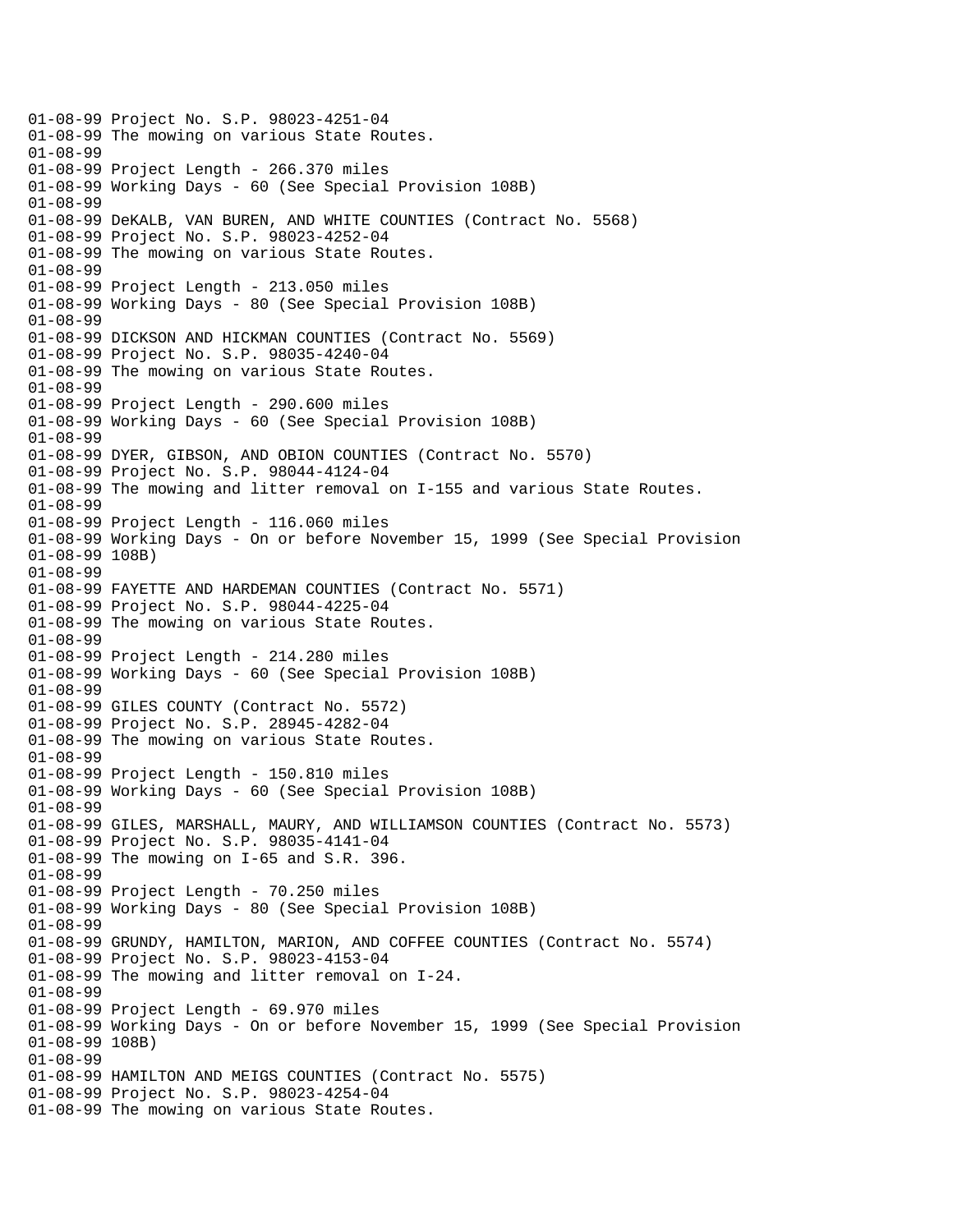01-08-99 01-08-99 Project Length - 117.050 miles 01-08-99 Working Days - 60 (See Special Provision 108B) 01-08-99 01-08-99 HARDIN, McNAIRY, CHESTER, AND WAYNE COUNTIES (Contract No. 5576) 01-08-99 Project No. S.P. 98044-4226-04 01-08-99 The mowing on various State Routes. 01-08-99 01-08-99 Project Length - 272.490 miles 01-08-99 Working Days - 80 (See Special Provision 108B) 01-08-99 01-08-99 KNOX, BLOUNT, AND SEVIER COUNTIES (Contract No. 5577) 01-08-99 Project No. S.P. 98013-4140-04 01-08-99 The mowing on various Interstate and various State Routes. 01-08-99 01-08-99 Project Length - 103.420 miles 01-08-99 Working Days - 90 (See Special Provision 108B) 01-08-99 01-08-99 LINCOLN AND MOORE COUNTIES (Contract No. 5578) 01-08-99 Project No. S.P. 98035-4242-04 01-08-99 The mowing on various State Routes. 01-08-99 01-08-99 Project Length - 210.340 miles 01-08-99 Working Days - 60 (See Special Provision 108B) 01-08-99 01-08-99 McMINN AND MEIGS COUNTIES (Contract No. 5579) 01-08-99 Project No. S.P. 98023-4255-04 01-08-99 The mowing on various State Routes. 01-08-99 01-08-99 Project Length - 209.930 miles 01-08-99 Working Days - 80 (See Special Provision 108B) 01-08-99 01-08-99 MARION AND GRUNDY COUNTIES (Contract No. 5581) 01-08-99 Project No. S.P. 98023-4256-04 01-08-99 The mowing on various State Routes. 01-08-99 01-08-99 Project Length - 270.570 miles 01-08-99 Working Days - 60 (See Special Provision 108B) 01-08-99 01-08-99 MAURY COUNTY (Contract No. 5582) 01-08-99 Project No. S.P. 60945-4286-04 01-08-99 The mowing on various State Routes. 01-08-99 01-08-99 Project Length - 211.130 miles 01-08-99 Working Days - 60 (See Special Provision 108B) 01-08-99 01-08-99 MONTGOMERY AND STEWART COUNTIES (Contract No. 5583) 01-08-99 Project No. S.P. 98035-4243-04 01-08-99 The mowing on various State Routes. 01-08-99 01-08-99 Project Length - 253.770 miles 01-08-99 Working Days - 60 (See Special Provision 108B) 01-08-99 01-08-99 MORGAN, MONROE, LOUDON, AND ROANE COUNTIES (Contract No. 5584) 01-08-99 Project No. S.P. 98013-4241-04 01-08-99 The mowing on various State Routes. 01-08-99 01-08-99 Project Length - 126.020 miles 01-08-99 Working Days - 60 (See Special Provision 108B) 01-08-99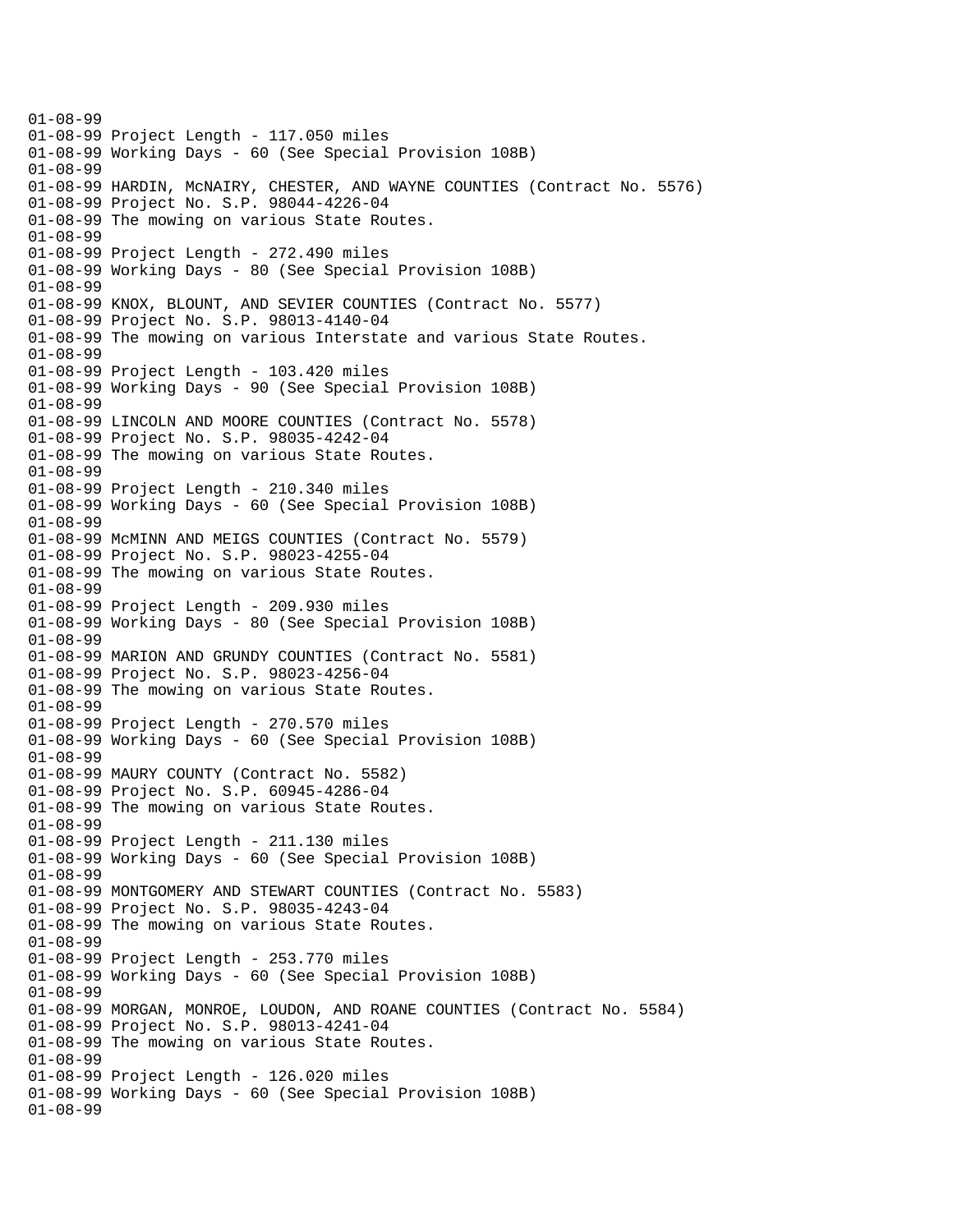---------------------------------------------------------------------------- 01-08-99 OBION AND WEAKLEY COUNTIES (Contract No. 5587) 01-08-99 Project No. S.P. 98044-4227-04 01-08-99 The mowing on various State Routes. 01-08-99 01-08-99 Project Length - 125.630 miles 01-08-99 Working Days - 60 (See Special Provision 108B) 01-08-99 01-08-99 SEQUATCHIE, BLEDSOE, AND VAN BUREN COUNTIES (Contract No. 5588) 01-08-99 Project No. S.P. 98023-4257-04 01-08-99 The mowing on various State Routes. 01-08-99 01-08-99 Project Length - 159.720 miles 01-08-99 Working Days - 60 (See Special Provision 108B) 01-08-99 01-08-99 SHELBY, TIPTON, AND LAUDERDALE COUNTIES (Contract No. 5589) 01-08-99 Project No. S.P. 98044-4128-04 01-08-99 The mowing and litter removal on I-40 and various State Routes. 01-08-99 01-08-99 Project Length - 112.120 miles 01-08-99 Working Days - On or before November 15, 1999 (See Special Provision 01-08-99 108B) 01-08-99 01-08-99 SMITH AND WILSON COUNTIES (Contract No. 5592) 01-08-99 Project No. S.P. 98035-4144-04 01-08-99 The mowing on I-40 and S.R. 840. 01-08-99 01-08-99 Project Length - 55.170 miles 01-08-99 Working Days - 80 (See Special Provision 108B) 01-08-99 01-08-99 SMITH AND WILSON COUNTIES (Contract No. 5593) 01-08-99 Project No. S.P. 98035-4245-04 01-08-99 The mowing on various State Routes. 01-08-99 01-08-99 Project Length - 260.530 miles 01-08-99 Working Days - 60 (See Special Provision 108B) 01-08-99 ALL CONTRACTS IN THIS LETTING ARE NO PLANS CONTRACTS. 01-22-99 CLAIBORNE COUNTY (Contract No. 5515) 01-22-99 Project No. APD-NH-32(21), 13001-3226-64 01-22-99 The grading, drainage, retaining wall, and paving on U.S. 25E (S.R. 01-22-99 32), beginning south of S.R. 33 and extending to north of Orchard 01-22-99 Lane. 01-22-99 01-22-99 Project Length - 4.029 miles \*\* COMPUTER-ASSISTED BIDDING 01-22-99 (CAB) MANDATORY \*\* 01-22-99 Working Days - On or before August 1, 2001 01-22-99 Plans Cost - \$ 50.00 Cross-Section Cost - \$100.00 01-22-99 The DBE goal for this contract is 15% of the contract amount. 01-22-99 01-22-99 ANDERSON COUNTY (Contract No. 5594) 01-22-99 Project No. S.P. 01004-4239-04 01-22-99 The resurfacing on S.R. 61 beginning at the Roane County line (L.M. 01-22-99 0.00) and extending to S.R. 62 (L.M. 3.03). 01-22-99 01-22-99 Project Length - 3.030 miles 01-22-99 Working Days - On or before November 1, 1999 (See Special Provision 01-22-99 108B)<br>01-22-99 Plans Cost -  $\frac{1}{2}$  3.00 (11" x 18") 01-22-99 01-22-99 BEDFORD COUNTY (Contract No. 5595)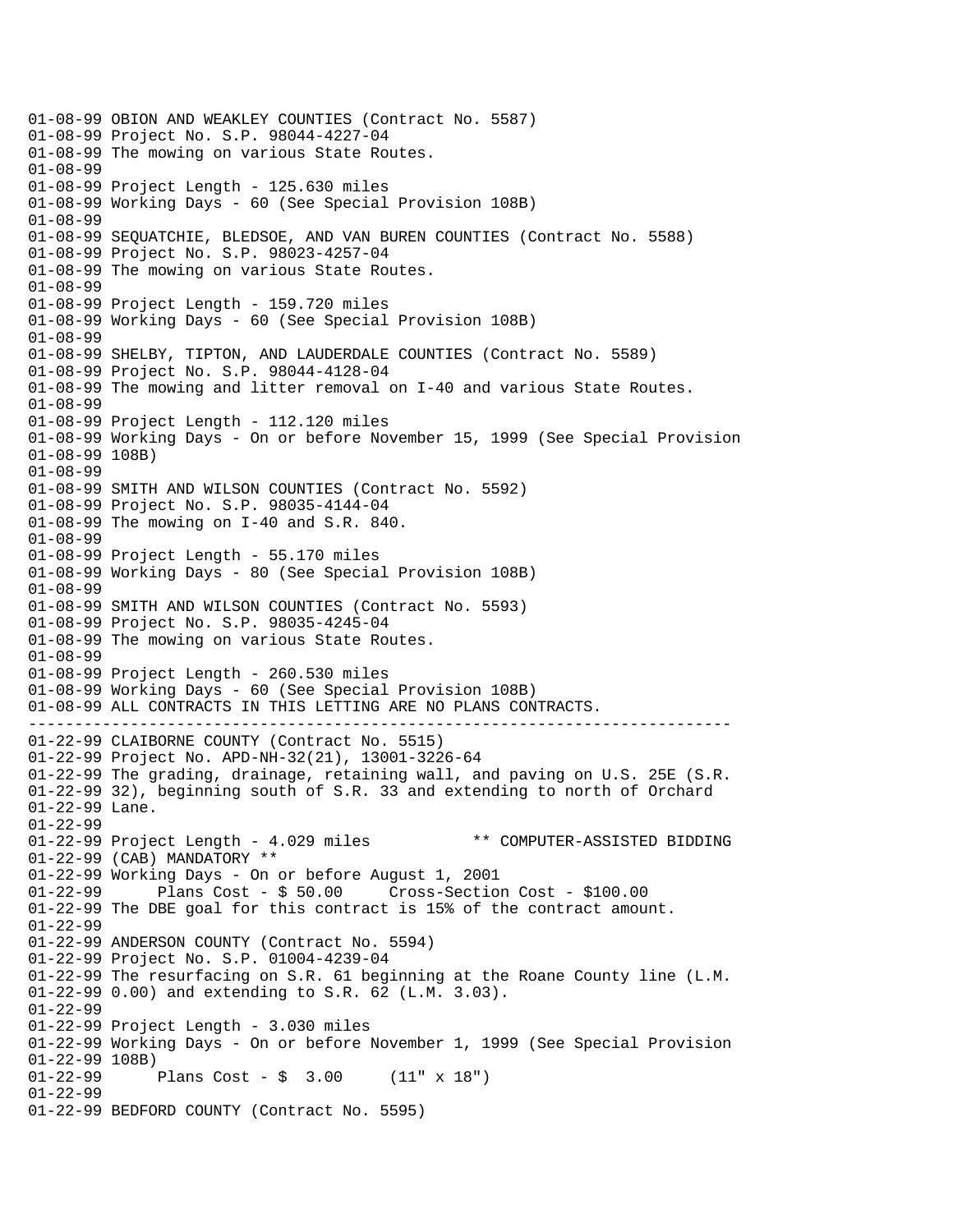01-22-99 Project No. S.P. 02005-4241-04; 02008-4211-04 01-22-99 The resurfacing on U.S. 41A (S.R. 16, Madison Street) beginning at 01-22-99 U.S. 231 (S.R. 10) (L.M. 18.10) and extending to north of Celebration 01-22-99 Drive (L.M. 18.90), and on S.R. 64 beginning at U.S. 231 (S.R. 10) 01-22-99 (L.M. 12.27) and extending to West Bethany Street (L.M. 13.63). 01-22-99 01-22-99 Project Length - 2.040 miles 01-22-99 Working Days - On or before November 15, 1999 (See Special Provision 01-22-99 108B) 01-22-99 Plans Cost - \$ 3.00 (11" x 18") 01-22-99 01-22-99 BEDFORD, LINCOLN, MARSHALL, MOORE, AND RUTHERFORD COUNTIES (Contract 01-22-99 No. 5596) 01-22-99 Project No. S.P. 98035-4148-04 01-22-99 The installation of painted pavement marking lines on various 01-22-99 Interstate and State routes. 01-22-99 01-22-99 Project Length - 686.320 miles \*\* COMPUTER-ASSISTED BIDDING 01-22-99 (CAB) MANDATORY \*\* 01-22-99 Working Days - On or before November 15, 1999 (See Special Provision 01-22-99 108B) NO PLANS CONTRACT 01-22-99 01-22-99 BLEDSOE, SEQUATCHIE, AND VAN BUREN COUNTIES (Contract No. 5597) 01-22-99 Project No. S.P. 04001-4226-04, 77005-4212-04, 88027-4230-04 01-22-99 The resurfacing (micro-surfacing) on U.S. 127 (S.R. 28) beginning 0.6 01-22-99 mile north of Cannon Creek (L.M. 5.80) and extending to 0.14 mile 01-22-99 north of branch (L.M. 12.03) and beginning 1.2 mile north of Rocky 01-22-99 Creek (L.M. 21.78) and extending 2 miles south of the Cumberland 01-22-99 County line (L.M. 27.00) in Bledsoe County, and on S.R. 111 beginning 01-22-99 1 mile north of the bridge over East Valley Road (L.M. 8.59) and 01-22-99 extending to S.R. 28 (L.M. 10.07) in Sequatchie County and beginning 01-22-99 at Spinlon Drive (L.M. 12.83) and extending to 0.04 mile north of Old 01-22-99 S.R. 111 (L.M. 17.80) in Van Buren County. 01-22-99 01-22-99 Project Length - 17.753 miles \*\* COMPUTER-ASSISTED BIDDING 01-22-99 (CAB) MANDATORY \*\* 01-22-99 Working Days - On or before June 30, 1999 01-22-99 Plans Cost - \$ 3.00 (11" x 18") 01-22-99 01-22-99 BLEDSOE, MARION, SEQUATCHIE, AND VAN BUREN COUNTIES (Contract No. 01-22-99 5598) 01-22-99 Project No. S.P. 98023-4159-04 01-22-99 The installation of painted pavement marking lines on various 01-22-99 Interstate and State routes. 01-22-99 01-22-99 Project Length - 352.730 miles 01-22-99 Working Days - On or before November 15, 1999 (See Special Provision 01-22-99 108B)<br>01-22-99 1 01-22-99 NO PLANS CONTRACT 01-22-99 01-22-99 BLOUNT COUNTY (Contract No. 5600) 01-22-99 Project No. S.P. 05022-4227-04 01-22-99 The repair of the bridge on S.R. 335 (Hunt Road) over U.S. 129 (S.R. 01-22-99 115) in Alcoa (L.M. 7.74). 01-22-99 01-22-99 Project Length - 0.000 mile 01-22-99 Working Days - On or before March 15, 1999 (See Special Provision 01-22-99 108B). 01-22-99 Plans Cost - \$ 10.00 Cross-Section Cost - NA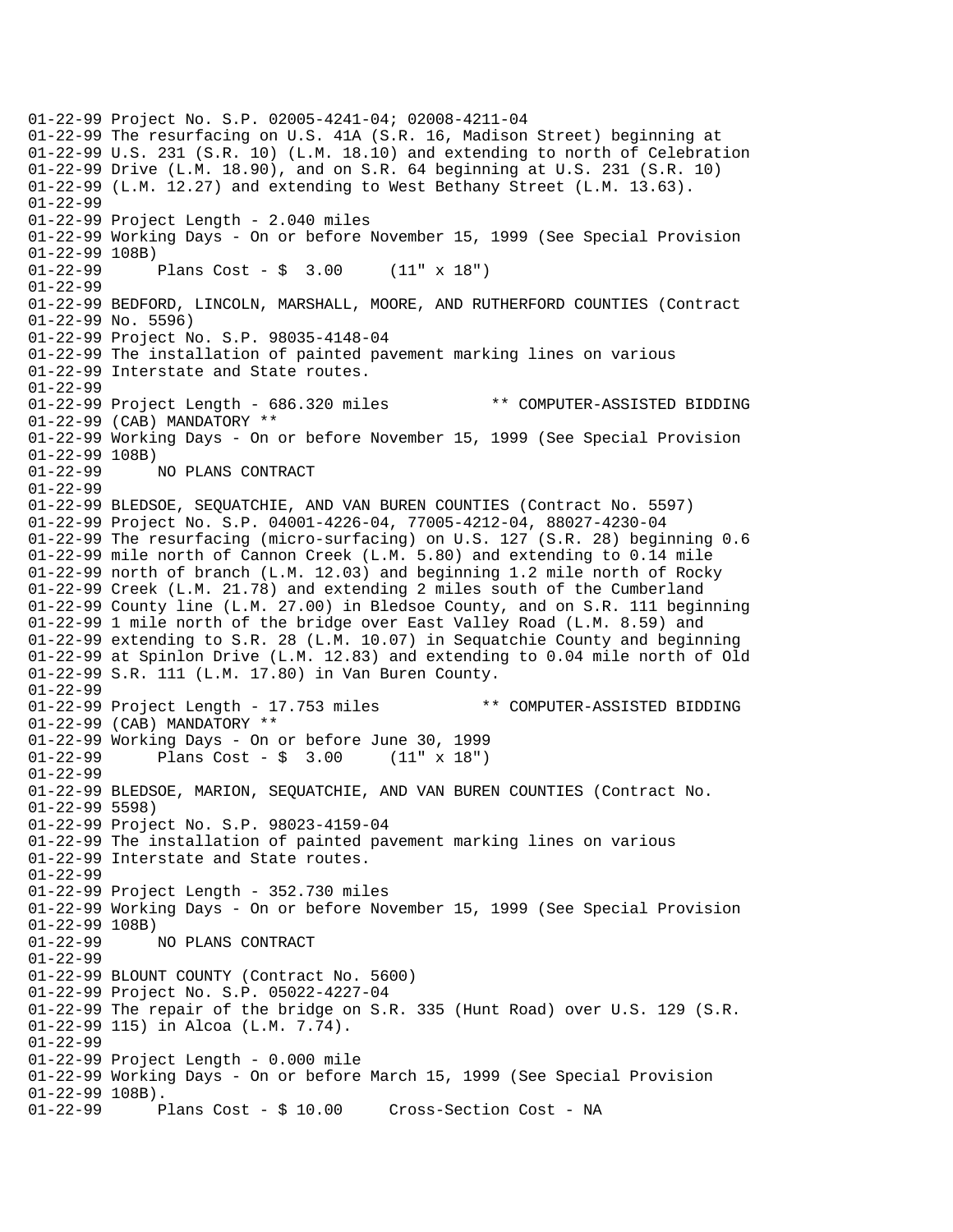01-22-99 01-22-99 BRADLEY COUNTY (Contract No. 5601) 01-22-99 Project No. S.P. 06007-4234-04, 06008-4221-04 01-22-99 The resurfacing (superpave) on U.S. 74 (U.S. 64 bypass, S.R. 311) 01-22-99 beginning 0.18 mile east of the bridge over Southern Railway (L.M. 01-22-99 4.00) and extending to S.R. 60 (L.M. 4.99), and on U.S. 74 (U.S. 64 01-22-99 bypass, S.R. 60) beginning at S.R. 311 (L.M. 10.99) and extending to 01-22-99 the bridge over S.R. 40 (L.M. 12.65). 01-22-99 01-22-99 Project Length - 2.650 miles \*\* COMPUTER-ASSISTED BIDDING 01-22-99 (CAB) MANDATORY \*\* 01-22-99 Working Days - See proposal. 01-22-99 Plans Cost - \$ 3.00 (11" x 18") 01-22-99 01-22-99 CARTER COUNTY (Contract No. 5602) 01-22-99 Project No. STP-M-NHE-9103(3), 10951-3232-54 01-22-99 The signalization of four (4) intersections in Elizabethton. 01-22-99 01-22-99 Project Length - 0.000 kilometer \*METRIC\* \*\* COMPUTER-01-22-99 ASSISTED BIDDING (CAB) MANDATORY \*\*  $01-22-99$  Working Days - See proposal.<br> $01-22-99$  Plans Cost - \$ 10.00 Cross-Section Cost - NA 01-22-99 01-22-99 CARTER COUNTY (Contract No. 5603) 01-22-99 Project No. S.P. 10011-4224-04 01-22-99 The resurfacing on S.R. 91 beginning 0.24 mile north of Panhandle Road 01-22-99 (L.M. 12.82) and extending to 0.14 mile north of Earl Graham Road 01-22-99 (L.M. 17.05). 01-22-99 01-22-99 Project Length - 4.230 miles 01-22-99 Working Days - On or before November 1, 1999 (See Special Provision 01-22-99 108B)<br>01-22-99 Plans Cost -  $\frac{1}{2}$  3.00 (11" x 18") 01-22-99 01-22-99 CARTER, GREENE, HAMBLEN, HANCOCK, HAWKINS, JOHNSON, AND SULLIVAN 01-22-99 COUNTIES (Contract No. 5604) 01-22-99 Project No. S.P. 98013-4144-04 01-22-99 The installation of painted pavement marking lines on various 01-22-99 Interstate and State routes. 01-22-99 01-22-99 Project Length - 770.130 miles 01-22-99 Working Days - On or before November 15, 1999 (See Special Provision 01-22-99 108B) 01-22-99 NO PLANS CONTRACT 01-22-99 01-22-99 CARTER, GREENE. SULLIVAN, AND WASHINGTON COUNTIES (Contract No. 5605) 01-22-99 Project No. S.P. 98013-4230-04 01-22-99 The replacement of four (4) drainage structures: in Carter County on 01-22-99 S.R. 361 (L.M. 4.10), in Greene County on S.R. 349 (L.M. 7.94), in 01-22-99 Sullivan County on S.R. 347 (L.M. 3.75), and in Washington County on 01-22-99 S.R. 353 (L.M. 2.98), including construction of two (2) concrete box 01-22-99 bridges, a concrete box culvert, and a precast concrete box culvert; 01-22-99 grading, and paving. 01-22-99 01-22-99 Project Length - 0.290 kilometer \*METRIC\* \*\* COMPUTER-01-22-99 ASSISTED BIDDING (CAB) MANDATORY \*\*  $01-22-99$  Working Days - See proposal.<br> $01-22-99$  Plans Cost - \$ 10.00 01-22-99 Plans Cost - \$ 10.00 Cross-Section Cost - \$0.00 01-22-99 01-22-99 CHESTER, FAYETTE, HARDEMAN, HARDIN, HENDERSON, AND McNAIRY COUNTIES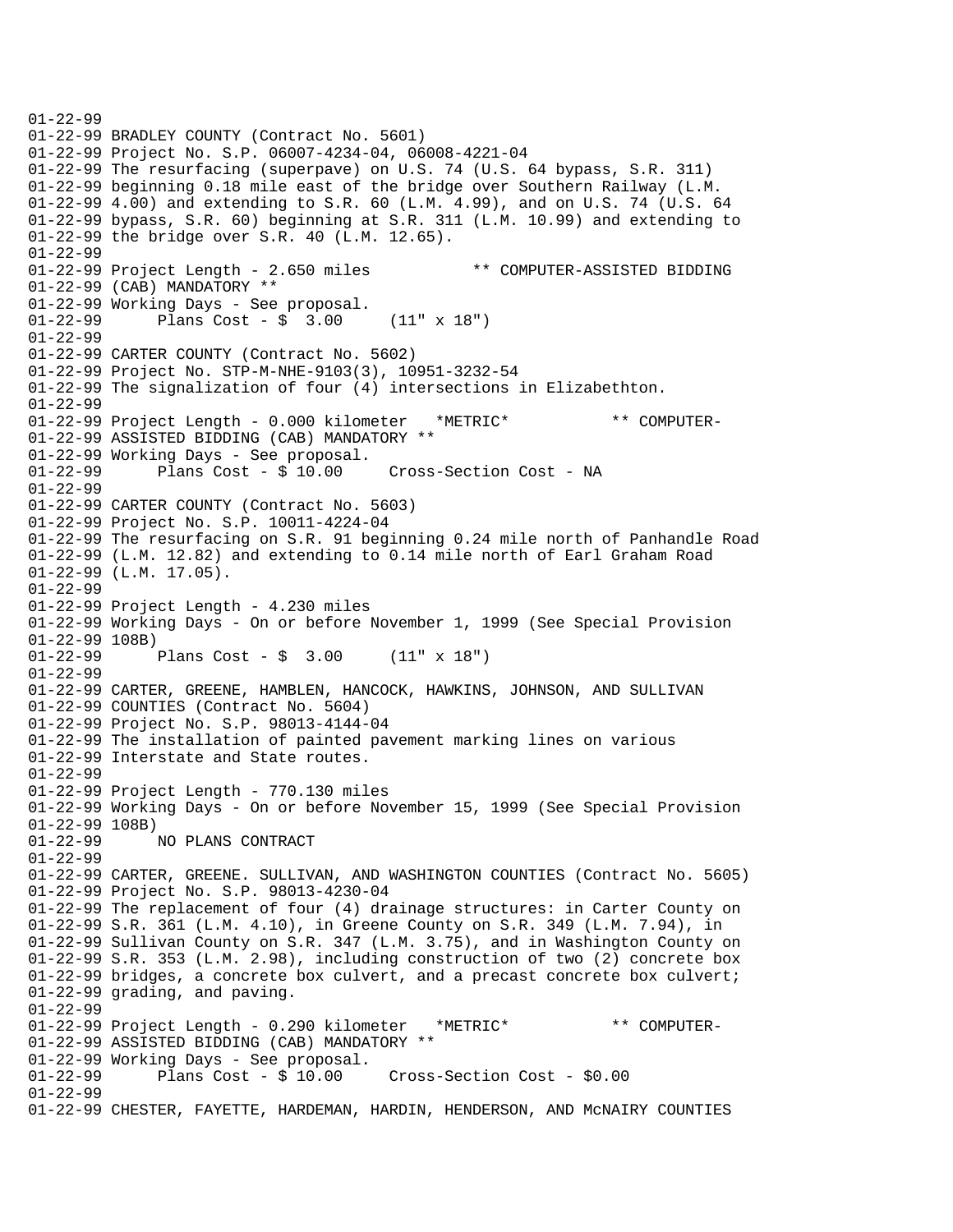01-22-99 (Contract No. 5606) 01-22-99 Project No. S.P. 98044-4231-04 01-22-99 The installation of painted pavement marking lines on various State 01-22-99 routes. 01-22-99 01-22-99 Project Length - 558.460 miles 01-22-99 Working Days - On or before November 15, 1999 (See Special Provision 01-22-99 108B) 01-22-99 NO PLANS CONTRACT 01-22-99 01-22-99 CLAIBORNE COUNTY (Contract No. 5607) 01-22-99 Project No. S.P. 13003-4235-04 01-22-99 The resurfacing on S.R. 33 beginning 0.18 mile south of Old S.R. 33 01-22-99 (L.M. 4.70) and extending to the bridge over the Southern Railroad 01-22-99 (L.M. 10.09). 01-22-99 01-22-99 Project Length - 5.390 miles 01-22-99 Working Days - On or before November 1, 1999 (See Special Provision 01-22-99 108B) 01-22-99 Plans Cost - \$ 3.00 (11" x 18") 01-22-99 01-22-99 CLAIBORNE AND UNION COUNTIES (Contract No. 5608) 01-22-99 Project No. S.P. 98013-4242-04 01-22-99 The installation of signs on various State routes. 01-22-99 01-22-99 Project Length - 169.350 miles 01-22-99 Working Days - On or before August 1, 1999 01-22-99 NO PLANS CONTRACT 01-22-99 01-22-99 COFFEE AND WARREN COUNTIES (Contract No. 5609) 01-22-99 Project No. S.P. 16010-4230-04, 89007-4248-04 01-22-99 The resurfacing (superpave) on S.R. 55 beginning at the end of the 01-22-99 curb-and-gutter section (L.M. 19.13) in Coffee County and extending to 01-22-99 S.R. 379 left (L.M. 1.09) in Warren County. 01-22-99 01-22-99 Project Length - 6.510 miles \*\* COMPUTER-ASSISTED BIDDING 01-22-99 (CAB) MANDATORY \*\* 01-22-99 Working Days - On or before June 30, 1999 01-22-99 Plans Cost - \$ 3.00 (11" x 18") 01-22-99 01-22-99 CUMBERLAND COUNTY (Contract No. 5610) 01-22-99 Project No. STP-EN-1(95), 18002-4220-04 01-22-99 The resurfacing on U.S. 70 (S.R. 1) beginning 0.6 mile east of 01-22-99 Cumberland Gardens (L.M. 28.00) and extending to the Roane County line 01-22-99 (L.M. 34.19). 01-22-99 01-22-99 Project Length - 6.100 miles \*\* COMPUTER-ASSISTED BIDDING 01-22-99 (CAB) MANDATORY \*\* 01-22-99 Working Days - On or before November 15, 1999 (See Special Provision 01-22-99 108B)<br>01-22-99 1 Plans Cost -  $\sin 3.00$  (11" x 18") 01-22-99 01-22-99 CUMBERLAND, DeKALB, PUTNAM, AND RHEA COUNTIES (Contract No. 5611) 01-22-99 Project No. S.P. 98023-4160-04 01-22-99 The installation of painted pavement marking lines on various 01-22-99 Interstate and State routes. 01-22-99 01-22-99 Project Length - 351.870 miles \*\* COMPUTER-ASSISTED BIDDING 01-22-99 (CAB) MANDATORY \*\* 01-22-99 Working Days - On or before November 15, 1999 (See Special Provision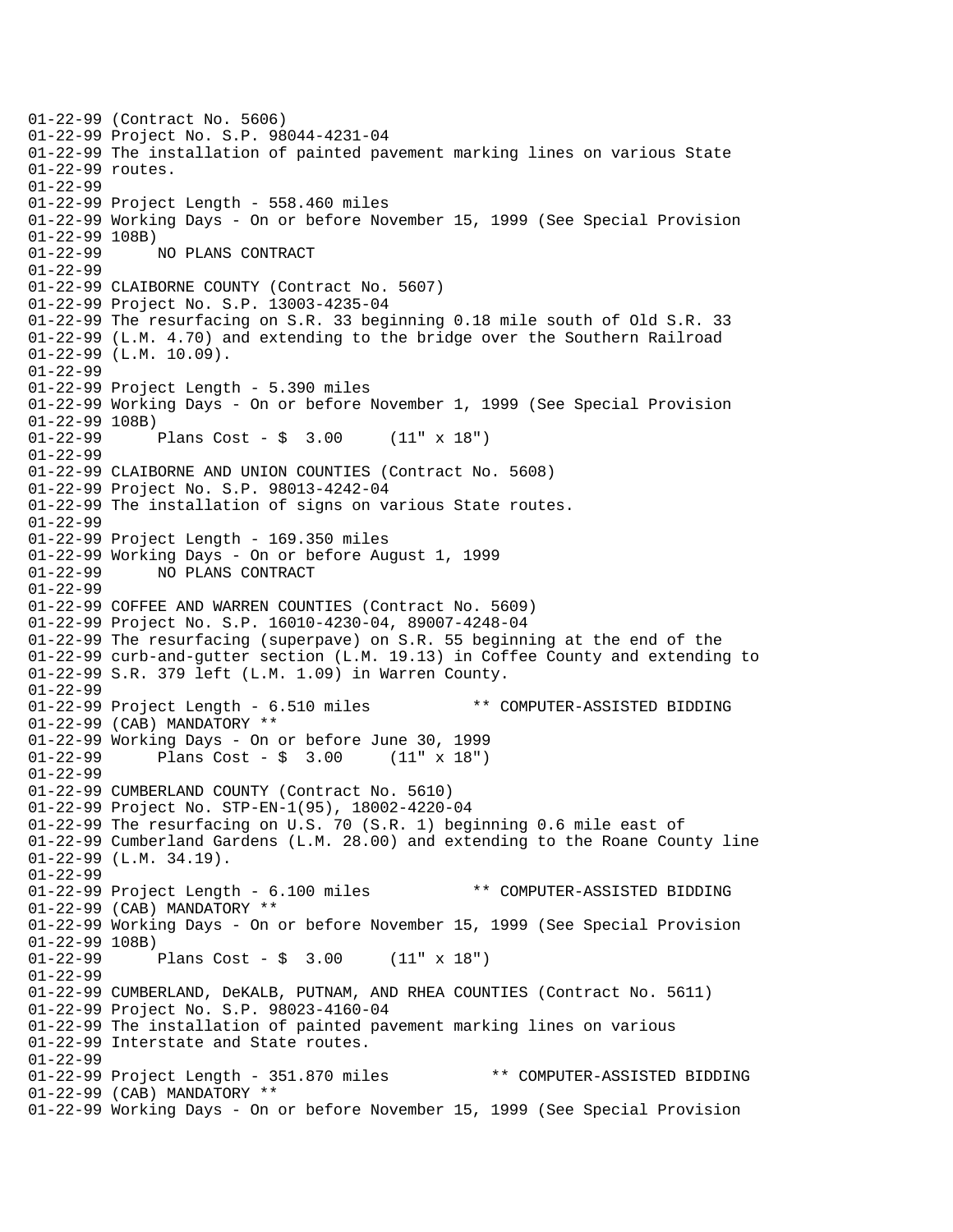01-22-99 108B)<br>01-22-99 : 01-22-99 NO PLANS CONTRACT 01-22-99 01-22-99 DAVIDSON, RUTHERFORD, WILLIAMSON, AND WILSON COUNTIES (Contract No. 01-22-99 5612) 01-22-99 Project No. CM-IE-98-3(4), 98035-3149-14 01-22-99 The installation of emergency reference number signs on various 01-22-99 Interstate Routes. 01-22-99 01-22-99 Project Length - 98.600 miles 01-22-99 Working Days - On or before June 1, 1999 01-22-99 NO PLANS CONTRACT 01-22-99 01-22-99 DAVIDSON AND SUMNER COUNTIES (Contract No. 5613) 01-22-99 Project No. S.P. 19031-4210-04, 83004-4213-04 01-22-99 The resurfacing on U.S. 41 (S.R. 11, Dickerson Pike) in Davidson 01-22-99 County beginning at the bridge over the C.S.X. railroad (L.M. 24.31) 01-22-99 and extending to the Sumner County line (L.M. 24.55), in Sumner County 01-22-99 beginning at the end of the ramp from U.S. 31W (S.R.41, Louisville 01-22-99 Highway) (L.M. 0.50) and extending to the Davidson County line (L.M. 01-22-99 1.35), and in Davidson County beginning at the Sumner County line 01-22-99 (L.M. 0.00) and extending to near Old Springfield Road (L.M. 1.72). 01-22-99 01-22-99 Project Length - 2.810 miles \*\* COMPUTER-ASSISTED BIDDING 01-22-99 (CAB) MANDATORY \*\* 01-22-99 Working Days - On or before November 30, 1999 (See Special Provision 01-22-99 108B)<br>01-22-99 1 Plans Cost -  $\sin 3.00$  (11" x 18") 01-22-99 01-22-99 DAVIDSON, WILLIAMSON, AND WILSON COUNTIES (Contract No. 5614) 01-22-99 Project No. S.P. 98035-4147-04 01-22-99 The installation of painted pavement marking lines on various 01-22-99 Interstate and State routes. 01-22-99 01-22-99 Project Length - 627.360 miles 01-22-99 Working Days - On or before November 15, 1999 (See Special Provision 01-22-99 108B)<br>01-22-99 01-22-99 NO PLANS CONTRACT 01-22-99 01-22-99 DYER COUNTY (Contract No. 5615) 01-22-99 Project No. S.P. 23004-4242-04 01-22-99 The resurfacing (superpave) on U.S. 51 (S.R. 3) beginning at I-155 01-22-99 (L.M. 12.51) and extending to S.R. 77 (L.M. 17.50). 01-22-99 01-22-99 Project Length - 5.000 miles \*\* COMPUTER-ASSISTED BIDDING 01-22-99 (CAB) MANDATORY \*\* 01-22-99 Working Days - On or before November 1, 1999 (See Special Provision 01-22-99 108B)<br>01-22-99 1 Plans Cost -  $\frac{1}{2}$  3.00 (8«" x 11") 01-22-99 01-22-99 FAYETTE COUNTY (Contract No. 5616) 01-22-99 Project No. IME-40-1(270)27, 24001-8140-44 01-22-99 The resurfacing (partial superpave) on I-40 beginning at the Shelby 01-22-99 County line (L.M. 0.00) and extending to west of S.R. 59 (7.81). 01-22-99 01-22-99 Project Length - 7.810 miles \*\* COMPUTER-ASSISTED BIDDING 01-22-99 (CAB) MANDATORY \*\* 01-22-99 Working Days - On or before November 1, 1999 (See Special Provision 01-22-99 108B) 01-22-99 Plans Cost - \$ 3.00 (8«" x 11")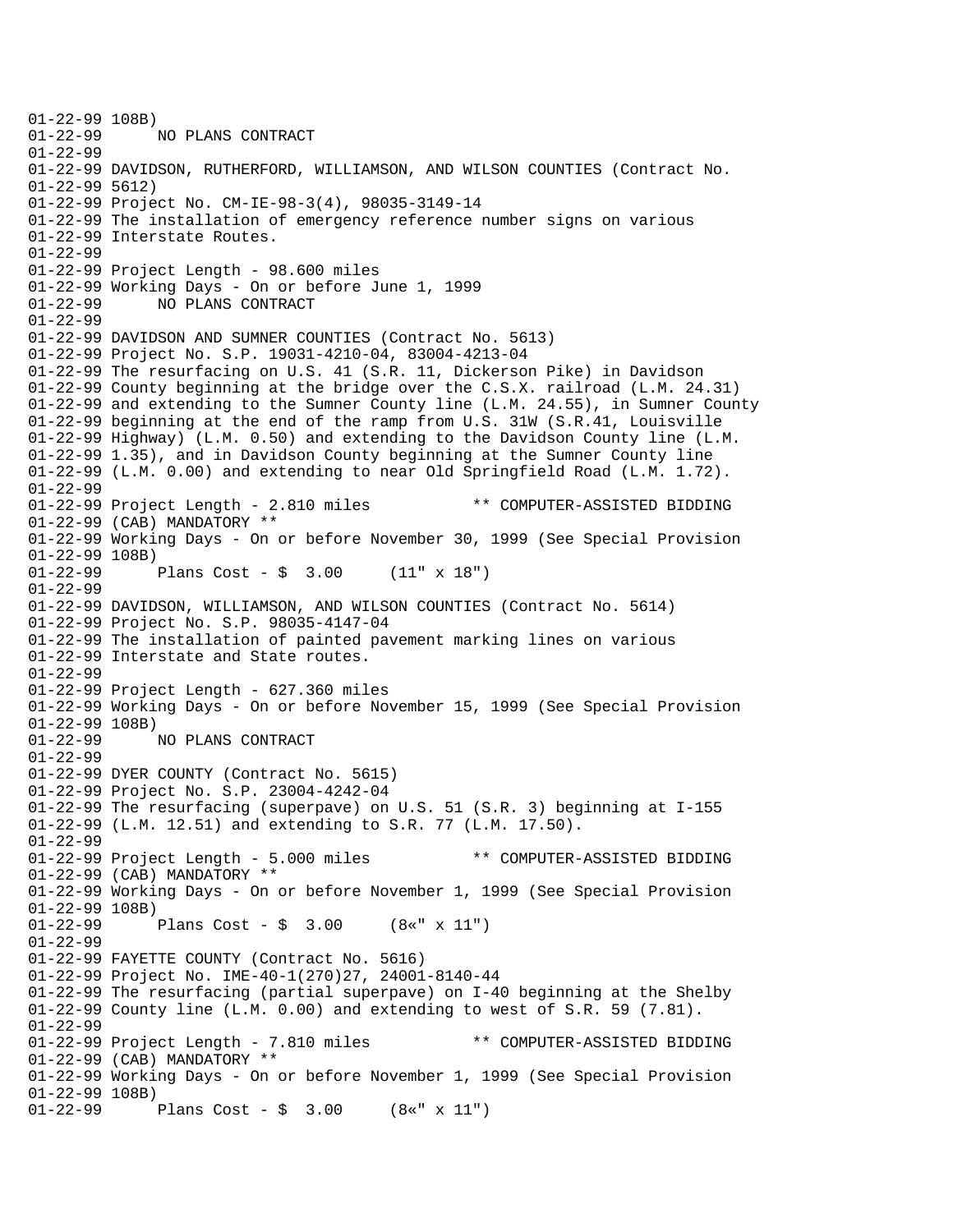01-22-99 The DBE goal for this contract is 4% of the contract amount. 01-22-99 01-22-99 GIBSON COUNTY (Contract No. 5617) 01-22-99 Project No. S.P. 27015-4213-04 01-22-99 The resurfacing on S.R. 105 beginning at U.S. 45W (S.R.5) (L.M. 10.09) 01-22-99 and extending to branch (L.M. 16.00). 01-22-99 01-22-99 Project Length - 5.910 miles \*\* COMPUTER-ASSISTED BIDDING 01-22-99 (CAB) MANDATORY \*\* 01-22-99 Working Days - On or before November 1, 1999 (See Special Provision 01-22-99 108B) 01-22-99 Plans Cost - \$ 3.00 (8«" x 11") 01-22-99 01-22-99 GREENE COUNTY (Contract No. 5618) 01-22-99 Project No. S.P. 30025-4240-04 01-22-99 The resurfacing on S.R. 348 beginning at Bible Chapel Road (L.M. 7.84) 01-22-99 and extending to S.R. 34 (L.M. 12.07). 01-22-99 01-22-99 Project Length - 4.230 miles \*\* COMPUTER-ASSISTED BIDDING 01-22-99 (CAB) MANDATORY \*\* 01-22-99 Working Days - On or before November 1, 1999 (See Special Provision 01-22-99 108B)<br>01-22-99 1 Plans Cost -  $\frac{1}{2}$  3.00 (11" x 18") 01-22-99 01-22-99 GRUNDY COUNTY (Contract No. 5619) 01-22-99 Project No. S.P. 31001-4155-04 01-22-99 The renovation of the rest areas on I-24 eastbound (L.M. 6.52) and 01-22-99 westbound (L.M. 6.70). 01-22-99 01-22-99 Project Length - 0.000 mile \*\* COMPUTER-ASSISTED BIDDING 01-22-99 (CAB) MANDATORY \*\* 01-22-99 Working Days - See proposal.<br>01-22-99 Plans Cost - \$ 10.00 Cross-Section Cost - NA 01-22-99 01-22-99 HAMILTON COUNTY (Contract No. 5620) 01-22-99 Project No. BR-NH-2(24), 33008-3216-94 01-22-99 STP-H-2(33), 33008-3213-94 01-22-99 01-22-99 Project No. BR-NH-2(24), 33008-3216-94 01-22-99 The construction of a concrete Bulb-Tee beam bridge on eastbound S.R. 01-22-99 2 (Bailey Avenue) over the C.S.X. Railroad (L.M. 9.44), including 01-22-99 grading, drainage, and paving. 01-22-99 01-22-99 Project Length - 0.402 kilometer 01-22-99 01-22-99 Project No. STP-H-2(33), 33008-3213-94 01-22-99 The improvement of the intersection of Bailey Avenue with Central 01-22-99 Avenue, including installation of a surveillance system. 01-22-99 01-22-99 Project Length - 0.105 kilometer 01-22-99 01-22-99 Total Project Length - 0.507 kilometer \*METRIC\* \*\* COMPUTER-01-22-99 ASSISTED BIDDING (CAB) MANDATORY \*\*  $01-22-99$  Working Days - See proposal.<br> $01-22-99$  Plans Cost - \$ 25.00 Plans  $Cost - $ 25.00$  Cross-Section Cost -  $$0.00$ 01-22-99 The DBE goal for this contract is 10% of the contract amount. 01-22-99 01-22-99 HAMILTON COUNTY (Contract No. 5621) 01-22-99 Project No. S.P. 33042-4227-04 01-22-99 The resurfacing or recycling of existing pavement on S.R. 58 beginning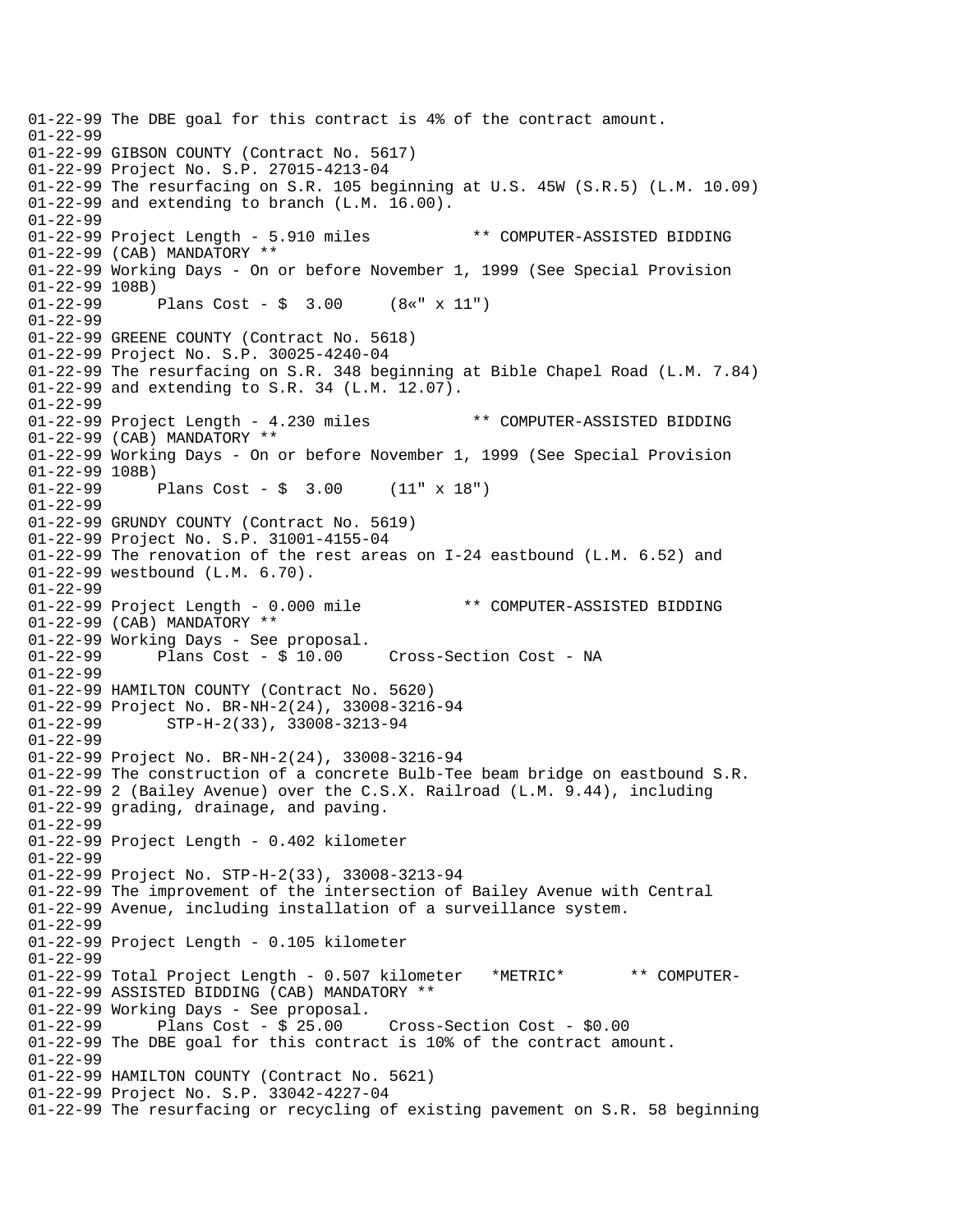01-22-99 at Lakewood Acres Road (L.M. 19.09) and extending to Greenwood Road 01-22-99 (L.M. 24.60). 01-22-99 01-22-99 Project Length - 5.510 miles 01-22-99 Working Days - See proposal. 01-22-99 Plans Cost - \$ 3.00 (11" x 18") 01-22-99 01-22-99 HANCOCK COUNTY (Contract No. 5622) 01-22-99 Project No. S.P. 34001-4234-04 01-22-99 The widening of the bridge on S.R. 33 over Blackwater Creek (L.M. 01-22-99 21.66) including grading, drainage, and paving. 01-22-99 01-22-99 Project Length - 0.137 mile \*\* COMPUTER-ASSISTED BIDDING 01-22-99 (CAB) MANDATORY \*\* 01-22-99 Working Days - On or before September 15, 1999 01-22-99 Plans Cost - \$ 10.00 Cross-Section Cost - \$0.00 01-22-99 01-22-99 HARDEMAN COUNTY (Contract No. 5623) 01-22-99 Project No. S.P. 35001-4251-04 01-22-99 The resurfacing on Old S.R. 15 beginning at Clift Road (L.M. 4.89) and 01-22-99 extending to near Western State Hospital (L.M. 11.08). 01-22-99 01-22-99 Project Length - 6.190 miles \*\* COMPUTER-ASSISTED BIDDING 01-22-99 (CAB) MANDATORY \*\* 01-22-99 Working Days - On or before November 1, 1999 (See Special Provision 01-22-99 108B) 01-22-99 Plans Cost - \$ 3.00 (8«" x 11") 01-22-99 01-22-99 HAWKINS COUNTY (Contract No. 5626) 01-22-99 Project No. STP-H-NHE-1(86), 37070-3213-94 01-22-99 The signalization of the intersection of U.S. 11W (S.R. 1) with S.R. 01-22-99 346 (Goshen Valley Road) in Church Hill. 01-22-99 01-22-99 Project Length - 0.000 kilometer \*METRIC\* \*\* COMPUTER-01-22-99 ASSISTED BIDDING (CAB) MANDATORY \*\* 01-22-99 Working Days - On or before July 15, 1999 01-22-99 Plans Cost - \$ 3.00 Cross-Section Cost - NA 01-22-99 01-22-99 HICKMAN COUNTY (Contract No. 5627) 01-22-99 Project No. S.P. 41001-4140-04 01-22-99 The repair of the bridges on eastbound I-40 over the Duck River (L.M. 01-22-99 0.82) and over Garners Creek Road (L.M. 1.65). 01-22-99 01-22-99 Project Length - 0.000 mile \*\* COMPUTER-ASSISTED BIDDING 01-22-99 (CAB) MANDATORY \*\* 01-22-99 Working Days - On or before June 15, 1999 (See Special Provision 108B) 01-22-99 Plans Cost - \$ 10.00 Cross-Section Cost - NA 01-22-99 01-22-99 KNOX COUNTY (Contract No. 5628) 01-22-99 Project No. CM-IE-98-1(5), 47952-3183-14 01-22-99 The installation of emergency reference number signs on various 01-22-99 Interstate Routes. 01-22-99 01-22-99 Project Length - 58.600 miles 01-22-99 Working Days - On or before June 1, 1999<br>01-22-99 NO PLANS CONTRACT NO PLANS CONTRACT 01-22-99 01-22-99 KNOX COUNTY (Contract No. 5629) 01-22-99 Project No. S.P. 47009-4276-04 01-22-99 The resurfacing on U.S. 11 (U.S. 70, S.R. 1) beginning 0.1 mile east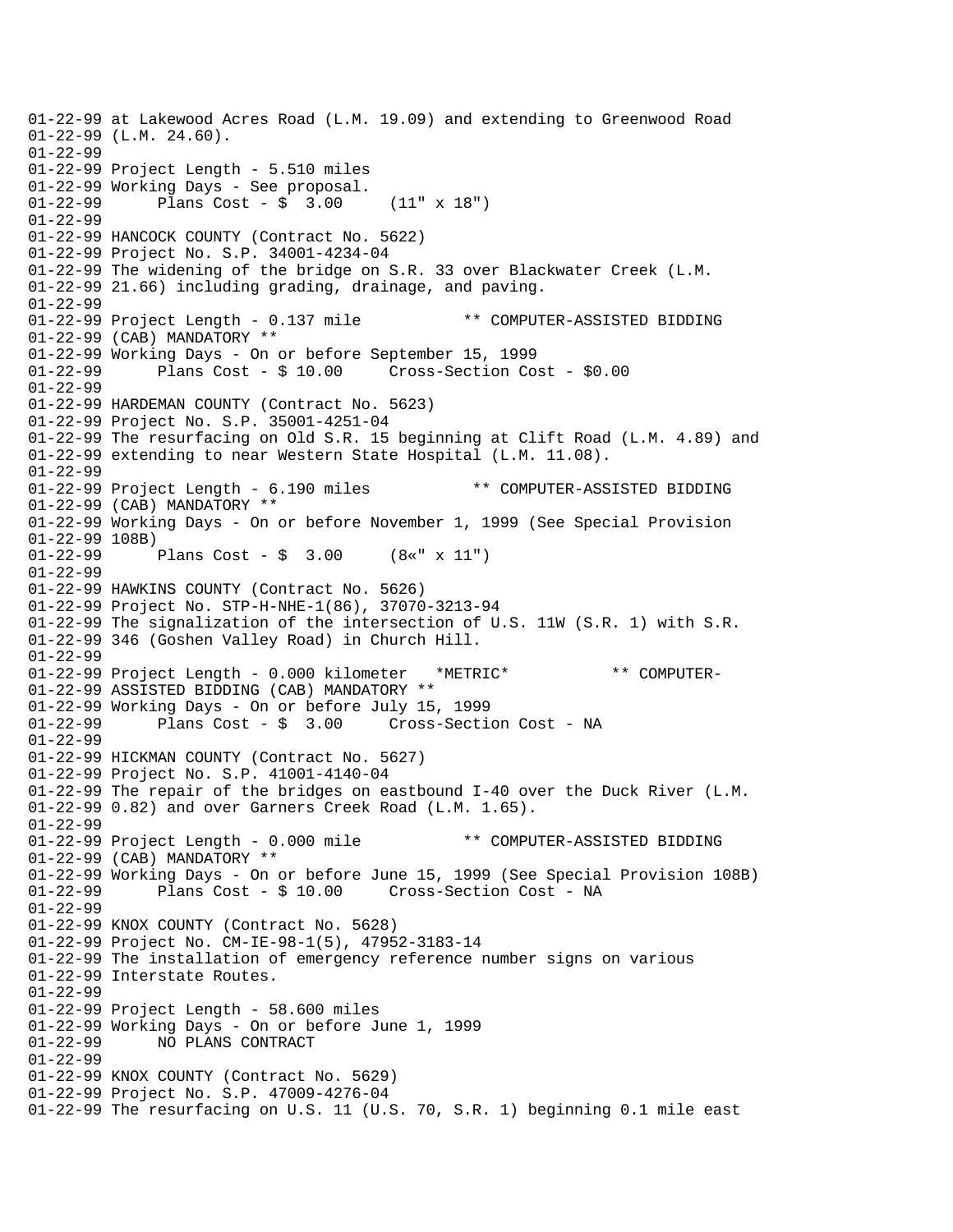01-22-99 of S.R. 332 (L.M. 4.59) and extending to Marketplace Boulevard (L.M.  $01-22-998.53$ . 01-22-99 01-22-99 Project Length - 3.940 miles \*\* COMPUTER-ASSISTED BIDDING 01-22-99 (CAB) MANDATORY \*\* 01-22-99 Working Days - On or before August 15, 1999 (See Special Provision 01-22-99 108B) 01-22-99 Plans Cost - \$ 3.00 (11" x 18") 01-22-99 01-22-99 LOUDON, MONROE, MORGAN, AND ROANE COUNTIES (Contract No. 5630) 01-22-99 Project No. S.P. 98013-4243-04 01-22-99 The installation of painted pavement marking lines on various State 01-22-99 routes. 01-22-99 01-22-99 Project Length - 390.900 miles 01-22-99 Working Days - On or before November 15, 1999 (See Special Provision 01-22-99 108B) 01-22-99 NO PLANS CONTRACT 01-22-99 01-22-99 McNAIRY AND HARDIN COUNTIES (Contract No. 5631) 01-22-99 Project No. S.P. 36007-4218-04 01-22-99 The resurfacing on S.R. 69 beginning at S.R. 22 (L.M. 0.29) in McNairy 01-22-99 County and extending to the beginning of the Bridge at the Decatur 01-22-99 County line in Hardin County (L.M. 10.06). 01-22-99 01-22-99 Project Length - 10.230 miles \*\* COMPUTER-ASSISTED BIDDING 01-22-99 (CAB) MANDATORY \*\* 01-22-99 Working Days - On or before November 1, 1999 (See Special Provision 01-22-99 108B)<br>01-22-99 1 Plans Cost -  $\frac{1}{2}$  3.00 (8«" x 11") 01-22-99 01-22-99 MACON, SMITH, SUMNER, AND TROUSDALE COUNTIES (Contract No. 5632) 01-22-99 Project No. S.P. 98035-4146-04 01-22-99 The installation of painted pavement marking lines on various 01-22-99 Interstate and State routes. 01-22-99 01-22-99 Project Length - 456.840 miles 01-22-99 Working Days - On or before November 15, 1999 (See Special Provision 01-22-99 108B) 01-22-99 NO PLANS CONTRACT 01-22-99 01-22-99 MARSHALL AND RUTHERFORD COUNTIES (Contract No. 5633) 01-22-99 Project No. S.P. 98035-4225-04 01-22-99 The replacement of two (2) drainage structures: in Marshall County on 01-22-99 S.R. 129 (L.M. 3.41) and in Rutherford County on S.R. 266 (Jefferson 01-22-99 Pike) (L.M. 11.39), including construction of a concrete box bridge 01-22-99 and a concrete slab bridge, grading, and paving. 01-22-99 01-22-99 Project Length - 0.526 kilometer \*METRIC\* \*\* COMPUTER-01-22-99 ASSISTED BIDDING (CAB) MANDATORY \*\* 01-22-99 Working Days - See proposal. 01-22-99 Plans Cost - \$ 10.00 Cross-Section Cost - \$0.00 01-22-99 01-22-99 MONROE COUNTY (Contract No. 5634) 01-22-99 Project No. NH-33(29), 62004-3242-14 01-22-99 The grading, drainage, and paving on U.S. 411 (S.R. 33) beginning at 01-22-99 the north end of the Madisonville Bypass and extending to 0.3 01-22-99 kilometer south of S.R. 72. 01-22-99 01-22-99 Project Length - 9.268 kilometers \*METRIC\* \*\* COMPUTER-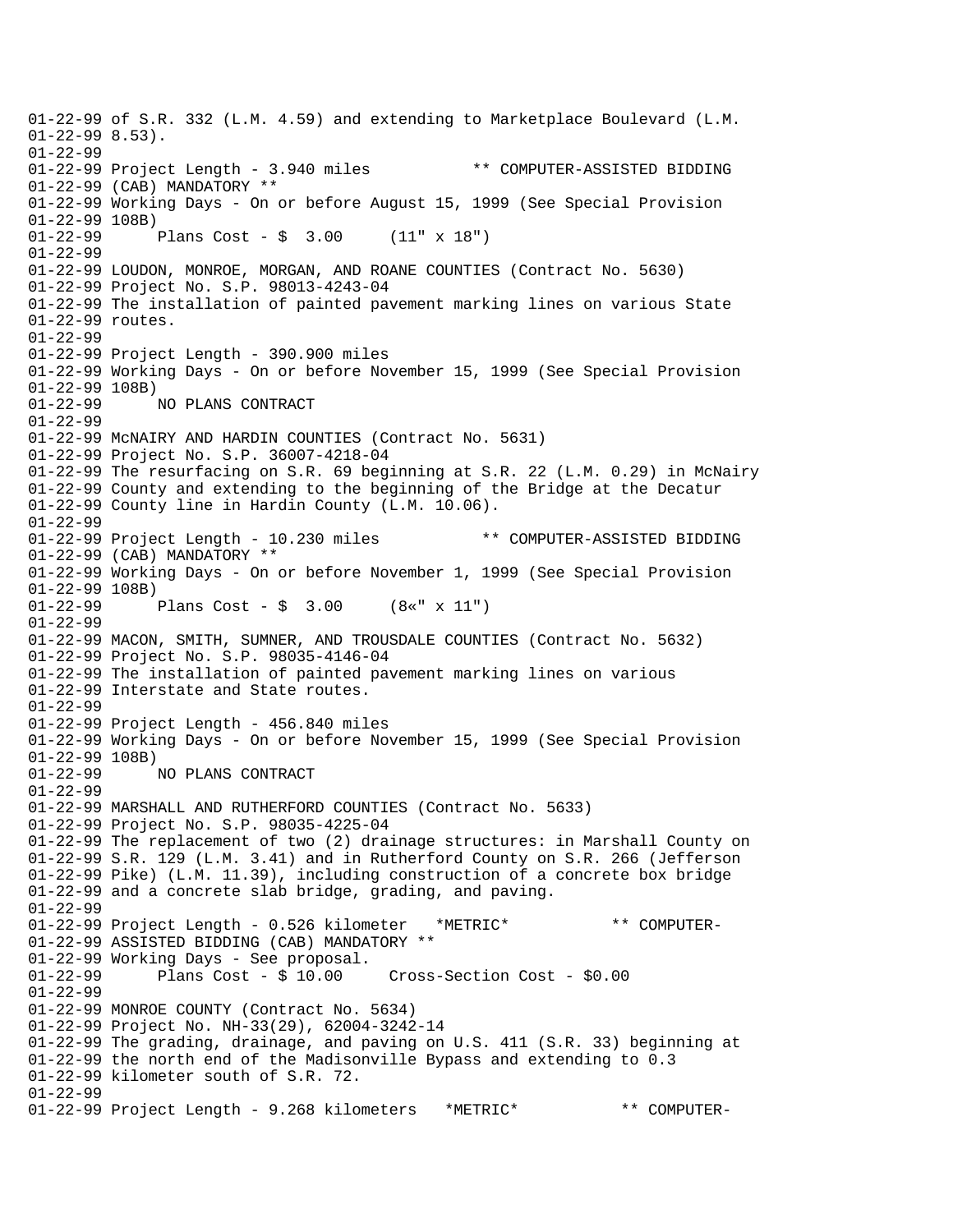01-22-99 ASSISTED BIDDING (CAB) MANDATORY \*\* 01-22-99 Working Days - On or before September 1, 2001 Plans Cost -  $$100.00$  Cross-Section Cost -  $$50.00$ 01-22-99 The DBE goal for this contract is 15% of the contract amount. 01-22-99 01-22-99 MONTGOMERY COUNTY (Contract No. 5635) 01-22-99 Project No. S.P. 63006-4227-04 01-22-99 The resurfacing on S.R. 13 beginning 0.45 mile east of Shiloh Road 01-22-99 (L.M. 5.00) and extending to S.R. 48 (L.M. 11.37). 01-22-99 01-22-99 Project Length - 6.370 miles \*\* COMPUTER-ASSISTED BIDDING 01-22-99 (CAB) MANDATORY \*\* 01-22-99 Working Days - On or before October 31, 1999 (See Special Provision 01-22-99 108B)<br>01-22-99 Plans Cost -  $\frac{1}{2}$  3.00 (11" x 18") 01-22-99 01-22-99 OBION COUNTY (Contract No. 5636) 01-22-99 Project No. BR-STP-184(2), 66006-3209-94 01-22-99 BR-STP-184(3), 66006-3211-94 01-22-99 BR-STP-184(4), 66006-3213-94 01-22-99 01-22-99 Project No. BR-STP-184(2), 66006-3209-94 01-22-99 The construction of two (2) concrete box bridges on S.R. 184 over 01-22-99 Hoosier Creek branches (L.M. 5.51 and L.M. 5.85), including grading, 01-22-99 drainage, and paving. 01-22-99 01-22-99 Project Length - 0.897 kilometer 01-22-99 01-22-99 Project No. BR-STP-184(3), 66006-3211-94 01-22-99 The construction of a concrete box bridge on S.R. 184 over Davidson 01-22-99 Creek (L.M. 3.51), including grading, drainage, and paving. 01-22-99 01-22-99 Project Length - 0.360 kilometer 01-22-99 01-22-99 Project No. BR-STP-184(4), 66006-3213-94 01-22-99 The construction of a concrete box bridge on S.R. 184 over Troy Creek 01-22-99 (L.M. 0.30), including grading, drainage, and paving. 01-22-99 01-22-99 Project Length - 0.160 kilometer 01-22-99 01-22-99 Total Project Length - 1.417 kilometers \*METRIC\* \*\* COMPUTER-01-22-99 ASSISTED BIDDING (CAB) MANDATORY \*\* 01-22-99 Working Days - On or before June 15, 2000 01-22-99 Plans Cost - \$ 10.00 Cross-Section Cost - \$ 10.00 01-22-99 The DBE goal for this contract is 5% of the contract amount. 01-22-99 01-22-99 PERRY COUNTY (Contract No. 5637) 01-22-99 Project No. S.P. 68002-4224-04 01-22-99 The repair of the bridge on U.S. 412 (S.R. 20) over the Buffalo River 01-22-99 (L.M. 12.61). 01-22-99 01-22-99 Project Length - 0.000 mile \*\* COMPUTER-ASSISTED BIDDING 01-22-99 (CAB) MANDATORY \*\* 01-22-99 Working Days - On or before October 31, 1999 (See Special Provision 01-22-99 108B)<br>01-22-99 Plans Cost - \$ 10.00 Cross-Section Cost - NA 01-22-99 01-22-99 PERRY COUNTY (Contract No. 5638) 01-22-99 Project No. S.P. 68006-4212-04 01-22-99 The resurfacing on S.R. 128 beginning at the Wayne County line (L.M.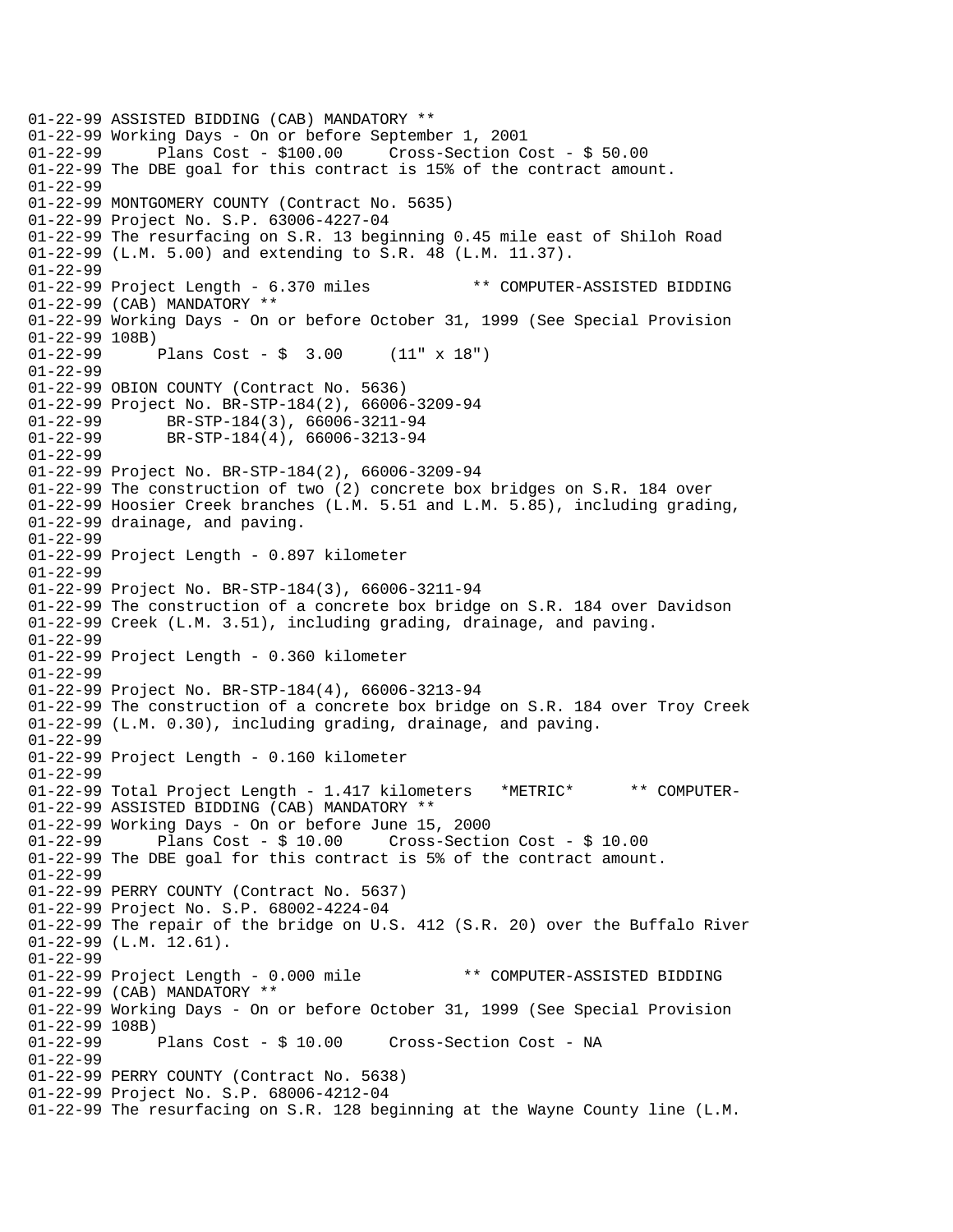01-22-99 0.00) and extending to Holder Cemetery Road (L.M. 6.00). 01-22-99 01-22-99 Project Length - 6.000 miles 01-22-99 Working Days - On or before November 1, 1999 (See Special Provision 01-22-99 108B) 01-22-99 Plans Cost - \$ 3.00 (11" x 18") 01-22-99 01-22-99 PUTNAM COUNTY (Contract No. 5639) 01-22-99 Project No. S.P. 71016-4231-04 01-22-99 The resurfacing on S.R. 62 beginning 0.82 mile east of Meadow Creek 01-22-99 (L.M. 6.00) and extending to the Fentress County line (L.M. 10.44). 01-22-99 01-22-99 Project Length - 4.440 miles \*\* COMPUTER-ASSISTED BIDDING 01-22-99 (CAB) MANDATORY \*\* 01-22-99 Working Days - On or before November 15, 1999 (See Special Provision 01-22-99 108B)<br>01-22-99 1 Plans Cost -  $$ 3.00$  (11" x 18") 01-22-99 01-22-99 ROANE COUNTY (Contract No. 5640) 01-22-99 Project No. S.P. 73016-4214-04 01-22-99 The resurfacing on S.R. 72 beginning at the Loudon County line (L.M. 01-22-99 0.00) and extending to S.R. 58 (L.M. 7.60). 01-22-99 01-22-99 Project Length - 7.500 miles \*\* COMPUTER-ASSISTED BIDDING 01-22-99 (CAB) MANDATORY \*\* 01-22-99 Working Days - On or before November 1, 1999 (See Special Provision 01-22-99 108B)<br>01-22-99 1 Plans Cost -  $\frac{1}{2}$  3.00 (11" x 18") 01-22-99 01-22-99 ROBERTSON AND SUMNER COUNTIES (Contract No. 5641) 01-22-99 Project No. S.P. 74258-3302-04, 83258-3302-04 01-22-99 The grading, drainage, and paving on S.R. 258 (White House Bypass) 01-22-99 beginning at S.R. 76 and extending to existing S.R. 258. 01-22-99 01-22-99 Project Length - 2.376 kilometers \*METRIC\* \*\* COMPUTER-01-22-99 ASSISTED BIDDING (CAB) MANDATORY \*\* 01-22-99 Working Days - On or before July 1, 2000 01-22-99 Plans Cost - \$ 50.00 Cross-Section Cost - \$ 10.00 01-22-99 01-22-99 RUTHERFORD COUNTY (Contract No. 5642) 01-22-99 Project No. STP-M-1059(2), 75952-3739-54; 75952-3740-04 01-22-99 The grading, drainage, construction of two (2) concrete box bridges, 01-22-99 and paving on Old Nashville Highway, beginning 0.26 mile southeast of 01-22-99 Sam Ridley Parkway and extending to Hazelwood Drive. 01-22-99 01-22-99 Project Length - 2.171 miles \*\* COMPUTER-ASSISTED BIDDING 01-22-99 (CAB) MANDATORY \*\* 01-22-99 Working Days - On or before October 15, 2000 01-22-99 Plans Cost - \$ 10.00 Cross-Section Cost - \$ 10.00 01-22-99 The DBE goal for this contract is 10% of the contract amount. 01-22-99 01-22-99 SCOTT COUNTY (Contract No. 5643) 01-22-99 Project No. S.P. 76003-4250-04 01-22-99 The repair of the bridge on S.R. 63 over the Southern Railway and 01-22-99 Paint Rock Creek (L.M. 5.31). 01-22-99 01-22-99 Project Length - 0.000 mile \*\* COMPUTER-ASSISTED BIDDING 01-22-99 (CAB) MANDATORY \*\* 01-22-99 Working Days - On or before July 1, 1999 01-22-99 Plans Cost - \$ 10.00 Cross-Section Cost - NA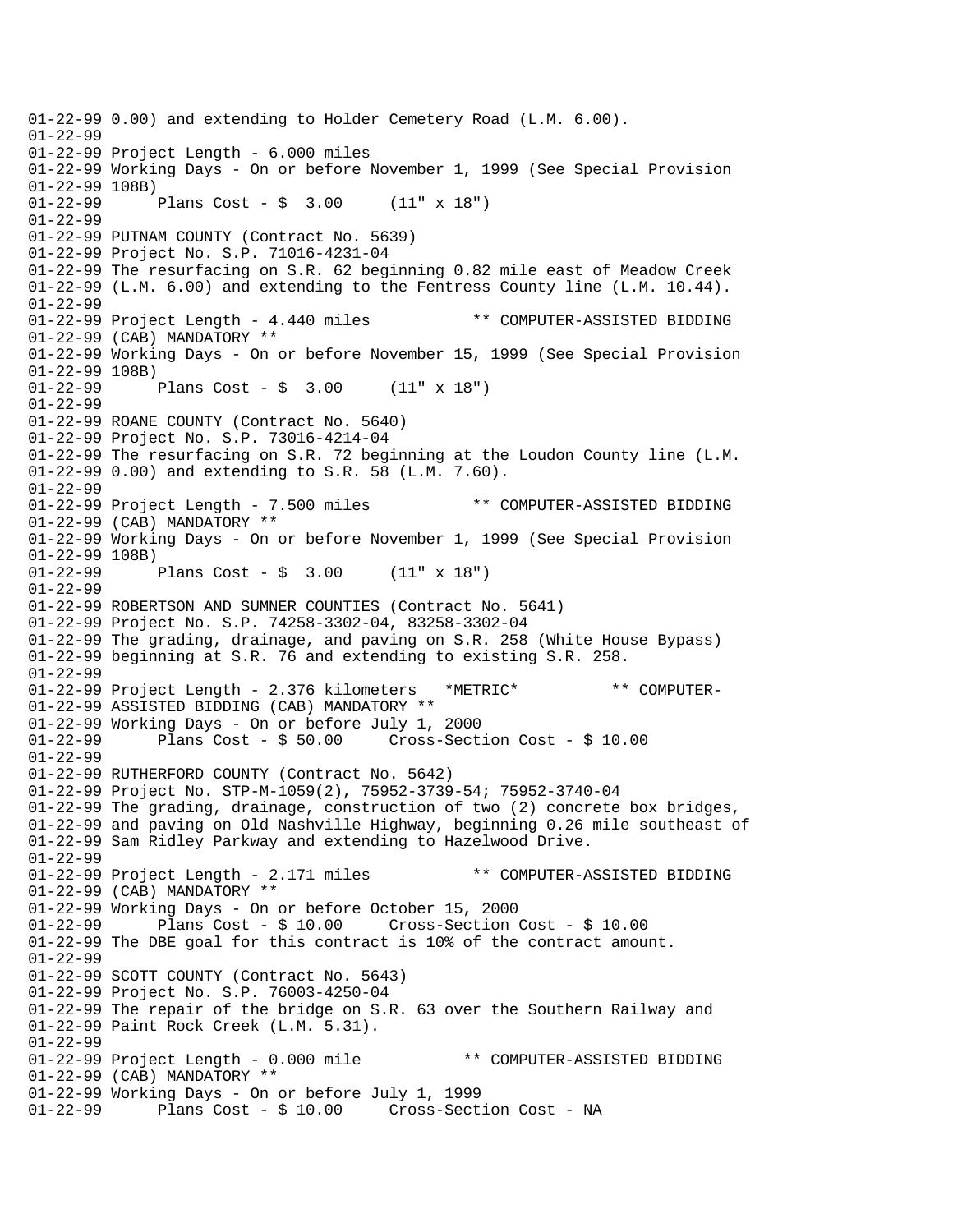01-22-99 01-22-99 SHELBY COUNTY (Contract No. 5644) 01-22-99 Project No. S.P. 79001-4184-04 01-22-99 The replacement of expansion joints on the bridge on I-40 over the 01-22-99 Mississippi River (L.M. 0.00). 01-22-99 01-22-99 Project Length - 0.000 mile \*\* COMPUTER-ASSISTED BIDDING 01-22-99 (CAB) MANDATORY \*\* 01-22-99 Working Days - On or before June 30, 1999 (See Special Provision 108B) 01-22-99 Plans Cost - \$ 3.00 Cross-Section Cost - NA 01-22-99 01-22-99 SHELBY COUNTY (Contract No. 5645) 01-22-99 Project No. S.P. 79006-4164-04 01-22-99 The repair of the bridge on Park Avenue over I-240 (L.M. 6.80). 01-22-99 01-22-99 Project Length - 0.000 mile \*\* COMPUTER-ASSISTED BIDDING 01-22-99 (CAB) MANDATORY \*\* 01-22-99 Working Days - On or before May 15, 1999 (See Special Provision 108B) 01-22-99 Plans Cost - \$ 10.00 Cross-Section Cost - NA 01-22-99 01-22-99 SHELBY COUNTY (Contract No. 5646) 01-22-99 Project No. S.P. 79045-4222-04 01-22-99 The resurfacing on U.S. 64 (S.R. 15) beginning at Bartlett Boulevard 01-22-99 (L.M. 3.28) and extending to U.S. 70 (U.S. 79, S.R. 1) (L.M. 4.96). 01-22-99 01-22-99 Project Length - 1.680 miles \*\* COMPUTER-ASSISTED BIDDING 01-22-99 (CAB) MANDATORY \*\* 01-22-99 Working Days - On or before November 1, 1999 (See Special Provision 01-22-99 108B)<br>01-22-99 1 Plans Cost -  $\frac{2}{3}$  3.00 (8«" x 11") 01-22-99 01-22-99 SULLIVAN COUNTY (Contract No. 5647) 01-22-99 Project No. S.P. 82018-4218-04 01-22-99 The resurfacing on S.R. 358 beginning at Bristol Metals Co. Road (L.M. 01-22-99 6.61) and extending to U.S. 11E (U.S. 19, S.R. 34) (L.M. 9.45). 01-22-99 01-22-99 Project Length - 2.740 miles 01-22-99 Working Days - On or before November 1, 1999 (See Special Provision 01-22-99 108B) 01-22-99 Plans Cost - \$ 3.00 (11" x 18") 01-22-99 01-22-99 SUMNER COUNTY (Contract No. 5649) 01-22-99 Project No. S.P. 83011-4220-04 01-22-99 The resurfacing on S.R. 109 beginning 1200 feet north of Douglas Lane 01-22-99 (L.M. 6.80) and extending to 100 feet north of Sumner Street (L.M.  $01-22-99$  17.09). 01-22-99 01-22-99 Project Length - 10.290 miles 01-22-99 Working Days - On or before November 1, 1999 (See Special Provision 01-22-99 108B)<br>01-22-99 <sup>1</sup> Plans Cost -  $\sin 3.00$  (11" x 18") 01-22-99 01-22-99 WARREN COUNTY (Contract No. 5650) 01-22-99 Project No. S.P. 89005-4226-04 01-22-99 The resurfacing on S.R. 8 beginning at the Van Buren County line (L.M. 01-22-99 0.00) and extending to 0.06 mile north of G. O'Neal Road (L.M. 7.70) 01-22-99 01-22-99 Project Length - 7.700 miles \*\* COMPUTER-ASSISTED BIDDING 01-22-99 (CAB) MANDATORY \*\* 01-22-99 Working Days - On or before November 15, 1999 (See Special Provision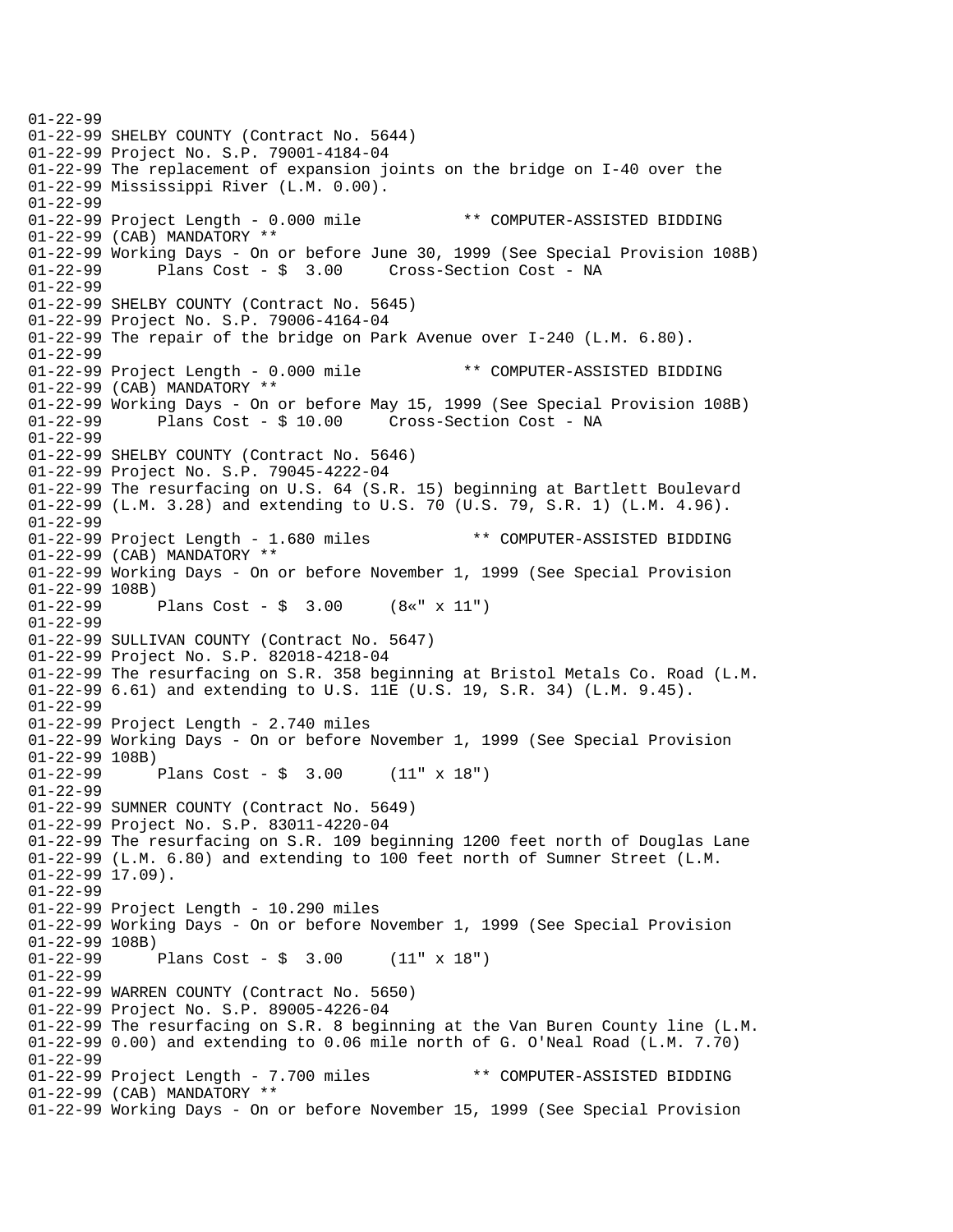----------------------------------------------------------------------------- 01-22-99 108B) 01-22-99 Plans Cost - \$ 3.00 (11" x 18") 03-19-99 COCKE COUNTY (Contract No. 5518) 03-19-99 Project No. IME-40-8(122)443, 15001-8167-44 03-19-99 The resurfacing on I-40 beginning 65 meters south of Foothills Parkway 03-19-99 (L.M. 13.67) and extending to the North Carolina State line (L.M. 03-19-99 21.95). 03-19-99 03-19-99 Project Length - 13.325 kilometers \*METRIC\* \*\* COMPUTER-03-19-99 ASSISTED BIDDING (CAB) MANDATORY \*\* 03-19-99 Working Days - On or before December 15, 1999 03-19-99 Plans Cost - \$ 3.00 (11" x 18") 03-19-99 The DBE goal for this contract is 12% of the contract amount. 03-19-99 03-19-99 BRADLEY COUNTY (Contract No. 5601) 03-19-99 Project No. S.P. 06007-4234-04, 06008-4221-04 03-19-99 The resurfacing (superpave) on U.S. 74 (U.S. 64 bypass, S.R. 311) 03-19-99 beginning 0.18 mile east of the bridge over Southern Railway (L.M. 03-19-99 4.00) and extending to S.R. 60 (L.M. 4.99), and on U.S. 74 (U.S. 64 03-19-99 bypass, S.R. 60) beginning at S.R. 311 (L.M. 10.99) and extending to 03-19-99 the bridge over S.R. 40 (L.M. 12.65). 03-19-99 03-19-99 Project Length - 2.650 miles \*\* COMPUTER-ASSISTED BIDDING 03-19-99 (CAB) MANDATORY \*\* 03-19-99 Working Days - On or before July 31, 1999 03-19-99 Plans Cost - \$ 3.00 (11" x 18") 03-19-99 03-19-99 COFFEE AND WARREN COUNTIES (Contract No. 5609) 03-19-99 Project No. S.P. 16010-4230-04, 89007-4248-04 03-19-99 The resurfacing (superpave) on S.R. 55 beginning at the end of the 03-19-99 curb-and-gutter section (L.M. 19.13) in Coffee County and extending to 03-19-99 S.R. 379 left (L.M. 1.09) in Warren County. 03-19-99 03-19-99 Project Length - 6.510 miles \*\* COMPUTER-ASSISTED BIDDING 03-19-99 (CAB) MANDATORY \*\* 03-19-99 Working Days - On or before June 30, 1999<br>03-19-99 Plans Cost - \$ 3.00 (11" x 18") Plans Cost -  $\frac{1}{2}$  3.00 (11" x 18") 03-19-99 03-19-99 DYER COUNTY (Contract No. 5615) 03-19-99 Project No. S.P. 23004-4242-04 03-19-99 The resurfacing (superpave) on U.S. 51 (S.R. 3) beginning at I-155 03-19-99 (L.M. 12.51) and extending to S.R. 77 (L.M. 17.50). 03-19-99 03-19-99 Project Length - 5.000 miles \*\* COMPUTER-ASSISTED BIDDING 03-19-99 (CAB) MANDATORY \*\* 03-19-99 Working Days - On or before November 1, 1999 (See Special Provision 03-19-99 108B) 03-19-99 Plans Cost - \$ 3.00 (8«" x 11") 03-19-99 03-19-99 FAYETTE COUNTY (Contract No. 5616) 03-19-99 Project No. IME-40-1(270)27, 24001-8140-44 03-19-99 The resurfacing (partial superpave) on I-40 beginning at the Shelby 03-19-99 County line (L.M. 0.00) and extending to west of S.R. 59 (7.81). 03-19-99 03-19-99 Project Length - 7.810 miles \*\* COMPUTER-ASSISTED BIDDING 03-19-99 (CAB) MANDATORY \*\* 03-19-99 Working Days - On or before November 1, 1999 (See Special Provision 03-19-99 108B)<br>03-19-99 1 Plans Cost -  $\frac{1}{2}$  3.00 (8«" x 11")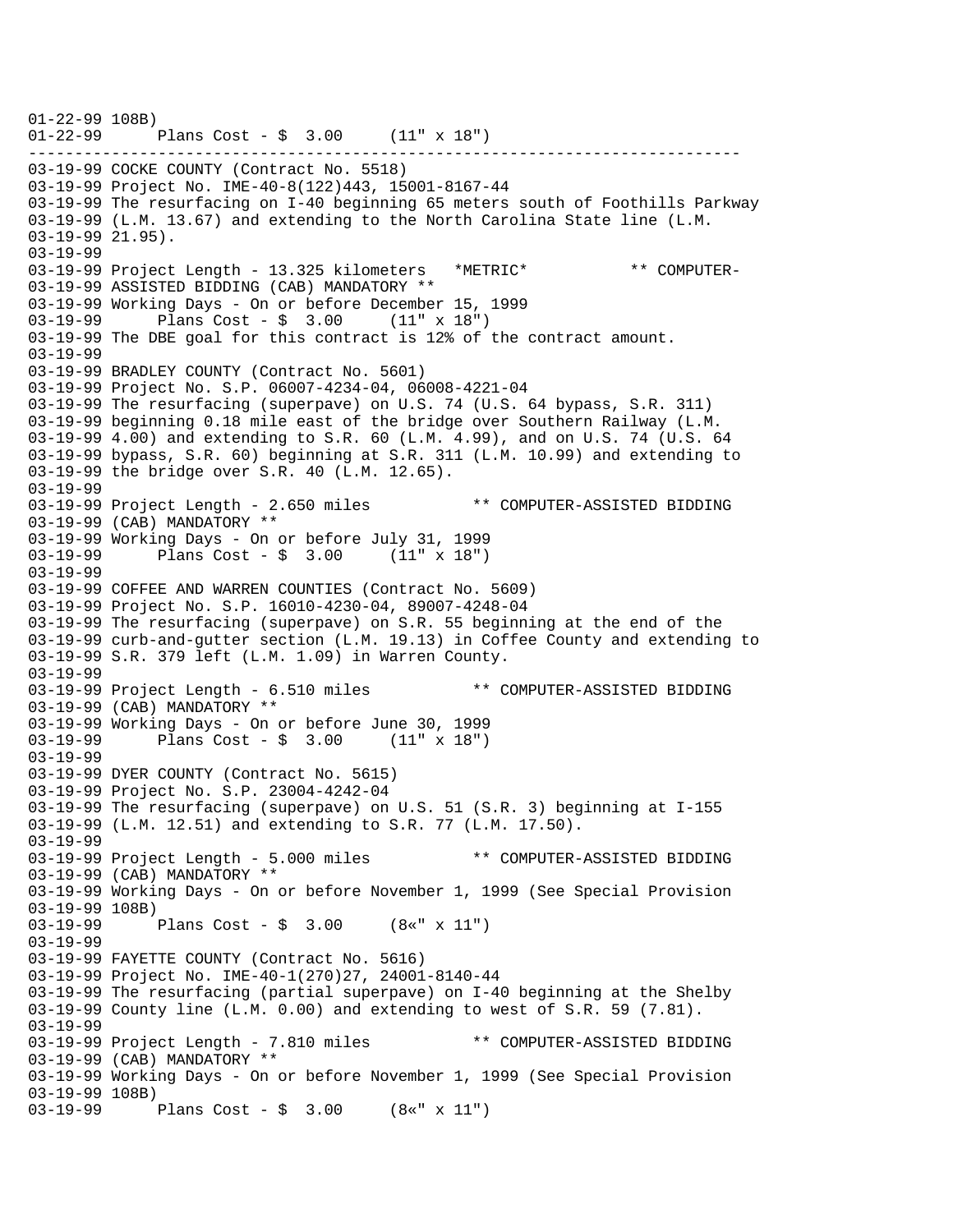03-19-99 The DBE goal for this contract is 4% of the contract amount. 03-19-99 03-19-99 BEDFORD COUNTY (Contract No. 5651) 03-19-99 Project No. S.P. 02011-3219-04 03-19-99 The grading, drainage, and paving on relocated S.R. 64 and S.R. 82 03-19-99 (North Jefferson Street, East Lane Street, Lane Parkway) beginning at 03-19-99 S.R. 64 (Depot Street) and extending to S.R. 82 (North Main Street). 03-19-99 03-19-99 Project Length - 0.387 kilometer \*METRIC\* \*\* COMPUTER-03-19-99 ASSISTED BIDDING (CAB) MANDATORY \*\* 03-19-99 Working Days - On or before December 15, 1999 03-19-99 Plans Cost - \$ 10.00 Cross-Section Cost - \$ 10.00 03-19-99 03-19-99 BENTON COUNTY (Contract No. 5652) 03-19-99 Project No. BR-STP-192(3), 03192-3212-94 03-19-99 The construction of a concrete box beam bridge on S.R. 192 over 03-19-99 Birdsong Creek (L.M. 4.61) and a concrete I-beam bridge on S.R. 192 03-19-99 over Turkey Creek (L.M. 8.04) including grading, drainage, and paving. 03-19-99 03-19-99 Project Length - 0.577 kilometer \*METRIC\* \*\* COMPUTER-03-19-99 ASSISTED BIDDING (CAB) MANDATORY \*\* 03-19-99 Working Days - On or before October 15, 2000 03-19-99 Plans Cost - \$ 10.00 Cross-Section Cost - \$ 10.00 03-19-99 The DBE goal for this contract is 6% of the contract amount. 03-19-99 03-19-99 BENTON AND DECATUR COUNTIES (Contract No. 5653) 03-19-99 Project No. S.P. 20001-3122-04 03-19-99 The lighting of the interchange of I-40 at U.S. 641 (S.R. 69). 03-19-99 03-19-99 Project Length - 0.000 kilometer \*METRIC\* \*\* COMPUTER-03-19-99 ASSISTED BIDDING (CAB) MANDATORY \*\* 03-19-99 Working Days - On or before January 31, 2000 Plans Cost - \$ 3.00 Cross-Section Cost - NA 03-19-99 03-19-99 BLEDSOE COUNTY (Contract No. 5654) 03-19-99 Project No. S.P. 04001-4227-04 03-19-99 The resurfacing on U.S. 127 (S.R. 28) beginning at the Sequatchie 03-19-99 County line (L.M. 0.00) and extending to College Station Cross Road 03-19-99 (L.M. 5.80). 03-19-99 03-19-99 Project Length - 5.750 miles \*\* COMPUTER-ASSISTED BIDDING 03-19-99 (CAB) MANDATORY \*\* 03-19-99 Working Days - On or before November 15, 1999 (See Special Provision 03-19-99 108B) Plans Cost - \$  $3.00$  (11" x 18") 03-19-99 03-19-99 CAMPBELL COUNTY (Contract No. 5655) 03-19-99 Project No. S.P. 07005-4214-04 03-19-99 The resurfacing on S.R. 63 (Howard Baker Highway) beginning at the 03-19-99 Scott County line (L.M. 0.00) and extending to I-75 (L.M. 6.52). 03-19-99 03-19-99 Project Length - 6.290 miles \*\* COMPUTER-ASSISTED BIDDING 03-19-99 (CAB) MANDATORY \*\* 03-19-99 Working Days - On or before November 1, 1999 (See Special Provision 03-19-99 108B)<br>03-19-99 Plans Cost -  $\frac{1}{2}$  3.00 (11" x 18") 03-19-99 03-19-99 CARROLL COUNTY (Contract No. 5656) 03-19-99 Project No. BR-STP-114(3), 09018-3216-94 03-19-99 The construction of a concrete box beam bridge on S.R. 114 over Martin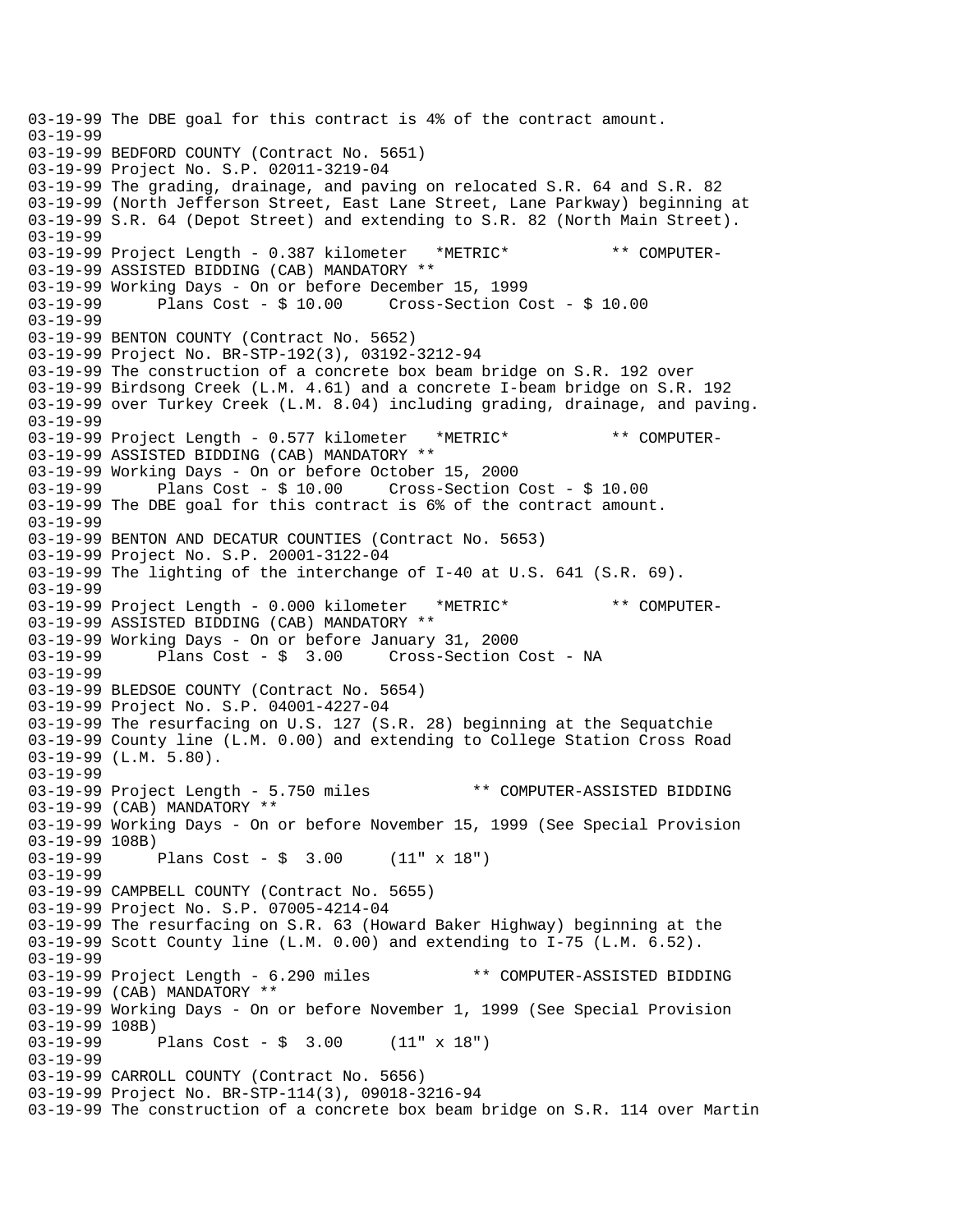03-19-99 Creek (L.M. 26.69) including grading, drainage, and paving. 03-19-99 03-19-99 Project Length - 0.375 kilometer \*METRIC\* \*\* COMPUTER-03-19-99 ASSISTED BIDDING (CAB) MANDATORY \*\* 03-19-99 Working Days - On or before May 15, 2000 03-19-99 Plans Cost - \$ 10.00 Cross-Section Cost - \$0.00 03-19-99 The DBE goal for this contract is 4% of the contract amount. 03-19-99 03-19-99 CARROLL COUNTY (Contract No. 5657) 03-19-99 Project No. STP-H-1(80), 09004-3229-94 03-19-99 The signalization of U.S. 70 (S.R. 1) with Rowland Mill Road in 03-19-99 Bruceton. 03-19-99 03-19-99 Project Length - 0.130 kilometer \*METRIC\* \*\* COMPUTER-03-19-99 ASSISTED BIDDING (CAB) MANDATORY \*\* 03-19-99 Working Days - On or before December 15, 1999<br>03-19-99 Plans Cost - \$ 3.00 Cross-Section Co Cross-Section Cost - NA 03-19-99 03-19-99 CARROLL COUNTY (Contract No. 5658) 03-19-99 Project No. S.P. 09954-3517-04 03-19-99 The grading, drainage, and paving on a S.I.A. route serving Norandal 03-19-99 U.S.A. in Huntingdon. 03-19-99 03-19-99 Project Length - 0.428 mile \*\* COMPUTER-ASSISTED BIDDING 03-19-99 (CAB) MANDATORY \*\* 03-19-99 Working Days - On or before August 15, 1999 03-19-99 Plans Cost - \$ 10.00 Cross-Section Cost - \$0.00 03-19-99 03-19-99 CARTER, GRAINGER, GREENE, HAMBLEN, HAWKINS, SULLIVAN, AND WASHINGTON 03-19-99 COUNTIES (Contract No. 5659) 03-19-99 Project No. STP-H-NHE-REG1(8), 98013-3245-94 03-19-99 The repair of guardrail on various State Routes. 03-19-99 03-19-99 Project Length - 0.000 mile 03-19-99 Working Days - On or before September 30, 1999 03-19-99 NO PLANS CONTRACT 03-19-99 03-19-99 CHEATHAM AND ROBERTSON COUNTIES (Contract No. 5660) 03-19-99 Project No. S.P. 74035-4204-04 03-19-99 The resurfacing on S.R. 256 beginning at U.S. 41A (S.R. 112) (L.M. 03-19-99 0.00) in Cheatham County and extending to 1 mile north of Sulphur Fork 03-19-99 Creek in Robertson County (L.M. 6.85). 03-19-99 03-19-99 Project Length - 6.840 miles \*\* COMPUTER-ASSISTED BIDDING 03-19-99 (CAB) MANDATORY \*\* 03-19-99 Working Days - On or before November 30, 1999 (See Special Provision 03-19-99 108B)<br>03-19-99 1 Plans Cost -  $\frac{1}{2}$  3.00 (11" x 18") 03-19-99 03-19-99 CHESTER COUNTY (Contract No. 5661) 03-19-99 Project No. S.P. 12006-4211-04 03-19-99 The resurfacing on S.R. 100 beginning at Wilson School Road (L.M. 03-19-99 4.98) and extending to U.S. 45 (S.R. 5) (L.M. 11.32). 03-19-99<br>03-19-99 Project Length - 6.340 miles \*\* COMPUTER-ASSISTED BIDDING 03-19-99 (CAB) MANDATORY \*\* 03-19-99 Working Days - On or before November 1, 19 99 (See Special Provision 03-19-99 108B)<br>03-19-99 1 Plans Cost -  $\frac{1}{2}$  3.00 (8«" x 11") 03-19-99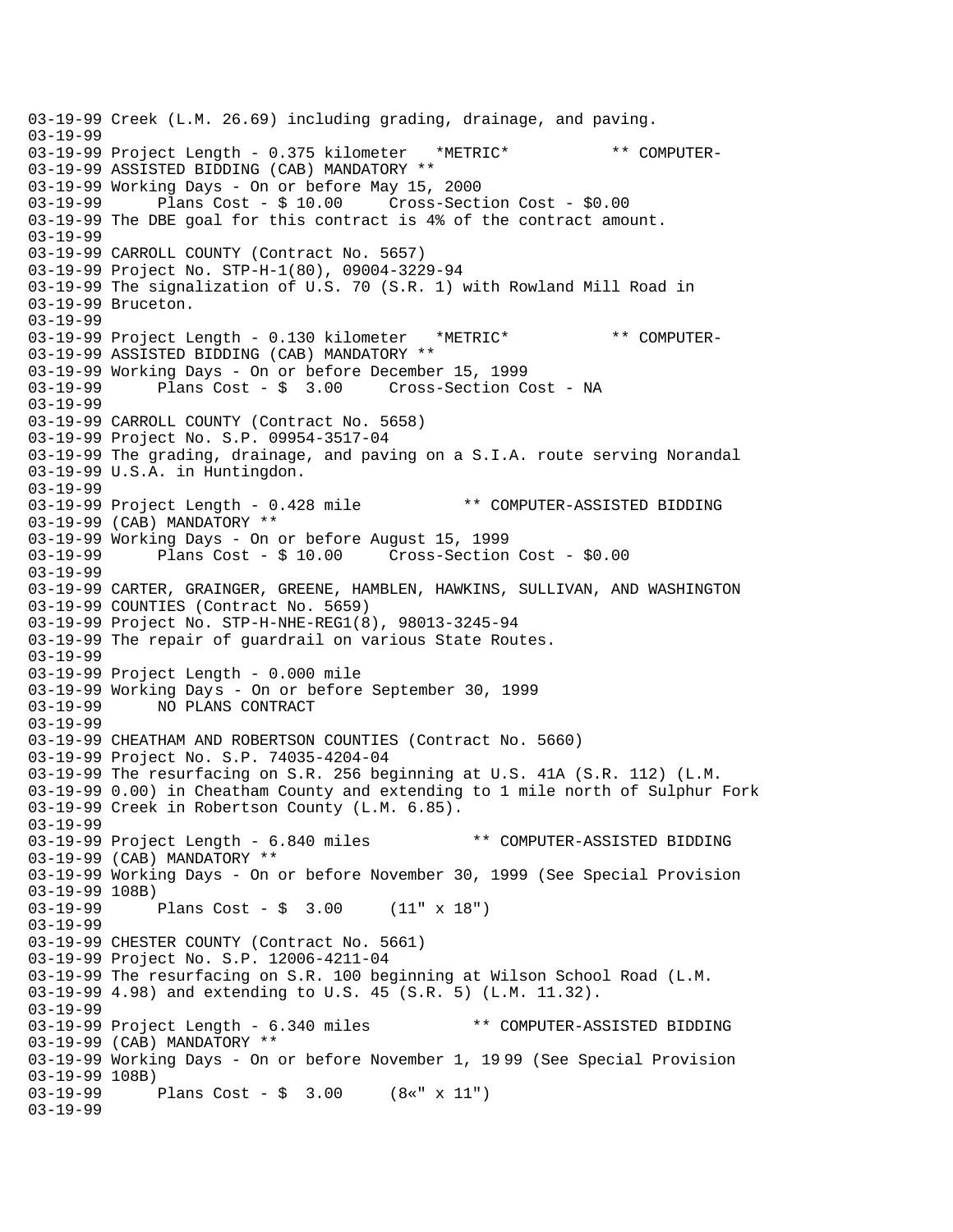03-19-99 CHESTER, GIBSON, McNAIRY, AND MADISON COUNTIES (Contract No. 5662) 03-19-99 Project No. S.P. 98044-4233-04 03-19-99 The installation of plastic pavement marking lines on various State 03-19-99 Routes. 03-19-99 03-19-99 Project Length - 46.480 miles 03-19-99 Working Days - On or before September 1, 1999 03-19-99 NO PLANS CONTRACT 03-19-99 03-19-99 COFFEE COUNTY (Contract No. 5663) 03-19-99 Project No. STP-M-2(42), 16003-3231-54 03-19-99 The intersection improvement of U.S. 41 (S.R. 2) at N. Spring Street 03-19-99 and at W. Fort Street in Manchester. 03-19-99 03-19-99 Project Length - 0.000 kilometer \*METRIC\* \*\* COMPUTER-03-19-99 ASSISTED BIDDING (CAB) MANDATORY \*\* 03-19-99 Working Days - On or before December 15, 1999 03-19-99 Plans Cost - \$ 10.00 Cross-Section Cost - NA 03-19-99 03-19-99 DAVIDSON COUNTY (Contract No. 5664) 03-19-99 Project No. IME-40-3(125)201, 19003-8183-44 03-19-99 The resurfacing on I-40 beginning at U.S. 70 (S.R. 24, Charlotte Pike) 03-19-99 and extending to 46th Avenue North. 03-19-99 03-19-99 Project Length - 3.670 miles \*\* COMPUTER-ASSISTED BIDDING 03-19-99 (CAB) MANDATORY \*\* 03-19-99 Working Days - On or before July 15, 1999 (See Special Provision 108B)<br>03-19-99 Plans Cost - \$ 10.00 Cross-Section Cost - NA Plans Cost - \$ 10.00 Cross-Section Cost - NA 03-19-99 The DBE goal for this contract is 12% of the contract amount. 03-19-99 03-19-99 DAVIDSON COUNTY (Contract No. 5665) 03-19-99 Project No. CM-STP-45(13), 19042-3256-54 03-19-99 The signalization of the intersection of S.R. 45 (Old Hickory 03-19-99 Boulevard) at Graycroft Avenue, including grading, drainage, and 03-19-99 paving. 03-19-99 03-19-99 Project Length - 0.177 mile \*\* COMPUTER-ASSISTED BIDDING 03-19-99 (CAB) MANDATORY \*\* 03-19-99 Working Days - On or before December 15, 1999 03-19-99 Plans Cost - \$ 10.00 Cross-Section Cost - \$0.00 03-19-99 The DBE goal for this contract is 10% of the contract amount. 03-19-99 03-19-99 DAVIDSON COUNTY (Contract No. 5666) 03-19-99 Project No. CM/STP-H-NHE-45(16), 19042-3259-94 03-19-99 The improvement of the intersection on S.R. 45 (Old Hickory Boulevard) 03-19-99 at S.R. 6 (Gallatin Pike), including grading, drainage, and paving. 03-19-99 03-19-99 Project Length - 0.545 kilometer \*METRIC\* \*\* COMPUTER-03-19-99 ASSISTED BIDDING (CAB) MANDATORY \*\* 03-19-99 Working Days - On or before September 15, 1999 (See Special Provision 03-19-99 108B) 03-19-99 Plans Cost - \$ 10.00 Cross-Section Cost - \$ 10.00 03-19-99 The DBE goal for this contract is 5% of the contract amount. 03-19-99 03-19-99 DAVIDSON COUNTY (Contract No. 5667) 03-19-99 Project No. S.P. 19039-3227-04 03-19-99 The construction of a steel welded plate girder bridge on U.S. 70 03-19-99 (S.R. 24, Charlotte Avenue) over the C.S.X. Railroad (L.M. 10.66), 03-19-99 including grading, drainage, and paving. 03-19-99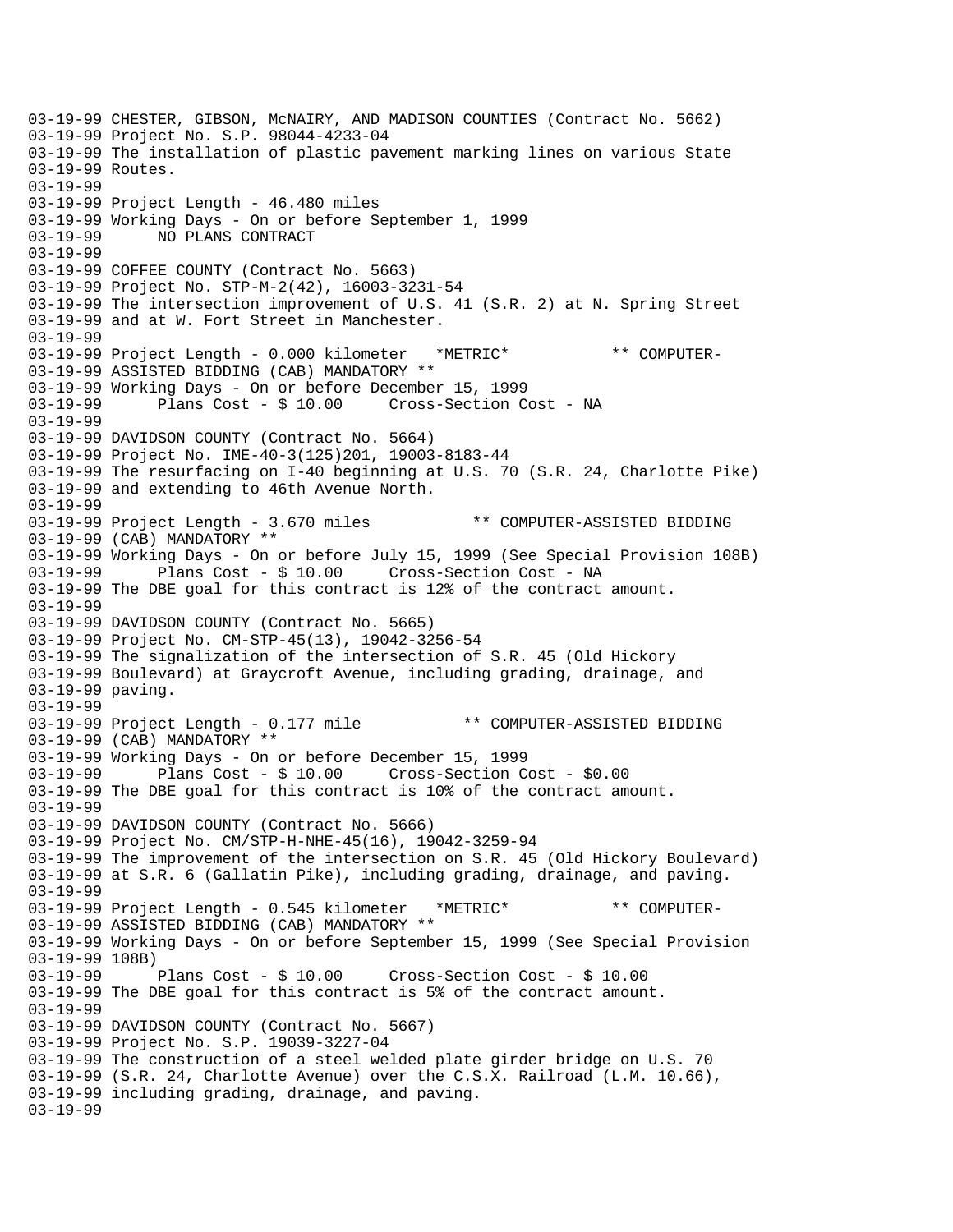03-19-99 Project Length - 0.522 kilometer \*METRIC\* \*\* COMPUTER-03-19-99 ASSISTED BIDDING (CAB) MANDATORY \*\* 03-19-99 Working Days - On or before December 15, 2000 03-19-99 Plans Cost - \$ 25.00 Cross-Section Cost - \$ 10.00 03-19-99 The DBE goal for this contract is 5% of the contract amount. 03-19-99 03-19-99 DAVIDSON COUNTY (Contract No. 5668) 03-19-99 Project No. S.P. 19074-4245-04 03-19-99 The resurfacing on S.R. 155 (Briley Parkway) beginning 600 feet east 03-19-99 of S.R. 12 (L.M. 23.11) and extending to west of Robertson Road (L.M. 03-19-99 27.41). 03-19-99 03-19-99 Project Length - 4.020 miles \*\* COMPUTER-ASSISTED BIDDING 03-19-99 (CAB) MANDATORY \*\* 03-19-99 Working Days - On or before October 30, 1999 (See Special Provision 03-19-99 108B)<br>03-19-99 1 Plans Cost -  $\frac{1}{2}$  3.00 (11" x 18") 03-19-99 03-19-99 DeKALB COUNTY (Contract No. 5669) 03-19-99 Project No. S.P. 21002-4204-04 03-19-99 The resurfacing on S.R. 53 beginning at the Cannon County line (L.M. 03-19-99 0.00) and extending to the Smith County line (L.M. 5.20). 03-19-99 03-19-99 Project Length - 5.200 miles \*\* COMPUTER-ASSISTED BIDDING 03-19-99 (CAB) MANDATORY \*\* 03-19-99 Working Days - On or before November 15, 1999 (See Special Provision 03-19-99 108B)<br>03-19-99 1 Plans Cost -  $\frac{1}{5}$  3.00 (11" x 18") 03-19-99 03-19-99 DYER COUNTY (Contract No. 5670) 03-19-99 Project No. S.P. 23211-4218-04 03-19-99 The repair of the bridges on S.R. 211 over the North Fork Forked Deer 03-19-99 River (L.M. 1.71) and overflow (L.M. 1.31). 03-19-99 03-19-99 Project Length - 0.000 mile 03-19-99 Working Days - On or before November 15, 1999 03-19-99 Plans Cost - \$ 10.00 Cross-Section Cost - NA 03-19-99 03-19-99 FENTRESS COUNTY (Contract No. 5671) 03-19-99 Project No. S.P. 25001-4276-04, 25003-4221-04 03-19-99 The resurfacing on U.S. 127 (S.R. 28) beginning 1 mile north of A230 03-19-99 left (L.M. 11.52) and extending to County Road left (L.M. 12.69) and 03-19-99 on S.R. 52 beginning 0.58 mile west of S.R. 154 (L.M. 10.50) and 03-19-99 extending to County Road right (L.M. 13.59). 03-19-99 03-19-99 Project Length - 4.212 miles \*\* COMPUTER-ASSISTED BIDDING 03-19-99 (CAB) MANDATORY \*\* 03-19-99 Working Days - On or before November 15, 1999 (See Special Provision 03-19-99 108B)<br>03-19-99 1 Plans Cost - \$ 3.00 (11" x 18") 03-19-99 03-19-99 GREENE COUNTY (Contract No. 5672) 03-19-99 Project No. IME-81-1(96)17, 30001-8176-44 03-19-99 The resurfacing on I-81 beginning at the Hamblen County line (L.M. 03-19-99 0.00) and extending to 850 feet north of the ramp from U.S. 11E (S.R. 03-19-99 34) right (L.M. 6.00). 03-19-99 03-19-99 Project Length - 6.000 miles \*\* COMPUTER-ASSISTED BIDDING 03-19-99 (CAB) MANDATORY \*\* 03-19-99 Working Days - On or before December 15, 1999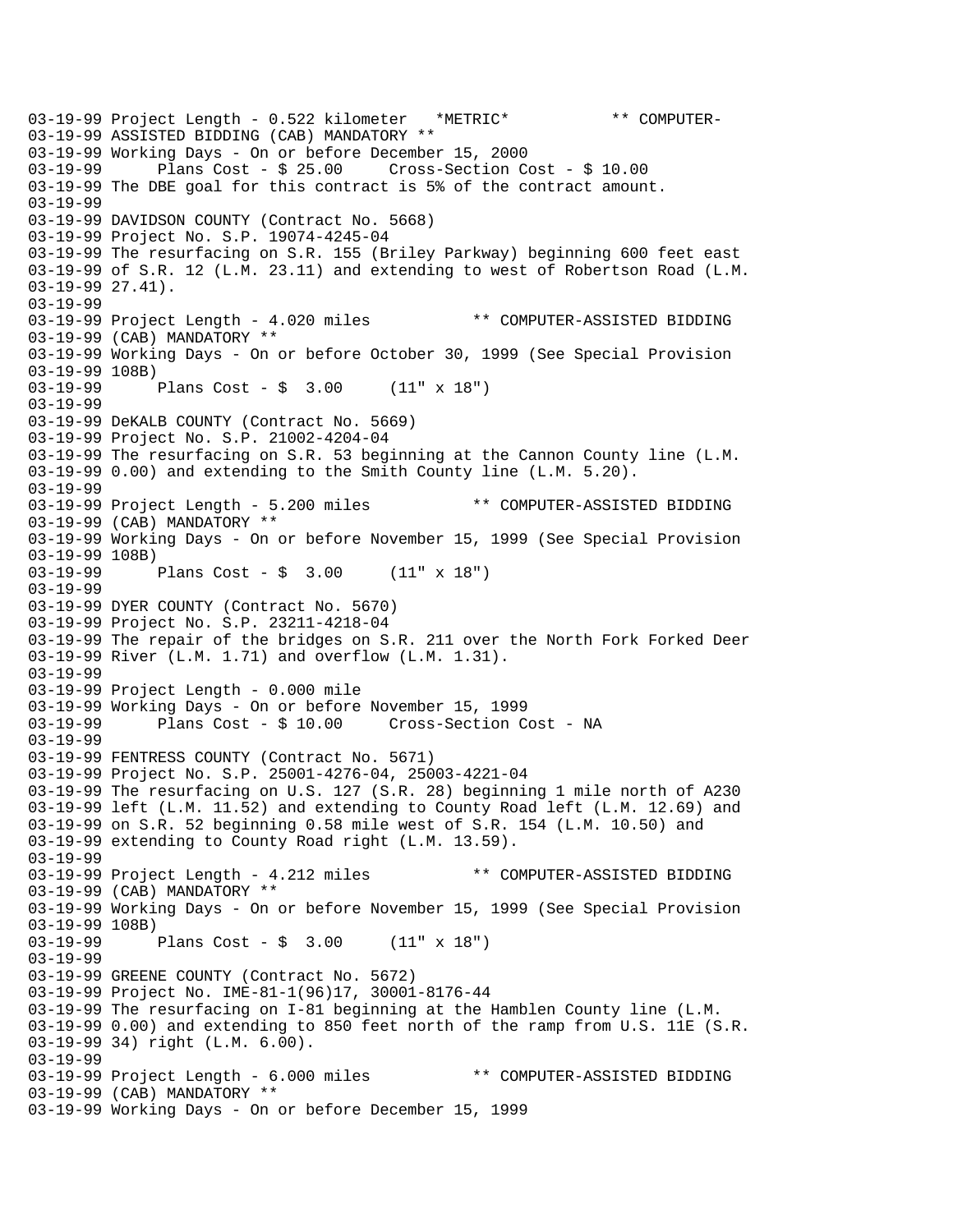```
03-19-99 Plans Cost - $ 3.00 (11" x 18") 
03-19-99 The DBE goal for this contract is 4% of the contract amount. 
03-19-99 
03-19-99 HAMBLEN COUNTY (Contract No. 5674) 
03-19-99 Project No. S.P. 32950-3565-04 
03-19-99 The grading, drainage, and paving on a S.I.A. route (East Morris 
03-19-99 Boulevard) serving Universal Furniture in Morristown, beginning 30 
03-19-99 meters west of Shelby Williams Drive and extending to 325 meters east 
03-19-99 of Rockwell Drive. 
03-19-99 
03-19-99 Project Length - 1.165 kilometers *METRIC* ** COMPUTER-
03-19-99 ASSISTED BIDDING (CAB) MANDATORY ** 
03-19-99 Working Days - On or before September 15, 1999 
03-19-99 Plans Cost - $ 10.00 Cross-Section Cost - $ 10.00 
03-19-99 
03-19-99 HAMILTON COUNTY (Contract No. 5675) 
03-19-99 Project No. STP-H-58(15), 33044-3234-94 
03-19-99 The installation of guardrail at five (5) bridges on S.R. 58. 
03-19-99 
03-19-99 Project Length - 0.000 mile 
03-19-99 Working Days - On or before August 31, 1999 
             NO PLANS CONTRACT
03-19-99 
03-19-99 HAMILTON COUNTY (Contract No. 5676) 
03-19-99 Project No. STP-M-9202(43), 33958-8573-54 
03-19-99 The resurfacing on various city streets in Chattanooga. 
03-19-99 
03-19-99 Project Length - 20.13 miles ** COMPUTER-ASSISTED BIDDING
03-19-99 (CAB) MANDATORY ** 
03-19-99 Working Days - On or before September 1, 1999 
03-19-99 Plans Cost - $ 3.00 (11" x 18") 
03-19-99 The DBE goal for this contract is 10% of the contract amount. 
03-19-99 
03-19-99 HAMILTON COUNTY (Contract No. 5677) 
03-19-99 Project No. STP-M-9202(44), 33952-8513-54 
03-19-99 The resurfacing on various city streets in Lookout Mountain. 
03-19-99 
03-19-99 Project Length - 2.124 kilometers *METRIC* ** COMPUTER-
03-19-99 ASSISTED BIDDING (CAB) MANDATORY ** 
03-19-99 Working Days - On or before November 15, 1999 (See Special Provision 
03-19-99 108B) 
03-19-99 Plans Cost - $ 3.00 (11" x 18") 
03-19-99 
03-19-99 HAMILTON COUNTY (Contract No. 5678) 
03-19-99 Project No. S.P. 33021-4220-04 
03-19-99 The resurfacing on U.S. 127 (S.R. 8) beginning 400 feet north of 
03-19-99 Albert Road (L.M. 18.71) and extending to the Sequatchie County line 
03-19-99 (L.M. 23.02). 
03-19-99 
03-19-99 Project Length - 4.310 miles ** COMPUTER-ASSISTED BIDDING
03-19-99 (CAB) MANDATORY ** 
03-19-99 Working Days - On or before November 15, 1999 (See Special Provision 
03-19-99 108B) 
03-19-99 Plans Cost - $ 3.00 (11" x 18") 
03-19-99 
03-19-99 HARDEMAN COUNTY (Contract No. 5679) 
03-19-99 Project No. BR-STP-125(4), 35009-3218-94 
03-19-99 The construction of a concrete I-beam bridge on S.R. 125 over Stewart 
03-19-99 Branch (L.M. 7.55), including grading, drainage, and paving. 
03-19-99
```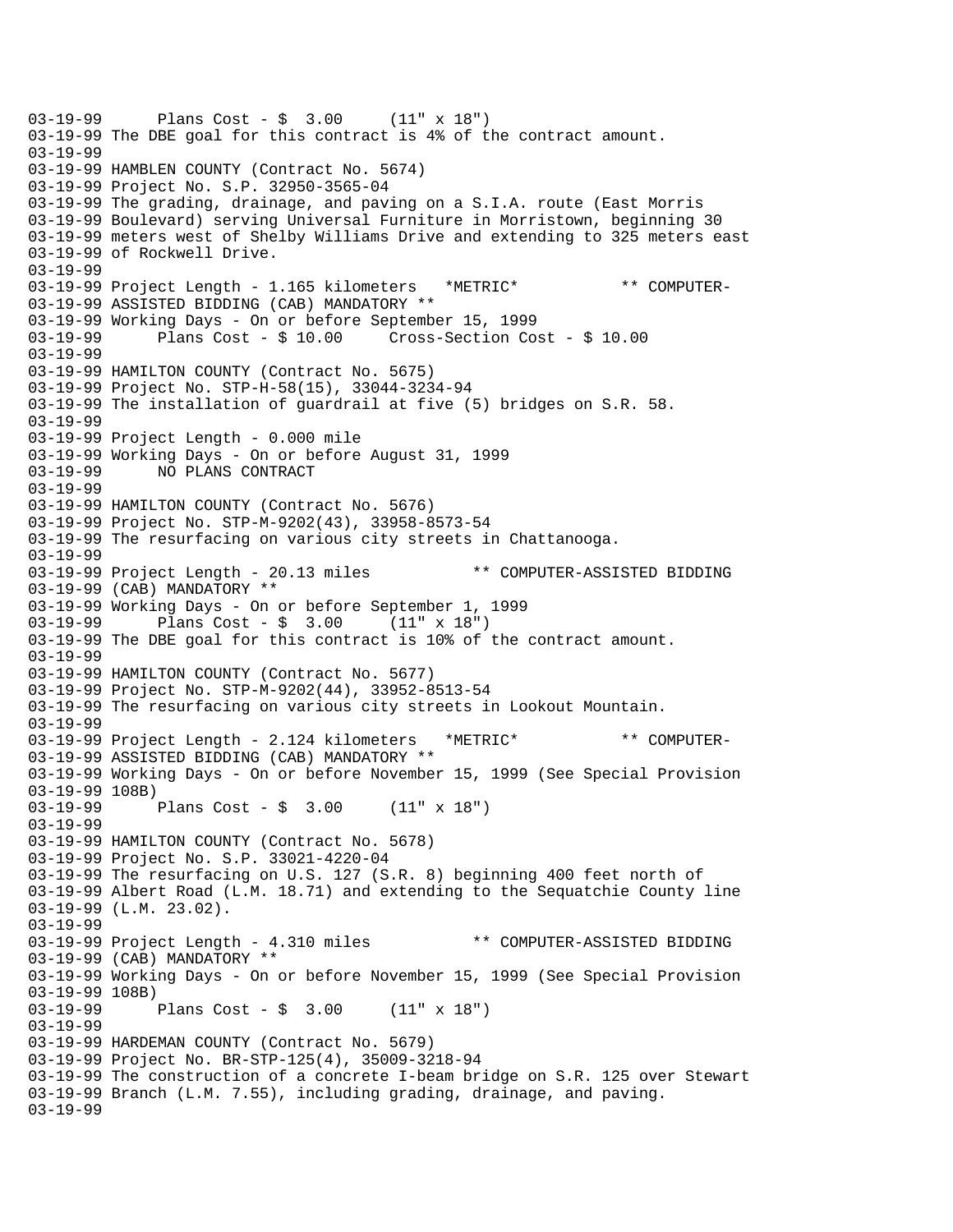03-19-99 Project Length - 0.160 kilometer \*METRIC\* \*\* COMPUTER-03-19-99 ASSISTED BIDDING (CAB) MANDATORY \*\* 03-19-99 Working Days - On or before September 30, 1999 03-19-99 Plans Cost - \$ 10.00 Cross-Section Cost - \$0.00 03-19-99 03-19-99 HARDEMAN COUNTY (Contract No. 5680) 03-19-99 Project No. STP-M-5367(1), 35950-8723-54 03-19-99 STP-M-5327(1), 35950-8725-54 03-19-99 03-19-99 Project No. STP-M-5367(1), 35950-8723-54 03-19-99 The resurfacing on Lucy Black Road beginning at Vildo Road (L.M. 0.00) 03-19-99 and extending to Stevens Road (L.M. 0.924). 03-19-99 03-19-99 Project Length - 0.807 mile 03-19-99 03-19-99 Project No. STP-M-5327(1), 35950-8725-54 03-19-99 The resurfacing of Lafayette Street beginning at Madison Street (L.M. 03-19-99 0.00) and extending to S.R. 125 (South Main Street) (L.M. 0.551) in 03-19-99 Bolivar. 03-19-99 03-19-99 Project Length - 0.551 mile 03-19-99 03-19-99 Total Project Length - 1.358 miles \*\* COMPUTER-ASSISTED 03-19-99 BIDDING (CAB) MANDATORY \*\* 03-19-99 Working Days - On or before November 1, 1999 (See Special Provision 03-19-99 108B) 03-19-99 Plans Cost - \$ 3.00 (8«" x 11") 03-19-99 03-19-99 HENDERSON COUNTY (Contract No. 5681) 03-19-99 Project No. IME-40-2(78)94, 39001-8158-44 03-19-99 The resurfacing on I-40 beginning beginning 0.3 mile east of the 03-19-99 Madison County line (L.M. 0.33) and extending to the ramp from S.R. 03-19-99 104 right (L.M. 6.09). 03-19-99 03-19-99 Project Length - 5.760 miles \*\* COMPUTER-ASSISTED BIDDING 03-19-99 (CAB) MANDATORY \*\* 03-19-99 Working Days - On or before November 1, 1999 (See Special Provision 03-19-99 108B) 03-19-99 Plans Cost - \$ 3.00 (8«" x 11") 03-19-99 The DBE goal for this contract is 2% of the contract amount. 03-19-99 03-19-99 HENDERSON COUNTY (Contract No. 5682) 03-19-99 Project No. S.P. 39004-4222-04 03-19-99 The resurfacing on S.R. 22 beginning at Dixon Street (L.M. 10.79) and 03-19-99 extending to U.S. 412 (S.R. 20) (L.M. 11.38). 03-19-99 03-19-99 Project Length - 0.590 mile \*\* COMPUTER-ASSISTED BIDDING 03-19-99 (CAB) MANDATORY \*\* 03-19-99 Working Days - On or before November 1, 1999 (See Special Provision 03-19-99 108B)<br>03-19-99 1 Plans Cost -  $$ 3.00$  (8«" x 11") 03-19-99 03-19-99 HENDERSON, CARROLL, DECATUR, BENTON, HUMPHREYS, AND HICKMAN COUNTIES 03-19-99 (Contract No. 5683) 03-19-99 Project No. S.P. 99105-4105-04 03-19-99 The refurbishing of signs on I-40 beginning at S.R. 22 in Henderson 03-19-99 County and extending to S.R. 48 in Hickman County. 03-19-99 03-19-99 Project Length - 55.000 miles 03-19-99 Working Days - On or before November 1, 1999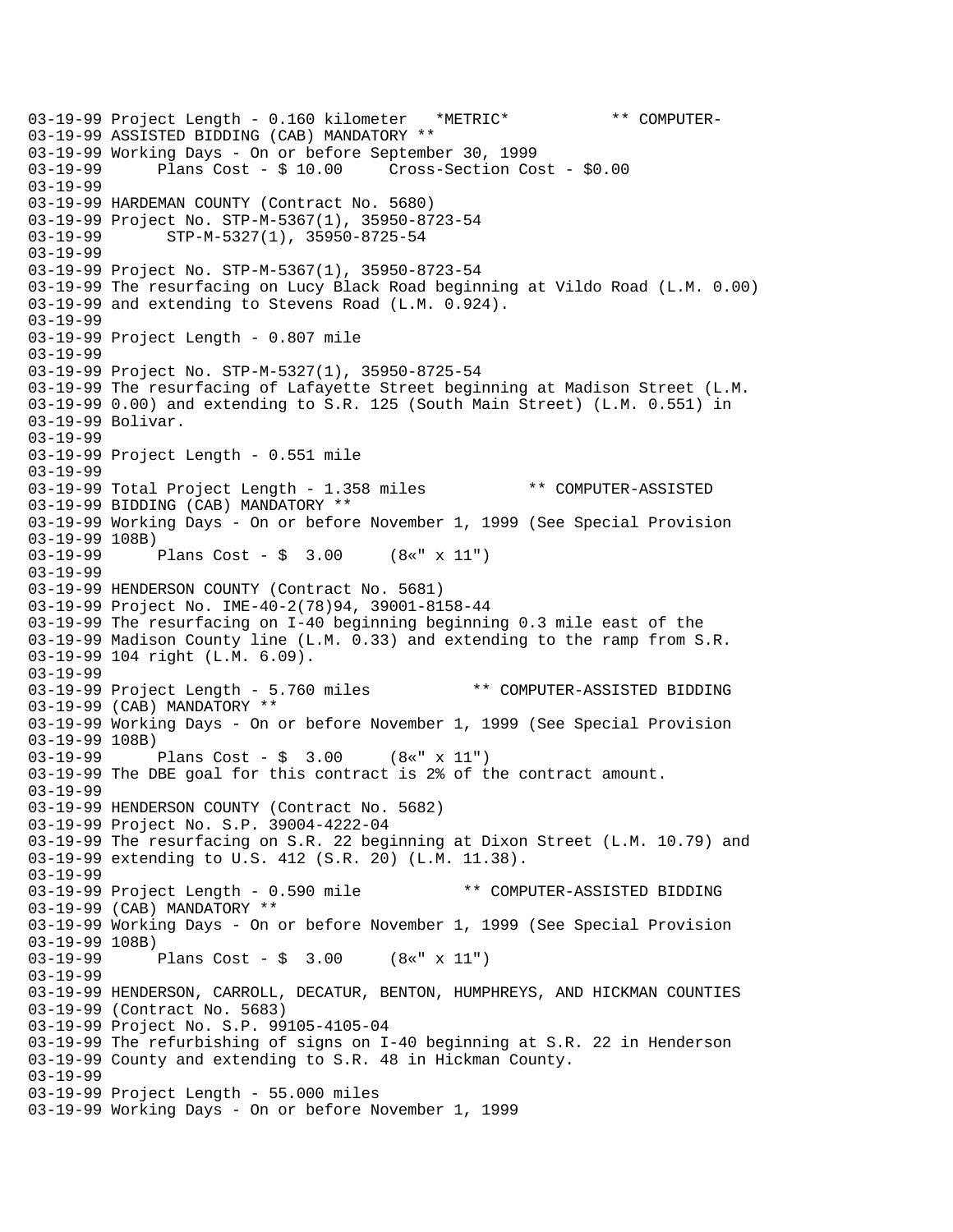03-19-99 NO PLANS CONTRACT 03-19-99 03-19-99 HENRY COUNTY (Contract No. 5684) 03-19-99 Project No. S.P. 40011-4262-04 03-19-99 The resurfacing on U.S. 79 (S.R. 76) beginning at the end of the 03-19-99 existing curb-and-gutter section (L.M. 18.30) and extending to near 03-19-99 S.R. 218 (L.M. 21.00). 03-19-99 03-19-99 Project Length - 2.700 miles \*\* COMPUTER-ASSISTED BIDDING 03-19-99 (CAB) MANDATORY \*\* 03-19-99 Working Days - On or before November 1, 1999 (See Special Provision 03-19-99 108B) 03-19-99 Plans Cost - \$ 3.00 (8«" x 11") 03-19-99 03-19-99 JOHNSON COUNTY (Contract No. 5685) 03-19-99 Project No. S.P. 46007-4207-04 03-19-99 The resurfacing on S.R. 133 beginning at U.S. 421 (S.R. 34) (L.M. 03-19-99 0.00) and extending to the Virginia State line (L.M. 11.43). 03-19-99 03-19-99 Project Length - 11.330 miles \*\* COMPUTER-ASSISTED BIDDING 03-19-99 (CAB) MANDATORY \*\* 03-19-99 Working Days - On or before November 1, 1999 (See Special Provision 03-19-99 108B) 03-19-99 Plans Cost - \$ 3.00 (11" x 18") 03-19-99 03-19-99 KNOX COUNTY (Contract No. 5686) 03-19-99 Project No. S.P. 47025-4206-04 03-19-99 The resurfacing on U.S. 441 (S.R. 71) beginning 370 feet north of 03-19-99 Emory Road (L.M. 8.58) and extending to the Anderson County line (L.M. 03-19-99 14.54). 03-19-99 03-19-99 Project Length - 5.960 miles \*\* COMPUTER-ASSISTED BIDDING 03-19-99 (CAB) MANDATORY \*\* 03-19-99 Working Days - On or before November 1, 1999 (See Special Provision  $03-19-99$  108B)<br>03-19-99 Plans Cost -  $\frac{1}{2}$  3.00 (11" x 18") 03-19-99 03-19-99 KNOX AND BLOUNT COUNTIES (Contract No. 5687) 03-19-99 Project No. S.P. 98013-4147-04 03-19-99 The raising of approach slabs on bridges at various locations on I-140 03-19-99 (Pellissippi Parkway) and U.S. 129 (S.R. 115, Alcoa Highway). 03-19-99 03-19-99 Project Length - 0.000 mile 03-19-99 Working Days - On or before September 15, 1999<br>03-19-99 NO PLANS CONTRACT 03-19-99 NO PLANS CONTRACT 03-19-99 03-19-99 LINCOLN AND WILLIAMSON COUNTIES (Contract No. 5688) 03-19-99 Project No. S.P. 98035-4250-04 03-19-99 The installation of plastic pavement marking lines on various State 03-19-99 Routes. 03-19-99 03-19-99 Project Length - 14.370 miles 03-19-99 Working Days - On or before September 1, 1999 03-19-99 NO PLANS CONTRACT 03-19-99 03-19-99 McMINN COUNTY (Contract No. 5689) 03-19-99 Project No. S.P. 54006-4219-04 03-19-99 The resurfacing (superpave) on U.S. 11 (S.R. 2) beginning at S.R. 30 03-19-99 (L.M. 13.47) and extending to north of the 4-lane section (L.M. 03-19-99 17.53).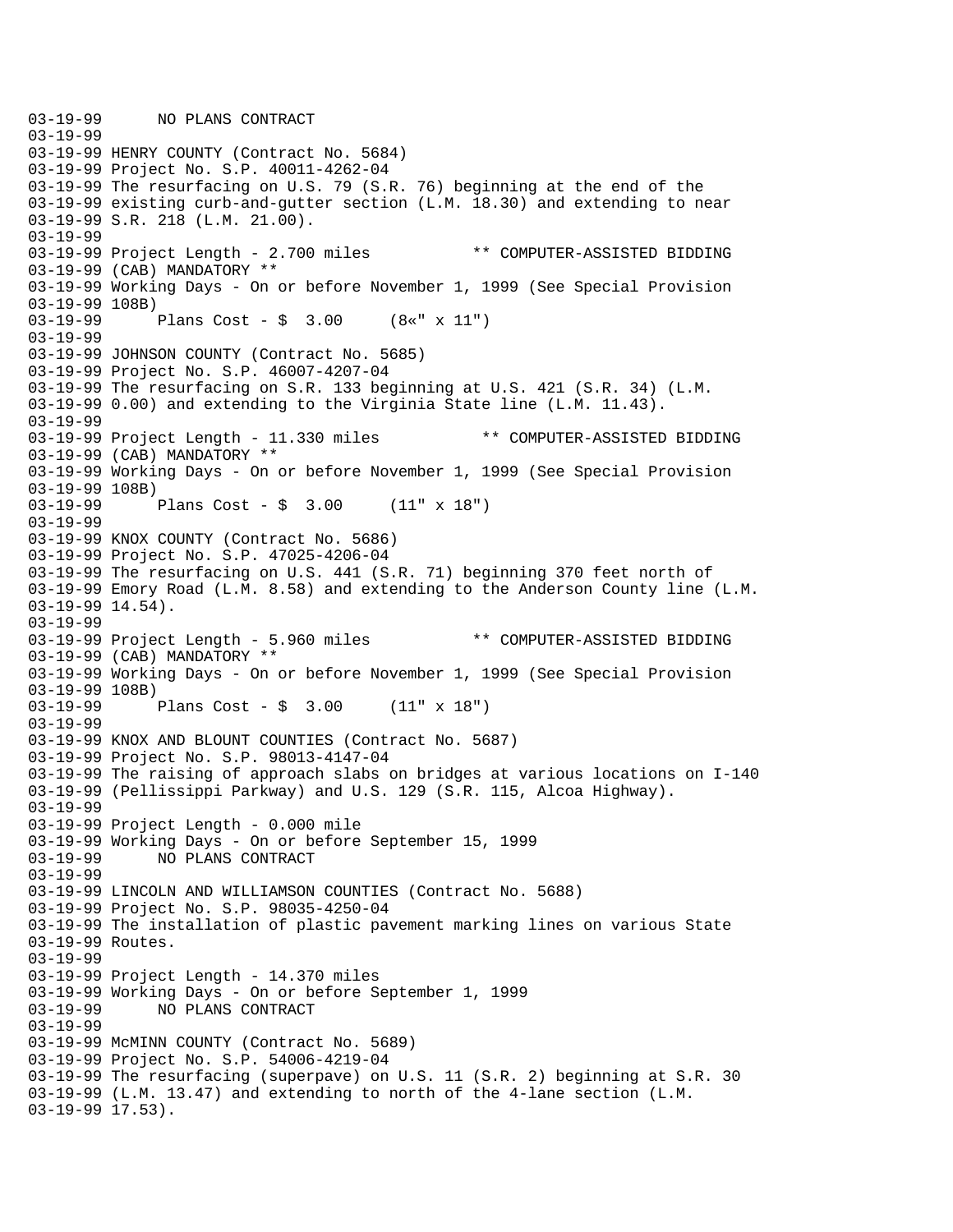03-19-99 03-19-99 Project Length - 4.060 miles \*\* COMPUTER-ASSISTED BIDDING 03-19-99 (CAB) MANDATORY \*\* 03-19-99 Working Days - On or before July 31, 1999 Plans  $Cost - $ 3.00$ 03-19-99 03-19-99 McNAIRY COUNTY (Contract No. 5690) 03-19-99 Project No. NH-15(73), 55004-3235-14 03-19-99 The grading, drainage, construction of two (2) concrete box bridges, 03-19-99 and paving on U.S. 64 (S.R. 15), beginning 52 meters east of Baker 03-19-99 Road and extending to 20 meters west of Airport Road East. 03-19-99 03-19-99 Project Length - 6.208 kilometers \*METRIC\* \*\* COMPUTER-03-19-99 ASSISTED BIDDING (CAB) MANDATORY \*\* 03-19-99 Working Days - On or before June 15, 2001 Plans Cost -  $$50.00$  Cross-Section Cost -  $$25.00$ 03-19-99 The DBE goal for this contract is 15% of the contract amount. 03-19-99 03-19-99 MARION COUNTY (Contract No. 5691) 03-19-99 Project No. IME-24-2(110)151, 58100-8122-44 03-19-99 The resurfacing on I-24 beginning at S.R. 27 / S.R. 150 (L.M. 145.24) 03-19-99 and extending to the Tennessee River (L.M. 153.61). 03-19-99 03-19-99 Project Length - 8.360 miles \*\* COMPUTER-ASSISTED BIDDING 03-19-99 (CAB) MANDATORY \*\* 03-19-99 Working Days - On or before December 1, 1999<br>03-19-99 Plans Cost - \$ 3.00 (11" x 18") Plans  $Cost - $ 3.00 (11" x 18")$ 03-19-99 The DBE goal for this contract is 10% of the contract amount. 03-19-99 03-19-99 MAURY COUNTY (Contract No. 5692) 03-19-99 Project No. S.P. 60002-4272-04 03-19-99 The resurfacing on U.S. 31 (S.R. 6) beginning at the ramp to the 03-19-99 Saturn Company (L.M. 29.39) and extending to the Williamson County 03-19-99 line (L.M. 33.29). 03-19-99 03-19-99 Project Length - 3.860 miles \*\* COMPUTER-ASSISTED BIDDING 03-19-99 (CAB) MANDATORY \*\* 03-19-99 Working Days - On or before November 30, 1999 (See Special Provision 03-19-99 108B)<br>03-19-99 1 Plans Cost -  $\frac{1}{2}$  3.00 (11" x 18") 03-19-99 03-19-99 MONROE COUNTY (Contract No. 5693) 03-19-99 Project No. S.P. 62025-4212-04 03-19-99 The resurfacing on S.R. 39 beginning at the McMinn County line (L.M. 03-19-99 0.00) and extending to S.R. 68 (L.M. 7.05). 03-19-99 03-19-99 Project Length - 7.050 miles \*\* COMPUTER-ASSISTED BIDDING 03-19-99 (CAB) MANDATORY \*\* 03-19-99 Working Days - On or before November 1, 1999 (See Special Provision 03-19-99 108B)<br>03-19-99 I Plans Cost -  $\frac{1}{2}$  3.00 (11" x 18") 03-19-99 03-19-99 MONTGOMERY COUNTY (Contract No. 5694) 03-19-99 Project No. NH-374(8), 63374-3213-14 03-19-99 The paving on S.R. 374 (North Parkway) extension beginning 0.13 mile 03-19-99 south of U.S. 79 (S.R. 76) and extending to 0.5 mile east of U.S. 41A 03-19-99 (S.R. 12), including grading and drainage. 03-19-99 03-19-99 Project Length - 5.071 miles \*\* COMPUTER-ASSISTED BIDDING 03-19-99 (CAB) MANDATORY \*\*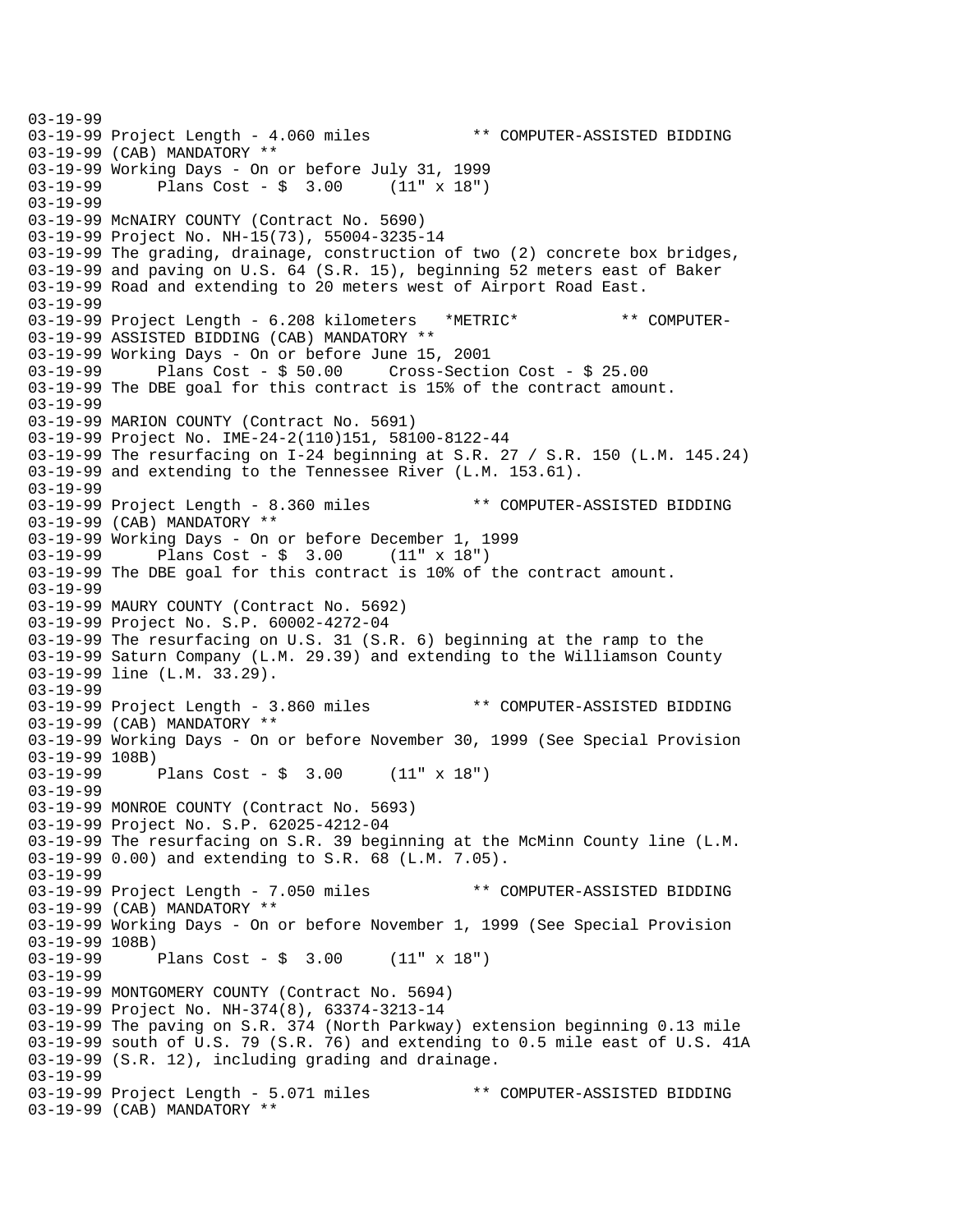03-19-99 Working Days - On or before August 15, 2000 Plans  $Cost - $ 25.00$  Cross-Section Cost -  $$ 10.00$ 03-19-99 The DBE goal for this contract is 8% of the contract amount. 03-19-99 03-19-99 MOORE AND BEDFORD COUNTIES (Contract No. 5695) 03-19-99 Project No. S.P. 64006-4202-04, 02010-4211-04 03-19-99 The resurfacing on S.R. 82 beginning at S.R. 55 (L.M. 0.00) in Moore 03-19-99 County and extending to Wallace Branch (L.M. 5.73) in Bedford County. 03-19-99 03-19-99 Project Length - 8.480 miles \*\* COMPUTER-ASSISTED BIDDING 03-19-99 (CAB) MANDATORY \*\* 03-19-99 Working Days - On or before November 30, 1999 (See Special Provision 03-19-99 108B) 03-19-99 Plans Cost - \$ 3.00 (11" x 18") 03-19-99 03-19-99 PUTNAM COUNTY (Contract No. 5696) 03-19-99 Project No. STP-H-24(13), 71002-3214-94 03-19-99 The installation of guardrail at various locations on U.S. 70N (S.R. 03-19-99 24). 03-19-99 03-19-99 Project Length - 0.000 mile 03-19-99 Working Days - On or before August 31, 1999 NO PLANS CONTRACT 03-19-99 03-19-99 RHEA COUNTY (Contract No. 5697) 03-19-99 Project No. S.P. 72004-4227-04 03-19-99 The resurfacing on S.R. 30 beginning at the Bledsoe County line (L.M. 03-19-99 0.00) and extending to Old Highway 30 (L.M. 4.43). 03-19-99 03-19-99 Project Length - 4.430 miles \*\* COMPUTER-ASSISTED BIDDING 03-19-99 (CAB) MANDATORY \*\* 03-19-99 Working Days - On or before November 15, 1999 (See Special Provision 03-19-99 108B) 03-19-99 Plans Cost - \$ 3.00 (11" x 18") 03-19-99 03-19-99 RHEA, VAN BUREN, WARREN, AND WHITE COUNTIES (Contract No. 5698) 03-19-99 Project No. S.P. 98023-4261-04 03-19-99 The installation of plastic pavement marking lines on various State 03-19-99 Routes. 03-19-99 03-19-99 Project Length - 31.130 miles 03-19-99 Working Days - On or before September 1, 1999 03-19-99 NO PLANS CONTRACT 03-19-99 03-19-99 RUTHERFORD COUNTY (Contract No. 5699) 03-19-99 Project No. S.P. 75001-3172-04 03-19-99 The installation of lighting at the interchanges at I-24 with S.R. 266 03-19-99 (Sam Ridley Parkway) and S.R. 102 (Almaville Road). 03-19-99 03-19-99 Project Length - 0.000 mile \*\* COMPUTER-ASSISTED BIDDING 03-19-99 (CAB) MANDATORY \*\* 03-19-99 Working Days - On or before March 1, 2000 03-19-99 Plans Cost - \$ 3.00 Cross-Section Cost - NA 03-19-99 03-19-99 SEVIER COUNTY (Contract No. 5700) 03-19-99 Project No. S.P. 78007-4228-04 03-19-99 The resurfacing on S.R. 338 beginning at S.R. 66 (L.M. 11.98) and 03-19-99 extending to S.R. 139 (L.M. 18.61). 03-19-99 03-19-99 Project Length - 6.630 miles \*\* COMPUTER-ASSISTED BIDDING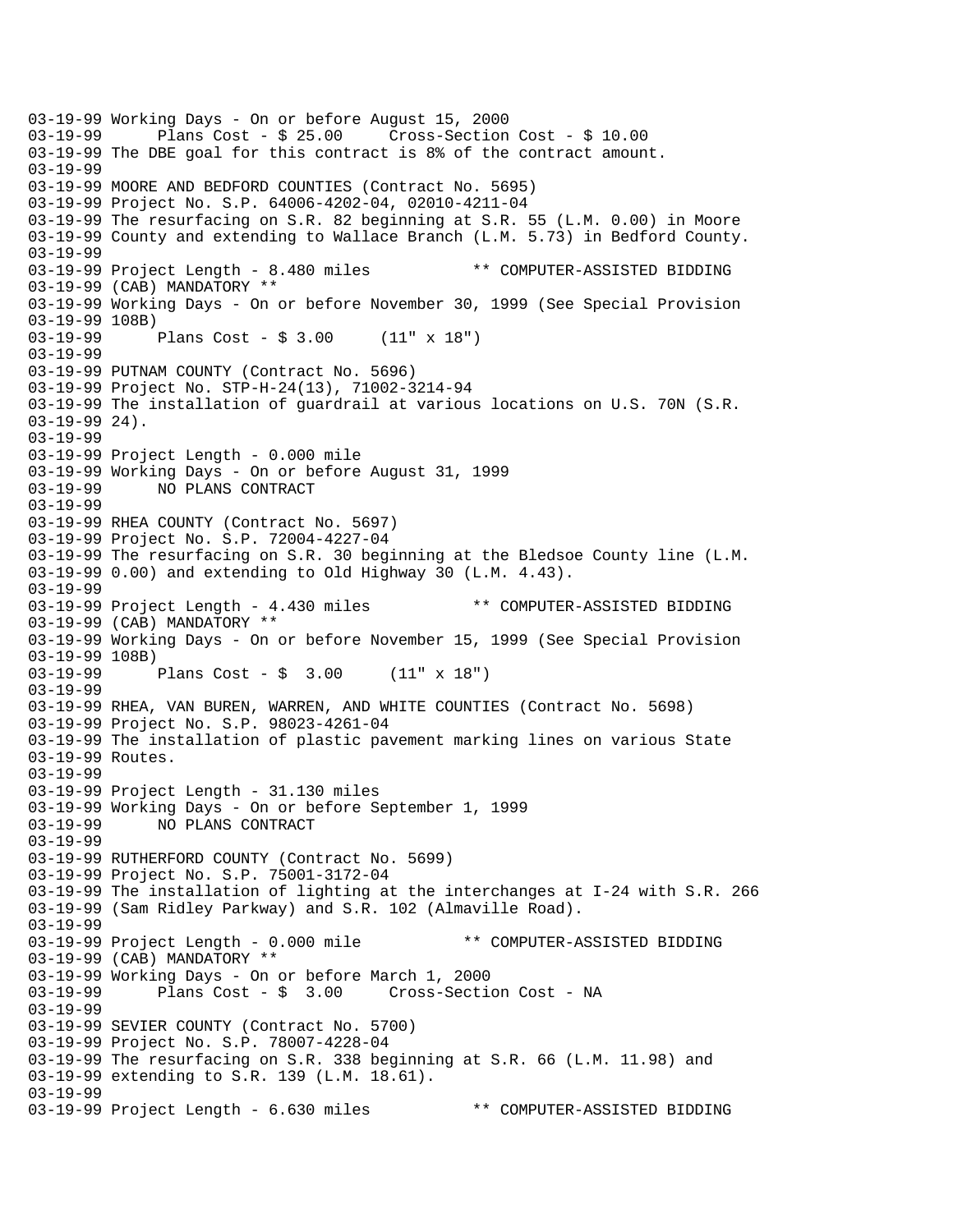03-19-99 (CAB) MANDATORY \*\* 03-19-99 Working Days - On or before November 1, 1999 (See Special Provision 03-19-99 108B) 03-19-99 Plans Cost - \$ 3.00 (11" x 18") 03-19-99 03-19-99 SEVIER, CLAIBORNE, AND GRAINGER COUNTIES (Contract No. 5701) 03-19-99 Project No. S.P. 78016-4208-04 03-19-99 S.P. 98013-4229-04 03-19-99 03-19-99 Project No. S.P. 78016-4208-04 03-19-99 The replacement of a drainage structure on S.R. 339 over Atchley 03-19-99 Branch (L.M. 5.26) in Sevier County.. 03-19-99 03-19-99 Project Length - 0.131 kilometer 03-19-99 03-19-99 Project No. S.P. 98013-4229-04 03-19-99 The replacement of two (2) drainage structures on S.R 33 over 03-19-99 tributaries to Big Sycamore Creek (L.M. 14.95 and L.M. 15.25) in 03-19-99 Claiborne County and two (2) drainage structures on S.R. 92 over 03-19-99 Buffalo Hollow Branch (L.M. 6.50) and tributary (L.M. 4.80) in 03-19-99 Grainger County. 03-19-99 03-19-99 Project Length - 0.489 kilometer 03-19-99 03-19-99 Total Project Length - 0.620 kilometer \*METRIC\* 03-19-99 Working Days - On or before November 15, 1999 03-19-99 Plans Cost - \$ 10.00 Cross-Section Cost - \$ 10.00 03-19-99 03-19-99 SHELBY COUNTY (Contract No. 5702) 03-19-99 Project No. S.P. 79016-4224-04 03-19-99 The resurfacing on S.R. 3 beginning at U.S. 64 (U.S. 70, U.S. 79, S.R. 03-19-99 23) (L.M. 9.90) and extending to Third Street (L.M. 11.46). 03-19-99 03-19-99 Project Length - 1.560 miles \*\* COMPUTER-ASSISTED BIDDING 03-19-99 (CAB) MANDATORY \*\* 03-19-99 Working Days - On or before November 1, 1999 (See Special Provision 03-19-99 108B)<br>03-19-99 Plans Cost -  $\frac{1}{5}$  3.00 (8«" x 11") 03-19-99 03-19-99 SHELBY COUNTY (Contract No. 5703) 03-19-99 Project No. S.P. 79024-4283-04 03-19-99 The repair of the bridge on S.R. 14 (Austin Peay Highway) over the 03-19-99 Loosahatchie River (L.M. 26.88). 03-19-99 03-19-99 Project Length - 0.000 mile 03-19-99 Working Days - On or before July 30, 1999 03-19-99 Plans Cost - \$ 3.00 Cross-Section Cost - NA 03-19-99 03-19-99 SHELBY COUNTY (Contract No. 5704) 03-19-99 Project No. S.P. 79052-3219-04 03-19-99 The grading, drainage, construction of three (3) concrete box bridges 03-19-99 and five (5) concrete box culverts, and paving on S.R. 177 (Germantown 03-19-99 Road), beginning at U.S. 64 (S.R. 15) and extending to U.S. 70 (S.R. 03-19-99 1). 03-19-99 03-19-99 Project Length - 3.655 kilometers \*METRIC\* \*\* COMPUTER-03-19-99 ASSISTED BIDDING (CAB) MANDATORY \*\* 03-19-99 Working Days - On or before June 15, 2001  $Cross-Section Cost - $ 10.00$ 03-19-99 The DBE goal for this contract is 5% of the contract amount.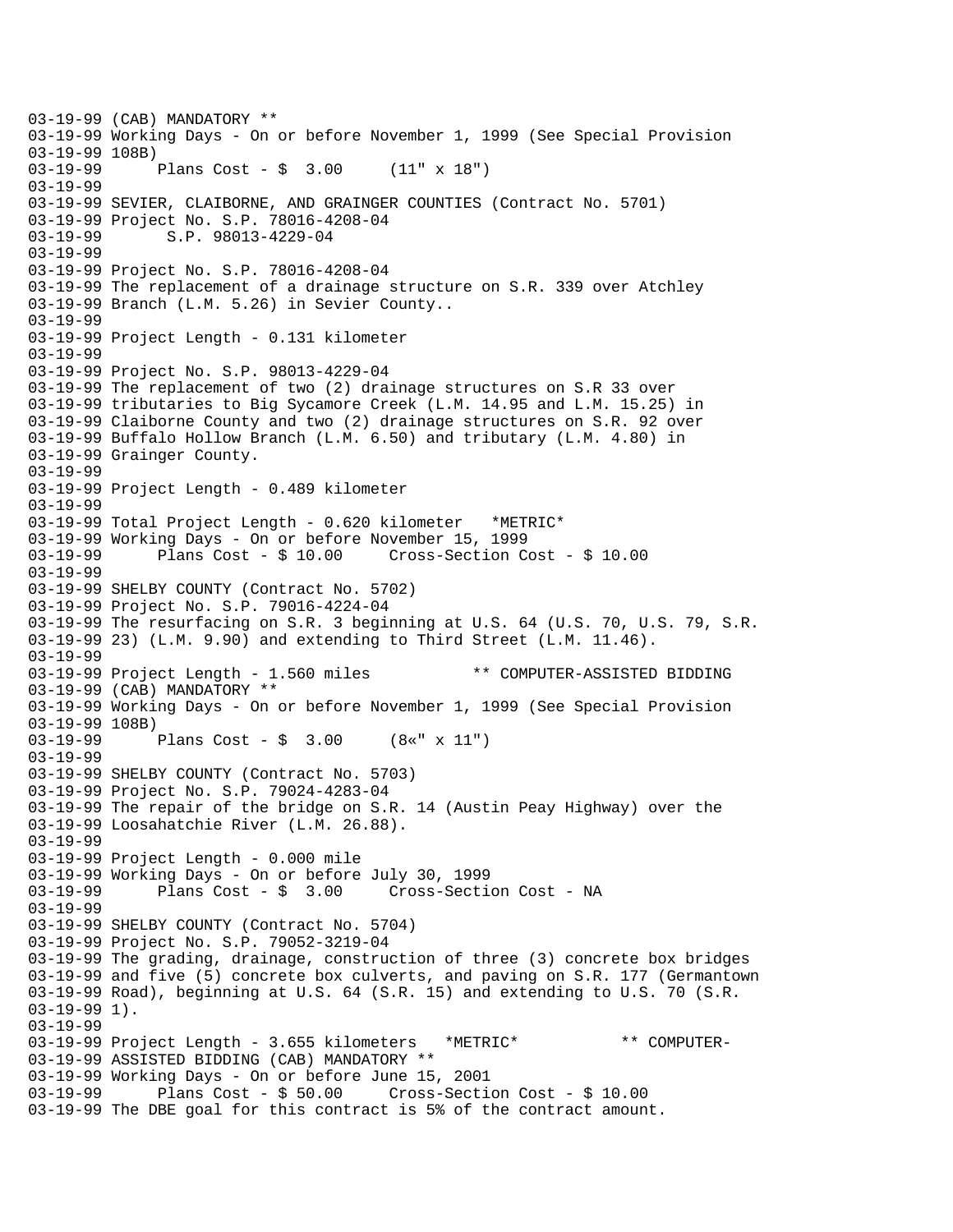03-19-99 03-19-99 SHELBY AND TIPTON COUNTIES (Contract No. 5705) 03-19-99 Project No. S.P. 98043-4267-04 03-19-99 The scour repair at the bridges on S.R. 14 over Horn Lake Creek (L.M. 03-19-99 0.56) and on S.R. 57 over branch (L.M. 21.88) in Shelby County, and on 03-19-99 S.R. 384 over Town Creek (L.M. 8.94) in Tipton County. 03-19-99 03-19-99 Project Length - 0.000 mile 03-19-99 Working Days - On or before July 15, 1999 03-19-99 NO PLANS CONTRACT 03-19-99 03-19-99 SMITH AND PUTNAM COUNTIES (Contract No. 5706) 03-19-99 Project No. IME-40-5(115)259, 80001-8164-44 03-19-99 The resurfacing (superpave) on I-40 beginning at S.R. 53 (Gordonsville 03-19-99 Highway) (L.M. 8.16) and extending to near the Putnam County line 03-19-99 (L.M. 0.05). 03-19-99 03-19-99 Project Length - 9.030 miles \*\* COMPUTER-ASSISTED BIDDING 03-19-99 (CAB) MANDATORY \*\* 03-19-99 Working Days - On or before December 15, 1999 (See Special Provision 03-19-99 108B)<br>03-19-99 Plans Cost - \$ 10.00 Cross-Section Cost - NA 03-19-99 The DBE goal for this contract is 2% of the contract amount. 03-19-99 03-19-99 STEWART COUNTY (Contract No. 5707) 03-19-99 Project No. S.P. 81951-3502-04 03-19-99 The grading, drainage, and paving on a S.I.A. route serving Temple-03-19-99 Inland and Forest Products Corporation. 03-19-99 03-19-99 Project Length - 0.485 kilometer \*METRIC\* \*\* COMPUTER-03-19-99 ASSISTED BIDDING (CAB) MANDATORY \*\* 03-19-99 Working Days - On or before November 15, 1999 Cross-Section Cost - \$0.00 03-19-99 03-19-99 SULLIVAN COUNTY (Contract No. 5708) 03-19-99 Project No. STP-H-36(37), 82006-3261-94 03-19-99 The signalization of the interchange of S.R. 36 with I-81 in 03-19-99 Kingsport. 03-19-99 03-19-99 Project Length - 0.000 mile \*\* COMPUTER-ASSISTED BIDDING 03-19-99 (CAB) MANDATORY \*\* 03-19-99 Working Days - On or before October 31, 1999 03-19-99 Plans Cost - \$ 3.00 Cross-Section Cost - NA 03-19-99 03-19-99 SULLIVAN COUNTY (Contract No. 5709) 03-19-99 Project No. S.P. 82085-4222-04 03-19-99 The resurfacing on S.R. 126 beginning at S.R. 36 (L.M. 3.11) and 03-19-99 extending to Fall Creek Road right (L.M. 9.10). 03-19-99 03-19-99 Project Length - 5.990 miles \*\* COMPUTER-ASSISTED BIDDING 03-19-99 (CAB) MANDATORY \*\* 03-19-99 Working Days - On or before November 1, 1999 (See Special Provision 03-19-99 108B) 03-19-99 Plans Cost - \$ 3.00 (11" x 18") 03-19-99 03-19-99 TIPTON COUNTY (Contract No. 5710) 03-19-99 Project No. S.P. 84014-4214-04 03-19-99 The resurfacing on S.R. 206 beginning at the bridge over the I.C.G. 03-19-99 Railroad (L.M. 2.40) and extending to S.R. 14 (L.M. 7.60). 03-19-99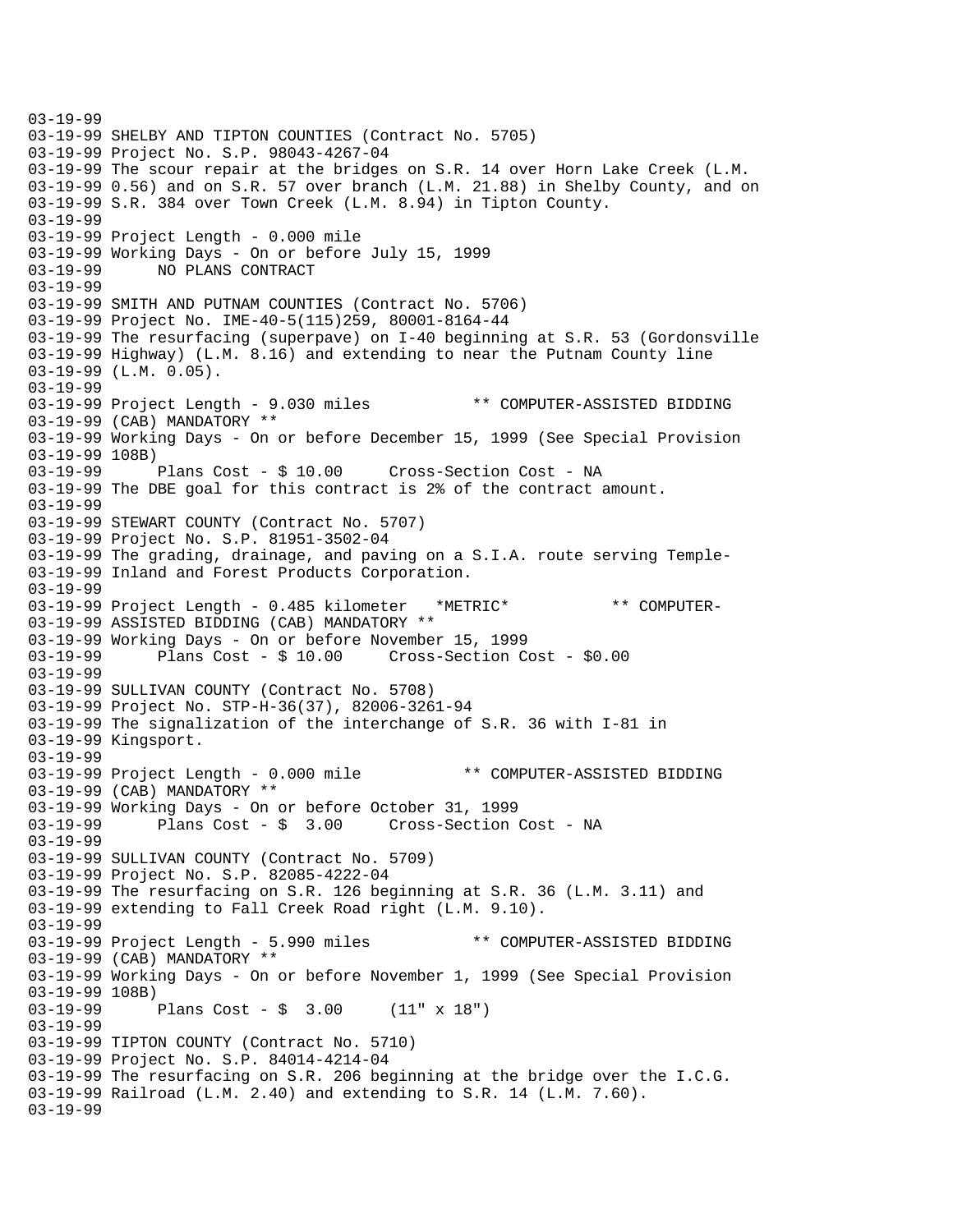03-19-99 Project Length - 5.200 miles \*\* COMPUTER-ASSISTED BIDDING 03-19-99 (CAB) MANDATORY \*\* 03-19-99 Working Days - On or before November 1, 1999 (See Special Provision 03-19-99 108B)<br>03-19-99 1 Plans Cost - \$ 3.00 (8«" x 11") 03-19-99 03-19-99 UNICOI COUNTY (Contract No. 5711) 03-19-99 Project No. S.P. 86007-4207-04, 86007-4206-04 03-19-99 The resurfacing on S.R. 173 beginning 500 feet west of U.S. 23 (S.R. 03-19-99 36) (L.M. 0.00) and extending to the Carter County line (L.M. 3.24). 03-19-99 03-19-99 Project Length - 3.340 miles \*\* COMPUTER-ASSISTED BIDDING 03-19-99 (CAB) MANDATORY \*\* 03-19-99 Working Days - On or before November 1, 1999 (See Special Provision  $03-19-99$  108B)<br> $03-19-99$  1 Plans Cost -  $\sin 3.00$  (11" x 18") 03-19-99 03-19-99 WARREN AND GRUNDY COUNTIES (Contract No. 5712) 03-19-99 Project No. S.P. 89008-4217-04, 89010-4217-04, 31007-4227-04 03-19-99 The resurfacing (microsurfacing) on S.R. 56 in Warren County beginning 03-19-99 at the Grundy County line (L.M. 0.00) and extending to Riverview 03-19-99 Street right (L.M. 12.42), and on S.R. 108 beginning at the bridge 03-19-99 over branch (L.M. 26.00) in Grundy County and extending to Mount Zion 03-19-99 Road right (L.M. 6.05) in Warren County. 03-19-99 03-19-99 Project Length - 23.790 miles \*\* COMPUTER-ASSISTED BIDDING 03-19-99 (CAB) MANDATORY \*\* 03-19-99 Working Days - On or before October 30, 1999 (See Special Provision 03-19-99 108B)<br>03-19-99 Plans Cost -  $\frac{1}{2}$  3.00 (11" x 18") 03-19-99 03-19-99 WASHINGTON COUNTY (Contract No. 5713) 03-19-99 Project No. S.P. 90018-4221-04 03-19-99 The resurfacing on S.R. 75 beginning at Sid Martin Road right (L.M. 03-19-99 15.96) and extending to S.R. 36 (L.M. 18.50). 03-19-99 03-19-99 Project Length - 2.540 miles \*\* COMPUTER-ASSISTED BIDDING 03-19-99 (CAB) MANDATORY \*\* 03-19-99 Working Days - On or before November 1, 1999 (See Special Provision 03-19-99 108B)<br>03-19-99 Plans Cost -  $\sin 3.00$  (11" x 18") 03-19-99 03-19-99 WEAKLEY COUNTY (Contract No. 5714) 03-19-99 Project No. BR-STP-190(3), 92014-3210-94 03-19-99 The construction of a concrete box bridge on S.R. 190 over Capps 03-19-99 Branch (L.M. 19.04) including grading, drainage, and paving. 03-19-99 03-19-99 Project Length - 0.362 kilometer \*METRIC\* \*\* COMPUTER-03-19-99 ASSISTED BIDDING (CAB) MANDATORY \*\* 03-19-99 Working Days - On or before December 15, 1999<br>03-19-99 Plans Cost - \$ 10.00 Cross-Section Co Plans  $Cost - $ 10.00$  Cross-Section Cost -  $$0.00$ 03-19-99 03-19-99 WEAKLEY COUNTY (Contract No. 5715) 03-19-99 Project No. S.P. 92137-4214-04 03-19-99 The resurfacing on S.R. 22 beginning at U.S. 45E (S.R. 43) (L.M. 03-19-99 24.75) and extending to the Obion County line (L.M. 29.64). 03-19-99 03-19-99 Project Length - 4.890 miles \*\* COMPUTER-ASSISTED BIDDING 03-19-99 (CAB) MANDATORY \*\* 03-19-99 Working Days - On or before November 1, 1999 (See Special Provision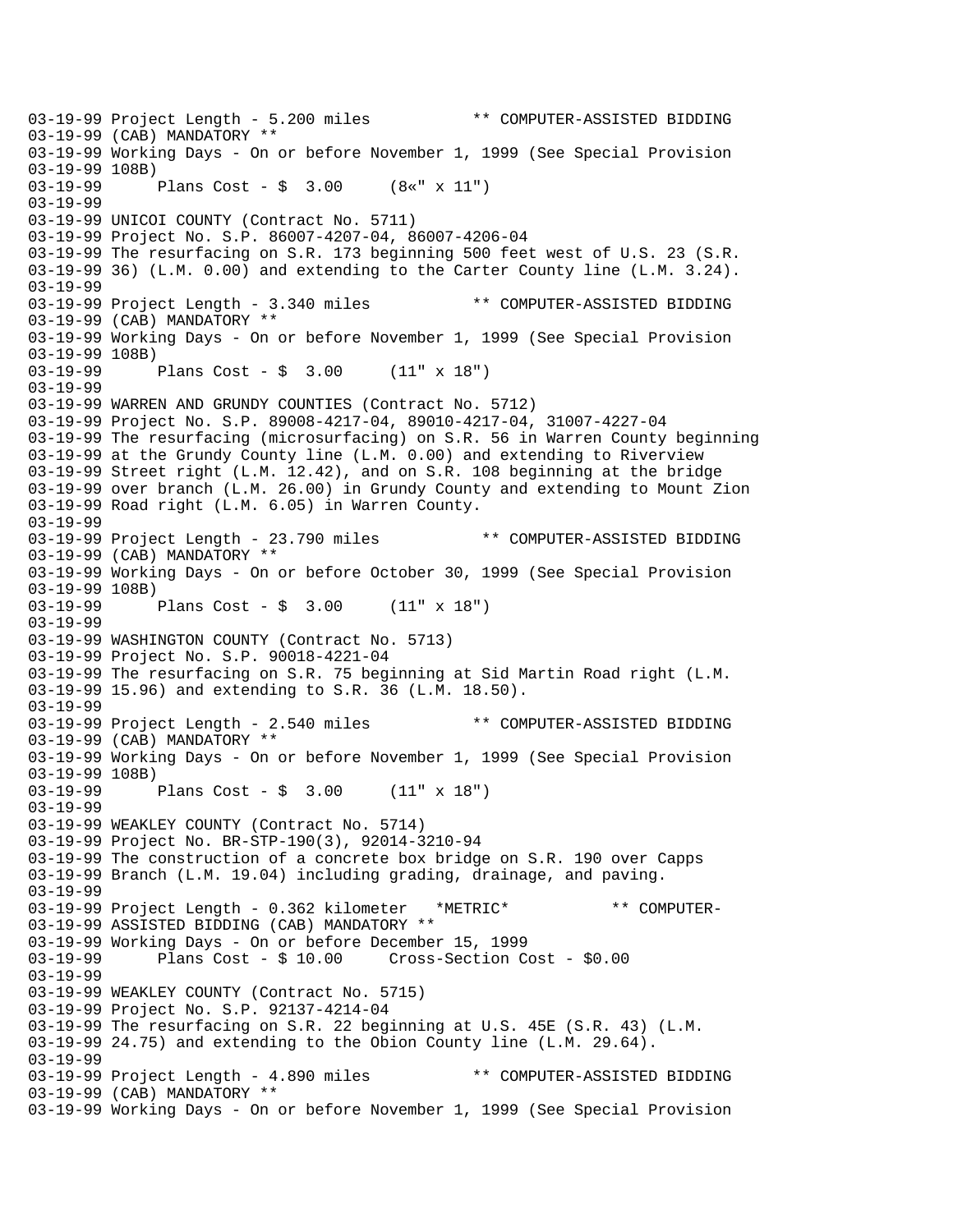------------------------------------------------------------------------------- 03-19-99 108B) 03-19-99 Plans Cost - \$ 3.00 (8«" x 11") 04-30-99 CHEATHAM, DICKSON, HICKMAN, HUMPHREYS, MONTGOMERY, ROBERTSON, AND 04-30-99 SUMNER COUNTIES (Contract No. 5716) 04-30-99 Project No. S.P. 98035-4156-04 04-30-99 The litter removal on various Interstate and State Routes. 04-30-99 04-30-99 Project Length - 653.000 miles 04-30-99 Working Days - On or before April 30, 2000 (See Special Provision 04-30-99 108B) 04-30-99 NO PLANS CONTRACT  $04 - 30 - 99$ 04-30-99 GILES, MARSHALL, MAURY, RUTHERFORD, AND WILLIAMSON COUNTIES (Contract 04-30-99 No. 5717) 04-30-99 Project No. S.P. 98035-4157-04 04-30-99 The litter removal on I-65 and various State Routes. 04-30-99 04-30-99 Project Length - 595.000 miles 04-30-99 Working Days - On or before April 30, 2000 (See Special Provision 04-30-99 108B) 04-30-99 NO PLANS CONTRACT 04-30-99 04-30-99 GREENE, HAMBLEN, SEVIER, SULLIVAN, AND WASHINGTON COUNTIES (Contract 04-30-99 No. 5718) 04-30-99 Project No. S.P. 98013-4151-04 04-30-99 The litter removal on various Interstate Routes. 04-30-99 04-30-99 Project Length - 535.000 miles 04-30-99 Working Days - On or before April 30, 2000 (See Special Provision 04-30-99 108B) 04-30-99 NO PLANS CONTRACT 04-30-99 04-30-99 DAVIDSON COUNTY (Contract No. 5666) 04-30-99 Project No. CM/STP-H-NHE-45(16), 19042-3259-94 04-30-99 The improvement of the intersection on S.R. 45 (Old Hickory Boulevard) 04-30-99 at S.R. 6 (Gallatin Pike), including grading, drainage, and paving. 04-30-99 04-30-99 Project Length - 0.545 kilometer \*METRIC\* 04-30-99 Working Days - On or before September 15, 1999 (See Special Provision 04-30-99 108B) 04-30-99 Plans Cost - \$ 10.00 Cross-Section Cost - \$ 10.00 04-30-99 The DBE goal for this contract is 5% of the contract amount.  $04 - 30 - 99$ 04-30-99 KNOX AND BLOUNT COUNTIES (Contract No. 5687) 04-30-99 Project No. S.P. 98013-4147-04 04-30-99 The raising of approach slabs on bridges at various locations on I-140 04-30-99 (Pellissippi Parkway) and U.S. 129 (S.R. 115, Alcoa Highway). 04-30-99 04-30-99 Project Length - 0.000 mile 04-30-99 Working Days - On or before October 31, 1999 04-30-99 NO PLANS CONTRACT 04-30-99 04-30-99 ANDERSON COUNTY (Contract No. 5719) 04-30-99 Project No. STP-NH-62(16), 01008-3231-14 04-30-99 The grading, drainage, construction of a bridge and two (2) retaining 04-30-99 walls, and paving on S.R. 62 (South Illinois Avenue, Kerr Hollow Road) 04-30-99 beginning north of Union Valley Road and extending to S.R. 170. 04-30-99 04-30-99 Project Length - 1.953 miles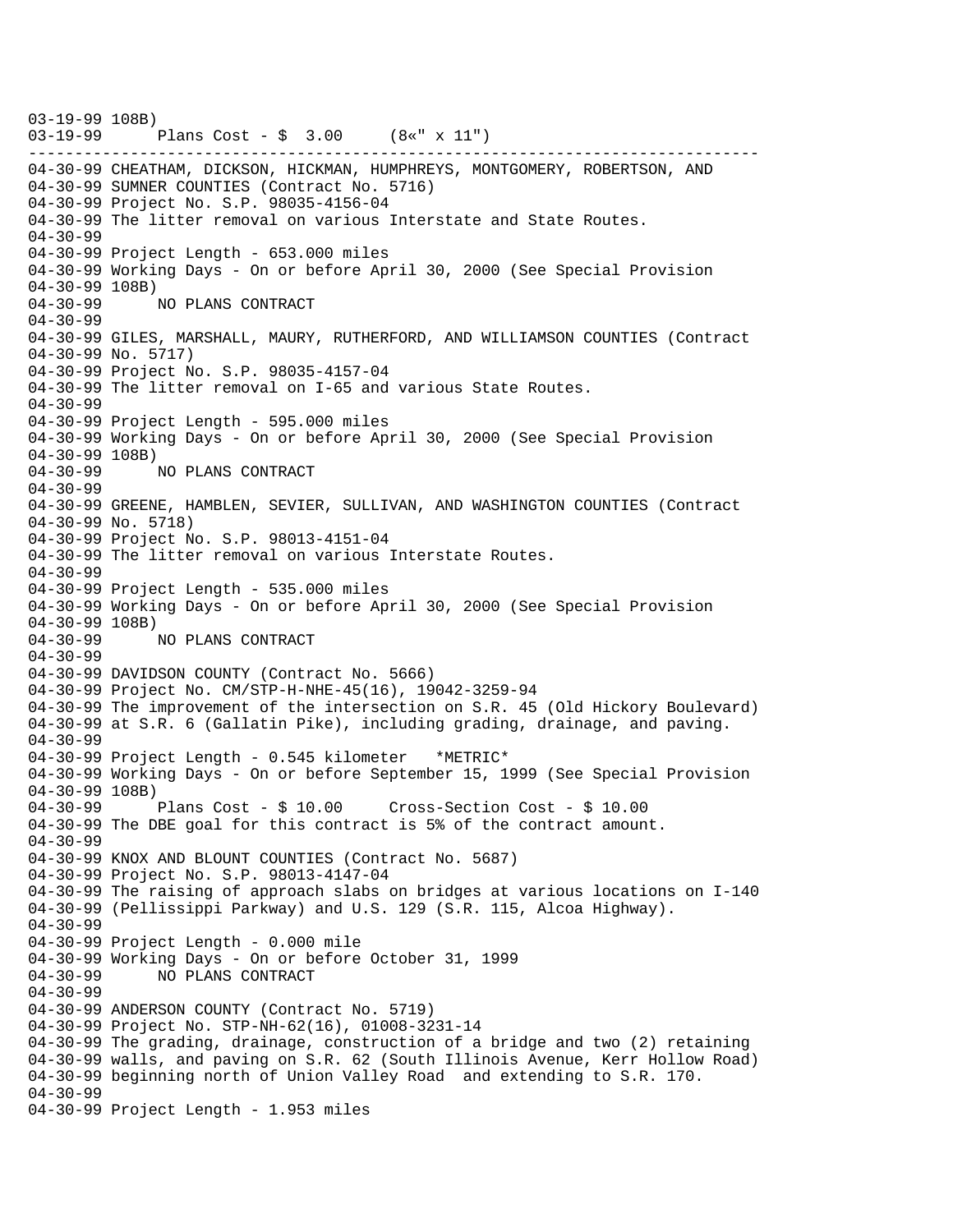04-30-99 Working Days - On or before August 31, 2000 Plans  $Cost - $ 50.00$  Cross-Section Cost - \$ 50.00 04-30-99 The DBE goal for this contract is 10% of the contract amount. 04-30-99 04-30-99 ANDERSON COUNTY (Contract No. 5720) 04-30-99 Project No. S.P. 01009-4207-04 04-30-99 The installation of guardrail at various locations on U.S. 441 (S.R. 04-30-99 71). 04-30-99 04-30-99 Project Length - 0.800 mile 04-30-99 Working Days - On or before October 31, 1999 04-30-99 NO PLANS CONTRACT  $04 - 30 - 99$ 04-30-99 ANDERSON, BLOUNT, CAMPBELL, CARTER, CLAIBORNE, COCKE, GRAINGER, 04-30-99 GREENE, HAMBLEN, HANCOCK, HAWKINS, JEFFERSON, JOHNSON, KNOX, LOUDON, 04-30-99 MONROE, MORGAN, ROANE, SCOTT, SEVIER, SULLIVAN, UNICOI, UNION, AND 04-30-99 WASHINGTON COUNTIES (Contract No. 5721) 04-30-99 Project No. S.P. 98013-4148-04 04-30-99 The random on-call signing on various routes in Region I. 04-30-99 04-30-99 Project Length - 0.000 mile 04-30-99 Working Days - On or before June 30, 2000 (See Special Provision 108B)<br>04-30-99 NO PLANS CONTRACT NO PLANS CONTRACT 04-30-99 04-30-99 ANDERSON, CAMPBELL, CARTER, CLAIBORNE, COCKE, GRAINGER, KNOX, ROANE, 04-30-99 SULLIVAN, AND WASHINGTON COUNTIES (Contract No. 5722) 04-30-99 Project No. S.P. 98013-4149-04 04-30-99 The attenuator repair on various Interstate and State Routes. 04-30-99 04-30-99 Project Length - 0.000 mile 04-30-99 Working Days - On or before June 30, 2000 (See Special Provision 705C) 04-30-99 NO PLANS CONTRACT 04-30-99 04-30-99 ANDERSON, BLOUNT, CAMPBELL, CARTER, GREENE, JEFFERSON, KNOX, LOUDON, 04-30-99 MONROE, ROANE, SEVIER, SULLIVAN, UNICOI, AND WASHINGTON COUNTIES 04-30-99 (Contract No. 5723) 04-30-99 Project No. S.P. 98013-4152-04 04-30-99 The relensing of snowplowable pavement markers on various Interstate 04-30-99 and State Routes. 04-30-99 04-30-99 Project Length - 0.000 mile 04-30-99 Working Days - On or before November 15, 1999 04-30-99 NO PLANS CONTRACT 04-30-99 04-30-99 BEDFORD, CHEATHAM, DAVIDSON, DICKSON, GILES, HICKMAN, HOUSTON, 04-30-99 HUMPHREYS, LAWRENCE, LEWIS, LINCOLN, MACON, MARSHALL, MAURY, 04-30-99 MONTGOMERY, MOORE, PERRY, ROBERTSON, RUTHERFORD, SMITH, STEWART, 04-30-99 SUMNER, TROUSDALE, WAYNE, WILLIAMSON, AND WILSON COUNTIES (Contract 04-30-99 No. 5724) 04-30-99 Project No. S.P. 98035-4152-04 04-30-99 The random on-call signing on various routes in Region III. 04-30-99 04-30-99 Project Length - 0.000 mile 04-30-99 Working Days - On or before June 30, 2000 (See Special Provision 108B)<br>04-30-99 NO PLANS CONTRACT NO PLANS CONTRACT 04-30-99 04-30-99 BEDFORD, CHEATHAM, DAVIDSON, DICKSON, GILES, HICKMAN, MARSHALL, MAURY, 04-30-99 MONTGOMERY, RUTHERFORD, SMITH, SUMNER, WILLIAMSON, AND WILSON COUNTIES 04-30-99 (Contract No. 5725) 04-30-99 Project No. S.P. 98035-4158-04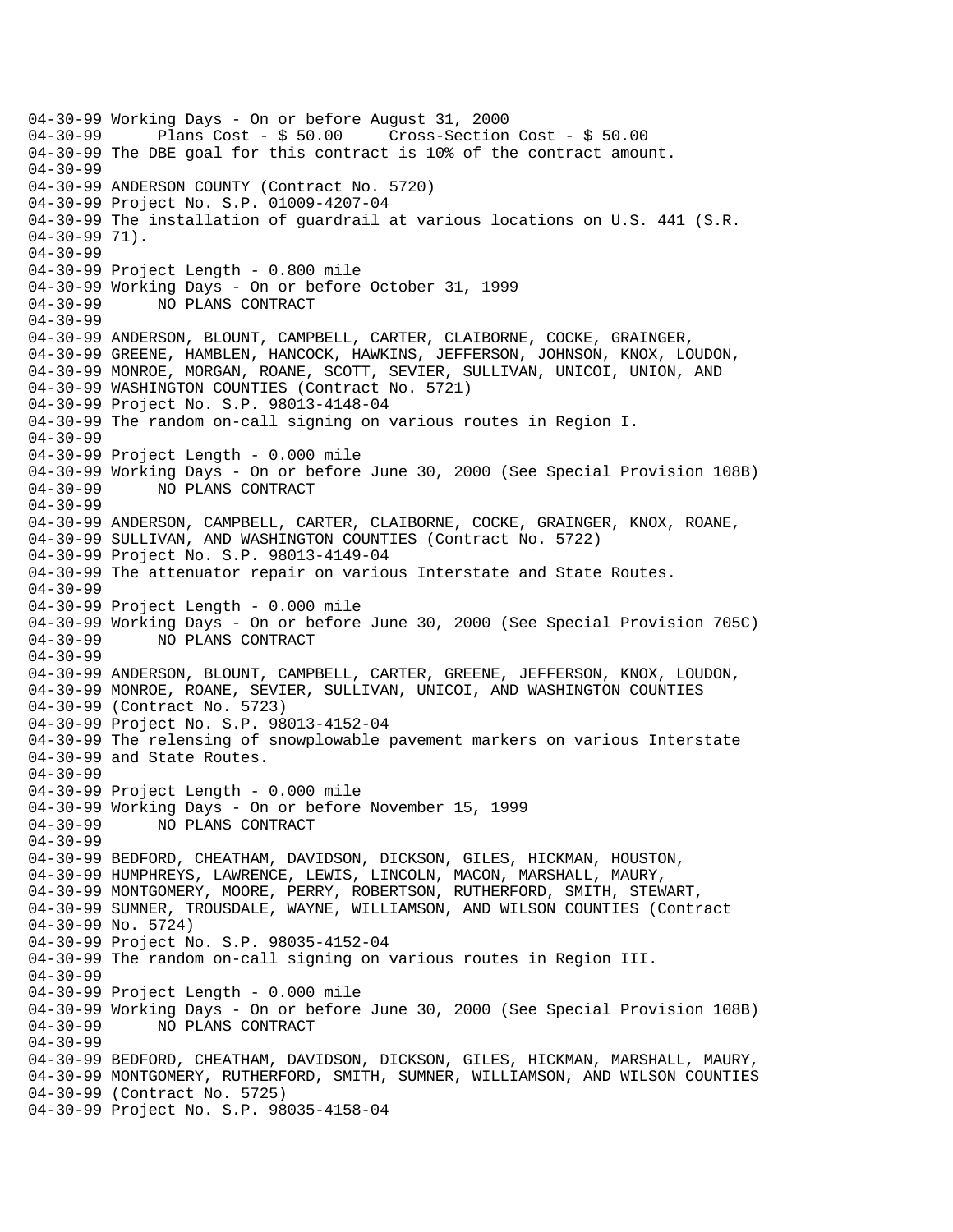04-30-99 The relensing of snowplowable pavement markers on various Interstate 04-30-99 and State Routes. 04-30-99 04-30-99 Project Length - 0.000 mile 04-30-99 Working Days - On or before November 15, 1999 04-30-99 NO PLANS CONTRACT 04-30-99 04-30-99 BENTON, CARROLL, CHESTER, CROCKETT, DECATUR, DYER, FAYETTE, GIBSON, 04-30-99 HARDEMAN, HARDIN, HAYWOOD, HENDERSON, HENRY, LAKE, LAUDERDALE, 04-30-99 McNAIRY, MADISON, OBION, SHELBY, TIPTON, AND WEAKLEY COUNTIES 04-30-99 (Contract No. 5726) 04-30-99 Project No. S.P. 98044-4134-04 04-30-99 The random on-call signing on various routes in Region IV. 04-30-99 04-30-99 Project Length - 0.000 mile 04-30-99 Working Days - On or before June 30, 2000 (See Special Provision 108B)<br>04-30-99 NO PLANS CONTRACT NO PLANS CONTRACT 04-30-99 04-30-99 BENTON, HARDEMAN, HARDIN, MADISON, AND SHELBY COUNTIES (Contract No. 04-30-99 5727) 04-30-99 Project No. S.P. 98044-4136-04 04-30-99 The attenuator repair on various Interstate and State Routes. 04-30-99 04-30-99 Project Length - 0.000 miles 04-30-99 Working Days - On or before June 30, 2000 (See Special Provision 705F)<br>04-30-99 NO PLANS CONTRACT NO PLANS CONTRACT 04-30-99 04-30-99 BLEDSOE, BRADLEY, CANNON, CLAY, COFFEE, CUMBERLAND, DeKALB, FENTRESS, 04-30-99 FRANKLIN, GRUNDY, HAMILTON, JACKSON, McMINN, MARION, MEIGS, OVERTON, 04-30-99 PICKETT, POLK, PUTNAM, RHEA, SEQUATCHIE, VAN BUREN, WARREN, AND WHITE 04-30-99 COUNTIES (Contract No. 5728) 04-30-99 Project No. S.P. 98023-4162-04 04-30-99 The random on-call signing on various routes in Region II. 04-30-99 04-30-99 Project Length - 0.000 mile 04-30-99 Working Days - On or before June 30, 2000 (See Special Provision 108B) 04-30-99 NO PLANS CONTRACT 04-30-99 04-30-99 BLOUNT, COCKE, JEFFERSON, KNOX, LOUDON, AND SEVIER COUNTIES (Contract 04-30-99 No. 5729) 04-30-99 Project No. S.P. 98013-4150-04 04-30-99 The urban sweeping on various Interstate and State Routes. 04-30-99 04-30-99 Project Length - 0.000 mile 04-30-99 Working Days - On or before June 30, 2000 (See Special Provision 108B) 04-30-99 NO PLANS CONTRACT 04-30-99 04-30-99 BRADLEY, COFFEE, CUMBERLAND, GRUNDY, HAMILTON, McMINN, MARION, PUTNAM, 04-30-99 AND WHITE COUNTIES (Contract No. 5730) 04-30-99 Project No. S.P. 98023-4165-04 04-30-99 The relensing of snowplowable pavement markers on various Interstate 04-30-99 and State Routes. 04-30-99 04-30-99 Project Length - 0.000 mile 04-30-99 Working Days - On or before November 15, 1999 NO PLANS CONTRACT 04-30-99 04-30-99 CARROLL AND HENRY COUNTIES (Contract No. 5731) 04-30-99 Project No. S.P. 09955-3724-04 04-30-99 The grading, drainage, and paving on a S.I.A. route serving Lund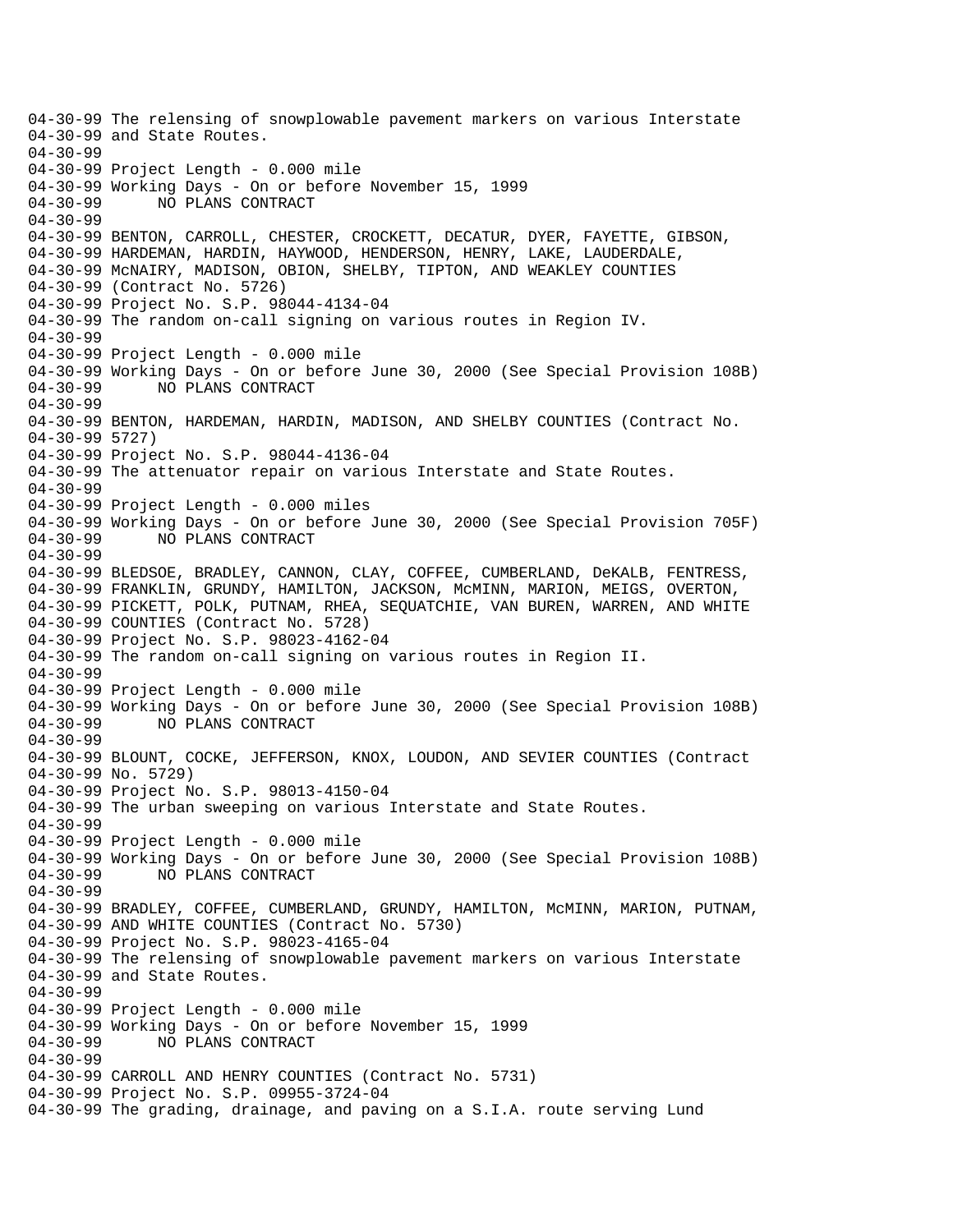04-30-99 Industries in McKenzie. 04-30-99 04-30-99 Project Length - 0.367 kilometer \*METRIC\* 04-30-99 Working Days - On or before November 1, 1999<br>04-30-99 Plans Cost - \$ 10.00 Cross-Section Plans  $Cost - $ 10.00$  Cross-Section Cost -  $$0.00$ 04-30-99 04-30-99 CARROLL, DYER, FAYETTE, HAYWOOD, HENDERSON, MADISON, OBION, SHELBY, 04-30-99 AND WEAKLEY COUNTIES (Contract No. 5732) 04-30-99 Project No. S.P. 98044-4137-04 04-30-99 The relensing of snowplowable pavement markers on various Interstate 04-30-99 and State Routes. 04-30-99 04-30-99 Project Length - 0.000 mile 04-30-99 Working Days - On or before November 15, 1999<br>04-30-99 NO PLANS CONTRACT NO PLANS CONTRACT 04-30-99 04-30-99 CLAIBORNE, DAVIDSON, HAMILTON, AND KNOX COUNTIES (Contract No. 5733) 04-30-99 Project No. S.P. 99105-4206-04 04-30-99 The cleaning of six (6) tunnels at various locations. 04-30-99 04-30-99 Project Length - 0.000 mile 04-30-99 Working Days - On or before June 30, 2000 04-30-99 NO PLANS CONTRACT 04-30-99 04-30-99 CLAY COUNTY (Contract No. 5734) 04-30-99 Project No. S.P. 14005-4214-04 04-30-99 The resurfacing on S.R. 53 beginning at the bridge over Dry Fork Creek 04-30-99 (L.M. 1.41) and extending to S.R. 52 right (L.M. 6.79). 04-30-99 04-30-99 Project Length - 5.377 miles 04-30-99 Working Days - On or before November 15, 1999 (See Special Provision 04-30-99 108B)<br>04-30-99 Plans Cost -  $\frac{1}{2}$  3.00 (11" x 18") 04-30-99 04-30-99 COCKE COUNTY (Contract No. 5735) 04-30-99 Project No. S.P. 15011-4212-04 04-30-99 The repair of the bridge on S.R. 107 over the French Broad River (L.M. 04-30-99 5.82). 04-30-99 04-30-99 Project Length - 0.000 mile 04-30-99 Working Days - On or before December 15, 1999 04-30-99 Plans Cost - \$ 10.00 Cross-Section Cost - NA 04-30-99 04-30-99 DAVIDSON COUNTY (Contract No. 5736) 04-30-99 Project No. S.P. 19958-3555-04 04-30-99 The rehabilitation of the bridge on Shelby Avenue over the Cumberland 04-30-99 River (L.M. 0.10), including grading, drainage, and paving. 04-30-99 04-30-99 Project Length - 0.250 miles 04-30-99 Working Days - On or before December 20, 2000 (See Special Provision 04-30-99 108B) 04-30-99 Plans Cost - \$ 50.00 Cross-Section Cost - \$0.00 04-30-99 The DBE goal for this contract is 6% of the contract amount. 04-30-99 04-30-99 DAVIDSON, DICKSON, HUMPHREYS, MAURY, ROBERTSON, RUTHERFORD, SMITH, 04-30-99 STEWART, SUMNER, WAYNE, AND WILLIAMSON COUNTIES (Contract No. 5737) 04-30-99 Project No. S.P. 98035-4154-04 04-30-99 The attenuator repair on various Interstate and State Routes. 04-30-99 04-30-99 Project Length - 0.000 mile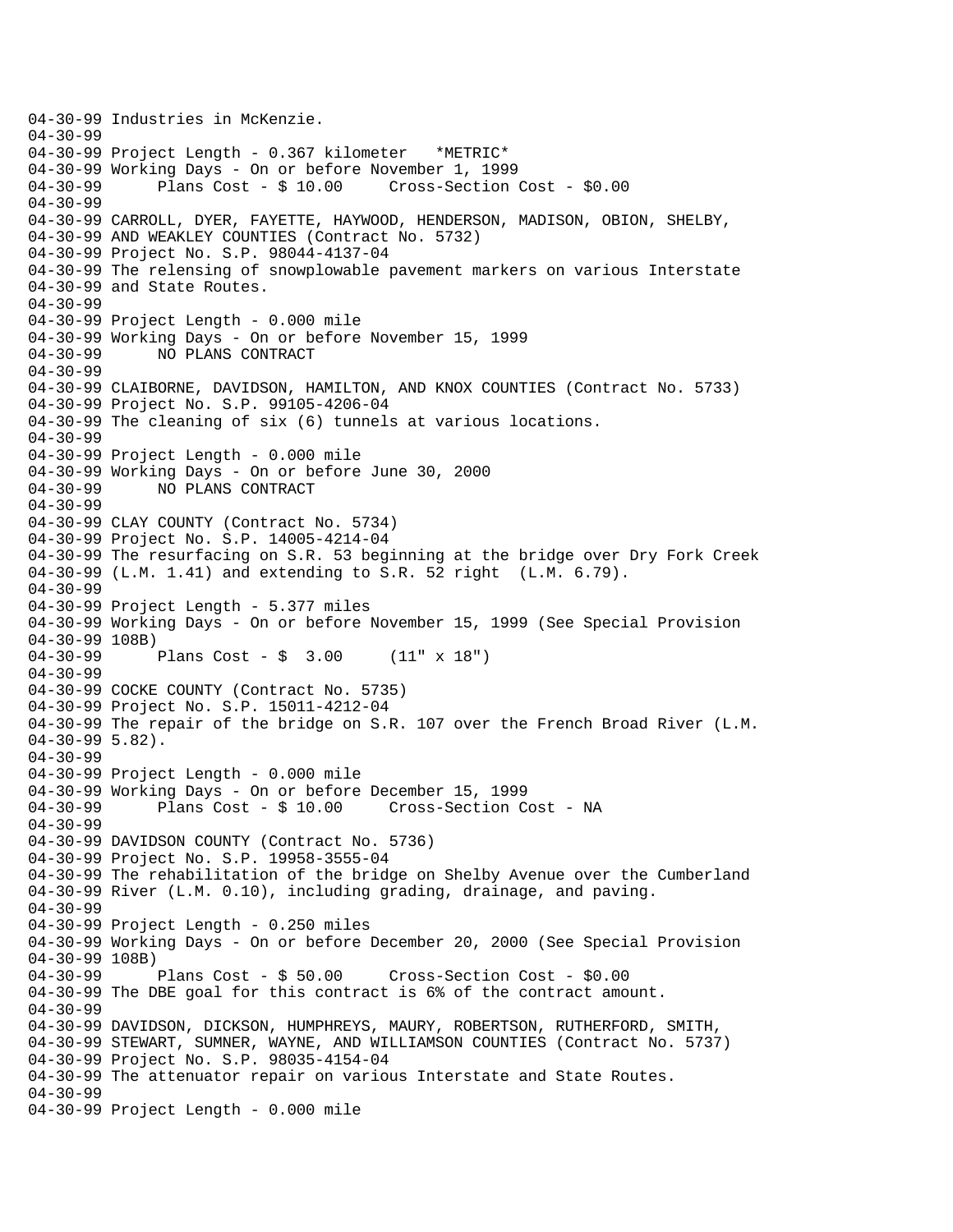04-30-99 Working Days - On or before June 30, 2000 (See Special Provision 705E)<br>04-30-99 NO PLANS CONTRACT NO PLANS CONTRACT 04-30-99 04-30-99 DAVIDSON, RUTHERFORD, SUMNER, WILLIAMSON, AND WILSON COUNTIES 04-30-99 (Contract No. 5738) 04-30-99 Project No. S.P. 98035-4155-04 04-30-99 The urban sweeping on various Interstate and State Routes. 04-30-99 04-30-99 Project Length - 0.000 mile 04-30-99 Working Days - On or before June 30, 2000 (See Special Provision 108B) 04-30-99 NO PLANS CONTRACT 04-30-99 04-30-99 DeKALB, HAMILTON, MARION, PUTNAM, RHEA, AND WHITE COUNTIES (Contract 04-30-99 No. 5739) 04-30-99 Project No. S.P. 98023-4164-04 04-30-99 The attenuator repair on various Interstate and State Routes. 04-30-99 04-30-99 Project Length - 0.000 mile 04-30-99 Working Days - On or before June 30, 2000 (See Special Provision 705D) 04-30-99 NO PLANS CONTRACT 04-30-99 04-30-99 FAYETTE COUNTY (Contract No. 5740) 04-30-99 Project No. BR-STP-57(24), 24006-3236-94 04-30-99 The construction of three (3) prestressed concrete box beam bridges on 04-30-99 S.R. 57 over Stout Creek (L.M. 9.36), Teague Branch (L.M. 10.06), and 04-30-99 Sandy Creek (L.M. 10.34), including grading, drainage, and paving. 04-30-99 04-30-99 Project Length - 0.843 kilometer \*METRIC\* 04-30-99 Working Days - On or before October 1, 2000 04-30-99 Plans Cost - \$ 25.00 Cross-Section Cost - \$0.00 04-30-99 The DBE goal for this contract is 5% of the contract amount. 04-30-99 04-30-99 FRANKLIN COUNTY (Contract No. 5741) 04-30-99 Project No. S.P. 26021-4206-04 04-30-99 The resurfacing on S.R. 279 beginning near S.R. 16 (L.M. 0.07) and 04-30-99 extending to S.R. 127 (L.M. 5.34). 04-30-99 04-30-99 Project Length - 5.270 miles 04-30-99 Working Days - On or before November 15, 1999 (See Special Provision 04-30-99 108B) 04-30-99 Plans Cost - \$ 3.00 (11" x 18") 04-30-99 04-30-99 FRANKLIN AND GRUNDY COUNTIES (Contract No. 5742) 04-30-99 Project No. S.P. 98023-4238-04 04-30-99 The construction of two (2) concrete box culverts on S.R. 56 (L.M. 04-30-99 1.27 and L.M. 5.20) in Franklin County and a concrete box culvert on 04-30-99 S.R. 150 (L.M. 2.69) in Grundy County, including grading, drainage, 04-30-99 and paving. 04-30-99 04-30-99 Project Length - 0.155 kilometer \*METRIC\* 04-30-99 Working Days - On or before November 1, 1999 04-30-99 Plans Cost - \$ 10.00 Cross-Section Cost - \$0.00 04-30-99 04-30-99 GIBSON COUNTY (Contract No. 5743) 04-30-99 Project No. BR-STP-186(3), 27094-3206-94; 27094-4208-04 04-30-99 The construction of a concrete box bridge on S.R. 186 over Sugar Creek 04-30-99 (L.M. 1.15) and a concrete box culvert on S.R. 186 (L.M. 0.13), 04-30-99 including grading, drainage, and paving. 04-30-99 04-30-99 Project Length - 0.320 kilometer \*METRIC\*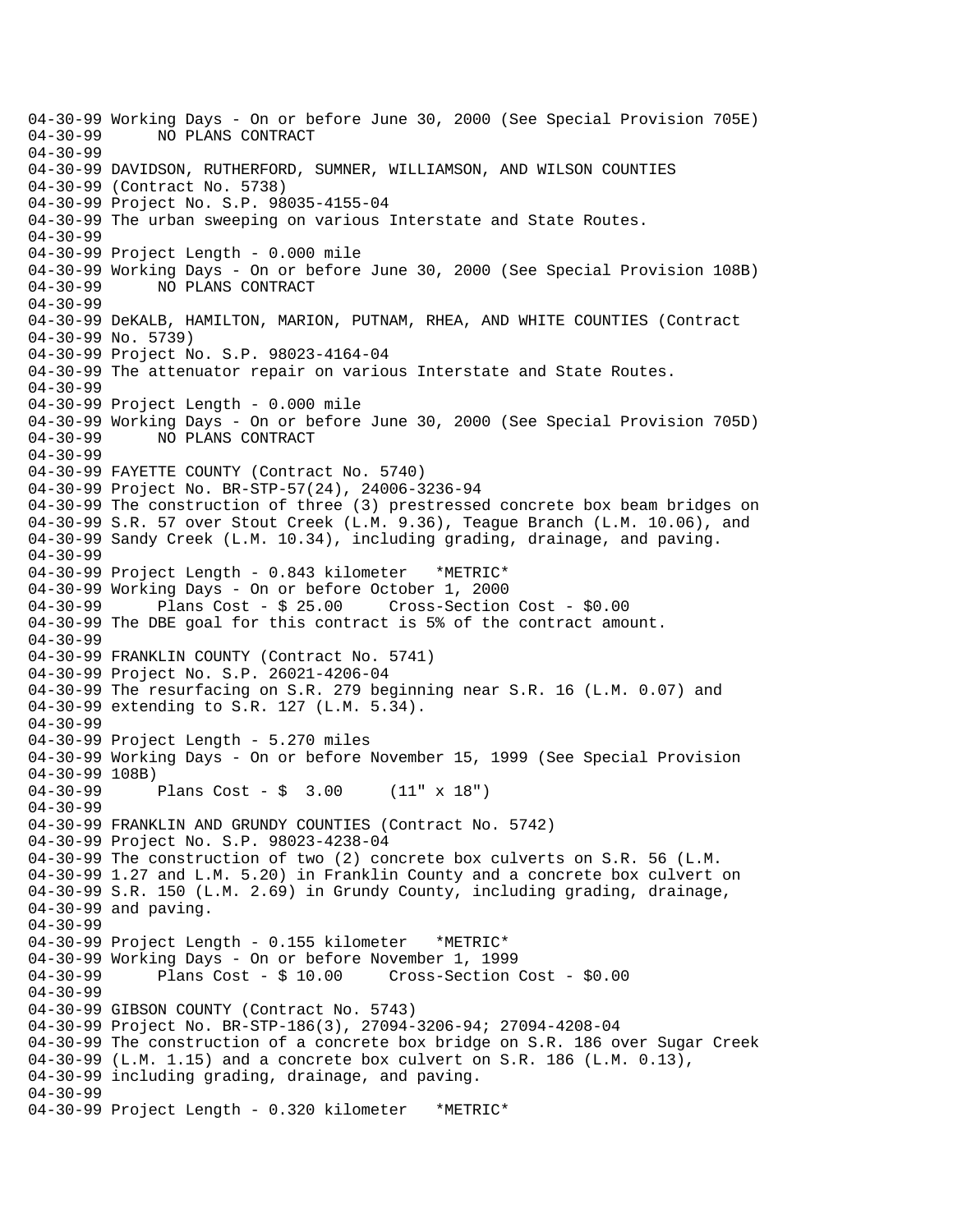```
04-30-99 Working Days - On or before July 30, 2000 
              Plans Cost - $ 10.00 Cross-Section Cost - $0.0004-30-99 
04-30-99 GREENE COUNTY (Contract No. 5744) 
04-30-99 Project No. S.P. 30027-4220-04 
04-30-99 The resurfacing on S.R. 172 beginning at U.S. 11E (U.S. 321, S.R. 34) 
04-30-99 (L.M. 0.00) and extending to Ottway Road (L.M. 6.75). 
04-30-99 
04-30-99 Project Length - 6.750 miles 
04-30-99 Working Days - On or before November 1, 1999 (See Special Provision 
04-30-99 108B) 
04-30-99 Plans Cost - $ 3.00 (11" x 18") 
04-30-99 
04-30-99 HAMBLEN COUNTY (Contract No. 5745) 
04-30-99 Project No. S.P. 32003-3220-04 
04-30-99 The grading, drainage, bridge repair, signalization, and paving at the 
04-30-99 junction of U.S. 25E (S.R. 32) with U.S. 11E (S.R. 34, Morris 
04-30-99 Boulevard). 
04-30-99 
04-30-99 Project Length - 1.042 kilometers *METRIC* 
04-30-99 Working Days - On or before December 15, 1999 
              Plans Cost - $ 25.00 Cross-Section Cost - $ 10.0004-30-99 
04-30-99 HAMILTON COUNTY (Contract No. 5746) 
04-30-99 Project No. STP-M-9202(45), 33953-8529-54 
04-30-99 The resurfacing on U.S. 27 (S.R. 29, Dayton Boulevard) in Red Bank, 
04-30-99 beginning at the north city limits (L.M. 0.00) and extending to the 
04-30-99 south city limits (L.M. 5.90). 
04-30-99 
04-30-99 Project Length - 5.900 miles 
04-30-99 Working Days - On or before November 15, 1999 
04-30-99 Plans Cost - $ 3.00 (11" x 18") 
04-30-99 The DBE goal for this contract is 15% of the contract amount. 
04-30-99 
04-30-99 HAMILTON COUNTY (Contract No. 5747) 
04-30-99 Project No. S.P. 33023-4227-04 
04-30-99 The repair of the bridge on U.S. 127 (S.R. 8, Market Street) over the 
04-30-99 Tennessee River (L.M. 9.55). 
04-30-99 
04-30-99 Project Length - 0.000 mile 
04-30-99 Working Days - On or before October 1, 1999 
04-30-99 Plans Cost - $ 10.00 Cross-Section Cost - NA 
04-30-99 
04-30-99 HAMILTON COUNTY (Contract No. 5748) 
04-30-99 Project No. S.P. 33959-4108-04 
04-30-99 The urban sweeping on various Interstate and State Routes. 
04-30-99 
04-30-99 Project Length - 0.000 mile 
04-30-99 Working Days - On or before June 30, 2000 (See Special Provision 108B)<br>04-30-99     NO PLANS CONTRACT
              NO PLANS CONTRACT
04-30-99 
04-30-99 HARDEMAN COUNTY (Contract No. 5749) 
04-30-99 Project No. BR-STP-18(20), 35003-3220-94 
04-30-99 The construction of a concrete box bridge on S.R. 18 over Mill Creek 
04-30-99 (L.M. 24.93), including grading, drainage, and paving. 
04-30-99 
04-30-99 Project Length - 0.120 kilometer *METRIC* 
04-30-99 Working Days - On or before May 30, 2000<br>04-30-99 Plans Cost - $ 10.00 Cross-Sect
              Plans Cost - $ 10.00 Cross-Section Cost - $0.0004-30-99
```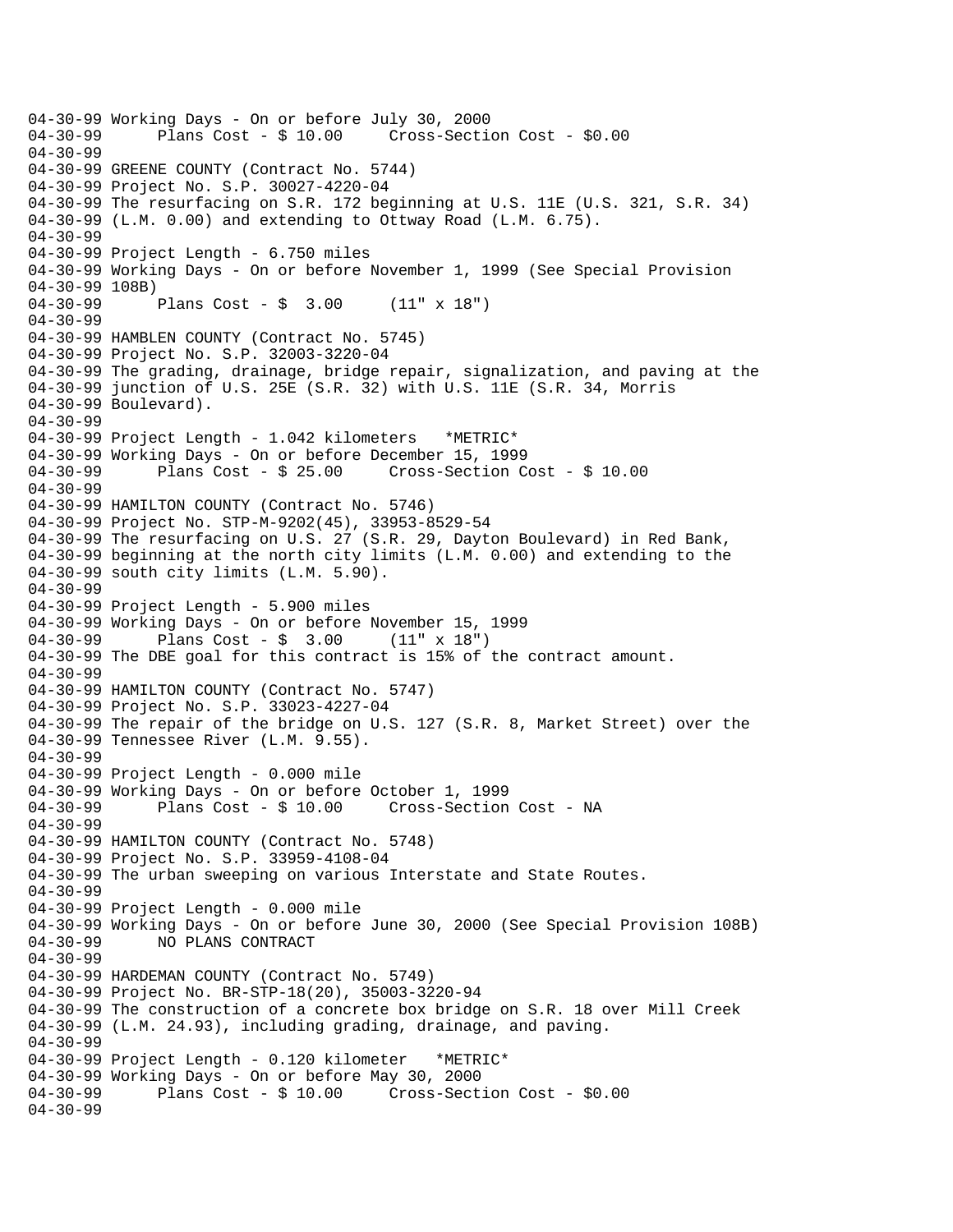04-30-99 HARDEMAN AND HAYWOOD COUNTIES (Contract No. 5750) 04-30-99 Project No. S.P. 98044-4232-04 04-30-99 The construction of a precast concrete box culvert on S.R. 138 (L.M. 04-30-99 0.80) in Hardeman County, a precast concrete box culvert on S.R. 76 04-30-99 (L.M. 11.82) in Haywood County, and a concrete box bridge on S.R. 87 04-30-99 (L.M. 3.56) in Haywood County. 04-30-99 04-30-99 Project Length - 0.222 kilometer \*METRIC\* 04-30-99 Working Days - On or before November 30, 1999 (See Special Provision 04-30-99 108B) 04-30-99 Plans Cost - \$ 10.00 Cross-Section Cost - \$0.00 04-30-99 04-30-99 HARDIN COUNTY (Contract No. 5751) 04-30-99 Project No. S.P. 36003-4212-04 04-30-99 The resurfacing (superpave) on S.R. 57 beginning at the McNairy County 04-30-99 line (L.M. 0.00) and extending to the Mississippi Central Railroad 04-30-99 (L.M. 5.40). 04-30-99 04-30-99 Project Length - 5.400 miles 04-30-99 Working Days - On or before November 30, 1999 (See Special Provision 04-30-99 108B)<br>04-30-99 Plans Cost -  $\frac{1}{2}$  3.00 (8«" x 11") 04-30-99 04-30-99 HENDERSON COUNTY (Contract No. 5752) 04-30-99 Project No. STP-H-20(19), 39003-3263-14 04-30-99 The signalization of the intersection of U.S. 412 (S.R. 20) with S.R. 04-30-99 104 / S.R. 114. 04-30-99 04-30-99 Project Length - 0.000 mile 04-30-99 Working Days - On or before March 15, 2000 04-30-99 Plans Cost - \$ 3.00 Cross-Section Cost - NA 04-30-99 04-30-99 HICKMAN COUNTY (Contract No. 5753) 04-30-99 Project No. S.P. 41049-4321-04 04-30-99 The resurfacing on S.R. 230 beginning at Dodd Hollow Road (L.M. 15.70) 04-30-99 and extending to the Humphreys County line (L.M. 22.97). 04-30-99 04-30-99 Project Length - 7.270 miles 04-30-99 Working Days - On or before November 15, 1999 (See Special Provision 04-30-99 108B) 04-30-99 Plans Cost - \$ 3.00 (11" x 18") 04-30-99 04-30-99 KNOX COUNTY (Contract No. 5754) 04-30-99 Project No. IME-275-3(131)0, 47005-8154-44 04-30-99 The rehabilitation of pavement on I-275 beginning at I-40 (L.M. 0.00) 04-30-99 and extending to I-75 / I-640 (L.M. 2.98). 04-30-99 04-30-99 Project Length - 2.980 miles 04-30-99 Working Days - On or before November 30, 1999 (See Special Provision 04-30-99 108B)<br>04-30-99 Plans Cost -  $\frac{1}{2}$  3.00 (11" x 18") 04-30-99 The DBE goal for this contract is 10% of the contract amount. 04-30-99 04-30-99 KNOX COUNTY (Contract No. 5755) 04-30-99 Project No. STP-EN-NHE-1(101), 47011-4214-04 04-30-99 The resurfacing on U.S. 70 (S.R. 1) beginning 50 feet west of 04-30-99 Jessamine Avenue (L.M. 20.52) and extending to 150 feet north of S.R. 04-30-99 168 (L.M. 23.30). 04-30-99 04-30-99 Project Length - 2.780 miles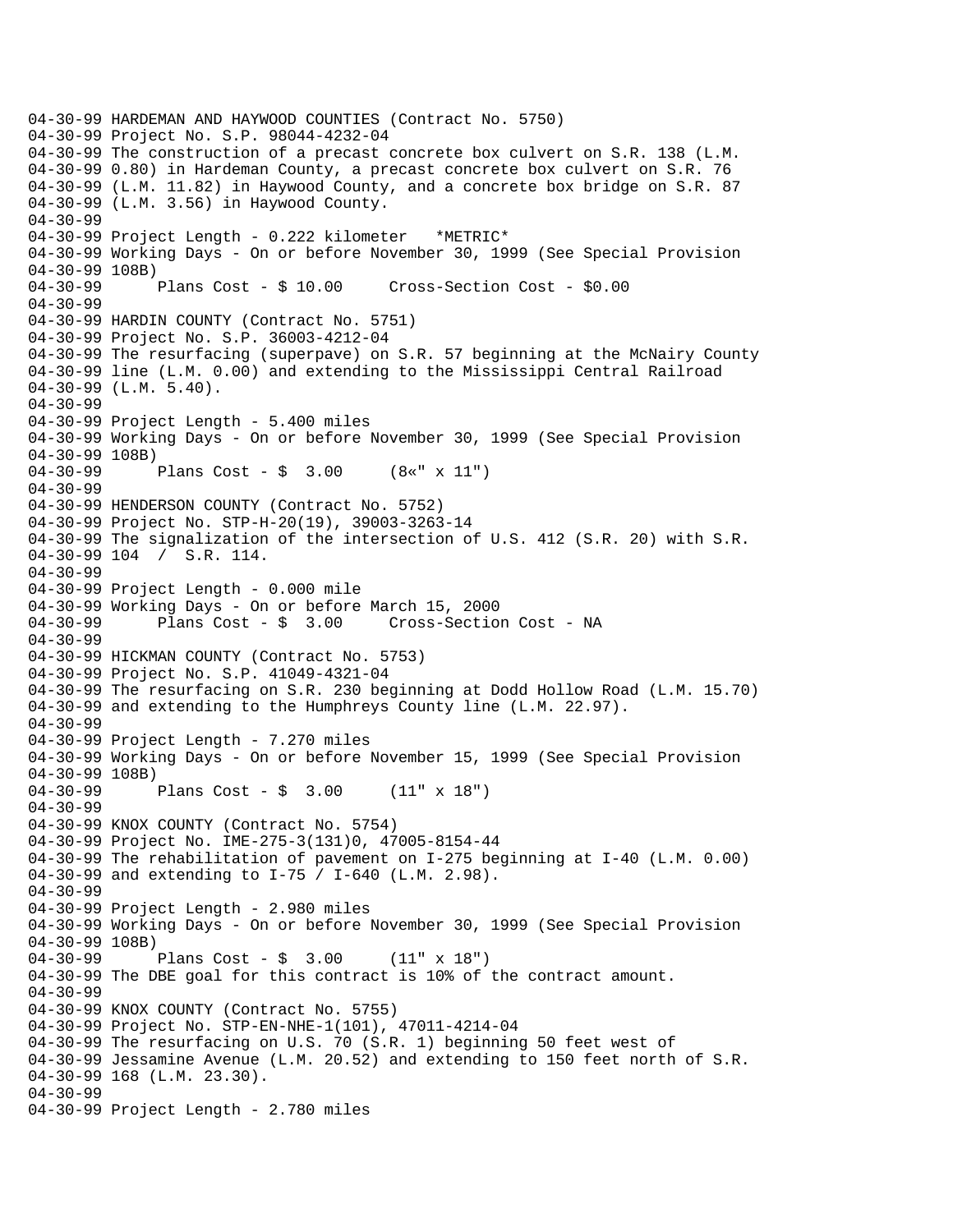```
04-30-99 Working Days - On or before August 13, 1999<br>04-30-99       Plans Cost - $  3.00     (11" x 18")
              Plans Cost - $ 3.0004-30-99 
04-30-99 KNOX COUNTY (Contract No. 5757) 
04-30-99 Project No. S.P. 47952-4124-04 
04-30-99 The installation of guardrail on I-40 and S.R. 332 (Northshore Drive). 
04-30-99 
04-30-99 Project Length - 0.000 mile 
04-30-99 Working Days - On or before November 30, 1999 
04-30-99 NO PLANS CONTRACT 
04-30-99 
04-30-99 LEWIS COUNTY (Contract No. 5758) 
04-30-99 Project No. S.P. 51005-3222-04 
04-30-99 The grading, drainage, and paving on U.S. 412 (S.R. 99) beginning at 
04-30-99 Hohenwald and extending to Kilpatrick Road. 
04-30-99 
04-30-99 Project Length - 3.191 kilometers *METRIC* 
04-30-99 Working Days - On or before June 30, 2001 
04-30-99 Plans Cost - $ 25.00 Cross-Section Cost - $ 25.00 
04-30-99 
04-30-99 McMINN COUNTY (Contract No. 5759) 
04-30-99 Project No. S.P. 54016-3218-04 
04-30-99 The removal of the bridge on S.R. 305 over the abandoned C.S.X. 
04-30-99 Railroad (L.M. 1.34) including grading, drainage, and paving. 
04-30-99 
04-30-99 Project Length - 0.102 kilometer *METRIC* 
04-30-99 Working Days - On or before September 1, 1999 
             Plans Cost - $ 10.00 Cross-Section Cost - $0.0004-30-99 
04-30-99 McNAIRY COUNTY (Contract No. 5760) 
04-30-99 Project No. NH-15(76), 55004-3236-14 
04-30-99 The grading, drainage, construction of two (2) concrete box bridges, 
04-30-99 and paving on U.S. 64 (S.R. 15), beginning 20 meters west of Airport 
04-30-99 Road and extending to 257 meters east of S.R. 224 South. 
04-30-99 
04-30-99 Project Length - 6.669 kilometers *METRIC* 
04-30-99 Working Days - On or before June 15, 2001 
04-30-99 Plans Cost - $ 50.00 Cross-Section Cost - $ 25.00 
04-30-99 The DBE goal for this contract is 15% of the contract amoun t. 
04-30-99 
04-30-99 MADISON COUNTY (Contract No. 5762) 
04-30-99 Project No. BRZE-5700(37), 57946-3407-94 
04-30-99 The construction of either a concrete I-beam bridge or a steel rolled 
04-30-99 beam bridge on St. Johns Road over Cypress Creek (L.M. 0.37), 
04-30-99 including grading, drainage, and paving. 
04-30-99 
04-30-99 Project Length - 0.184 kilometer *METRIC* 
04-30-99 Working Days - On or before May 30, 2000 
              Plans Cost - $ 10.00 Cross-Section Cost - $0.0004-30-99 
04-30-99 MADISON COUNTY (Contract No. 5763) 
04-30-99 Project No. S.P. 57105-3224-04 
04-30-99 The grading, drainage, construction of a concrete I-beam bridge and a 
04-30-99 concrete retaining wall, and paving on U.S. 412 (S.R. 20) beginning at 
04-30-99 North Royal Street and extending to U.S. 70 (S.R. 1). 
04-30-99 
04-30-99 Project Length - 2.542 kilometers *METRIC* 
04-30-99 Working Days - On or before December 15, 2000 
              Plans Cost - $50.00 Cross-Section Cost - $25.0004-30-99
```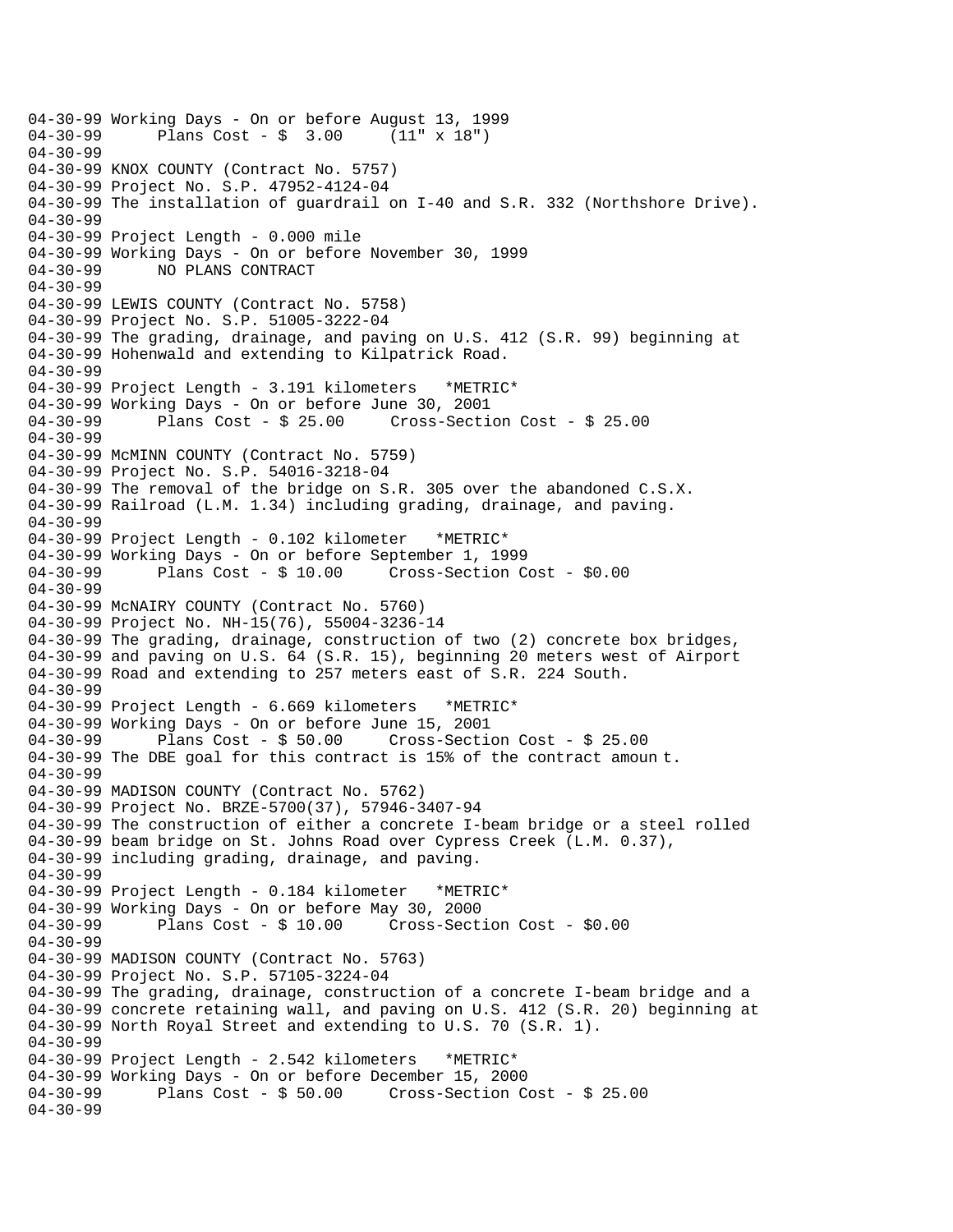04-30-99 MARION COUNTY (Contract No. 5764) 04-30-99 Project No. S.P. 58100-4126-04 04-30-99 The repair of the bridge on I-24 over the Tennessee River (L.M.  $04-30-99$  25.97). 04-30-99 04-30-99 Project Length - 0.000 mile 04-30-99 Working Days - On or before September 1, 1999 (See Special Provision 04-30-99 108B) 04-30-99 Plans Cost - \$ 10.00 Cross-Section Cost - NA 04-30-99 04-30-99 MAURY COUNTY (Contract No. 5765) 04-30-99 Project No. S.P. 60023-4306-04 04-30-99 The resurfacing on S.R. 247 beginning at S.R. 50 (L.M. 0.00) and 04-30-99 extending to S.R. 7 (L.M. 6.26). 04-30-99 04-30-99 Project Length - 5.910 miles 04-30-99 Working Days - On or before October 30, 1999 (See Special Provision 04-30-99 108B) 04-30-99 Plans Cost - \$ 3.00 (11" x 18") 04-30-99 04-30-99 MONTGOMERY COUNTY (Contract No. 5766) 04-30-99 Project No. S.P. 63001-4145-04 04-30-99 The repair of the bridges on Sango Road over I-24 (L.M. 0.36 and L.M. 04-30-99 0.42). 04-30-99 04-30-99 Project Length - 0.000 mile 04-30-99 Working Days - On or before October 1, 1999 (See Special Provision 04-30-99 108B) 04-30-99 Plans Cost - \$ 10.00 Cross-Section Cost - NA 04-30-99 04-30-99 OBION COUNTY (Contract No. 5767) 04-30-99 Project No. BR-STP-22(34), 66012-3210-94 04-30-99 The construction of two (2) concrete I-beam bridges on S.R. 22 over 04-30-99 Reelfoot Creek (L.M. 20.21) and overflow (L.M. 20.39), including 04-30-99 grading, drainage, and paving. 04-30-99 04-30-99 Project Length - 0.955 kilometer \*METRIC\* 04-30-99 Working Days - On or before October 15, 2000 04-30-99 Plans Cost - \$ 25.00 Cross-Section Cost - \$ 10.00 04-30-99 The DBE goal for this contract is 5% of the contract amount. 04-30-99 04-30-99 OBION AND WEAKLEY COUNTIES (Contract No. 5768) 04-30-99 Project No. S.P. 98042-4248-04 04-30-99 The scour repair at the bridges in Obion County on S.R. 5 over North 04-30-99 Fork Hoosier Creek (L.M. 18.22), on S.R. 89 over overflows (L.M. 0.49 04-30-99 and L.M. 1.08), on S.R. 216 over overflow (L.M. 2.67) and Cypress 04-30-99 Creek (L.M. 2.84), and in Weakley County on S.R. 190 over overflow 04-30-99 (L.M. 15.47). 04-30-99 04-30-99 Project Length - 0.000 mile 04-30-99 Working Days - On or before September 15, 1999 04-30-99 NO PLANS CONTRACT 04-30-99 04-30-99 PERRY COUNTY (Contract No. 5769) 04-30-99 Project No. S.P. 68004-4229-04 04-30-99 The repair of the bridge on S.R. 438 over Cane Creek (L.M. 22.80). 04-30-99 04-30-99 Project Length - 0.000 mile 04-30-99 Working Days - On or before October 15, 1999 04-30-99 Plans Cost - \$ 10.00 Cross-Section Cost - NA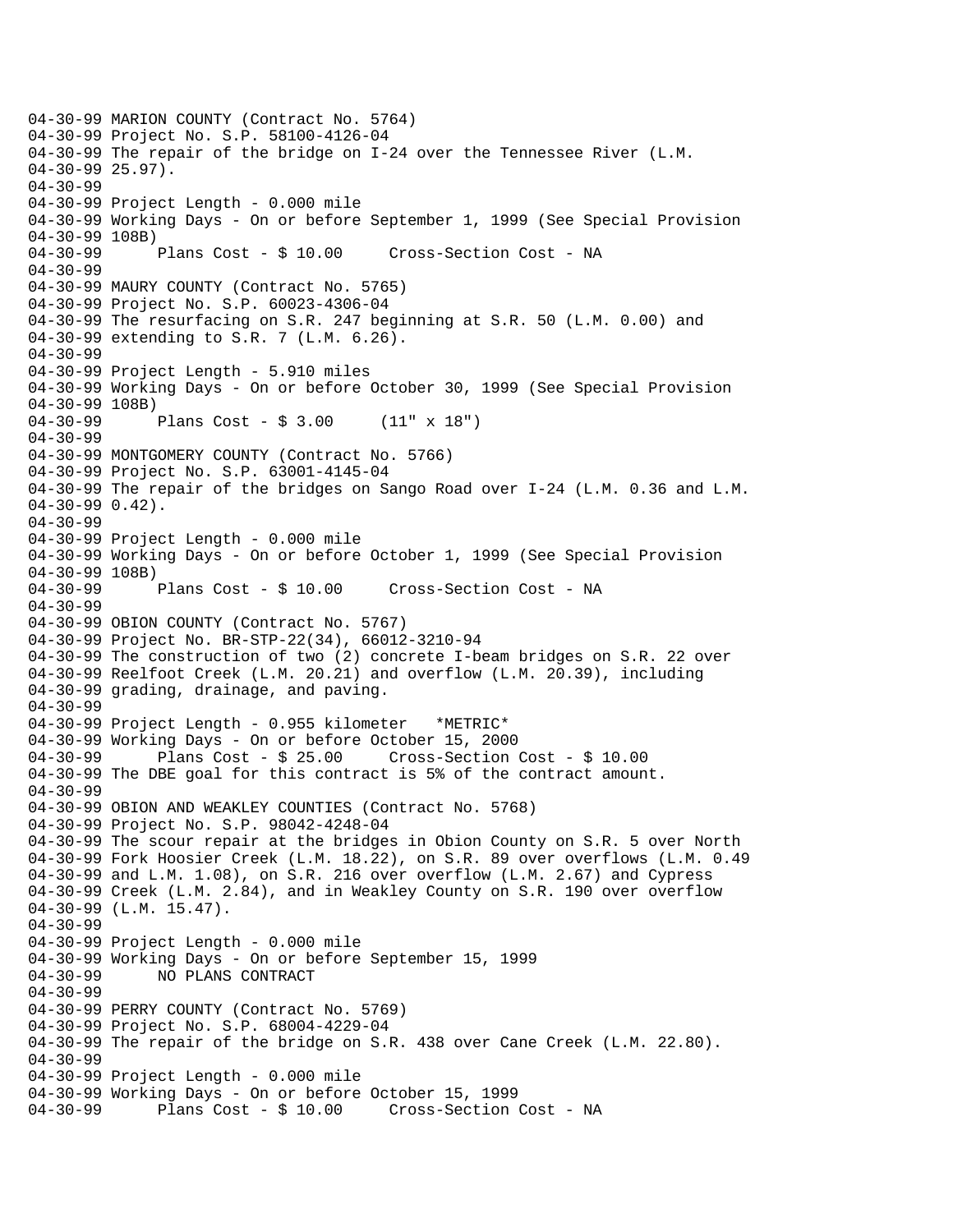04-30-99 04-30-99 PICKETT COUNTY (Contract No. 5770) 04-30-99 Project No. S.P. 69004-4205-04 04-30-99 The repair of the bridge on S.R. 154 over Thompson Creek (L.M. 1.26). 04-30-99 04-30-99 Project Length - 0.000 mile 04-30-99 Working Days - On or before September 1, 1999 04-30-99 Plans Cost - \$ 10.00 Cross-Section Cost - NA 04-30-99 04-30-99 RHEA COUNTY (Contract No. 5771) 04-30-99 Project No. STP-M-9211(4), 72950-8533-54 04-30-99 The resurfacing on various city streets in Dayton. 04-30-99 04-30-99 Project Length - 2.077 kilometers \*METRIC\* 04-30-99 Working Days - On or before September 1, 1999<br>04-30-99 Plans Cost - \$ 3.00 (11" x 18") Plans Cost -  $\frac{1}{2}$  3.00 (11" x 18") 04-30-99 04-30-99 ROANE COUNTY (Contract No. 5772) 04-30-99 Project No. S.P. 73005-4207-04 04-30-99 The resurfacing on U.S. 70 (S.R. 1) beginning at the bridge over the 04-30-99 Clinch River (L.M. 14.90) and extending to S.R. 326 (L.M. 20.29). 04-30-99 04-30-99 Project Length - 5.390 miles 04-30-99 Working Days - On or before November 30, 1999 (See Special Provision  $04-30-99$  108B)<br> $04-30-99$ Plans Cost -  $\frac{1}{2}$  3.00 (11" x 18") 04-30-99 04-30-99 RUTHERFORD COUNTY (Contract No. 5773) 04-30-99 Project No. S.P. 75946-4407-04 04-30-99 The repair of the bridge on Joe Brown Road over S.R. 840. 04-30-99 04-30-99 Project Length - 0.000 mile 04-30-99 Working Days - On or before September 15, 1999 (See Special Provision 04-30-99 108B)<br>04-30-99 Plans Cost - \$ 10.00 Cross-Section Cost - NA 04-30-99 04-30-99 SEQUATCHIE COUNTY (Contract No. 5774) 04-30-99 Project No. S.P. 77004-4208-04 04-30-99 The resurfacing on S.R. 28 beginning 0.08 mile south of Woodcock Creek 04-30-99 (L.M. 4.00) and extending to S.R. 8 (L.M. 7.48).  $04 - 30 - 99$ 04-30-99 Project Length - 3.480 miles 04-30-99 Working Days - On or before November 15, 1999 (See Special Provision 04-30-99 108B) 04-30-99 Plans Cost - \$ 3.00 (11" x 18") 04-30-99 04-30-99 SHELBY COUNTY (Contract No. 5775) 04-30-99 Project No. S.P. 79001-4186-04 04-30-99 The repair of the bridge on I-40 over the Mississippi River (L.M. 04-30-99 0.00). 04-30-99 04-30-99 Project Length - 0.000 mile 04-30-99 Working Days - On or before September 1, 1999 (See Special Provision 04-30-99 108B)<br>04-30-99 Plans Cost - \$ 3.00 Cross-Section Cost - NA 04-30-99 04-30-99 SHELBY COUNTY (Contract No. 5776) 04-30-99 Project No. S.P. 79003-3176-04 04-30-99 The lighting of the interchange of I-40 with S.R. 205 (Airline Road). 04-30-99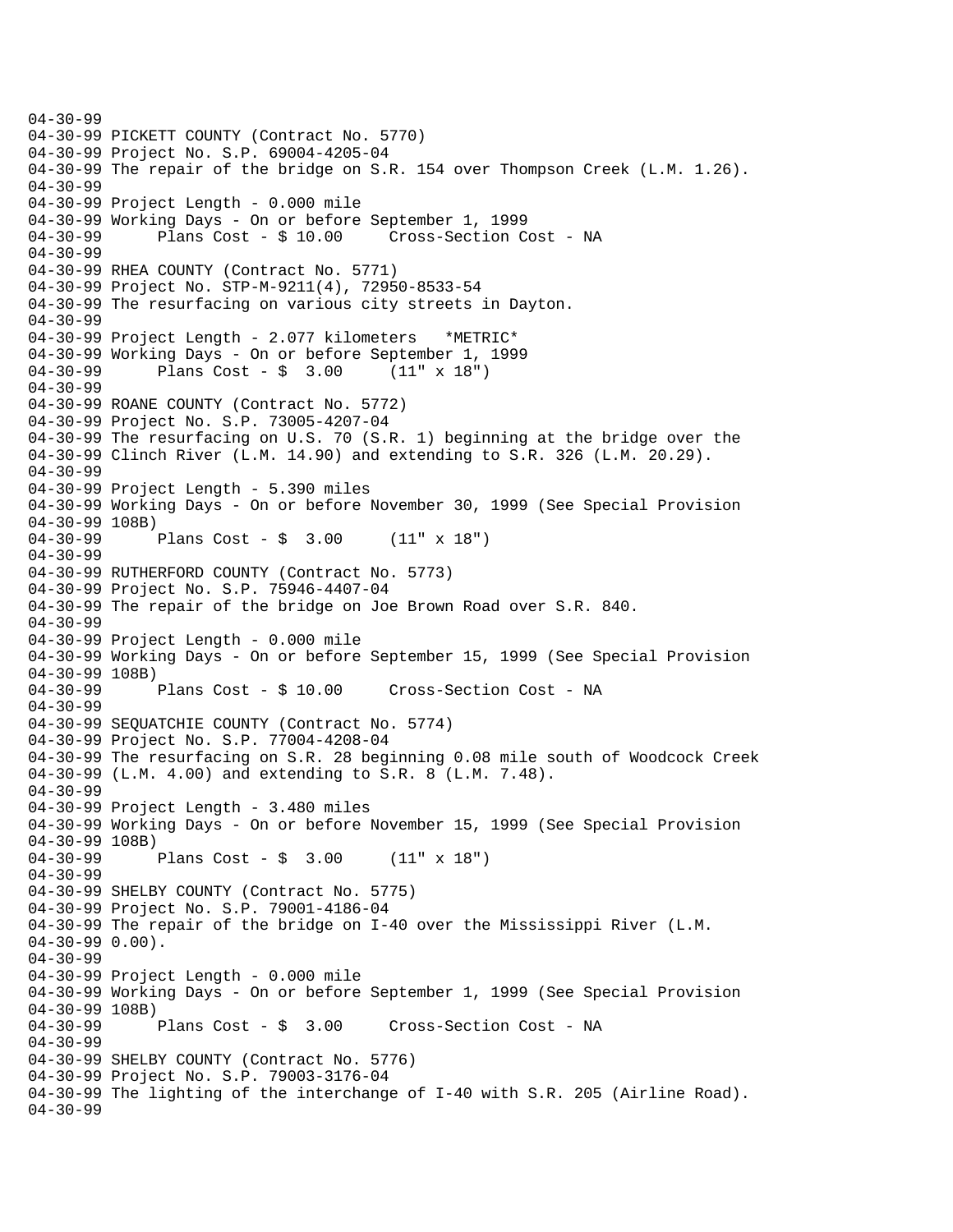04-30-99 Project Length - 0.000 mile 04-30-99 Working Days - On or before March 15, 2000 (See Special Provision 04-30-99 108B) 04-30-99 Plans Cost - \$ 3.00 Cross-Section Cost - NA 04-30-99 04-30-99 SHELBY COUNTY (Contract No. 5777) 04-30-99 Project No. S.P. 79036-4208-04 04-30-99 The resurfacing on S.R. 205 beginning at U.S. 70 (U.S. 79, S.R. 1) 04-30-99 (L.M. 18.55) and extending to S.R. 14 (L.M. 27.60). 04-30-99 04-30-99 Project Length - 9.050 miles 04-30-99 Working Days - On or before November 30, 1999 (See Special Provision 04-30-99 108B) 04-30-99 Plans Cost - \$ 3.00 (8«" x 11") 04-30-99 04-30-99 SMITH COUNTY (Contract No. 5778) 04-30-99 Project No. S.P. 80002-4244-04 04-30-99 The resurfacing on U.S. 70N (S.R. 24) beginning 1100 feet east of 04-30-99 Plunkett Creek (L.M. 5.00) and extending to Old S.R. 25 (L.M. 10.33). 04-30-99 04-30-99 Project Length - 5.330 miles 04-30-99 Working Days - On or before October 30, 1999 (See Special Provision 04-30-99 108B) 04-30-99 Plans Cost - \$ 3.00 (11" x 18") 04-30-99 04-30-99 TIPTON COUNTY (Contract No. 5779) 04-30-99 Project No. S.P. 84002-4283-04 04-30-99 The resurfacing on U.S. 51 (S.R. 3) beginning at Sherrod Avenue (L.M. 04-30-99 15.80) and extending to East Ripley Street (L.M. 17.06). 04-30-99 04-30-99 Project Length - 1.260 miles 04-30-99 Working Days - On or before November 30, 1999 (See Special Provision 04-30-99 108B) 04-30-99 Plans Cost - \$ 3.00 (8«" x 11") 04-30-99 04-30-99 WARREN COUNTY (Contract No. 5780) 04-30-99 Project No. STP-M-9206(10), 89951-8544-54 04-30-99 The resurfacing on various city streets in McMinnville. 04-30-99 04-30-99 Project Length - 2.620 miles 04-30-99 Working Days - On or before November 15, 1999 (See Special Provision 04-30-99 108B) 04-30-99 Plans Cost - \$ 3.00 (11" x18") 04-30-99 04-30-99 WARREN COUNTY (Contract No. 5781) 04-30-99 Project No. STP-M-NHE-9206(9), 89951-3542-54 04-30-99 The signalization of the intersection of S.R. 55 with Old Shelbyville 04-30-99 Road in McMinnville. 04-30-99 04-30-99 Project Length - 0.000 mile 04-30-99 Working Days - On or before November 1, 1999 04-30-99 Plans Cost - \$ 3.00 Cross-Section Cost - NA 04-30-99 04-30-99 WASHINGTON COUNTY (Contract No. 5782) 04-30-99 Project No. STP-HH-NHE-34(22), 90002-3242-94 04-30-99 The improvement of the intersection of U.S. 11E (S.R. 34, Market 04-30-99 Street) at S.R. 381 (State of Franklin Road), including grading, 04-30-99 drainage, and paving. 04-30-99 04-30-99 Project Length - 0.280 kilometer \*METRIC\*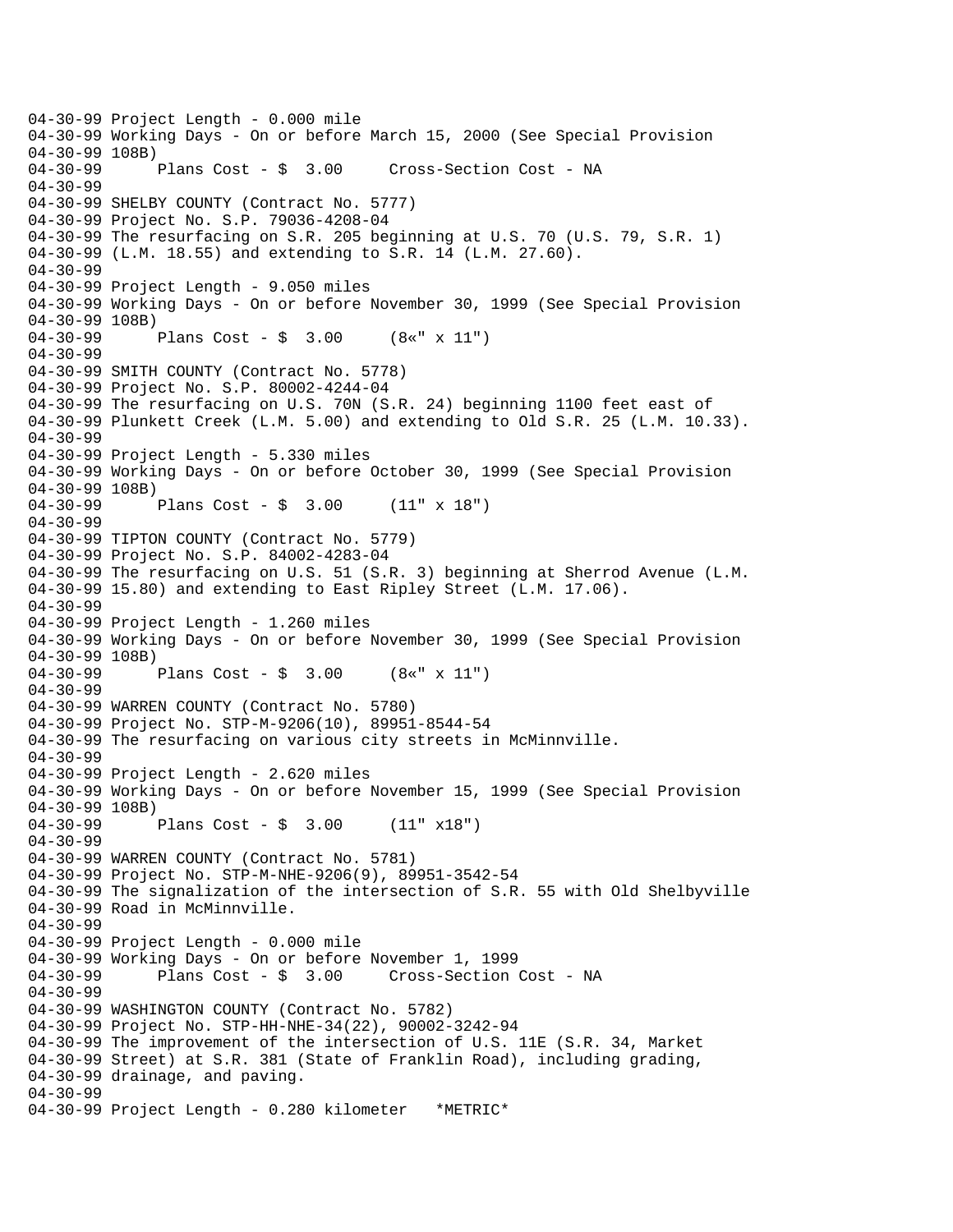---------------------------------------------------------------------------------- 04-30-99 Working Days - On or before December 15, 1999 (See Special Provision 04-30-99 108B)<br>04-30-99 Plans Cost - \$ 10.00 Cross-Section Cost - \$0.00 04-30-99 The DBE goal for this contract is 10% of the contract amount. 04-30-99 04-30-99 WHITE COUNTY (Contract No. 5784) 04-30-99 Project No. S.P. 93950-3609-04 04-30-99 The grading, drainage, and paving on a S.I.A. route (Vista Drive) 04-30-99 serving Big Bend Technology in Sparta. 04-30-99 04-30-99 Project Length - 0.576 kilometer \*METRIC\* 04-30-99 Working Days - On or before September 1, 1999 04-30-99 Plans Cost - \$ 10.00 Cross-Section Cost - \$0.00 04-30-99 04-30-99 WILLIAMSON COUNTY (Contract No. 5785) 04-30-99 Project No. S.P. 94014-4226-04 04-30-99 The repair of the bridge on U.S. 431 (S.R. 106) over branch (L.M. 04-30-99 10.58). 04-30-99 04-30-99 Project Length - 0.000 mile 04-30-99 Working Days - On or before September 1, 1999 (See Special Provision 04-30-99 108B) 04-30-99 Plans Cost - \$ 3.00 Cross-Section Cost - NA 06-11-99 ANDERSON, BLOUNT, CAMPBELL, CARTER, GREENE, JEFFERSON, KNOX, LOUDON, 06-11-99 MONROE, ROANE, SEVIER, SULLIVAN, UNICOI, AND WASHINGTON COUNTIES 06-11-99 (Contract No. 5723) 06-11-99 Project No. S.P. 98013-4152-04 06-11-99 The relensing of snowplowable pavement markers on various Interstate 06-11-99 and State Routes. 06-11-99 06-11-99 Project Length - 0.000 mile 06-11-99 Working Days - On or before November 15, 1999 06-11-99 NO PLANS CONTRACT 06-11-99 06-11-99 BEDFORD, CHEATHAM, DAVIDSON, DICKSON, GILES, HICKMAN, MARSHALL, MAURY, 06-11-99 MONTGOMERY, RUTHERFORD, SMITH, SUMNER, WILLIAMSON, AND WILSON COUNTIES 06-11-99 (Contract No. 5725) 06-11-99 Project No. S.P. 98035-4158-04 06-11-99 The relensing of snowplowable pavement markers on various Interstate 06-11-99 and State Routes. 06-11-99 06-11-99 Project Length - 0.000 mile 06-11-99 Working Days - On or before November 15, 1999 06-11-99 NO PLANS CONTRACT 06-11-99 06-11-99 BRADLEY, COFFEE, CUMBERLAND, GRUNDY, HAMILTON, McMINN, MARION, PUTNAM, 06-11-99 AND WHITE COUNTIES (Contract No. 5730) 06-11-99 Project No. S.P. 98023-4165-04 06-11-99 The relensing of snowplowable pavement markers on various Interstate 06-11-99 and State Routes. 06-11-99 06-11-99 Project Length - 0.000 mile 06-11-99 Working Days - On or before November 15, 1999 NO PLANS CONTRACT 06-11-99 06-11-99 CLAIBORNE, DAVIDSON, HAMILTON, AND KNOX COUNTIES (Contract No. 5733) 06-11-99 Project No. S.P. 99105-4206-04 06-11-99 The cleaning of six (6) tunnels at various locations. 06-11-99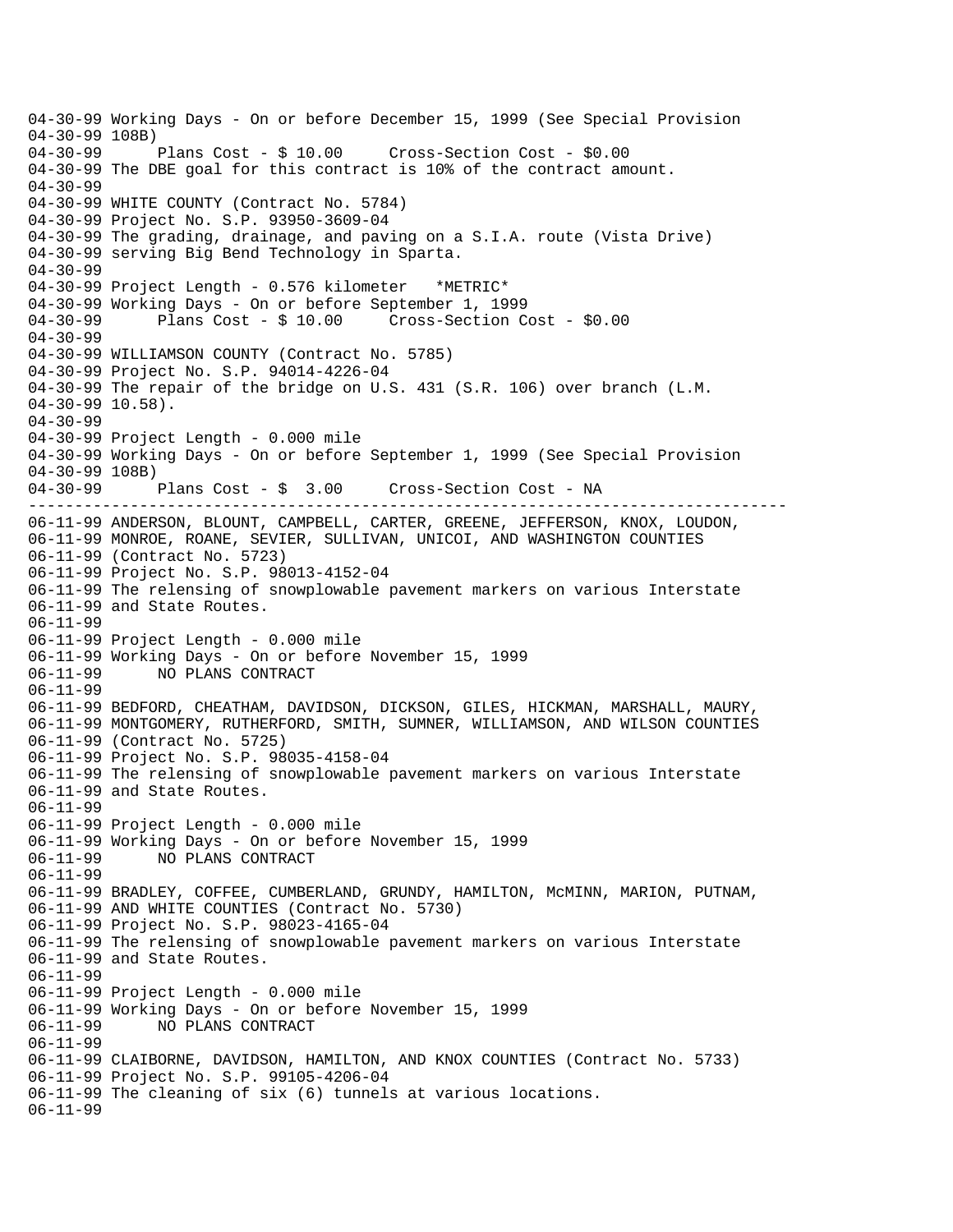```
06-11-99 Project Length - 0.000 mile 
06-11-99 Working Days - On or before June 30, 2000 
              NO PLANS CONTRACT
06-11-99 
06-11-99 ANDERSON AND CAMPBELL COUNTIES (Contract No. 5786) 
06-11-99 Project No. S.P. 98013-4253-04 
06-11-99 The installation of signs on various State Routes. 
06-11-99 
06-11-99 Project Length - 211.000 miles 
06-11-99 Working Days - On or before February 28, 2000 
06-11-99 NO PLANS CONTRACT 
06-11-99 
06-11-99 BEDFORD, RUTHERFORD, AND WILSON COUNTIES (Contract No. 5787) 
06-11-99 Project No. S.P. STP-H-NHE-REG3(11), 98035-3161-94 
06-11-99 The installation of snowplowable pavement markers on various State 
06-11-99 Routes. 
06-11-99 
06-11-99 Project Length - 48.140 miles 
06-11-99 Working Days - On or before November 15, 1999 
06-11-99 NO PLANS CONTRACT 
06-11-99 
06-11-99 BENTON AND DECATUR COUNTIES (Contract No. 5788) 
06-11-99 Project No. BR-NH-69(20), 20012-3226-94 
06-11-99 The grading, drainage, construction of a welded steel plate girder 
06-11-99 bridge, and paving on U.S. 641 (S.R. 69) beginning 0.5 kilometer south 
06-11-99 of I-40 and extending to 0.8 kilometer north of I-40. 
06-11-99 
06-11-99 Project Length - 1.740 kilometers *METRIC* 
06-11-99 Working Days - On or before December 1, 2001 
06-11-99 Plans Cost - $ 25.00 Cross-Section Cost - $ 10.00 
06-11-99 The DBE goal for this contract is 3% of the contract amount. 
06-11-99 
06-11-99 BENTON COUNTY (Contract No. 5789) 
06-11-99 Project No. S.P. 03007-4218-04 
06-11-99 The resurfacing on S.R. 69A beginning at Liberty Church Road (L.M. 
06-11-99 3.30) and extending to near Baker Chapel Church Road (L.M. 8.75). 
06-11-99 
06-11-99 Project Length - 5.450 miles 
06-11-99 Working Days - On or before November 30, 1999 (See Special Provision 
06-11-99 108B) 
06-11-99 Plans Cost - $ 3.00 (8«" x 11") 
06-11-99 
06-11-99 BLOUNT COUNTY (Contract No. 5790) 
06-11-99 Project No. HPP/STP-73(25), 05006-3242-14; STP-EN-0500(19), 05945-3669-<br>06-11-99 94
06 - 11 - 9906-11-99 HPP-337(2), 05007-3203-14 
06-11-99 
06-11-99 Project No. HPP/STP-73(25), 05006-3242-14; STP-EN-0500(19), 05945-3669-<br>06-11-99 94
06 - 11 - 9906-11-99 The grading, drainage, construction of two (2) concrete box bridges, 
06-11-99 and paving on U.S. 321 (S.R. 73) beginning at Kinzel Springs and 
06-11-99 extending to Wears Valley Road. 
06-11-99 
06-11-99 Project Length - 5.875 kilometers 
06-11-99 
06-11-99 Project No. HPP-337(2), 05007-3203-14 
06-11-99 The grading, drainage, and paving on S.R. 337 beginning at Wears 
06-11-99 Valley Road and extending to the Great Smoky Mountains National Park. 
06-11-99 
06-11-99 Project Length - 1.625 kilometers
```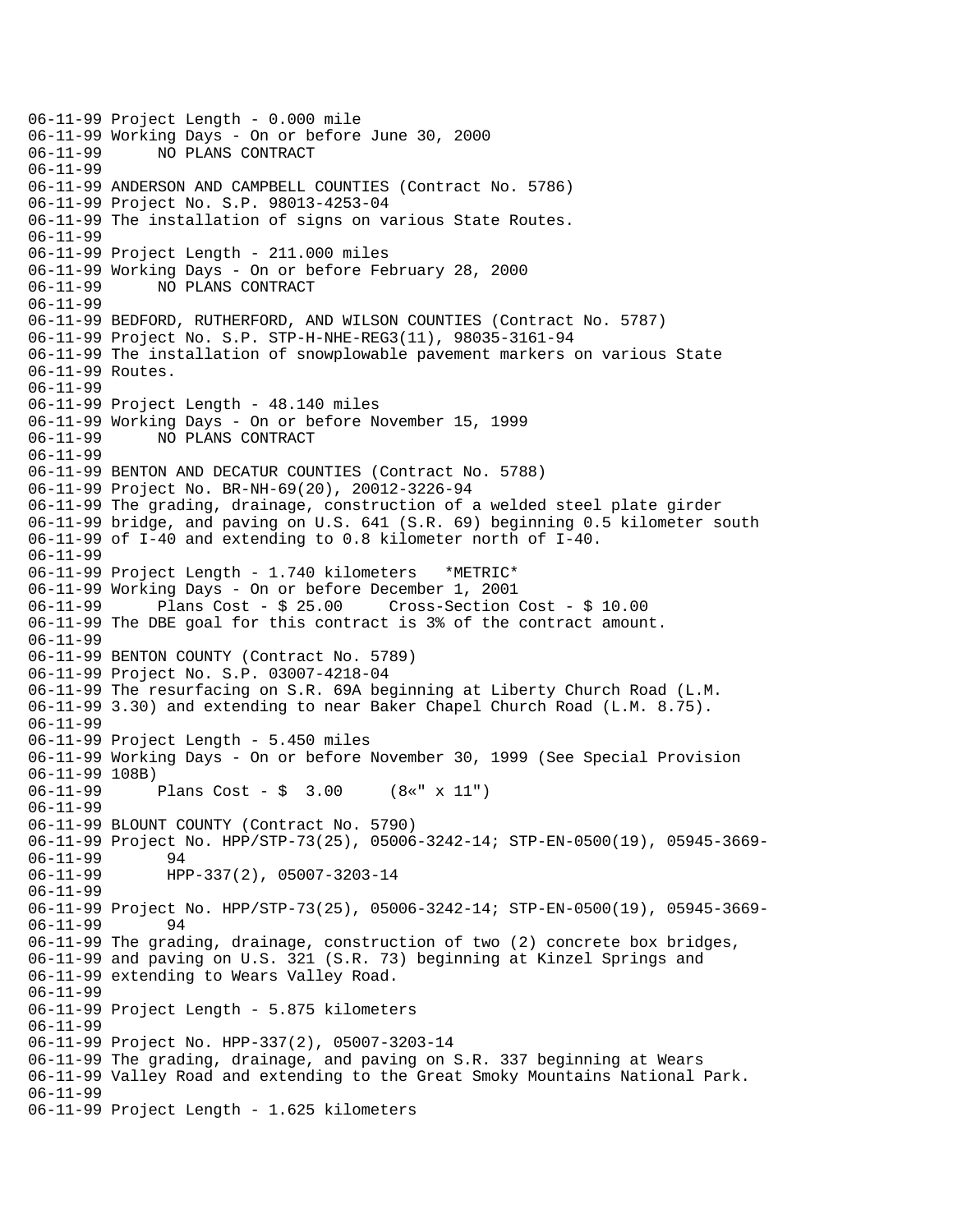06-11-99 06-11-99 Total Project Length - 7.500 kilometers \*METRIC\* 06-11-99 Working Days - On or before December 15, 2001 06-11-99 Plans Cost - \$150.00 Cross-Section Cost - \$ 50.00 06-11-99 The DBE goal for this contract is 10% of the contract amount. 06-11-99 06-11-99 BLOUNT COUNTY (Contract No. 5791) 06-11-99 Project No. STP-H-73(27), 05006-3243-94 06-11-99 The signalization of the intersection of U.S. 321 (S.R. 73, Lamar 06-11-99 Alexander Parkway) with Watkins Road. 06-11-99 06-11-99 Project Length - 0.000 mile 06-11-99 Working Days - On or before December 31, 1999 06-11-99 Plans Cost - \$ 3.00 Cross-Section Cost - NA 06-11-99 06-11-99 BLOUNT, CAMPBELL, CARTER, GRAINGER, GREENE, HAWKINS, KNOX, ROANE, 06-11-99 SULLIVAN, AND WASHINGTON COUNTIES (Contract No. 5792) 06-11-99 Project No. S.P. STP-H-NHE-REG1(9), 98013-3156-94 06-11-99 The installation of snowplowable pavement markers on various State 06-11-99 Routes. 06-11-99 06-11-99 Project Length - 98.080 miles 06-11-99 Working Days - On or before November 15, 1999 06-11-99 NO PLANS CONTRACT 06-11-99 06-11-99 BLOUNT COUNTY (Contract No. 5793) 06-11-99 Project No. S.P. 05002-4220-04 06-11-99 The resurfacing (superpave) on U.S. 411 (S.R. 35) beginning 100 feet 06-11-99 west of Valentine Road left (L.M. 8.42) and extending to the Sevier 06-11-99 County line (L.M. 15.93). 06-11-99 06-11-99 Project Length - 7.510 miles 06-11-99 Working Days - On or before November 1, 1999 (See Special Provision 06-11-99 108B)<br>06-11-99 Plans Cost -  $\frac{1}{2}$  3.00 (11" x 18") 06-11-99 06-11-99 BRADLEY COUNTY (Contract No. 5794) 06-11-99 Project No. S.P. 06009-4214-04 06-11-99 The resurfacing (superpave) on S.R. 60 beginning near the Cleveland 06-11-99 City limits (L.M. 14.69) and extending to near Eveningside Drive (L.M. 06-11-99 17.53). 06-11-99 06-11-99 Project Length - 2.840 miles 06-11-99 Working Days - On or before November 1, 1999 06-11-99 Plans Cost - \$ 3.00 (11" x 18") 06-11-99 06-11-99 BRADLEY COUNTY (Contract No. 5795) 06-11-99 Project No. S.P. 06012-4216-04 06-11-99 The resurfacing on S.R. 312 beginning at the Hamilton County line 06-11-99 (L.M. 0.00) and extending to White Oak Road (L.M. 4.77). 06-11-99 06-11-99 Project Length - 4.770 miles 06-11-99 Working Days - On or before November 15, 1999 (See Special Provision 06-11-99 108B)<br>06-11-99 Plans Cost -  $\frac{1}{2}$  3.00 (11" x 18") 06-11-99 06-11-99 CANNON COUNTY (Contract No. 5796) 06-11-99 Project No. S.P. 08002-4228-04 06-11-99 The resurfacing on S.R. 53 (Cummings Highway) beginning 0.1 mile north 06-11-99 of Geedsville Road (L.M. 4.43) and extending to 0.06 mile north of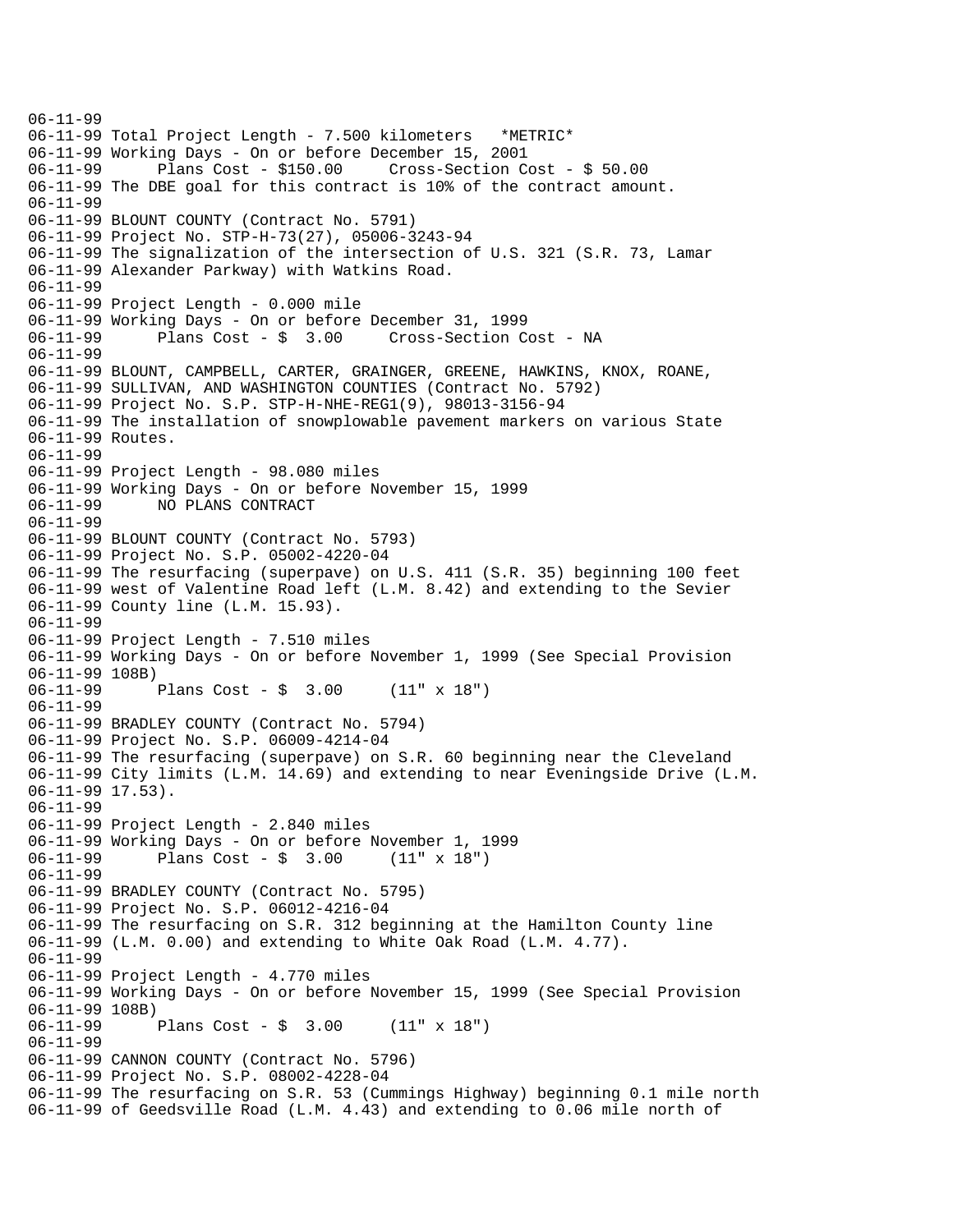06-11-99 Tenpenny Road (L.M. 9.00). 06-11-99 06-11-99 Project Length - 4.570 miles 06-11-99 Working Days - On or before November 15, 1999 (See Special Provision 06-11-99 108B) 06-11-99 Plans Cost - \$ 3.00 (11" x 18") 06-11-99 06-11-99 CARROLL COUNTY (Contract No. 5797) 06-11-99 Project No. STP-EN-1(105), 09004-4233-04 06-11-99 The resurfacing on U.S. 70 (S.R. 1) beginning at the C.S.X. Railroad 06-11-99 (L.M. 28.64) and extending to the Benton County line (L.M. 32.37). 06-11-99 06-11-99 Project Length - 3.730 miles 06-11-99 Working Days - On or before November 30, 1999 (See Special Provision 06-11-99 108B)<br>06-11-99 Plans Cost -  $\sin 3.00$  (8«" x 11") 06-11-99 06-11-99 CARROLL COUNTY (Contract No. 5798) 06-11-99 Project No. S.P. 09012-4220-04 06-11-99 The resurfacing on S.R. 77 beginning at S.R. 219 (L.M. 22.27) and 06-11-99 extending to the Henry County line (L.M. 27.02). 06-11-99 06-11-99 Project Length - 4.750 miles 06-11-99 Working Days - On or before November 30, 1999 (See Special Provision 06-11-99 108B)<br>06-11-99 Plans Cost -  $\frac{1}{2}$  3.00 (8«" x 11") 06-11-99 06-11-99 CARROLL AND HENDERSON COUNTIES (Contract No. 5799) 06-11-99 Project No. S.P. 98043-4263-04 06-11-99 The scour repair at the bridges on U.S. 70 (S.R. 1) over overflows 06-11-99 (L.M. 31.17 and L.M. 31.33) and over the Big Sandy River (L.M. 31.47) 06-11-99 in Carroll County and on S.R. 200 over Middle Fork Creek (L.M. 0.62) 06-11-99 in Henderson County. 06-11-99 06-11-99 Project Length - 0.000 mile 06-11-99 Working Days - On or before October 1, 1999 06-11-99 NO PLANS CONTRACT 06-11-99 06-11-99 CARTER AND SULLIVAN COUNTIES (Contract No. 5800) 06-11-99 Project No. S.P. 82102-4201-04 06-11-99 The resurfacing (superpave) on U.S. 19E (S.R. 37) beginning 285 feet 06-11-99 south of the Sullivan County line in Carter County and extending to 06-11-99 S.R. 34 (L.M. 3.35) in Sullivan County. 06-11-99 06-11-99 Project Length - 3.400 miles 06-11-99 Working Days - On or before November 1, 1999 (See Special Provision 06-11-99 108B)<br>06-11-99 Plans Cost -  $\frac{1}{2}$  3.00 (11" x 18") 06-11-99 06-11-99 CHEATHAM COUNTY (Contract No. 5801) 06-11-99 Project No. S.P. 11014-4212-04 06-11-99 The resurfacing on S.R. 249 beginning north of Sam's Creek (L.M. 8.00) 06-11-99 and extending to S.R. 251 (L.M. 12.70). 06-11-99 06-11-99 Project Length - 4.660 miles 06-11-99 Working Days - On or before November 15, 1999 (See Special Provision 06-11-99 108B)<br>06-11-99 Plans Cost -  $\frac{1}{2}$  3.00 (11" x 18") 06-11-99 06-11-99 CHEATHAM COUNTY (Contract No. 5802)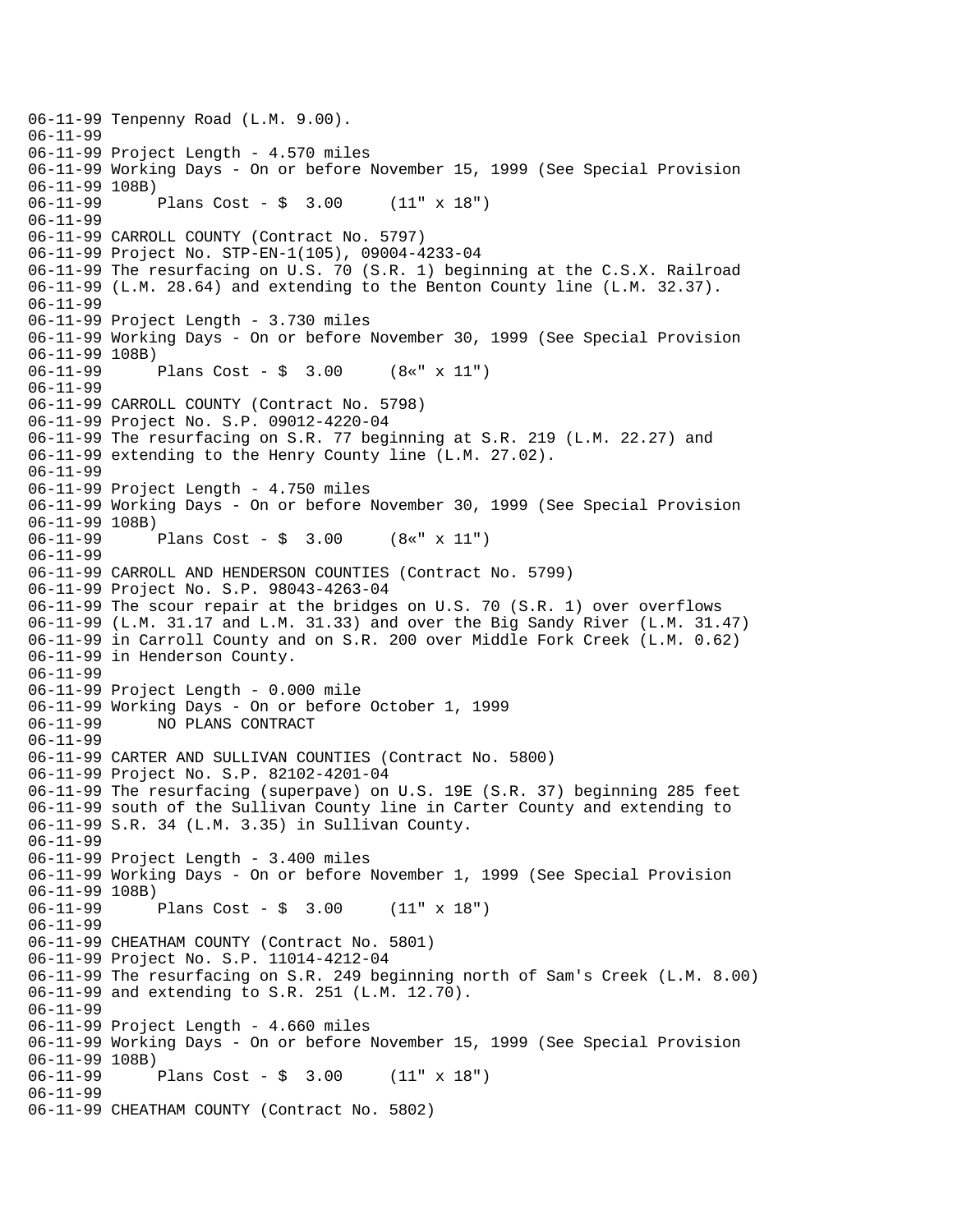06-11-99 Project No. S.P. 11945-4166-04 06-11-99 The repair of the bridges on I-40 (L.M. 4.08 eastbound and westbound) 06-11-99 and U.S. 70 (S.R. 1) (L.M. 4.77) over the Harpeth River. 06-11-99 06-11-99 Project Length - 0.000 mile 06-11-99 Working Days - On or before April 1, 2000 (See Special Provision 108B) 06-11-99 Plans Cost - \$ 10.00 Cross-Section Cost - NA 06-11-99 06-11-99 CHESTER, FAYETTE, GIBSON, McNAIRY, MADISON, OBION, AND SHELBY COUNTIES 06-11-99 (Contract No. 5803) 06-11-99 Project No. S.P. STP-H-NHE-REG4(12), 98044-3138-94 06-11-99 The installation of snowplowable pavement markers on various State 06-11-99 Routes. 06-11-99 06-11-99 Project Length - 94.000 miles 06-11-99 Working Days - On or before November 15, 1999 NO PLANS CONTRACT 06-11-99 06-11-99 COCKE COUNTY (Contract No. 5804) 06-11-99 Project No. S.P. 15002-4215-04 06-11-99 The resurfacing on U.S. 70 (U.S. 25W, S.R. 9) beginning at the 06-11-99 Jefferson County line (L.M. 0.00) and extending to U.S. 411 (S.R. 35) 06-11-99 (L.M. 1.45). 06-11-99 06-11-99 Project Length - 1.450 miles 06-11-99 Working Days - On or before November 1, 1999 (See Special Provision 06-11-99 108B)<br>06-11-99 Plans Cost -  $\frac{1}{9}$  3.00 (11" x 18") 06-11-99 06-11-99 COFFEE, FRANKLIN, GRUNDY, HAMILTON, MARION, OVERTON, RHEA, SEQUATCHIE, 06-11-99 VAN BUREN, WARREN, AND WHITE COUNTIES (Contract No. 5805) 06-11-99 Project No. S.P. STP-H-NHE-REG2(10), 98023-3166-94 06-11-99 The installation of snowplowable pavement markers on various State 06-11-99 Routes. 06-11-99 06-11-99 Project Length - 142.180 miles 06-11-99 Working Days - On or before November 15, 1999 NO PLANS CONTRACT 06-11-99 06-11-99 CUMBERLAND COUNTY (Contract No. 5806) 06-11-99 Project No. S.P. 18011-3217-04 06-11-99 The grading, drainage, extension of an existing box bridge, and paving 06-11-99 on a S.I.A. route (S.R. 298, Genesis Road) beginning south of 06-11-99 Industrial Boulevard and extending to near the bridge over I-40. 06-11-99 06-11-99 Project Length - 1.989 kilometers \*METRIC\* 06-11-99 Working Days - On or before June 30, 2000 06-11-99 Plans Cost - \$ 25.00 Cross-Section Cost - \$ 10.00 06-11-99 06-11-99 DAVIDSON COUNTY (Contract No. 5807) 06-11-99 Project No. IM-65-3(98)87, 19012-3149-44 06-11-99 The construction of three (3) steel welded plate girder bridges at the 06-11-99 junction of I-65 and I-24, including grading, drainage, and paving. 06-11-99 06-11-99 Project Length - 1.249 miles 06-11-99 Working Days - On or before July 1, 2001 (See Special Provision 108B) 06-11-99 Plans Cost - \$ 50.00 Cross-Section Cost - \$ 10.00 06-11-99 The DBE goal for this contract is 4% of the contract amount. 06-11-99 06-11-99 DAVIDSON COUNTY (Contract No. 5808)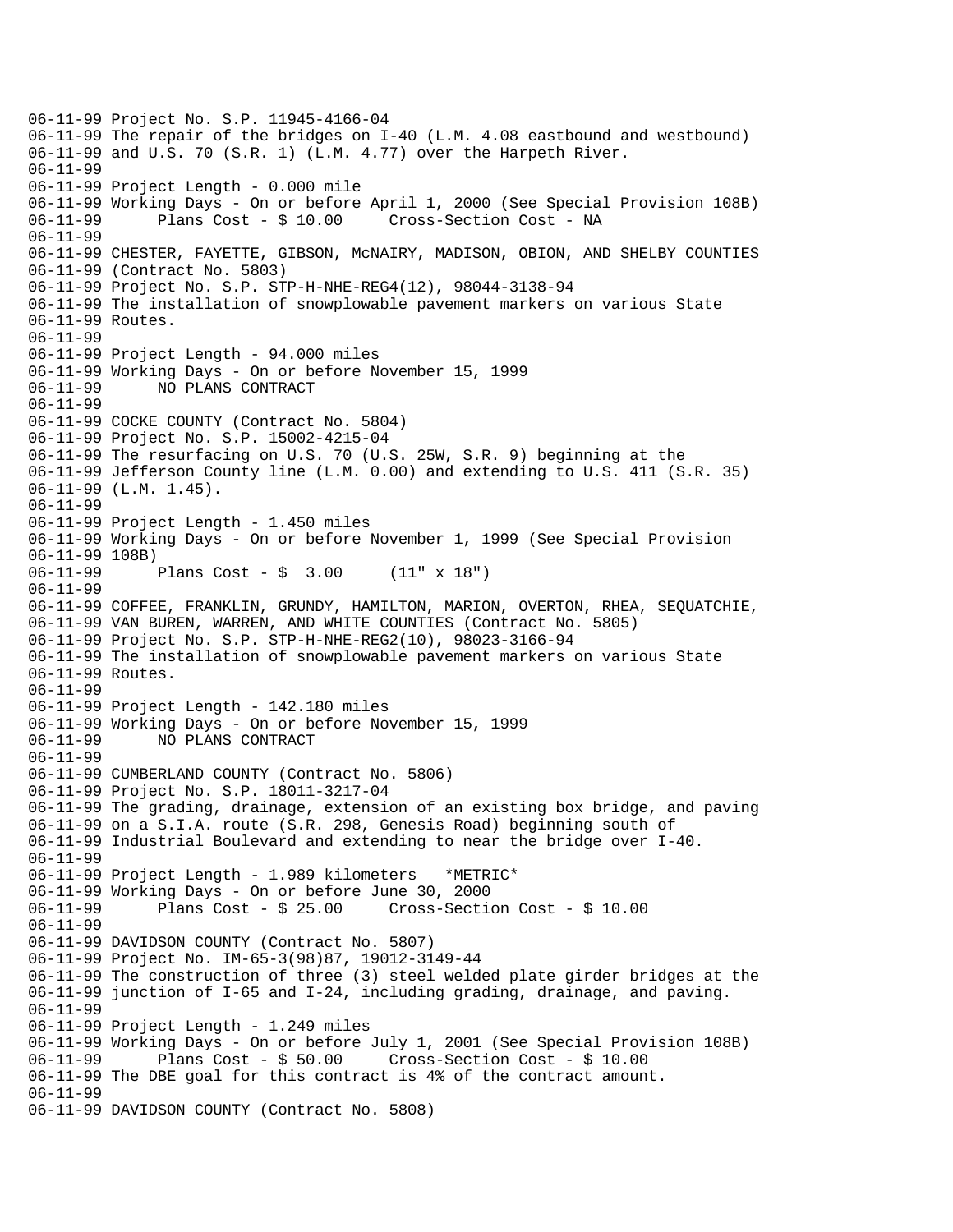```
06-11-99 Project No. CM-NHE-255(5), 19084-3211-54 
06-11-99 The grading, drainage, construction of a concrete box beam bridge, and 
06-11-99 paving on S.R. 255 (Harding Place) at U.S. 31A (U.S. 41A, S.R. 11, 
06-11-99 Nolensville Pike). 
06-11-99 
06-11-99 Project Length - 0.799 kilometer *METRIC* 
06-11-99 Working Days - See proposal<br>06-11-99        Plans Cost - $ 25.00
06-11-99 Plans Cost - $ 25.00 Cross-Section Cost - $0.00 
06-11-99 
06-11-99 DAVIDSON COUNTY (Contract No. 5809) 
06-11-99 Project No. CM-STP-11(23), 19028-3234-54 
06-11-99 The improvement of the intersection of U.S. 31A (U.S. 41A, S.R. 11, 
06-11-99 Nolensville Pike) at Tusculum Road, including grading, drainage, and 
06-11-99 paving. 
06-11-99 
06-11-99 Project Length - 0.275 kilometer *METRIC* 
06-11-99 Working Days - On or before December 20, 1999 
06-11-99 Plans Cost - $ 10.00 Cross-Section Cost - $0.00 
06-11-99 
06-11-99 DAVIDSON COUNTY (Contract No. 5811) 
06-11-99 Project No. CM-STP-3250(2), 19958-3746-54 
06-11-99 The improvement of the intersection of Woodmont Boulevard at Estes 
06-11-99 Road, including grading, drainage, and paving. 
06-11-99 
06-11-99 Project Length - 0.296 kilometer *METRIC* 
06-11-99 Working Days - See proposal 
06-11-99 Plans Cost - $ 10.00 Cross-Section Cost - $0.00 
06-11-99 
06-11-99 DAVIDSON COUNTY (Contract No. 5813) 
06-11-99 Project No. S.P. 19045-4236-04 
06-11-99 The resurfacing on U.S. 431 (S.R. 106) beginning at I-440 (L.M. 6.35) 
06-11-99 and extending to 21st Avenue South (L.M. 8.17). 
06-11-99 
06-11-99 Project Length - 1.780 miles 
06-11-99 Working Days - See Special Provision 108B 
06-11-99 Plans Cost - $ 3.00 (11" x 18") 
06-11-99 
06-11-99 DECATUR COUNTY (Contract No. 5814) 
06-11-99 Project No. S.P. 20003-4222-04 
06-11-99 The resurfacing on S.R. 69 beginning at the Hardin County line (L.M. 
06-11-99 0.00) and extending to the new S.R. 69 (L.M. 11.30). 
06-11-99 
06-11-99 Project Length - 11.30 miles 
06-11-99 Working Days - On or before November 30, 1999 
06-11-99 Plans Cost - $ 3.00 (8«" x 11") 
06-11-99 
06-11-99 DICKSON COUNTY (Contract No. 5815) 
06-11-99 Project No. S.P. 22953-3653-04 
06-11-99 The grading, drainage, and paving on a S.I.A. route serving Triangle 
06-11-99 Pacific Corp. in Dickson. 
06-11-99 
06-11-99 Project Length - 0.655 kilometer *METRIC* 
06-11-99 Working Days - On or before December 15, 1999 
06-11-99 Plans Cost - $ 10.00 Cross-Section Cost - $ 10.00 
06-11-99 
06-11-99 DYER COUNTY (Contract No. 5816) 
06-11-99 Project No. S.P. 23005-4215-04 
06-11-99 The resurfacing with an ultrathin concrete overlay of the intersection 
06-11-99 of U.S. 51 (S.R. 3) with S.R. 78 in Dyersburg. 
06-11-99
```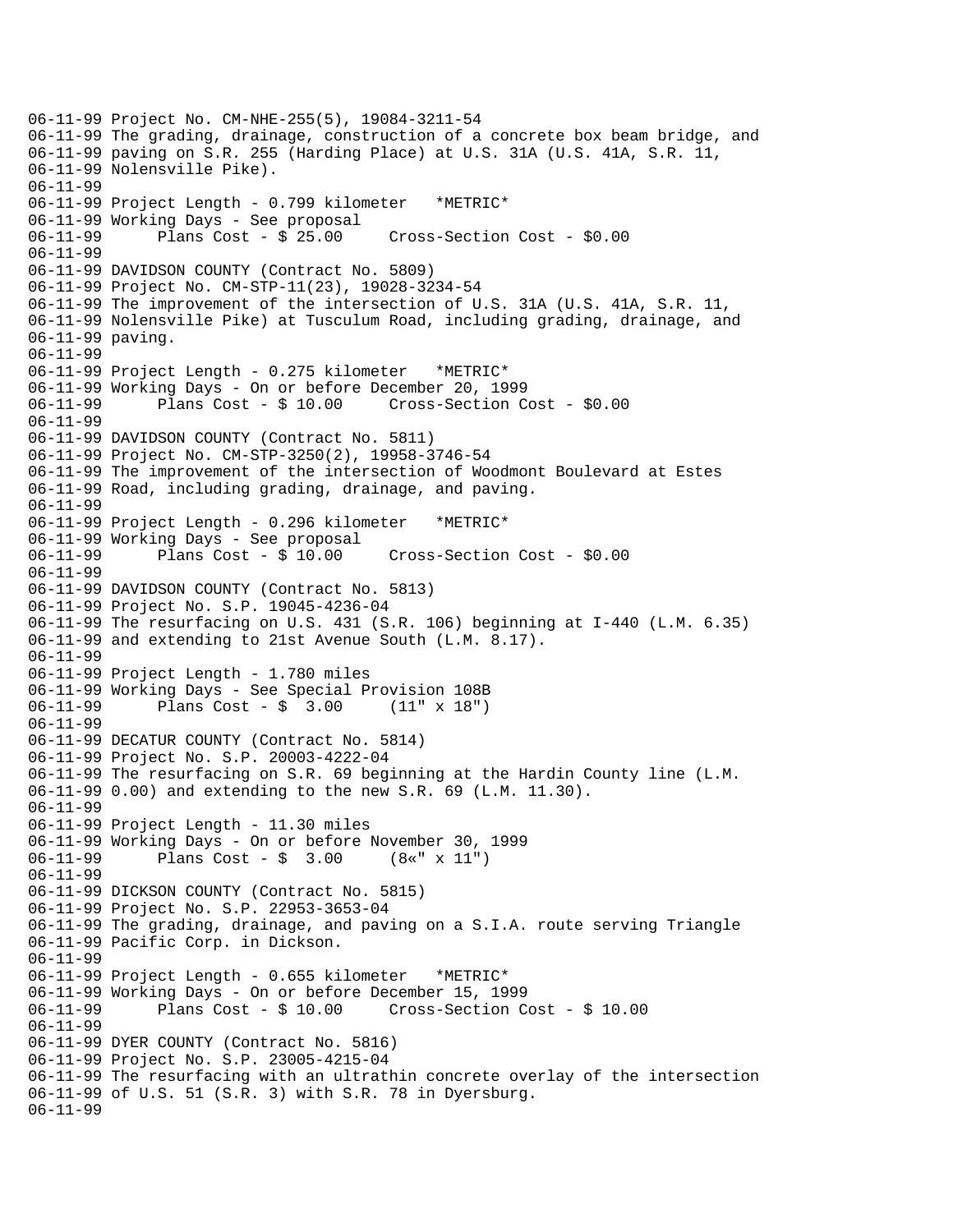06-11-99 Project Length - 0.000 mile 06-11-99 Working Days - On or before November 1, 1999 NO PLANS CONTRACT 06-11-99 06-11-99 GIBSON AND LAUDERDALE COUNTIES (Contract No. 5817) 06-11-99 Project No. S.P. 98043-4257-04 06-11-99 The scour repair at the bridges on S.R. 77 over Mud Creek (L.M. 6.45) 06-11-99 and on S.R. 425 branch of Wolf Creek (L.M. 1.76) in Gibson County and 06-11-99 on S.R. 209 over Tisdale Creek (L.M. 14.55) in Lauderdale County. 06-11-99 06-11-99 Project Length - 0.000 mile 06-11-99 Working Days - On or before October 1, 1999 06-11-99 NO PLANS CONTRACT 06-11-99 06-11-99 GILES AND LINCOLN COUNTIES (Contract No. 5818) 06-11-99 Project No. S.P. 52008-4214-04 06-11-99 The resurfacing on S.R. 110 beginning at S.R. 7 (L.M. 0.00) in Giles 06-11-99 County and extending to S.R. 274 (L.M. 8.52) in Lincoln County. 06-11-99 06-11-99 Project Length - 8.850 miles 06-11-99 Working Days - On or before November 15, 1999 (See Special Provision 06-11-99 108B)<br>06-11-99 Plans Cost -  $\frac{1}{2}$  3.00 (11" x 18") 06-11-99 06-11-99 GRAINGER COUNTY (Contract No. 5819) 06-11-99 Project No. S.P. 29004-4235-04 06-11-99 The resurfacing on U.S. 25E (S.R. 32) beginning 0.2 mile north of 06-11-99 Miller Hollow Road (L.M. 7.70) and extending to 0.34 mile east of Old 06-11-99 Mountain Road (L.M. 10.90). 06-11-99 06-11-99 Project Length - 3.200 miles 06-11-99 Working Days - On or before November 1, 1999 (See Special Provision 06-11-99 108B) 06-11-99 Plans Cost - \$ 3.00 (11" x 18") 06-11-99 06-11-99 GREENE COUNTY (Contract No. 5820) 06-11-99 Project No. S.P. 30027-4221-04 06-11-99 The resurfacing on S.R. 172 beginning at Ottway Road (L.M. 6.75) and 06-11-99 extending to 0.39 mile north of I-81 (L.M. 12.08). 06-11-99 06-11-99 Project Length - 5.330 miles 06-11-99 Working Days - On or before November 1, 1999 (See Special Provision 06-11-99 108B) 06-11-99 Plans Cost - \$ 3.00 (11" x 18") 06-11-99 06-11-99 GREENE, WASHINGTON, SULLIVAN, AND UNICOI COUNTIES (Contract No. 5821) 06-11-99 Project No. S.P. 98013-4154-04 06-11-99 The sign refurbishing on various Interstate and State Routes. 06-11-99 06-11-99 Project Length - 116.000 miles 06-11-99 Working Days - On or before March 1, 2000 06-11-99 NO PLANS CONTRACT 06-11-99 06-11-99 HAMILTON COUNTY (Contract No. 5822) 06-11-99 Project No. S.P. 33036-4278-04 06-11-99 The resurfacing (superpave) on U.S. 27 (S.R. 29) beginning 0.22 mile 06-11-99 south of the bridge over Daisy-Dallas Road and the Southern Railway 06-11-99 (L.M. 15.67) and extending to 300 feet north of the bridge over Big 06-11-99 Soddy Creek (L.M. 20.74). 06-11-99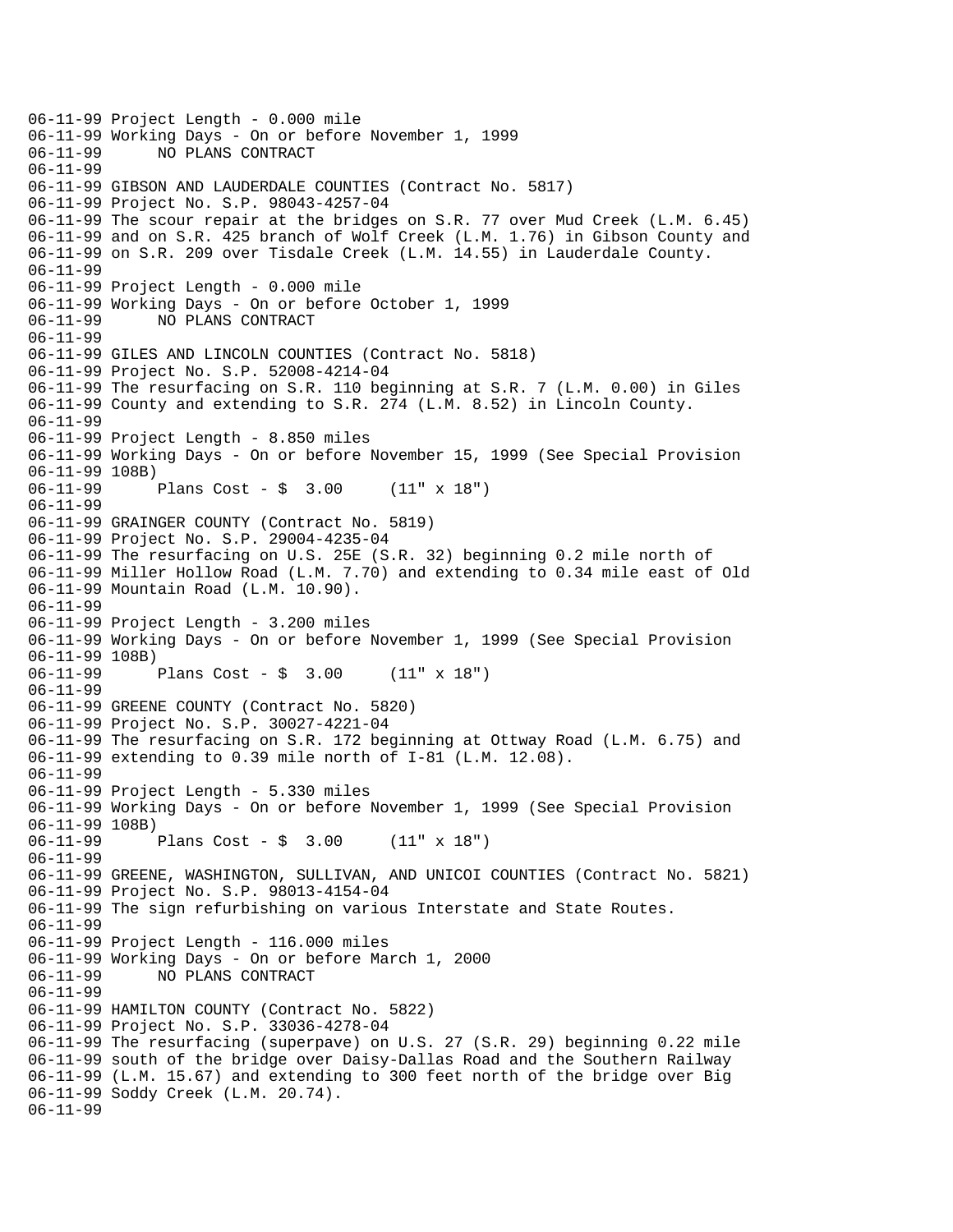```
06-11-99 Project Length - 4.859 miles 
06-11-99 Working Days - On or before November 15, 1999<br>06-11-99       Plans Cost - $ 3.00   (11" x 18")
              Plans Cost - $ 3.0006-11-99 
06-11-99 HANCOCK COUNTY (Contract No. 5823) 
06-11-99 Project No. S.P. 34001-4238-04 
06-11-99 The resurfacing on S.R. 33 beginning 320 feet east of Swan Creek Road 
06-11-99 (L.M. 5.40) and extending to 160 feet west of Main Street (L.M. 
06-11-99 10.90). 
06-11-99 
06-11-99 Project Length - 5.500 miles 
06-11-99 Working Days - On or before November 1, 1999 (See Special Provision 
06-11-99 108B) 
06-11-99 Plans Cost - $ 3.00 (11" x 18") 
06-11-99 
06-11-99 HARDEMAN COUNTY (Contract No. 5824) 
06-11-99 Project No. S.P. 35007-4216-04 
06-11-99 The repair of the bridge on S.R.100 over S.R. 18 (L.M. 15.54). 
06-11-99 
06-11-99 Project Length - 0.000 mile 
06-11-99 Working Days - On or before October 9, 1999 
              Plans Cost - $ 10.00 Cross-Section Cost - NA
06-11-99 
06-11-99 HARDIN COUNTY (Contract No. 5825) 
06-11-99 Project No. STP-128(7), 36123-3206-14 
06-11-99 The grading, drainage, construction of a concrete I-beam bridge and a 
06-11-99 concrete box bridge, and paving on S.R. 128, beginning at Poplar 
06-11-99 Springs Road and extending to S.R. 114 
06-11-99 
06-11-99 Project Length - 8.590 kilometers *METRIC* 
06-11-99 Working Days - On or before December 15, 2001 
06-11-99 Plans Cost - $100.00 Cross-Section Cost - $100.00 
06-11-99 The DBE goal for this contract is 15% of the contract amount. 
06-11-99 
06-11-99 HAYWOOD COUNTY (Contract No. 5827) 
06-11-99 Project No. S.P. 38004-4211-04 
06-11-99 The resurfacing on S.R. 19 beginning 0.64 mile northwest of Woodlawn 
06-11-99 Road (L.M. 5.00) and extending to Brownsville Bypass (L.M. 9.00). 
06-11-99 
06-11-99 Project Length - 4.000 miles 
06-11-99 Working Days - On or before November 30, 1999 (See Special Provision 
06-11-99 108B) 
06-11-99 Plans Cost - $ 3.00 (8«" x 11") 
06-11-99 
06-11-99 HOUSTON COUNTY (Contract No. 5829) 
06-11-99 Project No. S.P. 42001-4215-04 
06-11-99 The resurfacing on S.R. 13 beginning north of S.R. 49 (L.M. 6.86) and 
06-11-99 extending to the Montgomery County line (L.M. 13.69). 
06-11-99 
06-11-99 Project Length - 6.830 miles 
06-11-99 Working Days - On or before November 15, 1999 (See Special Provision 
06-11-99 108B) 
06-11-99 Plans Cost - $ 3.00 (11" x 18") 
06-11-99 
06-11-99 HUMPHREYS COUNTY (Contract No. 5830) 
06-11-99 Project No. S.P. 43010-4212-04 
06-11-99 The resurfacing on S.R. 230 beginning 1 mile north of Stewart Branch 
06-11-99 Road (L.M. 6.00) and extending to S.R. 13 (L.M. 11.51). 
06-11-99 
06-11-99 Project Length - 5.472 miles
```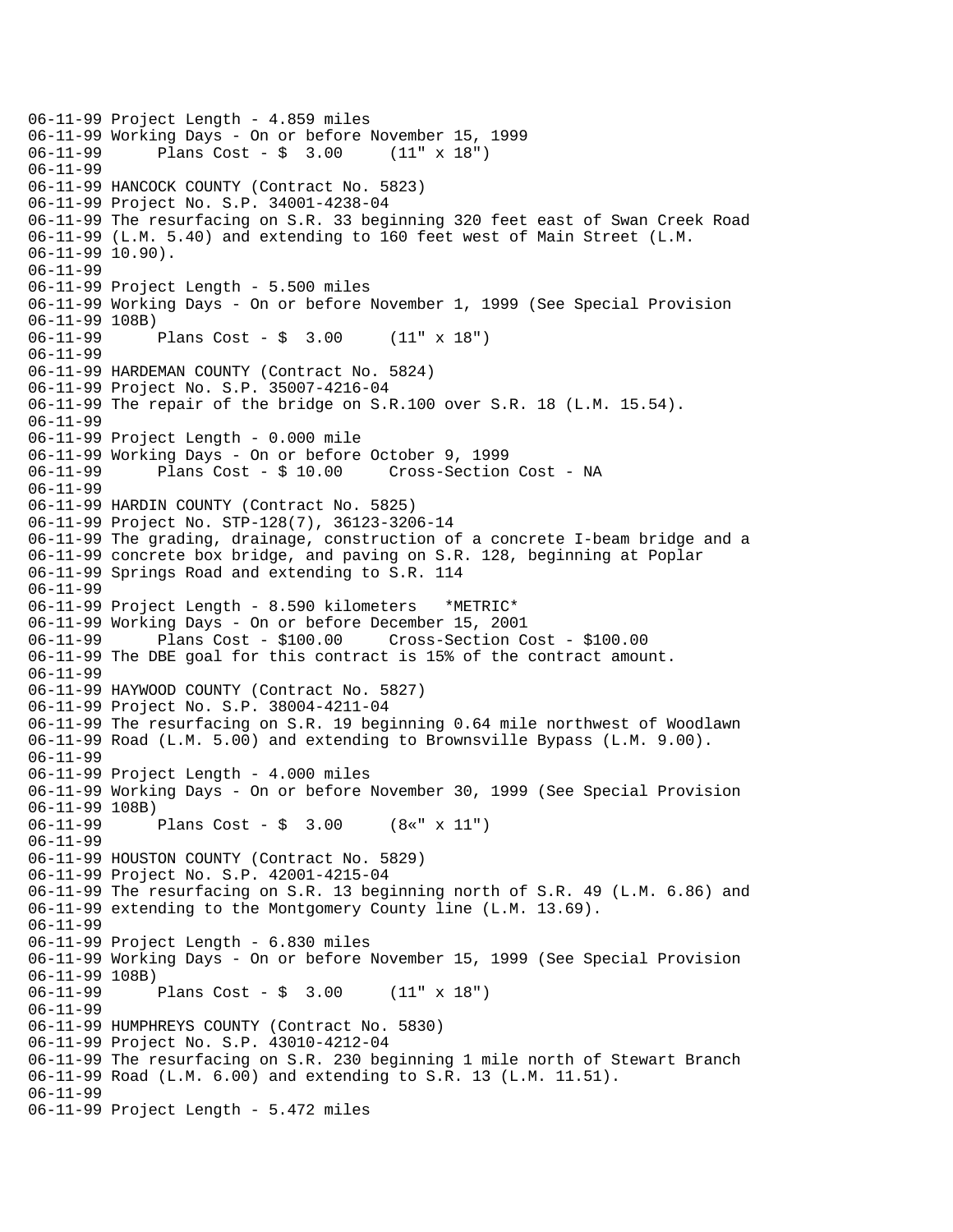06-11-99 Working Days - On or before November 15, 1999 (See Special Provision  $06-11-99$  108B)<br> $06-11-99$ Plans Cost -  $\sin 3.00$  (11" x 18") 06-11-99 06-11-99 JACKSON COUNTY (Contract No. 5831) 06-11-99 Project No. S.P. 44008-4228-04 06-11-99 The resurfacing on S.R. 135 beginning 0.1 mile south of Spring Creek 06-11-99 Road (L.M. 7.66) and extending to S.R. 53 (L.M. 15.74). 06-11-99 06-11-99 Project Length - 8.020 miles 06-11-99 Working Days - On or before November 15, 1999 (See Special Provision 06-11-99 108B) 06-11-99 Plans Cost - \$ 3.00 (11" x 18") 06-11-99 06-11-99 JEFFERSON COUNTY (Contract No. 5833) 06-11-99 Project No. STP-92(7), 45012-3240-14 06-11-99 The grading, drainage, and paving on S.R. 92 beginning at S.R. 9 and 06-11-99 extending to Patriot Drive / Hart Road. 06-11-99 06-11-99 Project Length - 2.997 kilometers \*METRIC\* 06-11-99 Working Days - On or before May 1, 2000 06-11-99 Plans Cost - \$ 25.00 Cross-Section Cost - \$ 25.00 06-11-99 06-11-99 KNOX COUNTY (Contract No. 5834) 06-11-99 Project No. CM-9109(49), 47956-3513-54 06-11-99 The signalization of the intersection of Campbell Station Road at 06-11-99 Herron Road. 06-11-99 06-11-99 Project Length - 0.000 mile 06-11-99 Working Days - On or before April 1, 2000 06-11-99 Plans Cost - \$ 3.00 Cross-Section Cost - NA 06-11-99 06-11-99 KNOX COUNTY (Contract No. 5836) 06-11-99 Project No. CM-STP-62(18), 47023-3255-14 06-11-99 The signalization of the intersection of S.R. 62 (Oak Ridge Highway) 06-11-99 at Harrell Road. 06-11-99 06-11-99 Project Length - 0.024 kilometer \*METRIC\* 06-11-99 Working Days - On or before April 1, 2000 06-11-99 Plans Cost - \$ 10.00 Cross-Section Cost - \$0.00 06-11-99 06-11-99 KNOX COUNTY (Contract No. 5837) 06-11-99 Project No. S.P. 47006-4147-04 06-11-99 The repair of the bridge on I-75 over the ramp from I-640 westbound to 06-11-99 U.S. 25W (S.R. 9). 06-11-99 06-11-99 Project Length - 0.000 mile 06-11-99 Working Days - On or before August 15, 1999 06-11-99 Plans Cost - \$ 10.00 Cross-Section Cost - NA 06-11-99 06-11-99 LAUDERDALE COUNTY (Contract No. 5838) 06-11-99 Project No. S.P. 49004-4329-04 06-11-99 The resurfacing on S.R. 19 beginning 1 mile west of Craig Road (L.M. 06-11-99 12.40) and extending to U.S. 51 (S.R. 3) (L.M. 19.00). 06-11-99 06-11-99 Project Length - 6.600 miles 06-11-99 Working Days - On or before November 30, 1999 (See Special Provision 06-11-99 108B)<br>06-11-99 Plans Cost -  $\frac{1}{2}$  3.00 (8«" x 11") 06-11-99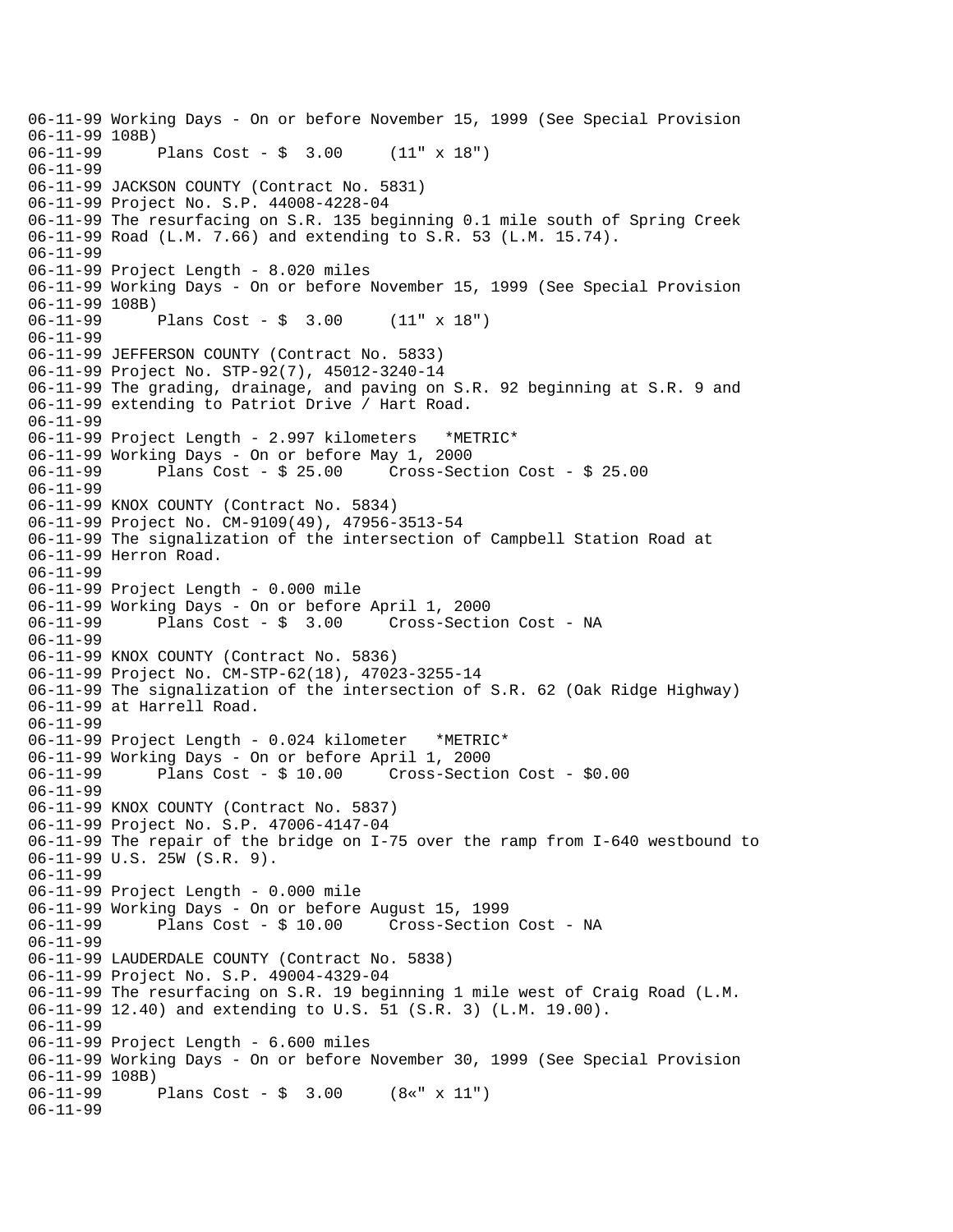06-11-99 LOUDON COUNTY (Contract No. 5839) 06-11-99 Project No. S.P. 53001-4119-04 06-11-99 The repair of the bridge on I-40 over S.R. 95 (L.M. 0.57). 06-11-99 06-11-99 Project Length - 0.000 mile 06-11-99 Working Days - On or before August 31, 1999 (See Special Provision 06-11-99 108B) 06-11-99 Plans Cost - \$ 10.00 Cross-Section Cost - NA 06-11-99 06-11-99 LOUDON COUNTY (Contract No. 5840) 06-11-99 Project No. S.P. 53004-4237-04 06-11-99 The resurfacing on U.S. 11 (S.R. 2) beginning at the Monroe County 06-11-99 line (L.M. 0.00) and extending to 265 feet west of the Tennessee River 06-11-99 (L.M. 6.71). 06-11-99 06-11-99 Project Length - 6.710 miles 06-11-99 Working Days - On or before November 1, 1999 (See Special Provision 06-11-99 108B) 06-11-99 Plans Cost - \$ 3.00 (11" x 18") 06-11-99 06-11-99 McNAIRY COUNTY (Contract No. 5841) 06-11-99 Project No. NH-15(77), 55004-3237-14 06-11-99 The grading, drainage, construction of a concrete I-beam bridge, and 06-11-99 paving on U.S. 64 (S.R. 15) beginning 0.257 kilometer east of S.R. 224 06-11-99 south and extending to 0.153 kilometer east of Baptist Street. 06-11-99 06-11-99 Project Length - 4.640 kilometers \*METRIC\* 06-11-99 Working Days - On or before December 15, 2001 06-11-99 Plans Cost - \$ 50.00 Cross-Section Cost - \$ 10.00 06-11-99 The DBE goal for this contract is 15% of the contract amount. 06-11-99 06-11-99 McNAIRY COUNTY (Contract No. 5844) 06-11-99 Project No. S.P. 55006-4221-04 06-11-99 The resurfacing on S.R. 22 beginning at U.S. 64 (S.R. 15) (L.M. 0.00) 06-11-99 and extending to near Winding Ridge Road (L.M. 1.83). 06-11-99 06-11-99 Project Length - 1.830 miles 06-11-99 Working Days - On or before November 30, 1999 06-11-99 Plans Cost - \$ 3.00 (8«" x 11") 06-11-99 06-11-99 MADISON COUNTY (Contract No. 5845) 06-11-99 Project No. S.P. 57946-4213-04 06-11-99 The repair of the bridges on S.R. 20 / S.R. 186 over Hollywood Drive 06-11-99 (L.M. 1.56) and on Lower Brownsville Drive over 06-11-99 I-40 (L.M. 4.55). 06-11-99 06-11-99 Project Length - 0.000 mile 06-11-99 Working Days - On or before December 15, 1999 (See Special Provision 06-11-99 108B)<br>06-11-99 Plans Cost - \$ 25.00 Cross-Section Cost - NA 06-11-99 06-11-99 MARION COUNTY (Contract No. 5846) 06-11-99 Project No. STP-H-2(45), 58002-3223-94 06-11-99 The installation of guardrail at various locations on S.R. 2. 06-11-99 06-11-99 Project Length - 0.000 mile 06-11-99 Working Days - On or before December 31, 1999 06-11-99 NO PLANS CONTRACT 06-11-99 06-11-99 MARION COUNTY (Contract No. 5847)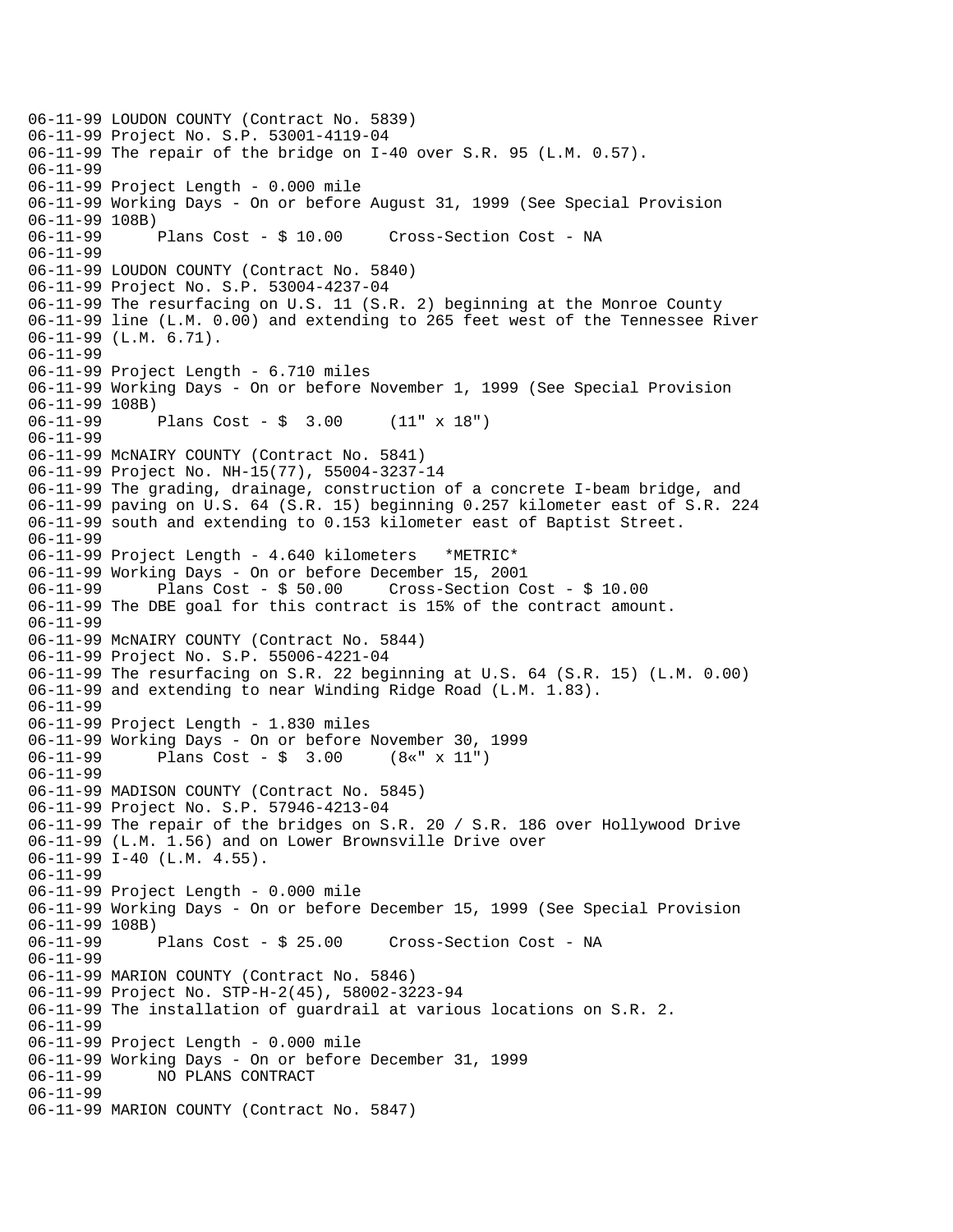06-11-99 Project No. S.P. 58100-4129-04 06-11-99 The modification of the rest rooms at the rest area on I-24. 06-11-99 06-11-99 Project Length - 0.000 mile 06-11-99 Working Days - On or before December 15, 1999 06-11-99 Plans Cost - \$ 10.00 Cross-Section Cost - NA 06-11-99 06-11-99 MARSHALL COUNTY (Contract No. 5848) 06-11-99 Project No. BR-STP-272(7), 59017-3213-94 06-11-99 The construction of a concrete slab bridge on S.R. 272 (Caney Road) 06-11-99 over branch (L.M. 12.77) including grading, drainage, and paving. 06-11-99 06-11-99 Project Length - 0.368 kilometer \*METRIC\* 06-11-99 Working Days - On or before June 15, 2000 06-11-99 Plans Cost - \$ 10.00 Cross-Section Cost - \$0.00 06-11-99 06-11-99 MAURY COUNTY (Contract No. 5850) 06-11-99 Project No. STP-NH-6(37), 60002-3271-14 06-11-99 The grading, drainage, construction of four (4) bridges, and paving on 06-11-99 U.S. 43 (S.R. 6) beginning at Mt. Pleasant and extending to S.R. 50. 06-11-99 06-11-99 Project Length - 7.490 miles 06-11-99 Working Days - See proposal 06-11-99 Plans Cost - \$100.00 Cross-Section Cost - \$100.00 06-11-99 The DBE goal for this contract is 10% of the contract amount. 06-11-99 06-11-99 MAURY COUNTY (Contract No. 5851) 06-11-99 Project No. S.P. 60024-4206-04 06-11-99 The resurfacing on S.R. 247 beginning at S.R. 7 (L.M. 6.26) and 06-11-99 extending to the bridge over Snow Creek (L.M. 10.97). 06-11-99 06-11-99 Project Length - 4.710 miles 06-11-99 Working Days - On or before November 15, 1999 (See Special Provision 06-11-99 108B)<br>06-11-99 Plans Cost -  $\frac{1}{2}$  3.00 (11" x 18") 06-11-99 06-11-99 PICKETT COUNTY (Contract No. 5852) 06-11-99 Project No. S.P. 69002-4248-04 06-11-99 The resurfacing (superpave) on S.R. 111 beginning 0.1 mile north of 06-11-99 S.R. 325 left (L.M. 5.96) and extending to 0.1 mile north of S.R. 295 06-11-99 right (L.M. 8.54). 06-11-99 06-11-99 Project Length - 2.580 miles 06-11-99 Working Days - On or before November 15, 1999 (See Special Provision 06-11-99 108B) 06-11-99 Plans Cost - \$ 3.00 (11" x 18") 06-11-99 06-11-99 POLK COUNTY (Contract No. 5853) 06-11-99 Project No. S.P. 70945-3671-04 06-11-99 The grading, drainage, and paving on a S.I.A. route serving Crystal 06-11-99 Geyser Roxane, Ltd. 06-11-99 06-11-99 Project Length - 1.648 kilometers \*METRIC\* 06-11-99 Working Days - On or before May 15, 2000 06-11-99 Plans Cost - \$ 10.00 Cross-Section Cost - \$ 10.00 06-11-99 06-11-99 PUTNAM COUNTY (Contract No. 5854) 06-11-99 Project No. IM-40-6(124)267, 71001-8187-44 06-11-99 The resurfacing on I-40 beginning at the Smith County line (L.M. 06-11-99 267.27) and extending to east of S.R. 56 (L.M. 273.77), including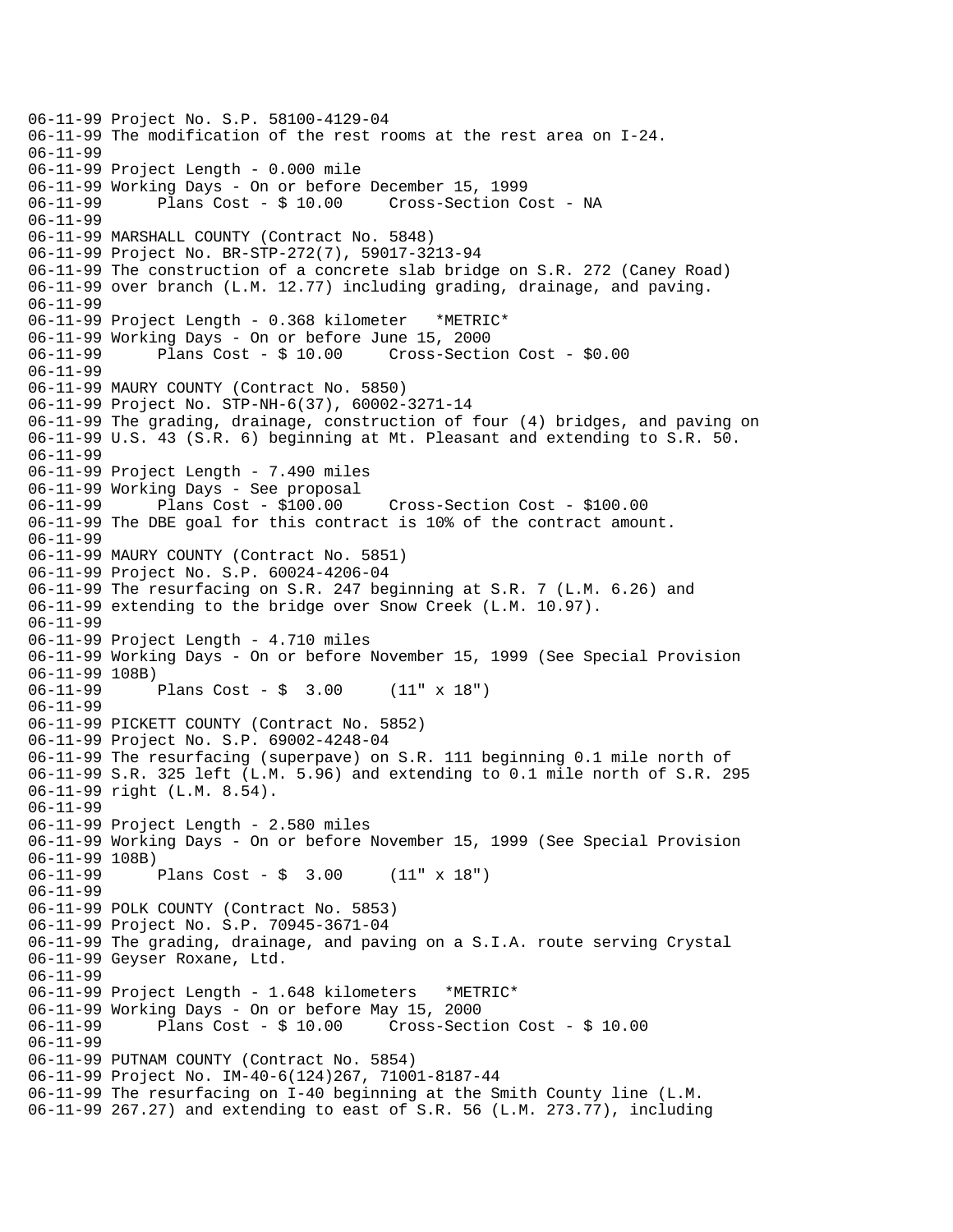```
06-11-99 grading, drainage, widening of two (2) concrete I-beam bridges, and 
06-11-99 construction of median barrier. 
06-11-99 
06-11-99 Project Length - 6.497 miles 
06-11-99 Working Days - On or before November 1, 2000 (See Special Provision 
06-11-99 108B)<br>06-11-99     Plans Cost - $ 50.00
06-11-99 Plans Cost - $ 50.00 Cross-Section Cost - $ 25.00 
06-11-99 The DBE goal for this contract is 12% of the contract amount. 
06-11-99 
06-11-99 PUTNAM AND WHITE COUNTIES (Contract No. 5856) 
06-11-99 Project No. S.P. 71002-4215-04, 71011-4224-04, 93004-4219-04 
06-11-99 The resurfacing (microsurfacing) on U.S. 70N (S.R. 24) beginning at 
06-11-99 S.R. 96 left (L.M. 5.98) and extending to S.R. 56 (L.M. 11.64) and on 
06-11-99 S.R. 135 beginning 0.1 mile north of North Dixie Avenue (L.M. 12.80) 
06-11-99 and extending to the Jackson County line (L.M. 17.80) in Putnam County 
06-11-99 and on S.R. 84 beginning at College Street (L.M. 0.11) and extending 
06-11-99 to the Putnam County line in White County. 
06-11-99 
06-11-99 Project Length - 22.280 miles 
06-11-99 Working Days - On or before October 30, 1999 
06-11-99 Plans Cost - $ 3.00 (11" x 18") 
06-11-99 
06-11-99 ROANE COUNTY (Contract No. 5857) 
06-11-99 Project No. S.P. 73014-4217-04 
06-11-99 The repair of the bridge on S.R. 61 over the Little Emory River (L.M. 
06-11-99 8.57) 
06-11-99 
06-11-99 Project Length - 0.000 mile 
06-11-99 Working Days - On or before December 15, 1999 
06-11-99 Plans Cost - $ 10.00 Cross-Section Cost - NA 
06-11-99 
06-11-99 ROBERTSON COUNTY (Contract No. 5858) 
06-11-99 Project No. S.P. 74003-3153-04 
06-11-99 The lighting of the interchange of I-65 with S.R. 76 (Springfield 
06-11-99 Road) in White House. 
06-11-99 
06-11-99 Project Length - 0.000 mile 
06-11-99 Working Days - On or before March 15, 2000 
06-11-99 Plans Cost - $ 3.00 Cross-Section Cost - NA 
06-11-99 
06-11-99 RUTHERFORD COUNTY (Contract No. 5859) 
06-11-99 Project No. STP-EN-NHE-1(104), 75002-4257-04 
06-11-99 The resurfacing on U.S. 41 (U.S. 70S, S.R. 1) beginning at the bridge 
06-11-99 over the West Fork Stones River (L.M. 14.20) and extending to S.R. 2 
06-11-99 (L.M. 17.62). 
06-11-99 
06-11-99 Project Length - 3.420 miles 
06-11-99 Working Days - See Special Provision 108B<br>06-11-99       Plans Cost - $ 3.00     (11" x 18")
              Plans Cost - \frac{1}{2} 3.00 (11" x 18")
06-11-99 
06-11-99 RUTHERFORD COUNTY (Contract No. 5863) 
06-11-99 Project No. STP-H-102(6), 75014-3236-94 
06-11-99 The signalization of the intersection of S.R. 102 with Almaville Road 
06-11-99 and Tridon Drive in Smyrna. 
06-11-99 
06-11-99 Project Length - 0.000 mile 
06-11-99 Working Days - On or before March 15, 2000 
                                      Cross-Section Cost - NA
06-11-99 
06-11-99 SEQUATCHIE COUNTY (Contract No. 5864)
```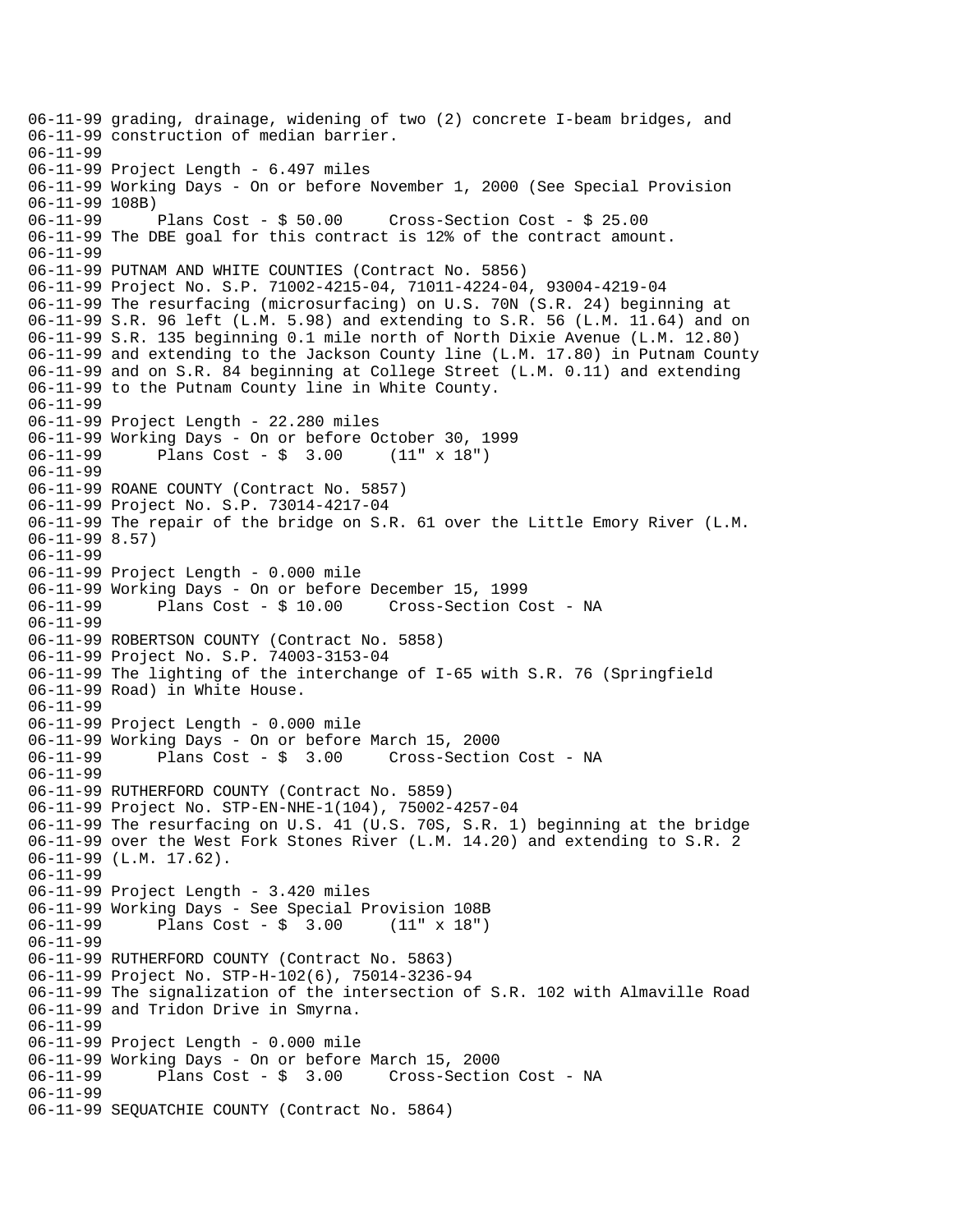06-11-99 Project No. S.P. 77950-3609-04 06-11-99 The paving on a S.I.A. route (Industrial Park Road) serving Nashonal 06-11-99 Display Co. in Dunlap. 06-11-99 06-11-99 Project Length - 1.351 kilometers \*METRIC\* 06-11-99 Working Days - On or before September 15, 1999 06-11-99 Plans Cost - \$ 3.00 (11" x 18") 06-11-99 06-11-99 SHELBY COUNTY (Contract No. 5865) 06-11-99 Project No. S.P. 79006-4167-04 06-11-99 The repair of the bridge on I-240 over Airways Boulevard (L.M. 7.87). 06-11-99 06-11-99 Project Length - 0.000 mile 06-11-99 Working Days - On or before October 1, 1999 06-11-99 Plans Cost - \$ 3.00 Cross-Section Cost - NA 06-11-99 06-11-99 SHELBY COUNTY (Contract No. 5866) 06-11-99 Project No. S.P. 79011-4251-04 06-11-99 The resurfacing (superpave) on U.S. 70 (U.S. 79, S.R. 1) beginning at 06-11-99 U.S. 64 (S.R. 15) (L.M. 16.77) and extending to S.R. 177 (L.M. 19.93) 06-11-99 06-11-99 Project Length - 3.260 miles 06-11-99 Working Days - On or before November 30, 1999 (See Special Provision 06-11-99 108B)<br>06-11-99 Plans Cost -  $\frac{1}{2}$  3.00 (8«" x 11") 06-11-99 06-11-99 SHELBY COUNTY (Contract No. 5868) 06-11-99 Project No. S.P. 79127-3305-04 06-11-99 The grading, drainage, and paving on a S.I.A. route serving Federal 06-11-99 Express in Memphis. 06-11-99 06-11-99 Project Length - 1.066 miles 06-11-99 Working Days - On or before July 15, 2000 06-11-99 Plans Cost - \$ 25.00 Cross-Section Cost - \$ 10.00 06-11-99 06-11-99 SHELBY COUNTY (Contract No. 5869) 06-11-99 Project No. S.P. 79185-4220-04 06-11-99 The installation of plastic pavement marking lines on S.R. 385. 06-11-99 06-11-99 Project Length - 10.000 miles 06-11-99 Working Days - On or before October 1, 1999 06-11-99 NO PLANS CONTRACT 06-11-99 06-11-99 SHELBY COUNTY (Contract No. 5870) 06-11-99 Project No. S.P. 79191-3210-04 06-11-99 The paving on S.R. 385 (Nonconnah Parkway) beginning at Bailey Station 06-11-99 Road and extending to U.S. 72. 06-11-99 06-11-99 Project Length - 4.138 miles 06-11-99 Working Days - On or before December 1, 2000 (See Special Provision 06-11-99 108G) 06-11-99 Plans Cost - \$ 25.00 Cross-Section Cost - NA 06-11-99 06-11-99 SUMNER COUNTY (Contract No. 5871) 06-11-99 Project No. S.P. 83016-4205-04 06-11-99 The resurfacing on S.R. 259 beginning at S.R. 41 (L.M. 0.00) and 06-11-99 extending to west of Denning Ford Road (L.M. 6.00). 06-11-99 06-11-99 Project Length - 6.000 miles 06-11-99 Working Days - On or before November 15, 1999 (See Special Provision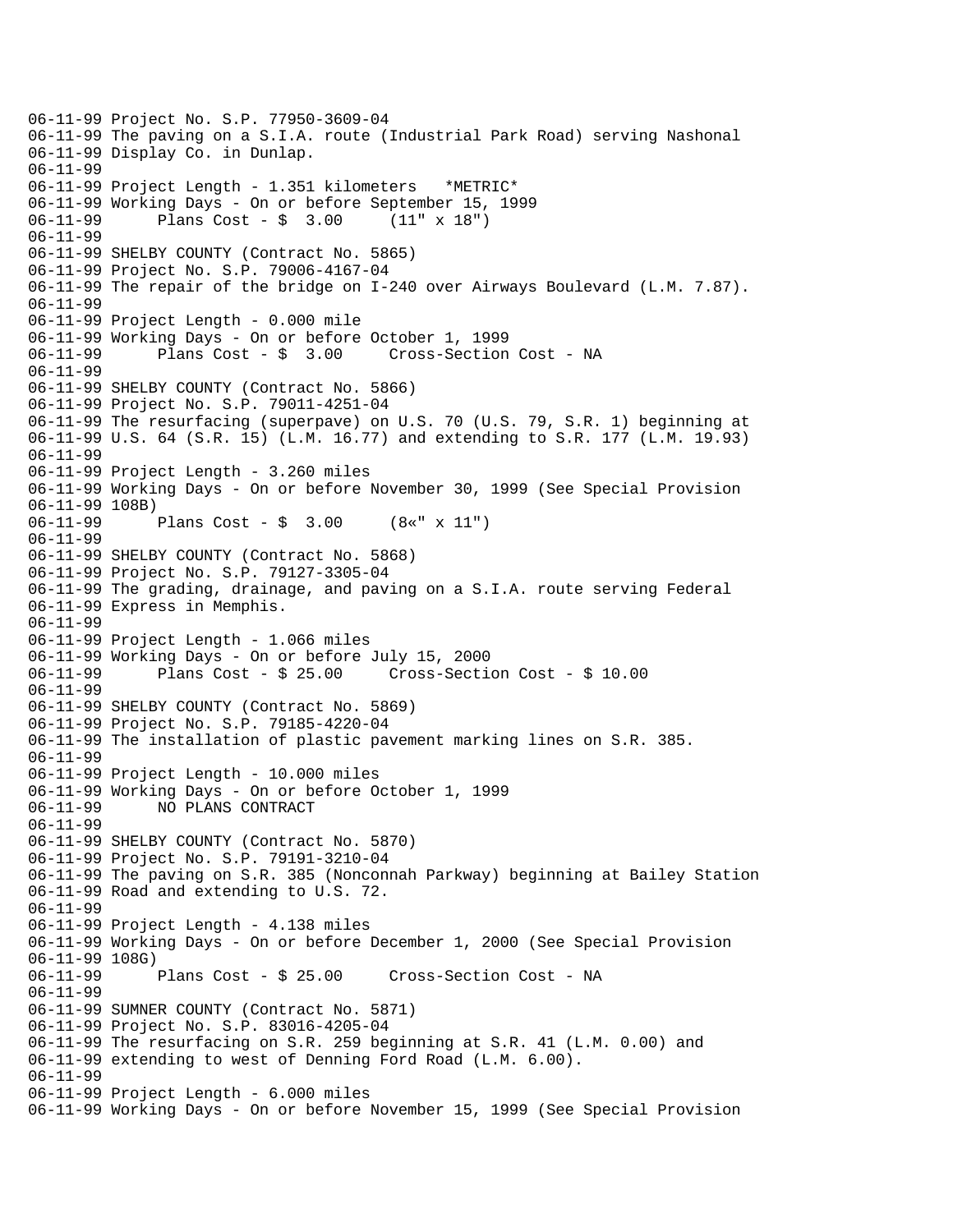```
06-11-99 108B)<br>06-11-99
              Plans Cost - \sin 3.00 (11" x 18")
06-11-99 
06-11-99 UNICOI COUNTY (Contract No. 5873) 
06-11-99 Project No. S.P. 86010-4208-04 
06-11-99 The resurfacing on S.R. 352 beginning at the North Carolina State line 
06-11-99 (L.M. 0.00) and extending to Jennie Moore Road (L.M. 4.16). 
06-11-99 
06-11-99 Project Length - 4.160 miles 
06-11-99 Working Days - On or before November 1, 1999 (See Special Provision 
06-11-99 108B) 
06-11-99 Plans Cost - $ 3.00 (11" x 18") 
06-11-99 
06-11-99 UNION COUNTY (Contract No. 5874) 
06-11-99 Project No. S.P. 87002-4229-04 
06-11-99 The resurfacing on S.R. 61 beginning at S.R. 33 (L.M. 10.73) and 
06-11-99 extending to S.R. 370 right (L.M. 13.29). 
06-11-99 
06-11-99 Project Length - 2.560 miles 
06-11-99 Working Days - On or before November 1, 1999 (See Special Provision 
06-11-99 108B)<br>06-11-99
              Plans Cost - \frac{1}{2} 3.00 (11" x 18")
06-11-99 
06-11-99 VAN BUREN COUNTY (Contract No. 5878) 
06-11-99 Project No. S.P. 88011-4223-04 
06-11-99 The resurfacing on S.R. 285 (Mooneyham Road) beginning at S.R. 30 
06-11-99 (L.M. 7.29) and extending to 0.13 mile south of Lonewood Drive (L.M. 
06-11-99 14.26). 
06-11-99 
06-11-99 Project Length - 6.970 miles 
06-11-99 Working Days - On or before November 15, 1999 (See Special Provision 
06-11-99 108B)<br>06-11-99
              Plans Cost - \frac{1}{2} 3.00 (11" x 18")
06-11-99 
06-11-99 WHITE AND PUTNAM COUNTIES (Contract No. 5879) 
06-11-99 Project No. S.P. 93003-4219-04, 71004-4224-04 
06-11-99 The resurfacing on S.R. 111 beginning at the underpass under S.R. 136 
06-11-99 (L.M. 1.90) in White County and extending to north of Old Sparta Road 
06-11-99 in Putnam County (L.M. 2.00). 
06-11-99 
06-11-99 Project Length - 3.692 miles 
06-11-99 Working Days - On or before November 15, 1999 (See Special Provision 
06-11-99 108B) 
06-11-99 Plans Cost - $ 3.00 (11" x 18") 
06-11-99 
06-11-99 WILLIAMSON COUNTY (Contract No. 5880) 
06-11-99 Project No. STP-M-441(1), 94052-3223-54 
06-11-99 The grading, drainage, installation of signals, and paving on S.R. 441 
06-11-99 (Moores Lane) beginning at Mallory Lane and extending to I-65. 
06-11-99 
06-11-99 Project Length - 0.465 kilometer *METRIC* 
06-11-99 Working Days - On or before April 15, 2000 
06-11-99 Plans Cost - $ 10.00 Cross-Section Cost - $0.00 
06-11-99 
06-11-99 WILLIAMSON COUNTY (Contract No. 5881) 
06-11-99 Project No. S.P. 94007-4221-04 
06-11-99 The repair of the bridge on U.S. 31A (S.R. 11) over Nelson Creek (L.M. 
06-11-99 6.03). 
06-11-99 
06-11-99 Project Length - 0.000 mile
```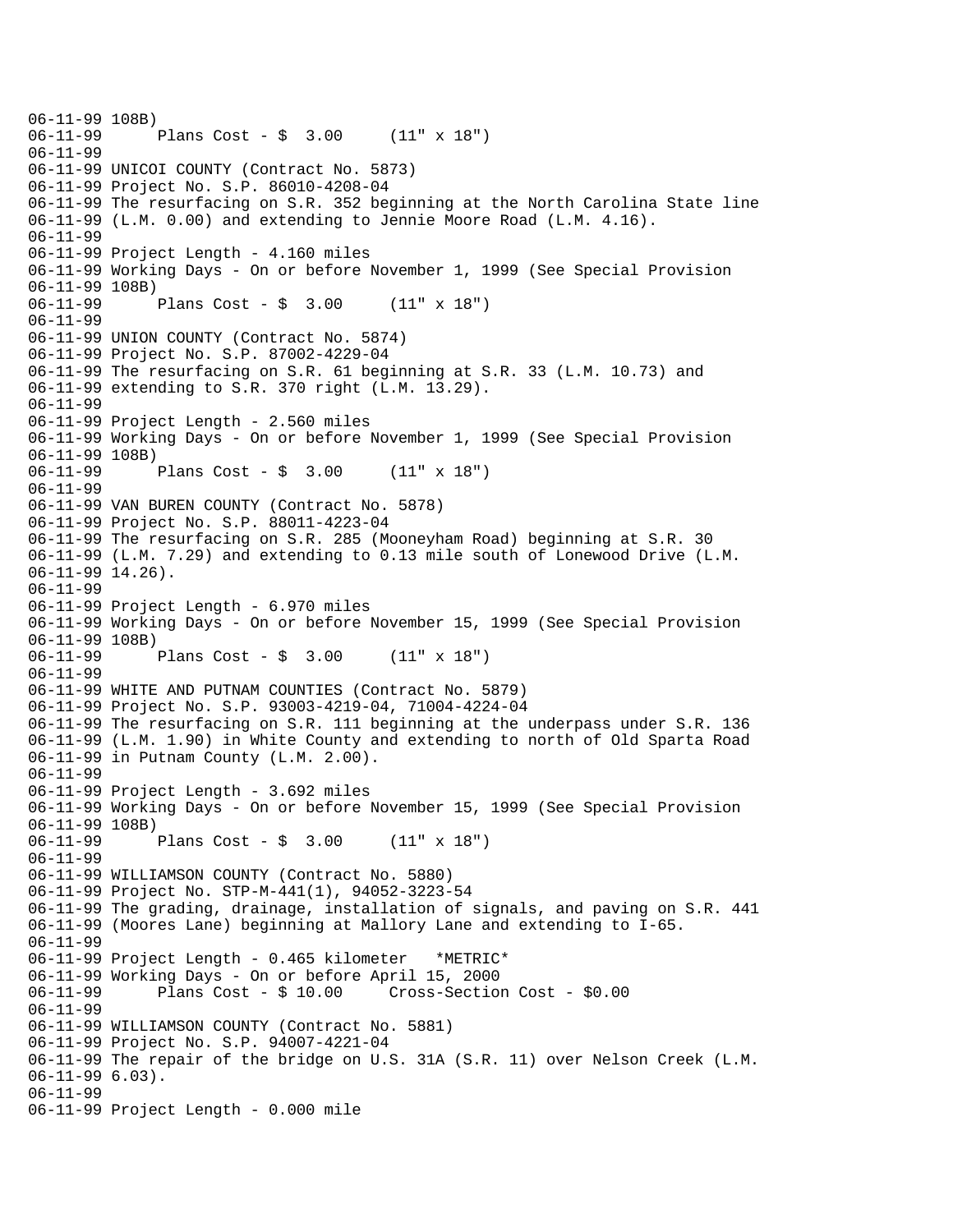------------------------------------------------------------------------------ 06-11-99 Working Days - On or before December 1, 1999 Plans Cost - \$ 10.00 Cross-Section Cost - NA 06-11-99 06-11-99 WILLIAMSON COUNTY (Contract No. 5882) 06-11-99 Project No. S.P. 94007-4224-04 06-11-99 The resurfacing (superpave) on U.S. 31A (S.R. 11) beginning at the 06-11-99 Rutherford County line (L.M. 0.00) and extending to S.R. 96 (L.M. 06-11-99 7.40). 06-11-99 06-11-99 Project Length - 6.800 miles 06-11-99 Working Days - See Special Provision 108B 06-11-99 Plans Cost - \$ 3.00 (11" x 18") 07-23-99 ANDERSON COUNTY (Contract No. 5719) 07-23-99 Project No. STP-NH-62(16), 01008-3231-14 07-23-99 The grading, drainage, and paving on S.R. 62 (South Illinois Avenue, 07-23-99 Kerr Hollow Road) beginning north of Union Valley Road and extending 07-23-99 to S.R. 170, including the construction of a concrete I-beam bridge 07-23-99 and two (2) concrete retaining walls. 07-23-99 07-23-99 Project Length - 1.953 miles 07-23-99 Working Days - On or before August 15, 2001 Plans  $Cost - $ 50.00$  Cross-Section Cost - \$ 50.00 07-23-99 The DBE goal for this contract is 10% of the contract amount. 07-23-99 07-23-99 MARION COUNTY (Contract No. 5847) 07-23-99 Project No. S.P. 58100-4129-04 07-23-99 The modification of the rest rooms at the rest area on I-24. 07-23-99 07-23-99 Project Length - 0.000 mile 07-23-99 Working Days - On or before December 15, 1999 Plans Cost - \$ 10.00 Cross-Section Cost - NA 07-23-99 07-23-99 ANDERSON COUNTY (Contract No. 5889) 07-23-99 Project No. STP-H-61(16), 010 04-3238-94 07-23-99 The signalization of the intersection of S.R. 61 at Hannah Drive in 07-23-99 Oliver Springs. 07-23-99 07-23-99 Project Length - 0.000 mile 07-23-99 Working Days - On or before April 15, 2000 Plans Cost - \$ 3.00 Cross-Section Cost - NA 07-23-99 07-23-99 BLEDSOE, FRANKLIN, AND POLK COUNTIES (Contract No. 5890) 07-23-99 Project No. S.P. 98992-3614-04 07-23-99 The construction of covered salt bins at the county maintenance lots. 07-23-99 07-23-99 Project Length - 0.000 mile 07-23-99 Working Days - On or before December 31, 1999 NO PLANS CONTRACT 07-23-99 07-23-99 BLOUNT COUNTY (Contract No. 5891) 07-23-99 Project No. S.P. 05022-4230-04 07-23-99 The repair of the bridge on S.R. 335 over Pistol Creek (L.M. 9.97). 07-23-99 07-23-99 Project Length - 0.000 mile 07-23-99 Working Days - On or before December 15, 1999 07-23-99 Plans Cost - \$ 10.00 Cross-Section Cost - NA 07-23-99 07-23-99 CARROLL AND WEAKLEY COUNTIES (Contract No. 5893) 07-23-99 Project No. S.P. 98043- 4256-04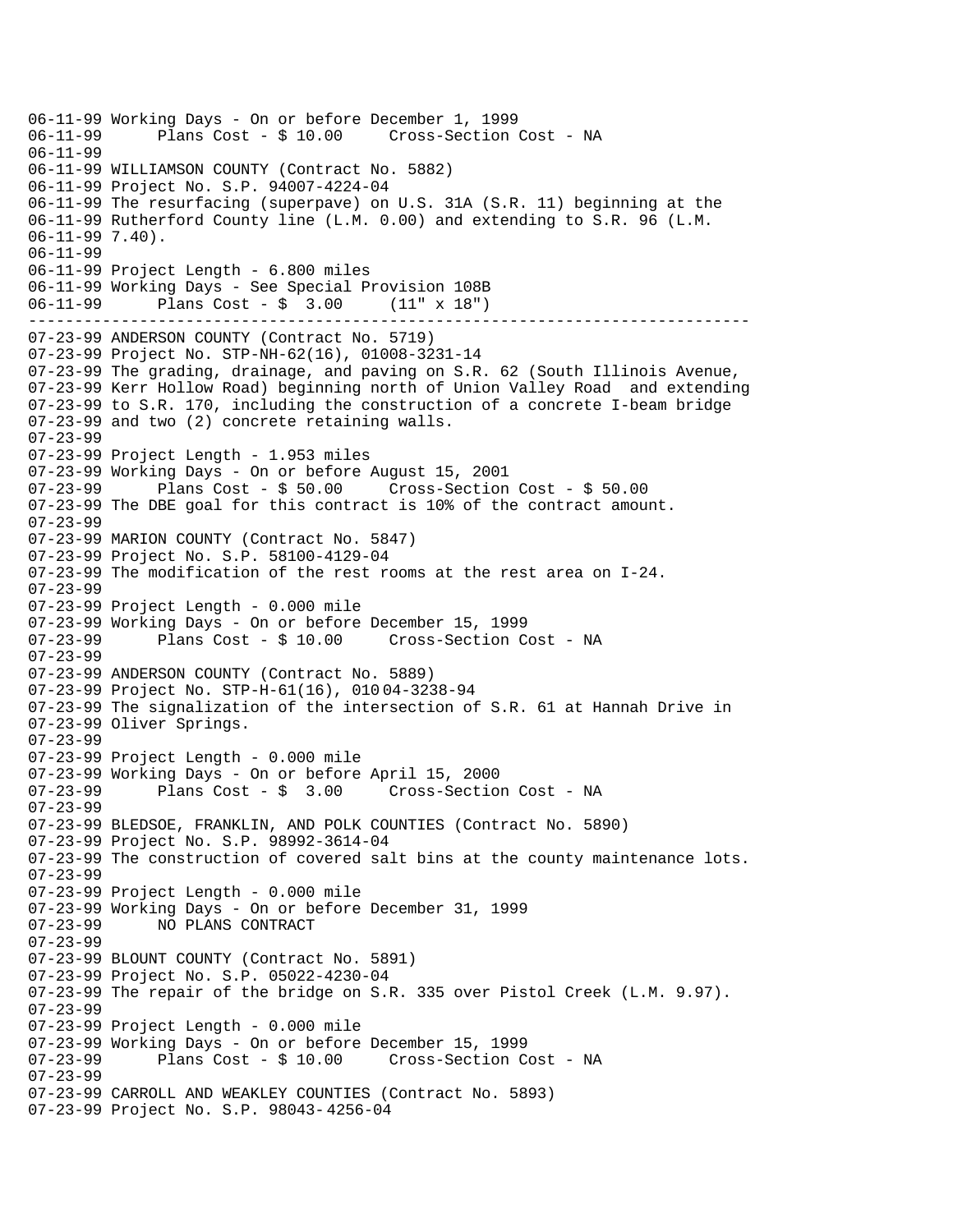07-23-99 The scour repair at the bridges on S.R. 436 over Reedy Creek (L.M. 07-23-99 0.70) in Carroll County and on S.R. 118 over overflows (L.M. 8.06, 07-23-99 L.M. 9.74, and L.M. 10.14) in Weakley County. 07-23-99 07-23-99 Project Length - 0.000 mile 07-23-99 Working Days - On or before November 16, 1999 07-23-99 NO PLANS CONTRACT 07-23-99 07-23-99 CARROLL AND GIBSON COUNTIES (Contract No. 5894) 07-23-99 Project No. 98043-4286-04 07-23-99 The scour repair at the bridges on S.R. 424 over Rutherford Fork Obion 07-23-99 River (L.M. 3.04) in Carroll County and on S.R. 188 over overflow of 07-23-99 North Fork Forked Deer River (L.M. 5.60) in Gibson County. 07-23-99 07-23-99 Project Length - 0.000 mile 07-23-99 Working Days - On or before October 30, 1999 NO PLANS CONTRACT 07-23-99 07-23-99 CARTER COUNTY (Contract No. 5895) 07-23-99 Project No. STP-M-9103(4), 10951-3537-54 07-23-99 The signalization of the intersection of S.R. 362 (Gap Creek Road) 07-23-99 with West G Street. 07-23-99 07-23-99 Project Length - 0.173 kilometer \*METRIC\* 07-23-99 Working Days - On or before April 15, 2000 Cross-Section Cost - \$0.00 07-23-99 07-23-99 CHEATHAM AND RUTHERFORD COUNTIES (Contract No. 5896) 07-23-99 Project No. S.P. 98993-3616-04 07-23-99 The construction of covered salt bins at the county maintenance lots. 07-23-99 07-23-99 Project Length - 0.000 mile 07-23-99 Working Days - On or before December 31, 1999 07-23-99 NO PLANS CONTRACT 07-23-99 07-23-99 COCKE, GREENE, JEFFERSON, SULLIVAN, UNICOI, CUMBERLAND, PUTNAM, 07-23-99 HAMILTON, DAVIDSON, DICKSON, MAURY, MONTGOMERY, ROBERTSON, SUMNER, 07-23-99 WILSON, BENTON, HAYWOOD, HENDERSON, MADISON, AND SHELBY COUNTIES 07-23-99 (Contract No. 5897) 07-23-99 Project No. STP-EN-099-1(3), 99105-3114-94 07-23-99 The fumigation and preparation of wildflower sites on various 07-23-99 Interstate Routes. 07-23-99 07-23-99 Project Length - 0.000 mile 07-23-99 Working Days - On or before October 16, 1999 07-23-99 NO PLANS CONTRACT 07-23-99 07-23-99 COFFEE COUNTY (Contract No. 5898) 07-23-99 Project No. STP-2(41), 16003-3232-14 07-23-99 The grading, drainage, construction of a precast concrete Bulb-Tee 07-23-99 beam bridge, and paving on U.S. 41A (S.R. 2) beginning at I-24 and 07-23-99 extending to Asbury Road. 07-23-99 07-23-99 Project Length - 1.463 kilometers \*METRIC\* 07-23-99 Working Days - On or before November 30, 2000  $Cross-Section Cost - $ 10.00$ 07-23-99 07-23-99 COFFEE COUNTY (Contract No. 5899) 07-23-99 Project No. S.P. 16008-4207-04, 16012-4213-04 07-23-99 The resurfacing on S.R. 55 beginning at the Moore County line (L.M.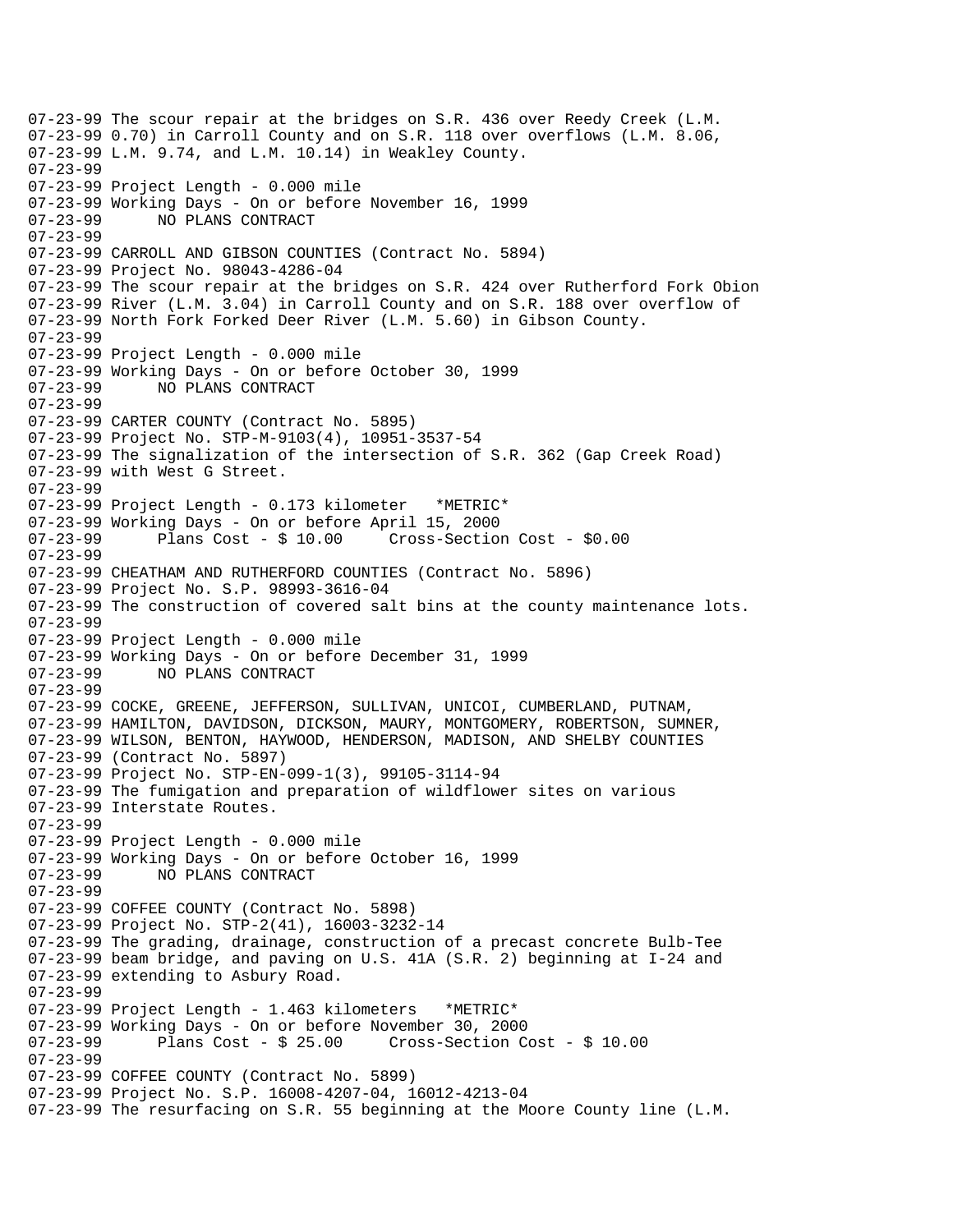07-23-99 0.00) and extending to U.S. 41A (S.R. 16) (L.M. 2.59), and on S.R. 130 07-23-99 beginning at the Moore County line (L.M. 0.00) and extending to S.R. 07-23-99 55 (L.M. 2.34). 07-23-99 07-23-99 Project Length - 4.909 miles 07-23-99 Working Days - On or before November 1, 1999 07-23-99 Plans Cost - \$ 3.00 (11" x 18") 07-23-99 The DBE goal for this contract is 15% of the contract amount. 07-23-99 07-23-99 CUMBERLAND AND WHITE COUNTIES (Contract No. 5900) 07-23-99 Project No. STP-EN-1(108), 18002-4221-04; STP-EN-1(109), 93001-4255-04 07-23-99 The resurfacing on U.S. 70 (S.R. 1) beginning 0.1 mile east of Lovejoy 07-23-99 Road (L.M. 20.23) in White County and extending to near Pleasant Hill 07-23-99 Road (L.M. 2.00) in Cumberland County. 07-23-99 07-23-99 Project Length - 3.970 miles 07-23-99 Working Days - On or before November 15, 1999 07-23-99 Plans Cost - \$ 3.00 (11" x 18") 07-23-99 07-23-99 CUMBERLAND, FENTRESS, PUTNAM, AND WHITE COUNTIES (Contract No. 5901) 07-23-99 Project No. S.P. 98023-4170-04 07-23-99 The crack sealing on various Interstate and State Routes. 07-23-99 07-23-99 Project Length - 54.30 miles 07-23-99 Working Days - On or before November 15, 1999 07-23-99 NO PLANS CONTRACT 07-23-99 07-23-99 DAVIDSON COUNTY (Contract No. 5902) 07-23-99 Project No. CM-9312(29), 19958-3791-54 07-23-99 The installation of a computerized traffic control system in the city 07-23-99 of Nashville (phase II). 07-23-99 07-23-99 Project Length - 0.000 mile 07-23-99 Working Days - On or before December 15, 2000 Cross-Section Cost - NA 07-23-99 07-23-99 DAVIDSON COUNTY (Contract No. 5903) 07-23-99 Project No. S.P. 19958-4127-04 07-23-99 The repair of the bridges on I-40 over I-65 and 8th Avenue and on I-65 07-23-99 over 8th Avenue. 07-23-99 07-23-99 Project Length - 0.000 mile 07-23-99 Working Days - On or before October 15, 1999 (See Special Provision 07-23-99 108B) Plans Cost - \$ 25.00 Cross-Section Cost - NA 07-23-99 07-23-99 DECATUR COUNTY (Contract No. 5904) 07-23-99 Project No. S.P. 20019-4224-04 07-23-99 The scour repair at the bridge on S.R. 100 over Rushing Creek (L.M. 07-23-99 9.63). 07-23-99 07-23-99 Project Length - 0.000 mile 07-23-99 Working Days - On or before October 16, 1999 07-23-99 NO PLANS CONTRACT 07-23-99 07-23-99 DEKALB COUNTY (Contract No. 5905) 07-23-99 Project No. S.P. 21004-4243-04 07-23-99 The resurfacing on S.R. 56 beginning at East Walnut Street (L.M. 8.03) 07-23-99 and extending to Harmon Hollow Road (L.M. 12.12). 07-23-99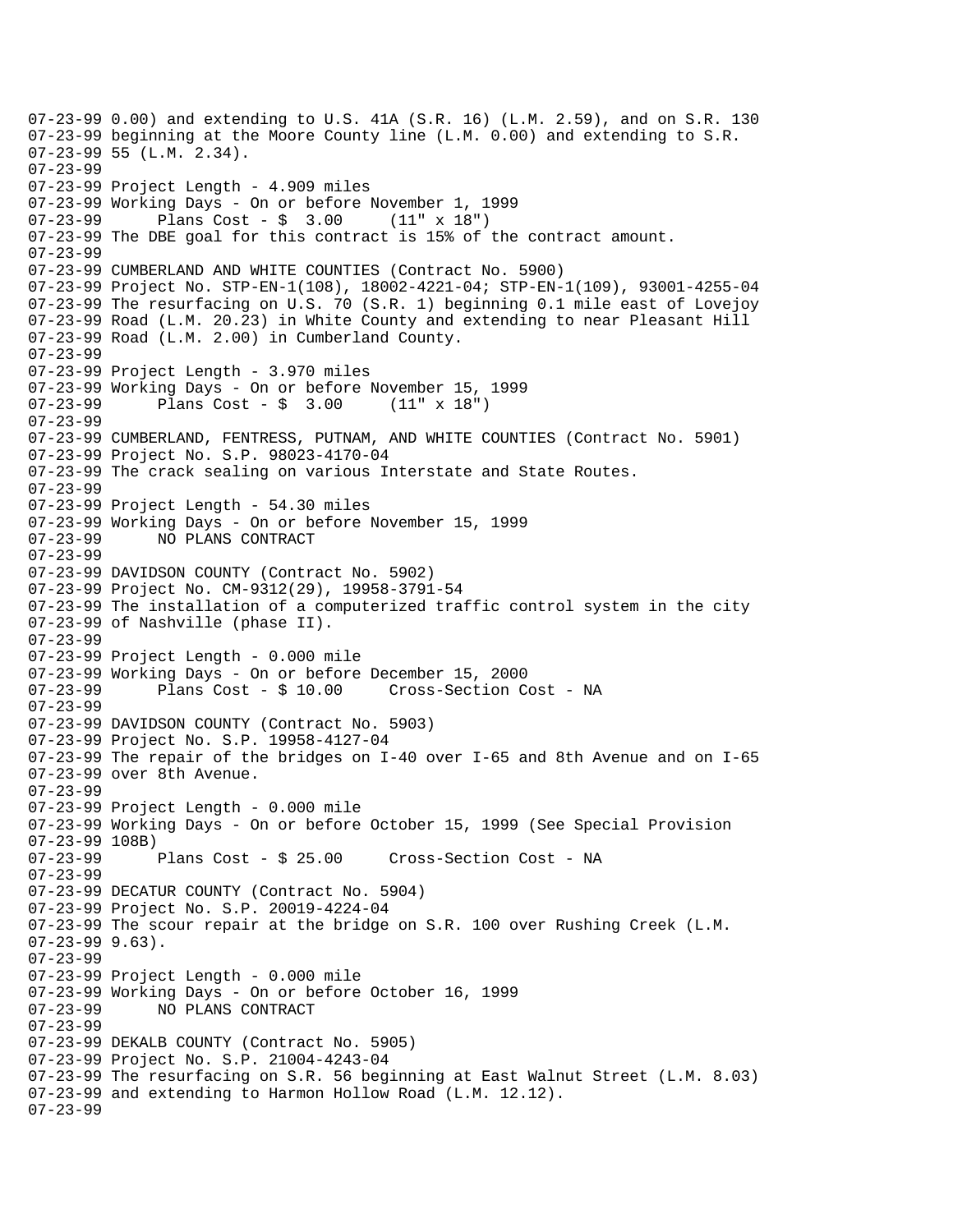07-23-99 Project Length - 4.090 miles 07-23-99 Working Days - On or before November 15, 1999<br>07-23-99 Plans Cost - \$ 3.00 (11" x 18") Plans  $Cost - $ 3.00$ 07-23-99 07-23-99 DICKSON COUNTY (Contract No. 5906) 07-23-99 Project No. S.P. 22012-4221-04 07-23-99 The resurfacing (superpave) on S.R. 96 beginning at U.S. 70 (S.R. 1) 07-23-99 (L.M. 0.00) and extending to Gentrys Branch (L.M. 4.90). 07-23-99 07-23-99 Project Length - 4.900 miles 07-23-99 Working Days - On or before November 30, 1999 (See Special Provision 07-23-99 108B) 07-23-99 Plans Cost - \$ 3.00 (11" x 18") 07-23-99 07-23-99 FAYETTE COUNTY (Contract No. 5907) 07-23-99 Project No. STP-EN-1(106), 24002-4206-04 07-23-99 The resurfacing (superpave) on U.S. 70 (S.R. 1) beginning at the 07-23-99 Shelby County line (L.M. 0.00) and extending to the Tipton County line 07-23-99 (L.M. 7.95). 07-23-99 07-23-99 Project Length - 7.950 miles 07-23-99 Working Days - On or before December 1, 1999 (See Special Provision 07-23-99 108B) 07-23-99 Plans Cost - \$ 3.00 (8«" x 11") 07-23-99 The DBE goal for this contract is 3% of the contract amount. 07-23-99 07-23-99 FAYETTE COUNTY (Contract No. 5908) 07-23-99 Project No. STP-H-NHE-15(75), 24003-3233-94 07-23-99 The signalization of the intersection of U.S. 64 (S.R. 15) with 07-23-99 Lakeview Road / Woodbridge Drive. 07-23-99 07-23-99 Project Length - 0.000 mile 07-23-99 Working Days - On or before April 1, 2000 07-23-99 Plans Cost - \$ 3.00 Cross-Section Cost - NA 07-23-99 07-23-99 FAYETTE, HAYWOOD, AND MADISON COUNTIES (Contract No. 5909) 07-23-99 Project No. S.P. 98044-4139-04 07-23-99 The crack sealing at various locations on I-40. 07-23-99 07-23-99 Project Length - 29.300 miles 07-23-99 Working Days - On or before November 15, 1999 07-23-99 NO PLANS CONTRACT 07-23-99 07-23-99 FENTRESS COUNTY (Contract No. 5910) 07-23-99 Project No. S.P. 25001-3273-04 07-23-99 The grading, drainage, and paving on U.S. 127 (S.R. 28) beginning 3 07-23-99 miles north of Grimsley and extending to south of the Jamestown 07-23-99 Airport. 07-23-99 07-23-99 Project Length - 3.001 miles 07-23-99 Working Days - On or before June 30, 2001 07-23-99 Plans Cost - \$ 50.00 Cross-Section Cost - \$ 25.00 07-23-99 07-23-99 GREENE COUNTY (Contract No. 5911) 07-23-99 Project No. S.P. 30001-4178-04 07-23-99 The removal and replacement of fence on I-81, beginning at the Hamblen 07-23-99 County line and extending to S.R. 70. 07-23-99 07-23-99 Project Length - 12.550 miles 07-23-99 Working Days - On or before December 31, 1999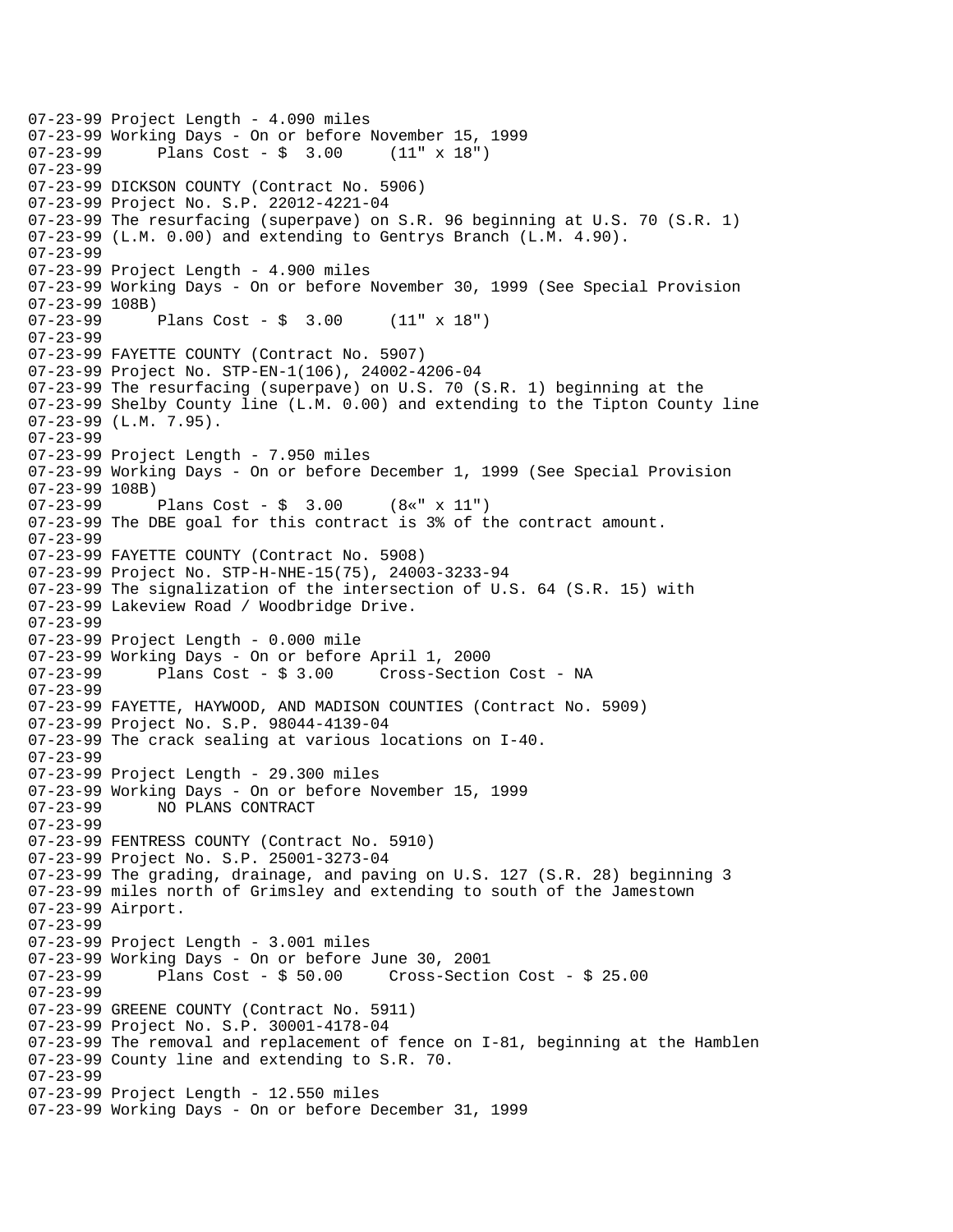07-23-99 NO PLANS CONTRACT 07-23-99 07-23-99 HAMBLEN COUNTY (Contract No. 5913) 07-23-99 Project No. S.P. 32006-4224-04 07-23-99 The resurfacing on S.R. 160 beginning at S.R. 66 (L.M. 10.49) and 07-23-99 extending to U.S. 11E (S.R. 34) (L.M. 15.19). 07-23-99 07-23-99 Project Length - 4.700 miles 07-23-99 Working Days - On or before November 30, 1999 07-23-99 Plans Cost - \$ 3.00 (11" x 18") 07-23-99 07-23-99 HAMBLEN, HAWKINS, AND WASHINGTON COUNTIES (Contract No. 5914) 07-23-99 Project No. S.P. 98991-3627-04 07-23-99 The construction of covered salt bins at the county maintenance lots. 07-23-99 07-23-99 Project Length - 0.000 mile 07-23-99 Working Days - On or before December 31, 1999 07-23-99 NO PLANS CONTRACT 07-23-99 07-23-99 HARDEMAN COUNTY (Contract No. 5915) 07-23-99 Project No. S.P. 35945-4264-04 07-23-99 The scour repair at the bridges on S.R. 100 over Short Creek (L.M. 07-23-99 8.39) and overflows (L.M. 7.78, L.M. 8.06, and L.M. 8.84). 07-23-99 07-23-99 Project Length - 0.000 mile 07-23-99 Working Days - On or before March 15, 2000 07-23-99 NO PLANS CONTRACT 07-23-99 07-23-99 HARDEMAN AND HAYWOOD COUNTIES (Contract No. 5916) 07-23-99 Project No. S.P. 98044-4232-04 07-23-99 The construction of a precast concrete box culvert on S.R. 138 (L.M. 07-23-99 0.80) in Hardeman County and a concrete box bridge on S.R. 87 (L.M. 07-23-99 3.56) in Haywood County. 07-23-99 07-23-99 Project Length - 0.148 kilometer \*METRIC\* 07-23-99 Working Days - On or before May 4, 2000 (See Special Provision 108B) 07-23-99 Plans Cost - \$ 10.00 Cross-Section Cost - \$0.00 07-23-99 07-23-99 HAWKINS COUNTY (Contract No. 5917) 07-23-99 Project No. STP-EN-NHE-1(107), 37070-4215-04 07-23-99 The resurfacing (superpave) on U.S. 11W (S.R. 1) beginning 0.06 mile 07-23-99 west of Jim Town Road (L.M. 8.15) and extending to 0.29 mile west of 07-23-99 Lake Drive (L.M. 11.56). 07-23-99 07-23-99 Project Length - 3.410 miles 07-23-99 Working Days - On or before November 30, 1999 07-23-99 Plans Cost - \$ 3.00 (11" x 18") 07-23-99 The DBE goal for this contract is 3% of the contract amount. 07-23-99 07-23-99 HAYWOOD COUNTY (Contract No. 5919) 07-23-99 Project No. STP-M-54(23), 38006-3227-54 07-23-99 The improvement of the intersection of U.S. 79 (U.S. 70A, S.R. 369, 07-23-99 Washington Avenue) at S.R. 54 (Thornton Road), including grading, 07-23-99 drainage, and paving. 07-23-99 07-23-99 Project Length - 0.315 kilometer \*METRIC\* 07-23-99 Working Days - On or before September 1, 2000 Plans  $Cost - $ 10.00$  Cross-Section Cost -  $$0.00$ 07-23-99 The DBE goal for this contract is 12% of the contract amount. 07-23-99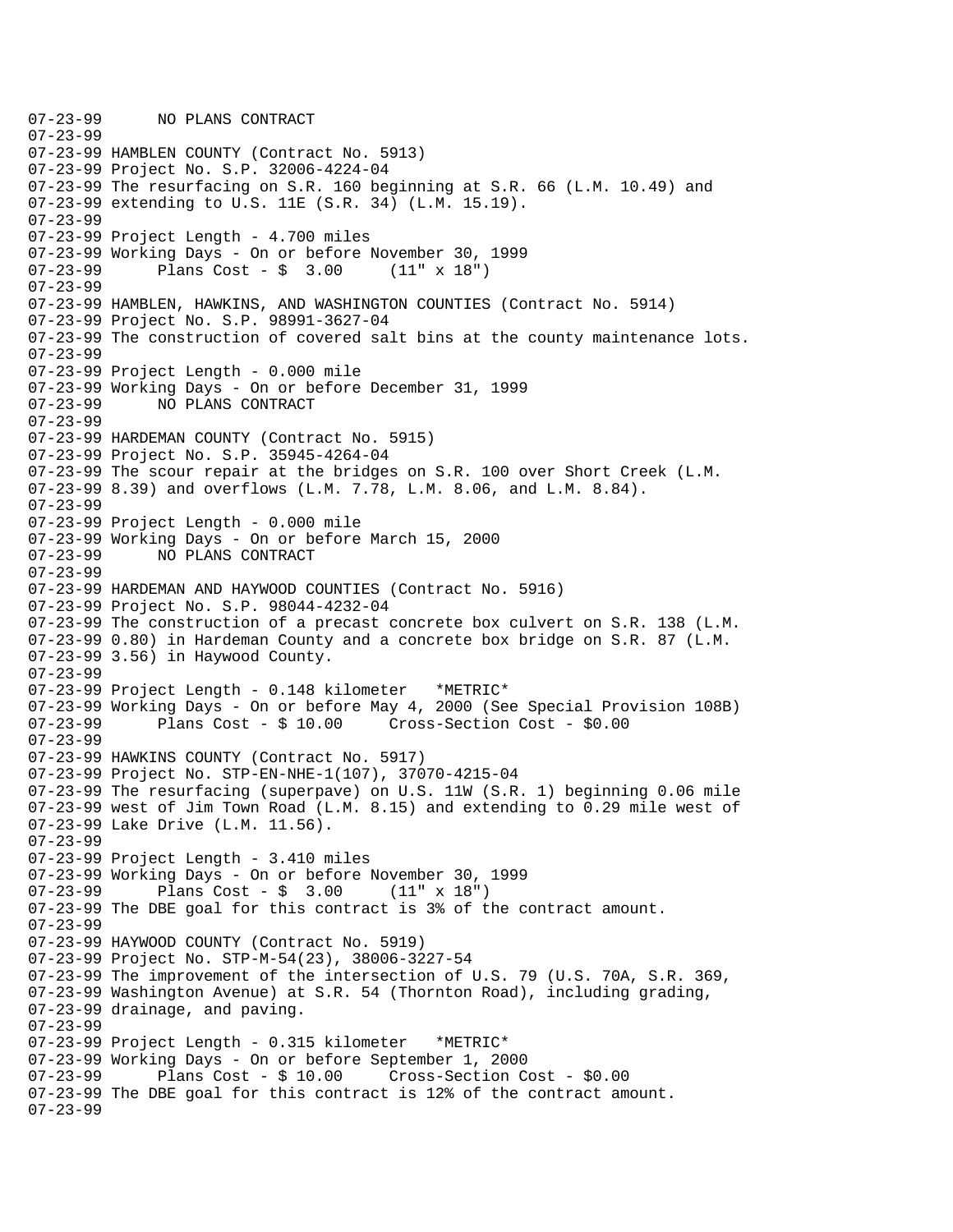```
07-23-99 HENDERSON COUNTY (Contract No. 5920) 
07-23-99 Project No. S.P. 39021-4218-04 
07-23-99 The resurfacing on S.R. 114 beginning at S.R. 201 (L.M. 6.51) and 
07-23-99 extending to U.S. 412 (S.R. 20) (L.M. 10.54). 
07-23-99 
07-23-99 Project Length - 4.030 miles 
07-23-99 Working Days - On or before December 1, 1999 (See Special Provision 
07-23-99 108B) 
07-23-99 Plans Cost - $ 3.00 (8«" x 11") 
07-23-99 
07-23-99 HENRY COUNTY (Contract No. 5923) 
07-23-99 Project No. STP-M-9412(5), 40952-3226-54 
07-23-99 The signalization of U.S. 641 (S.R. 69) at S.R. 69A (Memorial 
07-23-99 Boulevard), and of U.S. 79 (S.R. 76) with Volunteer Drive and with 
07-23-99 S.R. 356. 
07-23-99 
07-23-99 Project Length - 0.000 mile 
07-23-99 Working Days - On or before June 1, 2000 
07-23-99 Plans Cost - $ 10.00 Cross-Section Cost - NA 
07-23-99 
07-23-99 HENRY COUNTY (Contract No. 5925) 
07-23-99 Project No. STP-NH-76(26), 40010-3223-14 
07-23-99 The grading, drainage, construction of a concrete I-beam bridge, and 
07-23-99 paving on U.S. 79 (S.R. 76) beginning west of Routon and extending to 
07-23-99 U.S. 641 (S.R. 69) in Paris. 
07-23-99 
07-23-99 Project Length - 10.010 kilometers *METRIC* 
07-23-99 Working Days - On or before October 1, 2001 
07-23-99 Plans Cost - $150.00 Cross-Section Cost - $125.00 
07-23-99 The DBE goal for this contract is 12% of the contract amount. 
07-23-99 
07-23-99 HENRY COUNTY (Contract No. 5926) 
07-23-99 Project No. S.P. 40012-4225-04 
07-23-99 The resurfacing with bituminous materials and polymer modified 
07-23-99 emulsion on S.R. 77 beginning at the Carroll County line (L.M. 0.00) 
07-23-99 and extending to near Hobby Road (L.M. 7.61). 
07-23-99 
07-23-99 Project Length - 7.610 miles 
07-23-99 Working Days - On or before December 1, 1999 (See Special Provision 
07-23-99 108B) 
07-23-99 Plans Cost - $ 3.00 (8«" x 11") 
07-23-99 
07-23-99 HUMPHREYS COUNTY (Contract No. 5927) 
07-23-99 Project No. S.P. 43003-4236-04 
07-23-99 The repair of the bridges on U.S. 70 (S.R. 1) over Trace Creek (L.M. 
07-23-99 6.53 left and right, and L.M. 16.05). 
07-23-99 
07-23-99 Project Length - 0.000 mile 
07-23-99 Working Days - On or before August 1, 2001 (See Special Provision 
07-23-99 108B)<br>07-23-99
              Plans Cost - $ 25.00 Cross-Section Cost - NA
07-23-99 
07-23-99 MACON COUNTY (Contract No. 5928) 
07-23-99 Project No. S.P. 56001-4217-04 
07-23-99 The resurfacing on S.R. 10 beginning at the Trousdale County line 
07-23-99 (L.M. 0.00) and extending to S.R. 52 (L.M. 6.87). 
07-23-99 
07-23-99 Project Length - 6.870 miles 
07-23-99 Working Days - On or before November 30, 1999 (See Special Provision 
07-23-99 108B)
```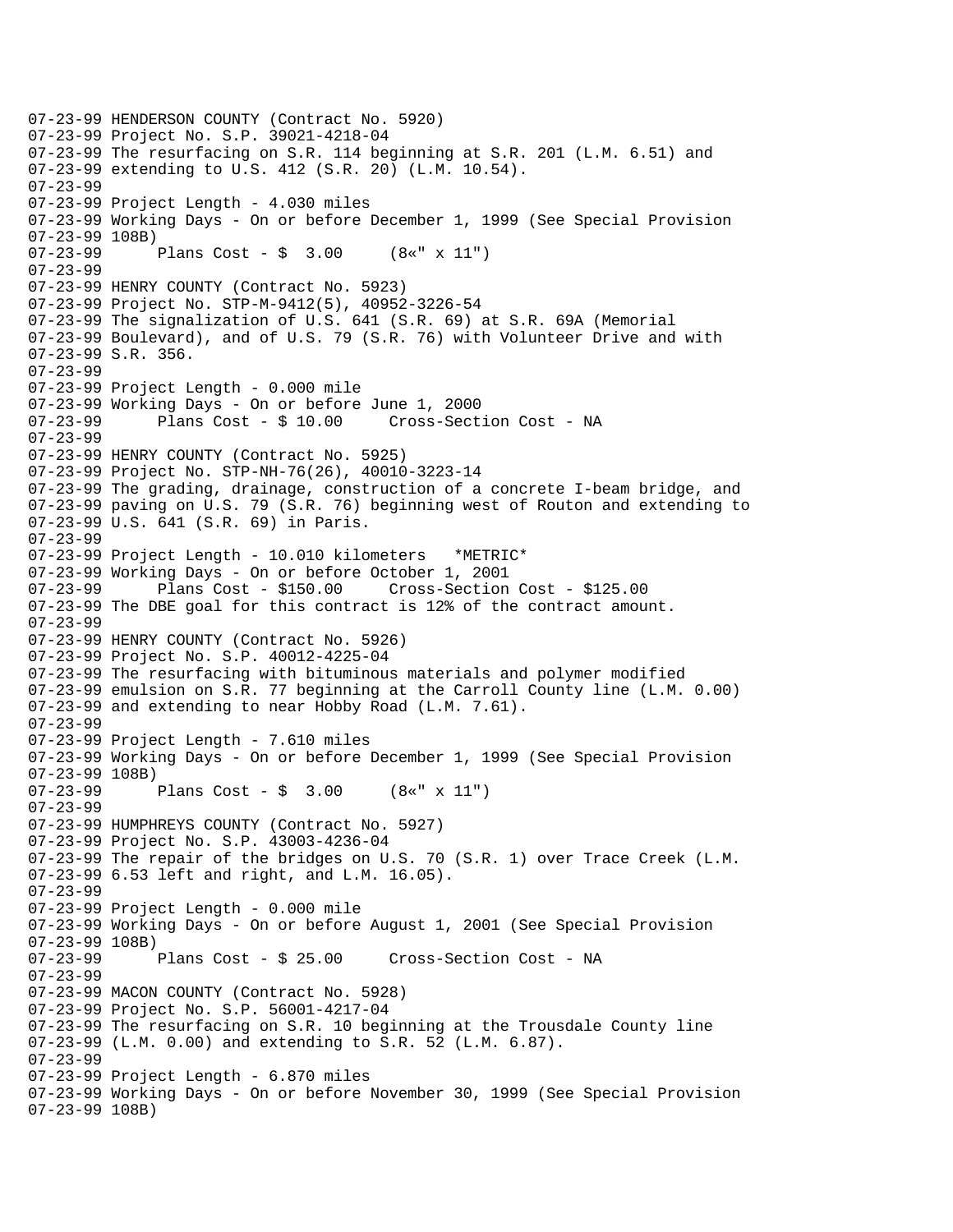07-23-99 Plans Cost - \$ 3 .00 (11" x 18") 07-23-99 07-23-99 MACON AND CLAY COUNTIES (Contract No. 5930) 07-23-99 Project No. S.P. 56200-3203-04 07-23-99 The grading, drainage, construction of a concrete I-beam bridge, and 07-23-99 paving on S.R. 52 beginning 0.214 kilometer west of Todd Avenue in 07-23-99 Macon County and extending to 130 meters east of the Macon County line 07-23-99 in Clay County. 07-23-99 07-23-99 Project Length - 7.745 kilometers \*METRIC\* 07-23-99 Working Days - On or before November 15, 2001 07-23-99 Plans Cost - \$ 50.00 Cross-Section Cost - \$ 50.00 07-23-99 07-23-99 MADISON COUNTY (Contract No. 5931) 07-23-99 Project No. S.P. 57006-4243-04 07-23-99 The resurfacing on U.S. 45 (S.R. 5) beginning at S.R. 18 (L.M. 8.20) 07-23-99 and extending to Bond Street (L.M. 9.90). 07-23-99 07-23-99 Project Length - 1.700 miles 07-23-99 Working Days - On or before December 1, 1999 (See Special Provision 07-23-99 108B) Plans Cost -  $\sin 3.00$  (8«" x 11") 07-23-99 07-23-99 MADISON COUNTY (Contract No. 5933) 07-23-99 Project No. S.P. 57023-3229-04 07-23-99 The grading, drainage, and paving on S.R. 198 beginning south of Luray 07-23-99 Road and extending to north of Luray Road. 07-23-99 07-23-99 Project Length - 0.310 kilometer \*METRIC\* 07-23-99 Working Days - On or before June 1, 2000<br>07-23-99 Plans Cost - \$ 10.00 Cross-Sect 07-23-99 Plans Cost - \$ 10.00 Cross-Section Cost - \$0.00 07-23-99 07-23-99 MARION COUNTY (Contract No. 5934) 07-23-99 Project No. STP-H-27(39), 58007-3219-94 07-23-99 The signalization of the intersection of U.S. 72 Bypass (S.R. 27) with 07-23-99 3rd Street in South Pittsburg. 07-23-99 07-23-99 Project Length - 0.000 mile 07-23-99 Working Days - On or before May 1, 2000 07-23-99 Plans Cost - \$ 3.00 Cross-Section Cost - NA 07-23-99 07-23-99 MARION COUNTY (Contract No. 5935) 07-23-99 Project No. STP-H-28(14), 58062-3222-94 07-23-99 The signalization of the intersection of S.R. 28 with Godsey Drive in 07-23-99 Jasper. 07-23-99 07-23-99 Project Length - 0.000 kilometer 07-23-99 Working Days - On or before November 15, 1999 Plans  $Cost - $ 3.00$  Cross-Section Cost -  $$0.00$ 07-23-99 07-23-99 MARION COUNTY (Contract No. 5936) 07-23-99 Project No. S.P. 58009-4230-04 07-23-99 The resurfacing on S.R. 27 beginning at S.R. 283 left (L.M. 17.63) and 07-23-99 extending to Coppinger Road (L.M. 22.83). 07-23-99 07-23-99 Project Length - 5.200 miles 07-23-99 Working Days - On or before November 15, 1999<br>07-23-99 Plans Cost - \$ 3.00 (11" x 18") Plans  $Cost - $ 3.00$ 07-23-99 07-23-99 MARION COUNTY (Contract No. 5938)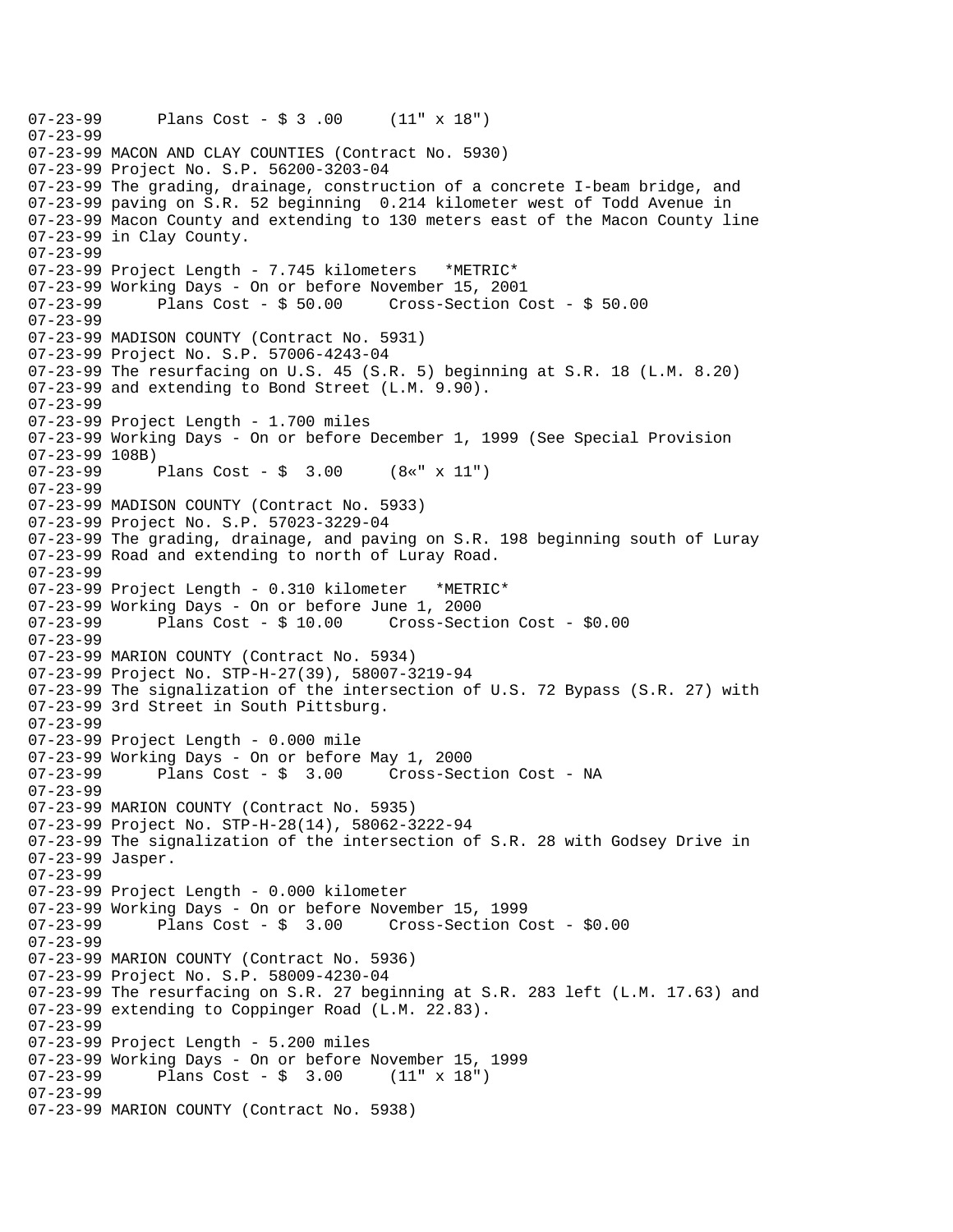07-23-99 Project No. S.P. 58010-4209-04 07-23-99 The resurfacing on S.R. 27 beginning at Oak Grove C. P. Church (L.M. 07-23-99 12.60) and extending to S.R. 283 left (L.M. 17.63). 07-23-99 07-23-99 Project Length - 5.030 miles 07-23-99 Working Days - On or before November 1, 1999 07-23-99 Plans Cost - \$ 3.00 (11" x 18") 07-23-99 07-23-99 MARSHALL COUNTY (Contract No. 5939) 07-23-99 Project No. S.P. 59024-4208-04 07-23-99 The resurfacing on S.R. 271 beginning at S.R. 50 (L.M. 0.00) and 07-23-99 extending to U.S. 31A (S.R. 11) (L.M. 6.33). 07-23-99 07-23-99 Project Length - 6.330 miles 07-23-99 Working Days - On or before November 30, 1999 (See Special Provision 07-23-99 108B)<br>07-23-99 Plans Cost -  $\frac{1}{2}$  3.00 (11" x 18") 07-23-99 07-23-99 MAURY COUNTY (Contract No. 5940) 07-23-99 Project No. S.P. 60024-4207-04 07-23-99 The resurfacing on S.R. 247 beginning at S.R. 246 (L.M. 15.10) and 07-23-99 extending to the Williamson County line (L.M. 20.54). 07-23-99 07-23-99 Project Length - 5.440 miles 07-23-99 Working Days - On or before November 30, 1999 (See Special Provision 07-23-99 108B)<br>07-23-99 Plans Cost -  $\frac{1}{2}$  3.00 (11" x 18") 07-23-99 07-23-99 MONROE COUNTY (Contract No. 5943) 07-23-99 Project No. STP-H-NHE-33(32), 62004-3243-94 07-23-99 The signalization of the intersection of U.S. 411 (S.R. 33) at S.R. 72 07-23-99 in Vonore. 07-23-99 07-23-99 Project Length - 0.000 mile 07-23-99 Working Days - On or before April 15, 2000 07-23-99 Plans Cost - \$ 3.00 Cross-Section Cost - NA 07-23-99 07-23-99 MONROE COUNTY (Contract No. 5944) 07-23-99 Project No. S.P. 62014-3218-04 07-23-99 The grading, drainage, construction of two (2) concrete I-beam bridges 07-23-99 and two (2) retaining walls, and paving on S.R. 322 beginning 750 feet 07-23-99 west of Price Street and extending to 1500 feet west of Sunnyside 07-23-99 Road. 07-23-99 07-23-99 Project Length - 3.247 miles 07-23-99 Working Days - See proposal. 07-23-99 Plans Cost - \$ 50.00 Cross-Section Cost - \$ 50.00 07-23-99 The DBE goal for this contract is 6% of the contract amount. 07-23-99 07-23-99 MONTGOMERY COUNTY (Contract No. 5945) 07-23-99 Project No. S.P. 63003-4217-04 07-23-99 The resurfacing with bituminous materials and polymer modified 07-23-99 emulsion on S.R. 12 beginning at the Cheatham County line (L.M. 0.00) 07-23-99 and extending to Big McAdoo Creek (L.M. 5.30). 07-23-99 07-23-99 Project Length - 5.300 miles 07-23-99 Working Days - On or before November 30, 1999 (See Special Provision 07-23-99 108B)<br>07-23-99 Plans Cost -  $\frac{1}{2}$  3.00 (11" x 18") 07-23-99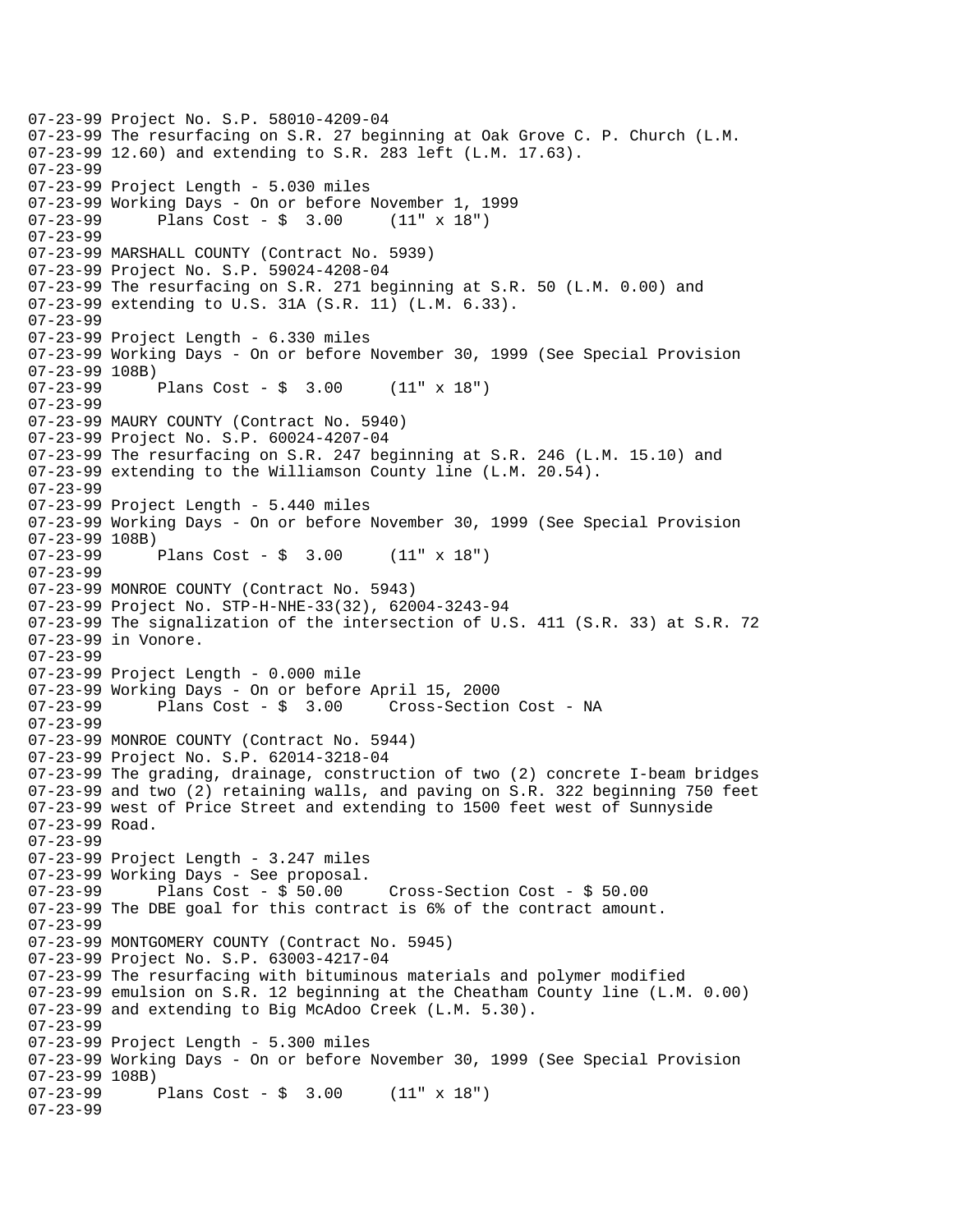```
07-23-99 MORGAN COUNTY (Contract No. 5946) 
07-23-99 Project No. S.P. 65007-4207-04 
07-23-99 The resurfacing on S.R. 329 beginning at S.R. 62 (L.M. 0.00) and 
07-23-99 extending to U.S. 27 (S.R. 29) (L.M. 9.73). 
07-23-99 
07-23-99 Project Length - 9.730 miles 
07-23-99 Working Days - On or before November 30, 1999 
07-23-99 Plans Cost - $ 3.00 (11" x 18") 
07-23-99 
07-23-99 OBION COUNTY (Contract No. 5947) 
07-23-99 Project No. S.P. 66001-4267-04 
07-23-99 The resurfacing (superpave) on U.S. 51 (S.R. 3) beginning near the 
07-23-99 Troy city limits (L.M. 9.50) and extending to near Wiley Neely Road 
07-23-99 (L.M. 12.30). 
07-23-99 
07-23-99 Project Length - 2.800 miles 
07-23-99 Working Days - On or before December 1, 1999 (See Special Provision 
07-23-99 108B) 
07-23-99 Plans Cost - $ 3.00 (8«" x 11") 
07-23-99 
07-23-99 OVERTON COUNTY (Contract No. 5948) 
07-23-99 Project No. S.P. 67002-4225-04 
07-23-99 The resurfacing on S.R. 52 beginning at the Clay County line (L.M. 
07-23-99 0.00) and extending to Old S.R. 52 right (L.M. 3.37). 
07-23-99 
07-23-99 Project Length - 3.370 miles 
07-23-99 Working Days - On or before November 15, 1999<br>07-23-99 Plans Cost - \frac{1}{2} 3.00 (11" x 18")
             Plans Cost - \frac{1}{2} 3.00 (11" x 18")
07-23-99 
07-23-99 POLK COUNTY (Contract No. 5949) 
07-23-99 Project No. S.P. 70006-4231-04; 70009-4205-04 
07-23-99 The resurfacing on S.R. 68 beginning at S.R. 123 (L.M. 8.89) and 
07-23-99 extending to the C.S.X. Railroad (L.M. 13.91), and on S.R. 123 
07-23-99 beginning at S.R. 68 (L.M. 0.00) and extending to the North Carolina 
07-23-99 State line (L.M. 1.26). 
07-23-99 
07-23-99 Project Length - 6.265 miles 
07-23-99 Working Days - On or before November 1, 1999 
07-23-99 Plans Cost - $ 3.00 (11" x 18") 
07-23-99 
07-23-99 PUTNAM COUNTY (Contract No. 5950) 
07-23-99 Project No. BR-STP-24(9), 71003-3320-94 
07-23-99 The construction of a concrete I-beam bridge on U.S. 70N (S.R. 24) 
07-23-99 over the Falling Water River (L.M. 24.42) including grading, drainage, 
07-23-99 and paving. 
07-23-99 
07-23-99 Project Length - 0.720 kilometer *METRIC* 
07-23-99 Working Days - On or before August 1, 2000 
07-23-99 Plans Cost - $ 25.00 Cross-Section Cost - $ 10.00 
07-23-99 The DBE goal for this contract is 10% of the contract amount. 
07-23-99 
07-23-99 RHEA COUNTY (Contract No. 5951) 
07-23-99 Project No. S.P. 72006-4214-04 
07-23-99 The resurfacing on S.R. 60 beginning 0.13 mile west of Old Blythe 
07-23-99 Ferry Road (L.M. 2.77) and extending to S.R. 29 (L.M. 6.02). 
07-23-99 
07-23-99 Project Length - 2.610 miles 
07-23-99 Working Days - On or before November 1, 1999 
07-23-99 Plans Cost - $ 3.00 (11" x 18") 
07-23-99
```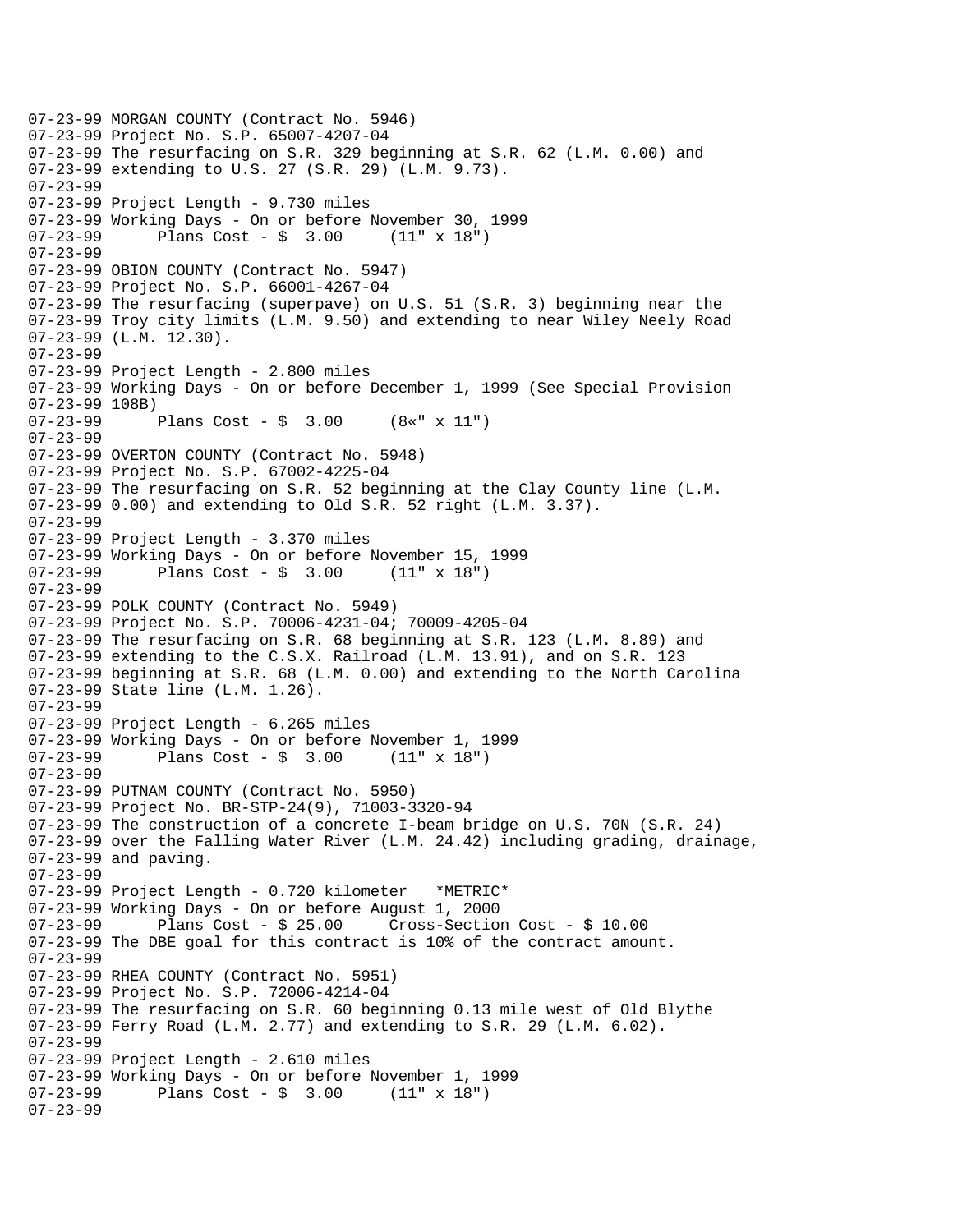07-23-99 ROANE COUNTY (Contract No. 5953) 07-23-99 Project No. S.P. 73951-3512-04 07-23-99 The signalization of five (5) intersections in Kingston. 07-23-99 07-23-99 Project Length - 0.000 kilometer \*METRIC\* 07-23-99 Working Days - On or before May 15, 2000 07-23-99 Plans Cost - \$ 10.00 Cross-Section Cost - NA 07-23-99 07-23-99 RUTHERFORD COUNTY (Contract No. 5954) 07-23-99 Project No. STP-H-1(70), 75002-3252-94 07-23-99 The grading, drainage, and paving on U.S. 70S (U.S. 41, S.R. 1) at 07-23-99 Florence Road. 07-23-99 07-23-99 Project Length - 0.547 kilometer \*METRIC\* 07-23-99 Working Days - On or before July 15, 2000 07-23-99 Plans Cost - \$ 10.00 Cross-Section Cost - \$ 10.00 07-23-99 07-23-99 RUTHERFORD COUNTY (Contract No. 5955) 07-23-99 Project No. S.P. 75009-3232-04 07-23-99 The grading, drainage, construction of a concrete slab bridge and a 07-23-99 precast concrete box culvert, and paving on S.R. 96 beginning east of 07-23-99 Overall Creek and extending to west of I-24. 07-23-99 07-23-99 Project Length - 4.942 kilometers \*METRIC\* 07-23-99 Working Days - On or before August 1, 2001 07-23-99 Plans Cost - \$100.00 Cross-Section Cost - \$ 25.00 07-23-99 07-23-99 SCOTT COUNTY (Contract No. 5956) 07-23-99 Project No. S.P. 76003-4252-04 07-23-99 The resurfacing on S.R. 63 beginning at Buffalo Creek (L.M. 8.01) and 07-23-99 extending to the Campbell County line (L.M. 13.68). 07-23-99 07-23-99 Project Length - 5.670 miles 07-23-99 Working Days - On or before November 1, 1999 (See Special Provision 07-23-99 108B) 07-23-99 Plans Cost - \$ 3.00 (11" x 18") 07-23-99 07-23-99 SEVIER COUNTY (Contract No. 5957) 07-23-99 Project No. S.P. 78004-4219-04 07-23-99 The resurfacing (superpave) on U.S. 411 (S.R. 35) beginning at S.R. 07-23-99 338 (L.M. 1.72) and extending to Happy Creek (L.M. 5.04). 07-23-99 07-23-99 Project Length - 3.320 miles 07-23-99 Working Days - On or before November 1, 1999 (See Special Provision 07-23-99 108B) 07-23-99 Plans Cost - \$ 3.00 (11" x 18") 07-23-99 07-23-99 SHELBY COUNTY (Contract No. 5958) 07-23-99 Project No. S.P. 79959-4658-04 07-23-99 The installation of seismic restraints on eleven (11) bridges at 07-23-99 various locations on or over I-240. 07-23-99 07-23-99 Project Length - 0.000 mile 07-23-99 Working Days - On or before July 1, 2000 Cross-Section Cost - NA 07-23-99 07-23-99 SULLIVAN COUNTY (Contract No. 5959) 07-23-99 Project No. STP-M-9108(17), 82956-3535-54 07-23-99 The signalization of the intersection of Netherland Inn Road at 07-23-99 Ridgefield Road in Kingsport.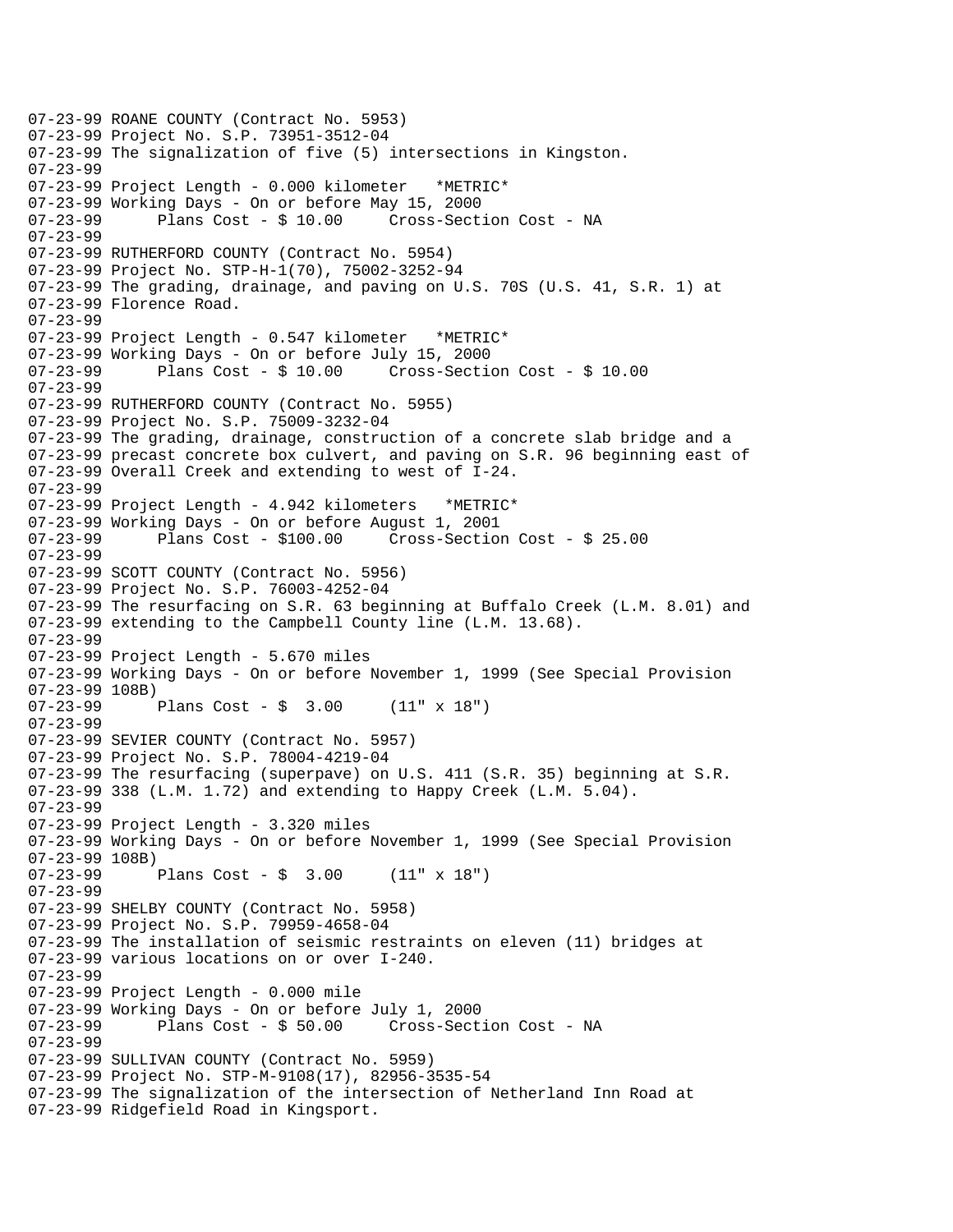07-23-99 07-23-99 Project Length - 0.000 mile 07-23-99 Working Days - On or before April 15, 2000 07-23-99 Plans Cost - \$ 3.00 Cross-Section Cost - NA 07-23-99 07-23-99 SULLIVAN COUNTY (Contract No. 5961) 07-23-99 Project No. S.P. 82101-4205-04 07-23-99 The resurfacing on S.R. 435 beginning at U.S. 421 (S.R. 34) (L.M. 07-23-99 0.00) and extending to U.S. 421 (S.R. 34) (L.M. 4.13). 07-23-99 07-23-99 Project Length - 4.130 miles 07-23-99 Working Days - On or before November 1, 1999 (See Special Provision 07-23-99 108B) 07-23-99 Plans Cost - \$ 3.00 (11" x 18") 07-23-99 07-23-99 SUMNER COUNTY (Contract No. 5962) 07-23-99 Project No. S.P. 83002-4291-04 07-23-99 The resurfacing on U.S. 31E (S.R. 6) beginning at Lock 4 Road (L.M. 07-23-99 12.93) and extending to near Jo Ann Street (L.M. 15.00). 07-23-99 07-23-99 Project Length - 2.070 miles 07-23-99 Working Days - On or before November 30, 1999 (See Special Provision 07-23-99 108B) 07-23-99 Plans Cost - \$ 3.00 (11" x 18") 07-23-99 07-23-99 WARREN COUNTY (Contract No. 5963) 07-23-99 Project No. S.P. 89013-4205-04; 89379-4201-04 07-23-99 The resurfacing on S.R. 287 beginning at S.R. 108 (L.M. 0.00) and 07-23-99 extending to S.R. 379 (L.M. 5.15) and on S.R. 379 beginning at S.R. 55 07-23-99 (L.M. 0.00) and extending to S.R. 55 (L.M. 1.86). 07-23-99 07-23-99 Project Length - 7.010 miles 07-23-99 Working Days - On or before November 15, 1999 07-23-99 Plans Cost - \$ 3.00 (11" x 18") 07-23-99 07-23-99 WASHINGTON COUNTY (Contract No. 5964) 07-23-99 Project No. S.P. 90018-3220-04 07-23-99 The grading, drainage, and paving on S.R. 75 beginning at Boonesboro 07-23-99 Road and extending to 160 meters north of Shadden Road. 07-23-99 07-23-99 Project Length - 1.940 kilometers \*METRIC\* 07-23-99 Working Days - On or before September 1, 2000 07-23-99 Plans Cost - \$ 25.00 Cross-Section Cost - \$ 10.00 07-23-99 The DBE goal for this contract is 3% of the contract amount. 07-23-99 07-23-99 WASHINGTON COUNTY (Contract No. 5965) 07-23-99 Project No. S.P. 90085-4144-04 07-23-99 The repair of the bridges on I-181 over Brown's Mill Road (L.M. 4.08). 07-23-99 07-23-99 Project Length - 0.000 mile 07-23-99 Working Days - On or before November 15, 1999 07-23-99 Plans Cost - \$ 10.00 Cross-Section Cost - NA 07-23-99 07-23-99 WAYNE COUNTY (Contract No. 5966) 07-23-99 Project No. STP-114(4), 91007-3215-14 07-23-99 The grading, drainage, construction of two (2) concrete box bridges, 07-23-99 and paving on S.R. 114 beginning at U.S. 64 (S.R. 15) and extending to 07-23-99 Clifton. 07-23-99 07-23-99 Project Length - 8.895 kilometers \*METRIC\*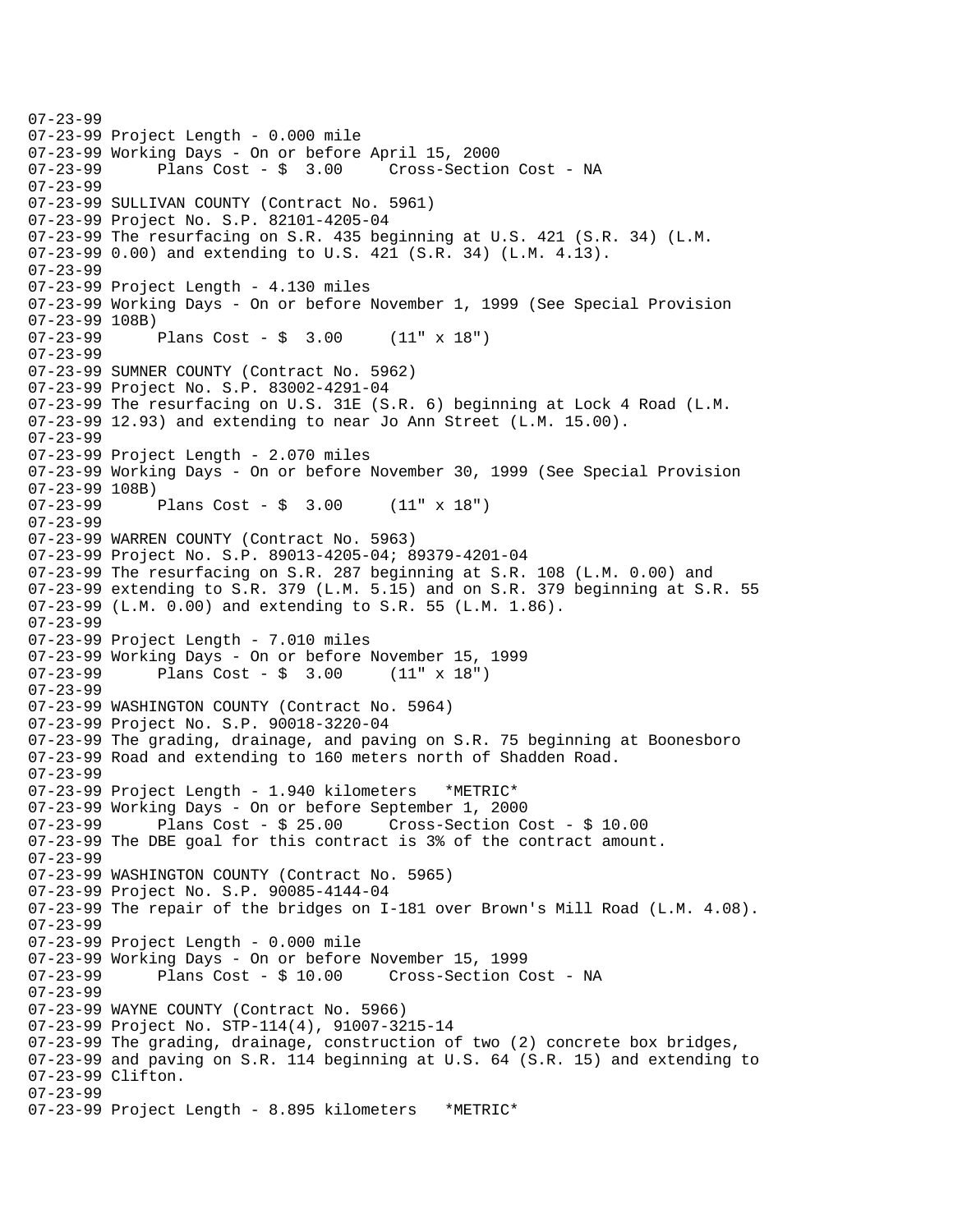-------------------------------------------------------------------------------- 07-23-99 Working Days - On or before November 30, 2001 Plans Cost - \$100.00 Cross-Section Cost - \$125.00 07-23-99 The DBE goal for this contract is 15% of the contract amount. 07-23-99 07-23-99 WEAKLEY COUNTY (Contract No. 5968) 07-23-99 Project No. S.P. 92005-4220-04 07-23-99 The resurfacing on S.R. 54 beginning at S.R. 118 (L.M. 11.83) and 07-23-99 extending to Dry Creek Bridge (L.M. 17.52). 07-23-99 07-23-99 Project Length - 5.690 miles 07-23-99 Working Days - On or before December 1, 1999 (See Special Provision 07-23-99 108B) 07-23-99 Plans Cost - \$ 3.00 (8«" x 11") 07-23-99 07-23-99 WILSON COUNTY (Contract No. 5969) 07-23-99 Project No. S.P. 95002-4224-04 07-23-99 The resurfacing (superpave) on U.S. 231 (S.R. 10) beginning at Cedar 07-23-99 Forest Road (L.M. 6.00) and extending to south of Stumpy Lane (L.M. 07-23-99 11.20). 07-23-99 07-23-99 Project Length - 5.200 miles 07-23-99 Working Days - On or before November 30, 1999 (See Special Provision 07-23-99 108B) 07-23-99 Plans Cost - \$ 3.00 (11" x 18") 09-03-99 SHELBY COUNTY (Contract No. 5970) 09-03-99 Project No. IM/BSRF-40-1(271)0, 79001-3182-44 09-03-99 The seismic retrofit of portions of the existing bridge on I-40 over 09-03-99 the Mississippi River. 09-03-99 09-03-99 Project Length - 0.814 mile 09-03-99 Working Days - See proposal<br>09-03-99 Plans Cost - \$ 50.00 Plans Cost - \$ 50.00 Cross-Section Cost - NA 09-03-99 The DBE goal for this contract is 10% of the contract amount. 09-03-99 09-03-99 HARDEMAN COUNTY (Contract No. 5915) 09-03-99 Project No. S.P. 35945-4264-04 09-03-99 The scour repair at the bridges on S.R. 100 over Short Creek (L.M. 09-03-99 8.39) and overflows (L.M. 7.78, L.M. 8.06, and L.M. 8.84). 09-03-99 09-03-99 Project Length - 0.000 mile 09-03-99 Working Days - On or before April 30, 2000 09-03-99 NO PLANS CONTRACT 09-03-99 09-03-99 BEDFORD COUNTY (Contract No. 5971) 09-03-99 Project No. S.P. 02950-3539-04 09-03-99 The grading, drainage, and paving on a S.I.A. route serving Sanford 09-03-99 Corporation and Quintec Films, Inc., in Shelbyville. 09-03-99 09-03-99 Project Length - 0.748 mile 09-03-99 Working Days - On or before June 30, 2000 09-03-99 Plans Cost - \$ 10.00 Cross-Section Cost - \$ 10.00 09-03-99 09-03-99 BLOUNT COUNTY (Contract No. 5972) 09-03-99 Project No. S.P. 05022-4232-04 09-03-99 The repair of the bridge on S.R. 335 (Hunt Road) over U.S. 129 (S.R. 09-03-99 115) (L.M. 7.74). 09-03-99 09-03-99 Project Length - 0.000 mile 09-03-99 Working Days - On or before June 30, 2000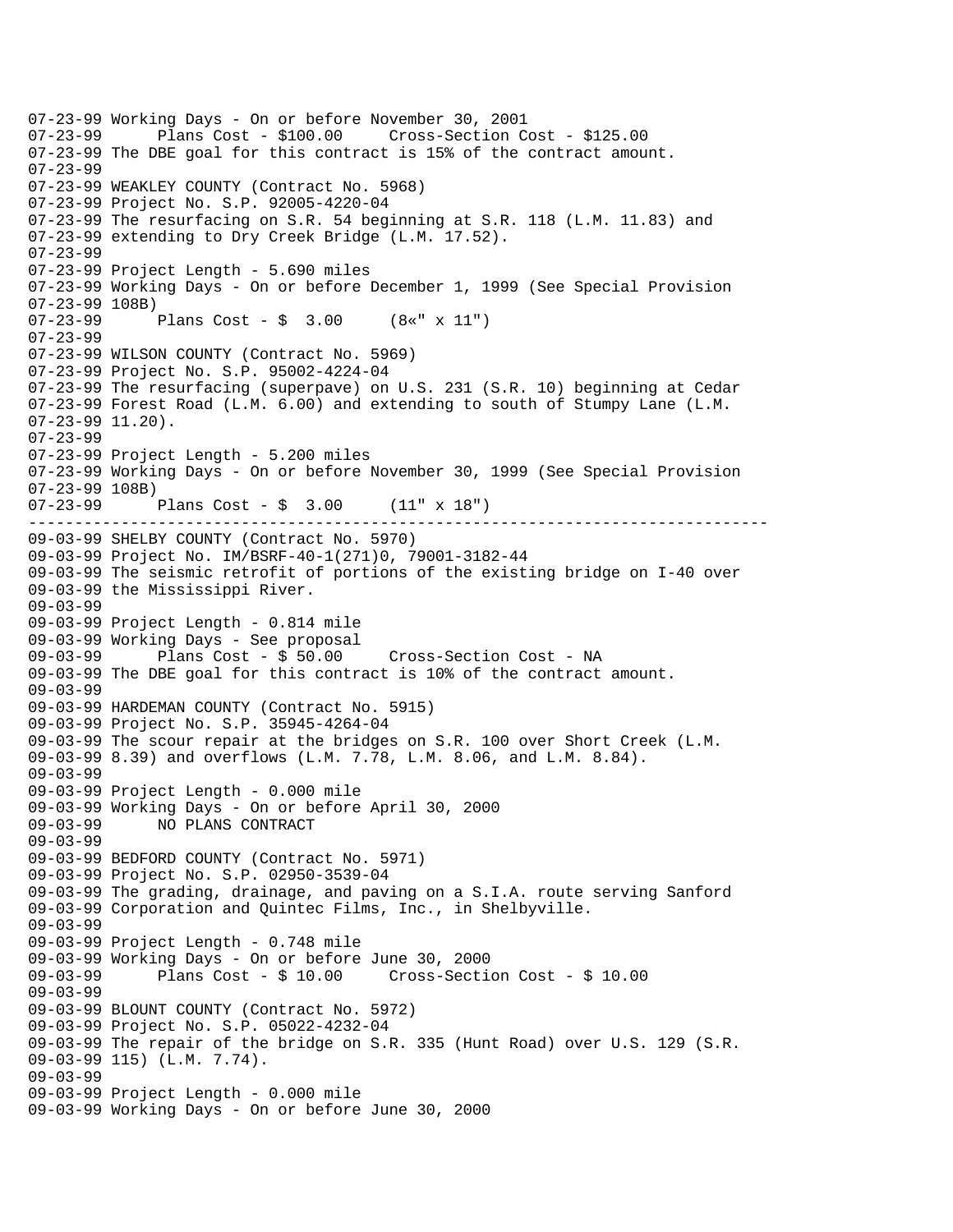09-03-99 Plans Cost - \$ 10.00 Cross-Section Cost - NA 09-03-99 09-03-99 COCKE AND GREENE COUNTIES (Contract No. 5973) 09-03-99 Project No. S.P. 98013-4258-04 09-03-99 The installation of signs on various State Routes. 09-03-99 09-03-99 Project Length - 310.000 miles 09-03-99 Working Days - On or before April 30, 2000 09-03-99 Plans Cost - \$150.00 (8«" x 11") 09-03-99 09-03-99 COFFEE COUNTY (Contract No. 5974) 09-03-99 Project No. STP-M-9209(7), 16950-3576-54 09-03-99 The installation of signals at various locations in Tullahoma. 09-03-99 09-03-99 Project Length - 2.850 miles 09-03-99 Working Days - On or before May 15, 2000 Cross-Section Cost - NA 09-03-99 09-03-99 DAVIDSON COUNTY (Contract No. 5976) 09-03-99 Project No. STP-H-NHE-155(11), 19074-3246-94 09-03-99 The upgrading of guardrail on S.R. 155 (Briley Parkway). 09-03-99 09-03-99 Project Length - 0.000 mile 09-03-99 Working Days - On or before March 15, 2000 09-03-99 NO PLANS CONTRACT 09-03-99 09-03-99 DAVIDSON COUNTY (Contract No. 5977) 09-03-99 Project No. S.P. 19166-4213-04 09-03-99 The repair of the bridge on S.R. 171 over the C.S.X. Railroad. 09-03-99 09-03-99 Project Length - 0.000 mile 09-03-99 Working Days - On or before December 15, 1999 Cross-Section Cost - NA 09-03-99 09-03-99 DAVIDSON COUNTY (Contract No. 5978) 09-03-99 Project No. S.P. 19958-4789-04 09-03-99 The repair of the bridge on Granny White Pike over I-440 (L.M. 5.54). 09-03-99 09-03-99 Project Length - 0.000 mile 09-03-99 Working Days - See proposal 09-03-99 Plans Cost - \$ 10.00 Cross-Section Cost - NA 09-03-99 09-03-99 DICKSON COUNTY (Contract No. 5979) 09-03-99 Project No. S.P. 22005-4211-04 09-03-99 The resurfacing on S.R. 47 beginning at S.R. 46 and extending to 09-03-99 Johnson Avenue. 09-03-99 09-03-99 Project Length - 5.000 miles 09-03-99 Working Days - On or before November 30, 1999 09-03-99 Plans Cost - \$ 3.00 (11" x 18") 09-03-99 09-03-99 FAYETTE AND HAYWOOD COUNTIES (Contract No. 5982) 09-03-99 Project No. S.P. 98044-4140-04 09-03-99 The removal of vegetation on I-40 beginning at the Shelby County line 09-03-99 and extending to the Madison County line. 09-03-99 09-03-99 Project Length - 39.980 miles 09-03-99 Working Days - On or before May 30, 2000 09-03-99 NO PLANS CONTRACT 09-03-99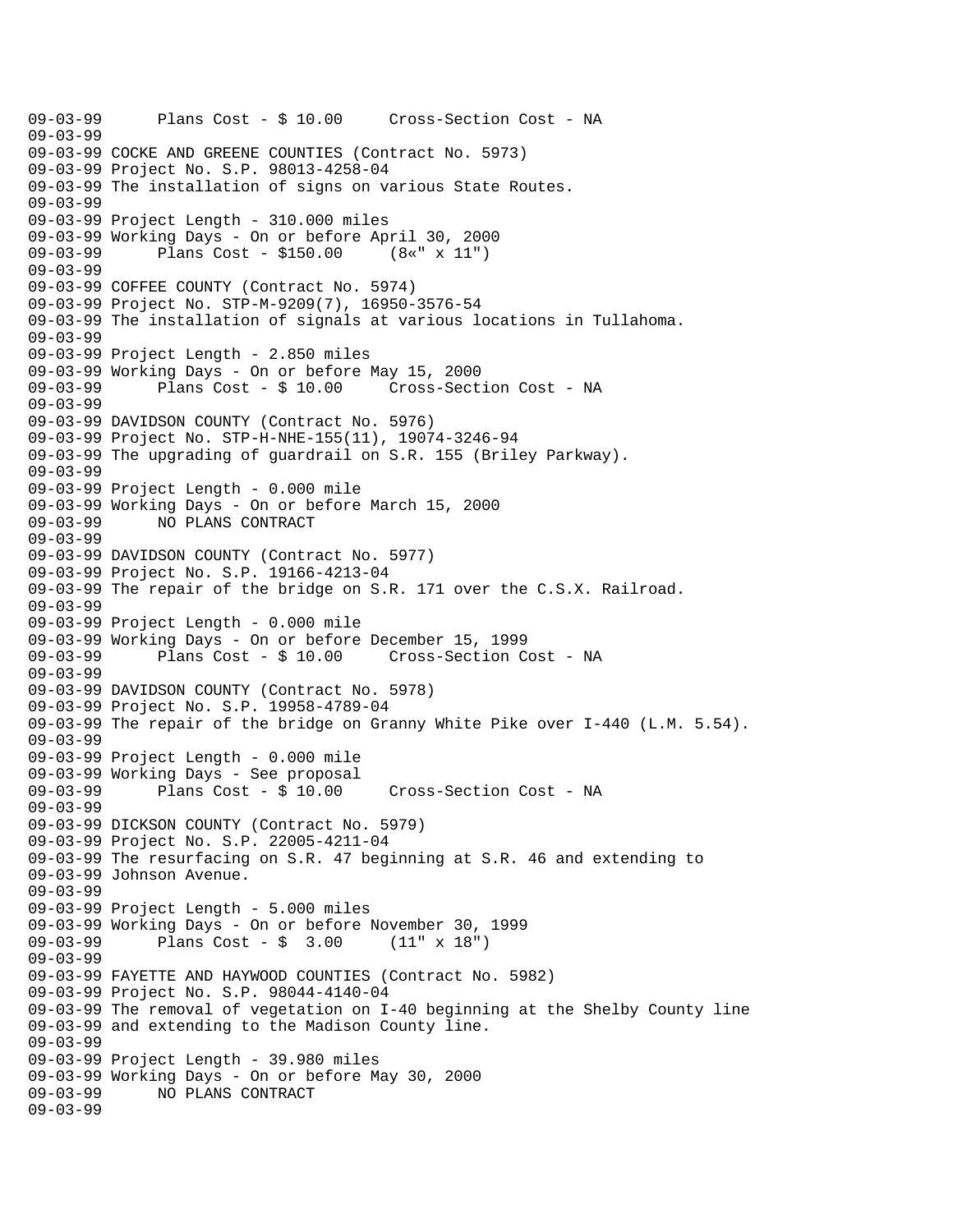```
09-03-99 GIBSON COUNTY (Contract No. 5983) 
09-03-99 Project No. STP-5(48), 27002-3224-14 
09-03-99 The grading, drainage, construction of two (2) concrete I-beam 
09-03-99 bridges, and partial paving on U.S. 45W (S.R. 5) beginning at the Dyer 
09-03-99 north city limits and extending to north of Northern Chapel Road. 
09-03-99 
09-03-99 Project Length - 8.545 kilometers *METRIC* 
09-03-99 Working Days - On or before December 15, 2001 
09-03-99 Plans Cost - $ 50.00 Cross-Section Cost - $ 25.00 
09-03-99 The DBE goal for this contract is 12% of the contract amount. 
09-03-99 
09-03-99 HAMILTON COUNTY (Contract No. 5984) 
09-03-99 Project No. S.P. 33021-3218-04 
09-03-99 The construction of either a concrete or keystone retaining wall on 
09-03-99 U.S. 127 (S.R. 8, Signal Mountain Boulevard) south of Palisades Drive, 
09-03-99 including paving. 
09-03-99 
09-03-99 Project Length - 0.115 mile 
09-03-99 Working Days - On or before June 30, 2000 
09-03-99 Plans Cost - $ 10.00 Cross-Section Cost - $0.00 
09-03-99 
09-03-99 HARDIN COUNTY (Contract No. 5987) 
09-03-99 Project No. STP-128(8), 36123-3207-14 
09-03-99 The grading, drainage, construction of a concrete I-beam bridge, a 
09-03-99 concrete Bulb-Tee beam bridge, and two (2) concrete box culverts, and 
09-03-99 paving on relocated S.R. 128 beginning at U.S. 64 (S.R. 15) and 
09-03-99 extending to existing S.R. 128 and Poplar Springs Road. 
09-03-99 
09-03-99 Project Length - 10.709 kilometers *METRIC* 
09-03-99 Working Days - See proposal<br>09-03-99       Plans Cost - $125.00
09-03-99 Plans Cost - $125.00 Cross-Section Cost - $100.00 
09-03-99 The DBE goal for this contract is 14% of the contract amount. 
09-03-99 
09-03-99 HENDERSON COUNTY (Contract No. 5988) 
09-03-99 Project No. S.P. 39001-4159-04 
09-03-99 The repair of the bridges on I-40 over the Big Sandy River (L.M. 
09-03-99 15.65). 
09-03-99 
09-03-99 Project Length - 0.000 mile 
09-03-99 Working Days - See proposal 
09-03-99 Plans Cost - $ 10.00 Cross-Section Cost - NA 
09-03-99 
09-03-99 HENRY COUNTY (Contract No. 5990) 
09-03-99 Project No. S.P. 40003-4213-04 
09-03-99 The repair of the bridges on S.R. 54 over abandoned railroad (L.M. 
09-03-99 11.66) and over Jones Bend Creek (L.M. 11.78). 
09-03-99 
09-03-99 Project Length - 0.000 mile 
09-03-99 Working Days - See proposal<br>09-03-99 Plans Cost - $ 10.00
09-03-99 Plans Cost - $ 10.00 Cross-Section Cost - NA 
09-03-99 
09-03-99 HUMPHREYS COUNTY (Contract No. 5991) 
09-03-99 Project No. S.P. 43005-4233-04 
09-03-99 The repair of the bridges on S.R. 13 over Little Richland Creek (L.M. 
09-03-99 21.70) and White Oak Creek (L.M. 29.88). 
09-03-99 
09-03-99 Project Length - 0.000 mile 
09-03-99 Working Days - See proposal<br>09-03-99       Plans Cost - $ 10.00
              Plans Cost - $ 10.00 Cross-Section Cost - NA
09-03-99
```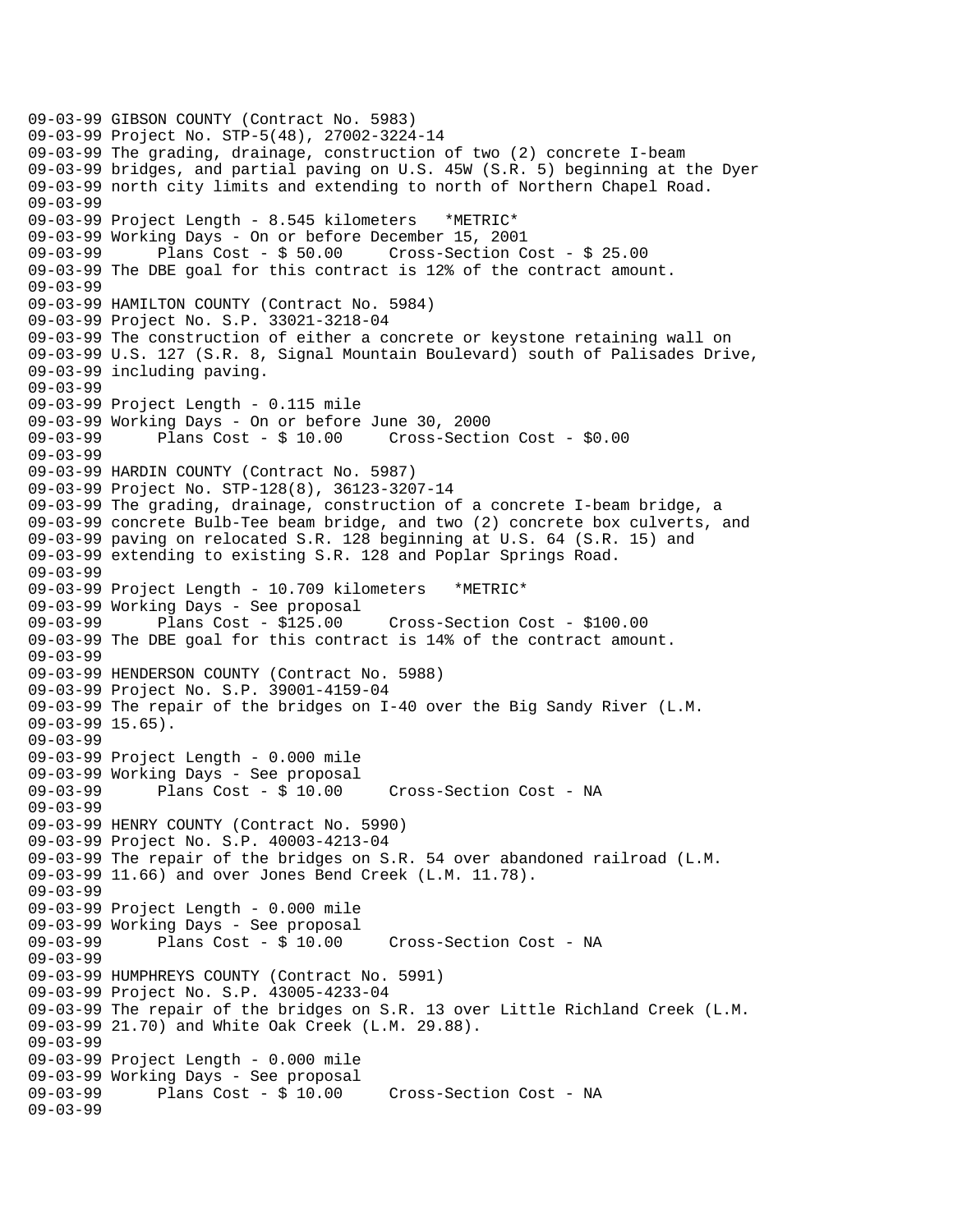09-03-99 JEFFERSON COUNTY (Contract No. 5992) 09-03-99 Project No. HPP-92(9), 45012-3241-14 09-03-99 The grading, drainage, and paving on S.R. 92 beginning at Hart Road 09-03-99 and extending to Dumpling Valley Road. 09-03-99 09-03-99 Project Length - 2.668 kilometers \*METRIC\* 09-03-99 Working Days - See proposal 09-03-99 Plans Cost - \$ 10.00 Cross-Section Cost - \$ 10.00 09-03-99 The DBE goal for this contract is 10% of the contract amount. 09-03-99 09-03-99 JEFFERSON COUNTY (Contract No. 5993) 09-03-99 Project No. S.P. 45002-4132-04 09-03-99 The repair of the bridges on I-40 over Zirkle Road (L.M. 12.13). 09-03-99 09-03-99 Project Length - 0.000 mile 09-03-99 Working Days - On or before November 24, 1999 (See Special Provision 09-03-99 108B)<br>09-03-99 Plans Cost - \$ 10.00 09-03-99 Plans Cost - \$ 10.00 Cross-Section Cost - NA 09-03-99 09-03-99 MARION COUNTY (Contract No. 5994) 09-03-99 Project No. S.P. 58016-4233-04 09-03-99 The repainting of the bridge on S.R. 156 over the Tennessee River 09-03-99 (L.M. 15.20). 09-03-99 09-03-99 Project Length - 0.000 mile 09-03-99 Working Days - On or before September 1, 2000 09-03-99 Plans Cost - \$ 10.00 Cross-Section Cost - NA 09-03-99 09-03-99 MONTGOMERY COUNTY (Contract No. 5996) 09-03-99 Project No. S.P. 63011-4236-04 09-03-99 The resurfacing (microsurfacing) on U.S. 79 (S.R. 13) beginning at 09-03-99 S.R. 374 and extending to the junction with I-24. 09-03-99 09-03-99 Project Length - 1.149 miles 09-03-99 Working Days - On or before November 10, 1999 09-03-99 Plans Cost - \$ 3.00 (11" x 18") 09-03-99 09-03-99 OVERTON COUNTY (Contract No. 5997) 09-03-99 Project No. STP-H-NHE-111(34), 67001-3279-94 09-03-99 The improvement of the intersection of S.R. 111 (Bradford-Hicks Drive) 09-03-99 with S.R. 52 (Church Street) in Livingston. 09-03-99 09-03-99 Project Length - 0.000 mile 09-03-99 Working Days - On or before June 30, 2000 09-03-99 Plans Cost - \$ 10.00 Cross-Section Cost - NA 09-03-99 09-03-99 ROANE COUNTY (Contract No. 5999) 09-03-99 Project No. STP-NH-58(18), 73011-3220-14 09-03-99 The grading, drainage, construction of a concrete Bulb-Tee beam 09-03-99 bridge, widening of an existing steel plate girder bridge, and paving 09-03-99 on S.R. 58 beginning at I-40 and extending to 0.8 kilometer south of 09-03-99 S.R. 95. 09-03-99 09-03-99 Project Length - 8.417 kilometers \*METRIC\* 09-03-99 Working Days - On or before June 15, 2002 09-03-99 Plans Cost - \$100.00 Cross-Section Cost - \$ 50.00 09-03-99 The DBE goal for this contract is 15% of the contract amount. 09-03-99 09-03-99 SCOTT COUNTY (Contract No. 6000) 09-03-99 Project No. BR-STP-52(24), 76002-3209-94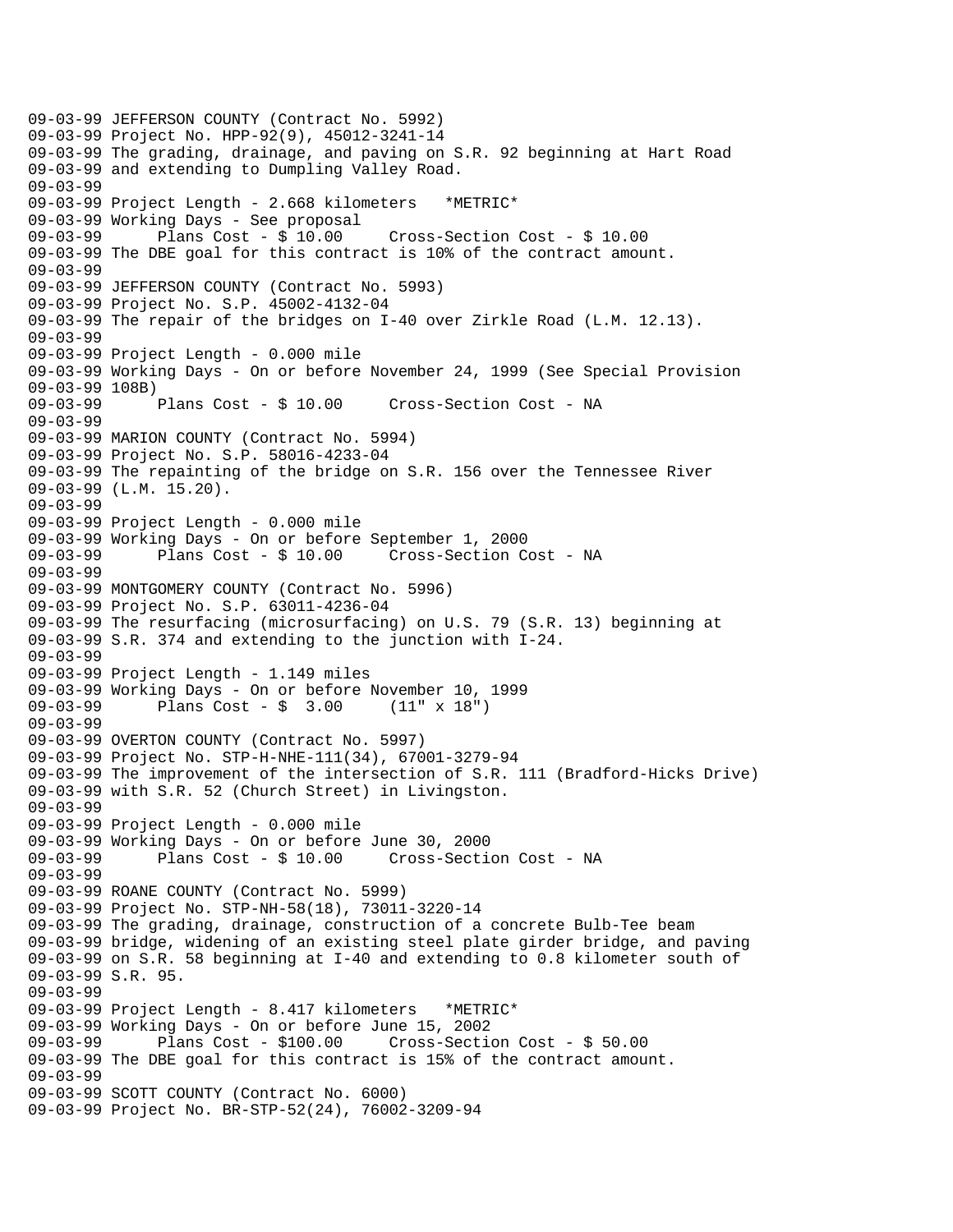----------------------------------------------------------------------------- 09-03-99 The construction of a concrete I-beam bridge on S.R. 52 over the 09-03-99 Norfolk Southern Railroad (L.M. 4.91) including grading, drainage, and 09-03-99 paving. 09-03-99 09-03-99 Project Length - 0.516 kilometer \*METRIC\* 09-03-99 Working Days - On or before August 31, 2000 09-03-99 Plans Cost - \$ 10.00 Cross-Section Cost - \$0.00 09-03-99 09-03-99 SHELBY COUNTY (Contract No. 6001) 09-03-99 Project No. S.P. 79003-4178-04 09-03-99 The repair of the bridge on I-40 ramp over S.R. 14 (L.M. 10.40). 09-03-99 09-03-99 Project Length - 0.000 mile 09-03-99 Working Days - See proposal Plans Cost - \$ 10.00 Cross-Section Cost - NA 09-03-99 09-03-99 SULLIVAN COUNTY (Contract No. 6003) 09-03-99 Project No. STP-M-NHE-34(20), 82003-3253-54 09-03-99 The signalization of four (4) intersections on U.S. 11E (U.S. 19, S.R. 09-03-99 34, Volunteer Parkway) in Bristol. 09-03-99 09-03-99 Project Length - 0.000 mile 09-03-99 Working Days - On or before May 15, 2000 09-03-99 Plans Cost - \$ 10.00 Cross-Section Cost - NA 09-03-99 09-03-99 SUMNER COUNTY (Contract No. 6005) 09-03-99 Project No. CM-STP-3942(2), 83038-3707-54 09-03-99 The improvement of the intersection of Saunders Ferry Road with U.S. 09-03-99 31E (S.R. 6, Main Street), including grading, drainage, and paving. 09-03-99 09-03-99 Project Length - 0.110 mile 09-03-99 Working Days - On or before May 1, 2000 Plans  $Cost - $ 10.00$  Cross-Section Cost -  $$0.00$ 09-03-99 09-03-99 TIPTON AND LAUDERDALE COUNTIES (Contract No. 6006) 09-03-99 Project No. S.P. 84002-4280-04 09-03-99 The bank stabilization at the bridge on U.S. 51 (S.R. 3) over the 09-03-99 Hatchie River (L.M. 22.04). 09-03-99 09-03-99 Project Length - 0.000 mile 09-03-99 Working Days - See proposal 09-03-99 Plans Cost - \$ 10.00 Cross-Section Cost - NA 09-03-99 09-03-99 WILLIAMSON AND RUTHERFORD COUNTIES (Contract No. 6007) 09-03-99 Project No. S.P. 94840-3225-04, 75840-3221-04 09-03-99 The paving on S.R. 840 beginning at U.S. 31A (S.R. 11) in Williamson 09-03-99 County and extending to S.R. 102 in Rutherford County. 09-03-99 09-03-99 Project Length - 5.731 miles 09-03-99 Working Days - On or before November 30, 2000 09-03-99 Plans Cost - \$ 10.00 Cross-Section Cost - NA 09-03-99 The DBE goal for this contract is 3% of the contract amount. 09-03-99 09-03-99 WILLIAMSON, MAURY, MARSHALL, GILES, DAVIDSON, AND SUMNER COUNTIES 09-03-99 (Contract No. 6008) 09-03-99 Project No. S.P. 98035-4163-04 09-03-99 The sign refurbishing on I-65, I-40, S.R. 386, and S.R. 396. 10-22-99 SHELBY COUNTY (Contract No. 5970) 10-22-99 Project No. IM/BSRF-40-1(271)0, 79001-3182-44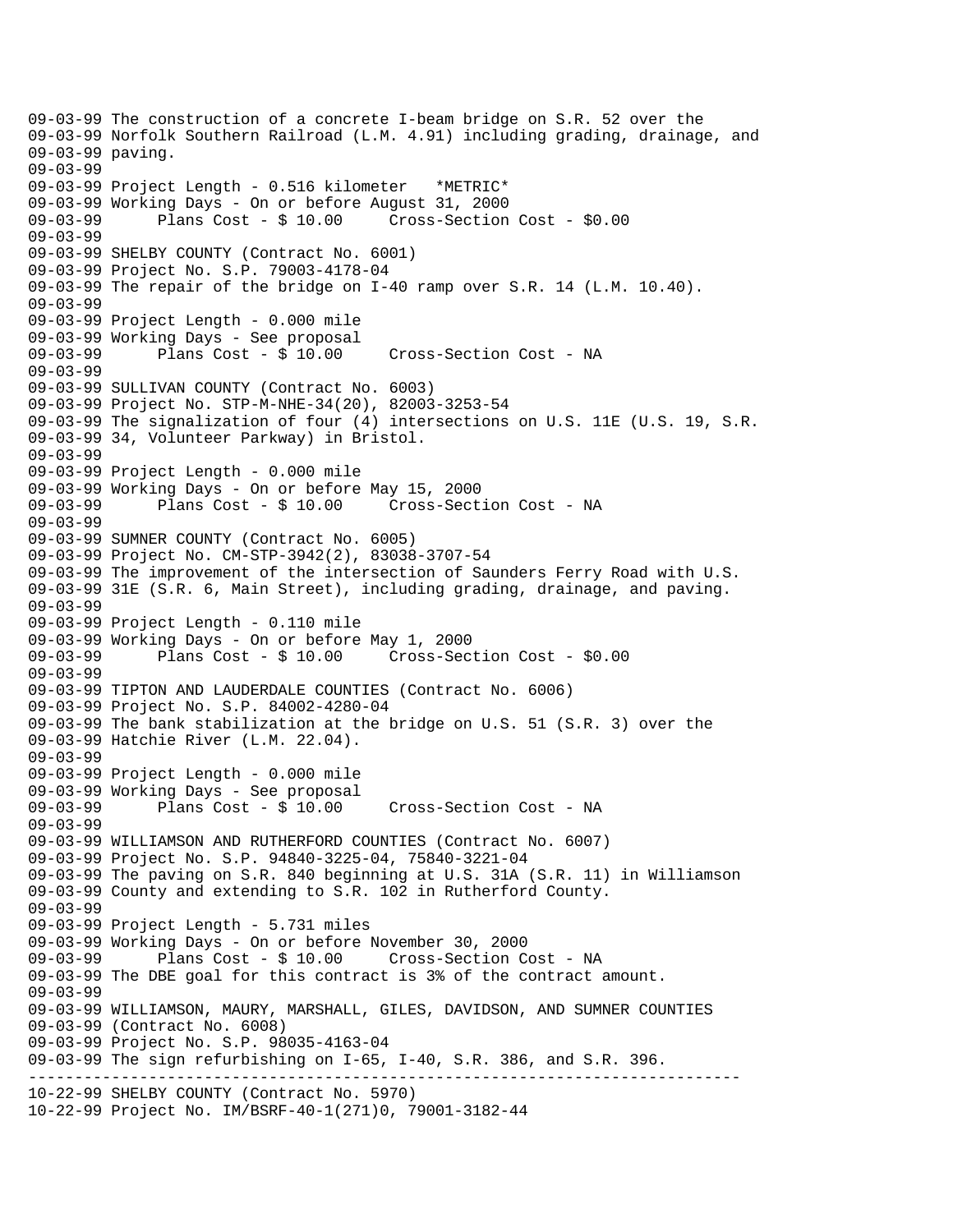10-22-99 The seismic retrofit of portions of the existing bridge on I-40 over 10-22-99 the Mississippi River. 10-22-99 10-22-99 Project Length - 0.814 mile 10-22-99 Working Days - On or before March 15, 2002 (See Special Provision 10-22-99 108B) 10-22-99 Plans Cost - \$ 50.00 Cross-Section Cost - NA 10-22-99 The DBE goal for this contract is 10% of the contract amount. 10-22-99 10-22-99 SULLIVAN COUNTY (Contract No. 6003) 10-22-99 Project No. STP-M-NHE-34(20), 82003-3253-54 10-22-99 The signalization of four (4) intersections on U.S. 11E (U.S. 19, S.R. 10-22-99 34, Volunteer Parkway) in Bristol. 10-22-99 10-22-99 Project Length - 0.000 mile 10-22-99 Working Days - On or before August 15, 2000 Cross-Section Cost - NA 10-22-99 10-22-99 ANDERSON, BLOUNT, CAMPBELL, CARTER, CLAIBORNE, COCKE, GRAINGER, 10-22-99 GREENE, HAMBLEN, HANCOCK, HAWKINS, JEFFERSON, JOHNSON, KNOX, LOUDON, 10-22-99 MONROE, MORGAN, ROANE, SCOTT, SEVIER, SULLIVAN, UNICOI, UNION, AND 10-22-99 WASHINGTON COUNTIES (Contract No. 6009) 10-22-99 Project No. S.P. 98013-4162-04 10-22-99 The random on-call installation of guardrail on various Interstate and 10-22-99 State Routes.  $10 - 22 - 99$ 10-22-99 Project Length - 3,272.390 miles 10-22-99 Working Days - On or before December 31, 2000 (See Special Provision 10-22-99 108B) 10-22-99 NO PLANS CONTRACT 10-22-99 10-22-99 BEDFORD, CHEATHAM, DAVIDSON, DICKSON, GILES, HICKMAN, HUMPHREYS, 10-22-99 MARSHALL, MAURY, MONTGOMERY, ROBERTSON, RUTHERFORD, SMITH, SUMNER, 10-22-99 WILLIAMSON, AND WILSON COUNTIES (Contract No. 6010) 10-22-99 Project No. S.P. 98035-4165-04 10-22-99 The random on-call installation of guardrail on various Interstate and 10-22-99 State Routes. 10-22-99 10-22-99 Project Length - 629.550 miles 10-22-99 Working Days - On or before December 31, 2000 (See Special Provision 10-22-99 108B) 10-22-99 NO PLANS CONTRACT 10-22-99 10-22-99 BENTON, CARROLL, CHESTER, CROCKETT, DECATUR, DYER, FAYETTE, GIBSON, 10-22-99 HARDEMAN, HARDIN, HAYWOOD, HENDERSON, HENRY, LAUDERDALE, McNAIRY, 10-22-99 MADISON, OBION, SHELBY, TIPTON, AND WEAKLEY COUNTIES (Contract No. 10-22-99 6011) 10-22-99 Project No. S.P. 98044-4141-04 10-22-99 The random on-call installation of guardrail on various Interstate and 10-22-99 State Routes. 10-22-99 10-22-99 Project Length - 1,047.550 miles 10-22-99 Working Days - On or before December 31, 2000 (See Special Provision 10-22-99 108B)<br>10-22-99 10-22-99 NO PLANS CONTRACT 10-22-99 10-22-99 BRADLEY, COFFEE, CUMBERLAND, GRUNDY, HAMILTON, McMINN, MARION, AND 10-22-99 PUTNAM COUNTIES (Contract No. 6012) 10-22-99 Project No. S.P. 98023-4176-04 10-22-99 The random on-call installation of guardrail on various Interstate and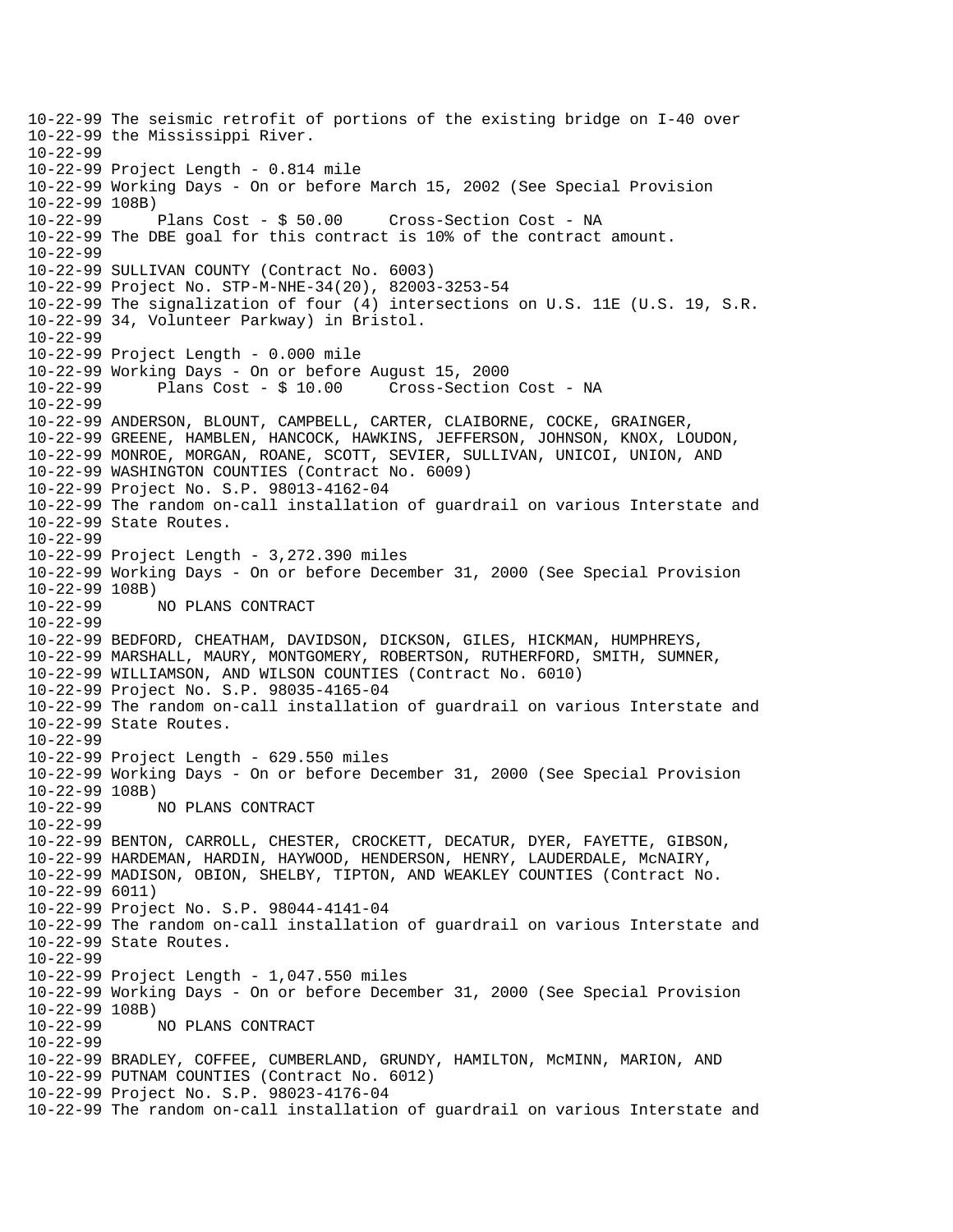10-22-99 State Routes. 10-22-99 10-22-99 Project Length - 460.240 miles 10-22-99 Working Days - On or before December 31, 2000 (See Special Provision 10-22-99 108B) 10-22-99 NO PLANS CONTRACT 10-22-99 10-22-99 CARTER COUNTY (Contract No. 6013) 10-22-99 Project No. STP-91(25), 10011-3226-14 10-22-99 The grading, drainage, construction of four (4) concrete slab bridges 10-22-99 and a retaining wall, and paving on S.R. 91 beginning 0.2 kilometer 10-22-99 east of Maury Price Road and extending to 0.4 kilometer east of 10-22-99 Panhandle Road. 10-22-99 10-22-99 Project Length - 8.037 kilometers \*METRIC\* 10-22-99 Working Days - On or before December 15, 2002 10-22-99 Plans Cost - \$125.00 Cross-Section Cost - \$100.00 10-22-99 The DBE goal for this contract is 12% of the contract amount. 10-22-99 10-22-99 COFFEE, HAMILTON, MARION, SEQUATCHIE, AND WARREN COUNTIES (Contract 10-22-99 No. 6014) 10-22-99 Project No. S.P. 98023-4178-04 10-22-99 The crack sealing on various Interstate and State Routes. 10-22-99 10-22-99 Project Length - 68.330 miles 10-22-99 Working Days - On or before April 1, 2000 10-22-99 NO PLANS CONTRACT 10-22-99 10-22-99 CUMBERLAND COUNTY (Contract No. 6015) 10-22-99 Project No. STP-H-68(16), 18009-3225-94 10-22-99 The installation of guardrail on S.R. 68 north of Grassy Cove 10-22-99 beginning at L.M. 4.80 and extending to L.M. 5.14, and south of Grassy 10-22-99 Cove beginning at L.M. 8.12 and extending to L.M. 8.53. 10-22-99 10-22-99 Project Length - 0.000 mile 10-22-99 Working Days - On or before March 1, 2000 10-22-99 NO PLANS CONTRACT 10-22-99 10-22-99 DAVIDSON COUNTY (Contract No. 6016) 10-22-99 Project No. S.P. 19021-3236-04 10-22-99 The grading, drainage, and paving on U.S. 41 (U.S. 70S, S.R. 1, 10-22-99 Murfreesboro Road) beginning at S.R. 155 (Briley Parkway) and 10-22-99 extending to S.R. 255 (Donelson Pike). 10-22-99 10-22-99 Project Length - 1.790 miles 10-22-99 Working Days - On or before September 15, 2000 10-22-99 Plans Cost - \$ 10.00 Cross-Section Cost - \$ 10.00 10-22-99 10-22-99 DICKSON, CHEATHAM, DAVIDSON, AND WILLIAMSON COUNTIES (Contract No. 10-22-99 6017) 10-22-99 Project No. S.P. 98035-4166-04 10-22-99 The crack sealing on I-40 beginning at Nails Creek in Dickson County 10-22-99 and extending to S.R. 249 in Cheatham County, and on I-65 beginning at 10-22-99 Concord Road in Williamson County and extending to Farrell Parkway in 10-22-99 Davidson County. 10-22-99 10-22-99 Project Length - 16.310 miles 10-22-99 Working Days - On or before April 1, 2000 10-22-99 NO PLANS CONTRACT 10-22-99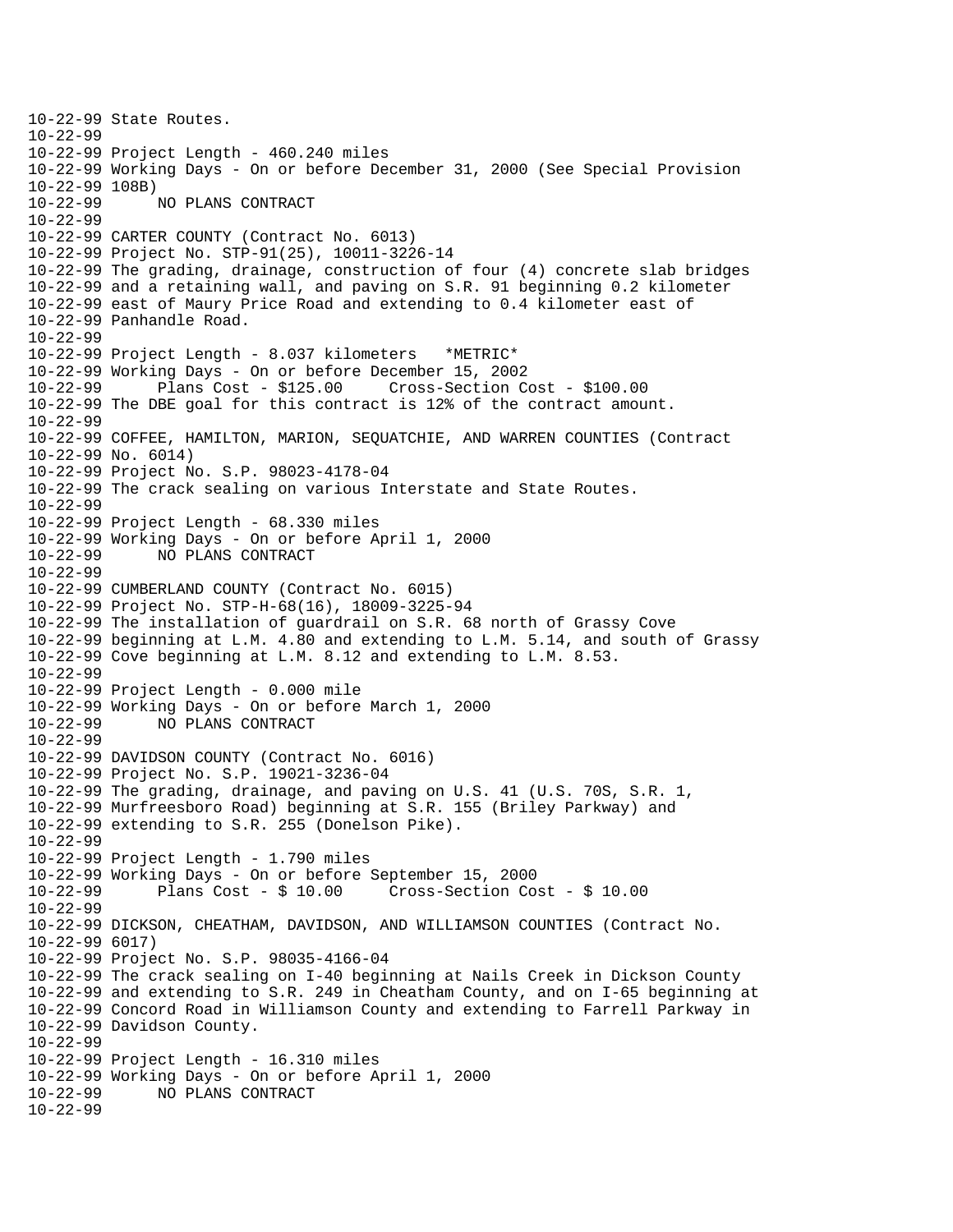10-22-99 DYER COUNTY (Contract No. 6019) 10-22-99 Project No. S.P. 23001-4165-04 10-22-99 The repair of the bridge on I-155 over the Mississippi River (L.M. 10-22-99 0.00). 10-22-99 10-22-99 Project Length - 0.000 mile 10-22-99 Working Days - On or before June 1, 2000 10-22-99 Plans Cost - \$ 10.00 Cross-Section Cost - NA 10-22-99 10-22-99 FENTRESS COUNTY (Contract No. 6023) 10-22-99 Project No. STP-H-28(17), 25001-3277-94 10-22-99 The signalization of the intersection of S.R. 62 (Deer Lodge Highway) 10-22-99 with U.S. 127 (S.R. 28, South York Highway). 10-22-99 10-22-99 Project Length - 0.000 mile 10-22-99 Working Days - On or before June 15, 2000 Plans  $Cost - $ 3.00$  Cross-Section Cost - NA 10-22-99 10-22-99 GIBSON COUNTY (Contract No. 6025) 10-22-99 Project No. BR-STP-445(2), 27020-3210-94 10-22-99 The construction of either a concrete box beam bridge or a rolled 10-22-99 steel beam bridge on S.R. 445 over overflow of the South Fork of the 10-22-99 Obion River (L.M. 6.22), including grading, drainage, and paving. 10-22-99 10-22-99 Project Length - 0.1980 kilometer \*METRIC\* 10-22-99 Working Days - On or before September 1, 2000 10-22-99 Plans Cost - \$ 10.00 Cross-Section Cost - \$0.00 10-22-99 10-22-99 GREENE COUNTY (Contract No. 6027) 10-22-99 Project No. S.P. 30011-3219-04 10-22-99 The grading, drainage, construction of a concrete box bridge, and 10-22-99 paving on S.R. 107 beginning at the existing S.R. 107 and extending to 10-22-99 U.S. 11E (U.S. 321, S.R. 34, Andrew Johnson Highway). 10-22-99 10-22-99 Project Length - 2.011 kilometers \*METRIC\* 10-22-99 Working Days - On or before December 15, 2000 10-22-99 Plans Cost - \$ 25.00 Cross-Section Cost - \$ 10.00 10-22-99 10-22-99 HARDIN COUNTY (Contract No. 6028) 10-22-99 Project No. STP-H-NHE-9413(6), 36951-3235-94 10-22-99 The intersection improvement and installation of signals at the 10-22-99 intersections on Water Street with Bridge Avenue, Pickwick Road, and 10-22-99 Florence Road. 10-22-99 10-22-99 Project Length - 0.036 mile 10-22-99 Working Days - On or before July 1, 2000 10-22-99 Plans Cost - \$ 10.00 Cross-Section Cost - \$0.00 10-22-99 10-22-99 HAYWOOD AND MADISON COUNTIES (Contract No. 6030) 10-22-99 Project No. S.P. 98043-4281-04 10-22-99 The scour repair at the bridges on S.R. 87 over Lagoon Creek (L.M. 10-22-99 3.61), on S.R. 179 over overflow (L.M. 18.14), and on S.R. 180 over 10-22-99 Otter Creek (L.M. 2.61) in Haywood County, and on U.S. 70 (S.R. 1) 10-22-99 over Cypress Creek (L.M. 3.29) in Madison County. 10-22-99 10-22-99 Project Length - 0.000 mile 10-22-99 Working Days - On or before June 1, 2000 10-22-99 NO PLANS CONTRACT 10-22-99 10-22-99 HENDERSON COUNTY (Contract No. 6031)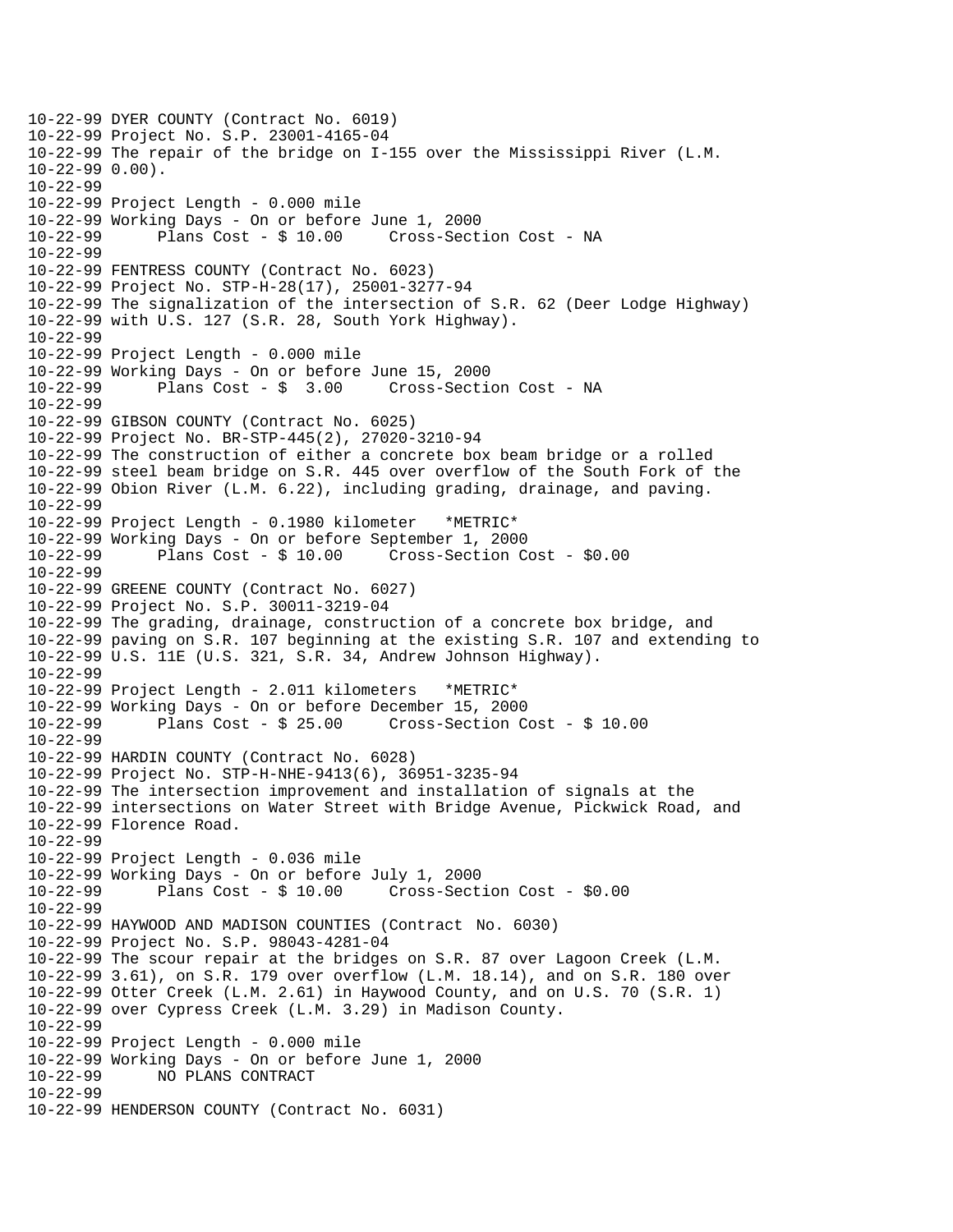10-22-99 Project No. STP-22(40), 39005-3216-14 10-22-99 The grading, drainage, and paving on S.R. 22 beginning at Hall Street 10-22-99 in Lexington and extending to 276 meters north of Longsought Road. 10-22-99 10-22-99 Project Length - 6.120 kilometers \*METRIC\* 10-22-99 Working Days - On or before December 15, 2001 10-22-99 Plans Cost - \$ 50.00 Cross-Section Cost - \$ 25.00 10-22-99 The DBE goal for this contract is 12% of the contract amount. 10-22-99 10-22-99 HENDERSON COUNTY (Contract No. 6032) 10-22-99 Project No. S.P. 39950-3535-04; 39950-3537-04 10-22-99 10-22-99 Project No. S.P. 39950-3535-04 10-22-99 The grading, drainage, and paving on a S.I.A. route serving Elliott 10-22-99 Magnetek, Neptune Industries, and Coca-Cola Bottling Co. in Lexington. 10-22-99 10-22-99 Project Length - 0.337 mile 10-22-99 10-22-99 Project No. S.P. 39950-3537-04 10-22-99 The grading, drainage, and paving on a S.I.A. route serving Tulsa 10-22-99 Enterprises in Lexington. 10-22-99 10-22-99 Project Length - 0.170 mile 10-22-99 10-22-99 Total Project Length - 0.507 mile 10-22-99 Working Days - On or before June 1, 2000 10-22-99 Plans Cost - \$ 10.00 Cross-Section Cost - \$ 10.00 10-22-99 10-22-99 JEFFERSON COUNTY (Contract No. 6033) 10-22-99 Project No. STP-92(10), 45012-3243-14 10-22-99 The grading, drainage, and paving on S.R. 92 beginning 58 meters north 10-22-99 of Dumplin Valley Road and extending to 38 meters south of Forgety 10-22-99 Road. 10-22-99 10-22-99 Project Length - 3.462 kilometers \*METRIC\* 10-22-99 Working Days - On or before April 30, 2001 10-22-99 Plans Cost - \$ 25.00 Cross-Section Cost - \$ 25.00 10-22-99 The DBE goal for this contract is 6% of the contract amount. 10-22-99 10-22-99 KNOX COUNTY (Contract No. 6034) 10-22-99 Project No. CM-9109(50), 47956-3515-54 10-22-99 The grading, drainage, and paving on Campbell Station Road, beginning 10-22-99 at Grigsby Chapel Road / Parkside Drive and extending to Campbell 10-22-99 Lakes Drive. 10-22-99 10-22-99 Project Length - 0.260 mile 10-22-99 Working Days - On or before May 31, 2000 10-22-99 Plans Cost - \$10.00 Cross-Section Cost - \$0.00 10-22-99 10-22-99 KNOX COUNTY (Contract No. 6035) 10-22-99 Project No. S.P. 47050-4138-04 10-22-99 The raising of approach slabs on bridges at various locations on I-140 10-22-99 (Pellissippi Parkway). 10-22-99 10-22-99 Project Length - 0.000 mile 10-22-99 Working Days - On or before May 1, 2000 10-22-99 NO PLANS CONTRACT 10-22-99 10-22-99 KNOX AND BLOUNT COUNTIES (Contract No. 6036) 10-22-99 Project No. S.P. 98013-4147-04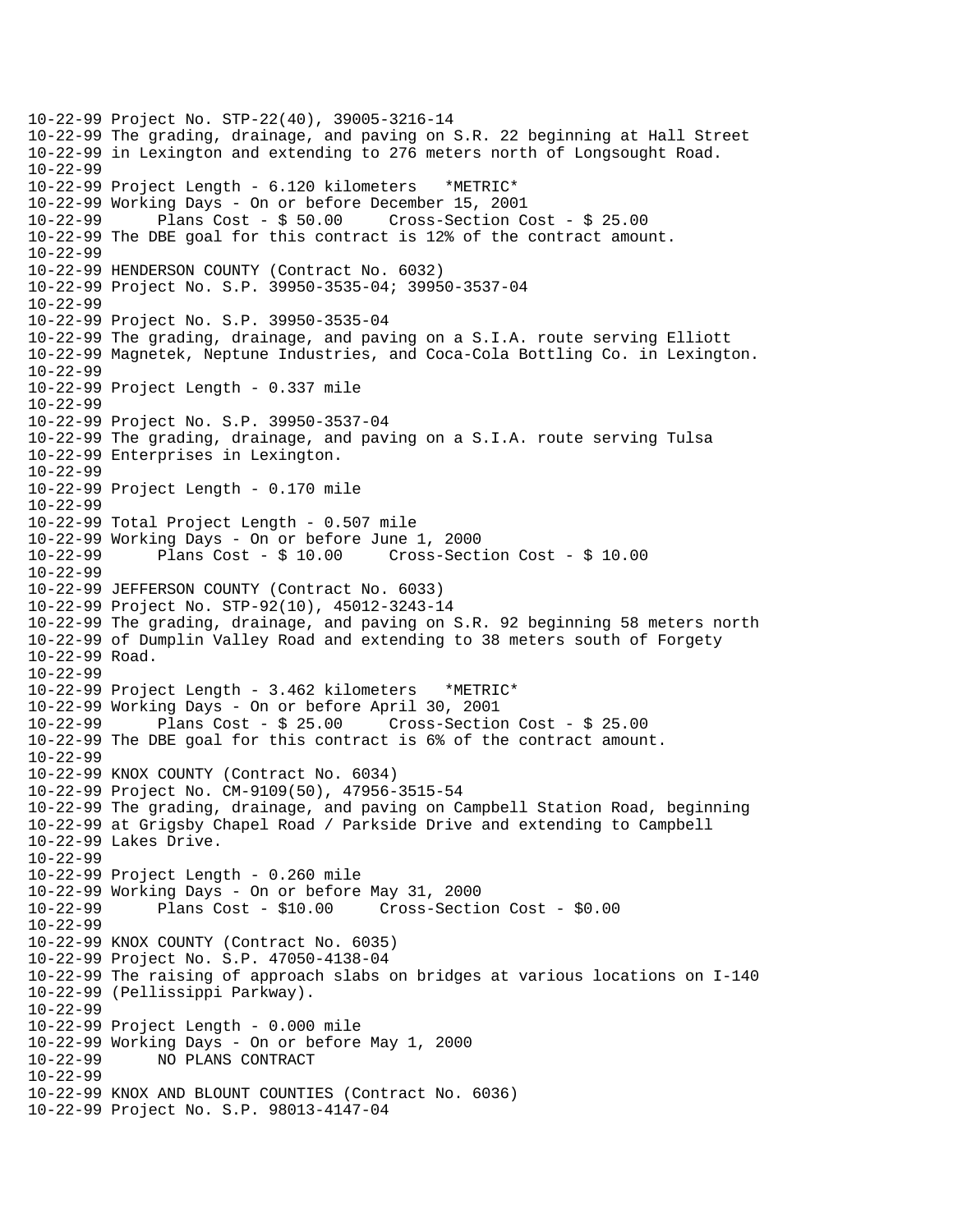```
10-22-99 The raising of approach slabs on bridges at various locations on I-140 
10-22-99 (Pellissippi Parkway) and U.S. 129 (S.R. 115, Alcoa Highway). 
10-22-99 
10-22-99 Project Length - 0.000 mile 
10-22-99 Working Days - On or before May 1, 2000 
10-22-99 NO PLANS CONTRACT 
10-22-99 
10-22-99 LOUDON COUNTY (Contract No. 6037) 
10-22-99 Project No. S.P. 53011-4209-04 
10-22-99 The repair of the bridge on S.R. 95 over the Clinch River (L.M. 
10-22-99 10.74). 
10-22-99 
10-22-99 Project Length - 0.000 mile 
10-22-99 Working Days - On or before December 15, 2000 
              Plans Cost - $ 10.00 Cross-Section Cost - NA
10-22-99 
10-22-99 LOUDON AND KNOX COUNTIES (Contract No. 6038) 
10-22-99 Project No. S.P. 98013-4163-04 
10-22-99 The random on-call fence repair on various Interstate Routes. 
10-22-99 
10-22-99 Project Length - 0.000 mile 
10-22-99 Working Days - On or before December 31, 2000 
10-22-99 NO PLANS CONTRACT 
10-22-99 
10-22-99 McNAIRY COUNTY (Contract No. 6039) 
10-22-99 Project No. S.P. 55021-4212-04 
10-22-99 The scour repair at the bridges on S.R. 224 over Clarey Creek (L.M. 
10-22-99 12.57), Lick Creek (L.M. 13.93), and White Oak Creek (L.M. 23.18). 
10-22-99 
10-22-99 Project Length - 0.000 mile 
10-22-99 Working Days - On or before May 1, 2000 
10-22-99 NO PLANS CONTRACT 
10-22-99 
10-22-99 McNAIRY COUNTY (Contract No. 6040) 
10-22-99 Project No. S.P. 55946-3411-04 
10-22-99 The grading, drainage, and paving on a S.I.A. route serving J & L 
10-22-99 Machine Works and Wickers Sportswear, Inc., in Selmer. 
10-22-99 
10-22-99 Project Length - 0.701 mile 
10-22-99 Working Days - On or before June 1, 2000 
10-22-99 Plans Cost - $ 10.00 Cross-Section Cost - $ 10.00 
10-22-99 
10-22-99 MADISON COUNTY (Contract No. 6041) 
10-22-99 Project No. S.P. 57951-4146-04 
10-22-99 The repair of the bridges on U.S. 70 (S.R. 1) over I-40 (L.M. 22.45) 
10-22-99 and on I-40 over U.S. 45 (S.R. 5) (L.M. 14.73). 
10-22-99 
10-22-99 Project Length - 0.000 mile 
10-22-99 Working Days - On or before April 1, 2000 
                                      Cross-Section Cost - NA
10-22-99 
10-22-99 MAURY COUNTY (Contract No. 6042) 
10-22-99 Project No. BR-STP-106(9), 60014-3211-94 
10-22-99 The construction of a concrete box bridge on U.S. 431 (S.R. 106) over 
10-22-99 Little Flat Creek (L.M. 5.06), including grading, drainage, and 
10-22-99 paving. 
10-22-99 
10-22-99 Project Length - 0.211 kilometer *METRIC* 
10-22-99 Working Days - On or before August 1, 2000 
10-22-99 Plans Cost - $ 10.00 Cross-Section Cost - $0.00
```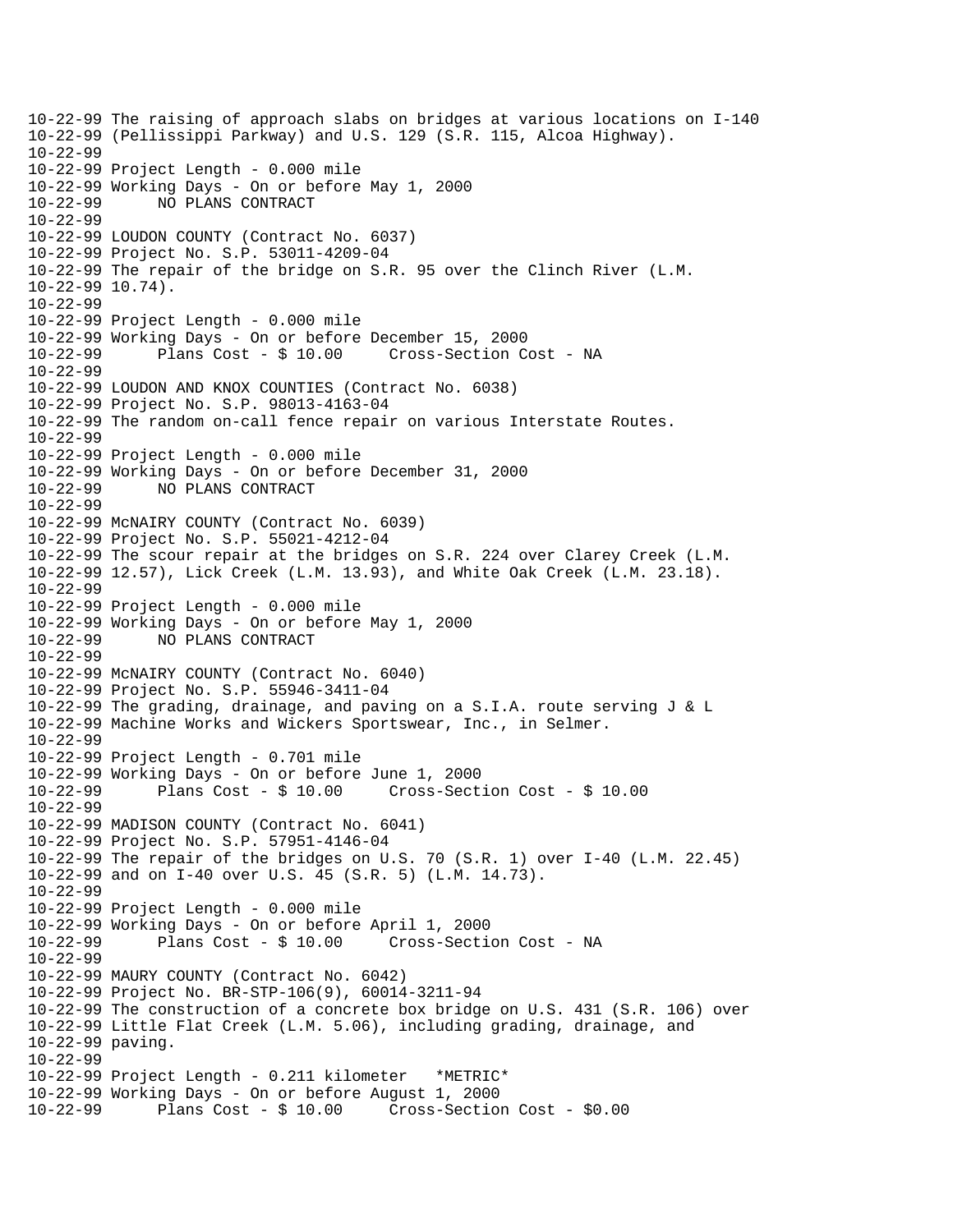```
10-22-99 
10-22-99 RHEA COUNTY (Contract No. 6043) 
10-22-99 Project No. S.P. 72001-3279-04 
10-22-99 The grading, drainage, construction of three (3) bridges and a 
10-22-99 retaining wall, and paving on U.S. 27 (S.R. 29) beginning near S.R. 68 
10-22-99 east and extending to the north Spring City city limits. 
10-22-99 
10-22-99 Project Length - 5.404 kilometers *METRIC* 
10-22-99 Working Days - On or before November 1, 2001 
10-22-99 Plans Cost - $ 50.00 Cross-Section Cost - $ 25.00 
10-22-99 The DBE goal for this contract is 4% of the contract amount. 
10-22-99 
10-22-99 ROANE COUNTY (Contract No. 6044) 
10-22-99 Project No. STP-M-9105(13), 73950-8540-54 
10-22-99 The resurfacing on Pansy Hill Drive beginning at S.R. 29 (L.M. 0.00) 
10-22-99 and extending to 320 feet west of Swan Pond Road (L.M. 0.76). 
10-22-99 
10-22-99 Project Length - 0.760 mile 
10-22-99 Working Days - On or before November 30, 1999 
10-22-99 Plans Cost - $ 3.00 (11" x 18") 
10-22-99 
10-22-99 RUTHERFORD AND WILSON COUNTIES (Contract No. 6045) 
10-22-99 Project No. S.P. 75452-3202-04; 95452-3202-04 
10-22-99 The grading, drainage, construction of a concrete Bulb-Tee beam 
10-22-99 bridge, widening of an existing concrete I-Beam bridge, and paving on 
10-22-99 S.R. 452 beginning at S.R. 840 and extending to U.S. 231 (S.R. 10). 
10-22-99 
10-22-99 Project Length - 4.898 miles 
10-22-99 Working Days - See proposal 
10-22-99 Plans Cost - $100.00 Cross-Section Cost - $ 25.00 
10-22-99 
10-22-99 SCOTT COUNTY (Contract No. 6048) 
10-22-99 Project No. S.P. 76951-3503-04 
10-22-99 The grading, drainage, construction of a concrete slab bridge, and 
10-22-99 paving on a S.I.A. route serving M.C.M. Corporation and Jim Barna Log 
10-22-99 Systems in Oneida. 
10-22-99 
10-22-99 Project Length - 1.014 miles 
10-22-99 Working Days - On or before September 15, 2000 
10-22-99 Plans Cost - $ 10.00 Cross-Section Cost - $ 10.00 
10-22-99 The DBE goal for this contract is 2% of the contract amount. 
10-22-99 
10-22-99 SEVIER COUNTY (Contract No. 6049) 
10-22-99 Project No. S.P. 78019-3218-04 
10-22-99 The grading, drainage, construction of four (4) concrete I-beam 
10-22-99 bridges, and paving on U.S. 321 (S.R. 73, Wears Valley Road) beginning 
10-22-99 177 meters south of Walden Creek Road and extending to 19 meters north 
10-22-99 of Sequoia Road. 
10-22-99 
10-22-99 Project Length - 3.575 kilometers *METRIC* 
10-22-99 Working Days - On or before December 15, 2001 
10-22-99 Plans Cost - $100.00 Cross-Section Cost - $ 25.00 
10-22-99 The DBE goal for this contract is 3% of the contract amount. 
10-22-99 
10-22-99 SHELBY COUNTY (Contract No. 6052) 
10-22-99 Project No. S.P. 79017-4279-04 
10-22-99 The repair of the bridges on U.S. 51 (S.R. 3) over the I.C.G. Railroad 
10-22-99 (L.M. 16.44) and overflow (L.M. 20.35). 
10-22-99 
10-22-99 Project Length - 0.000 mile
```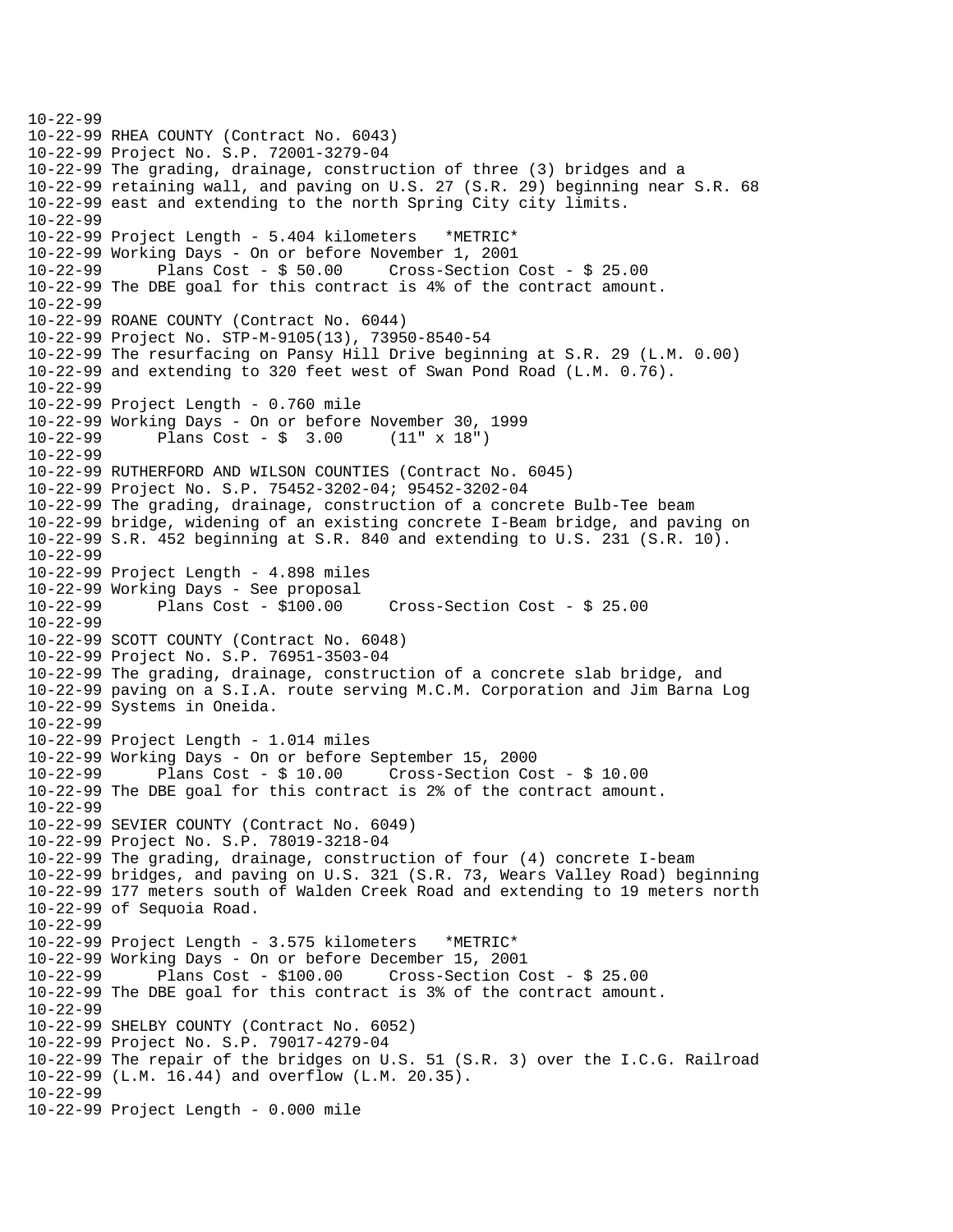```
----------------------------------------------------------------------------
10-22-99 Working Days - On or before September 1, 2000 
             Plans Cost - $ 10.00 Cross-Section Cost - NA
10-22-99 
10-22-99 WILSON COUNTY (Contract No. 6053) 
10-22-99 Project No. S.P. 95011-3208-04 
10-22-99 The grading, drainage, construction of two (2) concrete slab bridges, 
10-22-99 and paving on S.R. 109 beginning at S.R. 265 (Central Pike) and 
10-22-99 extending to I-40. 
10-22-99 
10-22-99 Project Length - 3.465 miles 
10-22-99 Working Days - On or before November 15, 2001 
10-22-99 Plans Cost - $ 25.00 Cross-Section Cost - $ 50.00 
10-22-99 The DBE goal for this contract is 4% of the contract amount. 
10-22-99 
10-22-99 WILSON COUNTY (Contract No. 6054) 
10-22-99 Project No. S.P. 95950-3548-04 
10-22-99 The grading, drainage, construction of two (2) concrete slab bridges, 
10-22-99 and paving on a S.I.A. route serving O'Neal Steel Inc., Shippers 
10-22-99 Transport Co., A.B.C. Bus Co., and National Fulfillment in Lebanon. 
10-22-99 
10-22-99 Project Length - 0.862 mile 
10-22-99 Working Days - See proposal 
10-22-99 Plans Cost - $ 10.00 Cross-Section Cost - $ 10.00 
11-19-99 BEDFORD, MARSHALL, AND MAURY COUNTIES (Contract No. 0001) 
11-19-99 Project No. S.P. 98035-4267-04 
11-19-99 The mowing on various State Routes. 
11-19-99 
11-19-99 Project Length - 296.290 miles 
11-19-99 Working Days - On or before November 15, 2000 (See Special Provision 
11-19-99 108B) 
11-19-99 
11-19-99 BENTON AND DECATUR COUNTIES (Contract No. 0002) 
11-19-99 Project No. S.P. 98044-4242-04 
11-19-99 The mowing on various State Routes. 
11-19-99 
11-19-99 Project Length - 152.440 miles 
11-19-99 Working Days - On or before November 15, 2000 (See Special Provision 
11-19-99 108B) 
11-19-99 
11-19-99 BRADLEY AND POLK COUNTIES (Contract No. 0003) 
11-19-99 Project No. S.P. 98023-4279-04 
11-19-99 The mowing on various State Routes. 
11-19-99 
11-19-99 Project Length - 205.220 miles 
11-19-99 Working Days - On or before November 15, 2000 (See Special Provision 
11-19-99 108B) 
11-19-99 
11-19-99 CANNON AND WARREN COUNTIES (Contract No. 0004) 
11-19-99 Project No. S.P. 98023-4280-04 
11-19-99 The mowing on various State Routes. 
11-19-99 
11-19-99 Project Length - 246.090 miles 
11-19-99 Working Days - On or before November 15, 2000 (See Special Provision 
11-19-99 108B) 
11-19-99 
11-19-99 CARROLL, DECATUR, BENTON, FAYETTE, HAYWOOD, MADISON, AND HENDERSON 
11-19-99 COUNTIES 
11-19-99 (Contract No. 0005) 
11-19-99 Project No. S.P. 98044-4145-04
```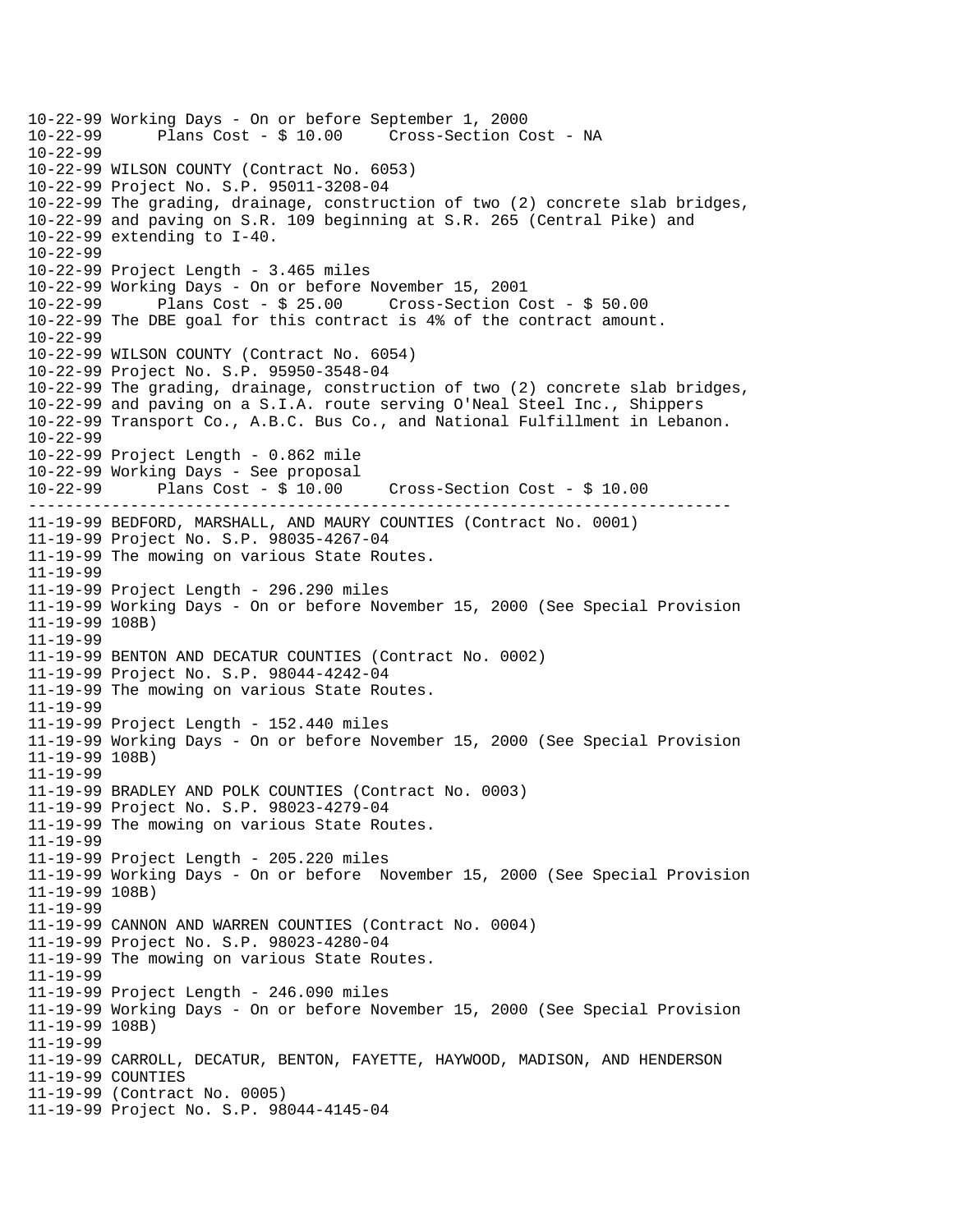11-19-99 The mowing and litter removal on I-40. 11-19-99 11-19-99 Project Length - 108.670 miles 11-19-99 Working Days - On or before March 31, 2001 (See Special Provision 11-19-99 108B) 11-19-99 11-19-99 CHEATHAM AND ROBERTSON COUNTIES (Contract No. 0006) 11-19-99 Project No. S.P. 98035-4268-04 11-19-99 The mowing on various State Routes. 11-19-99 11-19-99 Project Length - 239.300 miles 11-19-99 Working Days - On or before November 15, 2000 (See Special Provision 11-19-99 108B) 11-19-99 11-19-99 CROCKETT, HAYWOOD, MADISON, CHESTER, AND HENDERSON COUNTIES (Contract 11-19-99 No. 0007) 11-19-99 Project No. S.P. 98044-4246-04 11-19-99 The mowing and litter removal on various State Routes. 11-19-99 11-19-99 Project Length - 348.250 miles 11-19-99 Working Days - On or before March 31, 2001 (See Special Provision 11-19-99 108B) 11-19-99 11-19-99 CUMBERLAND AND RHEA COUNTIES (Contract No. 0008) 11-19-99 Project No. S.P. 98023-4281-04 11-19-99 The mowing on various State Routes. 11-19-99 11-19-99 Project Length - 236.250 miles 11-19-99 Working Days - On or before November 15, 2000 (See Special Provision 11-19-99 108B) 11-19-99 11-19-99 DAVIDSON AND WILLIAMSON COUNTIES (Contract No. 0009) 11-19-99 Project No. S.P. 98035-4269-04 11-19-99 The mowing and litter removal on various Interstate and State Routes. 11-19-99 11-19-99 Project Length - 110.370 miles 11-19-99 Working Days - On or before March 31, 2001 (See Special Provision 11-19-99 108B) 11-19-99 11-19-99 DAVIDSON COUNTY (Contract No. 0010) 11-19-99 Project No. S.P. 19947-4217-04 11-19-99 The mowing on various State Routes. 11-19-99 11-19-99 Project Length - 235.630 miles 11-19-99 Working Days - On or before November 15, 2000 (See Special Provision 11-19-99 108B) 11-19-99 11-19-99 DYER, GIBSON, AND OBION COUNTIES (Contract No. 0011) 11-19-99 Project No. S.P. 98044-4243-04 11-19-99 The mowing on various State Routes. 11-19-99 11-19-99 Project Length - 257.400 miles 11-19-99 Working Days - On or before November 15, 2000 (See Special Provision 11-19-99 108B) 11-19-99 11-19-99 HAMILTON COUNTY (Contract No. 0012) 11-19-99 Project No. S.P. 33947-4153-04 11-19-99 The mowing on various Interstate and State Routes. 11-19-99 11-19-99 Project Length - 78.480 miles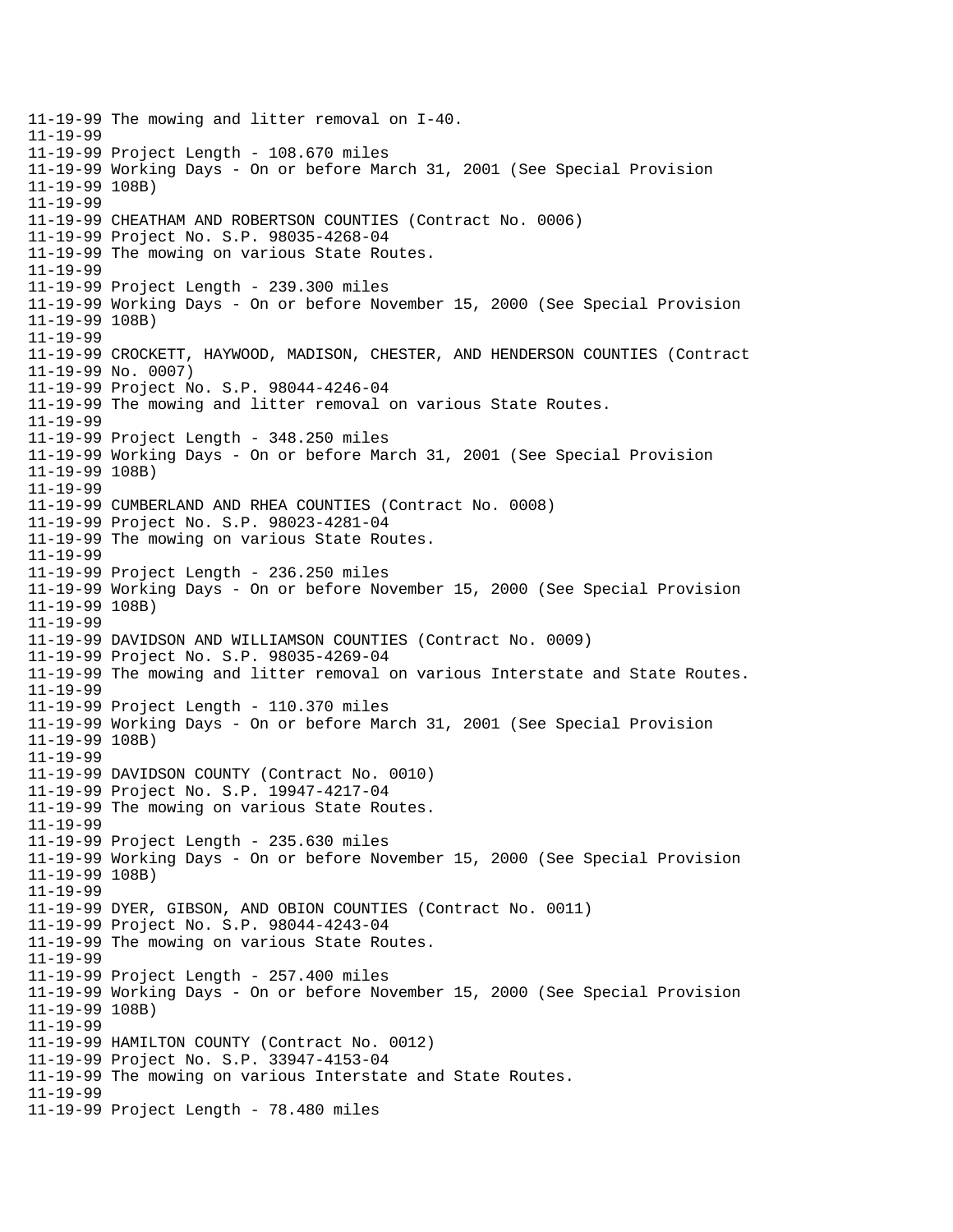11-19-99 Working Days - On or before November 15, 2000 (See Special Provision 11-19-99 108B) 11-19-99 11-19-99 HAYWOOD AND MADISON COUNTIES (Contract No. 0013) 11-19-99 Project No. S.P. 98044-4144-04 11-19-99 The litter removal on I-40 and various State Routes. 11-19-99 11-19-99 Project Length - 61.230 miles 11-19-99 Working Days - On or before December 31, 2000 (See Special Provision 11-19-99 108B) 11-19-99 11-19-99 HOUSTON, HUMPHREYS, AND PERRY COUNTIES (Contract No. 0014) 11-19-99 Project No. S.P. 98035-4270-04 11-19-99 The mowing on various State Routes. 11-19-99 11-19-99 Project Length - 237.530 miles 11-19-99 Working Days - On or before November 15, 2000 (See Special Provision 11-19-99 108B) 11-19-99 11-19-99 HUMPHREYS, HICKMAN, DICKSON, WILLIAMSON, AND CHEATHAM COUNTIES 11-19-99 (Contract No. 0015) 11-19-99 Project No. S.P. 98035-4171-04 11-19-99 The mowing and litter removal on I-40. 11-19-99 11-19-99 Project Length - 56.650 miles 11-19-99 Working Days - On or before March 31, 2001 (See Special Provision 11-19-99 108B) 11-19-99 11-19-99 JEFFERSON AND COCKE COUNTIES (Contract No. 0016) 11-19-99 Project No. S.P. 98013-4164-04 11-19-99 The mowing and litter removal on various Interstate Routes. 11-19-99 11-19-99 Project Length - 49.490 miles 11-19-99 Working Days - On or before March 31, 2001 (See Special Provision 11-19-99 108B) 11-19-99 11-19-99 KNOX, BLOUNT, AND SEVIER COUNTIES (Contract No. 0017) 11-19-99 Project No. S.P. 98013-4165-04 11-19-99 The litter removal on various Interstate Routes. 11-19-99 11-19-99 Project Length - 75.880 miles 11-19-99 Working Days - On or before December 31, 2000 (See Special Provision 11-19-99 108B) 11-19-99 11-19-99 LAWRENCE, WAYNE, AND LEWIS COUNTIES (Contract No. 0018) 11-19-99 Project No. S.P. 98035-4272-04 11-19-99 The mowing on various State Routes. 11-19-99 11-19-99 Project Length - 147.150 miles 11-19-99 Working Days - On or before November 15, 2000 (See Special Provision 11-19-99 108B) 11-19-99 11-19-99 LEWIS, WAYNE, AND PERRY COUNTIES (Contract No. 0019) 11-19-99 Project No. S.P. 98035-4273-04 11-19-99 The mowing on various State Routes. 11-19-99 11-19-99 Project Length - 206.820 miles 11-19-99 Working Days - On or before November 15, 2000 (See Special Provision 11-19-99 108B) 11-19-99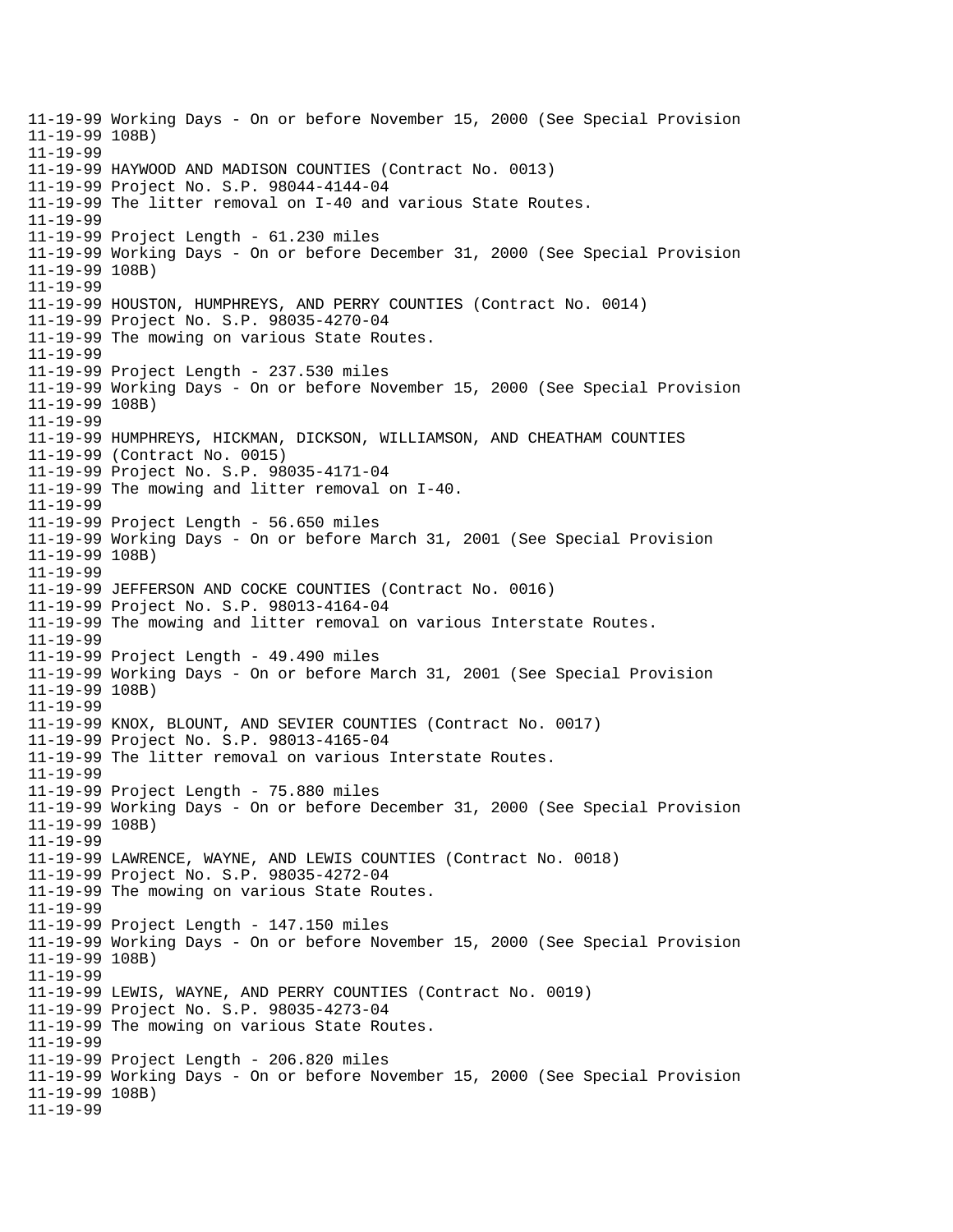11-19-99 MONROE, LOUDON, AND ROANE COUNTIES (Contract No. 0020) 11-19-99 Project No. S.P. 98013-4166-04 11-19-99 The mowing and litter removal on various Interstate and State Routes. 11-19-99 11-19-99 Project Length - 89.770 miles 11-19-99 Working Days - On or before March 31, 2001 (See Special Provision 11-19-99 108B) 11-19-99 11-19-99 PUTNAM AND CUMBERLAND COUNTIES (Contract No. 0021) 11-19-99 Project No. S.P. 98023-4182-04 11-19-99 The mowing and litter removal on I-40 and various State Routes. 11-19-99 11-19-99 Project Length - 94.750 miles 11-19-99 Working Days - On or before March 31, 2001 (See Special Provision 11-19-99 108B) 11-19-99 11-19-99 RUTHERFORD AND WILLIAMSON COUNTIES (Contract No. 0022) 11-19-99 Project No. S.P. 98035-4274-04 11-19-99 The mowing on various State Routes. 11-19-99 11-19-99 Project Length - 189.230 miles 11-19-99 Working Days - On or before November 15, 2000 (See Special Provision 11-19-99 108B) 11-19-99 11-19-99 SHELBY, TIPTON, AND LAUDERDALE COUNTIES (Contract No. 0023) 11-19-99 Project No. S.P. 98044-4247-04 11-19-99 The mowing and litter removal on various State Routes. 11-19-99 11-19-99 Project Length - 230.050 miles 11-19-99 Working Days - On or before March 31, 2001 (See Special Provision 11-19-99 108B) 11-19-99 11-19-99 SULLIVAN AND HAWKINS COUNTIES (Contract No. 0024) 11-19-99 Project No. S.P. 98013-4167-04 11-19-99 The mowing and litter removal on various Interstate and State Routes. 11-19-99 11-19-99 Project Length - 88.940 miles 11-19-99 Working Days - On or before March 31, 2001 (See Special Provision 11-19-99 108B) 11-19-99 11-19-99 SUMNER, MACON, AND TROUSDALE COUNTIES (Contract No. 0025) 11-19-99 Project No. S.P. 98035-4275-04 11-19-99 The mowing on various State Routes. 11-19-99 11-19-99 Project Length - 359.470 miles 11-19-99 Working Days - On or before November 15, 2000 (See Special Provision 11-19-99 108B) 11-19-99 11-19-99 SUMNER, ROBERTSON, CHEATHAM, AND MONTGOMERY COUNTIES (Contract No. 11-19-99 0026) 11-19-99 Project No. S.P. 98035-4176-04 11-19-99 The mowing and litter removal on I-24, I-65, and S.R. 386. 11-19-99 11-19-99 Project Length - 62.480 miles 11-19-99 Working Days - On or before March 31, 2001 (See Special Provision 11-19-99 108B) 11-19-99 11-19-99 WASHINGTON, GREENE, HAMBLEN, CARTER, AND UNICOI COUNTIES (Contract No. 11-19-99 0027) 11-19-99 Project No. S.P. 98013-4168-04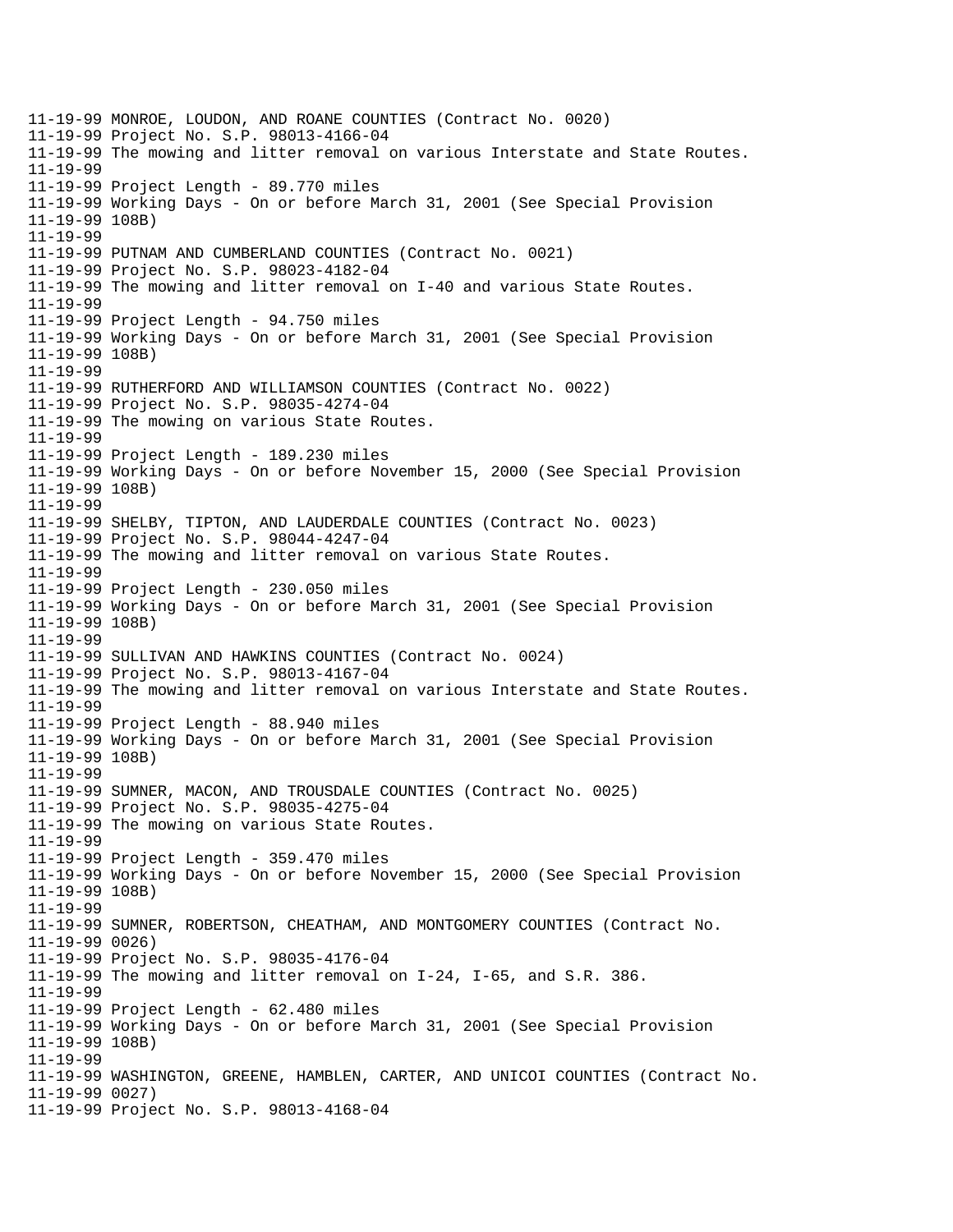------------------------------------------------------------------------------ 11-19-99 The mowing and litter removal on various Interstate and State Routes. 11-19-99 11-19-99 Project Length - 111.180 miles 11-19-99 Working Days - On or before March 31, 2001 (See Special Provision 11-19-99 108B) 11-19-99 11-19-99 WILLIAMSON COUNTY (Contract No. 0028) 11-19-99 Project No. S.P. 94945-4284-04 11-19-99 The mowing on various State Routes. 11-19-99 11-19-99 Project Length - 176.170 miles 11-19-99 Working Days - On or before November 15, 2000 (See Special Provision 11-19-99 108B) 12-10-99 SHELBY COUNTY (Contract No. 5970) 12-10-99 Project No. IM/BSRF-40-1(271)0, 79001-3182-44 12-10-99 The seismic retrofit of portions of the existing bridge on I-40 over 12-10-99 the Mississippi River. 12-10-99 12-10-99 Project Length - 0.814 mile 12-10-99 Working Days - On or before March 15, 2002 (See Special Provision 12-10-99 108B)<br>12-10-99 Plans Cost - \$ 50.00 12-10-99 Plans Cost - \$ 50.00 Cross-Section Cost - NA 12-10-99 The DBE goal for this contract is 10% of the contract amount. 12-10-99 12-10-99 FENTRESS COUNTY (Contract No. 6023) 12-10-99 Project No. STP-H-28(17), 25001-3277-94 12-10-99 The signalization of the intersection of S.R. 62 (Deer Lodge Highway) 12-10-99 with U.S. 127 (S.R. 28, South York Highway). 12-10-99 12-10-99 Project Length - 0.000 mile 12-10-99 Working Days - On or before August 1, 2000 Plans  $Cost - $ 3.00$  Cross-Section Cost - NA 12-10-99 12-10-99 ANDERSON COUNTY (Contract No. 1001) 12-10-99 Project No. STP-71(10), 01012-3207-14 12-10-99 The grading, drainage, and paving on S.R. 71 beginning at S.R. 9 and 12-10-99 extending to Cob Hollow Road. 12-10-99 12-10-99 Project Length - 0.684 kilometer \*METRIC\* 12-10-99 Working Days - On or before June 15, 2000 12-10-99 Plans Cost - \$ 10.00 Cross-Section Cost - \$ 10.00 12-10-99 12-10-99 ANDERSON COUNTY (Contract No. 1002) 12-10-99 Project No. STP-M-3727(4), 01953-3531-54 12-10-99 The grading, drainage, and paving on Tuskegee Drive, beginning 0.92 12-10-99 mile west of Tempura Drive and extending to 318 feet east of Tempura 12-10-99 Drive. 12-10-99 12-10-99 Project Length - 0.999 mile 12-10-99 Working Days - On or before November 1, 2000 12-10-99 Plans Cost - \$ 10.00 Cross-Section Cost - \$ 10.00 12-10-99 12-10-99 ANDERSON, CAMPBELL, CLAIBORNE, AND SCOTT COUNTIES (Contract No. 1003) 12-10-99 Project No. S.P. 98013-4172-04 12-10-99 The installation of painted pavement markings on various Interstate 12-10-99 and State Routes. 12-10-99 12-10-99 Project Length - 269.600 miles 12-10-99 Working Days - On or before November 15, 2000 (See Special Provision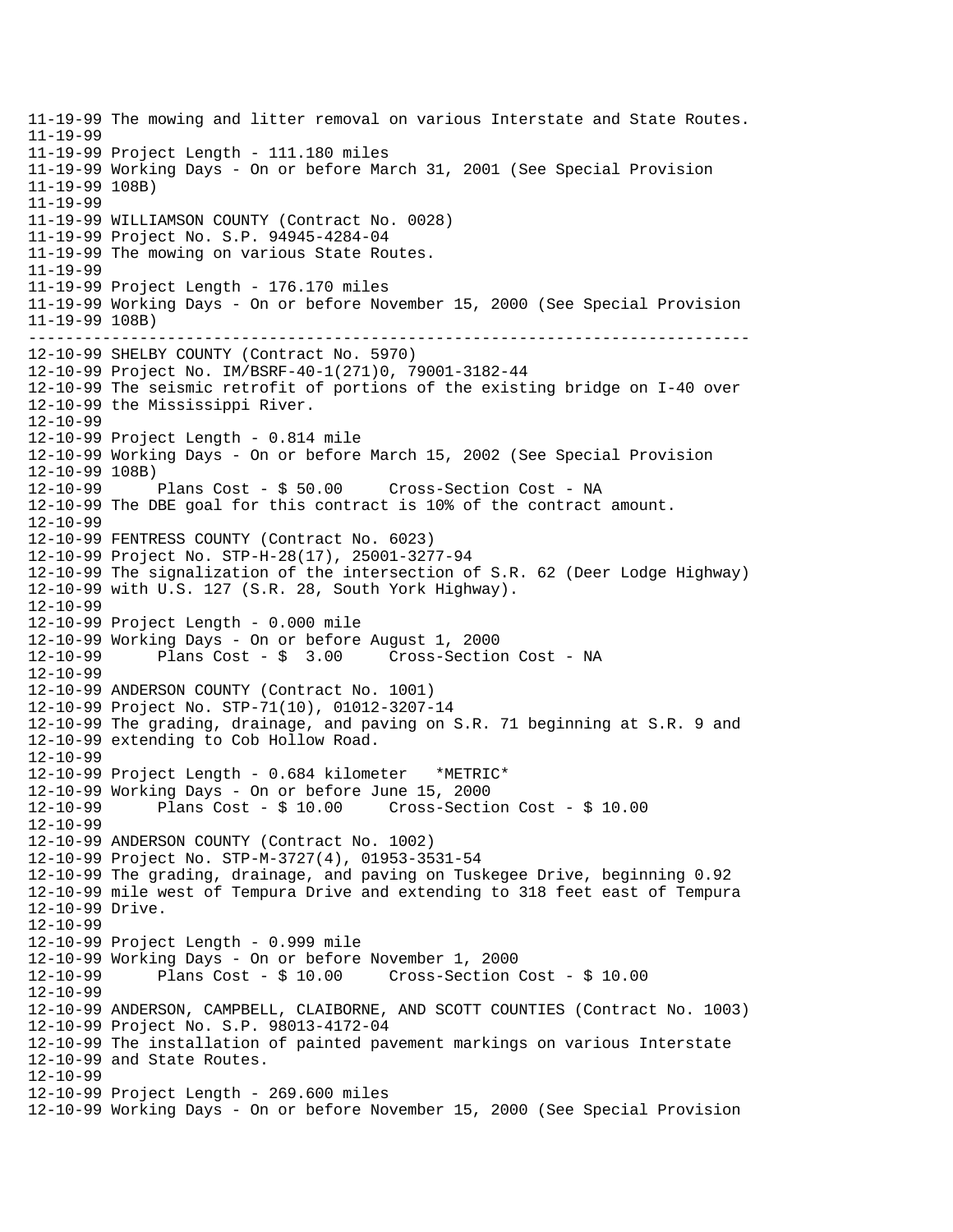```
12-10-99 108B)<br>12-10-99
             12-10-99 NO PLANS CONTRACT 
12-10-99 
12-10-99 BEDFORD, LINCOLN, MOORE, AND RUTHERFORD COUNTIES (Contract No. 1004) 
12-10-99 Project No. STP-H-NHE-REG3(13), 98035-3264-94 
12-10-99 The upgrading of guardrail at various locations on U.S. 231 (S.R. 10). 
12-10-99 
12-10-99 Project Length - 0.000 mile 
12-10-99 Working Days - On or before August 1, 2000 
12-10-99 NO PLANS CONTRACT 
12-10-99 
12-10-99 BLEDSOE COUNTY (Contract No. 1005) 
12-10-99 Project No. S.P. 04043-3203-04 
12-10-99 The grading, drainage, construction of a concrete Bulb-Tee beam 
12-10-99 bridge, and paving on U.S. 127 (S.R. 28) beginning south of relocated 
12-10-99 S.R. 30 and extending to north of existing S.R. 30 and on S.R. 30 
12-10-99 beginning at S.R. 28 and extending to Wesley Chapel Road and Cooper 
12-10-99 Lane. 
12-10-99 
12-10-99 Project Length - 6.303 kilometers *METRIC* 
12-10-99 Working Days - On or before November 15, 2001 
              Plans Cost - $125.00 Cross-Section Cost - $50.0012-10-99 
12-10-99 BLEDSOE, CANNON, COFFEE, GRUNDY, MARION, SEQUATCHIE, VAN BUREN, AND 
12-10-99 WARREN COUNTIES (Contract No. 1006) 
12-10-99 Project No. S.P. 98023-4184-04 
12-10-99 The installation of painted pavement markings on various Interstate 
12-10-99 and State Routes. 
12-10-99 
12-10-99 Project Length - 736.360 miles 
12-10-99 Working Days - On or before November 15, 2000 (See Special Provision 
12-10-99 108B) 
              NO PLANS CONTRACT
12-10-99 
12-10-99 BLOUNT COUNTY (Contract No. 1007) 
12-10-99 Project No. BRZE-500(13), 05945-3464-94 
12-10-99 The construction of a concrete box beam bridge on Melrose Station Road 
12-10-99 over Little River (L.M. 4.19) including grading, drainage, and paving. 
12-10-99 
12-10-99 Project Length - 0.275 kilometer *METRIC* 
12-10-99 Working Days - On or before December 1, 2000 
12-10-99 Plans Cost - $ 10.00 Cross-Section Cost - $0.00 
12-10-99 
12-10-99 BRADLEY COUNTY (Contract No. 1008) 
12-10-99 Project No. STP-M-312(6), 06012-3214-54; STP-EN-9203(5), 06951-3690
12-10-99 54; 06012-3217-04 
12-10-99 
12-10-99 Project No. S.P. 06012-3214-54 
12-10-99 The grading, drainage, and paving on S.R. 312 (Harrison Pike) 
12-10-99 beginning 219 meters west of Georgetown Pike and extending to S.R. 2 
12-10-99 (Keith Street) 
12-10-99 
12-10-99 Project Length - 0.572 kilometer 
12-10-99 
12-10-99 Project No. STP-EN-9203(5), 06951-3690-54; 06012-3217-04 
12-10-99 The grading, drainage, construction of a concrete box bridge, and 
12-10-99 paving on Inman Street beginning at S.R. 2 (Keith Street) and 
12-10-99 extending to First Street NW and Inman Street NW. 
12-10-99 
12-10-99 Project Length - 0.157 kilometer
```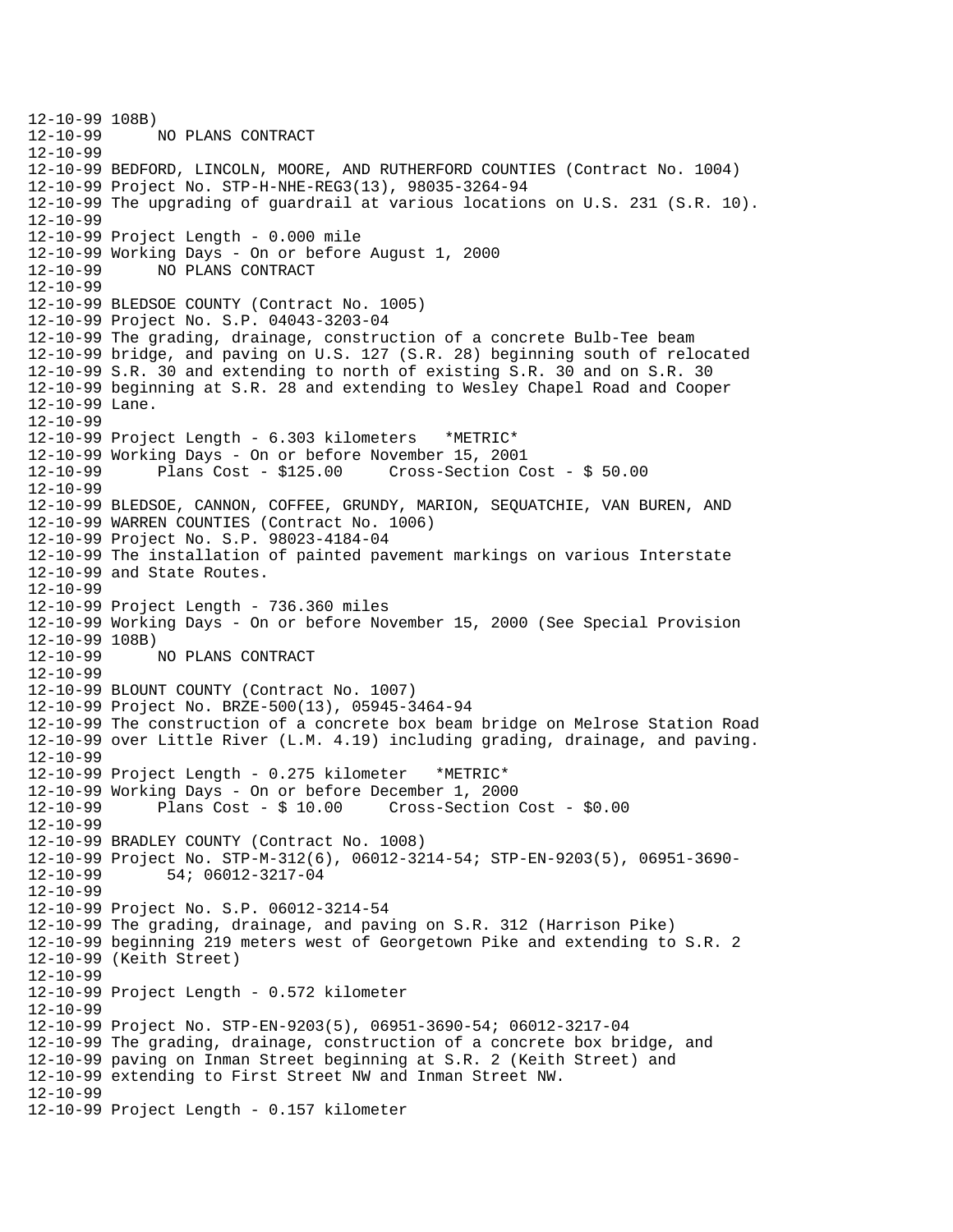12-10-99 12-10-99 Total Project Length - 0.729 kilometer \*METRIC\* 12-10-99 Working Days - On or before December 15, 2000 12-10-99 Plans Cost - \$ 10.00 Cross-Section Cost - \$ 10.00 12-10-99 The DBE goal for this contract is 10% of the contract amount. 12-10-99 12-10-99 BRADLEY, HAMILTON, McMINN, MEIGS, AND POLK COUNTIES (Contract No. 12-10-99 1009) 12-10-99 Project No. S.P. 98023-4185-04 12-10-99 The installation of painted pavement markings on various Interstate 12-10-99 and State Routes. 12-10-99 12-10-99 Project Length - 425.160 miles 12-10-99 Working Days - On or before November 15, 2000 (See Special Provision 12-10-99 108B) 12-10-99 NO PLANS CONTRACT 12-10-99 12-10-99 CAMPBELL COUNTY (Contract No. 1010) 12-10-99 Project No. IME-75-3(132)121, 07100-8105-44 12-10-99 The resurfacing (superpave) on I-75 beginning 0.10 mile north of S.R. 12-10-99 63 (L.M. 11.54) and extending to 1 mile north of parking area (L.M. 12-10-99 18.55 northbound and L.M. 18.66 southbound). 12-10-99 12-10-99 Project Length - 7.065 miles 12-10-99 Working Days - On or before November 15, 2000 (See Special Provision 12-10-99 108B) 12-10-99 Plans Cost - \$ 3.00 (11" x 17") 12-10-99 The DBE goal for this contract is 6% of the contract amount. 12-10-99 12-10-99 CHEATHAM, HOUSTON, MONTGOMERY, ROBERTSON, AND STEWART COUNTIES 12-10-99 (Contract No. 1011) 12-10-99 Project No. S.P. 98035-4180-04 12-10-99 The installation of painted pavement markings on various Interstate 12-10-99 and State Routes. 12-10-99 12-10-99 Project Length - 552.620 miles 12-10-99 Working Days - On or before November 15, 2000 (See Special Provision 12-10-99 108B) 12-10-99 NO PLANS CONTRACT 12-10-99 12-10-99 CLAIBORNE COUNTY (Contract No. 1012) 12-10-99 Project No. STP-H-33(35), 13004-3209-94 12-10-99 The signalization of the intersection of S.R. 33 at England Industrial 12-10-99 Road. 12-10-99 12-10-99 Project Length - 0.000 mile 12-10-99 Working Days - On or before August 30, 2000 Cross-Section Cost - NA 12-10-99 12-10-99 COCKE COUNTY (Contract No. 1013) 12-10-99 Project No. IME-40-8(124)436, 15001-8168-44 12-10-99 The resurfacing on I-40 beginning 900 feet south of S.R 32 (L.M. 5.94) 12-10-99 and extending to 375 feet south of Foothills Parkway (L.M. 13.68). 12-10-99 12-10-99 Project Length - 7.740 miles 12-10-99 Working Days - On or before December 15, 2000 (See Special Provision 12-10-99 108B) Plans  $Cost - $ 3.00 (11" x 17")$ 12-10-99 The DBE goal for this contract is 3% of the contract amount. 12-10-99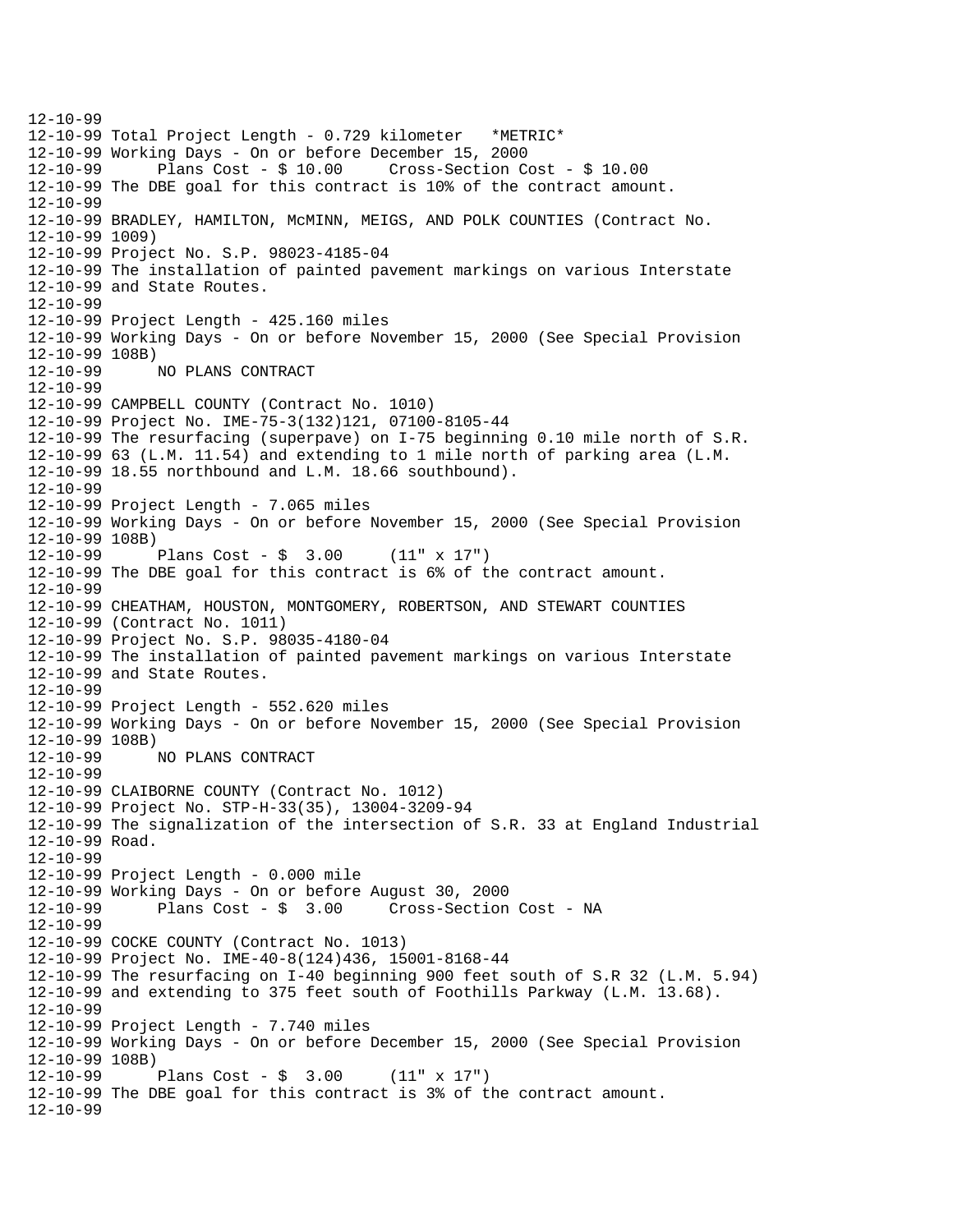```
12-10-99 COFFEE AND GRUNDY COUNTIES (Contract No. 1014) 
12-10-99 Project No. IME-24-2(111)124, 16001-8160-44, 31001-8158-44 
12-10-99 The resurfacing (superpave) on I-24 beginning at Betsy Willis Creek in 
12-10-99 Coffee County and extending to 0.2 mile east of Bell Mill Road in 
12-10-99 Grundy County. 
12-10-99 
12-10-99 Project Length - 3.480 miles 
12-10-99 Working Days - On or before June 30, 2000 
12-10-99 Plans Cost - $ 3.00 (11" x 17") 
12-10-99 The DBE goal for this contract is 5% of the contract amount. 
12-10-99 
12-10-99 CUMBERLAND COUNTY (Contract No. 1015) 
12-10-99 Project No. STP-M-101(9), 18038-3227-54 
12-10-99 The signalization of the junction of S.R. 101 (Peavine Road) with I-40 
12-10-99 in Crossville. 
12-10-99 
12-10-99 Project Length - 0.000 mile 
12-10-99 Working Days - On or before August 1, 2000 
12-10-99 Plans Cost - $ 3.00 Cross-Section Cost - NA 
12-10-99 
12-10-99 CUMBERLAND, PUTNAM, SMITH, AND WILSON COUNTIES (Contract No. 1016) 
12-10-99 Project No. S.P. 99105-4136-04 
12-10-99 The refurbishing of signs at various locations on I-40 and S.R. 111. 
12-10-99 
12-10-99 Project Length - 109.000 miles 
12-10-99 Working Days - On or before August 1, 2000 
12-10-99 NO PLANS CONTRACT 
12-10-99 
12-10-99 DAVIDSON, RUTHERFORD, WILLIAMSON, AND WILSON COUNTIES (Contract No. 
12-10-99 1017) 
12-10-99 Project No. S.P. 98035-4177-04 
12-10-99 The cleaning of drains on various Interstate Routes. 
12-10-99 
12-10-99 Project Length - 87.600 miles 
12-10-99 Working Days - On or before October 16, 2000 
12-10-99 NO PLANS CONTRACT 
12-10-99 
12-10-99 DeKALB COUNTY (Contract No. 1018) 
12-10-99 Project No. S.P. 21002-4206-04 
12-10-99 The repair of the bridge on S.R. 53 over Smith Fork Creek (L.M. 3.58). 
12-10-99 
12-10-99 Project Length - 0.000 mile 
12-10-99 Working Days - On or before June 30, 2000 
12-10-99 Plans Cost - $ 10.00 Cross-Section Cost - NA 
12-10-99 
12-10-99 DICKSON COUNTY (Contract No. 1019) 
12-10-99 Project No. IME-40-3(126)163, 22001-8163-44 
12-10-99 The resurfacing (superpave) on I-40 beginning at S.R. 48 (L.M. 0.36) 
12-10-99 and extending to 0.55 mile west of Piney Road (L.M. 4.60). 
12-10-99 
12-10-99 Project Length - 4.240 miles 
12-10-99 Working Days - On or before September 30, 2000 (See Special Provision 
12-10-99 108B)<br>12-10-99        Plans Cost - $  3.00
12-10-99 Plans Cost - $ 3.00 Cross-Section Cost - NA 
12-10-99 The DBE goal for this contract is 5% of the contract amount. 
12-10-99 
12-10-99 DICKSON, HICKMAN, HUMPHREYS, AND PERRY COUNTIES (Contract No. 1020) 
12-10-99 Project No. S.P. 98035-4179-04 
12-10-99 The installation of painted pavement markings on various Interstate 
12-10-99 and State Routes.
```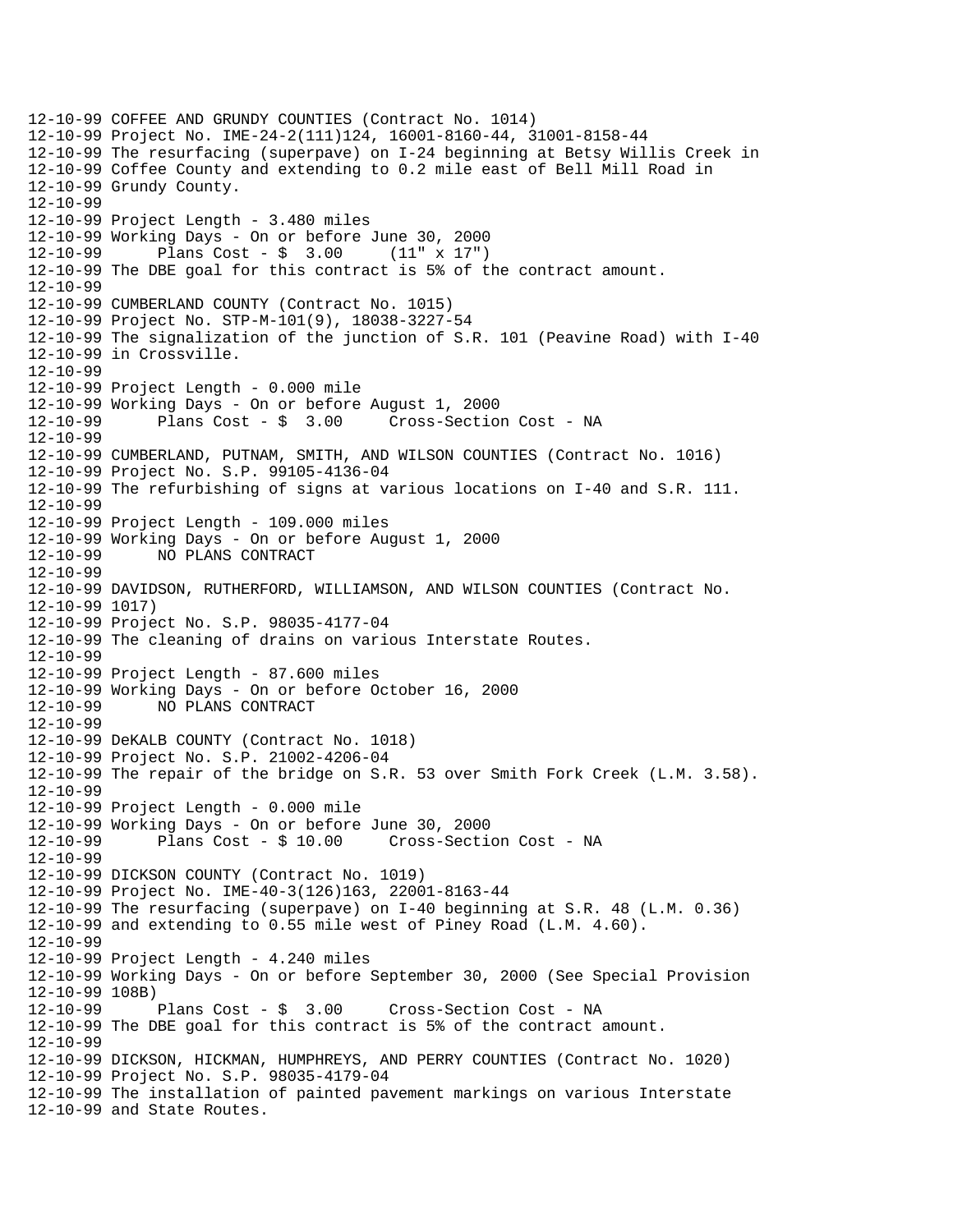12-10-99 12-10-99 Project Length - 423.080 miles 12-10-99 Working Days - On or before November 15, 2000 (See Special Provision 12-10-99 108B)<br>12-10-99 12-10-99 NO PLANS CONTRACT 12-10-99 12-10-99 GILES, LAWRENCE, LEWIS, MAURY, AND WAYNE COUNTIES (Contract No. 1021) 12-10-99 Project No. S.P. 98035-4178-04 12-10-99 The installation of painted pavement markings on various Interstate 12-10-99 and State Routes. 12-10-99 12-10-99 Project Length - 739.070 miles 12-10-99 Working Days - On or before November 15, 2000 (See Special Provision 12-10-99 108B) 12-10-99 NO PLANS CONTRACT 12-10-99 12-10-99 GREENE COUNTY (Contract No. 1022) 12-10-99 Project No. S.P. 30006-4222-04 12-10-99 The repair of the bridges on S.R. 70 over Cove Creek (L.M. 5.94 and 12-10-99 L.M. 6.39). 12-10-99 12-10-99 Project Length - 0.000 mile 12-10-99 Working Days - On or before August 1, 2000 12-10-99 Plans Cost - \$ 10.00 Cross-Section Cost - NA 12-10-99 12-10-99 HAMBLEN COUNTY (Contract No. 1023) 12-10-99 Project No. IME-81-1(98)7, 32001-8121-44 12-10-99 The resurfacing on I-81 beginning at the Jefferson County line (L.M. 12-10-99 0.00) and extending to the Greene County line (L.M. 9.92). 12-10-99 12-10-99 Project Length - 9.920 miles 12-10-99 Working Days - On or before December 15, 2000 (See Special Provision 12-10-99 108B) 12-10-99 Plans Cost - \$ 3.00 (11" x 17") 12-10-99 The DBE goal for this contract is 5% of the contract amount. 12-10-99 12-10-99 HAMILTON COUNTY (Contract No. 1024) 12-10-99 Project No. IME-75-1(104)0, 33004-8140-44 12-10-99 The resurfacing (superpave) on I-75 beginning at the Georgia State 12-10-99 line and extending to South Chickamauga Creek, including the junction 12-10-99 with I-24. 12-10-99 12-10-99 Project Length - 1.910 miles 12-10-99 Working Days - On or before June 30, 2000 12-10-99 Plans Cost - \$ 3.00 (11" x 17") 12-10-99 The DBE goal for this contract is 7% of the contract amount. 12-10-99 12-10-99 HAMILTON COUNTY (Contract No. 1025) 12-10-99 Project No. STP-IE-98-2(4), 33959-3119-14 12-10-99 The installation of emergency reference number signs on various 12-10-99 Interstate Routes. 12-10-99 12-10-99 Project Length - 23.800 miles 12-10-99 Working Days - On or before July 1, 2000 12-10-99 NO PLANS CONTRACT 12-10-99 12-10-99 HARDIN COUNTY (Contract No. 1026) 12-10-99 Project No. S.P. 36011-3215-04 12-10-99 The grading, drainage, and paving on S.R. 128 (Wayne Road extension) 12-10-99 beginning at U.S. 64 (S.R. 15, Main Street) and extending to Water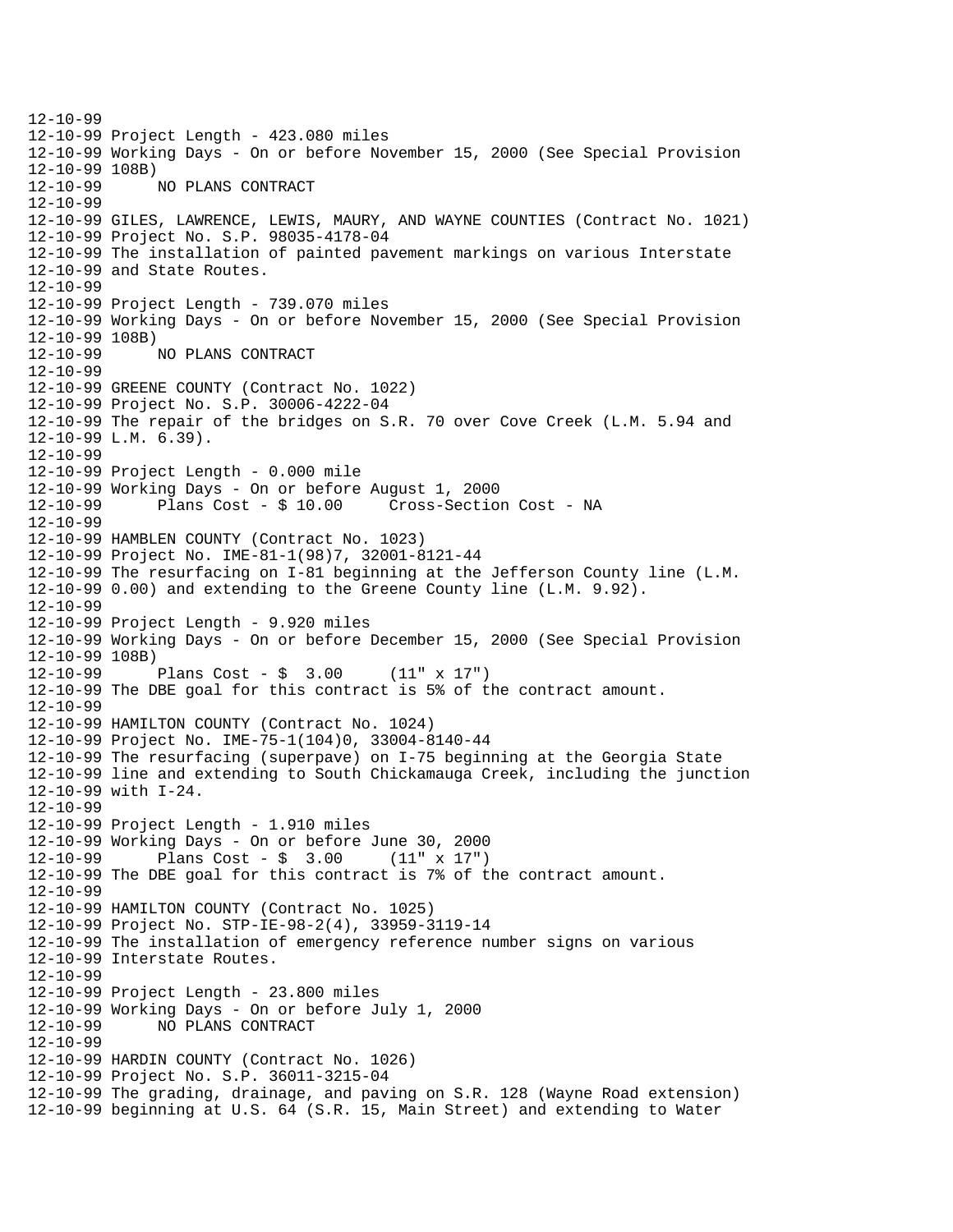12-10-99 Street. 12-10-99 12-10-99 Project Length - 0.124 mile 12-10-99 Working Days - See proposal. Cross-Section Cost - \$0.00 12-10-99 12-10-99 HAYWOOD COUNTY (Contract No. 1027) 12-10-99 Project No. IME-40-1(275)46, 38001-8174-44 12-10-99 The resurfacing on I-40 beginning at Douglas Road (L.M. 2.86) and 12-10-99 extending to 0.5 mile west of Koko Road (L.M. 8.39). 12-10-99 12-10-99 Project Length - 5.490 miles 12-10-99 Working Days - See proposal. 12-10-99 Plans Cost - \$ 3.00 Cross-Section Cost - NA 12-10-99 The DBE goal for this contract is 3% of the contract amount. 12-10-99 12-10-99 JEFFERSON COUNTY (Contract No. 1028) 12-10-99 Project No. IME-40-8(125)422, 45002-8133-44 12-10-99 The resurfacing (superpave) on I-40 beginning at the junction of I-81 12-10-99 (L.M. 11.54) and extending to the French Broad River (L.M. 14.68). 12-10-99 12-10-99 Project Length - 2.825 miles 12-10-99 Working Days - On or before August 1, 2000 (See Special Provision 12-10-99 108B)<br>12-10-99 1 Plans Cost -  $\frac{1}{2}$  3.00 (11" x 17") 12-10-99 The DBE goal for this contract is 3% of the contract amount. 12-10-99 12-10-99 KNOX COUNTY (Contract No. 1029) 12-10-99 Project No. IME-40-8-(123)392, 47003-8151-44 12-10-99 The resurfacing on I-40 beginning at U.S. 11 (U.S. 70, S.R. 1, 12-10-99 Rutledge Pike) and extending to the Holston River. 12-10-99 12-10-99 Project Length - 2.900 miles 12-10-99 Working Days - On or before November 15, 2000 (See Special Provision 12-10-99 108B) 12-10-99 Plans Cost - \$ 10.00 Cross-Section Cost - NA 12-10-99 The DBE goal for this contract is 10% of the contract amount. 12-10-99 12-10-99 KNOX COUNTY (Contract No. 1030) 12-10-99 Project No. NH-I-40-7(151)384, 47001-3198-44 12-10-99 The grading, drainage, construction of a concrete box beam bridge and 12-10-99 three (3) retaining walls, and paving on I-40 / I-75 beginning at 12-10-99 Papermill Road and extending to 2800 feet east of Hollywood Road. 12-10-99 12-10-99 Project Length - 1.640 miles 12-10-99 Working Days - On or before April 30, 2002 (See Special Provision 12-10-99 108B)<br>12-10-99 Plans Cost - \$ 50.00 12-10-99 Plans Cost - \$ 50.00 Cross-Section Cost - \$ 50.00 12-10-99 The DBE goal for this contract is 10% of the contract amount. 12-10-99 12-10-99 KNOX COUNTY (Contract No. 1031) 12-10-99 Project No. NH-I-640-7(149)390, 47008-3140-44 12-10-99 The grading, drainage, construction of four (4) bridges and seven (7) 12-10-99 retaining walls, and paving on I-640 beginning at 12-10-99 I-75 and extending to 640 meters east of S.R. 33. 12-10-99 12-10-99 Project Length - 4.365 kilometers \*METRIC\* 12-10-99 Working Days - See proposal.  $Cross-Section Cost - $ 50.00$ 12-10-99 The DBE goal for this contract is 10% of the contract amount.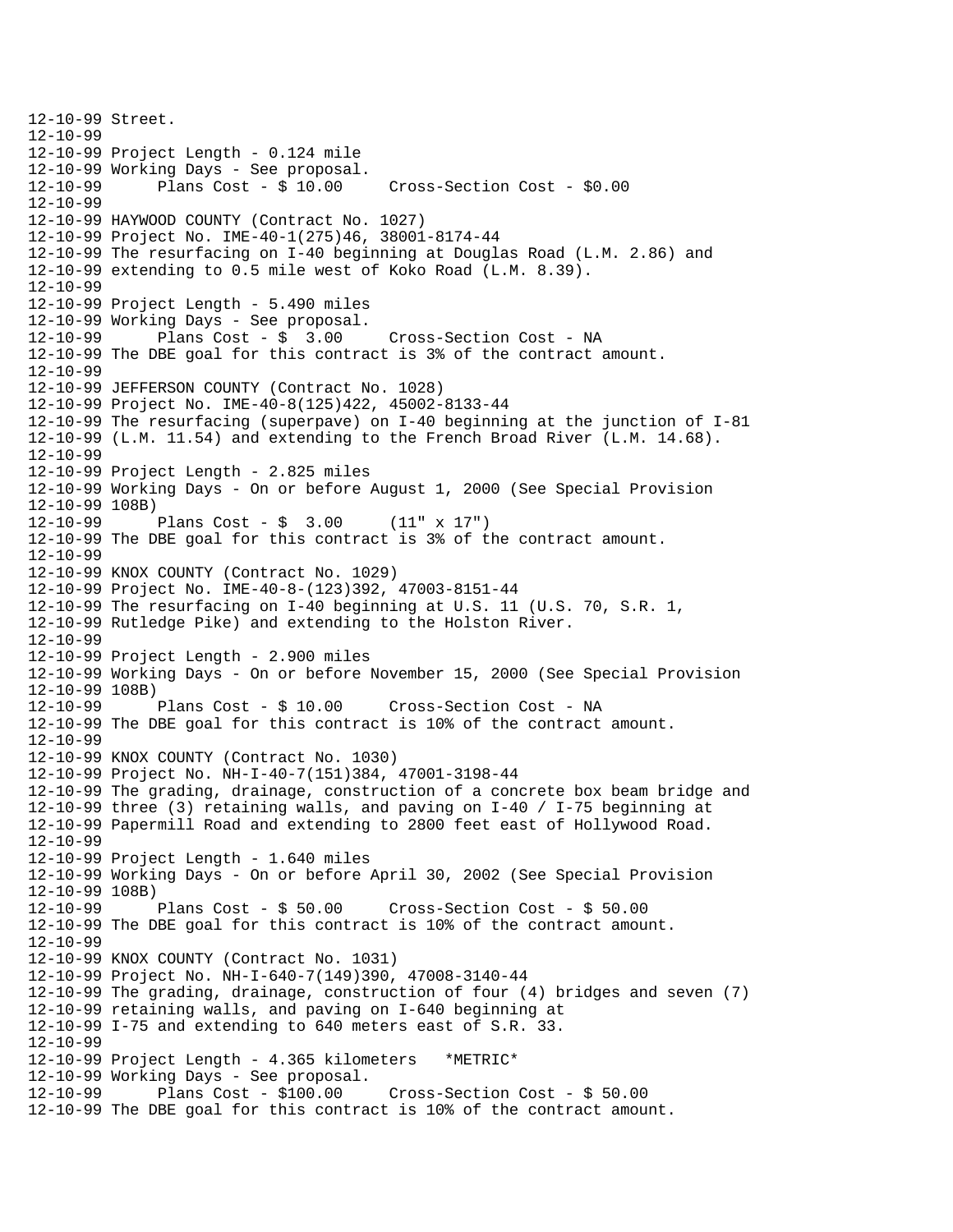12-10-99 12-10-99 KNOX AND BLOUNT COUNTIES (Contract No. 1032) 12-10-99 Project No. S.P. 98013-4147-04 12-10-99 The raising of approach slabs on bridges at various locations on I-140 12-10-99 (Pellissippi Parkway) and U.S. 129 (S.R. 115, Alcoa Highway). 12-10-99 12-10-99 Project Length - 0.000 mile 12-10-99 Working Days - On or before May 30, 2000 12-10-99 NO PLANS CONTRACT 12-10-99 12-10-99 LAUDERDALE COUNTY (Contract No. 1033) 12-10-99 Project No. S.P. 49001-4277-04 12-10-99 The repair of the bridge on S.R.88 over U.S. 51 (S.R. 3) (L.M. 14.74). 12-10-99 12-10-99 Project Length - 0.000 mile  $12-10-99$  Working Days - See proposal.<br> $12-10-99$  Plans Cost - \$ 10.00 12-10-99 Plans Cost - \$ 10.00 Cross-Section Cost - NA 12-10-99 12-10-99 LAUDERDALE COUNTY (Contract No. 1034) 12-10-99 Project No. S.P. 49951-3630-04 12-10-99 The grading, drainage, and paving on a S.I.A. route serving Marvin 12-10-99 Windows & Doors of Tennessee, Inc., in Ripley. 12-10-99 12-10-99 Project Length - 0.189 mile  $12-10-99$  Working Days - See proposal.<br> $12-10-99$  Plans Cost - \$ 10.00 12-10-99 Plans Cost - \$ 10.00 Cross-Section Cost - \$0.00 12-10-99 12-10-99 LOUDON, MONROE, MORGAN, AND ROANE COUNTIES (Contract No. 1035) 12-10-99 Project No. S.P. 98013-4173-04 12-10-99 The installation of painted pavement markings on various Interstate 12-10-99 and State Routes. 12-10-99 12-10-99 Project Length - 234.880 miles 12-10-99 Working Days - On or before November 15, 2000 (See Special Provision 12-10-99 108B) 12-10-99 NO PLANS CONTRACT 12-10-99 12-10-99 McMINN COUNTY (Contract No. 1036) 12-10-99 Project No. IME-75-1(101)39, 54001-8156-44 12-10-99 The resurfacing on I-75 beginning 4 miles north of the Bradley County 12-10-99 line and extending to the rest area (L.M. 44.94). 12-10-99 12-10-99 Project Length - 6.000 miles 12-10-99 Working Days - On or before September 1, 2000 12-10-99 Plans Cost - \$ 3.00 (11" x 17") 12-10-99 The DBE goal for this contract is 6% of the contract amount. 12-10-99 12-10-99 MADISON COUNTY (Contract No. 1037) 12-10-99 Project No. IME-40-1(272)80, 57201-8110-44 12-10-99 Project No. IME-40-1(273)74, 57201-8111-44 12-10-99 12-10-99 Project No. IME-40-1(272)80, 57201-8110-44 12-10-99 The resurfacing (superpave) on I-40 beginning at U.S. 45 Bypass (S.R. 12-10-99 186) (L.M. 13.60) and extending to U.S. 70 (S.R. 1) (L.M. 19.90). 12-10-99 12-10-99 Project Length - 6.260 miles 12-10-99 12-10-99 Project No. IME-40-1(273)74, 57201-8111-44 12-10-99 The resurfacing on I-40 beginning at Lower Brownsville Road (L.M. 12-10-99 7.47) and extending to U.S. 45 Bypass (S.R. 186) (L.M. 13.60).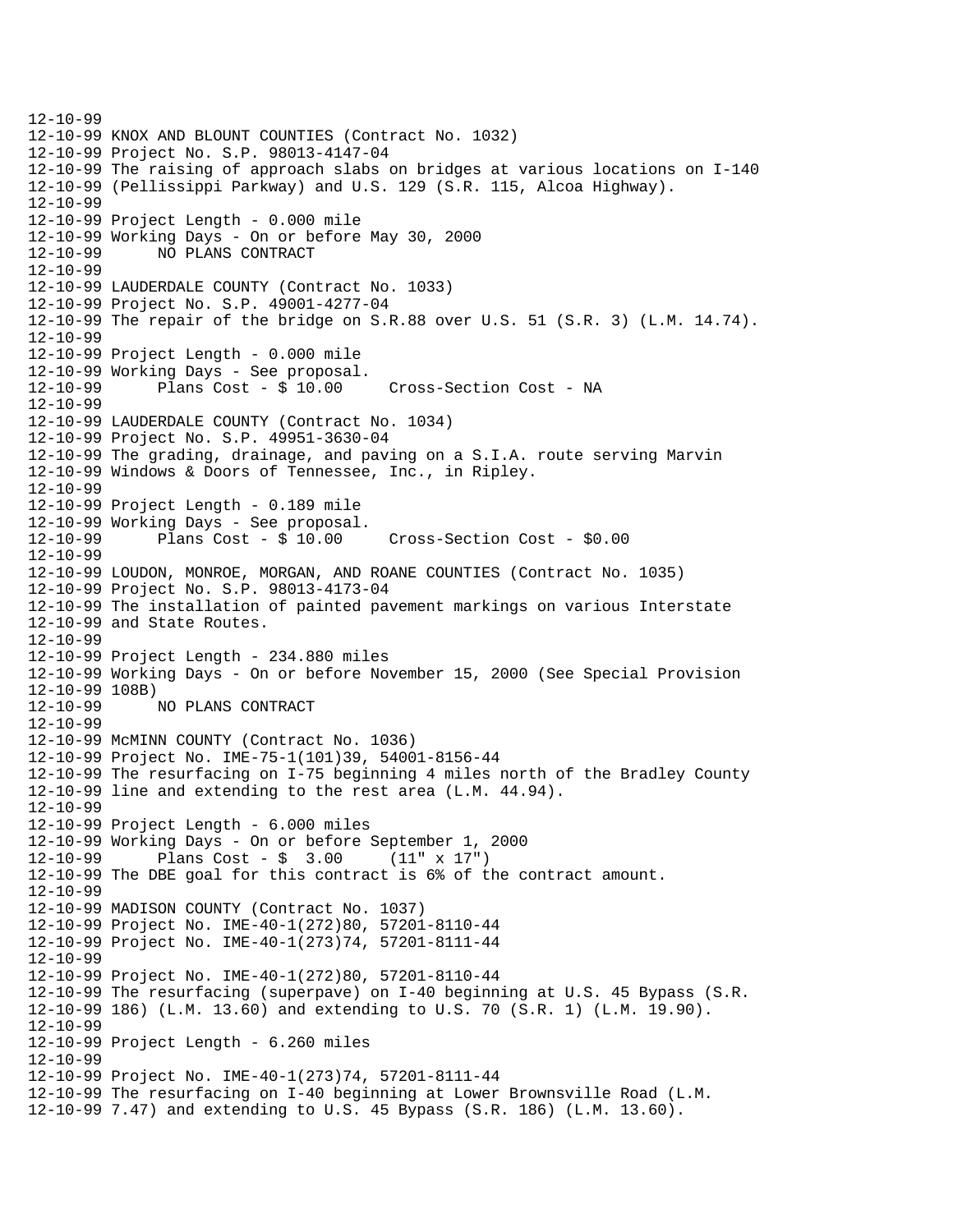12-10-99 12-10-99 Project Length - 6.130 miles 12-10-99 12-10-99 Total Project Length - 12.390 miles 12-10-99 Working Days - See proposal. 12-10-99 Plans Cost - \$ 3.00 (11" x 17") 12-10-99 The DBE goal for this contract is 3% of the contract amount. 12-10-99 12-10-99 MADISON COUNTY (Contract No. 1038) 12-10-99 Project No. BR-NH-5(46), 57006-3241-94 12-10-99 The construction of two (2) concrete I-beam bridges on U.S. 45 (S.R. 12-10-99 5) over Meridian Creek (L.M. 7.72) and overflow (L.M. 7.78), including 12-10-99 grading, drainage, and paving. 12-10-99 12-10-99 Project Length - 0.500 kilometer \*METRIC\* 12-10-99 Working Days - See proposal. 12-10-99 Plans Cost - \$ 10.00 Cross-Section Cost - \$0.00 12-10-99 The DBE goal for this contract is 3% of the contract amount. 12-10-99 12-10-99 MADISON COUNTY (Contract No. 1039) 12-10-99 Project No. BR-STP-18(19), 57010-3211-94 12-10-99 The removal of the existing bridge on S.R. 18 over the abandoned 12-10-99 I.C.G. Railroad (L.M. 9.62), including grading, drainage, and paving. 12-10-99 12-10-99 Project Length - 0.220 kilometer \*METRIC\* 12-10-99 Working Days - See proposal. 12-10-99 Plans Cost - \$ 10.00 Cross-Section Cost - \$0.00 12-10-99 12-10-99 MADISON COUNTY (Contract No. 1040) 12-10-99 Project No. BR-STP-198(5), 57035-3212-94 12-10-99 The construction of a concrete box beam bridge on S.R. 198 over the 12-10-99 overflow of the South Forked Deer River (L.M. 11.56), including 12-10-99 grading, drainage, and paving. 12-10-99 12-10-99 Project Length - 0.150 kilometer \*METRIC\* 12-10-99 Working Days - See proposal. 12-10-99 Plans Cost - \$ 10.00 Cross-Section Cost - \$0.00 12-10-99 The DBE goal for this contract is 5% of the contract amount. 12-10-99 12-10-99 MADISON COUNTY (Contract No. 1041) 12-10-99 Project No. HPP/STP-NHE-186(5), 57009-3258-14; 57009-4259-04 12-10-99 The grading, drainage, construction of a steel welded plate girder 12-10-99 bridge, and paving on U.S. 45 Bypass (S.R. 186), beginning at Channing 12-10-99 Way and extending to the Jackson City limits. 12-10-99 12-10-99 Project Length - 2.959 miles  $12-10-99$  Working Days - See proposal.<br> $12-10-99$  Plans Cost - \$ 25.00 12-10-99 Plans Cost - \$ 25.00 Cross-Section Cost - \$ 25.00 12-10-99 The DBE goal for this contract is 3% of the contract amount. 12-10-99 12-10-99 MADISON COUNTY (Contract No. 1042) 12-10-99 Project No. STP-20(17), 57012-3208-14 12-10-99 STP-152(11), 57017-3214-14 12-10-99 12-10-99 Project No. STP-20(17), 57012-3208-14 12-10-99 The grading, drainage, and paving on U.S. 412 (S.R. 20) beginning at 12-10-99 S.R. 152 (Law Road) and extending to the Henderson County line. 12-10-99 12-10-99 Project Length - 3.310 kilometers 12-10-99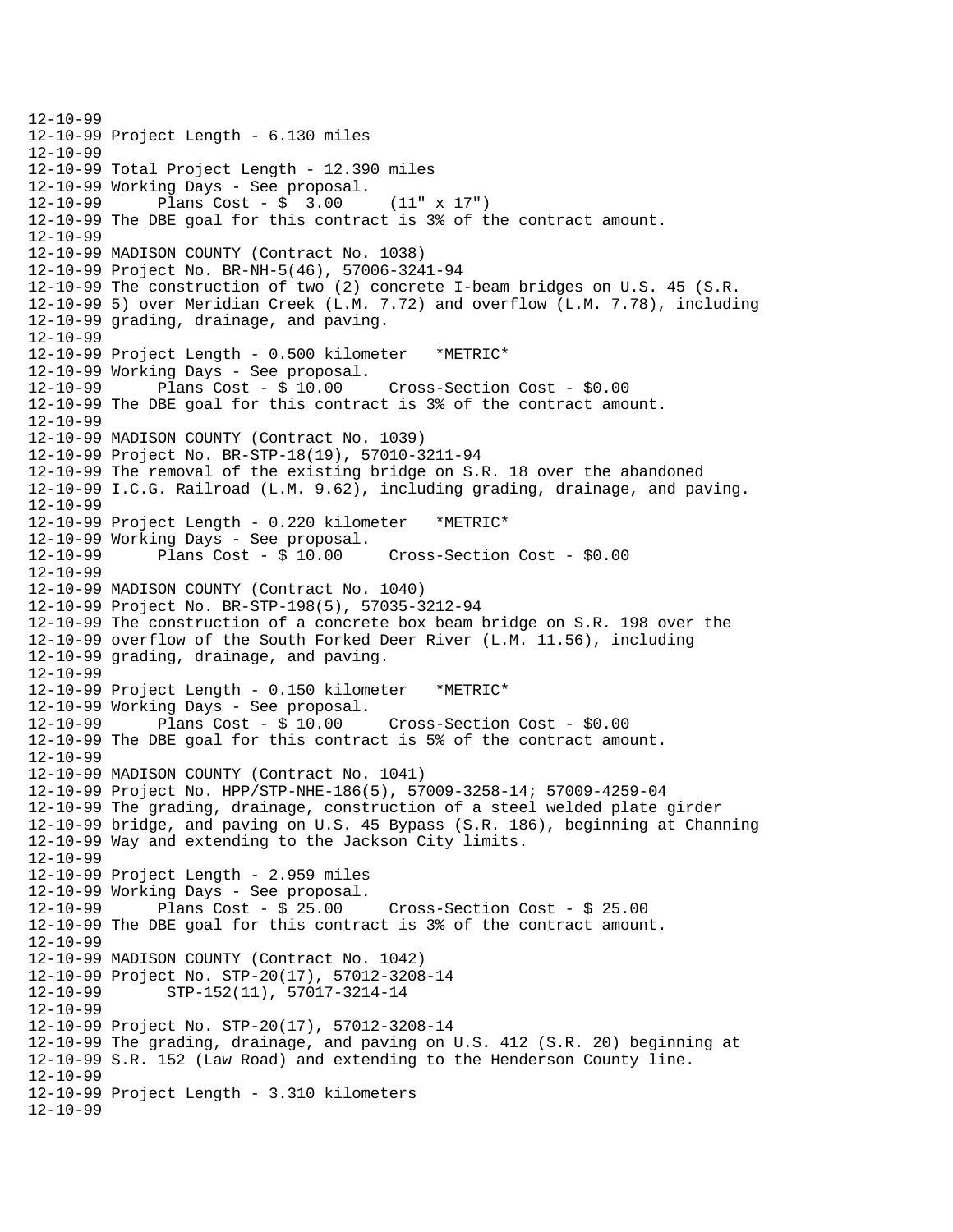12-10-99 Project No. STP-152(11), 57017-3214-14 12-10-99 The grading, drainage, and paving on S.R. 152 beginning at U.S. 412 12-10-99 (S.R. 20) and extending to I-40. 12-10-99 12-10-99 Project Length - 0.868 kilometers 12-10-99 12-10-99 Total Project Length - 4.178 kilometers \*METRIC\* 12-10-99 Working Days - See proposal. 12-10-99 Plans Cost - \$ 50.00 Cross-Section Cost - \$ 25.00 12-10-99 The DBE goal for this contract is 5% of the contract amount. 12-10-99 12-10-99 MARION COUNTY (Contract No. 1043) 12-10-99 Project No. S.P. 58002-4227-04 12-10-99 The repair of the bridge on S.R. 2 over the Tennessee River (L.M. 12-10-99 21.14) 12-10-99 12-10-99 Project Length - 0.000 mile 12-10-99 Working Days - On or before March 1, 2000 12-10-99 Plans Cost - \$ 10.00 Cross-Section Cost - NA 12-10-99 12-10-99 MONTGOMERY COUNTY (Contract No. 1044) 12-10-99 Project No. IME-24-9(53)0, 63001-8146-44; 63001-4147-04 12-10-99 The resurfacing (superpave) on I-24 beginning at the Kentucky State 12-10-99 line (L.M. 0.00) and extending to U.S. 79 (S.R. 13) (L.M. 4.40), 12-10-99 including the Welcome Center (L.M. 0.75). 12-10-99 12-10-99 Project Length - 4.400 miles 12-10-99 Working Days - See proposal. 12-10-99 Plans Cost - \$ 3.00 Cross-Section Cost - NA 12-10-99 12-10-99 PUTNAM COUNTY (Contract No. 1045) 12-10-99 Project No. IME-40-6(125)273, 71001-8189-44 12-10-99 The resurfacing on I-40 beginning east of S.R. 56 and extending to 12-10-99 near S.R. 56. 12-10-99 12-10-99 Project Length - 7.580 miles 12-10-99 Working Days - On or before June 30, 2000 12-10-99 Plans Cost - \$ 3.00 (11" x 17") 12-10-99 The DBE goal for this contract is 7% of the contract amount. 12-10-99 12-10-99 ROBERTSON COUNTY (Contract No. 1046) 12-10-99 Project No. IME-65-3(99)111, 74003-8154-44; 74003-4155-04 12-10-99 The resurfacing on I-65 beginning at S.R. 25 (L.M. 111.72) and 12-10-99 extending to the Kentucky State line (L.M. 120.71), including the 12-10-99 Welcome Center and weigh stations. 12-10-99 12-10-99 Project Length - 9.907 miles 12-10-99 Working Days - See proposal. 12-10-99 Plans Cost - \$ 10.00 Cross-Section Cost - NA 12-10-99 The DBE goal for this contract is 3% of the contract amount. 12-10-99 12-10-99 ROBERTSON COUNTY (Contract No. 1047) 12-10-99 Project No. STP-11(25), 74005-3228-14 12-10-99 The grading, drainage, and paving on S.R. 11 beginning 0.16 kilometer 12-10-99 south of Blackwood Road and extending to 0.22 kilometer northwest of 12-10-99 Garrett Road, and on S.R. 65 beginning at S.R. 11 and extending to 12-10-99 0.19 kilometer northeast of William Woodard Road. 12-10-99 12-10-99 Project Length - 5.433 kilometers \*METRIC\* 12-10-99 Working Days - See proposal.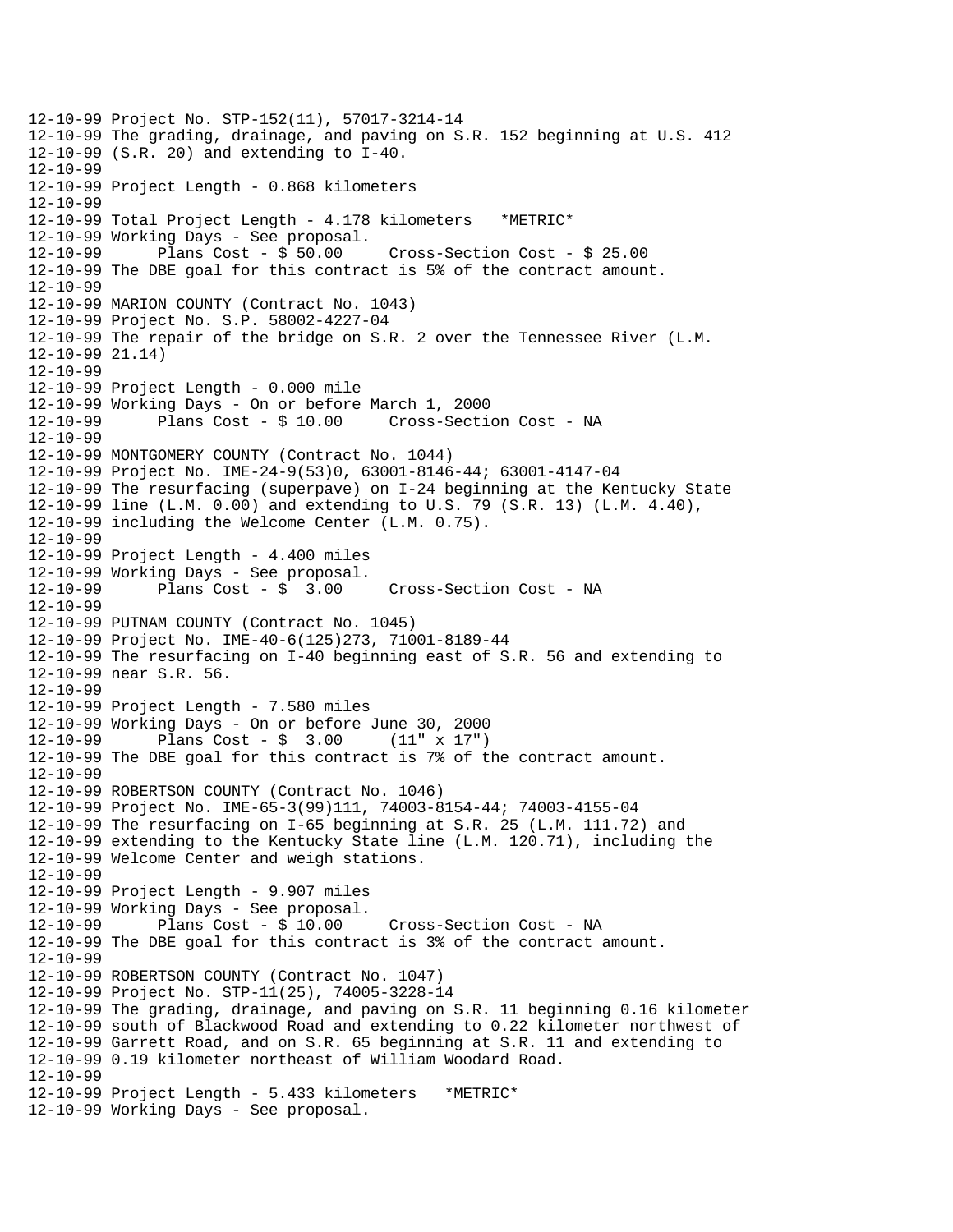12-10-99 Plans Cost - \$ 50.00 Cross-Section Cost - \$ 25.00 12-10-99 The DBE goal for this contract is 10% of the contract amount. 12-10-99 12-10-99 RUTHERFORD COUNTY (Contract No. 1048) 12-10-99 Project No. S.P. 75946-4117-04 12-10-99 The removal of snow and ice on various northern Interstate and State 12-10-99 Routes. 12-10-99 12-10-99 Project Length - 89.000 miles 12-10-99 Working Days - On or before April 15, 2000 12-10-99 NO PLANS CONTRACT 12-10-99 12-10-99 RUTHERFORD COUNTY (Contract No. 1049) 12-10-99 Project No. S.P. 75946-4118-04 12-10-99 The removal of snow and ice on various southern Interstate and State 12-10-99 Routes. 12-10-99 12-10-99 Project Length - 108.000 miles 12-10-99 Working Days - On or before April 15, 2000 12-10-99 NO PLANS CONTRACT 12-10-99 12-10-99 SEQUATCHIE COUNTY (Contract No. 1050) 12-10-99 Project No. APD-NHE-111(36), 77041-3218-64 12-10-99 The grading, drainage, construction of a concrete Bulb-Tee beam 12-10-99 bridge, and paving on S.R. 111 at U.S. 127 (S.R. 28). 12-10-99 12-10-99 Project Length - 0.879 mile 12-10-99 Working Days - On or before November 15, 2001 12-10-99 Plans Cost - \$ 25.00 Cross-Section Cost - \$ 25.00 12-10-99 The DBE goal for this contract is 3% of the contract amount. 12-10-99 12-10-99 SHELBY COUNTY (Contract No. 1051) 12-10-99 Project No. IME-40-1(274)16, 79003-8179-44 12-10-99 The resurfacing (superpave) on I-40 beginning 1.3 miles east of S.R. 12-10-99 15 (L.M. 19.18) and extending to Cypress Creek (L.M. 23.55) and 12-10-99 beginning 0.4 mile west of Hall Creek (L.M. 25.85) and extending to 12-10-99 the Fayette County line (L.M. 27.22). 12-10-99 12-10-99 Project Length - 5.740 miles 12-10-99 Working Days - See proposal. 12-10-99 Plans Cost - \$ 3.00 Cross-Section Cost - NA 12-10-99 The DBE goal for this contract is 2% of the contract amount. 12-10-99 12-10-99 SHELBY COUNTY (Contract No. 1052) 12-10-99 Project No. NH-I-55-1(92)4, 79004-3143-44 12-10-99 The grading, drainage, repair and widening of seven (7) bridges and 12-10-99 paving on I-55, beginning 0.084 mile south of the Mississippi State 12-10-99 line and extending to 0.461 mile south of Winchester Road. 12-10-99 12-10-99 Project Length - 3.826 miles 12-10-99 Working Days - See proposal. 12-10-99 Plans Cost - \$175.00 Cross-Section Cost - \$ 50.00 12-10-99 The DBE goal for this contract is 15% of the contract amount. 12-10-99 12-10-99 SHELBY COUNTY (Contract No. 1053) 12-10-99 Project No. CM-IE-98-4(3), 79959-3178-14 12-10-99 The installation of emergency reference number signs on various 12-10-99 Interstate Routes. 12-10-99 12-10-99 Project Length - 47.000 miles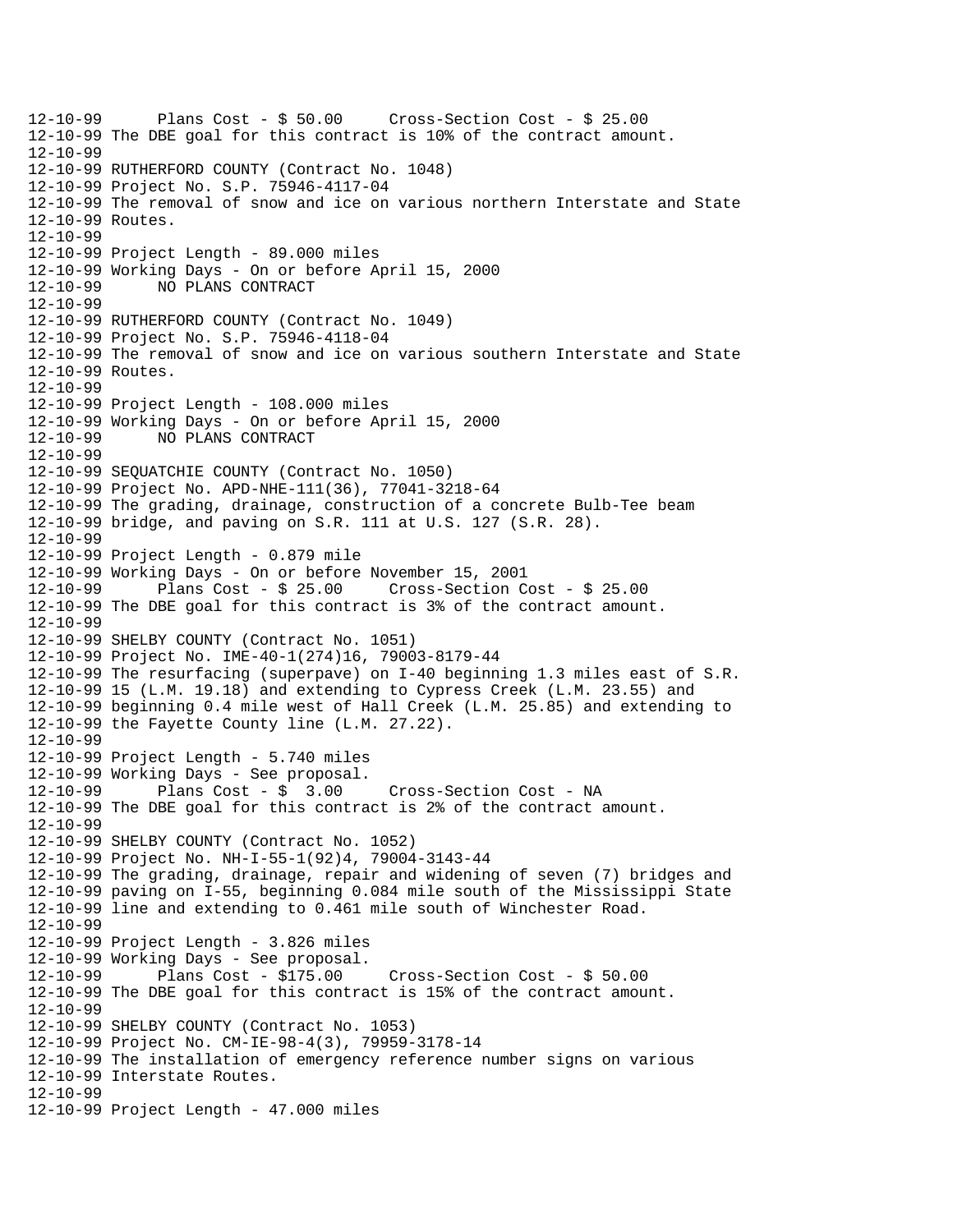```
12-10-99 Working Days - On or before July 1, 2000 
              12-10-99 NO PLANS CONTRACT 
12-10-99 
12-10-99 SHELBY COUNTY (Contract No. 1054) 
12-10-99 Project No. CM-STP-5161(1), 79954-3523-54 
12-10-99 The signalization of the intersection of Farmington Boulevard at 
12-10-99 Brierbrook Road in Germantown, including grading, drainage, and 
12-10-99 paving. 
12-10-99 
12-10-99 Project Length - 0.000 mile 
12-10-99 Working Days - See proposal. 
12-10-99 Plans Cost - $ 3.00 Cross-Section Cost - NA 
12-10-99 
12-10-99 SHELBY COUNTY (Contract No. 1055) 
12-10-99 Project No. STP-M-4032(5), 79959-3770-54 
12-10-99 The grading, drainage, construction of a concrete I-beam bridge and a 
12-10-99 concrete Bulb-Tee beam bridge, and paving on Sam Cooper Boulevard, 
12-10-99 beginning at East Parkway and extending to Holmes Street. 
12-10-99 
12-10-99 Project Length - 2.810 kilometers *METRIC* 
12-10-99 Working Days - See proposal.<br>12-10-99 Plans Cost - $ 50.00
12-10-99 Plans Cost - $ 50.00 Cross-Section Cost - $ 10.00 
12-10-99 The DBE goal for this contract is 5% of the contract amount. 
12-10-99 
12-10-99 SHELBY COUNTY (Contract No. 1056) 
12-10-99 Project No. S.P. 79005-4152-04 
12-10-99 The installation of seismic restraints on six (6) bridges on and over 
12-10-99 I-55. 
12-10-99 
12-10-99 Project Length - 0.000 mile 
12-10-99 Working Days - See proposal. 
12-10-99 Plans Cost - $ 25.00 Cross-Section Cost - NA 
12-10-99 
12-10-99 SHELBY COUNTY (Contract No. 1057) 
12-10-99 Project No. S.P. 79006-4170-04 
12-10-99 The installation of a cantilever sign on I-240 west of Perkins Road. 
12-10-99 
12-10-99 Project Length - 0.000 mile 
12-10-99 Working Days - On or before July 1, 2000 
12-10-99 NO PLANS CONTRACT 
12-10-99 
12-10-99 SHELBY COUNTY (Contract No. 1058) 
12-10-99 Project No. S.P. 79017-4281-04 
12-10-99 The repair of the bridge on U.S. 51 (S.R. 3) over branch (L.M. 18.63). 
12-10-99 
12-10-99 Project Length - 0.000 mile 
12-10-99 Working Days - See proposal.<br>12-10-99 Plans Cost - $ 3.00
12-10-99 Plans Cost - $ 3.00 Cross-Section Cost - NA 
12-10-99 
12-10-99 WEAKLEY COUNTY (Contract No. 1059) 
12-10-99 Project No. BR-STP-124(2), 92009-3216-94 
12-10-99 The construction of either a concrete box beam bridge or a concrete 
12-10-99 box bridge on S.R. 124 over Booth Branch (L.M. 11.53), including 
12-10-99 grading, drainage, and paving. 
12-10-99 
12-10-99 Project Length - 0.382 kilometer *METRIC* 
12-10-99 Working Days - See proposal. 
                                       12-10-99 Plans Cost - $ 10.00 Cross-Section Cost - $0.00 
12-10-99 
12-10-99 WILSON COUNTY (Contract No. 1060)
```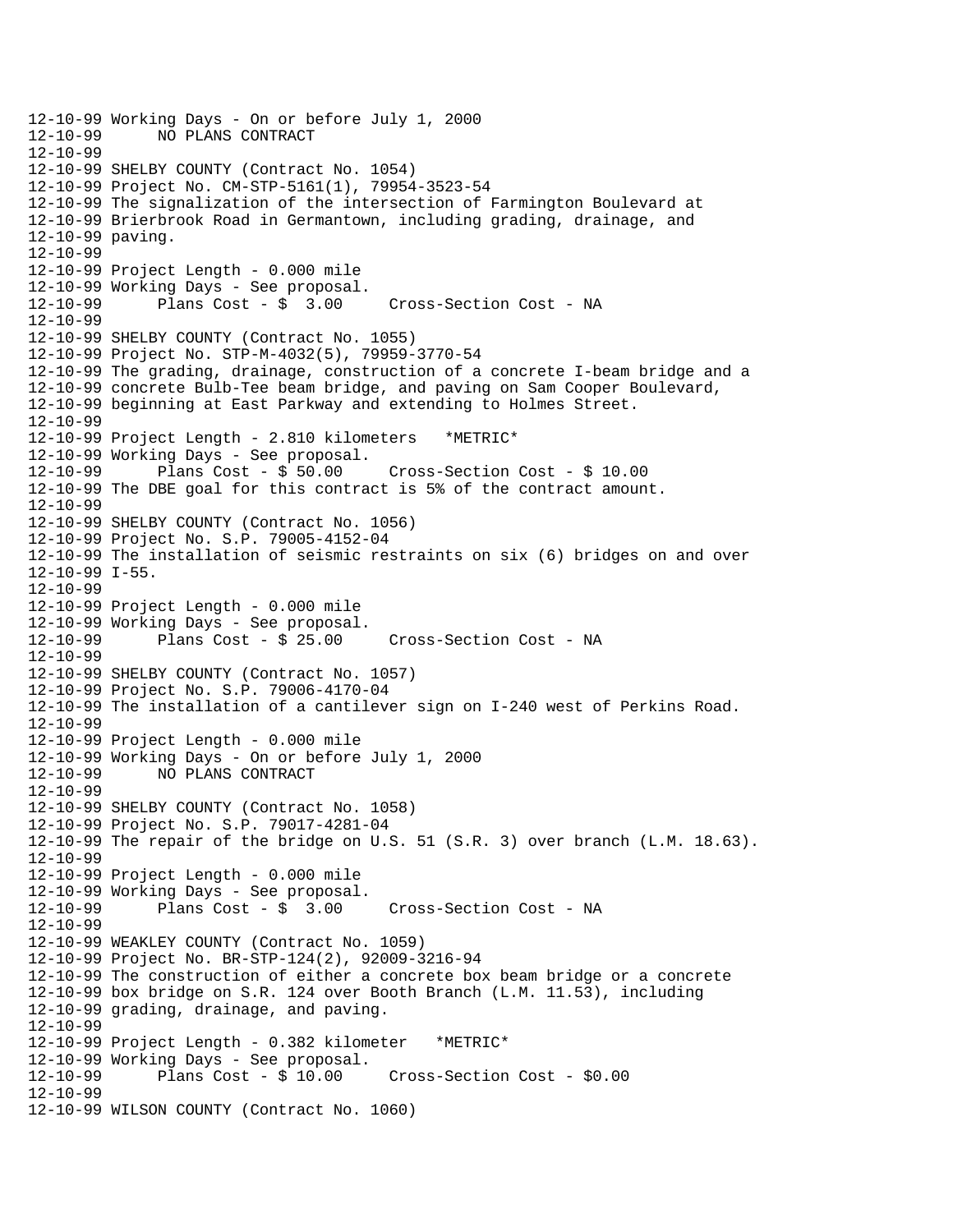12-10-99 Project No. IME-40-5(116)234, 95001-8182-44 12-10-99 The resurfacing on I-40 beginning east of S.R. 840 (L.M. 12.71) and 12-10-99 extending to east of U.S. 70 (S.R 26) (L.M. 17.15). 12-10-99 12-10-99 Project Length - 4.442 miles 12-10-99 Working Days - See proposal. 12-10-99 Plans Cost - \$ 10.00 Cross-Section Cost - NA

12-10-99 The DBE goal for this contract is 3% of the contract amount.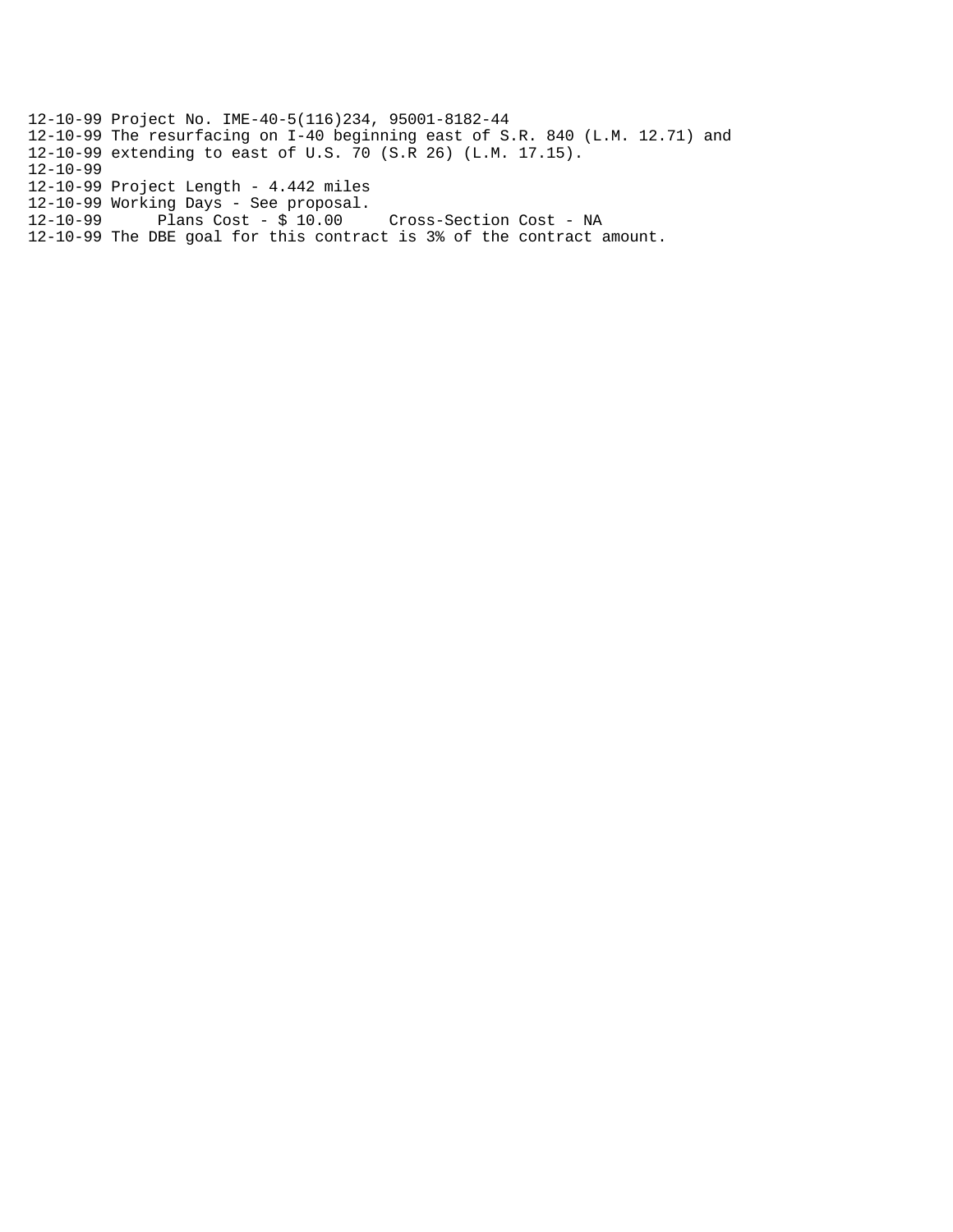01-28-00 ANDERSON AND CAMPBELL COUNTIES (Contract No. 1061) 01-28-00 Project No. S.P. 98013-4174-04 01-28-00 The mowing and litter removal on I-75 and various State Routes. 01-28-00 01-28-00 Project Length - 65.810 miles 01-28-00 Working Days - On or before March 31, 2001 (See Special Provision 01-28-00 108B) 01-28-00 01-28-00 ANDERSON, CAMPBELL, CLAIBORNE, AND UNION COUNTIES (Contract No. 1062) 01-28-00 Project No. S.P. 98013-4275-04 01-28-00 The mowing on various State Routes. 01-28-00 01-28-00 Project Length - 171.260 miles 01-28-00 Working Days - On or before November 15, 2000 (See Special Provision 01-28-00 108B) 01-28-00 01-28-00 BEDFORD AND RUTHERFORD COUNTIES (Contract No. 1063) 01-28-00 Project No. S.P. 98035-4184-04 01-28-00 The mowing and litter removal on I-24 and S.R. 840. 01-28-00 01-28-00 Project Length - 38.330 miles 01-28-00 Working Days - On or before March 31, 2001 (See Special Provision 01-28-00 108B) 01-28-00 01-28-00 BRADLEY AND McMINN COUNTIES (Contract No. 1064) 01-28-00 Project No. S.P. 98023-4186-04 01-28-00 The mowing and litter removal on I-75. 01-28-00 01-28-00 Project Length - 44.300 miles 01-28-00 Working Days - On or before March 31, 2001 (See Special Provision 01-28-00 108B) 01-28-00 01-28-00 CARROLL AND HENRY COUNTIES (Contract No. 1065) 01-28-00 Project No. S.P. 98044-4251-04 01-28-00 The mowing and litter removal on various State Routes. 01-28-00 01-28-00 Project Length - 321.120 miles 01-28-00 Working Days - On or before March 31, 2001 (See Special Provision 01-28-00 108B) 01-28-00 01-28-00 CLAY, FENTRESS, OVERTON, AND PICKETT COUNTIES (Contract No. 1066) 01-28-00 Project No. S.P. 98023-4287-04 01-28-00 The mowing on various State Routes. 01-28-00 01-28-00 Project Length - 304.750 miles 01-28-00 Working Days - On or before November 15, 2000 (See Special Provision 01-28-00 108B) 01-28-00 01-28-00 CLAY, JACKSON, OVERTON, PUTNAM, AND SMITH COUNTIES (Contract No. 1067) 01-28-00 Project No. S.P. 98023-4288-04 01-28-00 The mowing on various State Routes. 01-28-00 01-28-00 Project Length - 311.510 miles 01-28-00 Working Days - On or before November 15, 2000 (See Special Provision 01-28-00 108B) 01-28-00 01-28-00 COFFEE AND FRANKLIN COUNTIES (Contract No. 1068) 01-28-00 Project No. S.P. 98023-4289-04 01-28-00 The mowing on various State Routes. 01-28-00 01-28-00 Project Length - 266.370 miles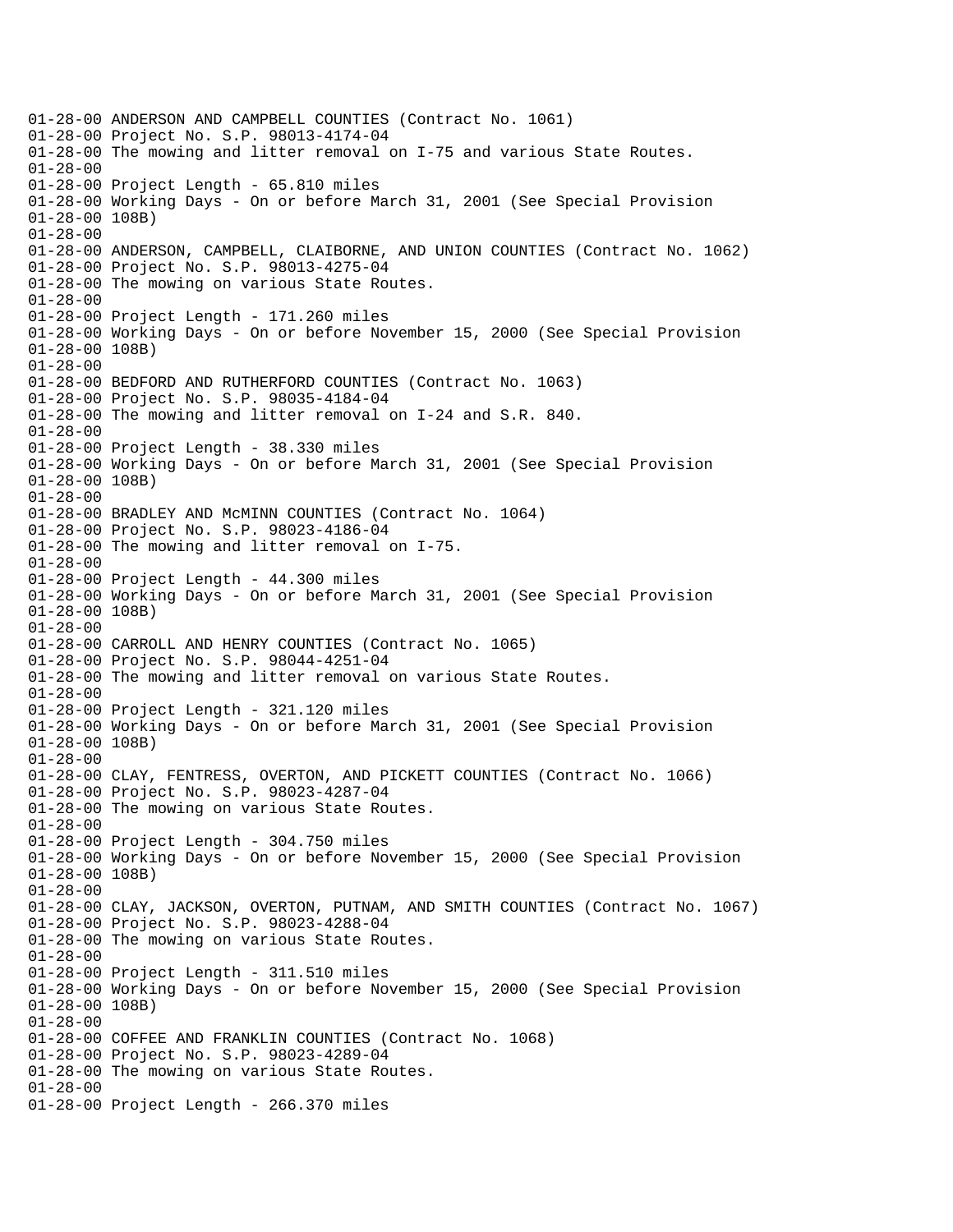01-28-00 Working Days - On or before November 15, 2000 (See Special Provision 01-28-00 108B) 01-28-00 01-28-00 DeKALB, VAN BUREN, AND WHITE COUNTIES (Contract No. 1069) 01-28-00 Project No. S.P. 98023-4290-04 01-28-00 The mowing on various State Routes. 01-28-00 01-28-00 Project Length - 205.600 miles 01-28-00 Working Days - On or before November 15, 2000 (See Special Provision 01-28-00 108B) 01-28-00 01-28-00 DICKSON AND HICKMAN COUNTIES (Contract No. 1070) 01-28-00 Project No. S.P. 98035-4285-04 01-28-00 The mowing on various State Routes. 01-28-00 01-28-00 Project Length - 290.600 miles 01-28-00 Working Days - On or before November 15, 2000 (See Special Provision 01-28-00 108B) 01-28-00 01-28-00 DYER, GIBSON, LAKE, AND OBION COUNTIES (Contract No. 1071) 01-28-00 Project No. S.P. 98044-4152-04 01-28-00 The mowing and litter removal on I-155 and various State Routes. 01-28-00 01-28-00 Project Length - 173.480 miles 01-28-00 Working Days - On or before March 31, 2001 (See Special Provision 01-28-00 108B) 01-28-00 01-28-00 FAYETTE COUNTY (Contract No. 1072) 01-28-00 Project No. S.P. 24945-4273-04 01-28-00 The mowing and litter removal on various State Routes. 01-28-00 01-28-00 Project Length - 181.050 miles 01-28-00 Working Days - On or before March 31, 2001 (See Special Provision 01-28-00 108B) 01-28-00 01-28-00 GILES COUNTY (Contract No. 1073) 01-28-00 Project No. S.P. 28945-4284-04 01-28-00 The mowing on various State Routes. 01-28-00 01-28-00 Project Length - 150.810 miles 01-28-00 Working Days - On or before November 15, 2000 (See Special Provision 01-28-00 108B) 01-28-00 01-28-00 GILES, MARSHALL, MAURY, AND WILLIAMSON COUNTIES (Contract No. 1074) 01-28-00 Project No. S.P. 98035-4187-04 01-28-00 The mowing and litter removal on I-65 and S.R. 396. 01-28-00 01-28-00 Project Length - 70.250 miles 01-28-00 Working Days - On or before March 31, 2001 (See Special Provision 01-28-00 108B) 01-28-00 01-28-00 GRUNDY, HAMILTON, MARION, AND COFFEE COUNTIES (Contract No. 1075) 01-28-00 Project No. S.P. 98023-4191-04 01-28-00 The mowing and litter removal on I-24. 01-28-00 01-28-00 Project Length - 69.970 miles 01-28-00 Working Days - On or before March 31, 2001 (See Special Provision 01-28-00 108B) 01-28-00 01-28-00 HAMILTON AND MEIGS COUNTIES (Contract No. 1076) 01-28-00 Project No. S.P. 98023-4292-04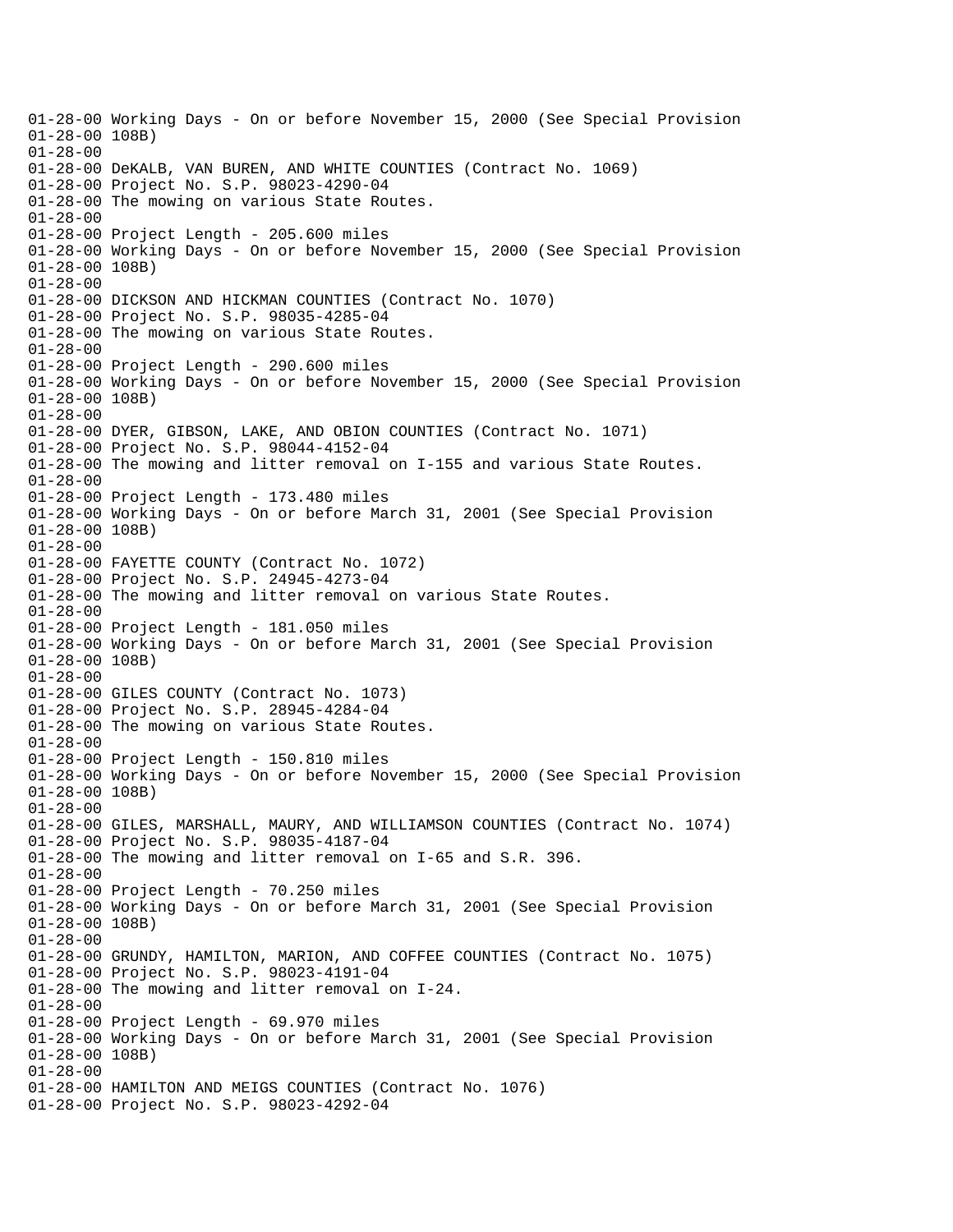01-28-00 The mowing on various State Routes. 01-28-00 01-28-00 Project Length - 117.050 miles 01-28-00 Working Days - On or before November 15, 2000 (See Special Provision 01-28-00 108B) 01-28-00 01-28-00 HARDEMAN COUNTY (Contract No. 1077) 01-28-00 Project No. S.P. 35945-4273-04 01-28-00 The mowing and litter removal on various State Routes. 01-28-00 01-28-00 Project Length - 136.570 miles 01-28-00 Working Days - On or before March 31, 2001 (See Special Provision 01-28-00 108B) 01-28-00 01-28-00 HARDIN AND WAYNE COUNTIES (Contract No. 1078) 01-28-00 Project No. S.P. 98044-4254-04 01-28-00 The mowing on various State Routes. 01-28-00 01-28-00 Project Length - 146.440 miles 01-28-00 Working Days - On or before November 15, 2000 (See Special Provision 01-28-00 108B) 01-28-00 01-28-00 KNOX, BLOUNT, AND SEVIER COUNTIES (Contract No. 1079) 01-28-00 Project No. S.P. 98013-4176-04 01-28-00 The mowing on various Interstate and State Routes. 01-28-00 01-28-00 Project Length - 103.420 miles 01-28-00 Working Days - On or before November 15, 2000 (See Special Provision 01-28-00 108B) 01-28-00 01-28-00 LINCOLN AND MOORE COUNTIES (Contract No. 1080) 01-28-00 Project No. S.P. 98035-4288-04 01-28-00 The mowing on various State Routes. 01-28-00 01-28-00 Project Length - 210.340 miles 01-28-00 Working Days - On or before November 15, 2000 (See Special Provision 01-28-00 108B) 01-28-00 01-28-00 McMINN AND MEIGS COUNTIES (Contract No. 1081) 01-28-00 Project No. S.P. 98023-4293-04 01-28-00 The mowing on various State Routes. 01-28-00 01-28-00 Project Length - 209.930 miles 01-28-00 Working Days - On or before November 15, 2000 (See Special Provision 01-28-00 108B) 01-28-00 01-28-00 McNAIRY AND CHESTER COUNTIES (Contract No. 1082) 01-28-00 Project No. S.P. 98044-4255-04 01-28-00 The mowing and litter removal on various State Routes. 01-28-00 01-28-00 Project Length - 227.730 miles 01-28-00 Working Days - On or before March 31, 2001 (See Special Provision 01-28-00 108B) 01-28-00 01-28-00 MARION AND GRUNDY COUNTIES (Contract No. 1083) 01-28-00 Project No. S.P. 98023-4294-04 01-28-00 The mowing on various State Routes. 01-28-00 01-28-00 Project Length - 270.570 miles 01-28-00 Working Days - On or before November 15, 2000 (See Special Provision 01-28-00 108B)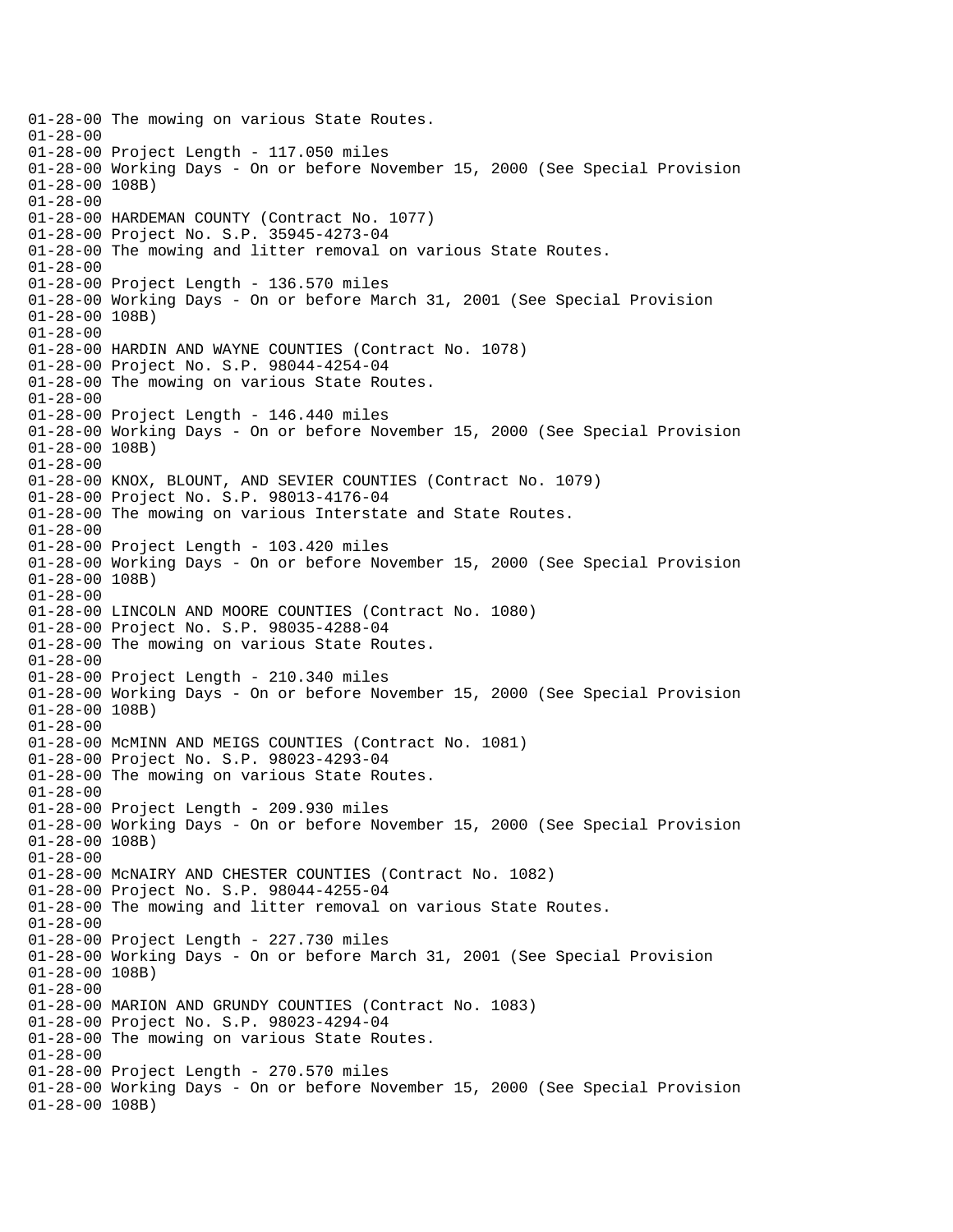$01 - 28 - 00$ 01-28-00 MAURY COUNTY (Contract No. 1084) 01-28-00 Project No. S.P. 60945-4291-04 01-28-00 The mowing on various State Routes. 01-28-00 01-28-00 Project Length - 211.130 miles 01-28-00 Working Days - On or before November 15, 2000 (See Special Provision 01-28-00 108B) 01-28-00 01-28-00 MONTGOMERY AND STEWART COUNTIES (Contract No. 1085) 01-28-00 Project No. S.P. 98035-4290-04 01-28-00 The mowing on various State Routes. 01-28-00 01-28-00 Project Length - 253.770 miles 01-28-00 Working Days - On or before November 15, 2000 (See Special Provision 01-28-00 108B) 01-28-00 01-28-00 MORGAN, MONROE, LOUDON, AND ROANE COUNTIES (Contract No. 1086) 01-28-00 Project No. S.P. 98013-4277-04 01-28-00 The mowing on various State Routes. 01-28-00 01-28-00 Project Length - 126.020 miles 01-28-00 Working Days - On or before November 15, 2000 (See Special Provision 01-28-00 108B) 01-28-00 01-28-00 OBION AND WEAKLEY COUNTIES (Contract No. 1087) 01-28-00 Project No. S.P. 98044-4256-04 01-28-00 The mowing and litter removal on various State Routes. 01-28-00 01-28-00 Project Length - 130.330 miles 01-28-00 Working Days - On or before March 31, 2001 (See Special Provision 01-28-00 108B) 01-28-00 01-28-00 SEQUATCHIE, BLEDSOE, AND VAN BUREN COUNTIES (Contract No. 1088) 01-28-00 Project No. S.P. 98023-4295-04 01-28-00 The mowing on various State Routes. 01-28-00 01-28-00 Project Length - 159.720 miles 01-28-00 Working Days - On or before November 15, 2000 (See Special Provision 01-28-00 108B) 01-28-00 01-28-00 SHELBY, TIPTON, AND LAUDERDALE COUNTIES (Contract No. 1089) 01-28-00 Project No. S.P. 98044-4153-04 01-28-00 The mowing and litter removal on I-40 and various State Routes. 01-28-00 01-28-00 Project Length - 147.850 miles 01-28-00 Working Days - On or before March 31, 2001 (See Special Provision 01-28-00 108B) 01-28-00 01-28-00 SMITH AND WILSON COUNTIES (Contract No. 1090) 01-28-00 Project No. S.P. 98035-4189-04 01-28-00 The mowing and litter removal on I-40 and S.R. 840.  $01 - 28 - 00$ 01-28-00 Project Length - 55.170 miles 01-28-00 Working Days - On or before March 31, 2001 (See Special Provision 01-28-00 108B) 01-28-00 01-28-00 SMITH AND WILSON COUNTIES (Contract No. 1091) 01-28-00 Project No. S.P. 98035-4286-04 01-28-00 The mowing on various State Routes. 01-28-00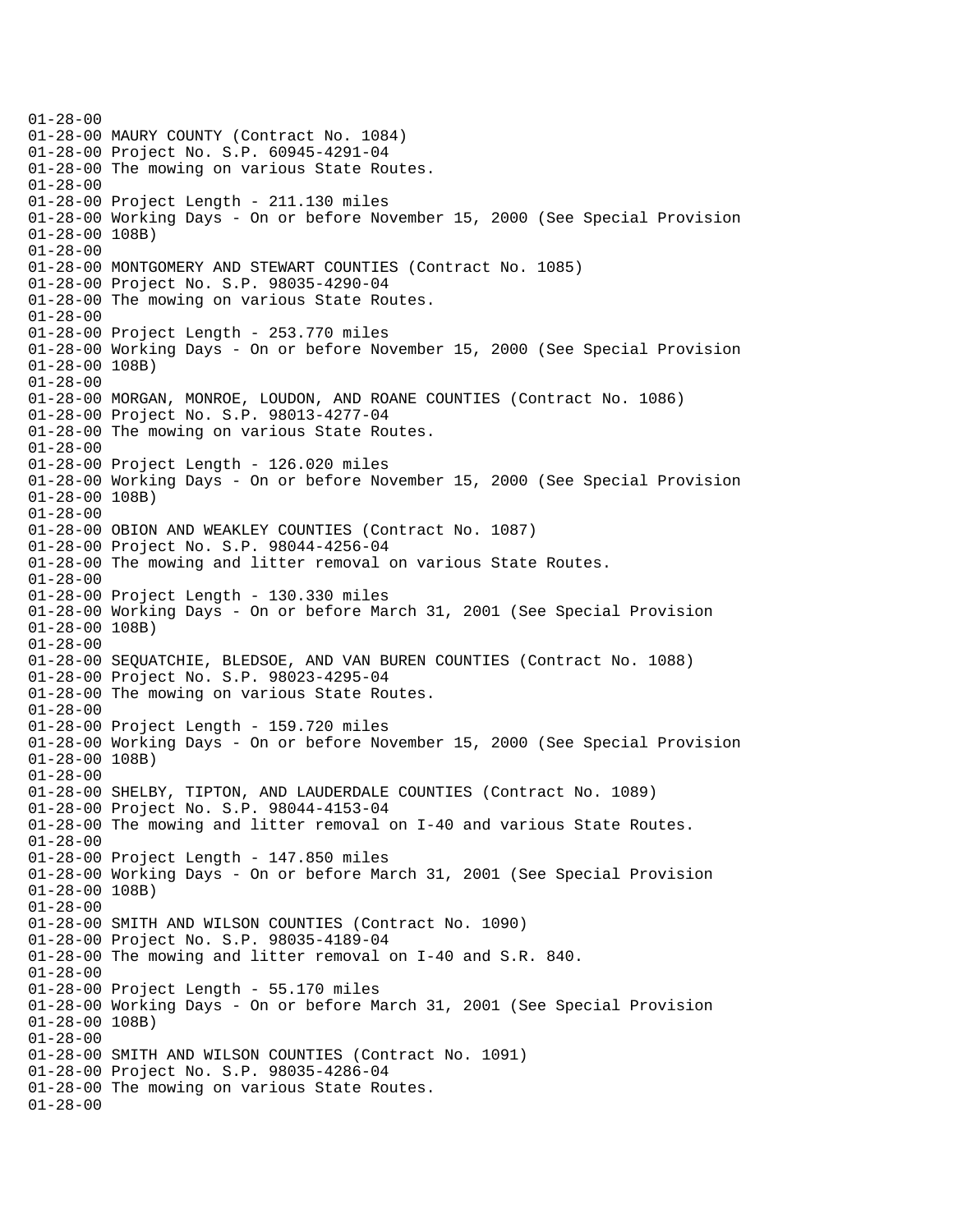----------------------------------------------------------------------------- 01-28-00 Project Length - 260.530 miles 01-28-00 Working Days - On or before November 15, 2000 (See Special Provision 01-28-00 108B) 01-28-00 ALL CONTRACTS IN THIS LETTING ARE NO PLANS CONTRACTS. 01-28-00 01-28-00 SHELBY COUNTY (Contract No. 1092) 01-28-00 Project No. S.P. 79946-4145-04 01-28-00 The mowing and litter removal on various Interstate and State Routes. 01-28-00 01-28-00 Project Length - 51.550 miles 01-28-00 Working Days - On or before March 31, 2001 (See Special Provision 01-28-00 108B) 01-28-00 NO PLANS CONTRACT 02-11-00 ANDERSON COUNTY (Contract No. 1093) 02-11-00 Project No. S.P. 01014-4230-04 02-11-00 The resurfacing on S.R. 116 beginning at the Campbell County line 02-11-00 (L.M. 0.00) and extending to 0.71 mile west of Braden Flats Road (L.M. 02-11-00 6.90). 02-11-00 02-11-00 Project Length - 6.900 miles 02-11-00 Working Days - On or before July 31, 2000 (See Special Provision 108B)<br>02-11-00 Plans Cost - \$ 3.00 (11" x 17")  $02 - 11 - 00$  Plans Cost - \$ 3.00 02-11-00 02-11-00 BEDFORD, LINCOLN, MARSHALL, AND MOORE COUNTIES (Contract No. 1094) 02-11-00 Project No. S.P. 98035-4191-04 02-11-00 The installation of painted pavement marking lines on various 02-11-00 Interstate and State Routes. 02-11-00 02-11-00 Project Length - 510.710 miles 02-11-00 Working Days - On or before November 15, 2000 (See Special Provision 02-11-00 108B) 02-11-00 NO PLANS CONTRACT 02-11-00 02-11-00 BENTON, DECATUR, DYER, GIBSON, HENRY, LAUDERDALE, OBION, TIPTON, AND 02-11-00 WEAKLEY COUNTIES (Contract No. 1095) 02-11-00 Project No. STP-H-NHE-REG4(14), 98044-3259-94 02-11-00 The installation of guardrail on various State Routes. 02-11-00 02-11-00 Project Length - 0.000 mile 02-11-00 Working Days - On or before August 1, 2000<br>02-11-00 NO PLANS CONTRACT 02-11-00 NO PLANS CONTRACT 02-11-00 02-11-00 BENTON, CARROLL, DECATUR, HENRY, AND WEAKLEY COUNTIES (Contract No. 02-11-00 1096) 02-11-00 Project No. S.P. 98044-4157-04 02-11-00 The installation of painted pavement marking lines on various State 02-11-00 Routes. 02-11-00 02-11-00 Project Length - 766.180 miles 02-11-00 Working Days - On or before November 15, 2000 (See Special Provision  $02-11-00$  108B)<br> $02-11-00$  1 02-11-00 NO PLANS CONTRACT 02-11-00 02-11-00 BLOUNT COUNTY (Contract No. 1097) 02-11-00 Project No. S.P. 05952-3553-04 02-11-00 The grading, drainage, installation of signals, and paving on U.S. 411 02-11-00 (S.R. 33, Broadway Avenue) beginning at Harper Avenue / Cates Street 02-11-00 and extending to Norwood Street, on Church Street beginning at 02-11-00 Broadway Avenue and extending to Sevierville Road, and on Harper 02-11-00 Avenue beginning at Broadway Avenue and extending to the Church Street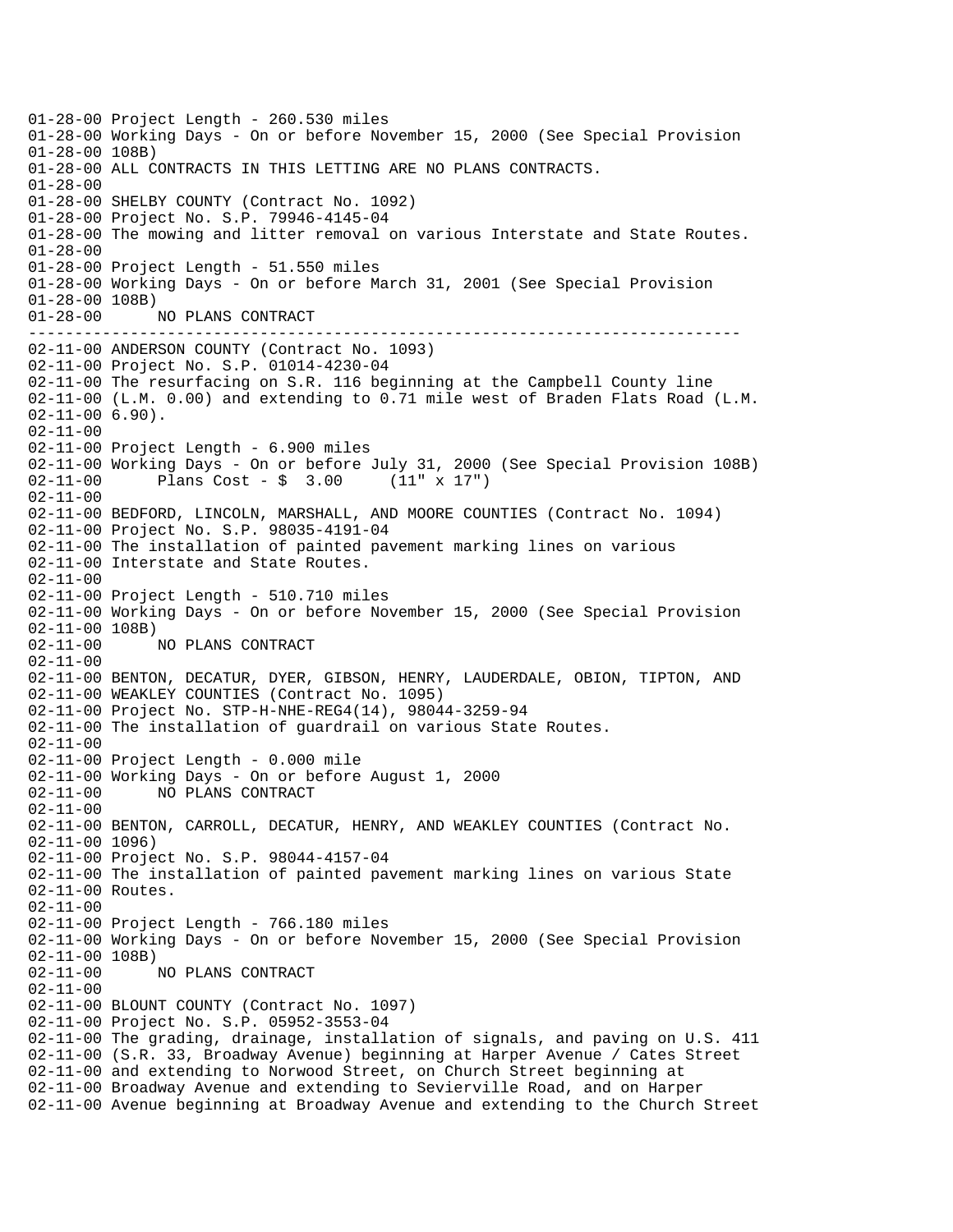02-11-00 Connector.  $02 - 11 - 00$ 02-11-00 Project Length - 0.933 mile 02-11-00 Working Days - On or before November 1, 2000 (See Special Provision 02-11-00 108B)<br>02-11-00 Plans Cost - \$ 25.00 02-11-00 Plans Cost - \$ 25.00 Cross-Section Cost - \$ 10.00 02-11-00 02-11-00 BRADLEY COUNTY (Contract No. 1098) 02-11-00 Project No. S.P. 06069-4226-04 02-11-00 The resurfacing (superpave) on S.R. 60 beginning at S.R. 40 (L.M. 02-11-00 12.65) and extending to near the Cleveland City limits (L.M. 14.69). 02-11-00 02-11-00 Project Length - 2.040 miles 02-11-00 Working Days - On or before July 31, 2000 (See Special Provision 108B)<br>02-11-00 Plans Cost - \$ 3.00 (11" x 17")  $02 - 11 - 00$  Plans Cost - \$ 3.00 02-11-00 02-11-00 CARROLL COUNTY (Contract No. 1099) 02-11-00 Project No. S.P. 09004-4235-04 02-11-00 The repair of the bridge on U.S. 70 (S.R. 1) over abandoned railroad  $02 - 11 - 00$  (L.M. 28.64). 02-11-00 02-11-00 Project Length - 0.000 mile 02-11-00 Working Days - On or before June 15, 2000 02-11-00 Plans Cost - \$ 10.00 Cross-Section Cost - NA 02-11-00 02-11-00 CARTER COUNTY (Contract No. 1100) 02-11-00 Project No. STP-H-NHE-67(14), 10007-3219-94 02-11-00 The installation of guardrail on S.R. 67 beginning west of Nancy 02-11-00 Campbell Road and extending to S.R. 159. 02-11-00 02-11-00 Project Length - 0.000 mile 02-11-00 Working Days - On or before August 1, 2000 02-11-00 NO PLANS CONTRACT 02-11-00 02-11-00 CARTER COUNTY (Contract No. 1101) 02-11-00 Project No. S.P. 10012-4217-04 02-11-00 The resurfacing on S.R. 143 beginning at the North Carolina State line 02-11-00 (L.M. 0.00) and extending to Old Roan Road  $02-11-00$  (L.M.  $5.15$ ). 02-11-00 02-11-00 Project Length - 5.150 miles 02-11-00 Working Days - On or before July 31, 2000 (See Special Provision 108B) 02-11-00 Plans Cost - \$ 3.00 (11" x 17") 02-11-00 02-11-00 CLAY, CUMBERLAND, DeKALB, FENTRESS, JACKSON, OVERTON, PICKETT, PUTNAM, 02-11-00 AND RHEA COUNTIES (Contract No. 1102) 02-11-00 Project No. S.P. 98023-4196-04 02-11-00 The installation of painted pavement marking lines on various 02-11-00 Interstate and State Routes. 02-11-00 02-11-00 Project Length - 863.680 miles 02-11-00 Working Days - On or before November 15, 2000 (See Special Provision 02-11-00 108B) 02-11-00 NO PLANS CONTRACT 02-11-00 02-11-00 COCKE COUNTY (Contract No. 1103) 02-11-00 Project No. S.P. 15016-4213-04 02-11-00 The resurfacing on S.R. 73 beginning at Denton Road (L.M. 5.37) and 02-11-00 extending to U.S.25 (U.S. 70, S.R. 9) (L.M. 12.35). 02-11-00 02-11-00 Project Length - 6.680 miles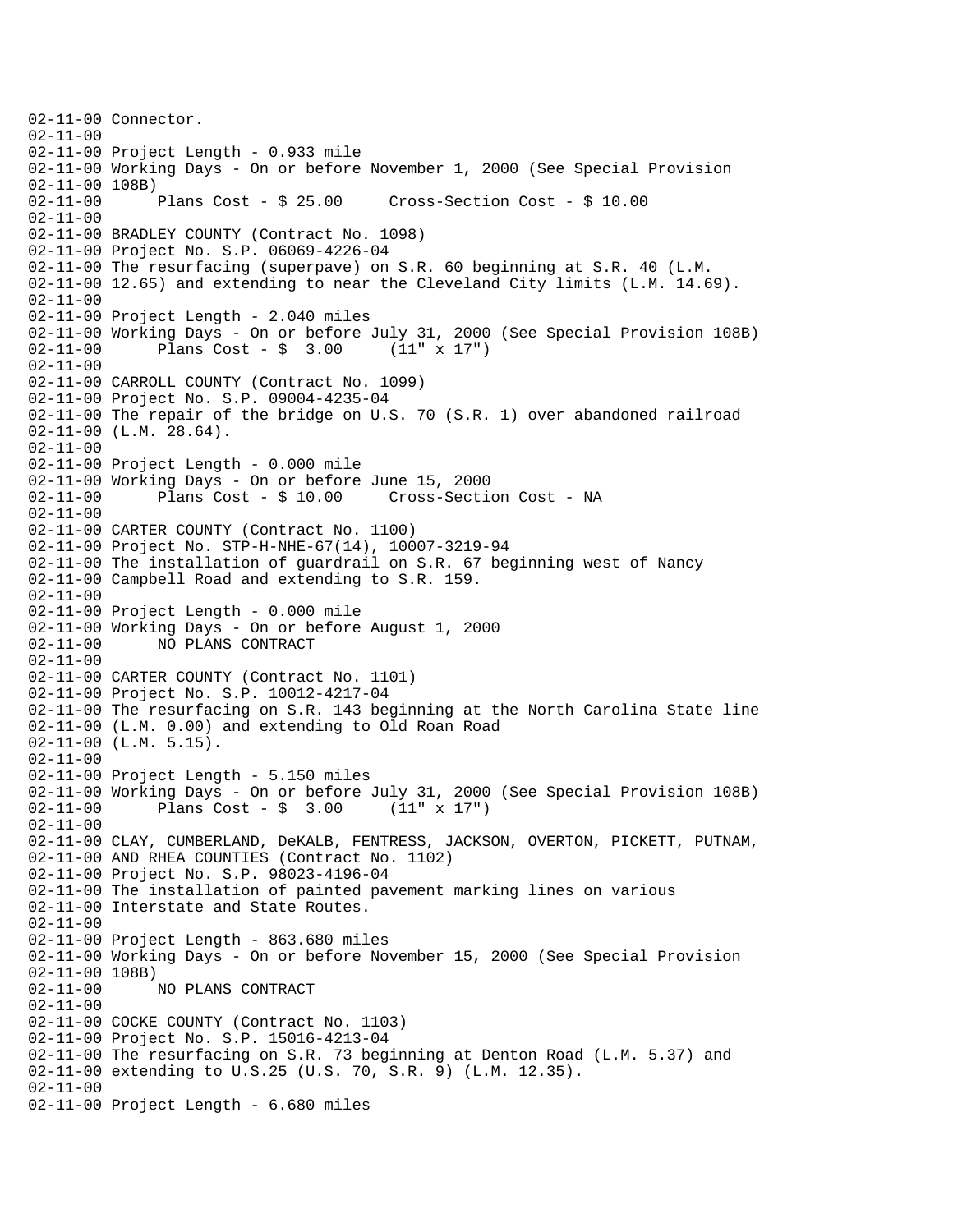02-11-00 Working Days - On or before July 31, 2000 (See Special Provision 108B)<br>02-11-00 Plans Cost - \$ 3.00 (11" x 17") Plans  $Cost - $ 3.00$ 02-11-00 02-11-00 COCKE, GRAINGER, JEFFERSON, KNOX, AND SEVIER COUNTIES (Contract No. 02-11-00 1104) 02-11-00 Project No. S.P. 98013-4179-04 02-11-00 The installation of painted pavement marking lines on various 02-11-00 Interstate and State Routes. 02-11-00 02-11-00 Project Length - 420.410 miles 02-11-00 Working Days - On or before November 15, 2000 (See Special Provision 02-11-00 108B)<br>02-11-00 NO PLANS CONTRACT 02-11-00 02-11-00 CUMBERLAND COUNTY (Contract No. 1105) 02-11-00 Project No. STP-M-28(16), 18007-3232-54 02-11-00 The signalization of the intersection of U.S. 127 (S.R. 28, William 02-11-00 Howard Taft Highway) at the south entrance to Woodmere Mall. 02-11-00 02-11-00 Project Length - 0.000 mile 02-11-00 Working Days - On or before November 15, 2000 02-11-00 Plans Cost - \$ 10.00 Cross-Section Cost - NA 02-11-00 02-11-00 CUMBERLAND AND DeKALB COUNTIES (Contract No. 1106) 02-11-00 Project No. S.P. 18006-4211-04; 21001-4257-04 02-11-00 02-11-00 Project No. S.P. 18006-4211-04 02-11-00 The resurfacing (microsurfacing) on U.S. 127 (S.R. 28) beginning at 02-11-00 S.R. 68 (L.M. 10.11) and extending to S.R. 392  $02 - 11 - 00$  (L.M. 12.65). 02-11-00 02-11-00 Project Length - 2.540 miles 02-11-00 02-11-00 Project No. S.P. 21001-4257-04 02-11-00 The resurfacing (microsurfacing) on U.S. 70 (S.R. 26) beginning at the 02-11-00 Wilson County line (L.M. 0.00) and extending to 0.10 mile west of S.R. 02-11-00 96 (L.M. 6.00). 02-11-00 02-11-00 Project Length - 6.000 miles 02-11-00 02-11-00 Total Project Length - 8.540 miles 02-11-00 Working Days - On or before July 31, 2000 (See Special Provision 108B) 02-11-00 Plans Cost - \$ 3.00 (11" x 17") 02-11-00 02-11-00 CUMBERLAND COUNTY (Contract No. 1107) 02-11-00 Project No. S.P. 18100-4102-04 02-11-00 The repair of the bridges on Plateau Road over I-40 (L.M. 1.24 and 02-11-00 L.M. 1.30) and on S.R. 298 (Genesis Road) over I-40 (L.M. 2.23). 02-11-00 02-11-00 Project Length - 0.000 mile 02-11-00 Working Days - On or before September 1, 2000 (See Special Provision 02-11-00 108B)<br>02-11-00 Plans Cost - \$ 10.00 Cross-Section Cost - NA 02-11-00 02-11-00 DAVIDSON COUNTY (Contract No. 1108) 02-11-00 Project No. IM-24-1(83)51, 19002-3174-44 02-11-00 The grading, drainage, construction of four (4) bridges and eight (8) 02-11-00 retaining walls, widening of four (4) existing bridges, and paving on 02-11-00 I-24, beginning east of I-440 (L.M. 14.23) and extending to east of 02-11-00 Haywood Lane (L.M. 18.58). 02-11-00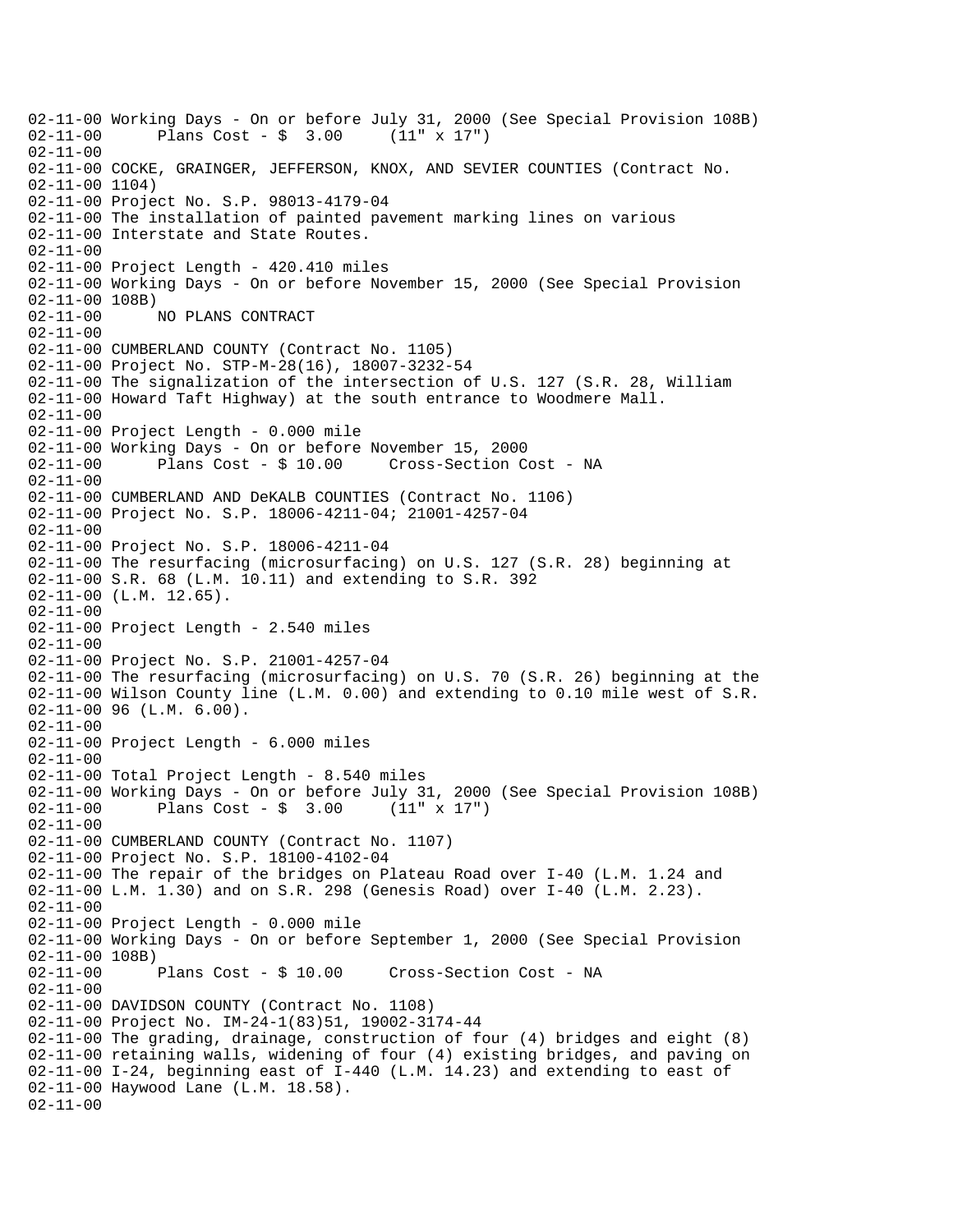02-11-00 Project Length - 4.389 miles 02-11-00 Working - On or before December 15, 2001 (See Special Provision 108B) 02-11-00 Plans Cost - \$250.00 Cross-Section Cost - \$100.00 02-11-00 The DBE goal for this contract is 10% of the contract amount. 02-11-00 02-11-00 DAVIDSON COUNTY (Contract No. 1109) 02-11-00 Project No. CM-STP-11(29), 19030-3213-54 02-11-00 The grading, drainage, and paving on U.S. 31W (S.R. 11, Dickerson 02-11-00 Road) at U.S. 431 (S.R. 65, Trinity Lane). 02-11-00 02-11-00 Project Length - 0.149 kilometer \*METRIC\* 02-11-00 Working Days - On or before December 15, 2000 02-11-00 Plans Cost - \$ 10.00 Cross-Section Cost - \$0.00 02-11-00 The DBE goal for this contract is 6% of the contract amount. 02-11-00 02-11-00 DAVIDSON COUNTY (Contract No. 1110) 02-11-00 Project No. S.P. 19074-4247-04 02-11-00 The resurfacing on S.R. 155 (Briley Parkway) beginning at I-24 (L.M. 02-11-00 17.19) and extending to S.R. 12 (Ashland City Highway). 02-11-00 02-11-00 Project Length - 5.641 miles 02-11-00 Working Days - On or before September 15, 2000 (See Special Provision 02-11-00 108B) 02-11-00 Plans Cost - \$ 3.00 (11" x 17") 02-11-00 02-11-00 DAVIDSON AND WILSON COUNTIES (Contract No. 1111) 02-11-00 Project No. S.P. 98035-4193-04 02-11-00 The installation of painted pavement marking lines on various 02-11-00 Interstate and State Routes. 02-11-00 02-11-00 Project Length - 433.390 miles 02-11-00 Working Days - On or before November 15, 2000 (See Special Provision 02-11-00 108B) 02-11-00 NO PLANS CONTRACT 02-11-00 02-11-00 DYER, GIBSON, LAKE, OBION, AND SHELBY COUNTIES (Contract No. 1112) 02-11-00 Project No. S.P. 98044-4158-04 02-11-00 The installation of painted pavement marking lines on various 02-11-00 Interstate and State Routes.  $02 - 11 - 00$ 02-11-00 Project Length - 778.720 miles 02-11-00 Working Days - On or before November 15, 2000 (See Special Provision 02-11-00 108B) 02-11-00 NO PLANS CONTRACT 02-11-00 02-11-00 GIBSON COUNTY (Contract No. 1113) 02-11-00 Project No. STP-H-152(12), 27018-3217-94; 27955-3544-04 02-11-00 02-11-00 Project No. STP-H-152(12), 27018-3217-94 02-11-00 02-11-00 The grading, drainage, and paving on S.R. 152 beginning east of U.S. 02-11-00 79 Bypass and extending to proposed industrial access road.  $02 - 11 - 00$ 02-11-00 Project Length - 0.179 mile 02-11-00 02-11-00 Project No. S.P. 27955-3544-04 02-11-00 The grading, drainage, and paving on a S.I.A. job serving American 02-11-00 Woodmark Corporation. 02-11-00 02-11-00 Project Length - 0.423 mile 02-11-00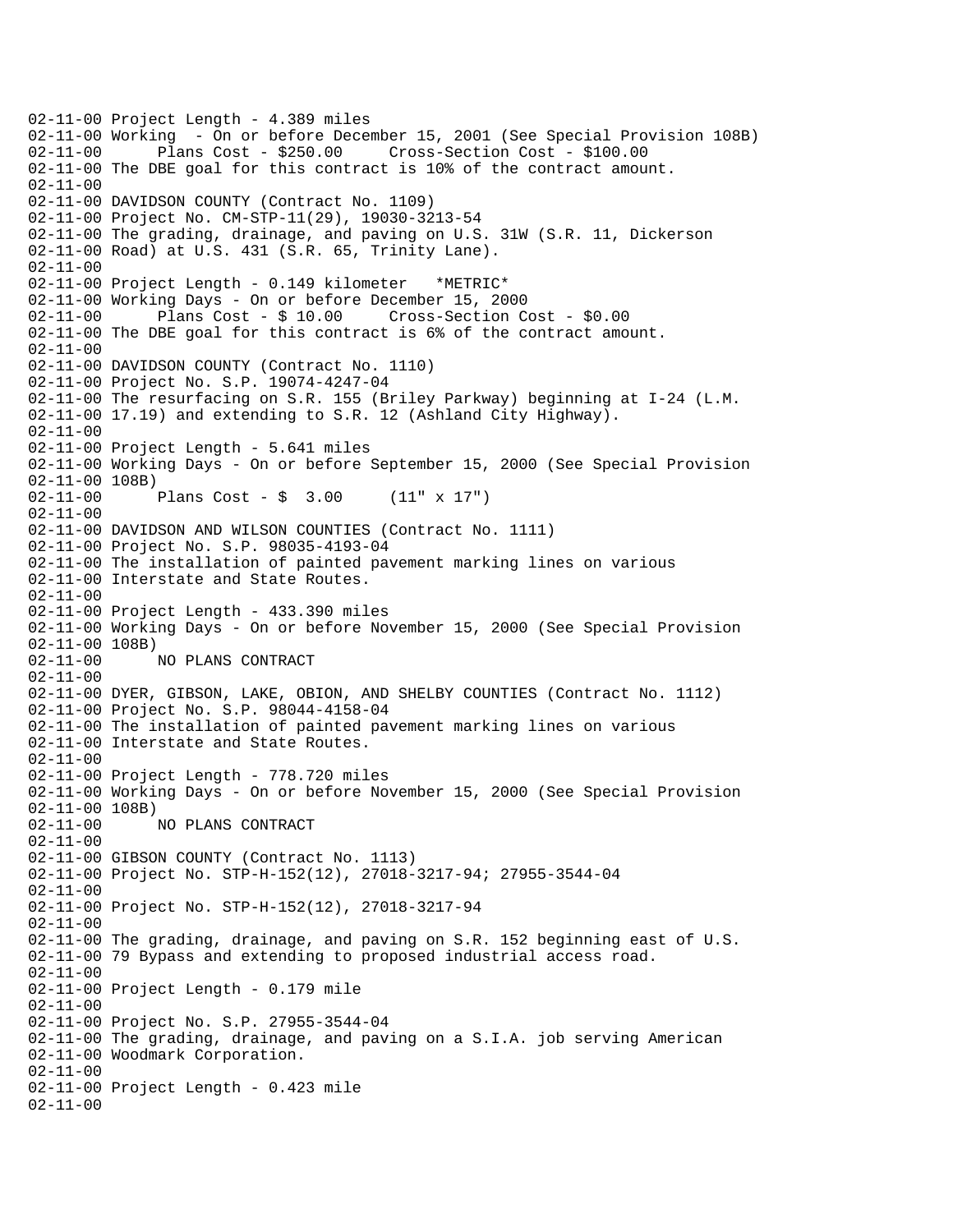02-11-00 Total Project Length - 0.602 mile 02-11-00 Working Days - On or before July 1, 2000 02-11-00 Plans Cost - \$ 10.00 Cross-Section Cost - \$ 10.00 02-11-00 02-11-00 GILES COUNTY (Contract No. 1114) 02-11-00 Project No. S.P. 28012-4213-04 02-11-00 The resurfacing on S.R. 166 beginning at U.S. 64 (S.R. 15) (L.M. 02-11-00 13.10) and extending 264 feet north of Hannah Road (L.M. 19.50). 02-11-00 02-11-00 Project Length - 6.400 miles 02-11-00 Working Days - On or before July 31, 2000 (See Special Provision 108B)<br>02-11-00 Plans Cost - \$ 3.00 (11" x 17") Plans Cost -  $\frac{1}{2}$  3.00 (11" x 17") 02-11-00 02-11-00 GREENE COUNTY (Contract No. 1115) 02-11-00 Project No. S.P. 30075-4216-04 02-11-00 The resurfacing on S.R. 350 beginning at S.R. 351 (L.M. 0.00) and 02-11-00 extending to U.S. 321 (S.R. 35) (L.M. 5.64). 02-11-00 02-11-00 Project Length - 4.600 miles 02-11-00 Working Days - On or before July 31, 2000 (See Special Provision 108B) 02-11-00 Plans Cost - \$ 3.00 (11" x 17") 02-11-00 02-11-00 GREENE, HAMBLEN, HANCOCK, HAWKINS, SULLIVAN, AND WASHINGTON COUNTIES 02-11-00 (Contract No. 1116) 02-11-00 Project No. S.P. 98013-4178-04 02-11-00 The installation of painted pavement marking lines on various 02-11-00 Interstate and State Routes. 02-11-00 02-11-00 Project Length - 385.670 miles 02-11-00 Working Days - On or before November 15, 2000 (See Special Provision 02-11-00 108B) 02-11-00 NO PLANS CONTRACT 02-11-00 02-11-00 HAMILTON COUNTY (Contract No. 1117) 02-11-00 Project No. STP-M-9208(3), 33956-3737-54 02-11-00 The grading, drainage, and paving on Dayton Pike beginning at Johnson 02-11-00 Road and extending to Montlake Road. 02-11-00 02-11-00 Project Length - 0.753 kilometer \*METRIC\* 02-11-00 Working Days - On or before December 15, 2000 Plans  $Cost - $ 10.00$  Cross-Section Cost - \$ 10.00 02-11-00 02-11-00 HAMILTON COUNTY (Contract No. 1118) 02-11-00 Project No. S.P. 33002-4158-04 02-11-00 The repair of the bridges on I-24 over Missionary Ridge Ravine (L.M. 02-11-00 11.07 and L.M. 11.13). 02-11-00 02-11-00 Project Length - 0.000 mile 02-11-00 Working Days - On or before September 1, 2000 (See Special Provision 02-11-00 108B)<br>02-11-00 Plans Cost - \$ 10.00 Cross-Section Cost - NA 02-11-00 02-11-00 HAMILTON COUNTY (Contract No. 1119) 02-11-00 Project No. S.P. 33029-4212-04 02-11-00 The resurfacing on S.R. 27 beginning at the Marion County line (L.M. 02-11-00 0.00) and extending to S.R. 8 (L.M. 4.00). 02-11-00 02-11-00 Project Length - 4.000 miles 02-11-00 Working Days - On or before July 31, 2000 (See Special Provision 108B) 02-11-00 Plans Cost - \$ 3.00 (11" x 17") 02-11-00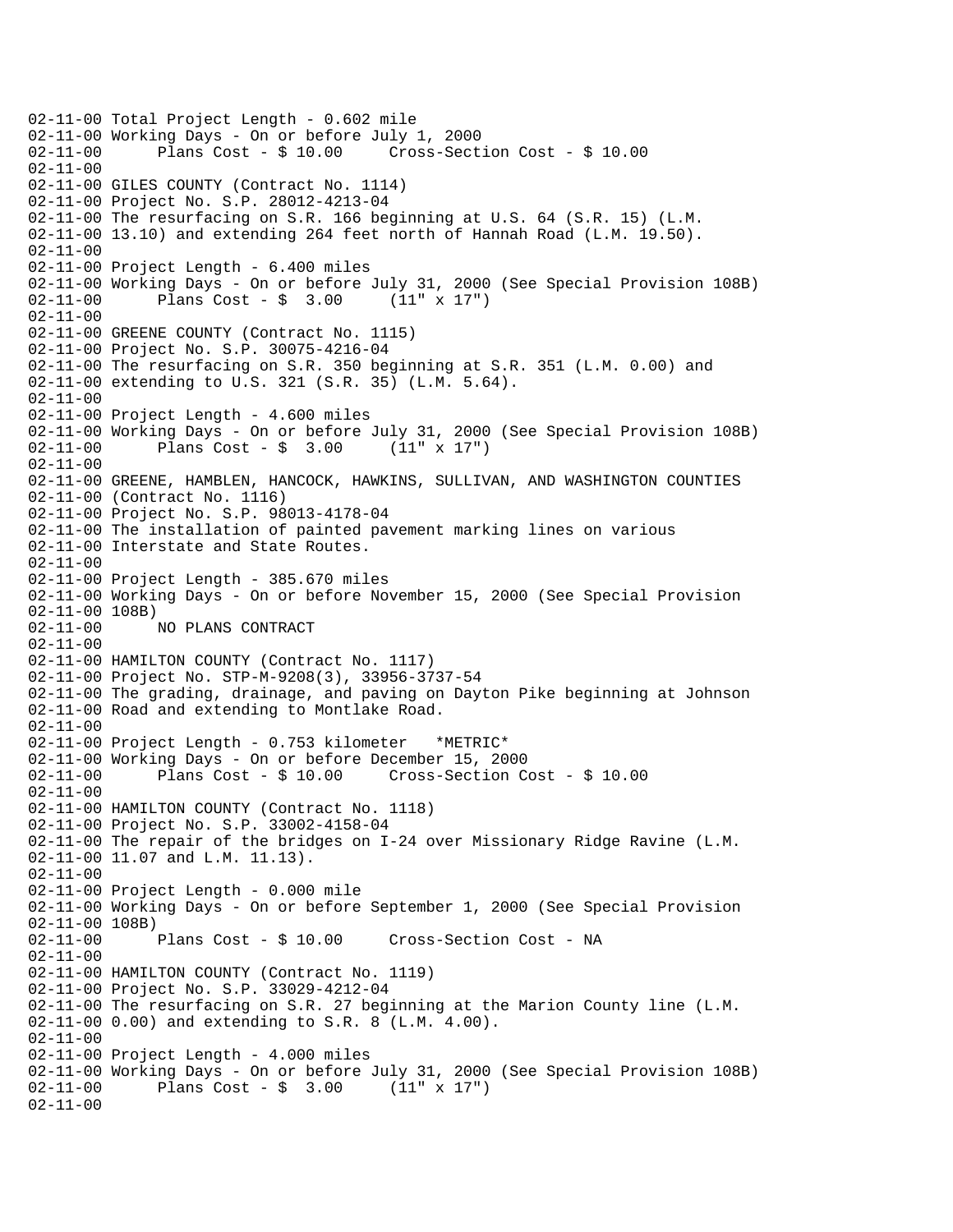02-11-00 HAMILTON COUNTY (Contract No. 1120) 02-11-00 Project No. S.P. 33959-3602-04 02-11-00 The grading, drainage, and paving on a S.I.A. route serving Chattem, 02-11-00 Inc., in Chattanooga. 02-11-00 02-11-00 Project Length - 0.207 mile 02-11-00 Working Days - On or before December 15, 2000 02-11-00 Plans Cost - \$ 10.00 Cross-Section Cost - \$0.00 02-11-00 02-11-00 HAWKINS AND SULLIVAN COUNTIES (Contract No. 1121) 02-11-00 Project No. S.P. 37018-4223-04; 82022-4205-04 02-11-00 The resurfacing on S.R. 346 beginning 500 feet north of Miller Wood 02-11-00 Road (L.M. 9.74) in Hawkins County and extending to U.S. 23 (S.R. 36) 02-11-00 (L.M. 1.92) in Sullivan County. 02-11-00 02-11-00 Project Length - 10.030 miles 02-11-00 Working Days - On or before July 31, 2000 (See Special Provision 108B) 02-11-00 Plans Cost - \$ 3.00 (11" x 17") 02-11-00 02-11-00 HENRY COUNTY (Contract No. 1122) 02-11-00 Project No. S.P. 40005-4203-04 02-11-00 The resurfacing (superpave) on U.S. 641 (S.R. 69) beginning at S.R. 02-11-00 69A (L.M. 10.63) and extending to South Market Street (L.M. 12.79). 02-11-00 02-11-00 Project Length - 2.160 miles 02-11-00 Working Days - On or before July 31, 2000 (See Special Provision 108B)<br>02-11-00 Plans Cost - \$ 3.00 (11" x 17") Plans  $Cost - $ 3.00$ 02-11-00 02-11-00 HENRY COUNTY (Contract No. 1123) 02-11-00 Project No. S.P. 40120-3206-04 02-11-00 The grading, drainage, construction of a concrete I-beam bridge, and 02-11-00 paving on S.R. 218 beginning at U.S. 79 (S.R. 76) and extending to 02-11-00 S.R. 54. 02-11-00 02-11-00 Project Length - 5.057 kilometers \*METRIC\* 02-11-00 Working Days - On or before June 1, 2002 02-11-00 Plans Cost - \$ 50.00 Cross-Section Cost - \$ 50.00 02-11-00 02-11-00 KNOX COUNTY (Contract No. 1124) 02-11-00 Project No. STP-EN-4700(31), 47207-3502-94; 47207-3501-04; STP-EN-02-11-00 4700(32), 47206-3404-94; 47206-3503-04 02-11-00 The grading, drainage, construction of three (3) concrete box bridges, 02-11-00 and paving on Walker Springs Road beginning at I-40 and extending to 02-11-00 S.R. 169 (Middlebrook Pike) and on Gallaher View Road beginning at I-02-11-00 40 and extending to Walker Springs Road. 02-11-00 02-11-00 Project Length - 2.696 kilometers \*METRIC\* 02-11-00 Working Days - On or before July 15, 2001 02-11-00 Plans Cost - \$ 25.00 Cross-Section Cost - \$ 10.00 02-11-00 The DBE goal for this contract is 10% of the contract amount. 02-11-00 02-11-00 KNOX COUNTY (Contract No. 1125) 02-11-00 Project No. S.P. 47017-4215-04 02-11-00 The repair of the bridge on S.R. 33 over S.R. 158 and the Tennessee 02-11-00 River (L.M. 6.68). 02-11-00 02-11-00 Project Length - 0.000 mile 02-11-00 Working Days - On or before May 31, 2000 (See Special Provision 108B) 02-11-00 Plans Cost - \$ 3.00 Cross-Section Cost - NA 02-11-00 02-11-00 LAKE COUNTY (Contract No. 1126)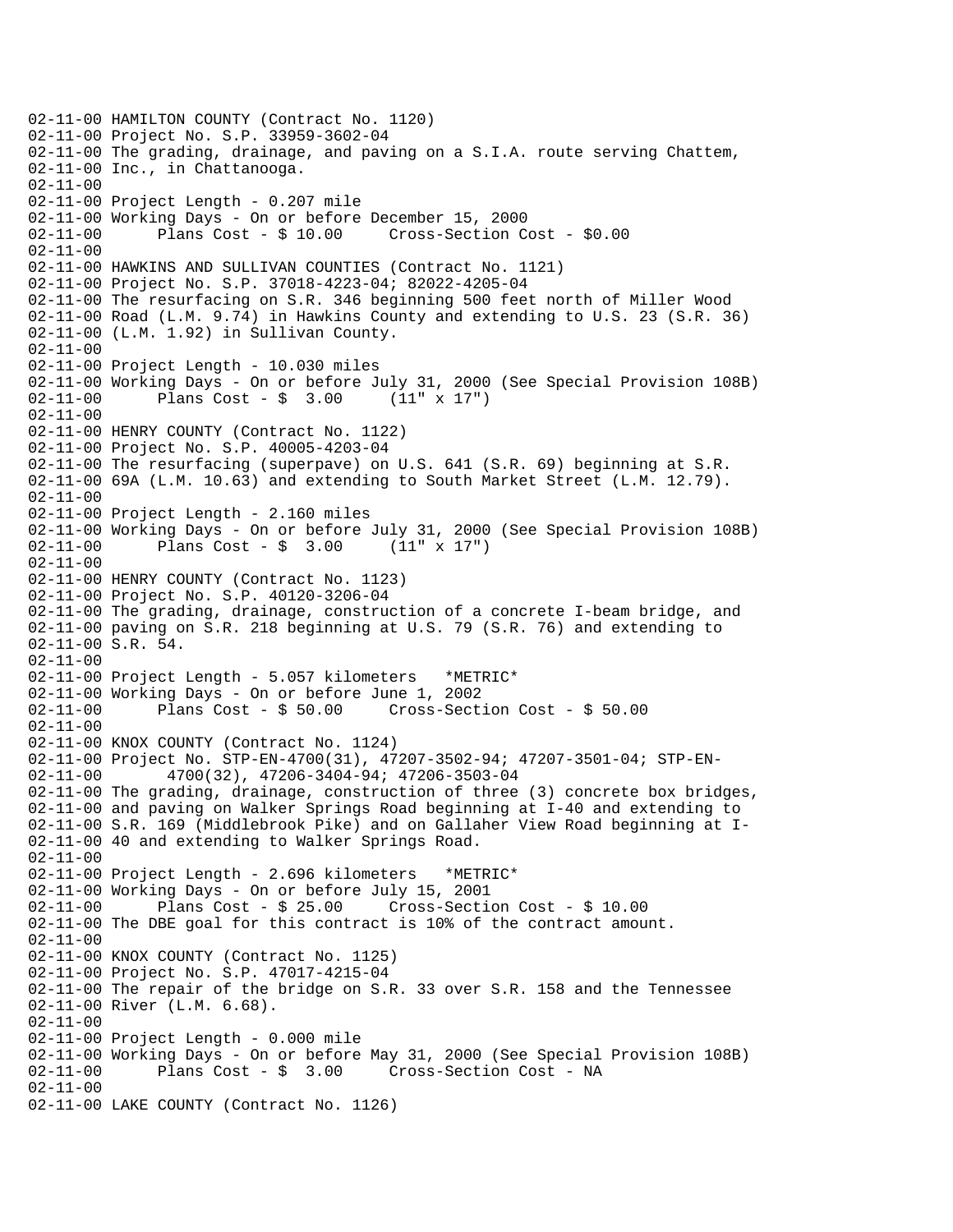02-11-00 Project No. S.P. 48002-4215-04 02-11-00 The resurfacing on S.R. 21 beginning at S.R. 78 (L.M. 3.00) and 02-11-00 extending to near the Obion County line (L.M. 7.60). 02-11-00 02-11-00 Project Length - 4.600 miles 02-11-00 Working Days - On or before July 31, 2000 (See Special Provision 108B) 02-11-00 Plans Cost - \$ 3.00 (11" x 17") 02-11-00 02-11-00 McMINN COUNTY (Contract No. 1127) 02-11-00 Project No. STP-30(28), 54005-3230-14 02-11-00 The grading, drainage, construction of three (3) concrete box bridges 02-11-00 and a concrete slab bridge, and paving on S.R. 30 beginning 0.42 02-11-00 kilometer west of Duckett Hollow Road and extending to 0.5 kilometer 02-11-00 west of I-75. 02-11-00 02-11-00 Project Length - 7.660 kilometers \*METRIC\* 02-11-00 Working Days - On or before December 16, 2002 02-11-00 Plans Cost - \$150.00 Cross-Section Cost - \$200.00 02-11-00 The DBE goal for this contract is 8% of the contract amount. 02-11-00 02-11-00 McNAIRY COUNTY (Contract No. 1128) 02-11-00 Project No. S.P. 55008-4237-04 02-11-00 The resurfacing on S.R. 57 beginning at S.R. 234 (L.M. 10.22) and 02-11-00 extending to U.S. 45 (S.R. 5) (L.M. 14.40). 02-11-00 02-11-00 Project Length - 3.850 miles 02-11-00 Working Days - On or before July 31, 2000 (See Special Provision 108B)<br>02-11-00 Plans Cost - \$ 3.00 (11" x 17") Plans  $Cost - $ 3.00$ 02-11-00 02-11-00 MACON, SMITH, TROUSDALE, AND SUMNER COUNTIES (Contract No. 1129) 02-11-00 Project No. S.P. 98035-4194-04 02-11-00 The installation of painted pavement marking lines on various 02-11-00 Interstate and State Routes. 02-11-00 02-11-00 Project Length - 445.600 miles 02-11-00 Working Days - On or before November 15, 2000 (See Special Provision 02-11-00 108B) 02-11-00 NO PLANS CONTRACT  $02 - 11 - 00$ 02-11-00 MADISON COUNTY (Contract No. 1130) 02-11-00 Project No. STP-M-5(38), 57401-3206-54 02-11-00 The grading, drainage, installation of signals, and paving on U.S. 45 02-11-00 (S.R. 5, Highland Avenue) beginning at East College Street / Union 02-11-00 Avenue and extending to McCowat Street. 02-11-00 02-11-00 Project Length - 0.560 kilometer \*METRIC\* 02-11-00 Working Days - On or before June 1, 2001 02-11-00 Plans Cost - \$ 10.00 Cross-Section Cost - \$0.00 02-11-00 The DBE goal for this contract is 3% of the contract amount. 02-11-00 02-11-00 MARSHALL COUNTY (Contract No. 1131) 02-11-00 Project No. S.P. 59003-4216-04 02-11-00 The resurfacing (superpave) on U.S. 31A (S.R. 11) beginning at East 02-11-00 Church Street (L.M. 11.75) and extending to 250 feet north of S.R. 64 02-11-00 (L.M. 17.82). 02-11-00 02-11-00 Project Length - 6.070 miles 02-11-00 Working Days - On or before July 31, 2000 (See Special Provision 108B) 02-11-00 Plans Cost - \$ 3.00 (11" x 17") 02-11-00 02-11-00 MAURY COUNTY (Contract No. 1132)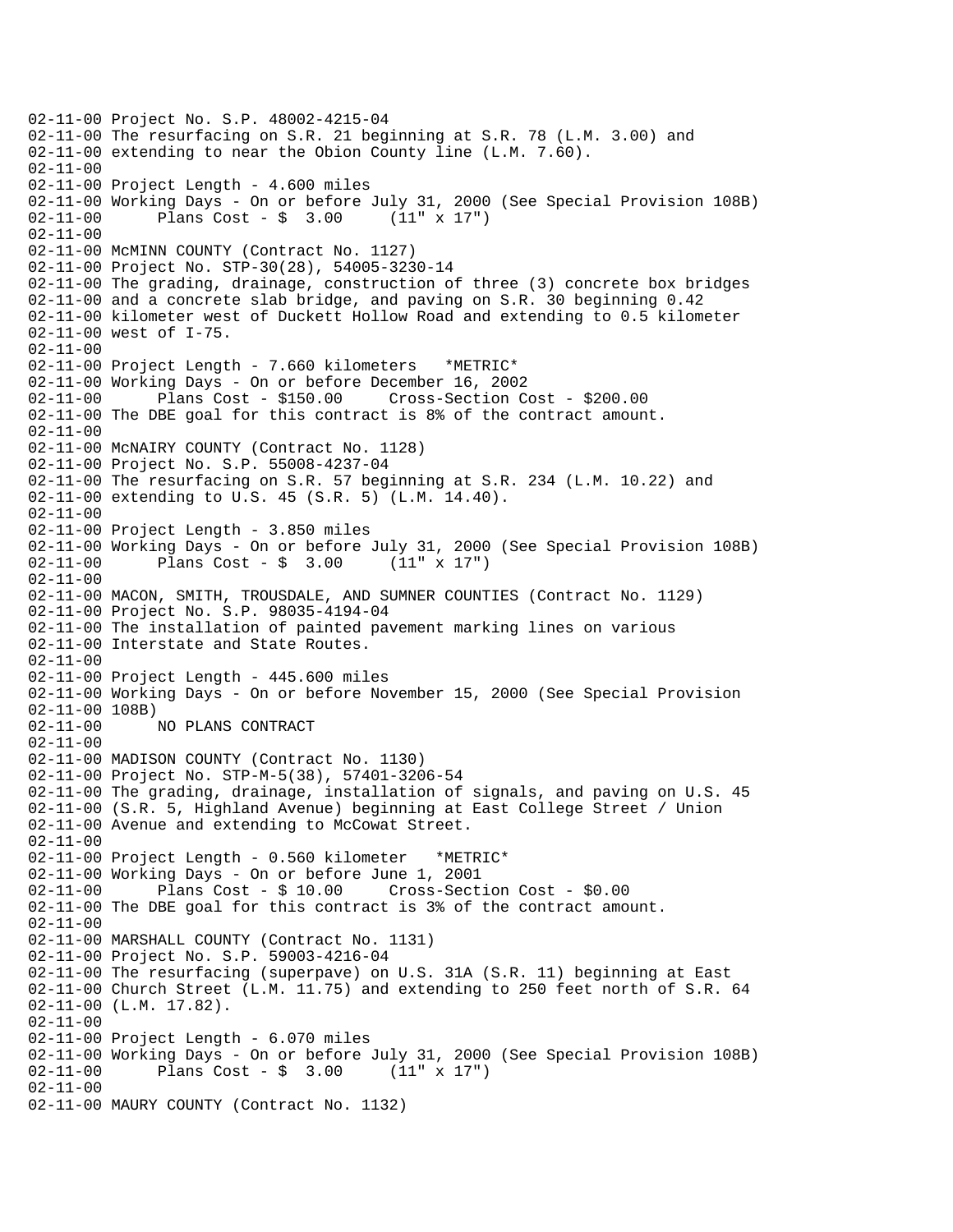02-11-00 Project No. S.P. 60018-4210-04 02-11-00 The resurfacing on S.R. 245 beginning at the Giles County line (L.M. 02-11-00 0.00) and extending to S.R. 50 (L.M. 11.99). 02-11-00 02-11-00 Project Length - 11.990 miles 02-11-00 Working Days - On or before July 31, 2000 (See Special Provision 108B) 02-11-00 Plans Cost - \$ 3.00 (11" x 17") 02-11-00 02-11-00 MONTGOMERY COUNTY (Contract No. 1133) 02-11-00 Project No. S.P. 63003-4218-04 02-11-00 The resurfacing on S.R. 12 beginning at McAdoo Creek (L.M. 5.31) and 02-11-00 extending to Glendale Drive (L.M. 10.34). 02-11-00 02-11-00 Project Length - 4.880 miles 02-11-00 Working Days - On or before July 31, 2000 (See Special Provision 108B) 02-11-00 Plans Cost - \$ 3.00 (11" x 17") 02-11-00 02-11-00 OBION COUNTY (Contract No. 1134) 02-11-00 Project No. S.P. 66116-4213-04 02-11-00 The resurfacing on U.S. 51 (S.R. 3) beginning at Reelfoot Avenue (L.M. 02-11-00 17.62) and extending to near Sectionline Road (L.M. 22.32). 02-11-00 02-11-00 Project Length - 4.700 miles 02-11-00 Working Days - On or before July 1, 2000 02-11-00 Plans Cost - \$ 3.00 (11" x 17") 02-11-00 The DBE goal for this contract is 3% of the contract amount.  $02 - 11 - 00$ 02-11-00 OVERTON AND FENTRESS COUNTIES (Contract No. 1135) 02-11-00 Project No. S.P. 67006-4228-04; 25005-4221-04 02-11-00 The resurfacing on S.R. 85 beginning 0.15 mile west of the Fentress 02-11-00 County line in Overton County (L.M. 25.04) and extending to 0.10 mile 02-11-00 west of the east fork of the Obey River in Fentress County (L.M.  $02 - 11 - 00$  5.57). 02-11-00 02-11-00 Project Length - 5.720 miles 02-11-00 Working Days - On or before July 31, 2000 (See Special Provision 108B)<br>02-11-00 Plans Cost - \$ 3.00 (11" x 17")  $02 - 11 - 00$  Plans Cost - \$ 3.00 02-11-00 02-11-00 PERRY COUNTY (Contract No. 1136) 02-11-00 Project No. S.P. 68001-4233-04 02-11-00 The resurfacing on S.R. 13 beginning at Clayton Drive (L.M. 18.50) and 02-11-00 extending to 13th Avenue West (L.M. 24.20). 02-11-00 02-11-00 Project Length - 5.690 miles 02-11-00 Working Days - On or before July 31, 2000 (See Special Provision 108B) 02-11-00 Plans Cost - \$ 3.00 (11" x 17") 02-11-00 02-11-00 RHEA COUNTY (Contract No. 1137) 02-11-00 Project No. STP-H-NHE-29(37), 72001-3278-94 02-11-00 The signalization of the intersection of U.S. 27 (S.R. 29) at Abel 02-11-00 Drive. 02-11-00 02-11-00 Project Length - 0.000 mile 02-11-00 Working Days - On or before November 15, 2000 02-11-00 Plans Cost - \$ 3.00 Cross-Section Cost - NA 02-11-00 02-11-00 RUTHERFORD AND WILLIAMSON COUNTIES (Contract No. 1138) 02-11-00 Project No. S.P. 98035-4192-04 02-11-00 The installation of painted pavement marking lines on various 02-11-00 Interstate and State Routes. 02-11-00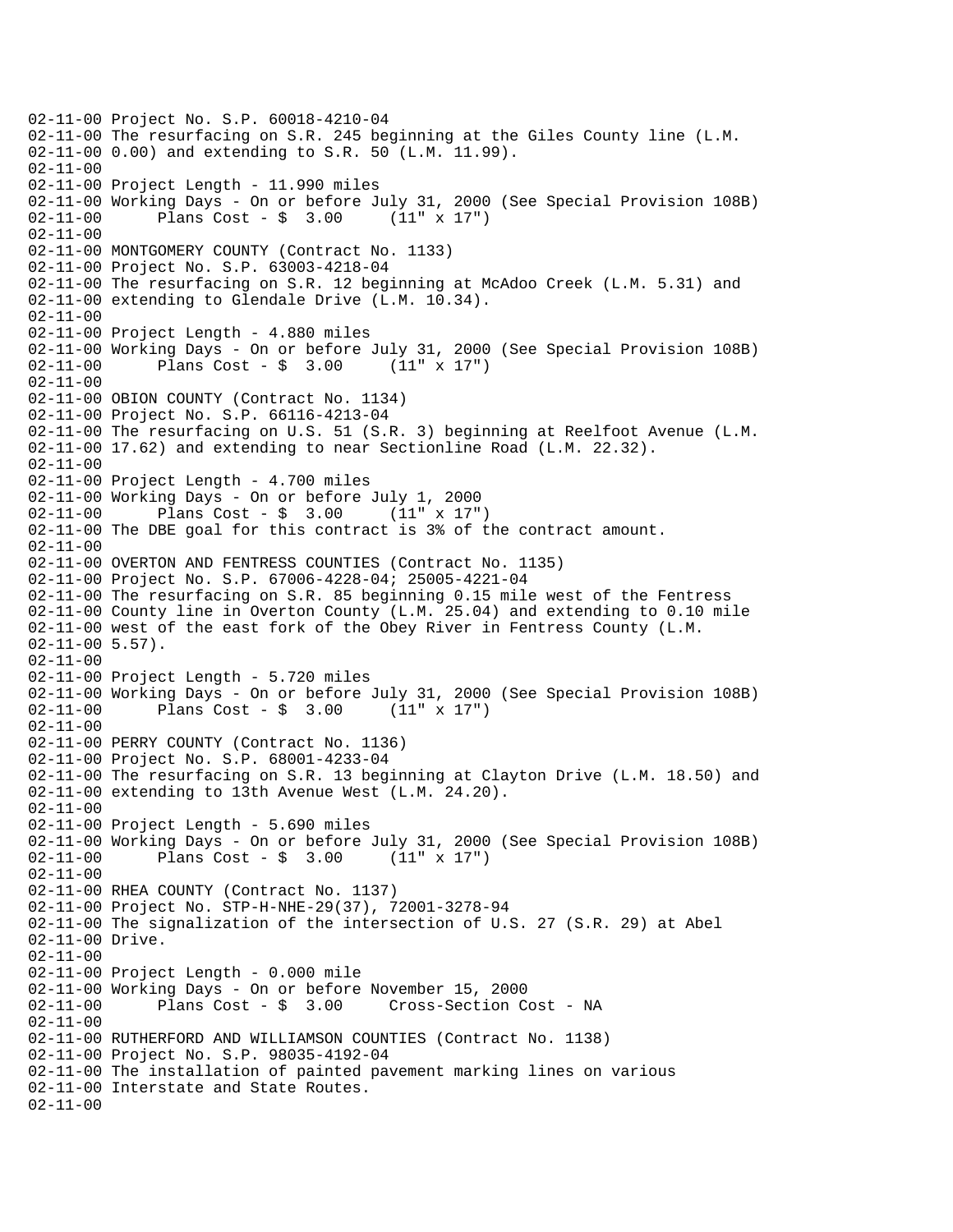02-11-00 Project Length - 379.260 miles 02-11-00 Working Days - On or before November 15, 2000 (See Special Provision 02-11-00 108B)<br>02-11-00 1 02-11-00 NO PLANS CONTRACT 02-11-00 02-11-00 SEQUATCHIE COUNTY (Contract No. 1139) 02-11-00 Project No. S.P. 77004-4209-04 02-11-00 The resurfacing on S.R. 28 beginning at the Marion County line (L.M. 02-11-00 0.00) and extending to the 0.08 mile south of Woodcock Creek (L.M.  $02 - 11 - 00$  4.00). 02-11-00 02-11-00 Project Length - 4.000 miles 02-11-00 Working Days - On or before July 31, 2000 (See Special Provision 108B)<br>02-11-00 Plans Cost - \$ 3.00 (11" x 17") Plans  $Cost - $ 3.00$ 02-11-00 02-11-00 SEVIER COUNTY (Contract No. 1140) 02-11-00 Project No. S.P. 78003-4206-04 02-11-00 The resurfacing on U.S. 411 (S.R. 35) beginning at the Blount County 02-11-00 line (L.M. 0.00) and extending to U.S. 441 (S.R. 71) left (L.M. 1.72). 02-11-00 02-11-00 Project Length - 1.720 miles 02-11-00 Working Days - On or before July 31, 2000 (See Special Provision 108B)<br>02-11-00 Plans Cost - \$ 3.00 (11" x 17")  $02 - 11 - 00$  Plans Cost - \$ 3.00 02-11-00 02-11-00 SEVIER COUNTY (Contract No. 1141) 02-11-00 Project No. S.P. 78004-4220-04 02-11-00 The resurfacing on U.S. 411 (S.R. 35) beginning at White School Road 02-11-00 (L.M. 9.82) and extending to Parkway Road 02-11-00 (L.M. 14.45). 02-11-00 02-11-00 Project Length - 4.630 miles 02-11-00 Working Days - On or before July 31, 2000 (See Special Provision 108B) 02-11-00 Plans Cost - \$ 3.00 (11" x 17") 02-11-00 02-11-00 SHELBY COUNTY (Contract No. 1142) 02-11-00 Project No. S.P. 79005-4153-04 02-11-00 The installation of seismic restraints on eleven (11) bridges on and 02-11-00 over I-55. 02-11-00 02-11-00 Project Length - 0.000 mile 02-11-00 Working Days - On or before August 1, 2000 (See Special Provision 02-11-00 108B) 02-11-00 Plans Cost - \$ 50.00 Cross-Section Cost - NA 02-11-00 02-11-00 SHELBY COUNTY (Contract No. 1143) 02-11-00 Project No. S.P. 79038-4213-04 02-11-00 The resurfacing on S.R. 175 beginning at the Mississippi State line 02-11-00 and extending to U.S. 61 (S.R. 14). 02-11-00 02-11-00 Project Length - 1.200 miles 02-11-00 Working Days - On or before July 31, 2000 (See Special Provision 108B)<br>02-11-00 Plans Cost - \$ 3.00 (11" x 17") Plans  $Cost - $ 3.00$  $02 - 11 - 00$ 02-11-00 SHELBY COUNTY (Contract No. 1144) 02-11-00 Project No. S.P. 79040-4219-04 02-11-00 The resurfacing on S.R. 175 beginning east of S.R. 177 (L.M. 16.65) 02-11-00 and extending to County Road (L.M. 21.80). 02-11-00 02-11-00 Project Length - 4.510 miles 02-11-00 Working Days - On or before July 31, 2000 (See Special Provision 108B) 02-11-00 Plans Cost - \$ 3.00 (11" x 17")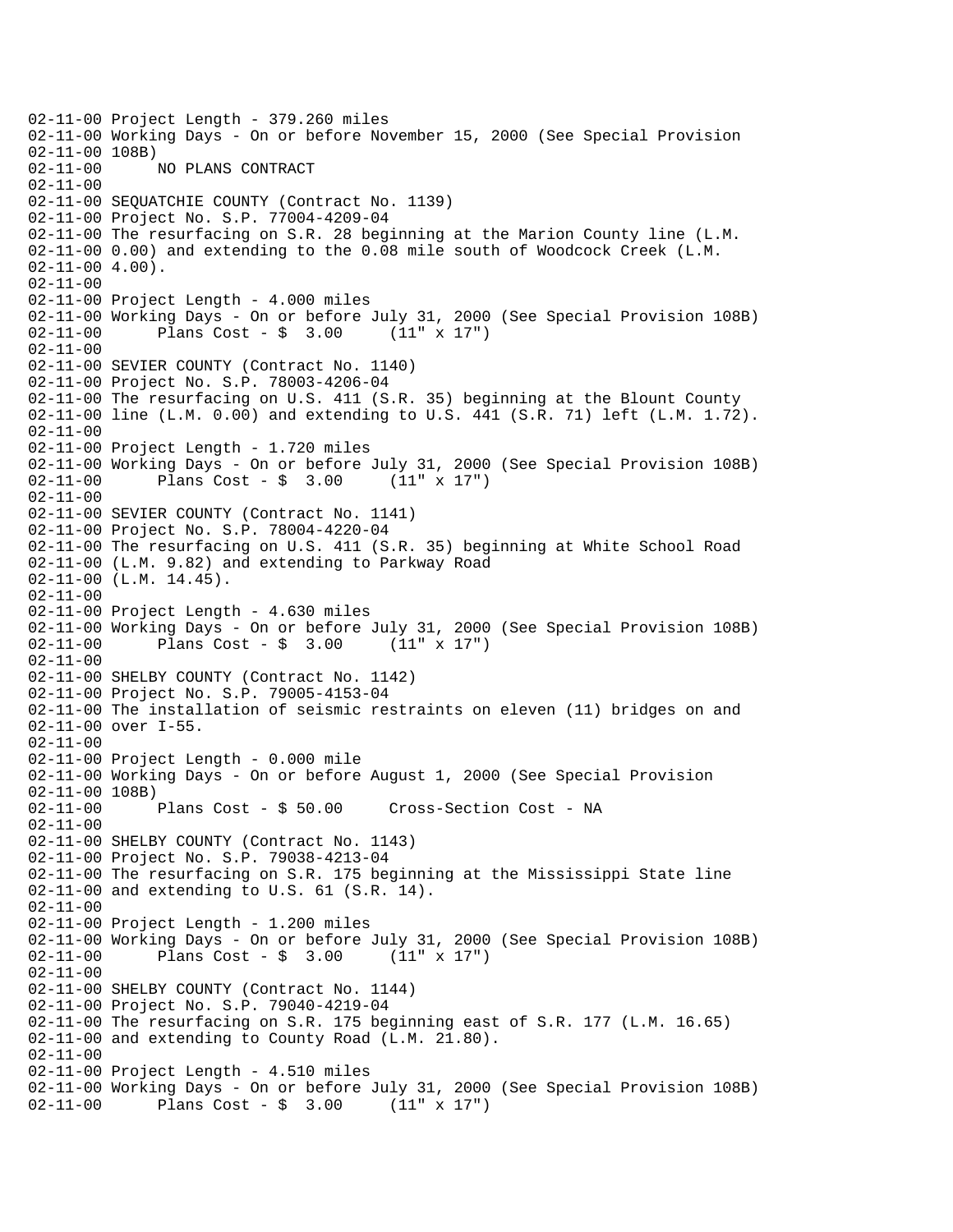--------------------------------------------------------------------------  $02 - 11 - 00$ 02-11-00 SHELBY COUNTY (Contract No. 1145) 02-11-00 Project No. S.P. 79946-4146-04 02-11-00 The sweeping and cleaning of drains on various Interstate and State 02-11-00 Routes. 02-11-00 02-11-00 Project Length - 51.550 miles 02-11-00 Working Days - On or before June 30, 2001 (See Special Provision 108B) 02-11-00 NO PLANS CONTRACT 02-11-00 02-11-00 SULLIVAN COUNTY (Contract No. 1146) 02-11-00 Project No. BR-STP-1(79), 82002-3266-94 02-11-00 The construction of a precast concrete box culvert on U.S. 70 (S.R. 1, 02-11-00 West State Street) over Little Creek (L.M. 25.14), including grading, 02-11-00 drainage, and paving. 02-11-00 02-11-00 Project Length - 0.052 kilometer \*METRIC\* 02-11-00 Working Days - On or before August 1, 2000 (See Special Provision 02-11-00 108B) 02-11-00 Plans Cost - \$ 10.00 Cross-Section Cost - \$0.00 02-11-00 02-11-00 SULLIVAN COUNTY (Contract No. 1147) 02-11-00 Project No. S.P. 82006-4264-04 02-11-00 The repair of the bridge on S.R. 36 over the south fork of the Holston 02-11-00 River (L.M. 5.02). 02-11-00 02-11-00 Project Length - 0.000 mile 02-11-00 Working Days - On or before May 15, 2000 02-11-00 Plans Cost - \$ 10.00 Cross-Section Cost - NA 02-11-00 02-11-00 TIPTON COUNTY (Contract No. 1148) 02-11-00 Project No. S.P. 84007-4219-04 02-11-00 The resurfacing on S.R. 59 beginning at S.R. 14 and extending to U.S. 02-11-00 70 (U.S. 79, S.R. 1). 02-11-00 02-11-00 Project Length - 5.950 miles 02-11-00 Working Days - On or before July 31, 2000 (See Special Provision 108B)<br>02-11-00 Plans Cost - \$ 3.00 (11" x 17") Plans Cost -  $\frac{1}{2}$  3.00 (11" x 17")  $02 - 11 - 00$ 02-11-00 WASHINGTON COUNTY (Contract No. 1149) 02-11-00 Project No. S.P. 90002-4244-04 02-11-00 The repair of the bridges on U.S. 11E (S.R. 34) over S.R. 81 (L.M. 02-11-00 10.12). 02-11-00 02-11-00 Project Length - 0.000 mile 02-11-00 Working Days - On or before October 1, 2000 02-11-00 Plans Cost - \$ 10.00 Cross-Section Cost - NA 03-31-00 ANDERSON AND SULLIVAN COUNTIES (Contract No. 1150) 03-31-00 Project No. STP-H-NHE-REG1(15), 98013-3281-94 03-31-00 The installation of snowplowable pavement markers on S.R. 1 and S.R. 03-31-00 61. 03-31-00 03-31-00 Project Length - 8.900 miles 03-31-00 Working Days - On or before August 31, 2000 03-31-00 NO PLANS CONTRACT 03-31-00 03-31-00 ANDERSON, BLOUNT, CARTER, CLAIBORNE, COCKE, JOHNSON, KNOX, LOUDON, AND 03-31-00 MONROE COUNTIES (Contract No. 1151) 03-31-00 Project No. S.P. 98013-4280-04 03-31-00 The installation of plastic pavement markings on various State Routes.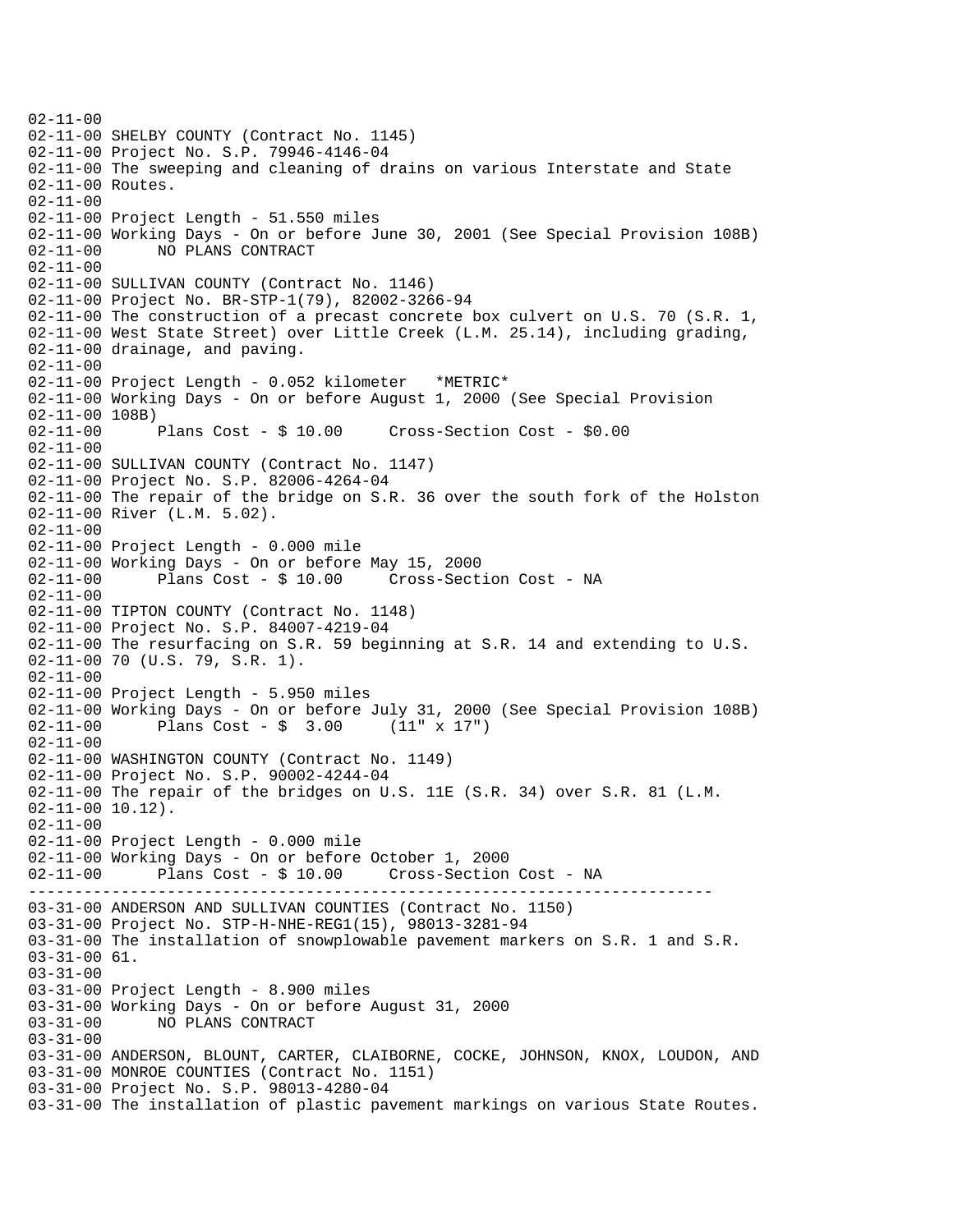$03 - 31 - 00$ 03-31-00 Project Length - 79.430 miles 03-31-00 Working Days - On or before September 1, 2000 NO PLANS CONTRACT 03-31-00 03-31-00 BEDFORD COUNTY (Contract No. 1152) 03-31-00 Project No. S.P. 02004-4211-04 03-31-00 The resurfacing on U.S. 41A (S.R. 16) beginning 300 feet east of S.R. 03-31-00 64 (L.M. 21.64) and extending to 0.2 mile south of S.R. 276 (L.M. 03-31-00 26.80). 03-31-00 03-31-00 Project Length - 5.070 miles 03-31-00 Working Days - On or before September 30, 2000 (See Special Provision 03-31-00 108B) 03-31-00 Plans Cost - \$ 3.00 (11" x 17") 03-31-00 03-31-00 BEDFORD, GILES, MOORE, AND WAYNE COUNTIES (Contract No. 1153) 03-31-00 Project No. S.P. 98035-4295-04 03-31-00 The installation of guardrail on various State Routes. 03-31-00 03-31-00 Project Length - 0.000 mile 03-31-00 Working Days - On or before October 31, 2000 03-31-00 NO PLANS CONTRACT 03-31-00 03-31-00 BENTON COUNTY (Contract No. 1154) 03-31-00 Project No. S.P. 03005-4215-04 03-31-00 The resurfacing on U.S. 641 (S.R. 69) beginning at James Walker Road 03-31-00 (L.M. 10.95) and extending to S.R. 391 (W. Main Street) (L.M. 15.08). 03-31-00 03-31-00 Project Length - 4.130 miles 03-31-00 Working Days - On or before September 30, 2000 (See Special Provision 03-31-00 108B) 03-31-00 Plans Cost - \$ 3.00 (11" x 17") 03-31-00 03-31-00 BLOUNT COUNTY (Contract No. 1155) 03-31-00 Project No. S.P. 05022-4233-04 03-31-00 The resurfacing on S.R. 335 beginning at U.S. 321 (S.R. 73) (L.M. 03-31-00 3.48) and extending to 265 feet west of S.R. 33 03-31-00 (L.M. 10.42). 03-31-00 03-31-00 Project Length - 6.770 miles 03-31-00 Working Days - On or before September 30, 2000 (See Special Provision 03-31-00 108B) 03-31-00 Plans Cost - \$ 3.00 (11" x 17") 03-31-00 03-31-00 CAMPBELL COUNTY (Contract No. 1156) 03-31-00 Project No. S.P. 07012-4228-04 03-31-00 The repair of the bridges on S.R. 90 over the C.S.X. Railroad (L.M. 03-31-00 0.03) and Big Hickory Creek (L.M. 0.17). 03-31-00 03-31-00 Project Length - 0.000 mile 03-31-00 Working Days - On or before May 31, 2001 03-31-00 Plans Cost - \$ 10.00 Cross-Section Cost - NA 03-31-00 03-31-00 CARROLL COUNTY (Contract No. 1157) 03-31-00 Project No. S.P. 09006-4214-04 03-31-00 The resurfacing on S.R. 22 beginning at S.R. 77 (L.M. 14.39) and 03-31-00 extending to near S.R. 124 (L.M. 21.20). 03-31-00 03-31-00 Project Length - 6.810 miles 03-31-00 Working Days - On or before October 31, 2000 (See Special Provision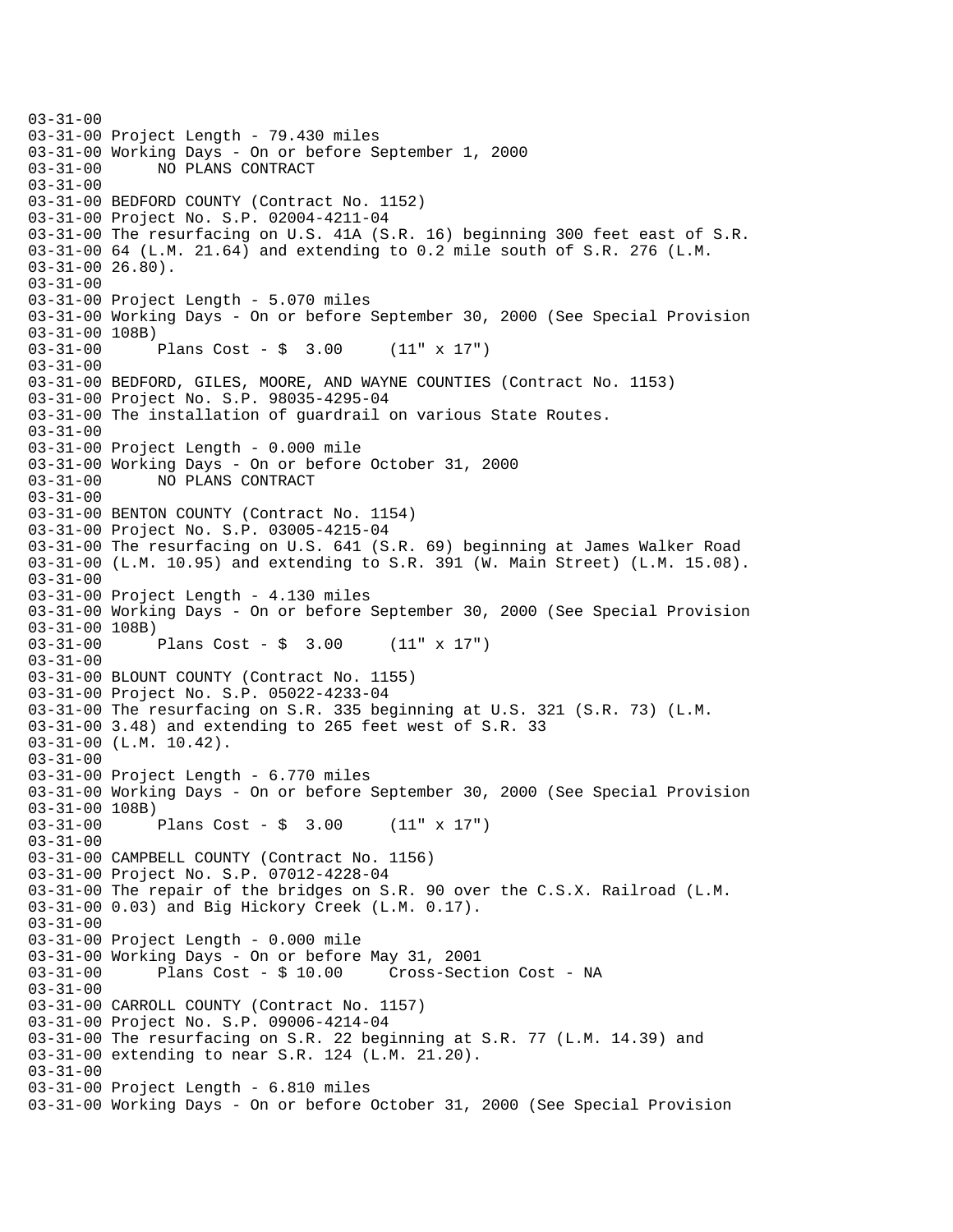```
03-31-00 108B)<br>03-31-00
              Plans Cost - \sin 3.00 (11" x 17")
03-31-00 
03-31-00 CARTER COUNTY (Contract No. 1158) 
03-31-00 Project No. S.P. 10008-4218-04 
03-31-00 The resurfacing on S.R. 359 beginning 720 feet west of U.S. 23 (U.S. 
03-31-00 19W, S.R. 36) (L.M. 0.00) and extending to 105 feet south of Old 
03-31-00 Milligan Road (L.M. 2.78). 
03-31-00 
03-31-00 Project Length - 2.700 miles 
03-31-00 Working Days - On or before September 30, 2000 (See Special Provision 
03-31-00 108B) 
03-31-00 Plans Cost - $ 3.00 (11" x 17") 
03-31-00 
03-31-00 CARTER, LOUDON, AND WASHINGTON COUNTIES (Contract No. 1159) 
03-31-00 Project No. S.P. 98013-4282-04 
03-31-00 The resurfacing with an ultra-thin concrete overlay on various State 
03-31-00 Routes. 
03-31-00 
03-31-00 Project Length - 0.000 mile 
03-31-00 Working Days - On or before October 31, 2000 
03-31-00 NO PLANS CONTRACT 
03-31-00 
03-31-00 CHESTER AND McNAIRY COUNTIES (Contract No. 1160) 
03-31-00 Project No. S.P. 98044-4260-04 
03-31-00 The installation of plastic pavement markings on various State Routes. 
03-31-00 
03-31-00 Project Length - 13.250 miles 
03-31-00 Working Days - On or before September 1, 2000 
03-31-00 NO PLANS CONTRACT 
03-31-00 
03-31-00 COFFEE, FRANKLIN, HAMILTON, AND McMINN COUNTIES (Contract No. 1161) 
03-31-00 Project No. S.P. 98023-4298-04 
03-31-00 The installation of plastic pavement markings on various State Routes. 
03-31-00 
03-31-00 Project Length - 15.790 miles 
03-31-00 Working Days - On or before September 1, 2000 
              03-31-00 NO PLANS CONTRACT 
03 - 31 - 0003-31-00 CUMBERLAND COUNTY (Contract No. 1162) 
03-31-00 Project No. STP-EN-1(116), 18002-4222-04 
03-31-00 The resurfacing on U.S. 70 (S.R. 1) beginning at Pomona Road (L.M. 
03-31-00 8.86) and extending to S.R. 24 (L.M. 13.25). 
03-31-00 
03-31-00 Project Length - 4.390 miles 
03-31-00 Working Days - On or before September 30, 2000 (See Special Provision 
03-31-00 108B)<br>03-31-00 1
              Plans Cost - \frac{1}{2} 3.00 (11" x 17")
03-31-00 
03-31-00 DECATUR COUNTY (Contract No. 1163) 
03-31-00 Project No. S.P. 20005-4213-04 
03-31-00 The resurfacing on S.R. 69 beginning at U.S. 412 (S.R. 20) (L.M. 
03-31-00 28.43) and extending to Cherokee Heights Road 
03-31-00 (L.M. 36.51). 
03-31-00 
03-31-00 Project Length - 8.080 miles 
03-31-00 Working Days - On or before September 30, 2000 (See Special Provision 
03-31-00 108B) 
03-31-00 Plans Cost - $ 3.00 (11" x 17") 
03-31-00 
03-31-00 DeKALB COUNTY (Contract No. 1164)
```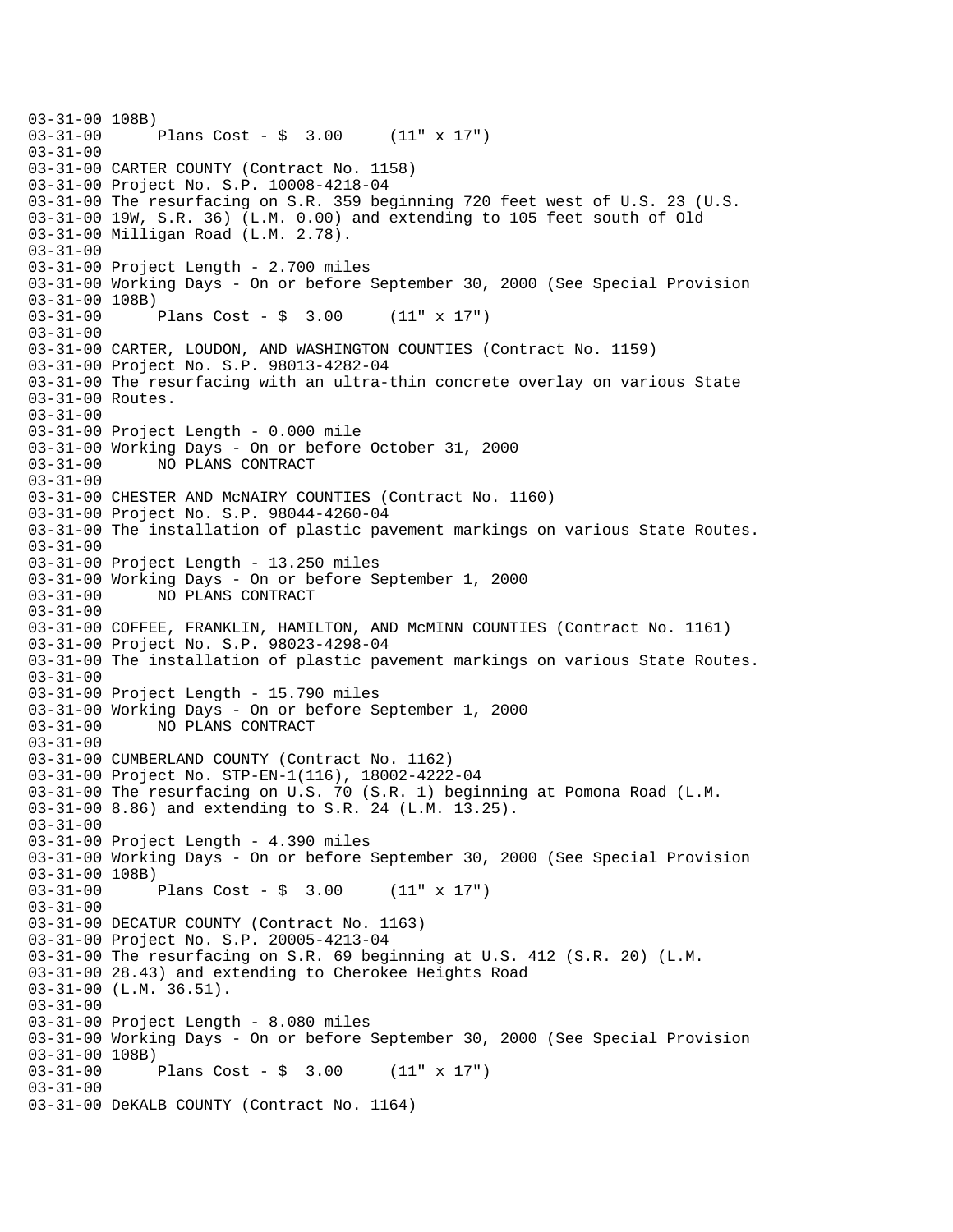03-31-00 Project No. S.P. 21001-4259-04 03-31-00 The resurfacing on U.S. 70 (S.R. 26) beginning east of Evins Mill Road 03-31-00 (L.M. 20.25) to the Caney Fork River (L.M. 24.58). 03-31-00 03-31-00 Project Length - 4.330 miles 03-31-00 Working Days - On or before September 30, 2000 (See Special Provision 03-31-00 108B) 03-31-00 Plans Cost - \$ 3.00 (11" x 17") 03-31-00 03-31-00 DICKSON COUNTY (Contract No. 1165) 03-31-00 Project No. S.P. 22004-4239-04 03-31-00 The resurfacing on S.R. 46 beginning 0.2 mile south of the Dickson 03-31-00 City limits (L.M. 3.00) and extending to S.R. 235 (L.M. 8.27). 03-31-00 03-31-00 Project Length - 5.210 miles 03-31-00 Working Days - On or before September 30, 2000 (See Special Provision 03-31-00 108B) 03-31-00 Plans Cost - \$ 3.00 (11" x 17") 03-31-00 03-31-00 DICKSON COUNTY (Contract No. 1166) 03-31-00 Project No. S.P. 22012-4222-04 03-31-00 The repair of the bridge on S.R. 96 over Beaverdam Creek (L.M. 4.78). 03-31-00 03-31-00 Project Length - 0.000 mile 03-31-00 Working Days - On or before October 15, 2000 (See Special Provision 03-31-00 108B)<br>03-31-00 Plans Cost - \$ 25.00 Cross-Section Cost - NA 03-31-00 03-31-00 DYER COUNTY (Contract No. 1167) 03-31-00 Project No. STP-M-78(8), 23011-3233-54 03-31-00 The grading, drainage, and paving on S.R. 78 beginning at Market 03-31-00 Street and extending to Tucker Street. 03-31-00 03-31-00 Project Length - 0.503 kilometer \*METRIC\* 03-31-00 Working Days - On or before June 1, 2001 03-31-00 Plans Cost - \$ 25.00 Cross-Section Cost - \$ 10.00 03-31-00 The DBE goal for this contract is 8% of the contract amount. 03-31-00 03-31-00 DYER COUNTY (Contract No. 1168) 03-31-00 Project No. S.P. 23004-4243-04 03-31-00 The resurfacing on U.S. 51 (S.R. 3) beginning at S.R. 77 and extending 03-31-00 to the Obion County line. 03-31-00 03-31-00 Project Length - 7.160 miles 03-31-00 Working Days - On or before October 31, 2000 (See Special Provision 03-31-00 108B) 03-31-00 Plans Cost - \$ 3.00 (11" x 17") 03-31-00 03-31-00 DYER, OBION, SHELBY, AND WEAKLEY COUNTIES (Contract No. 1169) 03-31-00 Project No. S.P. 98044-4161-04 03-31-00 The refurbishing of signs on various Interstate and State Routes. 03-31-00 03-31-00 Project Length - 45.000 miles 03-31-00 Working Days - On or before December 31, 2000 03-31-00 NO PLANS CONTRACT 03-31-00 03-31-00 FAYETTE COUNTY (Contract No. 1170) 03-31-00 Project No. S.P. 24006-4242-04 03-31-00 The resurfacing on S.R. 57 beginning at Shelby County line (L.M. 0.00) 03-31-00 and extending to S.R. 194 (L.M. 5.72). 03-31-00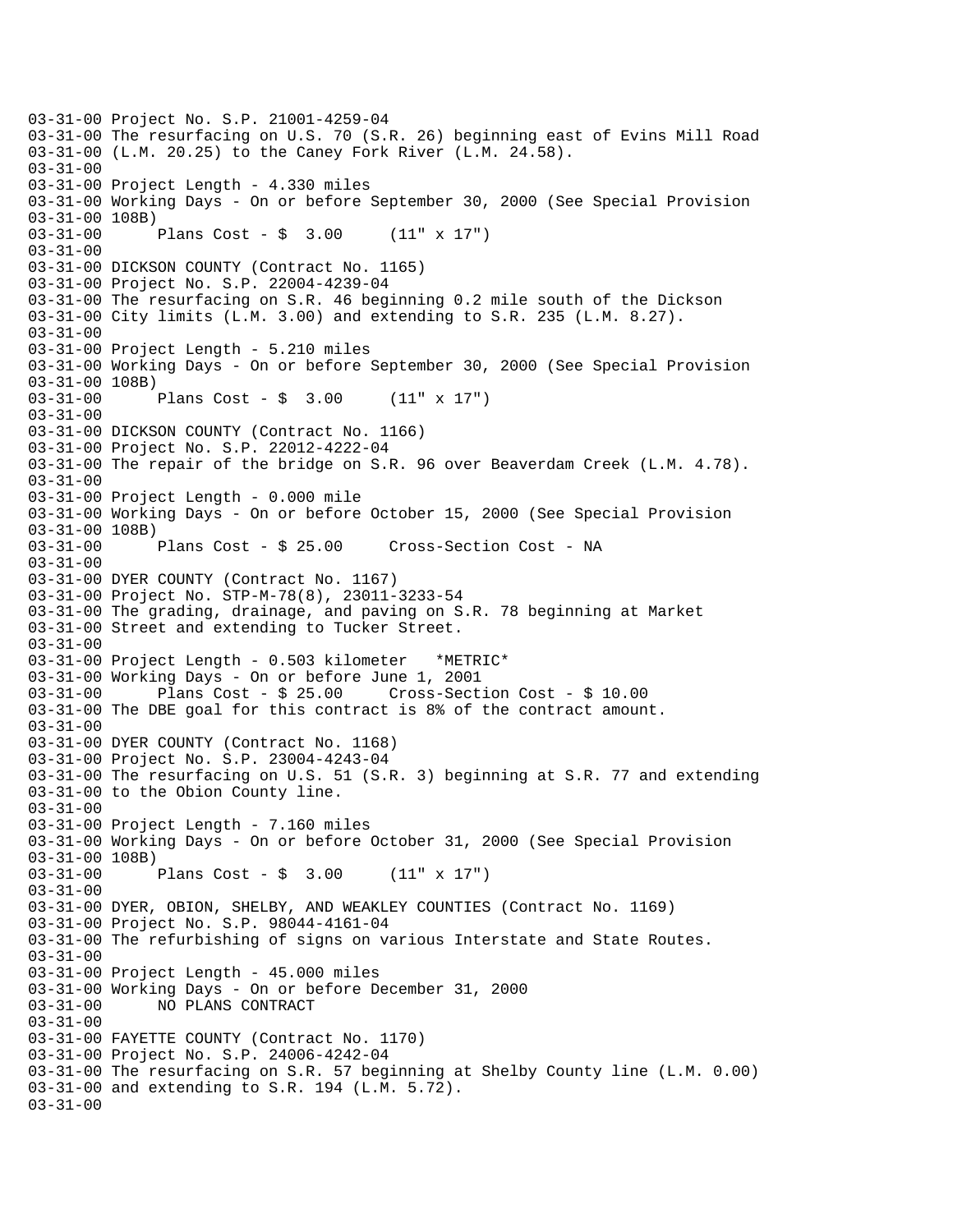03-31-00 Project Length - 5.720 miles 03-31-00 Working Days - On or before September 30, 2000 (See Special Provision 03-31-00 108B)<br>03-31-00 1 Plans Cost -  $\frac{1}{2}$  3.00 (11" x 17") 03-31-00 03-31-00 FRANKLIN COUNTY (Contract No. 1171) 03-31-00 Project No. S.P. 26011-4222-04 03-31-00 The resurfacing on S.R. 130 beginning 0.33 mile west of Himes Lane 03-31-00 (L.M. 5.00) and extending to Wilkerson Lane 03-31-00 (L.M. 11.56). 03-31-00 03-31-00 Project Length - 6.460 miles 03-31-00 Working Days - On or before September 30, 2000 (See Special Provision 03-31-00 108B)<br>03-31-00 Plans Cost -  $\sin 3.00$  (11" x 17") 03-31-00 03-31-00 GIBSON COUNTY (Contract No. 1172) 03-31-00 Project No. S.P. 27008-4225-04 03-31-00 The resurfacing on U.S. 79 (U.S. 70A, S.R. 76) beginning at S.R. 366 03-31-00 (L.M. 2.70) and extending to S.R. 186 (L.M. 6.60). 03-31-00 03-31-00 Project Length - 3.900 miles 03-31-00 Working Days - On or before September 30, 2000 (See Special Provision 03-31-00 108B) 03-31-00 Plans Cost - \$ 3.00 (11" x 17") 03-31-00 03-31-00 GILES AND HOUSTON COUNTIES (Contract No. 1173) 03-31-00 Project No. S.P. 98035-4296-04 03-31-00 The resurfacing (slurry seal) on S.R. 231 and S.R. 273. 03-31-00 03-31-00 Project Length - 11.030 miles 03-31-00 Working Days - On or before August 31, 2000 03-31-00 NO PLANS CONTRACT 03-31-00 03-31-00 GRAINGER COUNTY (Contract No. 1174) 03-31-00 Project No. S.P. 29002-4235-04 03-31-00 The repair of the bridges on U.S. 11W (S.R. 1) over Gap Branch (L.M. 03-31-00 24.49) and Buck Hollow Branch (L.M. 25.28). 03-31-00 03-31-00 Project Length - 0.000 mile 03-31-00 Working Days - On or before November 1, 2000 03-31-00 Plans Cost - \$ 10.00 Cross-Section Cost - NA 03-31-00 03-31-00 GRUNDY COUNTY (Contract No. 1175) 03-31-00 Project No. S.P. 31006-4230-04 03-31-00 The repair of the bridge on S.R. 108 over Mill Creek (L.M. 2.55). 03-31-00 03-31-00 Project Length - 0.000 mile 03-31-00 Working Days - On or before December 15, 2000 03-31-00 Plans Cost - \$ 10.00 Cross-Section Cost - NA 03-31-00 03-31-00 HAMBLEN COUNTY (Contract No. 1176) 03-31-00 Project No. S.P. 32006-4225-04; 32017-4206-04 03-31-00 The resurfacing on S.R. 66 beginning at the Jefferson County line 03-31-00 (L.M. 0.00) and extending to U.S. 11E (S.R. 34) 03-31-00 (L.M. 5.07),and on S.R. 113 beginning at U.S. 25E (S.R. 32) (L.M. 03-31-00 0.00) and extending to S.R. 160 (L.M. 2.54). 03-31-00 03-31-00 Project Length - 7.610 miles 03-31-00 Working Days - On or before September 30, 2000 (See Special Provision 03-31-00 108B)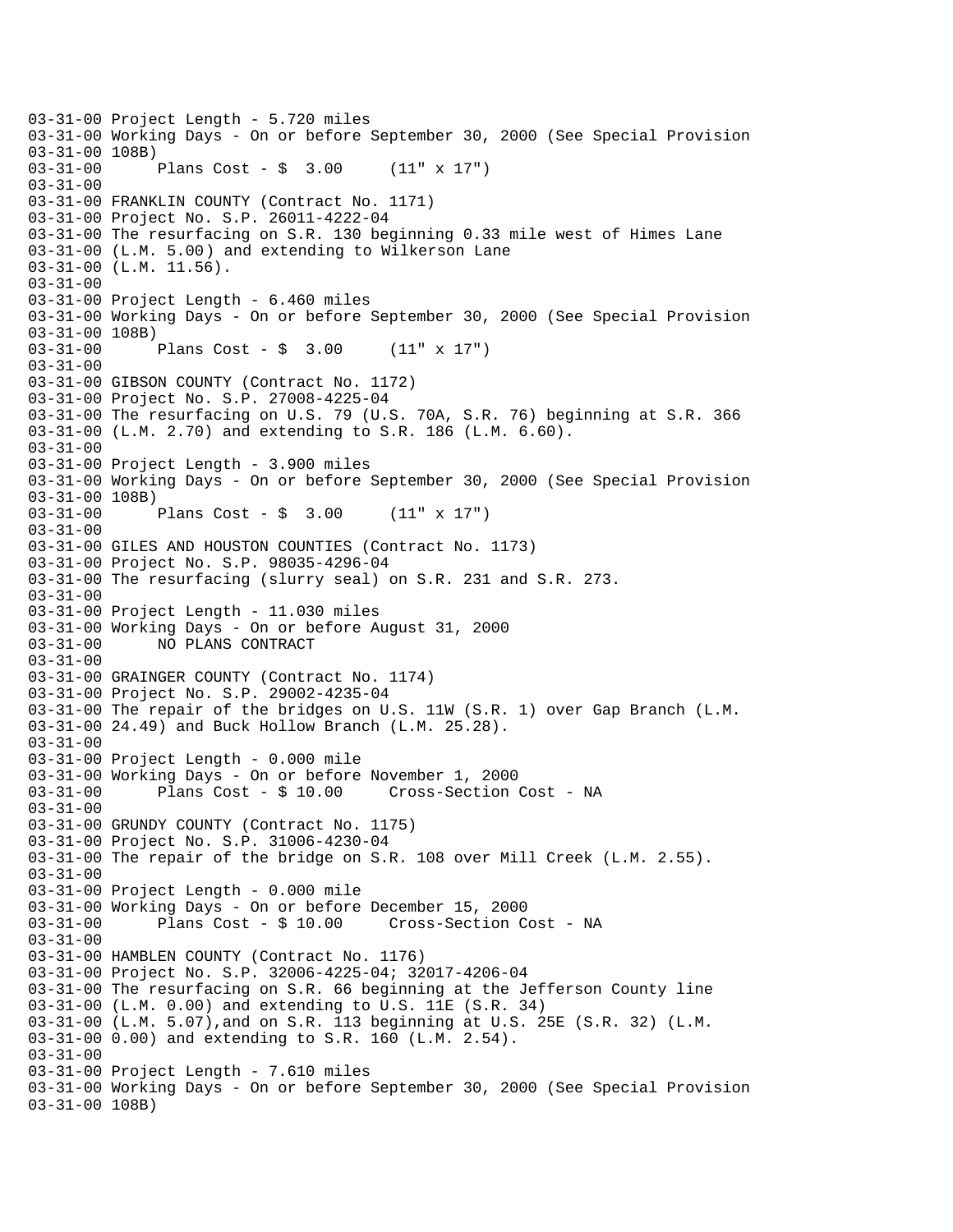```
03-31-00 Plans Cost - $ 3.00 (11" x 17") 
03 - 31 - 0003-31-00 HAMILTON COUNTY (Contract No. 1177) 
03-31-00 Project No. S.P. 33044-4236-04 
03-31-00 The resurfacing (superpave) on S.R. 58 beginning 0.12 mile north of 
03-31-00 Jersey Pike (L.M. 16.29) to Lakewood Acres Road (L.M. 19.09). 
03-31-00 
03-31-00 Project Length - 2.790 miles 
03-31-00 Working Days - On or before September 30, 2000 (See Special Provision 
03-31-00 108B) 
03-31-00 Plans Cost - $ 3.00 (11" x 17") 
03-31-00 
03-31-00 HAMILTON AND RHEA COUNTIES (Contract No. 1178) 
03-31-00 Project No. S.P. 98023-4297-04 
03-31-00 The installation of plastic pavement markings on various State Routes. 
03-31-00 
03-31-00 Project Length - 13.850 miles 
03-31-00 Working Days - On or before September 1, 2000 
03-31-00 NO PLANS CONTRACT 
03-31-00 
03-31-00 HARDIN COUNTY (Contract No. 1179) 
03-31-00 Project No. S.P. 36006-4210-04 
03-31-00 The repair of the bridges on S.R. 69 over the North Fork of Beason 
03-31-00 Creek (L.M. 26.53), and over the South Fork 
03-31-00 (L.M. 28.98) and North Fork (L.M. 29.96) of Mud Creek. 
03-31-00 
03-31-00 Project Length - 0.000 mile 
03-31-00 Working Days - On or before August 16, 2000 (See Special Provision 
03-31-00 108B) 
03-31-00 Plans Cost - $ 10.00 Cross-Section Cost - NA 
03-31-00 
03-31-00 HENDERSON COUNTY (Contract No. 1180) 
03-31-00 Project No. STP-22(41), 39005-3217-14 
03-31-00 The grading, drainage, construction of four (4) bridges, and paving on 
03-31-00 S.R. 22 beginning 276 meters north of Longsought Road and extending to 
03-31-00 north of I-40. 
03-31-00 
03-31-00 Project Length - 8.000 kilometers *METRIC* 
03-31-00 Working Days - On or before October 1, 2002 (See Special Provision 
03-31-00 108B) 
03-31-00 Plans Cost - $125.00 Cross-Section Cost - $ 25.00 
03-31-00 The DBE goal for this contract is 12% of the contract amount. 
03-31-00 
03-31-00 HOUSTON COUNTY (Contract No. 1181) 
03-31-00 Project No. S.P. 42003-4226-04 
03-31-00 The repair of the bridge on S.R. 49 over Salmon Creek (L.M. 13.49). 
03-31-00 
03-31-00 Project Length - 0.000 mile 
03-31-00 Working Days - On or before October 31, 2000 (See Special Provision 
03-31-00 108B)<br>03-31-00 Plans Cost - $ 10.00
03-31-00 Plans Cost - $ 10.00 Cross-Section Cost - NA 
03-31-00 
03-31-00 JEFFERSON AND SULLIVAN COUNTIES (Contract No. 1182) 
03-31-00 Project No. S.P. 98013-4283-04 
03-31-00 The resurfacing (microsurfacing) on S.R. 75 and S.R. 341. 
03-31-00 
03-31-00 Project Length - 15.090 miles 
03-31-00 Working Days - On or before August 31, 2000 
03-31-00 NO PLANS CONTRACT 
03-31-00 
03-31-00 JOHNSON COUNTY (Contract No. 1183)
```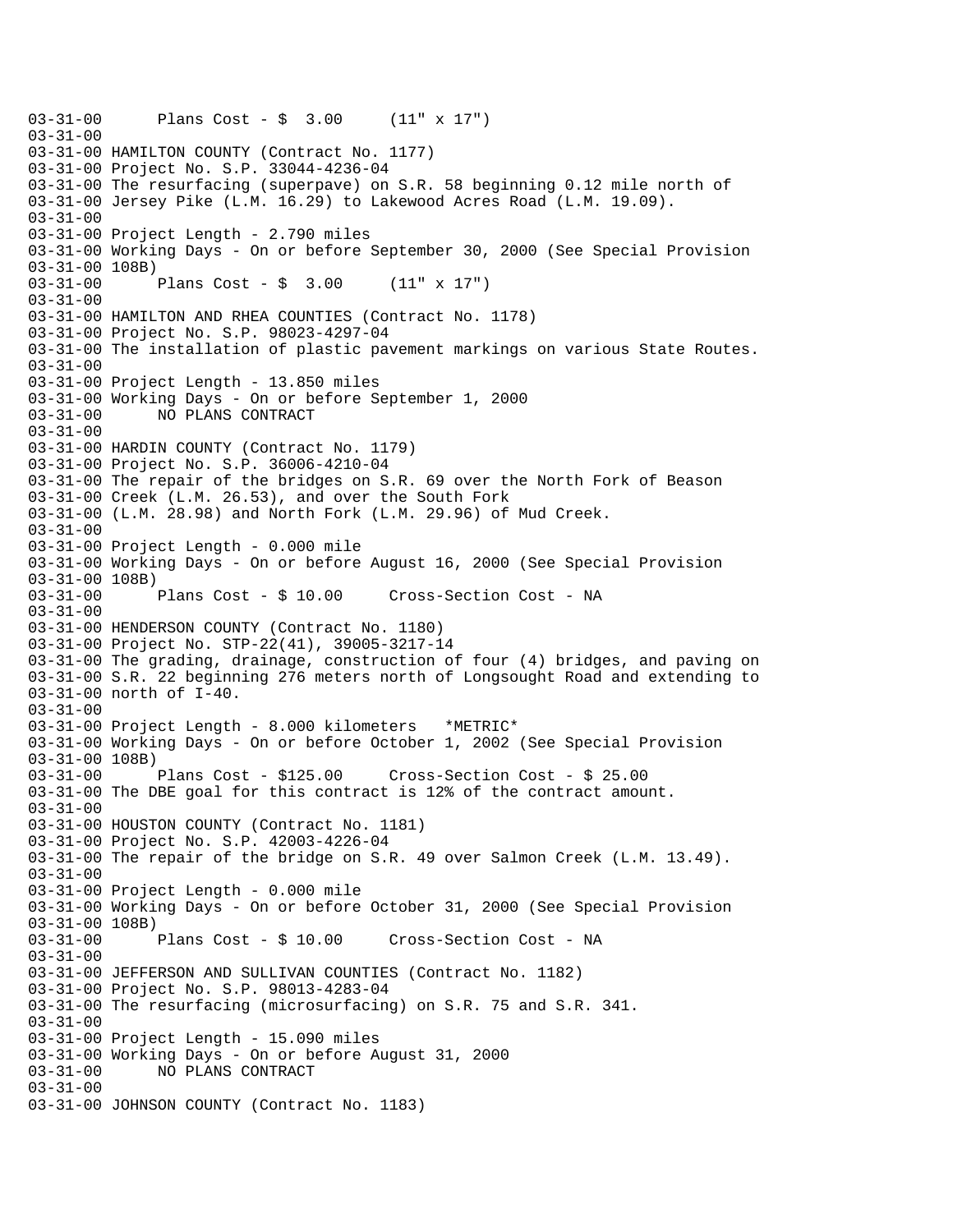03-31-00 Project No. STP-H-34(25), 46002-3214-94 03-31-00 The signalization of the intersection of U.S. 421 (S.R. 34) at S.R. 67 03-31-00 / S.R. 91. 03-31-00 03-31-00 Project Length - 0.000 mile 03-31-00 Working Days - On or before December 15, 2000 03-31-00 Plans Cost - \$ 3.00 Cross-Section Cost - NA 03-31-00 03-31-00 JOHNSON COUNTY (Contract No. 1184) 03-31-00 Project No. S.P. 46010-4215-04 03-31-00 The resurfacing on S.R. 167 beginning at U.S. 421 (S.R. 34) (L.M. 03-31-00 13.95) and extending to the North Carolina State line (L.M. 21.03). 03-31-00 03-31-00 Project Length - 7.080 miles 03-31-00 Working Days - On or before September 30, 2000 (See Special Provision 03-31-00 108B)<br>03-31-00 Plans Cost -  $\frac{1}{2}$  3.00 (11" x 17") 03-31-00 03-31-00 KNOX COUNTY (Contract No. 1185) 03-31-00 Project No. S.P. 47014-4236-04; 47205-4203-04 03-31-00 The resurfacing on U.S. 25 (U.S. 70, U.S. 11E, S.R. 9) beginning at I-03-31-00 40 (L.M. 7.23) and extending to the Holston River (L.M. 7.86), and on 03-31-00 U.S. 70 (S.R. 168) beginning at I-40 (L.M. 16.00) and extending to 265 03-31-00 feet west of U.S. 11 (U.S. 70, S.R. 1) (L.M. 18.03). 03-31-00 03-31-00 Project Length - 2.660 miles 03-31-00 Working Days - On or before September 30, 2000 (See Special Provision 03-31-00 108B) 03-31-00 Plans Cost - \$ 3.00 (11" x 17") 03-31-00 03-31-00 KNOX COUNTY (Contract No. 1186) 03-31-00 Project No. S.P. 47186-4208-04 03-31-00 The resurfacing on S.R. 331 beginning 230 feet south of U.S. 441 (S.R. 03-31-00 33) (L.M. 0.00) and extending to S.R. 131 03-31-00 (L.M. 8.31). 03-31-00 03-31-00 Project Length - 8.350 miles 03-31-00 Working Days - On or before September 30, 2000 (See Special Provision 03-31-00 108B)<br>03-31-00 Plans Cost -  $\sin 3.00$  (11" x 17") 03-31-00 03-31-00 KNOX COUNTY (Contract No. 1187) 03-31-00 Project No. S.P. 47946-4187-04 03-31-00 The installation of plastic pavement markings on I-40 and S.R. 115. 03-31-00 03-31-00 Project Length - 8.570 miles 03-31-00 Working Days - On or before September 1, 2000 03-31-00 NO PLANS CONTRACT 03-31-00 03-31-00 LAUDERDALE COUNTY (Contract No. 1188) 03-31-00 Project No. S.P. 49001-4279-04 03-31-00 The repair of the bridges on U.S. 51 (S.R. 3) over Mill Creek (L.M. 03-31-00 21.91) and Chambers Branch (L.M. 23.93). 03-31-00 03-31-00 Project Length - 0.000 mile 03-31-00 Working Days - On or before November 30, 2000 03-31-00 Plans Cost - \$ 10.00 Cross-Section Cost - NA 03-31-00 03-31-00 McMINN COUNTY (Contract No. 1189) 03-31-00 Project No. S.P. 54002-4224-04 03-31-00 The resurfacing (superpave) on U.S. 11 (S.R. 2) beginning near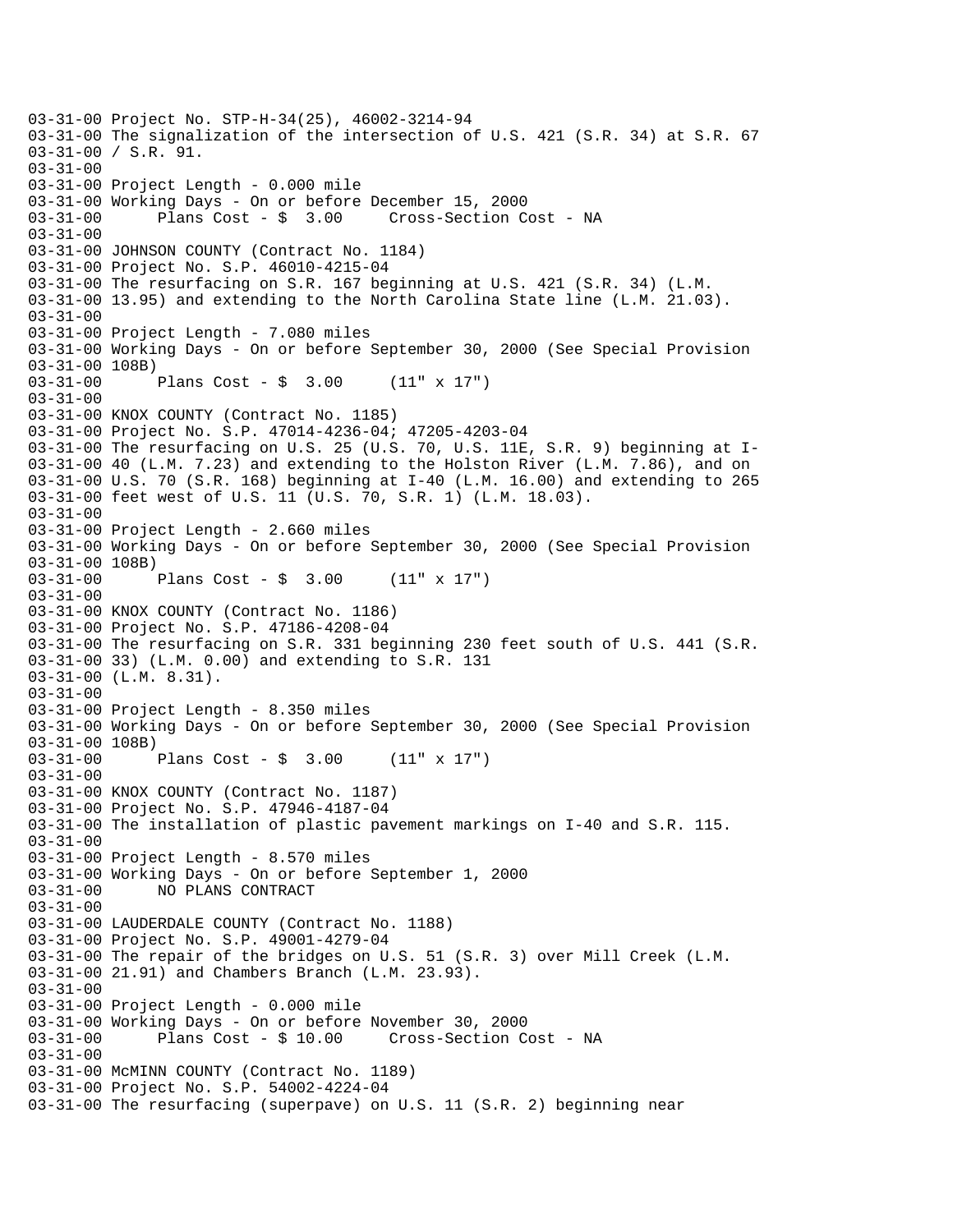03-31-00 Riceville City limits (L.M. 7.27) and extending to Calvin Wright Road 03-31-00 (L.M. 11.48). 03-31-00 03-31-00 Project Length - 4.210 miles 03-31-00 Working Days - On or before September 30, 2000 (See Special Provision 03-31-00 108B) 03-31-00 Plans Cost - \$ 3.00 (11" x 17") 03-31-00 03-31-00 MADISON COUNTY (Contract No. 1190) 03-31-00 Project No. S.P. 57946-4123-04 03-31-00 The installation of plastic pavement markings on various Interstate 03-31-00 and State Routes. 03-31-00 03-31-00 Project Length - 11.560 miles 03-31-00 Working Days - On or before September 1, 2000 03-31-00 NO PLANS CONTRACT 03-31-00 03-31-00 MONTGOMERY COUNTY (Contract No. 1191) 03-31-00 Project No. STP-H-13(14), 63006-3229-94 03-31-00 The improvement of the intersection of S.R. 13 at Dean Road / Salem 03-31-00 Road. 03-31-00 03-31-00 Project Length - 0.469 mile 03-31-00 Working Days - On or before June 1, 2001 (See Special Provision 108B)<br>03-31-00 Plans Cost - \$ 10.00 Cross-Section Cost - \$ 10.00 03-31-00 Plans Cost - \$ 10.00 Cross-Section Cost - \$ 10.00 03-31-00 The DBE goal for this contract is 4% of the contract amount.  $03 - 31 - 00$ 03-31-00 MORGAN COUNTY (Contract No. 1192) 03-31-00 Project No. S.P. 65014-4206-04 03-31-00 The resurfacing on S.R. 298 beginning at the Cumberland County line 03-31-00 (L.M. 0.00) and extending to S.R. 62 (L.M. 7.58). 03-31-00 03-31-00 Project Length - 7.580 miles 03-31-00 Working Days - On or before September 30, 2000 (See Special Provision 03-31-00 108B)<br>03-31-00 1 Plans Cost -  $\frac{1}{2}$  3.00 (11" x 17") 03-31-00 03-31-00 PUTNAM COUNTY (Contract No. 1193) 03-31-00 Project No. APD-NH-111(40), 71005-3230-64 03-31-00 The resurfacing (superpave) on S.R. 111 beginning 0.1 mile south of 03-31-00 U.S. 70N (S.R. 24) (L.M. 5.17) and extending to 03-31-00 0.1 mile north of 10th Street (L.M. 7.51). 03-31-00 03-31-00 Project Length - 2.340 miles 03-31-00 Working Days - On or before September 30, 2000 (See Special Provision 03-31-00 108B) 03-31-00 Plans Cost - \$ 3.00 (11" x 17") 03-31-00 The DBE goal for this contract is 3% of the contract amount. 03-31-00 03-31-00 ROANE COUNTY (Contract No. 1194) 03-31-00 Project No. S.P. 73008-4240-04 03-31-00 The resurfacing on U.S. 27 (S.R. 29) beginning at S.R. 61 (L.M. 7.54) 03-31-00 and extending to the Southern Railway (L.M. 9.43). 03-31-00 03-31-00 Project Length - 1.890 miles 03-31-00 Working Days - On or before September 30, 2000 (See Special Provision 03-31-00 108B) 03-31-00 Plans Cost - \$ 3.00 (11" x 17") 03-31-00 03-31-00 ROBERTSON COUNTY (Contract No. 1195) 03-31-00 Project No. S.P. 74013-4219-04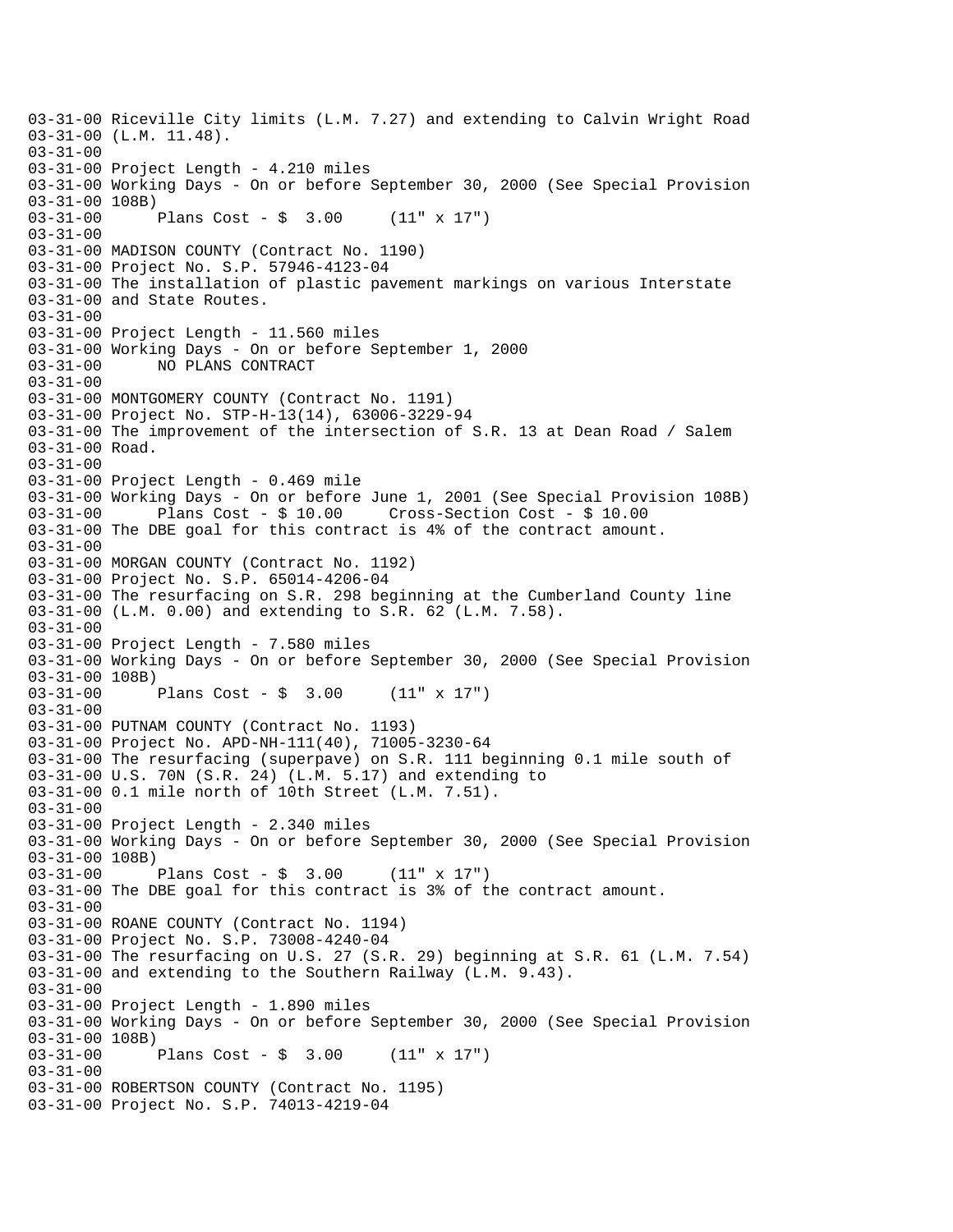--------------------------------------------------------------------------- 03-31-00 The resurfacing on S.R. 76 beginning at Distillery Road (L.M. 11.21) 03-31-00 and extending to U.S. 31W (S.R. 41) (L.M. 17.51). 03-31-00 03-31-00 Project Length - 6.300 miles 03-31-00 Working Days - On or before September 30, 2000 (See Special Provision 03-31-00 108B) 03-31-00 Plans Cost - \$ 3.00 (11" x 17") 03-31-00 03-31-00 SHELBY COUNTY (Contract No. 1196) 03-31-00 Project No. S.P. 79006-4169-04 03-31-00 The repair of four (4) bridges over I-240. 03-31-00 03-31-00 Project Length - 0.000 mile 03-31-00 Working Days - On or before May 1, 2001 (See Special Provision 108B) 03-31-00 Plans Cost - \$ 50.00 Cross-Section Cost - NA 03-31-00 The DBE goal for this contract is 3% of the contract amount. 03-31-00 03-31-00 SULLIVAN COUNTY (Contract No. 1197) 03-31-00 Project No. S.P. 82019-4210-04 03-31-00 The resurfacing on S.R. 93 beginning 420 feet north of U.S. 11W (S.R. 03-31-00 1) and extending to 0.2 mile south of Bloomingdale Road (L.M. 13.76). 03-31-00 03-31-00 Project Length - 2.060 miles 03-31-00 Working Days - On or before September 30, 2000 (See Special Provision 03-31-00 108B)<br>03-31-00 1 Plans Cost -  $\sin 3.00$  (11" x 17")  $03 - 31 - 00$ 03-31-00 SUMNER COUNTY (Contract No. 1198) 03-31-00 Project No. S.P. 83002-4292-04 03-31-00 The resurfacing (superpave) on U.S. 31E (S.R. 6, Gallatin Road) 03-31-00 beginning at Saundersville Road (L.M. 6.63) and extending to Lock 4 03-31-00 Road (L.M. 12.93). 03-31-00 03-31-00 Project Length - 6.300 miles 03-31-00 Working Days - On or before September 30, 2000 (See Special Provision 03-31-00 108B) 03-31-00 Plans Cost - \$ 3.00 (11" x 17") 03-31-00 The DBE goal for this contract is 2% of the contract amount.  $03 - 31 - 00$ 03-31-00 SUMNER COUNTY (Contract No. 1199) 03-31-00 Project No. S.P. 83007-4212-04 03-31-00 The resurfacing on S.R. 25 beginning at the C.S.X. R.R. (L.M. 17.63) 03-31-00 and extending to the Trousdale County line 03-31-00 (L.M. 25.30). 03-31-00 03-31-00 Project Length - 7.670 miles 03-31-00 Working Days - On or before September 30, 2000 (See Special Provision 03-31-00 108B) 03-31-00 Plans Cost - \$ 3.00 (11" x 17") 03-31-00 03-31-00 WILLIAMSON COUNTY (Contract No. 1200) 03-31-00 Project No. S.P. 94014-4227-04 03-31-00 The resurfacing on U.S. 431 (S.R. 106) beginning at S.R. 397 (Mack 03-31-00 Hatcher Memorial Parkway) (L.M. 12.46) and extending to S.R. 96 (Main 03-31-00 Street) (L.M. 14.85). 03-31-00 03-31-00 Project Length - 2.390 miles 03-31-00 Working Days - On or before September 30, 2000 (See Special Provision 03-31-00 108B) 03-31-00 Plans Cost - \$ 3.00 (11" x 17")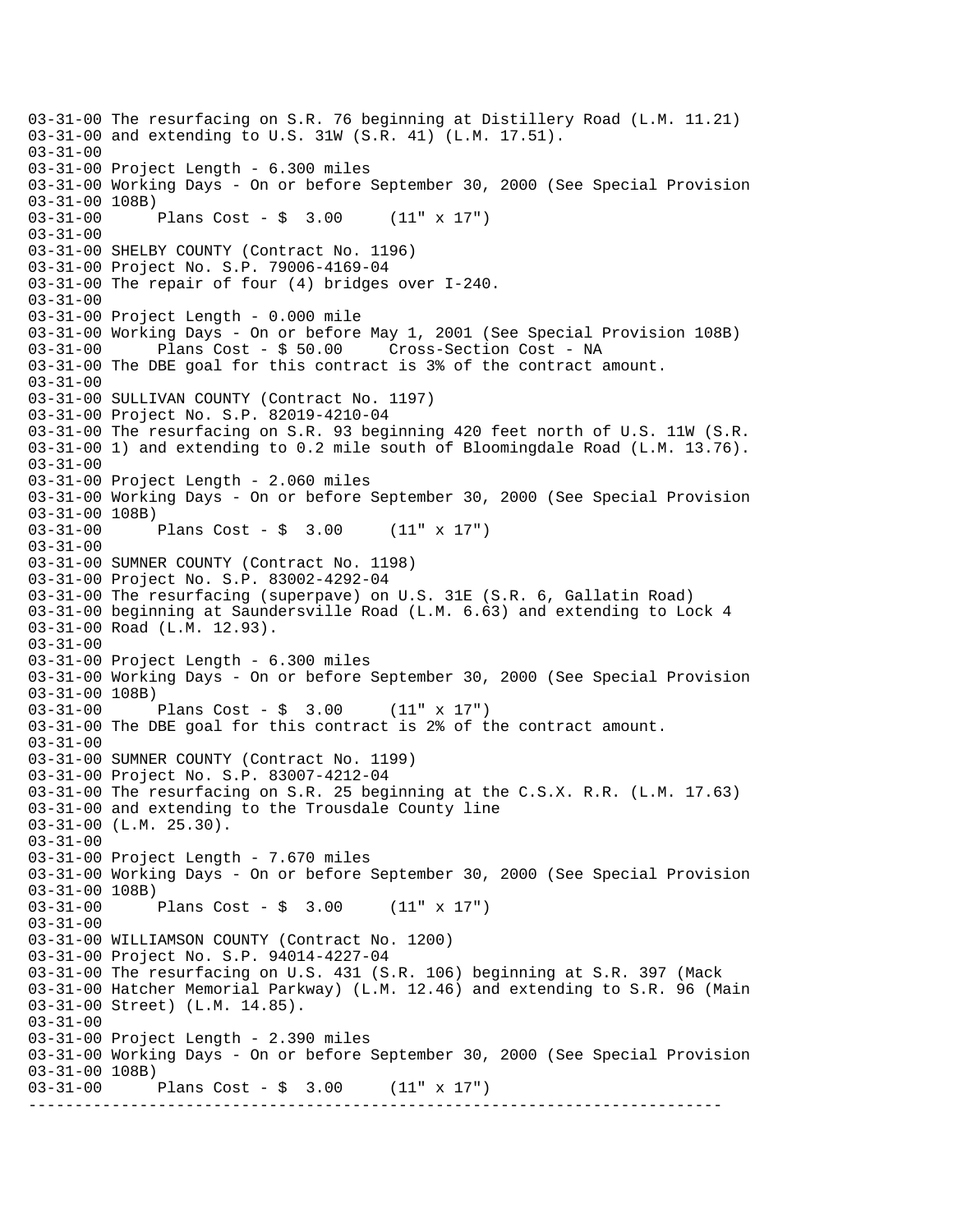05-12-00 HAMILTON COUNTY (Contract No. 1120) 05-12-00 Project No. S.P. 33959-3602-04 05-12-00 The grading, drainage, and paving on a S.I.A. route serving Chattem, 05-12-00 Inc., in Chattanooga. 05-12-00 05-12-00 Project Length - 0.207 mile 05-12-00 Working Days - On or before December 15, 2000 05-12-00 Plans Cost - \$ 10.00 Cross-Section Cost - \$0.00 05-12-00 05-12-00 GRUNDY COUNTY (Contract No. 1175) 05-12-00 Project No. S.P. 31006-4230-04 05-12-00 The repair of the bridge on S.R. 108 over Mill Creek (L.M. 2.55).  $05 - 12 - 00$ 05-12-00 Project Length - 0.000 mile 05-12-00 Working Days - On or before December 15, 2000 05-12-00 Plans Cost - \$ 10.00 Cross-Section Cost - NA 05-12-00 05-12-00 JOHNSON COUNTY (Contract No. 1183) 05-12-00 Project No. STP-H-34(25), 46002-3214-94 05-12-00 The signalization of the intersection of U.S. 421 (S.R. 34) at S.R. 67 05-12-00 / S.R. 91. 05-12-00 05-12-00 Project Length - 0.000 mile 05-12-00 Working Days - On or before January 31, 2001 Cross-Section Cost - NA 05-12-00 05-12-00 ANDERSON, BLOUNT, CAMPBELL, CARTER, CLAIBORNE, COCKE, GRAINGER, 05-12-00 GREENE, HAMBLEN, HANCOCK, HAWKINS, JEFFERSON, JOHNSON, KNOX, LOUDON, 05-12-00 MONROE, MORGAN, ROANE, SCOTT, SEVIER, SULLIVAN, UNICOI, UNION, AND 05-12-00 WASHINGTON COUNTIES (Contract No. 1201) 05-12-00 Project No. S.P. 98013-4184-04 05-12-00 The random on-call signing on various Interstate and State Routes. 05-12-00 05-12-00 Project Length - 0.000 mile 05-12-00 Working Days - On or before June 30, 2001 (See Special Provision 108B) 05-12-00 NO PLANS CONTRACT 05-12-00 05-12-00 ANDERSON, CAMPBELL, CARTER, CLAIBORNE, COCKE, GRAINGER, KNOX, ROANE, 05-12-00 SULLIVAN, AND WASHINGTON COUNTIES (Contract No. 1202) 05-12-00 Project No. S.P. 98013-4185-04 05-12-00 The attenuator repair on various Interstate and State Routes. 05-12-00 05-12-00 Project Length - 0.000 mile 05-12-00 Working Days - On or before June 30, 2001 (See Special Provision 705C) 05-12-00 NO PLANS CONTRACT 05-12-00 05-12-00 ANDERSON, BLOUNT, COCKE, JEFFERSON, KNOX, LOUDON, AND SEVIER COUNTIES 05-12-00 (Contract No. 1203) 05-12-00 Project No. S.P. 98013-4186-04 05-12-00 The sweeping and cleaning of drains on various Interstate and State 05-12-00 Routes. 05-12-00 05-12-00 Project Length - 0.000 mile 05-12-00 Working Days - On or before June 30, 2001 (See Special Provision 108B) 05-12-00 NO PLANS CONTRACT 05-12-00 05-12-00 BEDFORD, CHEATHAM, DAVIDSON, DICKSON, GILES, HICKMAN, HOUSTON, 05-12-00 HUMPHREYS, LAWRENCE, LEWIS, LINCOLN, MACON, MARSHALL, MAURY, 05-12-00 MONTGOMERY, MOORE, PERRY, ROBERTSON, RUTHERFORD, SMITH, STEWART, 05-12-00 SUMNER, TROUSDALE, WAYNE, WILLIAMSON, AND WILSON COUNTIES (Contract 05-12-00 No. 1204)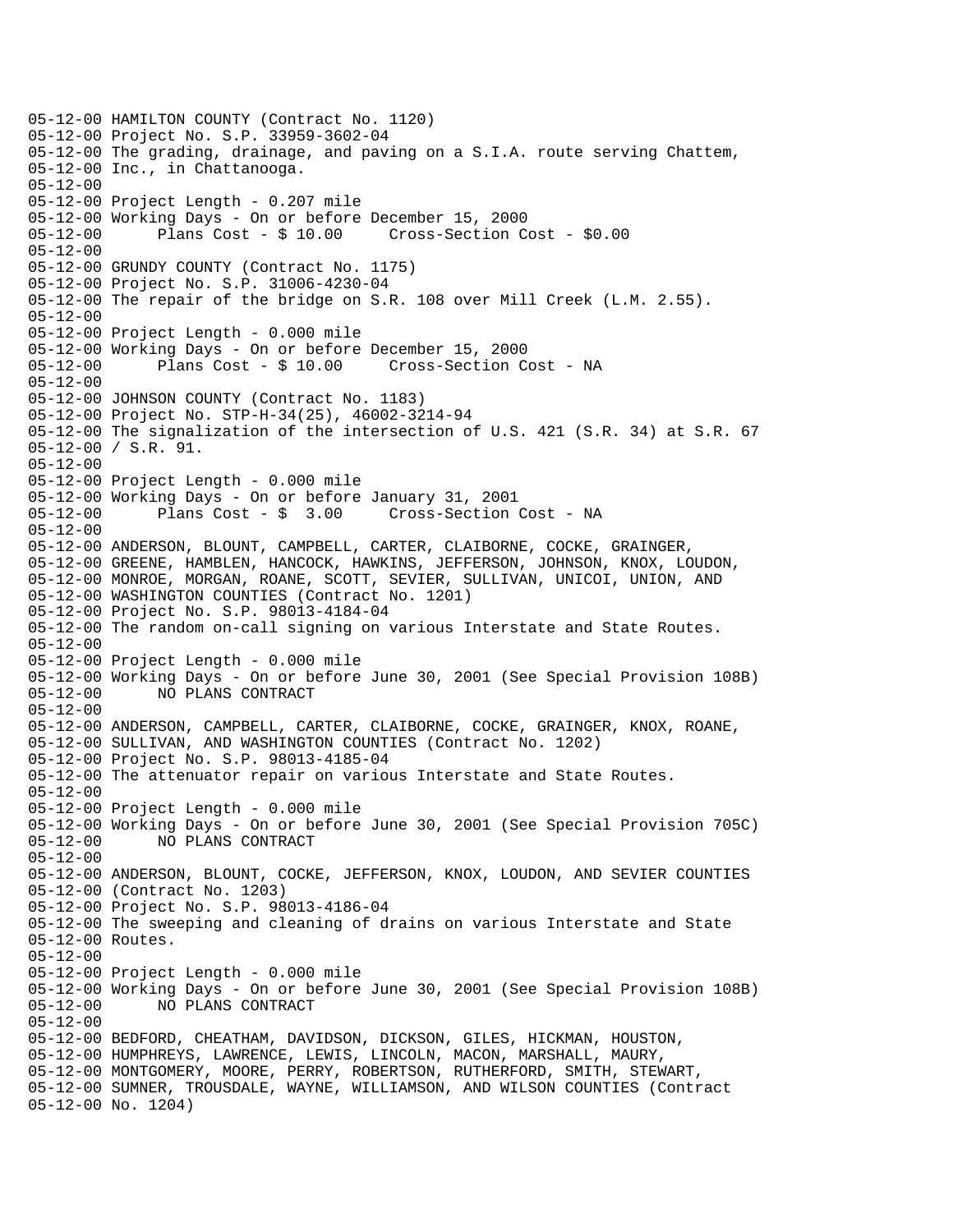05-12-00 Project No. S.P. 98035-4198-04 05-12-00 The random on-call signing on various Interstate and State Routes. 05-12-00 05-12-00 Project Length - 0.000 mile 05-12-00 Working Days - On or before June 30, 2001 (See Special Provision 108B) 05-12-00 NO PLANS CONTRACT 05-12-00 05-12-00 BENTON, CARROLL, CHESTER, CROCKETT, DECATUR, DYER, FAYETTE, GIBSON, 05-12-00 HARDEMAN, HARDIN, HAYWOOD, HENDERSON, HENRY, LAKE, LAUDERDALE, 05-12-00 McNAIRY, MADISON, OBION, SHELBY, TIPTON, AND WEAKLEY COUNTIES 05-12-00 (Contract No. 1205) 05-12-00 Project No. S.P. 98044-4162-04 05-12-00 The random on-call signing on various Interstate and State Routes. 05-12-00 05-12-00 Project Length - 0.000 mile 05-12-00 Working Days - On or before June 30, 2001 (See Special Provision 108B) 05-12-00 NO PLANS CONTRACT 05-12-00 05-12-00 BENTON, HARDEMAN, HARDIN, MADISON, AND SHELBY COUNTIES (Contract No. 05-12-00 1206) 05-12-00 Project No. S.P. 98044-4163-04 05-12-00 The attenuator repair on various Interstate and State Routes. 05-12-00 05-12-00 Project Length - 0.000 mile 05-12-00 Working Days - On or before June 30, 2001 (See Special Provision 705F) 05-12-00 NO PLANS CONTRACT 05-12-00 05-12-00 BLEDSOE, BRADLEY, CANNON, CLAY, COFFEE, CUMBERLAND, DeKALB, FENTRESS, 05-12-00 FRANKLIN, GRUNDY, HAMILTON, JACKSON, McMINN, MARION, MEIGS, OVERTON, 05-12-00 PICKETT, POLK, PUTNAM, RHEA, SEQUATCHIE, VAN BUREN, WARREN, AND WHITE 05-12-00 COUNTIES (Contract No. 1207) 05-12-00 Project No. S.P. 98023-4199-04 05-12-00 The random on-call signing on various Interstate and State Routes. 05-12-00 05-12-00 Project Length - 0.000 mile 05-12-00 Working Days - On or before June 30, 2001 (See Special Provision 108B) 05-12-00 NO PLANS CONTRACT 05-12-00 05-12-00 BRADLEY COUNTY (Contract No. 1208) 05-12-00 Project No. STP-H-2(35), 06003-3210-94 05-12-00 The grading, drainage, and paving on U.S. 11 (S.R. 2, Keith Street) at 05-12-00 Mouse Creek Road in Cleveland. 05-12-00 05-12-00 Project Length - 0.369 kilometer \*METRIC\* 05-12-00 Working Days - On or before June 15, 2001 05-12-00 Plans Cost - \$ 10.00 Cross-Section Cost - \$0.00 05-12-00 05-12-00 CLAIBORNE COUNTY (Contract No. 1209) 05-12-00 Project No. S.P. 13004-4210-04 05-12-00 The resurfacing on S.R. 33 beginning at U.S. 25E (S.R. 32) (L.M. 05-12-00 12.80) and extending to Big Sycamore Creek 05-12-00 (L.M. 17.72). 05-12-00 05-12-00 Project Length - 4.920 miles 05-12-00 Working Days - On or before October 31, 2000 (See Special Provision 05-12-00 108B) 05-12-00 Plans Cost - \$ 3.00 (11" x 17") 05-12-00 05-12-00 CLAIBORNE COUNTY (Contract No. 1210) 05-12-00 Project No. S.P. 13945-3659-04 05-12-00 The grading, drainage, and paving on a S.I.A. route serving Tri-State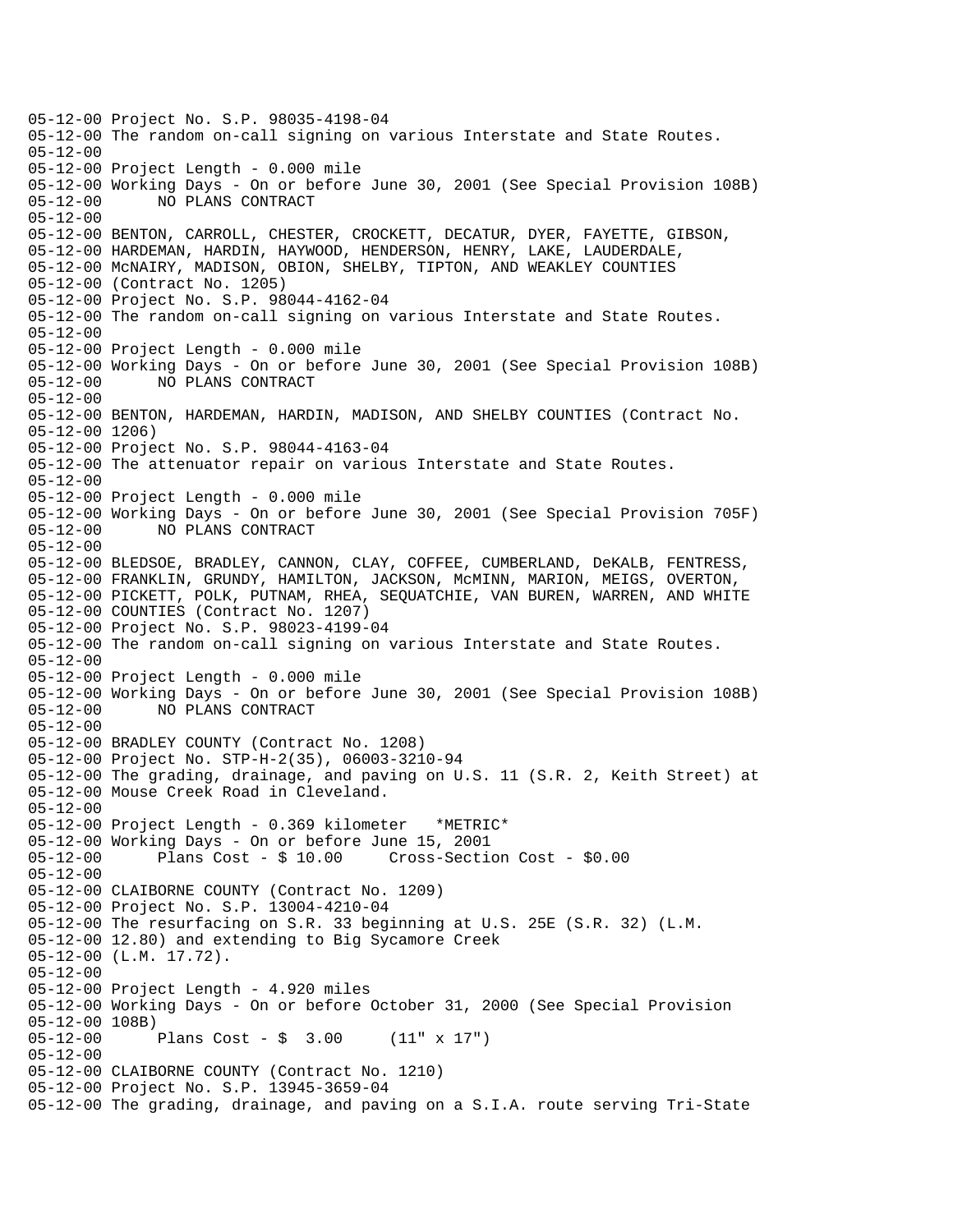05-12-00 Machine and Welding in Harrogate. 05-12-00 05-12-00 Project Length - 0.197 mile 05-12-00 Working Days - On or before September 1, 2000 05-12-00 Plans Cost - \$ 10.00 Cross-Section Cost - \$0.00 05-12-00 05-12-00 CLAIBORNE, DAVIDSON, HAMILTON, AND KNOX COUNTIES (Contract No. 1211) 05-12-00 Project No. S.P. 99105-4244-04 05-12-00 The cleaning of six (6) tunnels at various locations. 05-12-00 05-12-00 Project Length - 0.000 mile 05-12-00 Working Days - On or before June 30, 2001 05-12-00 NO PLANS CONTRACT 05-12-00 05-12-00 CLAY COUNTY (Contract No. 1212) 05-12-00 Project No. S.P. 14013-4204-04, 14002-4245-04 05-12-00 The resurfacing on S.R. 135 beginning at the Jackson County line (L.M. 05-12-00 0.00) and extending to Pricetown Road 05-12-00 (L.M. 4.17) and on S.R. 52 beginning 500 feet east of Watson Road 05-12-00 (L.M. 15.20) and extending to 0.1 mile west of New Hope Branch (L.M. 05-12-00 17.18). 05-12-00 05-12-00 Project Length - 6.150 miles 05-12-00 Working Days - On or before November 1, 2000 (See Special Provision 05-12-00 108B)<br>05-12-00 Plans Cost - \$ 3.00 Cross-Section Cost - NA 05-12-00 05-12-00 CUMBERLAND COUNTY (Contract No. 1213) 05-12-00 Project No. STP-M-9205(4), 18950-3230-54 05-12-00 The signalization of the intersection on U.S. 127 (S.R. 28, William 05-12-00 Howard Taft Highway, Main Street) at I-40 and Frontage Drive in 05-12-00 Crossville. 05-12-00 05-12-00 Project Length - 0.000 mile 05-12-00 Working Days - On or before November 1, 2000 Plans  $Cost - $ 10.00$  Cross-Section Cost -  $$0.00$ 05-12-00 05-12-00 DAVIDSON COUNTY (Contract No. 1214) 05-12-00 Project No. CM-STP-112(3), 19046-3212-54 05-12-00 The improvement of the intersection on U.S. 41A (S.R. 112, Clarksville 05-12-00 Pike) at Kings Lane. 05-12-00 05-12-00 Project Length - 0.414 kilometer \*METRIC\* 05-12-00 Working Days - On or before December 1, 2000 05-12-00 Plans Cost - \$ 10.00 Cross-Section Cost - \$0.00 05-12-00 05-12-00 DAVIDSON COUNTY (Contract No. 1215) 05-12-00 Project No. S.P. 19043-4226-04 05-12-00 The resurfacing on U.S. 431 (S.R. 65) beginning north of I-24 (L.M. 05-12-00 11.25) and extending to 200 feet south of Sycamore Creek (L.M. 15.93). 05-12-00 05-12-00 Project Length - 4.680 miles 05-12-00 Working Days - On or before November 1, 2000 (See Special Provision 05-12-00 108B) 05-12-00 Plans Cost - \$ 3.00 (11" x 17") 05-12-00 05-12-00 DAVIDSON, DICKSON, HUMPHREYS, MAURY, ROBERTSON, RUTHERFORD, SMITH, 05-12-00 STEWART, SUMNER, WAYNE, AND WILLIAMSON COUNTIES (Contract No. 1216) 05-12-00 Project No. S.P. 98035-4199-04 05-12-00 The attenuator repair on various Interstate and State Routes. 05-12-00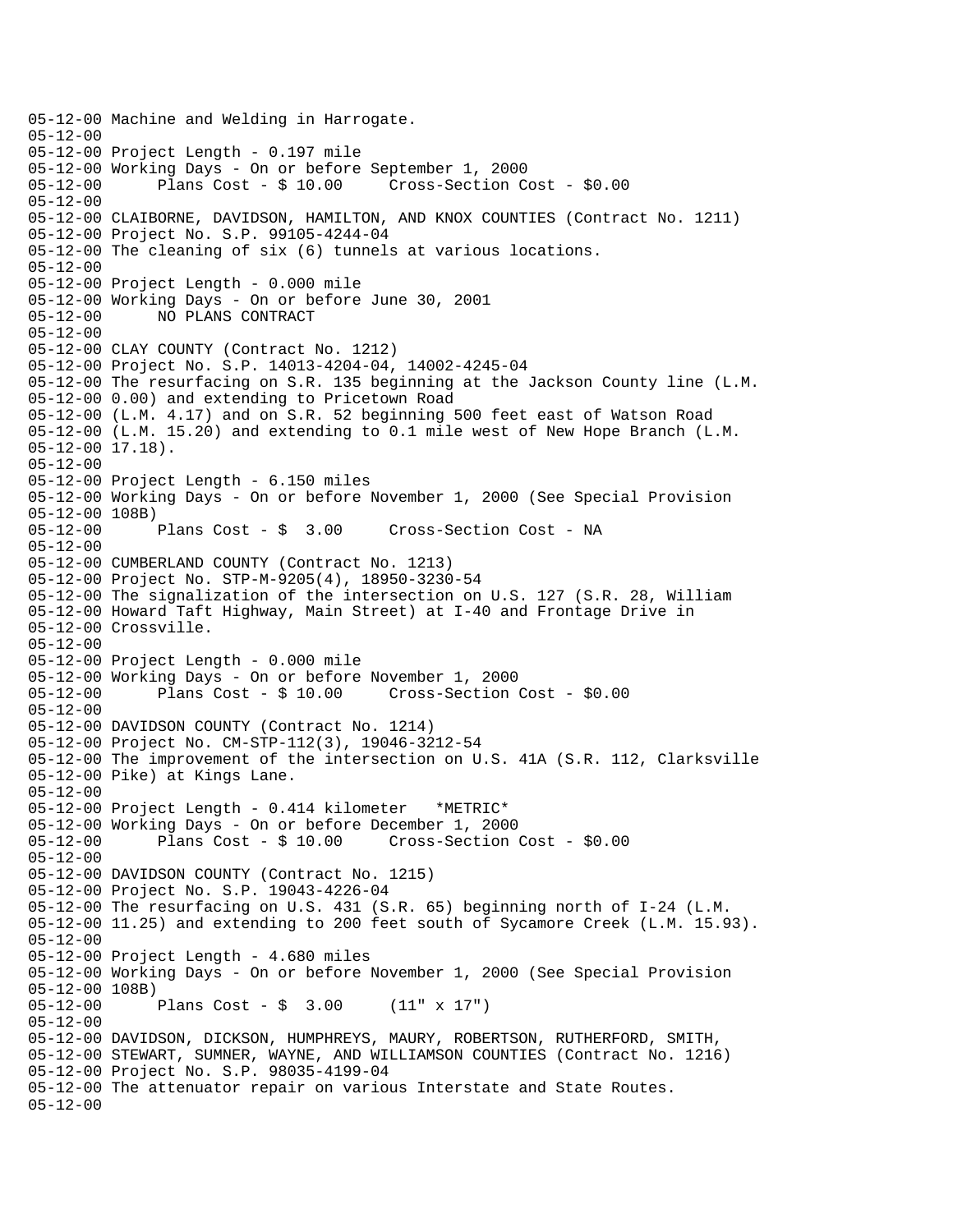05-12-00 Project Length - 0.000 mile 05-12-00 Working Days - On or before June 30, 2001 (See Special Provision 705E) 05-12-00 NO PLANS CONTRACT 05-12-00 05-12-00 DAVIDSON AND MONTGOMERY COUNTIES (Contract No. 1217) 05-12-00 Project No. S.P. 98035-4297-04 05-12-00 The resurfacing with an ultrathin concrete overlay on various State 05-12-00 Routes. 05-12-00 05-12-00 Project Length - 0.000 mile 05-12-00 Working Days - On or before November 15, 2000 05-12-00 NO PLANS CONTRACT 05-12-00 05-12-00 DAVIDSON, RUTHERFORD, SUMNER, WILLIAMSON, AND WILSON COUNTIES 05-12-00 (Contract No. 1218) 05-12-00 Project No. S.P. 98036-4101-04 05-12-00 The sweeping and cleaning of drains on various Interstate and State 05-12-00 Routes. 05-12-00 05-12-00 Project Length - 0.000 mile 05-12-00 Working Days - On or before June 30, 2001 (See Special Provision 108B) 05-12-00 NO PLANS CONTRACT 05-12-00 05-12-00 DeKALB, HAMILTON, MARION, PUTNAM, RHEA, AND WHITE COUNTIES (Contract 05-12-00 No. 1219) 05-12-00 Project No. S.P. 98024-4101-04 05-12-00 The attenuator repair on various Interstate and State Routes. 05-12-00 05-12-00 Project Length - 0.000 mile 05-12-00 Working Days - On or before June 30, 2001 (See Special Provision 705D) 05-12-00 NO PLANS CONTRACT 05-12-00 05-12-00 DICKSON COUNTY (Contract No. 1220) 05-12-00 Project No. S.P. 22012-4223-04 05-12-00 The resurfacing on S.R. 96 beginning near Spencers Mill Road (L.M. 05-12-00 4.90) and extending to the Williamson County line (L.M. 10.21). 05-12-00 05-12-00 Project Length - 5.310 miles 05-12-00 Working Days - On or before November 1, 2000 (See Special Provision 05-12-00 108B) 05-12-00 Plans Cost - \$ 3.00 (11" x 17") 05-12-00 05-12-00 DICKSON COUNTY (Contract No. 1221) 05-12-00 Project No. S.P. 22945-4280-04 05-12-00 The repair of the bridges on Hogan Road over I-40 (L.M. 4.25 and L.M. 05-12-00 4.31). 05-12-00 05-12-00 Project Length - 0.000 mile 05-12-00 Working Days - On or before November 1, 2000 (See Special Provision 05-12-00 108B)<br>05-12-00 Plans Cost - \$ 10.00 Cross-Section Cost - NA 05-12-00 05-12-00 FRANKLIN COUNTY (Contract No. 1222) 05-12-00 Project No. STP-H-NHE-16(11), 26004-3234-94 05-12-00 The signalization of the intersection on U.S. 41A (S.R. 16) at S.R. 05-12-00 279 (Spring Creek Road) in Estill Springs. 05-12-00 05-12-00 Project Length - 0.000 mile 05-12-00 Working Days - On or before December 15, 2000 05-12-00 Plans Cost - \$ 10.00 Cross-Section Cost - NA 05-12-00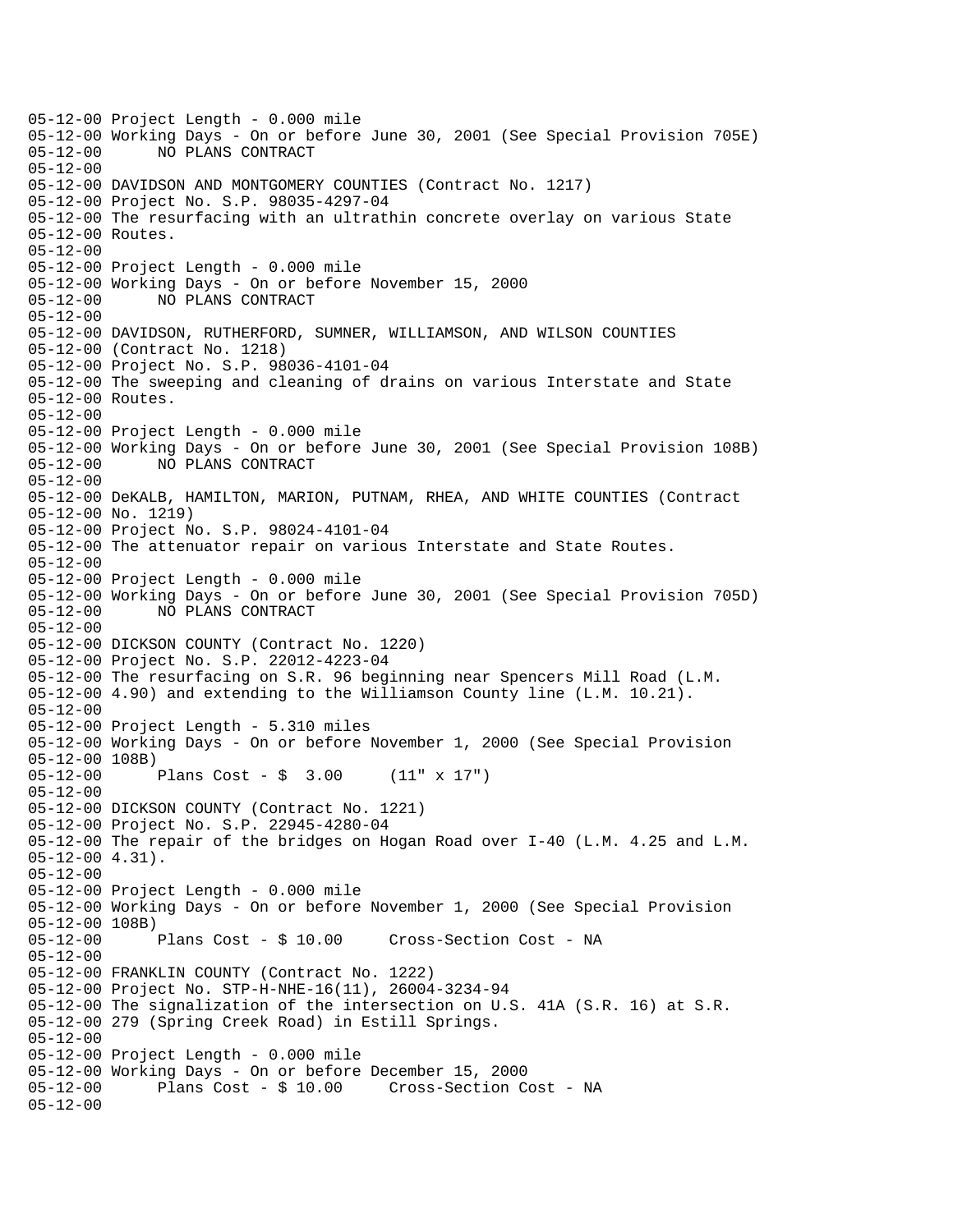05-12-00 GRAINGER COUNTY (Contract No. 1223) 05-12-00 Project No. S.P. 29945-3650-04 05-12-00 The grading, drainage, and paving on a S.I.A. route (Thorn Hill Church 05-12-00 Road) serving Clinch River Hardwoods, Inc. 05-12-00 05-12-00 Project Length - 0.558 mile 05-12-00 Working Days - On or before October 31, 2000 05-12-00 Plans Cost - \$ 10.00 Cross-Section Cost - \$ 10.00 05-12-00 05-12-00 HAMILTON COUNTY (Contract No. 1224) 05-12-00 Project No. NH-153(7), 33052-3242-14 05-12-00 The grading, drainage, construction of four (4) bridges and nine (9) 05-12-00 retaining walls, and paving on S.R. 153 beginning at 05-12-00 I-75 and extending to S.R. 58. 05-12-00 05-12-00 Project Length - 8.930 kilometers \*METRIC\* 05-12-00 Working Days - On or before December 15, 2002 05-12-00 Plans Cost - \$225.00 Cross-Section Cost - \$ 50.00 05-12-00 The DBE goal for this contract is 12% of the contract amount. 05-12-00 05-12-00 HAMILTON COUNTY (Contract No. 1225) 05-12-00 Project No. S.P. 33947-4156-04 05-12-00 The sweeping and cleaning of drains on various Interstate and State 05-12-00 Routes. 05-12-00 05-12-00 Project Length - 0.000 mile 05-12-00 Working Days - On or before June 30, 2001 (See Special Provision 108B) 05-12-00 NO PLANS CONTRACT 05-12-00 05-12-00 HARDEMAN AND HAYWOOD COUNTIES (Contract No. 1226) 05-12-00 Project No. S.P. 98043-4290-04 05-12-00 The scour repair at the bridges on S.R. 57 over the East Fork Spring 05-12-00 Creek (L.M. 9.47) in Hardeman County and on S.R. 1 over the Hatchie 05-12-00 River (L.M. 9.42) in Haywood County. 05-12-00 05-12-00 Project Length - 0.000 mile 05-12-00 Working Days - On or before September 15, 2000 05-12-00 NO PLANS CONTRACT 05-12-00 05-12-00 HARDIN COUNTY (Contract No. 1227) 05-12-00 Project No. S.P. 36002-4207-04 05-12-00 The resurfacing on S.R. 22 beginning at Shiloh National Military Park 05-12-00 (L.M. 4.70) and extending to U.S. 64 (S.R. 15) (L.M. 9.53). 05-12-00 05-12-00 Project Length - 4.830 miles 05-12-00 Working Days - On or before October 31, 2000 (See Special Provision 05-12-00 108B)<br>05-12-00 1 Plans Cost -  $$3.00$  (11" x 17") 05-12-00 05-12-00 HUMPHREYS COUNTY (Contract No. 1228) 05-12-00 Project No. S.P. 43001-4147-04 05-12-00 The repair of the bridges on I-40 over South Fork Blue Creek (L.M. 05-12-00 1.85) and Cuba Landing Road (L.M. 4.28). 05-12-00 05-12-00 Project Length - 0.000 mile 05-12-00 Working Days - On or before December 20, 2001 (See Special Provision 05-12-00 108B)<br>05-12-00 Plans Cost - \$ 25.00 05-12-00 Plans Cost - \$ 25.00 Cross-Section Cost - NA 05-12-00 The DBE goal for this contract is 3% of the contract amount. 05-12-00 05-12-00 JACKSON COUNTY (Contract No. 1229)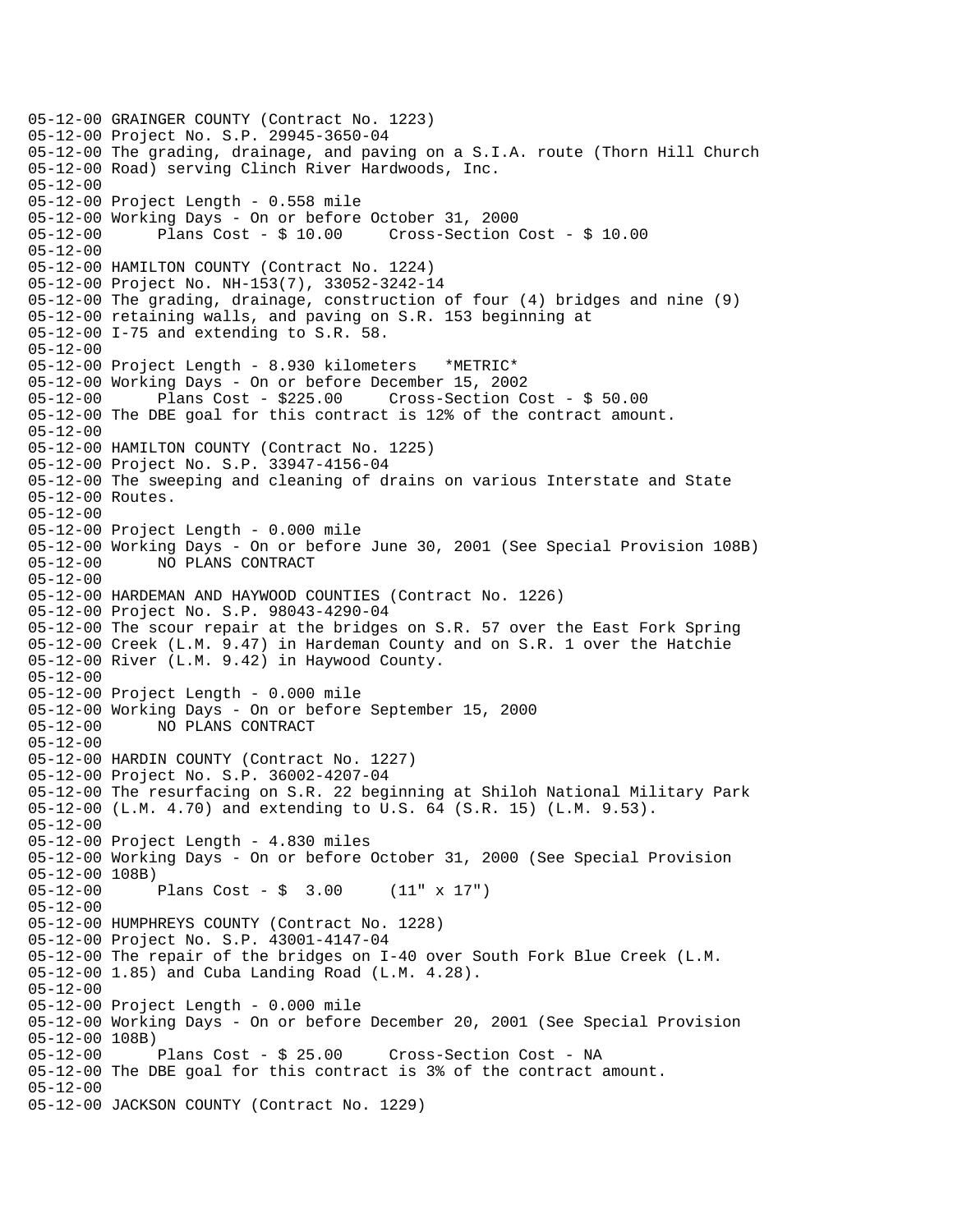05-12-00 Project No. S.P. 44005-4233-04 05-12-00 The resurfacing on S.R. 85 beginning 0.26 mile west of Hicks Hollow 05-12-00 Branch (L.M. 11.00) and extending to S.R. 56 05-12-00 (L.M. 15.30). 05-12-00 05-12-00 Project Length - 4.300 miles 05-12-00 Working Days - On or before November 1, 2000 (See Special Provision 05-12-00 108B) 05-12-00 Plans Cost - \$ 3.00 (11" x 17") 05-12-00 05-12-00 KNOX COUNTY (Contract No. 1230) 05-12-00 Project No. S.P. 47057-4228-04 05-12-00 The repair of the bridge on S.R. 168 over the Southern Railroad (L.M. 05-12-00 1.62). 05-12-00 05-12-00 Project Length - 0.000 mile 05-12-00 Working Days - On or before December 15, 2000 05-12-00 Plans Cost - \$ 10.00 Cross-Section Cost - NA 05-12-00 05-12-00 LAWRENCE COUNTY (Contract No. 1231) 05-12-00 Project No. S.P. 50013-4221-04 05-12-00 The resurfacing (superpave) on S.R. 242 beginning south of Mt. Zion 05-12-00 Cemetery Road (L.M. 12.80) and extending to south of Long Branch Road 05-12-00 (L.M. 19.80). 05-12-00 05-12-00 Project Length - 7.000 miles 05-12-00 Working Days - On or before November 1, 2000 (See Special Provision 05-12-00 108B) 05-12-00 Plans Cost - \$ 3.00 (11" x 17") 05-12-00 05-12-00 McMINN COUNTY (Contract No. 1232) 05-12-00 Project No. NHE-33(36), 54009-3219-14 05-12-00 The grading, drainage, and paving on U.S. 411 (S.R. 33) beginning at 05-12-00 the Englewood City limits and extending to the Monroe County line. 05-12-00 05-12-00 Project Length - 6.908 kilometers \*METRIC\* 05-12-00 Working Days - On or before August 1, 2002 05-12-00 Plans Cost - \$100.00 Cross-Section Cost - \$ 50.00 05-12-00 The DBE goal for this contract is 12% of the contract amount. 05-12-00 05-12-00 McMINN COUNTY (Contract No. 1233) 05-12-00 Project No. S.P. 54946-3629-04 05-12-00 The grading, drainage, and paving on a S.I.A. route serving Dynasty 05-12-00 Spas in Athens. 05-12-00 05-12-00 Project Length - 0.253 kilometer \*METRIC\* 05-12-00 Working Days - On or before December 15, 2000 Plans  $Cost - $ 10.00$  Cross-Section Cost -  $$0.00$ 05-12-00 05-12-00 MADISON COUNTY (Contract No. 1234) 05-12-00 Project No. S.P. 57002-4218-04 05-12-00 The repair of the bridge on U.S. 70 (S.R. 1) over overflow of the 05-12-00 South Fork Forked Deer River (L.M. 12.30). 05-12-00 05-12-00 Project Length - 0.000 mile 05-12-00 Working Days - On or before May 1, 2001 05-12-00 Plans Cost - \$ 10.00 Cross-Section Cost - NA 05-12-00 05-12-00 MARION COUNTY (Contract No. 1235) 05-12-00 Project No. STP-H-156(3), 58024-3213-94 05-12-00 The signalization of the intersection on S.R. 156 at 1st Street in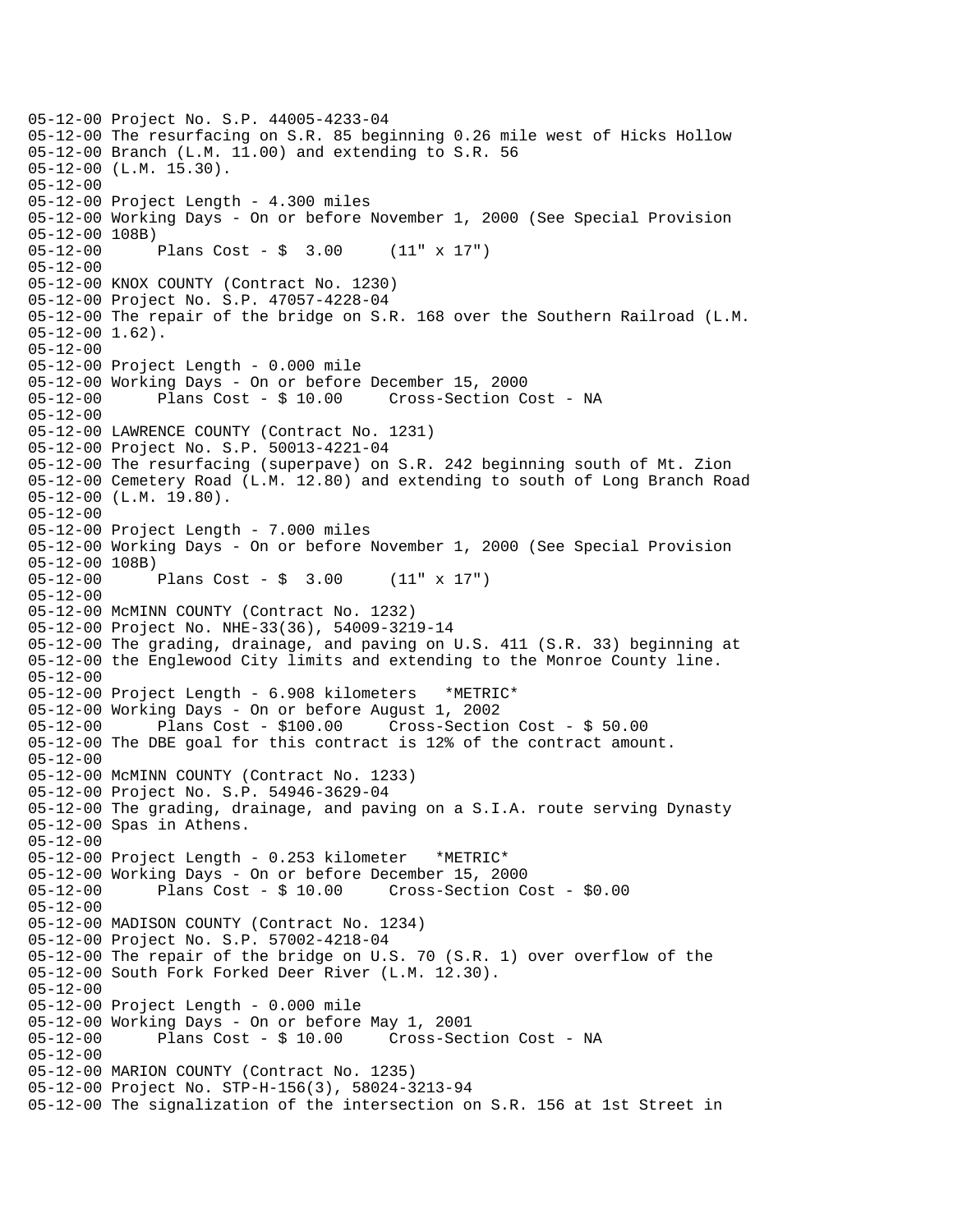05-12-00 South Pittsburg. 05-12-00 05-12-00 Project Length - 0.000 mile 05-12-00 Working Days - On or before November 1, 2000 05-12-00 Plans Cost - \$ 3.00 Cross-Section Cost - NA 05-12-00 05-12-00 OBION COUNTY (Contract No. 1236) 05-12-00 Project No. HPP-22(36), HPP-22(42), 66146-3204-14 05-12-00 The grading, drainage, construction of seven (7) bridges and two (2) 05-12-00 box bridges, and partial paving on S.R. 22 extension beginning at the 05-12-00 bridge over the North Fork of the Obion River and extending to U.S. 51 05-12-00 (S.R. 3). 05-12-00 05-12-00 Project Length - 4.756 kilometers \*METRIC\* 05-12-00 Working Days - On or before July 1, 2003 05-12-00 Plans Cost - \$100.00 Cross-Section Cost - \$ 50.00 05-12-00 The DBE goal for this contract is 8% of the contract amount. 05-12-00 05-12-00 RHEA COUNTY (Contract No. 1237) 05-12-00 Project No. S.P. 72017-4211-04 05-12-00 The resurfacing on S.R. 302 beginning at S.R. 30 (L.M. 0.00) and 05-12-00 extending to Texas Grove Road (L.M. 5.67). 05-12-00 05-12-00 Project Length - 5.120 miles 05-12-00 Working Days - On or before November 1, 2000 (See Special Provision 05-12-00 108B)<br>05-12-00 Plans Cost -  $\sin 3.00$  (11" x 17") 05-12-00 05-12-00 ROANE COUNTY (Contract No. 1238) 05-12-00 Project No. S.P. 73945-3473-04, 73945-3483-04 05-12-00 The grading, drainage, and paving on Pine Ridge Road, beginning at the 05-12-00 Harriman City limits and extending to U.S. 27 (S.R. 29, Ruritan Road). 05-12-00 05-12-00 Project Length - 1.136 kilometers \*METRIC\* 05-12-00 Working Days - On or before April 30, 2001 05-12-00 Plans Cost - \$ 25.00 Cross-Section Cost - \$ 10.00 05-12-00 05-12-00 SEQUATCHIE COUNTY (Contract No. 1239) 05-12-00 Project No. S.P. 77008-4208-04 05-12-00 The resurfacing on S.R. 399 beginning at the Grundy County line (L.M. 05-12-00 0.00) and extending to S.R. 111 (L.M. 5.90). 05-12-00 05-12-00 Project Length - 5.900 miles 05-12-00 Working Days - On or before November 1, 2000 (See Special Provision 05-12-00 108B)<br>05-12-00 l Plans Cost -  $$ 3.00$  (11" x 17") 05-12-00 05-12-00 SHELBY COUNTY (Contract No. 1240) 05-12-00 Project No. S.P. 79012-4206-04 05-12-00 The repair of the bridges on U.S. 78 (S.R. 4, Lamar Avenue) over I-240 05-12-00 (L.M. 7.40) and ramp (L.M. 7.49) and on Airways Boulevard (S.R. 277) 05-12-00 ramp over Nonconnah Creek (L.M. 1.50). 05-12-00 05-12-00 Project Length - 0.000 miles 05-12-00 Working Days - See proposal (including Special Provision 108B) 05-12-00 Plans Cost - \$ 25.00 Cross-Section Cost - NA 05-12-00 05-12-00 SUMNER COUNTY (Contract No. 1241) 05-12-00 Project No. S.P. 83008-4218-04 05-12-00 The repair of the bridge on U.S. 31W (S.R. 41) over the Red River 05-12-00 (L.M. 17.73).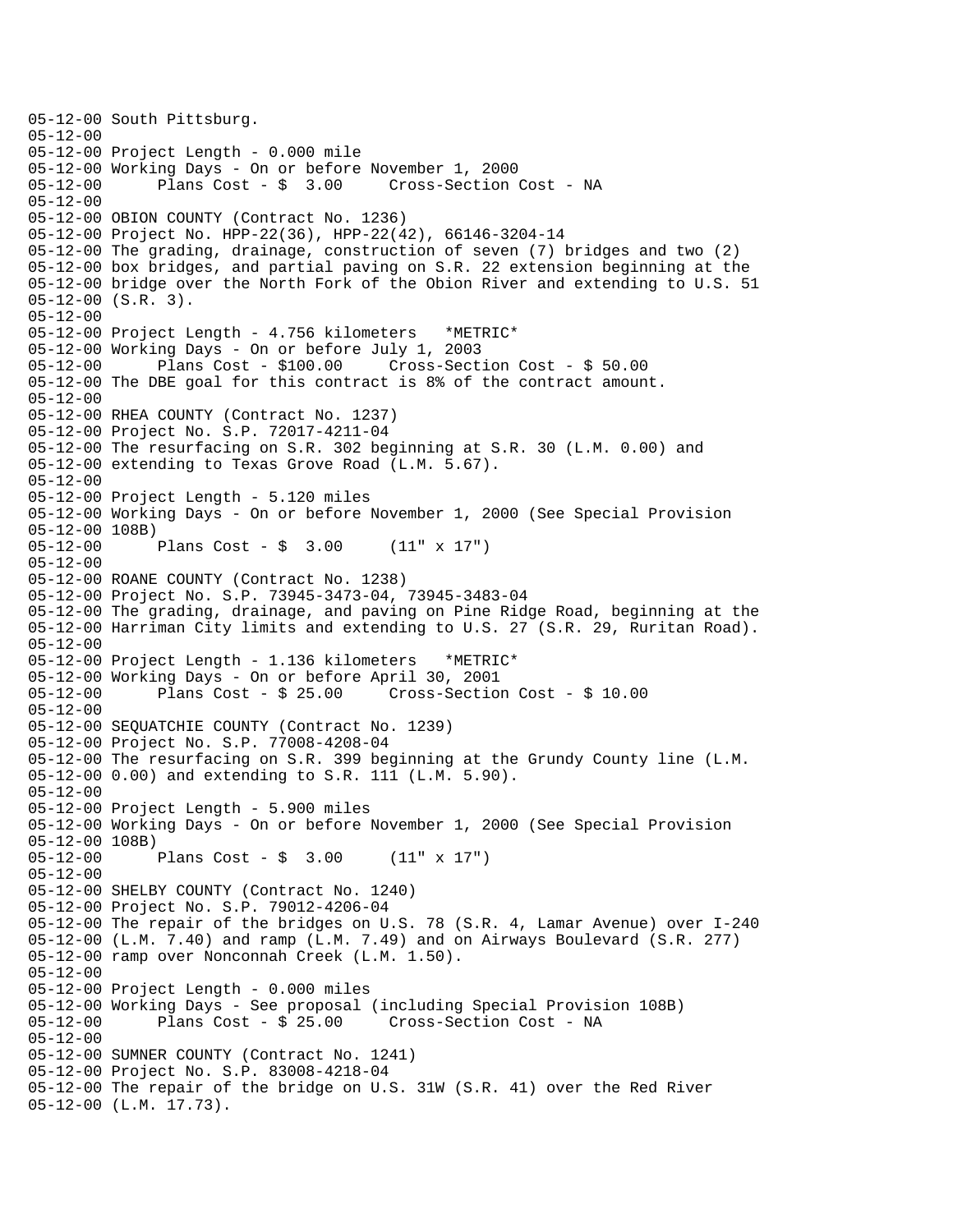---------------------------------------------------------------------------- ---------------------------------------------------------------------------- 05-12-00 05-12-00 Project Length - 0.000 mile 05-12-00 Working Days - On or before October 15, 2000 (See Special Provision 05-12-00 108B) 05-12-00 Plans Cost - \$ 10.00 Cross-Section Cost - NA 05-12-00 05-12-00 WASHINGTON COUNTY (Contract No. 1242) 05-12-00 Project No. S.P. 90002-4247-04 05-12-00 The resurfacing (superpave) on U.S. 11E (S.R. 34) beginning 750 feet 05-12-00 east of S.R. 381 (L.M. 16.04) and extending to Mountcastle Drive (L.M. 05-12-00 18.87). 05-12-00 05-12-00 Project Length - 2.830 miles 05-12-00 Working Days - On or before October 31, 2000 (See Special Provision 05-12-00 108B) 05-12-00 Plans Cost - \$ 3.00 (11" x 17") 05-12-00 05-12-00 WILLIAMSON COUNTY (Contract No. 1243) 05-12-00 Project No. STP-H-96(11), 94009-3205-94 05-12-00 The grading, draining, installation of signals, and paving on S.R. 96 05-12-00 beginning 1300 feet west of I-40 and extending to 1400 feet east of I-05-12-00 40. 05-12-00 05-12-00 Project Length - 0.441 mile 05-12-00 Working Days - On or before May 1, 2001 05-12-00 Plans Cost - \$ 10.00 Cross-Section Cost - \$ 10.00 05-12-00 05-12-00 WILSON COUNTY (Contract No. 1244) 05-12-00 Project No. S.P. 95018-4206-04 05-12-00 The resurfacing on S.R. 267 beginning at S.R. 96 (L.M. 0.00) and 05-12-00 extending to U.S. 70E (S.R. 26) (L.M. 10.80). 05-12-00 05-12-00 Project Length - 10.800 miles 05-12-00 Working Days - On or before November 1, 2000 (See Special Provision 05-12-00 108B) 05-12-00 Plans Cost - \$ 3.00 (11" x 17") 05-19-00 SHELBY COUNTY (Contract No. 1245) 05-19-00 Project No. S.P. 79006-4173-04 05-19-00 The repair of the bridge on Perkins Road over I-240 (L.M. 3.07). 05-19-00 05-19-00 Project Length - 0.000 mile 05-19-00 Working Days - See proposal. 05-19-00 NO PLANS CONTRACT 06-23-00 BRADLEY COUNTY (Contract No. 1208) 06-23-00 Project No. STP-H-2(35), 06003-3210-94 06-23-00 The grading, drainage, and paving on U.S. 11 (S.R. 2, Keith Street) at 06-23-00 Mouse Creek Road in Cleveland. 06-23-00 06-23-00 Project Length - 0.369 kilometer \*METRIC\* 06-23-00 Working Days - On or before June 15, 2001 06-23-00 Plans Cost - \$ 10.00 Cross-Section Cost - \$0.00 06-23-00 06-23-00 HAMILTON COUNTY (Contract No. 1224) 06-23-00 Project No. NH-153(7), 33052-3242-14 06-23-00 The grading, drainage, construction of four (4) bridges and nine (9) 06-23-00 retaining walls, and paving on S.R. 153 beginning at 06-23-00 I-75 and extending to S.R. 58. 06-23-00 06-23-00 Project Length - 8.930 kilometers \*METRIC\*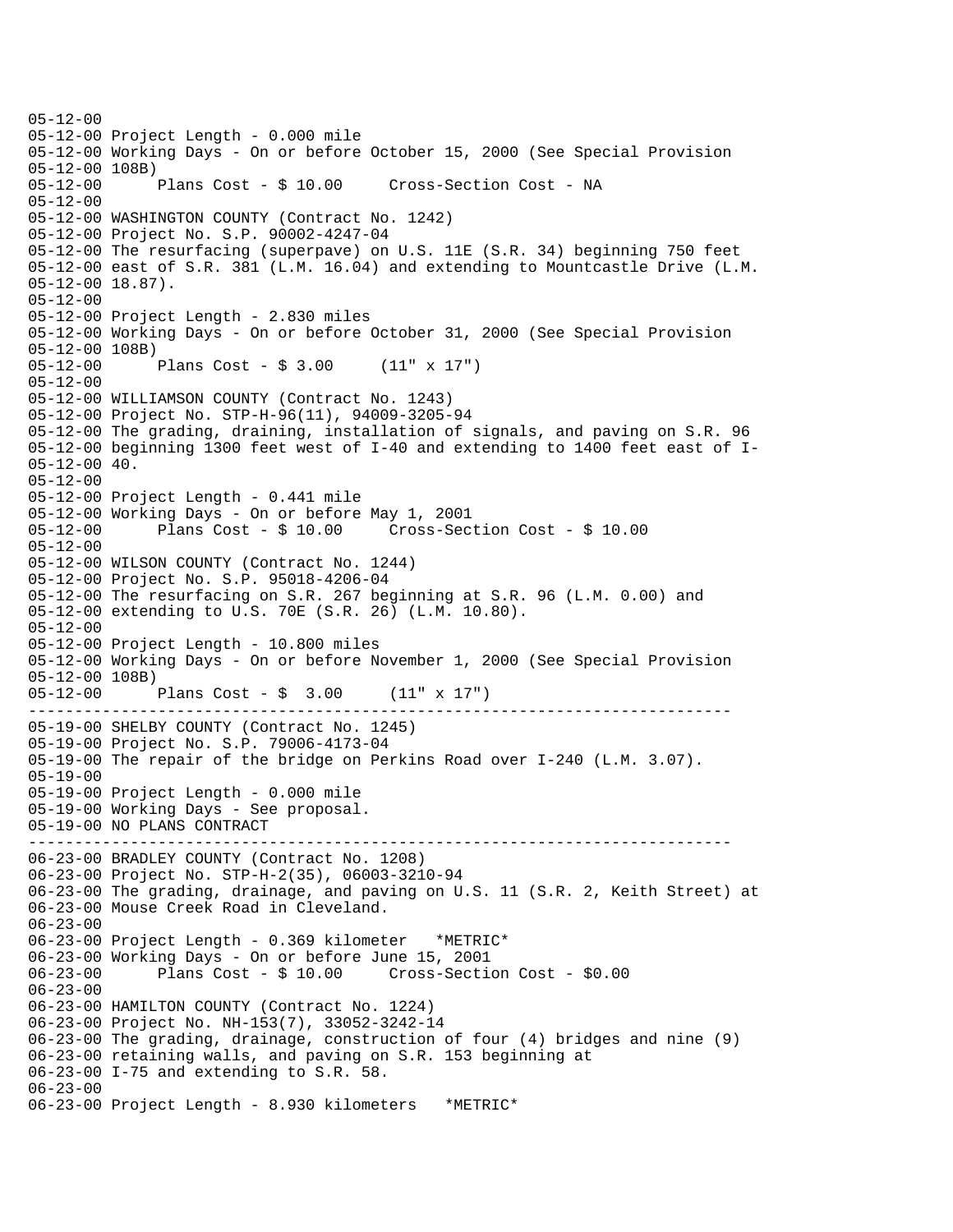06-23-00 Working Days - On or before December 15, 2002 (See Special Provision 06-23-00 108B) 06-23-00 Plans Cost - \$225.00 Cross-Section Cost - \$ 50.00 06-23-00 The DBE goal for this contract is 12% of the contract amount. 06-23-00 06-23-00 WASHINGTON COUNTY (Contract No. 1242) 06-23-00 Project No. S.P. 90002-4247-04 06-23-00 The resurfacing on U.S. 11E (S.R. 34) beginning 750 feet east of S.R. 06-23-00 381 (L.M. 16.04) and extending to Mountcastle Drive (L.M. 18.87). 06-23-00 06-23-00 Project Length - 2.830 miles 06-23-00 Working Days - On or before November 30, 2000 (See Special Provision 06-23-00 108B)<br>06-23-00 Plans Cost -  $$3.00$  (11" x 17") 06-23-00 06-23-00 ANDERSON COUNTY (Contract No. 1246) 06-23-00 Project No. S.P. 01002-4241-04, 01005-4230-04 06-23-00 The resurfacing on U.S. 25W (S.R. 9) beginning at Marshall Street (L.M 06-23-00 9.86) and extending to Edgewood Avenue 06-23-00 (L.M. 10.57), and on S.R. 61 beginning 265 feet west of U.S. 25W (S.R. 06-23-00 9) (L.M. 15.01) and extending to 370 feet north of Longmire Road (L.M. 06-23-00 17.10). 06-23-00 06-23-00 Project Length - 2.730 miles 06-23-00 Working Days - On or before November 30, 2000 (See Special Provision  $06-23-00$  108B)<br> $06-23-00$ Plans Cost -  $\sin 3.00$  (11" x 17") 06-23-00 06-23-00 ANDERSON COUNTY (Contract No. 1247) 06-23-00 Project No. S.P. 01951-3609-04 06-23-00 The grading, drainage, and paving on a S.I.A. route serving 06-23-00 Trailmanor, Inc., in Lake City. 06-23-00 06-23-00 Project Length - 0.113 miles 06-23-00 Working Days - On or before October 31, 2000 06-23-00 Plans Cost - \$ 10.00 Cross-Section Cost - \$0.00 06-23-00 06-23-00 BLEDSOE COUNTY (Contract No. 1248) 06-23-00 Project No. S.P. 04001-4228-04 06-23-00 The resurfacing on U.S. 127 (S.R. 28) beginning at the junction with 06-23-00 S.R. 30 left (L.M. 15.36) and extending to Rocky Branch (L.M. 21.85). 06-23-00 06-23-00 Project Length - 6.490 miles 06-23-00 Working Days - On or before November 30, 2000 (See Special Provision 06-23-00 108B) 06-23-00 Plans Cost - \$ 3.00 (11" x 17") 06-23-00 06-23-00 CAMPBELL, KNOX, LOUDON, MONROE, ROANE, CUMBERLAND, HAMILTON, PUTNAM, 06-23-00 ROBERTSON, CARROLL, HENDERSON, AND WEAKLEY COUNTIES (Contract No. 06-23-00 1249) 06-23-00 Project No. STP-EN-FY00(4), 99105-3157-94 06-23-00 The fumigation and preparation of wildflower sites on various routes. 06-23-00 06-23-00 Project Length - 0.000 mile 06-23-00 Working Days - On or before October 31, 2000 06-23-00 NO PLANS CONTRACT 06-23-00 06-23-00 CANNON COUNTY (Contract No. 1250) 06-23-00 Project No. S.P. 08030-4203-04 06-23-00 The resurfacing on S.R. 281 beginning at U.S. 70S (S.R. 1) (L.M. 4.18) 06-23-00 and extending to S.R. 146 (L.M. 6.07).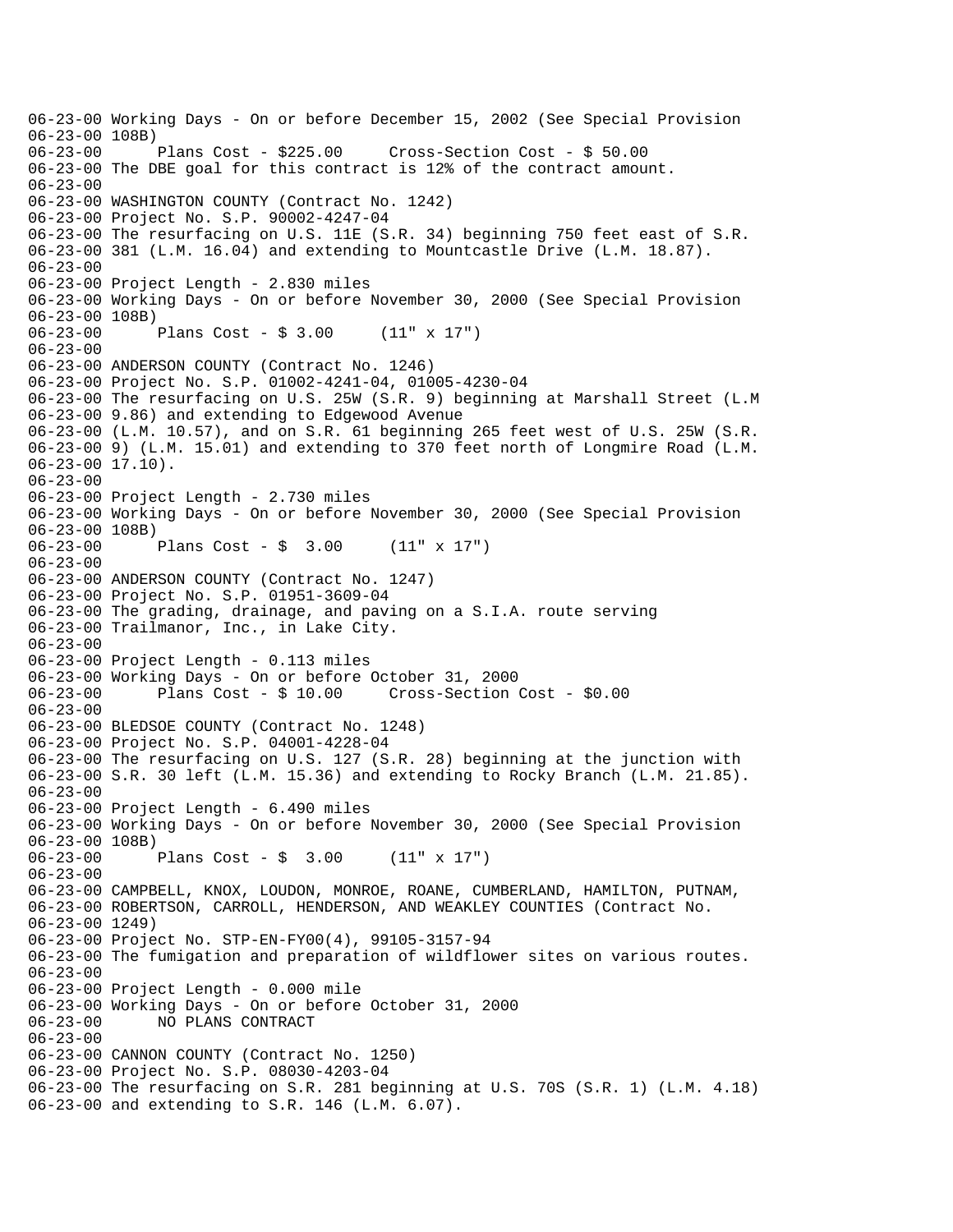$06 - 23 - 00$ 06-23-00 Project Length - 1.890 miles 06-23-00 Working Days - On or before November 30, 2000 (See Special Provision 06-23-00 108B)<br>06-23-00 Plans Cost -  $\frac{1}{2}$  3.00 (11" x 17") 06-23-00 06-23-00 CARTER COUNTY (Contract No. 1251) 06-23-00 Project No. S.P. 10006-4241-04 06-23-00 The repainting of the bridges on S.R. 67 over S.R. 359, the C.S.X. 06-23-00 Railroad, and Buffalo Creek (L.M. 2.24). 06-23-00 06-23-00 Project Length - 0.000 mile 06-23-00 Working Days - On or before December 1, 2000 06-23-00 NO PLANS CONTRACT 06-23-00 06-23-00 CHEATHAM COUNTY (Contract No. 1252) 06-23-00 Project No. S.P. 11005-4218-04 06-23-00 The repair of the bridge on S.R. 12 over Half Pone Creek (L.M. 18.44). 06-23-00 06-23-00 Project Length - 0.000 mile 06-23-00 Working Days - On or before April 15, 2001 06-23-00 Plans Cost - \$ 10.00 Cross-Section Cost - NA 06-23-00 06-23-00 COCKE COUNTY (Contract No. 1253) 06-23-00 Project No. S.P. 15003-4232-04 06-23-00 The repainting of the bridge on S.R. 107 over the French Broad River 06-23-00 (L.M. 5.82). 06-23-00 06-23-00 Project Length - 0.000 mile 06-23-00 Working Days - On or before December 1, 2000 06-23-00 NO PLANS CONTRACT 06-23-00 06-23-00 COFFEE COUNTY (Contract No. 1254) 06-23-00 Project No. S.P. 16002-4211-04 06-23-00 The resurfacing on U.S. 41 (S.R. 2) beginning at Riddle Road (L.M. 06-23-00 21.55) and extending to General Markham Road 06-23-00 (L.M. 25.86). 06-23-00 06-23-00 Project Length - 4.310 miles 06-23-00 Working Days - On or before November 30, 2000 (See Special Provision 06-23-00 108B) 06-23-00 Plans Cost - \$ 3.00 (11" x 17") 06-23-00 06-23-00 CROCKETT COUNTY (Contract No. 1255) 06-23-00 Project No. S.P. 17003-4206-04 06-23-00 The resurfacing on S.R. 88 beginning at the ramp over U.S. 412 (S.R. 06-23-00 20) (L.M. 13.82) and extending to the bridge over U.S. 412 (S.R. 20) 06-23-00 (L.M. 18.04). 06-23-00 06-23-00 Project Length - 4.220 miles 06-23-00 Working Days - On or before November 30, 2000 (See Special Provision 06-23-00 108B)<br>06-23-00 Plans Cost -  $\sin 3.00$  (11" x 17") 06-23-00 06-23-00 CUMBERLAND COUNTY (Contract No. 1256) 06-23-00 Project No. S.P. 18008-4215-04 06-23-00 The resurfacing on U.S. 127 (S.R. 28) beginning at the Obed River 06-23-00 (L.M. 17.54) and extending to 0.22 mile north of Isoline Missionary 06-23-00 Baptist Church (L.M. 24.07). 06-23-00 06-23-00 Project Length - 6.530 miles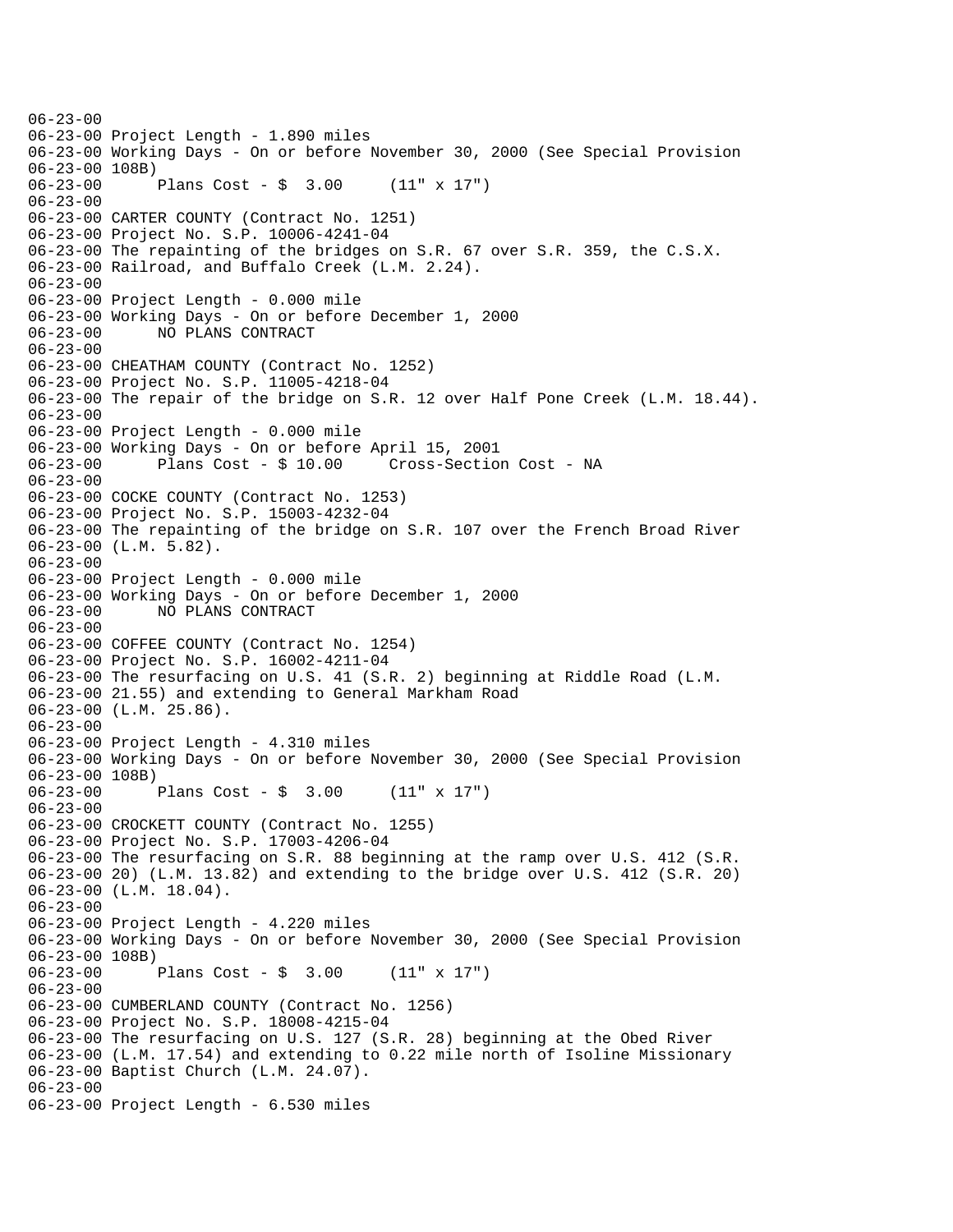06-23-00 Working Days - On or before November 30, 2000 (See Special Provision 06-23-00 108B) 06-23-00 Plans Cost - \$ 3.00 (11" x 17") 06-23-00 06-23-00 CUMBERLAND COUNTY (Contract No. 1257) 06-23-00 Project No. S.P. 18950-3633-04 06-23-00 The grading, drainage, and paving on a S.I.A. route serving Crossville 06-23-00 Ceramics. 06-23-00 06-23-00 Project Length - 0.879 mile 06-23-00 Working Days - On or before December 15, 2000 Plans  $Cost - $ 10.00$  Cross-Section Cost - \$ 10.00  $06 - 23 - 00$ 06-23-00 DAVIDSON COUNTY (Contract No. 1258) 06-23-00 Project No. NH-155(10), 19076-3237-14 06-23-00 The grading, drainage, construction of four (4) bridges and nine (9) 06-23-00 retaining walls, and paving on S.R. 155 (Briley Parkway), beginning 06-23-00 west of Gallatin Road and extending to east of I-65. 06-23-00 06-23-00 Project Length - 1.307 miles 06-23-00 Working Days - On or before June 1, 2003 (See Special Provision 108B) 06-23-00 Plans Cost - \$225.00 Cross-Section Cost - \$100.00 06-23-00 The DBE goal for this contract is 12% of the contract amount. 06-23-00 06-23-00 DAVIDSON COUNTY (Contract No. 1259) 06-23-00 Project No. STP-M-3268(4), 19108-3706-54 06-23-00 The grading, drainage, construction of a concrete box beam bridge, and 06-23-00 paving on Brick Church Pike, beginning 400 feet north of Brick Church 06-23-00 Park Drive and extending to Briley Parkway. 06-23-00 06-23-00 Project Length - 0.794 mile 06-23-00 Working Days - On or before December 1, 2001 06-23-00 Plans Cost - \$ 25.00 Cross-Section Cost - \$ 10.00 06-23-00 The DBE goal for this contract is 10% of the contract amount. 06-23-00 06-23-00 DAVIDSON COUNTY (Contract No. 1260) 06-23-00 Project No. S.P. 19006-3118-04 06-23-00 The signing for the re-routing of I-65 through Nashville.  $06 - 23 - 00$ 06-23-00 Project Length - 0.000 mile 06-23-00 Working Days - On or before November 30, 2000 (See Special Provision 06-23-00 108B) 06-23-00 Plans Cost - \$ 25.00 Cross-Section Cost - NA 06-23-00 06-23-00 DAVIDSON COUNTY (Contract No. 1261) 06-23-00 Project No. S.P. 19006-4119-04, 19006-4120-04 06-23-00 The resurfacing on I-40 beginning at Jefferson Street (L.M. 15.48) and 06-23-00 extending to 8th Avenue South (L.M. 18.31) and on I-265 beginning at I-06-23-00 40 (L.M. 0.00) and extending to the bridge over I-65 (L.M. 2.30), 06-23-00 including the repair of bridges and installation of guardrail. 06-23-00 06-23-00 Project Length - 5.130 miles 06-23-00 Working Days - See proposal. 06-23-00 Plans Cost - \$ 25.00 Cross-Section Cost - NA 06-23-00 06-23-00 DAVIDSON COUNTY (Contract No. 1262) 06-23-00 Project No. S.P. 19085-4208-04 06-23-00 The construction of a steel welded plate girder bridge on S.R. 255 06-23-00 (Donelson Pike) over I-40, including grading, drainage, and paving. 06-23-00 06-23-00 Project Length - 0.210 mile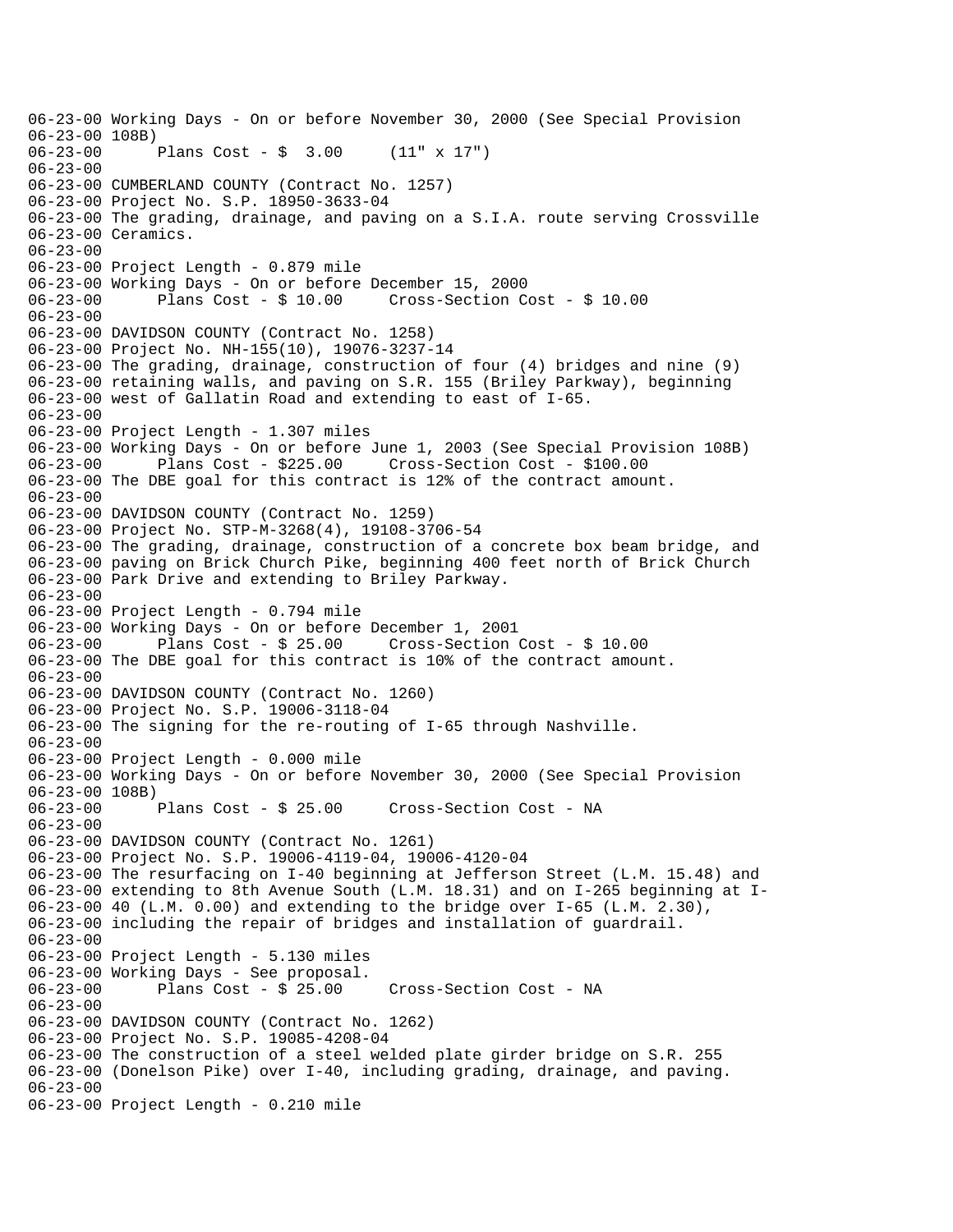06-23-00 Working Days - On or before October 1, 2001 (See Special Provision 06-23-00 108B) 06-23-00 Plans Cost - \$ 25.00 Cross-Section Cost - \$ 10.00 06-23-00 06-23-00 DeKALB COUNTY (Contract No. 1263) 06-23-00 Project No. STP-26(6), 21001-3258-14 06-23-00 The grading, drainage, and paving on U.S. 70 (S.R. 26) beginning at 06-23-00 the Dowelltown City limits and extending to west of Smithville. 06-23-00 06-23-00 Project Length - 7.770 kilometers \*METRIC\* 06-23-00 Working Days - On or before November 30, 2002 06-23-00 Plans Cost - \$150.00 Cross-Section Cost - \$100.00 06-23-00 The DBE goal for this contract is 5% of the contract amount.  $06 - 23 - 00$ 06-23-00 FRANKLIN COUNTY (Contract No. 1264) 06-23-00 Project No. S.P. 26002-4231-04 06-23-00 The repair of the bridge on U.S. 41A (S.R. 15) over Boiling Fork Creek 06-23-00 (L.M. 23.52). 06-23-00 06-23-00 Project Length - 0.000 mile 06-23-00 Working Days - On or before May 1, 2001 06-23-00 Plans Cost - \$ 10.00 Cross-Section Cost - NA 06-23-00 06-23-00 GIBSON COUNTY (Contract No. 1265) 06-23-00 Project No. STP-5(54), 27002-3225-14 06-23-00 The paving on U.S. 45W (S.R. 5) beginning at S.R. 367 (U.S. 45W) north 06-23-00 of Trenton and extending to north of Dyer. 06-23-00 06-23-00 Project Length - 11.458 kilometers \*METRIC\* 06-23-00 Working Days - On or before November 1, 2001 06-23-00 Plans Cost - \$ 50.00 Cross-Section Cost - NA 06-23-00 The DBE goal for this contract is 3% of the contract amount. 06-23-00 06-23-00 GIBSON COUNTY (Contract No. 1266) 06-23-00 Project No. STP-M-5377(1), 27955-8746-54 06-23-00 The resurfacing on 9th Avenue beginning at MacLin Street and extending 06-23-00 to S.R. 366 in Humboldt. 06-23-00 06-23-00 Project Length - 0.710 mile 06-23-00 Working Days - On or before November 30, 2000 (See Special Provision 06-23-00 108B) 06-23-00 Plans Cost - \$ 3.00 (11" x 17") 06-23-00 06-23-00 GILES COUNTY (Contract No. 1267) 06-23-00 Project No. S.P. 28011-4214-04 06-23-00 The resurfacing on S.R. 273 beginning 0.5 mile east of Richland Creek 06-23-00 (L.M. 7.55) and extending to the Lincoln County line (L.M. 15.85). 06-23-00 06-23-00 Project Length - 8.260 miles 06-23-00 Working Days - On or before November 30, 2000 (See Special Provision 06-23-00 108B)<br>06-23-00 1 Plans Cost -  $\sin 3.00$  (11" x 17")  $06 - 23 - 00$ 06-23-00 GRAINGER COUNTY (Contract No. 1268) 06-23-00 Project No. S.P. 29007-4210-04 06-23-00 The resurfacing on S.R. 131 beginning at the Union County line (L.M. 06-23-00 0.00) and extending to 635 feet north of Williams Creek (L.M. 7.85). 06-23-00 06-23-00 Project Length - 7.850 miles 06-23-00 Working Days - On or before November 30, 2000 (See Special Provision 06-23-00 108B)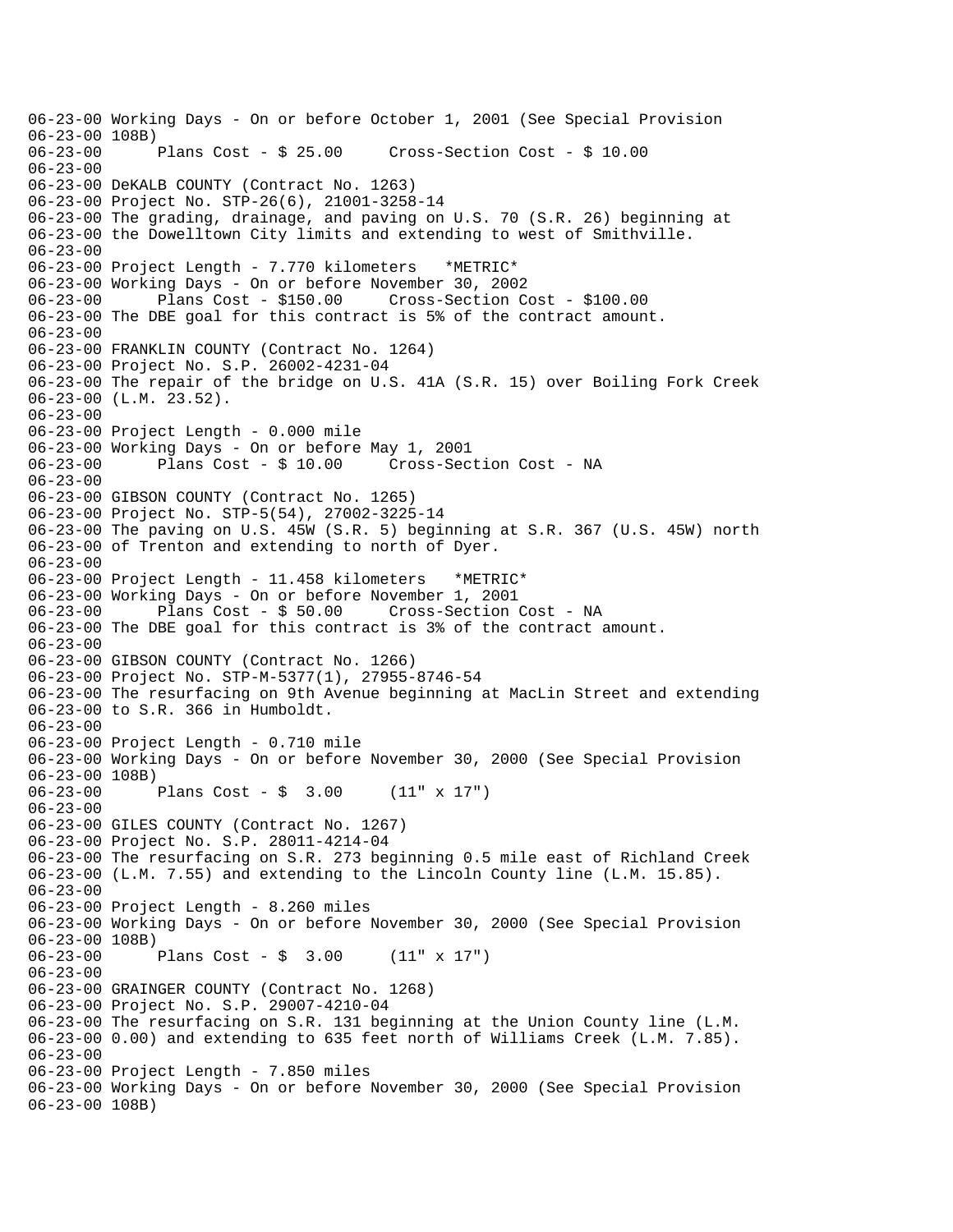06-23-00 Plans Cost - \$ 3.00 (11" x 17")  $06 - 23 - 00$ 06-23-00 GREENE COUNTY (Contract No. 1269) 06-23-00 Project No. S.P. 30006-4223-04 06-23-00 The resurfacing on S.R. 70 beginning at the North Carolina State line 06-23-00 (L.M. 0.00) and extending to 50 feet south of West Allen Bridge Road 06-23-00 (L.M. 9.98). 06-23-00 06-23-00 Project Length - 9.510 miles 06-23-00 Working Days - On or before November 30, 2000 (See Special Provision 06-23-00 108B)<br>06-23-00 1 Plans Cost -  $$3.00$  (11" x 17") 06-23-00 06-23-00 HAMBLEN COUNTY (Contract No. 1270) 06-23-00 Project No. STP-M-66(29), 32006-3219-54 06-23-00 The grading, drainage, and paving on S.R. 66 beginning at S.R. 160 06-23-00 (Governor DeWitt Clinton Senter Parkway) and extending to S.R. 66 06-23-00 (Jarnigan Avenue). 06-23-00 06-23-00 Project Length - 0.928 kilometer \*METRIC\* 06-23-00 Working Days - On or before May 31, 2001 06-23-00 Plans Cost - \$ 25.00 Cross-Section Cost - \$ 10.00 06-23-00 The DBE goal for this contract is 3% of the contract amount. 06-23-00 06-23-00 HAMILTON COUNTY (Contract No. 1271) 06-23-00 Project No. BR-STP-317(9), 33070-3324-94 06-23-00 The construction of a concrete box bridge on S.R. 317 (Apison Pike) 06-23-00 over Wilkerson Creek (L.M. 10.26), including grading, drainage, and 06-23-00 paving. 06-23-00 06-23-00 Project Length - 0.080 kilometer \*METRIC\* 06-23-00 Working Days - On or before December 15, 2000 06-23-00 Plans Cost - \$ 10.00 Cross-Section Cost - \$0.00 06-23-00 06-23-00 HAMILTON COUNTY (Contract No. 1272) 06-23-00 Project No. S.P. 33047-4214-04 06-23-00 The resurfacing on S.R. 60 beginning at the Bradley County line (L.M. 06-23-00 0.00) and extending to 0.7 mile west of S.R. 312 (L.M 6.48).  $06 - 23 - 00$ 06-23-00 Project Length - 6.050 miles 06-23-00 Working Days - On or before November 30, 2000 (See Special Provision 06-23-00 108B) 06-23-00 Plans Cost - \$ 3.00 (11" x 17") 06-23-00 06-23-00 HAMILTON, BRADLEY, McMINN, MONROE, AND LOUDON COUNTIES (Contract No. 06-23-00 1273) 06-23-00 Project No. S.P. 99105-4154-04 06-23-00 The refurbishing of signs at various locations on I-75. 06-23-00 06-23-00 Project Length - 77.000 miles 06-23-00 Working Days - On or before February 28, 2001 06-23-00 NO PLANS CONTRACT  $06 - 23 - 00$ 06-23-00 HANCOCK COUNTY (Contract No. 1274) 06-23-00 Project No. S.P. 34002-4213-04, 34008-4222-04 06-23-00 The resurfacing on S.R. 66 beginning at the Hawkins County line (L.M. 06-23-00 0.00) and extending to 210 feet east of S.R. 31 (L.M. 6.41), and on 06-23-00 S.R. 31 beginning 0.22 mile north of Ben Bloomer Road (L.M. 8.87) and 06-23-00 extending to 530 feet west of S.R. 66 (L.M. 10.25). 06-23-00 06-23-00 Project Length - 7.790 miles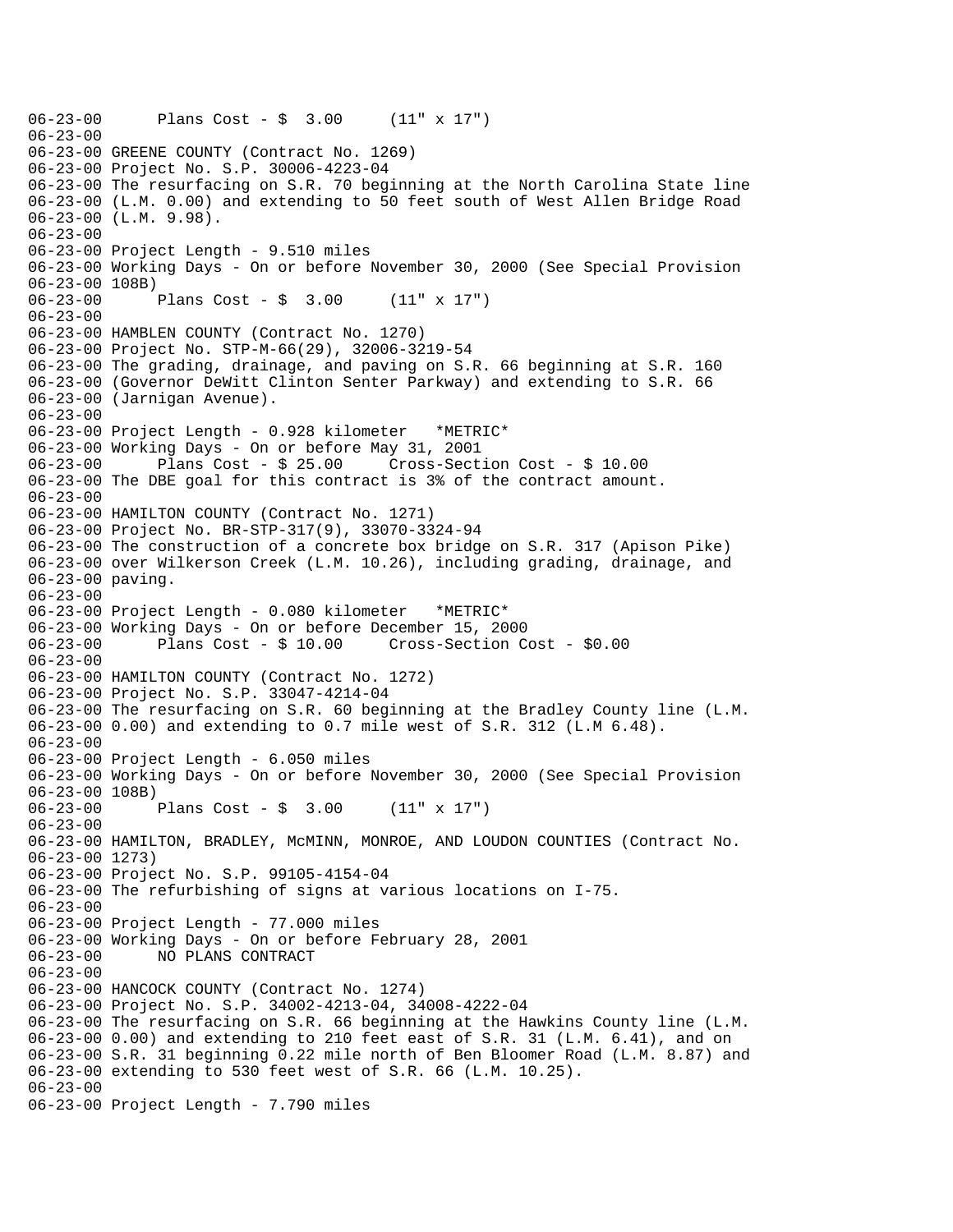06-23-00 Working Days - On or before November 30, 2000 (See Special Provision 06-23-00 108B) 06-23-00 Plans Cost - \$ 3.00 (11" x 17") 06-23-00 06-23-00 HARDEMAN COUNTY (Contract No. 1275) 06-23-00 Project No. S.P. 35007-4217-04 06-23-00 The resurfacing on S.R. 100 beginning at S.R. 138 (L.M. 12.20) and 06-23-00 extending to Old S.R. 18 (L.M. 15.77). 06-23-00 06-23-00 Project Length - 3.570 miles 06-23-00 Working Days - On or before November 30, 2000 (See Special Provision 06-23-00 108B)<br>06-23-00 Plans Cost -  $\sin 3.00$  (11" x 17") 06-23-00 06-23-00 HAWKINS COUNTY (Contract No. 1276) 06-23-00 Project No. STP-M-3700(15), 37951-3526-54 06-23-00 The grading, drainage, and paving on Silver Lake Road beginning at 06-23-00 Ordnance Drive and extending to Main Street in Church Hill. 06-23-00 06-23-00 Project Length - 0.207 mile 06-23-00 Working Days - On or before October 31, 2000 06-23-00 Plans Cost - \$ 10.00 Cross-Section Cost - \$0.00 06-23-00 06-23-00 HAWKINS COUNTY (Contract No. 1277) 06-23-00 Project No. S.P. 37004-4217-04 06-23-00 The resurfacing on S.R. 66 beginning at U.S. 11E (S.R. 34) (L.M. 0.00) 06-23-00 and extending to 790 feet south of Berry Road (L.M. 5.32). 06-23-00 06-23-00 Project Length - 5.320 miles 06-23-00 Working Days - On or before November 30, 2000 (See Special Provision 06-23-00 108B) 06-23-00 Plans Cost - \$ 3.00 (11" x 17") 06-23-00 06-23-00 HAYWOOD COUNTY (Contract No. 1278) 06-23-00 Project No. S.P. 38004-4212-04 06-23-00 The resurfacing on S.R. 19 beginning at the Lauderdale County line 06-23-00 (L.M. 0.00) and extending to east of Small Road 06-23-00 (L.M. 5.00). 06-23-00 06-23-00 Project Length - 5.000 miles 06-23-00 Working Days - On or before November 30, 2000 (See Special Provision 06-23-00 108B) 06-23-00 Plans Cost - \$ 3.00 (11" x 17") 06-23-00 06-23-00 HENDERSON COUNTY (Contract No. 1279) 06-23-00 Project No. S.P. 39004-4224-04 06-23-00 The resurfacing on S.R. 22 beginning near Dots Park Lane (L.M. 9.10) 06-23-00 and extending to Dixon Street (L.M. 10.79). 06-23-00 06-23-00 Project Length - 1.690 miles 06-23-00 Working Days - On or before November 30, 2000 (See Special Provision 06-23-00 108B)<br>06-23-00 Plans Cost -  $\sin 3.00$  (11" x 17") 06-23-00 06-23-00 HENDERSON COUNTY (Contract No. 1280) 06-23-00 Project No. S.P. 39022-4209-04 06-23-00 The repair of the bridges on S.R. 114 over I-40 (L.M. 26.45 and L.M. 06-23-00 26.48). 06-23-00 06-23-00 Project Length - 0.000 mile 06-23-00 Working Days - On or before December 31, 2000 (See Special Provision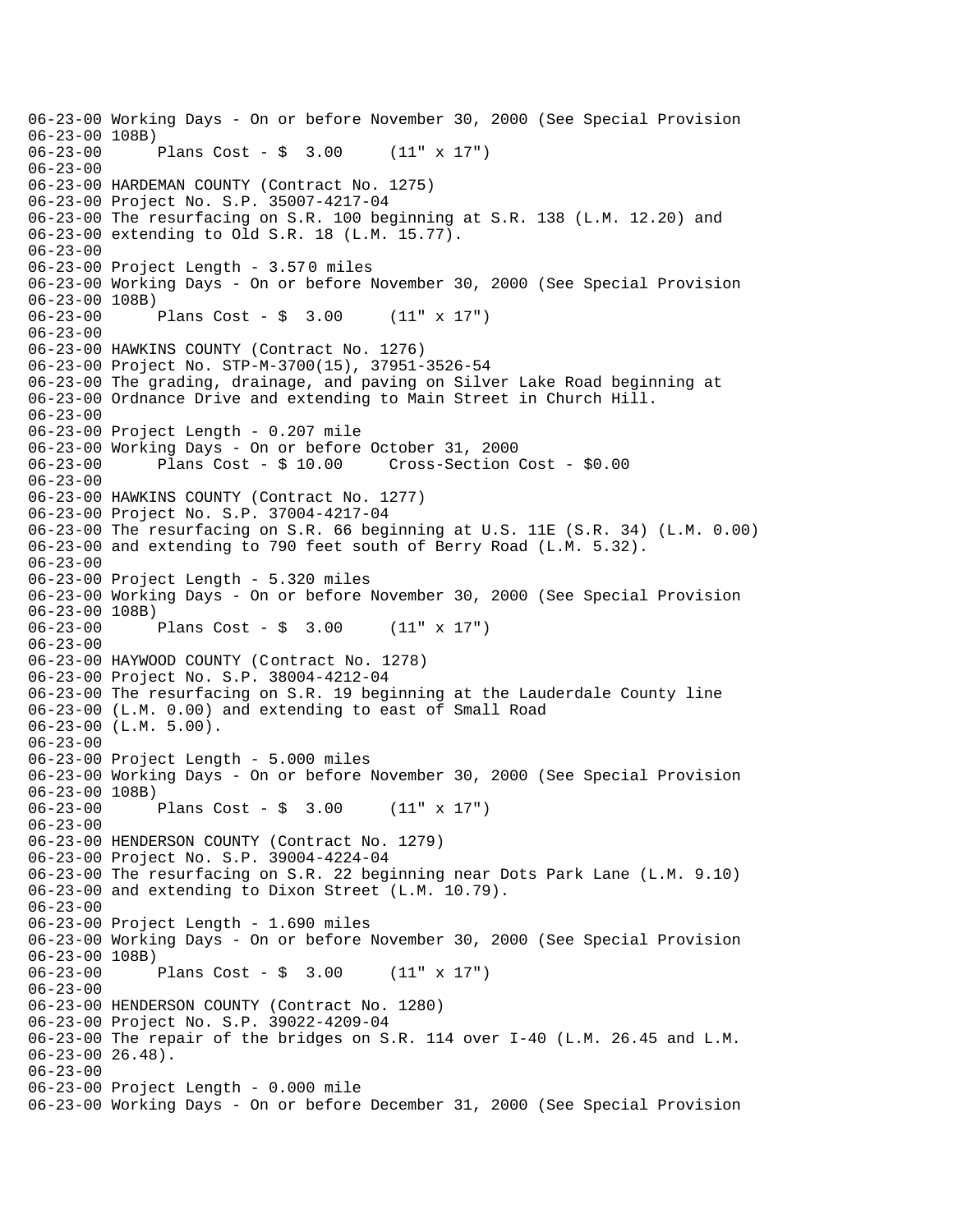06-23-00 108B)<br>06-23-00 Plans Cost - \$ 10.00 Cross-Section Cost - NA 06-23-00 06-23-00 HICKMAN COUNTY (Contract No. 1281) 06-23-00 Project No. S.P. 41005-4229-04 06-23-00 The resurfacing on S.R. 48 beginning at S.R. 100 (L.M. 6.50) and 06-23-00 extending to and including the public square 06-23-00 (L.M. 13.02) and on southbound S.R. 48 through the public square (L.M. 06-23-00 0.00 to L.M. 0.06). 06-23-00 06-23-00 Project Length - 6.580 miles 06-23-00 Working Days - On or before November 30, 2000 (See Special Provision 06-23-00 108B)<br>06-23-00 1 Plans Cost -  $\sin 3.00$  (11" x 17") 06-23-00 06-23-00 HUMPHREYS COUNTY (Contract No. 1282) 06-23-00 Project No. S.P. 43951-3503-04 06-23-00 The grading, drainage, construction of a concrete Bulb-Tee beam 06-23-00 bridge, and paving on a S.I.A. route from U.S. 70 (S.R. 1) to Steam 06-23-00 Plant Road in New Johnsonville. 06-23-00 06-23-00 Project Length - 0.359 mile 06-23-00 Working Days - On or before December 20, 2001 Plans  $Cost - $ 25.00$  Cross-Section Cost -  $$ 10.00$ 06-23-00 06-23-00 HUMPHREYS COUNTY (Contract No. 1283) 06-23-00 Project No. S.P. 43951-3505-04 06-23-00 The grading, drainage, construction of a concrete Bulb-Tee bridge, and 06-23-00 paving on a S.I.A. route serving Mid-South Logistics, Sipco, Houston 06-23-00 Products, Cyprus, and Chemetals in New Johnsonville. 06-23-00 06-23-00 Project Length - 1.331 miles 06-23-00 Working Days - On or before December 1, 2001 06-23-00 Plans Cost - \$ 25.00 Cross-Section Cost - \$ 10.00 06-23-00 06-23-00 KNOX COUNTY (Contract No. 1284) 06-23-00 Project No. S.P. 47024-4232-04 06-23-00 The resurfacing on U.S. 441 (S.R. 71) beginning at the Blount County 06-23-00 line (L.M. 0.00) and extending to 160 feet east of Nixon Road (L.M. 06-23-00 3.93). 06-23-00 06-23-00 Project Length - 3.930 miles 06-23-00 Working Days - On or before November 30, 2000 (See Special Provision 06-23-00 108B) 06-23-00 Plans Cost - \$ 3.00 (11" x 17") 06-23-00 06-23-00 KNOX AND BLOUNT COUNTIES (Contract No. 1285) 06-23-00 Project No. S.P. 47050-4139-04 06-23-00 The replacement of expansion joints on the bridge on I-140 06-23-00 (Pellissippi Parkway) over the Tennessee River. 06-23-00 06-23-00 Project Length - 0.000 mile 06-23-00 Working Days - On or before October 31, 2000 06-23-00 Plans Cost - \$ 10.00 Cross-Section Cost - NA 06-23-00 06-23-00 LAUDERDALE COUNTY (Contract No. 1286) 06-23-00 Project No. S.P. 49010-4214-04 06-23-00 The resurfacing on S.R. 208 beginning at Lake Road (L.M. 0.00) and 06-23-00 extending to U.S. 51 (S.R. 3) (L.M. 1.37). 06-23-00 06-23-00 Project Length - 1.366 miles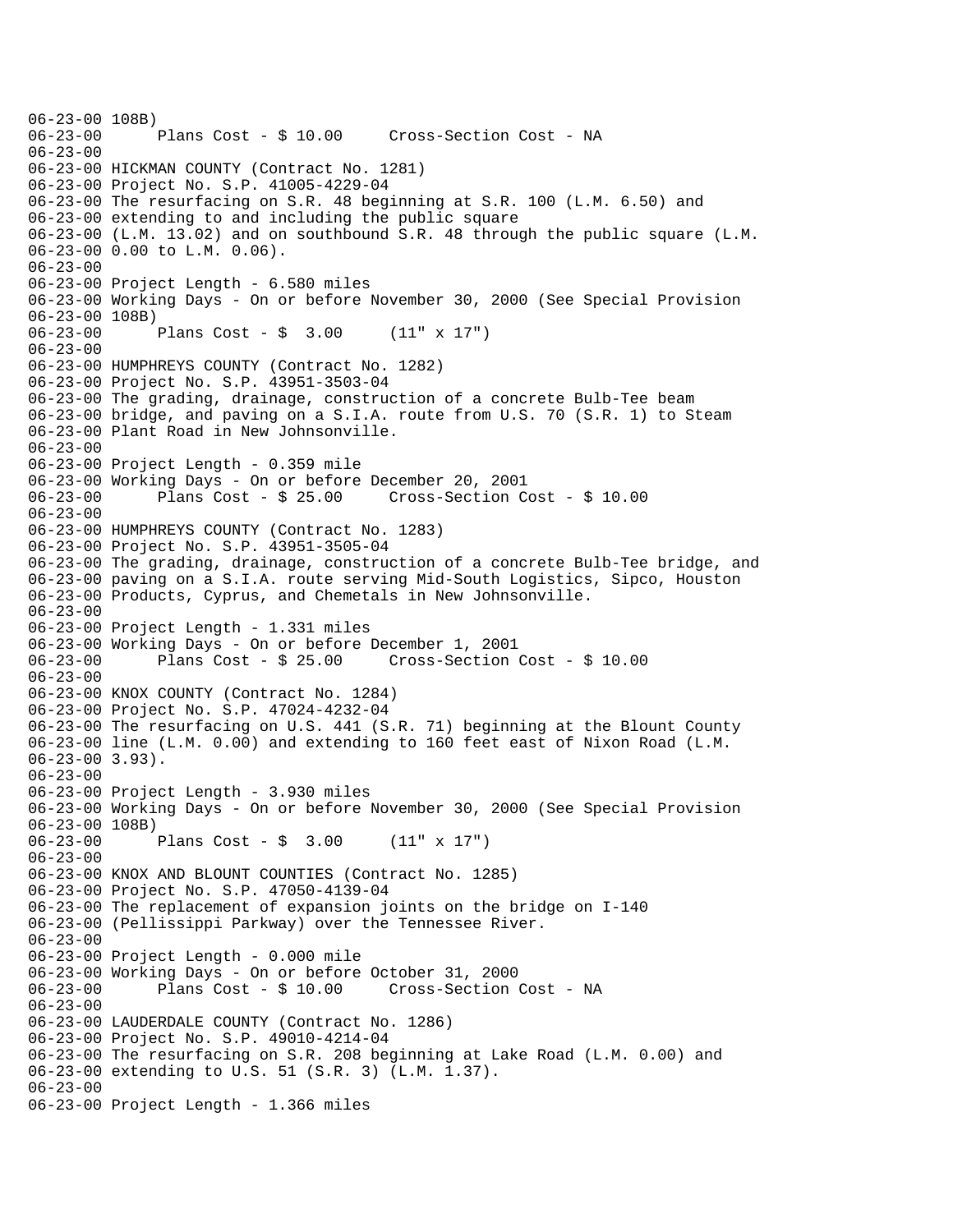06-23-00 Working Days - On or before November 30, 2000 (See Special Provision 06-23-00 108B) 06-23-00 Plans Cost - \$ 3.00 (11" x 17") 06-23-00 06-23-00 LAWRENCE COUNTY (Contract No. 1287) 06-23-00 Project No. STP-M-9308(3), 50951-8757-54 06-23-00 The resurfacing on North Military Street beginning at U.S. 64 (S.R. 06-23-00 15) and extending to Weakley Creek Road, on Weakley Creek Road 06-23-00 beginning at U.S. 43 (S.R. 6) and extending to Springer Road, and on 06-23-00 Pulaski Street beginning at U.S. 64 06-23-00 (S.R. 15) and extending to U.S. 43 (S.R. 6). 06-23-00 06-23-00 Project Length - 4.870 miles 06-23-00 Working Days - On or before November 30, 2000 (See Special Provision 06-23-00 108B) 06-23-00 Plans Cost - \$ 3.00 Cross-Section Cost - NA 06-23-00 06-23-00 LINCOLN COUNTY (Contract No. 1288) 06-23-00 Project No. S.P. 52005-4220-04 06-23-00 The resurfacing on S.R. 50 beginning at U.S. 64 (S.R. 15) (L.M. 13.45) 06-23-00 and extending to the Moore County line 06-23-00 (L.M. 21.99). 06-23-00 06-23-00 Project Length - 8.540 miles 06-23-00 Working Days - On or before November 30, 2000 (See Special Provision 06-23-00 108B)<br>06-23-00 Plans Cost -  $\sin 3.00$  (11" x 17") 06-23-00 06-23-00 McMINN COUNTY (Contract No. 1289) 06-23-00 Project No. S.P. 54946-4235-04 06-23-00 The repair of the bridges on Shoemaker Road over I-75 (L.M. 0.50), on 06-23-00 Lanetown Road over I-75 (L.M. 1.94), and on 06-23-00 S.R. 309 over I-75 (L.M. 2.42). 06-23-00 06-23-00 Project Length - 0.000 mile 06-23-00 Working Days - On or before May 15, 2001 Cross-Section Cost - NA 06-23-00 06-23-00 McMINN COUNTY (Contract No. 1290) 06-23-00 Project No. S.P. 54950-3603-04 06-23-00 The grading, drainage, and paving on a S.I.A. route serving Waupaca 06-23-00 Foundry, Inc., and Consolidated Metco in Etowah. 06-23-00 06-23-00 Project Length - 0.940 mile 06-23-00 Working Days - On or before December 15, 2000 06-23-00 Plans Cost - \$ 10.00 Cross-Section Cost - \$ 10.00 06-23-00 06-23-00 McNAIRY COUNTY (Contract No. 1291) 06-23-00 Project No. STP-H-NHE-5(49), 55001-3233-94 06-23-00 The signalization of the intersection on U.S. 45 (S.R. 5) at S.R. 57. 06-23-00 06-23-00 Project Length - 0.000 mile 06-23-00 Working Days - On or before November 1, 2000 (See Special Provision 06-23-00 108B) 06-23-00 Plans Cost - \$ 3.00 Cross-Section Cost - NA 06-23-00 06-23-00 MEIGS COUNTY (Contract No. 1292) 06-23-00 Project No. S.P. 61003-4246-04 06-23-00 The resurfacing (superpave) on S.R. 58 beginning at the Hiwassee River 06-23-00 (L.M. 5.42) and extending to 0.3 mile north of Shiloh Road (L.M. 06-23-00 11.71).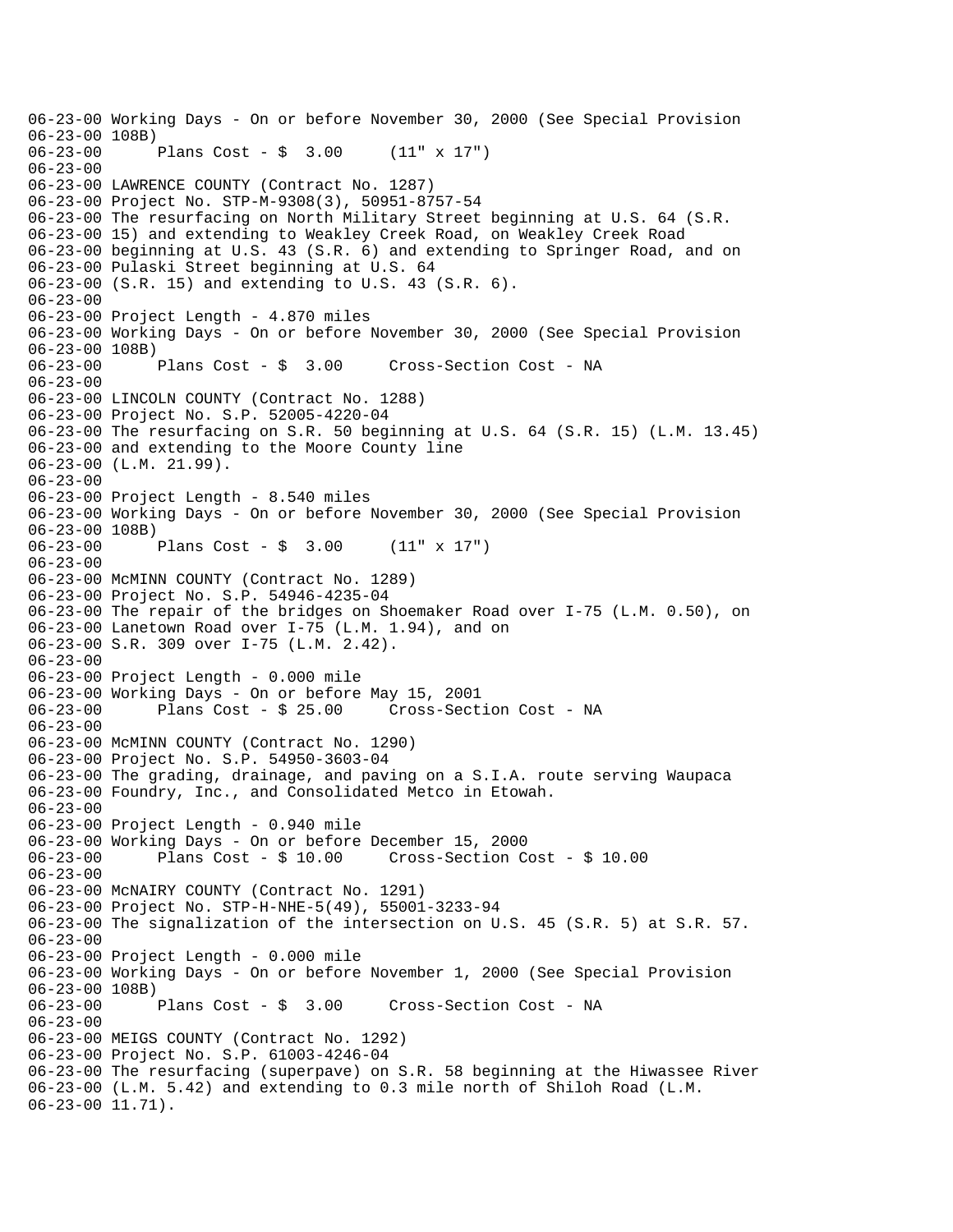$06 - 23 - 00$ 06-23-00 Project Length - 6.290 miles 06-23-00 Working Days - On or before November 30, 2000 (See Special Provision 06-23-00 108B)<br>06-23-00 Plans Cost -  $\frac{1}{2}$  3.00 (11" x 17") 06-23-00 06-23-00 MONROE COUNTY (Contract No. 1293) 06-23-00 Project No. S.P. 62003-4219-04 06-23-00 The resurfacing on U.S. 11 (S.R. 2) beginning 370 feet north of the 06-23-00 junction of S.R. 322 left (L.M. 3.69) and extending to the Loudon 06-23-00 County line (L.M. 8.64). 06-23-00 06-23-00 Project Length - 4.950 miles 06-23-00 Working Days - On or before November 30, 2000 (See Special Provision 06-23-00 108B) 06-23-00 Plans Cost - \$ 3.00 (11" x 17") 06-23-00 06-23-00 MONTGOMERY COUNTY (Contract No. 1294) 06-23-00 Project No. S.P. 63012-3212-04 06-23-00 The grading, drainage, and paving on S.R. 13 beginning 335 meters 06-23-00 south of Zinc Plant Road and extending to 384 meters south of S.R. 12. 06-23-00 06-23-00 Project Length - 0.828 kilometer \*METRIC\* 06-23-00 Working Days - On or before June 1, 2001 06-23-00 Plans Cost - \$ 10.00 Cross-Section Cost - \$ 10.00 06-23-00 06-23-00 MORGAN COUNTY (Contract No. 1295) 06-23-00 Project No. S.P. 65014-4205-04 06-23-00 The repair of the bridge on S.R. 298 over Clear Creek (L.M. 6.06). 06-23-00 06-23-00 Project Length - 0.000 mile 06-23-00 Working Days - On or before August 15, 2000 06-23-00 Plans Cost - \$ 10.00 Cross-Section Cost - NA 06-23-00 06-23-00 OVERTON COUNTY (Contract No. 1296) 06-23-00 Project No. S.P. 67008-4240-04 06-23-00 The resurfacing on S.R. 136 beginning at S.R. 85 (L.M. 9.21) and 06-23-00 extending to S.R. 52 (L.M. 16.58). 06-23-00 06-23-00 Project Length - 7.310 miles 06-23-00 Working Days - On or before November 30, 2000 (See Special Provision 06-23-00 108B) 06-23-00 Plans Cost - \$ 3.00 (11" x 17") 06-23-00 06-23-00 POLK COUNTY (Contract No. 1297) 06-23-00 Project No. S.P. 70004-4279-04 06-23-00 The resurfacing on U.S. 64 (U.S. 74, S.R. 40) beginning 0.15 mile east 06-23-00 of Greasy Creek and extending to 0.16 mile west of Caney Creek. 06-23-00 06-23-00 Project Length - 2.570 miles 06-23-00 Working Days - On or before November 30, 2000 (See Special Provision 06-23-00 108B)<br>06-23-00 Plans Cost -  $\sin 3.00$  (11" x 17") 06-23-00 06-23-00 ROBERTSON COUNTY (Contract No. 1298) 06-23-00 Project No. S.P. 74019-4206-04 06-23-00 The resurfacing on S.R. 257 beginning at S.R. 49 (L.M. 0.00) and 06-23-00 extending to New Cut Road (L.M. 5.90). 06-23-00 06-23-00 Project Length - 5.900 miles 06-23-00 Working Days - On or before November 30, 2000 (See Special Provision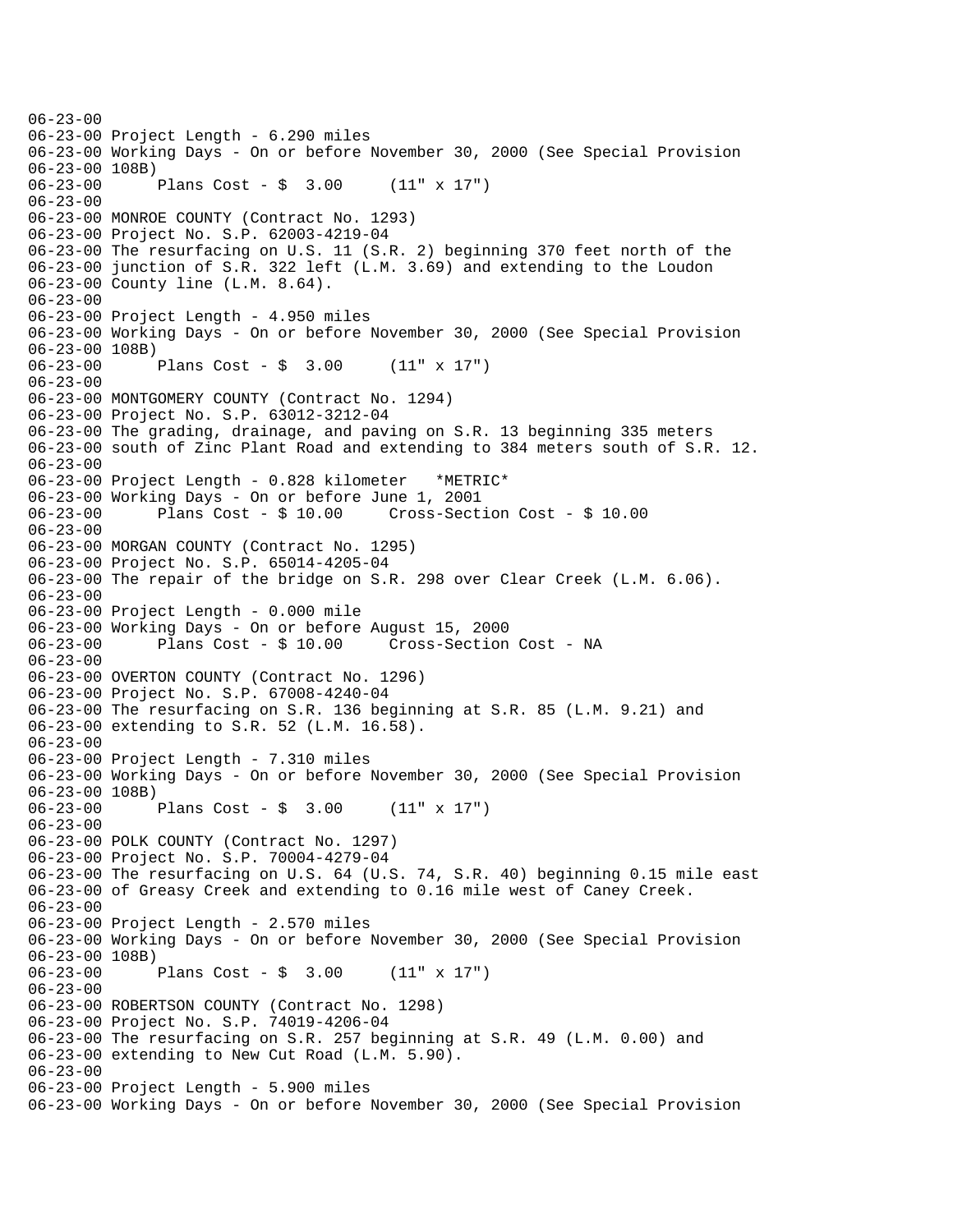```
06-23-00 108B)<br>06-23-00
              Plans Cost - \sin 3.00 (11" x 17")
06-23-00 
06-23-00 RUTHERFORD COUNTY (Contract No. 1299) 
06-23-00 Project No. S.P. 75002-4270-04 
06-23-00 The resurfacing on U.S. 41 (U.S. 70S, S.R. 1) beginning at the 
06-23-00 Davidson County line (L.M. 0.00) and extending to east of S.R. 102 
06-23-00 (L.M. 7.60). 
06-23-00 
06-23-00 Project Length - 7.294 miles 
06-23-00 Working Days - On or before November 30, 2000 (See Special Provision 
06-23-00 108B)<br>06-23-00
              Plans Cost - \sin 3.00 (11" x 17")
06 - 23 - 0006-23-00 SCOTT COUNTY (Contract No. 1300) 
06-23-00 Project No. S.P. 76003-4253-04 
06-23-00 The resurfacing on S.R. 63 beginning 1162 feet west of Old Almy Road 
06-23-00 (L.M. 2.58) and extending to Buffalo Creek 
06-23-00 (L.M. 8.02). 
06-23-00 
06-23-00 Project Length - 4.740 miles 
06-23-00 Working Days - On or before November 30, 2000 (See Special Provision 
06-23-00 108B)<br>06-23-00 1
              Plans Cost - $3.00 (11" x 17")
06-23-00 
06-23-00 SEVIER COUNTY (Contract No. 1301) 
06-23-00 Project No. S.P. 78014-4205-04 
06-23-00 The resurfacing on S.R. 139 beginning 265 feet north of Dumplin Creek 
06-23-00 (L.M. 3.65) and extending to S.R. 66 (L.M. 6.55). 
06-23-00 
06-23-00 Project Length - 2.900 miles 
06-23-00 Working Days - On or before November 30, 2000 (See Special Provision 
06-23-00 108B)<br>06-23-00 1
              Plans Cost - $3.00 (11" x 17")
06-23-00 
06-23-00 SHELBY COUNTY (Contract No. 1302) 
06-23-00 Project No. S.P. 79002-4133-04 
06-23-00 The repair of the bridges on McLean Boulevard (L.M. 4.93) over I-40 
06-23-00 and on Highland Street (L.M. 2.11) over I-40. 
06-23-00 
06-23-00 Project Length - 0.000 mile 
06-23-00 Working Days - On or before June 30, 2001 (See Special Provision 108B) 
06-23-00 Plans Cost - $ 10.00 Cross-Section Cost - NA 
06-23-00 
06-23-00 SHELBY COUNTY (Contract No. 1303) 
06-23-00 Project No. S.P. 79017-4282-04 
06-23-00 The resurfacing (superpave) on U.S. 51 (S.R. 3) beginning at S.R. 300 
06-23-00 (L.M. 16.20) and extending to Fite Road 
06-23-00 (L.M. 21.93). 
06-23-00 
06-23-00 Project Length - 5.730 miles 
06-23-00 Working Days - On or before November 30, 2000 (See Special Provision 
06-23-00 108B) 
06-23-00 Plans Cost - $ 3.00 (11" x 17") 
06-23-00 
06-23-00 SHELBY COUNTY (Contract No. 1304) 
06-23-00 Project No. S.P. 79052-4220-04 
06-23-00 The resurfacing (superpave) on S.R. 177 (Germantown Road) beginning at 
06-23-00 U.S. 72 (S.R. 57, Poplar Avenue) (L.M. 3.01) and extending to Trinity 
06-23-00 Road (L.M. 6.52). 
06-23-00
```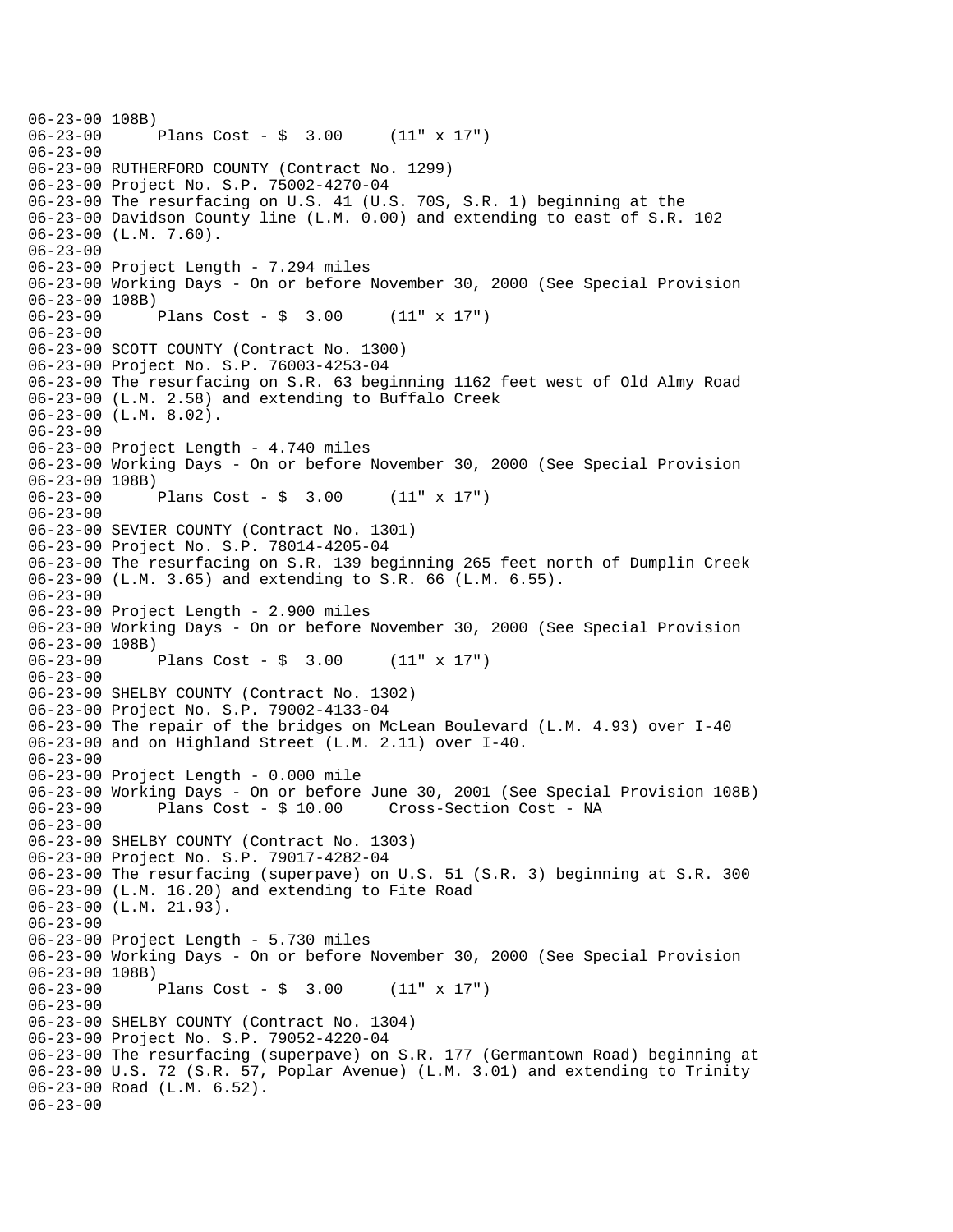06-23-00 Project Length - 3.510 miles 06-23-00 Working Days - On or before November 30, 2000 (See Special Provision 06-23-00 108B)<br>06-23-00 1 Plans Cost -  $\frac{1}{2}$  3.00 (11" x 17") 06-23-00 06-23-00 SHELBY AND HAYWOOD COUNTIES (Contract No. 1305) 06-23-00 Project No. S.P. 98044-4150-04 06-23-00 The repair of the bridges on Davies Plantation Road over I-40 in 06-23-00 Shelby County (L.M. 1.38) and on S.R. 179 over I-40 in Haywood County 06-23-00 (L.M. 9.01). 06-23-00 06-23-00 Project Length - 0.000 mile 06-23-00 Working Days - On or before August 31, 2001 (See Special Provision 06-23-00 108B)<br>06-23-00 Plans Cost - \$ 10.00 Cross-Section Cost - NA 06-23-00 06-23-00 SMITH COUNTY (Contract No. 1306) 06-23-00 Project No. S.P. 80002-4245-04 06-23-00 The resurfacing on U.S. 70N (S.R. 24, Cookeville Highway) beginning at 06-23-00 River Bridge (L.M. 10.33) and extending to 06-23-00 0.5 mile east of Massey Hollow Road (L.M. 18.33). 06-23-00 06-23-00 Project Length - 7.736 miles 06-23-00 Working Days - On or before November 30, 2000 (See Special Provision 06-23-00 108B)<br>06-23-00 1 Plans Cost -  $\sin 3.00$  (11" x 17")  $06 - 23 - 00$ 06-23-00 SULLIVAN COUNTY (Contract No. 1307) 06-23-00 Project No. DPI-76(4), 82001-3163-44 06-23-00 The grading, drainage, construction of a concrete T-beam bridge, and 06-23-00 paving on I-81 for the construction of the interchange with Kendrick 06-23-00 Creek Road. 06-23-00 06-23-00 Project Length - 1.858 kilometers \*METRIC\* 06-23-00 Working Days - On or before December 15, 2001 (See Special Provision 06-23-00 108B)<br>06-23-00 Plans Cost - \$ 50.00 06-23-00 Plans Cost - \$ 50.00 Cross-Section Cost - \$ 25.00 06-23-00 The DBE goal for this contract is 10% of the contract amount.  $06 - 23 - 00$ 06-23-00 SULLIVAN COUNTY (Contract No. 1308) 06-23-00 Project No. S.P. 82001-4166-04 06-23-00 The repainting of the bridges on I-81 over S.R. 37 (L.M. 15.77). 06-23-00 06-23-00 Project Length - 0.000 mile 06-23-00 Working Days - On or before November 1, 2000 06-23-00 NO PLANS CONTRACT 06-23-00 06-23-00 SULLIVAN COUNTY (Contract No. 1309) 06-23-00 Project No. S.P. 82003-4254-04 06-23-00 The repair of the bridges on U.S. 19 (S.R. 34) over the South Holston 06-23-00 River (L.M. 5.95). 06-23-00 06-23-00 Project Length - 0.000 mile 06-23-00 Working Days - On or before May 31, 2001 (See Special Provision 108B) 06-23-00 Plans Cost - \$ 10.00 Cross-Section Cost - NA 06-23-00 06-23-00 SULLIVAN COUNTY (Contract No. 1310) 06-23-00 Project No. S.P. 82006-4265-04 06-23-00 The resurfacing on S.R. 36 beginning at S.R. 355 (L.M. 10.54) and 06-23-00 extending to the Virginia State line (L.M. 13.56). 06-23-00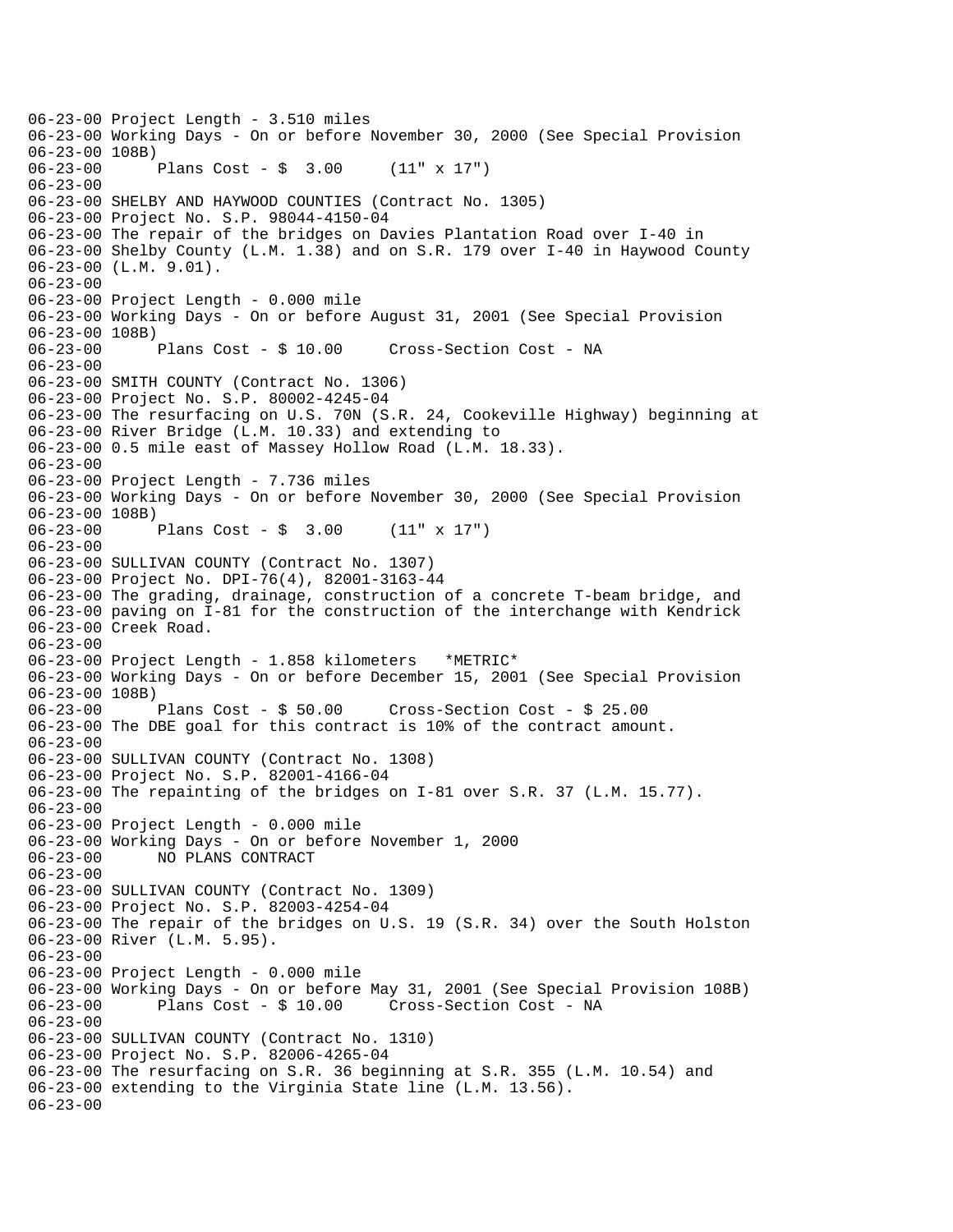06-23-00 Project Length - 3.020 miles 06-23-00 Working Days - On or before November 30, 2000 (See Special Provision 06-23-00 108B)<br>06-23-00 1 Plans Cost -  $\frac{1}{2}$  3.00 (11" x 17") 06-23-00 06-23-00 SULLIVAN COUNTY (Contract No. 1311) 06-23-00 Project No. S.P. 82019-3209-04 06-23-00 The grading, drainage, and paving on S.R. 93 (Wadlow Gap Road) 06-23-00 beginning 100 meters north of Bloomingdale Road and extending to 57 06-23-00 meters north of the Virginia State line. 06-23-00 06-23-00 Project Length - 2.190 kilometers \*METRIC\* 06-23-00 Working Days - On or before December 15, 2001 06-23-00 Plans Cost - \$ 25.00 Cross-Section Cost - \$ 25.00 06-23-00 06-23-00 SULLIVAN COUNTY (Contract No. 1312) 06-23-00 Project No. S.P. 82027-4203-04 06-23-00 The resurfacing on S.R. 44 beginning at S.R. 390 (L.M. 2.13) and 06-23-00 extending to Bunker Hill Road (L.M. 5.32). 06-23-00 06-23-00 Project Length - 3.190 miles 06-23-00 Working Days - On or before November 30, 2000 (See Special Provision 06-23-00 108B)<br>06-23-00 Plans Cost -  $\frac{1}{2}$  3.00 (11" x 17") 06-23-00 06-23-00 UNICOI COUNTY (Contract No. 1313) 06-23-00 Project No. APD-NHE-36(41), 86003-8219-64 06-23-00 The paving (superpave) on U.S. 23 (U.S. 19W, S.R. 36) beginning 315 06-23-00 feet south of Harris Hollow Road (L.M. 15.40) and extending to the 06-23-00 Carter County line (L.M. 23.50). 06-23-00 06-23-00 Project Length - 8.100 miles 06-23-00 Working Days - On or before November 30, 2000 (See Special Provision 06-23-00 108B) 06-23-00 Plans Cost - \$ 3.00 (11" x 17") 06-23-00 06-23-00 UNICOI COUNTY (Contract No. 1314) 06-23-00 Project No. S.P. 86025-4203-04 06-23-00 The resurfacing on S.R. 395 beginning at the North Carolina State line 06-23-00 (L.M. 0.00) and extending to Honey Wilson Lane (L.M. 3.80). 06-23-00 06-23-00 Project Length - 3.800 miles 06-23-00 Working Days - On or before November 30, 2000 (See Special Provision 06-23-00 108B) 06-23-00 Plans Cost - \$ 3.00 (11" x 17") 06-23-00 06-23-00 UNION COUNTY (Contract No. 1315) 06-23-00 Project No. S.P. 87002-4230-04 06-23-00 The resurfacing on S.R. 61 beginning at S.R. 370 (L.M. 13.29) and 06-23-00 extending to S.R. 131 (L.M. 15.71). 06-23-00 06-23-00 Project Length - 2.420 miles 06-23-00 Working Days - On or before November 30, 2000 (See Special Provision 06-23-00 108B) 06-23-00 Plans Cost - \$ 3.00 (11" x 17") 06-23-00 06-23-00 WARREN COUNTY (Contract No. 1316) 06-23-00 Project No. S.P. 89075-4202-04 06-23-00 S.P. 89075-4203-04 06-23-00 06-23-00 Project No. S.P. 89075-4202-04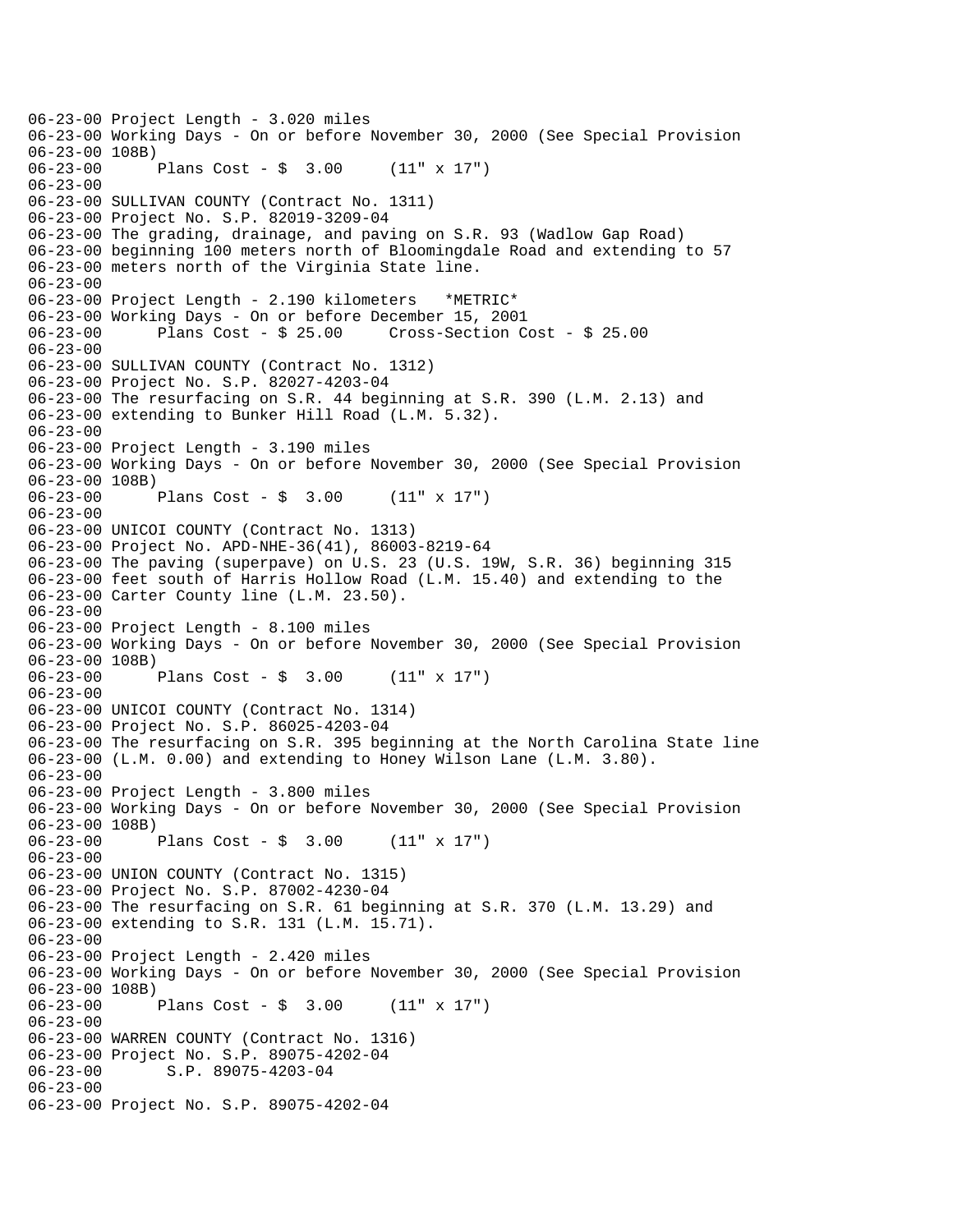06-23-00 The resurfacing on S.R. 380 beginning at Campen Lane (L.M. 0.31) and 06-23-00 extending to Security Circle (L.M. 3.87). 06-23-00 06-23-00 Project Length - 3.560 miles 06-23-00 06-23-00 Project No. S.P. 89075-4203-04 06-23-00 The resurfacing on westbound S.R. 380 beginning at S.R. 380 left and 06-23-00 right (L.M. 0.00) and extending to S.R 380 (West Main Street (L.M. 06-23-00 0.51) and on S.R. 56 beginning at S.R. 55 (L.M. 12.93) and extending 06-23-00 to 0.02 mile north of Morford Street (L.M. 13.07). 06-23-00 06-23-00 Project Length - 0.650 mile 06-23-00 06-23-00 Total Project Length - 4.210 miles 06-23-00 Working Days - On or before November 30, 2000 (See Special Provision 06-23-00 108B)<br>06-23-00 1 Plans Cost -  $\frac{1}{2}$  3.00 (11" x 17") 06-23-00 06-23-00 WASHINGTON COUNTY (Contract No. 1317) 06-23-00 Project No. S.P. 90020-3222-04 06-23-00 The grading, drainage, extension of an existing concrete slab bridge, 06-23-00 and paving on S.R. 354 beginning 480 meters west of Boones Creek 06-23-00 Christian Church Road and extending to 196 meters east of S.R. 36. 06-23-00 06-23-00 Project Length - 3.310 kilometers \*METRIC\* 06-23-00 Working Days - On or before April 30, 2002 06-23-00 Plans Cost - \$100.00 Cross-Section Cost - \$ 25.00 06-23-00 The DBE goal for this contract is 3% of the contract amount. 06-23-00 06-23-00 WASHINGTON COUNTY (Contract No. 1318) 06-23-00 Project No. S.P. 90085-4141-04 06-23-00 The repair of the bridges on I-181 over Millard Avenue, Water Street, 06-23-00 and the Southern Railroad (L.M. 1.15) and over Fairview Avenue (L.M. 06-23-00 1.32). 06-23-00 06-23-00 Project Length - 0.000 mile 06-23-00 Working Days - On or before September 1, 2000 (See Special Provision 06-23-00 108B)<br>06-23-00 Plans Cost - \$ 10.00 Cross-Section Cost - NA  $06 - 23 - 00$ 06-23-00 WHITE COUNTY (Contract No. 1319) 06-23-00 Project No. S.P. 93003-4221-04 06-23-00 The resurfacing (superpave) on S.R. 111 beginning at Walker Cove Road 06-23-00 (L.M. 9.91) and extending to 1.5 mile north of S.R. 135 (L.M. 13.50). 06-23-00 06-23-00 Project Length - 3.590 miles 06-23-00 Working Days - On or before November 30, 2000 (See Special Provision 06-23-00 108B) 06-23-00 Plans Cost - \$ 3.00 (11" x 17") 06-23-00 06-23-00 WILLIAMSON COUNTY (Contract No. 1320) 06-23-00 Project No. S.P. 94029-4205-04 06-23-00 The resurfacing (superpave) on S.R. 246 beginning at Southall Road 06-23-00 (L.M. 9.66) and extending to U.S. 431 (S.R. 106) (L.M. 13.50). 06-23-00 06-23-00 Project Length - 3.840 miles 06-23-00 Working Days - On or before November 30, 2000 (See Special Provision 06-23-00 108B) 06-23-00 Plans Cost - \$ 3.00 (11" x 17") 06-23-00 06-23-00 WILSON COUNTY (Contract No. 1321)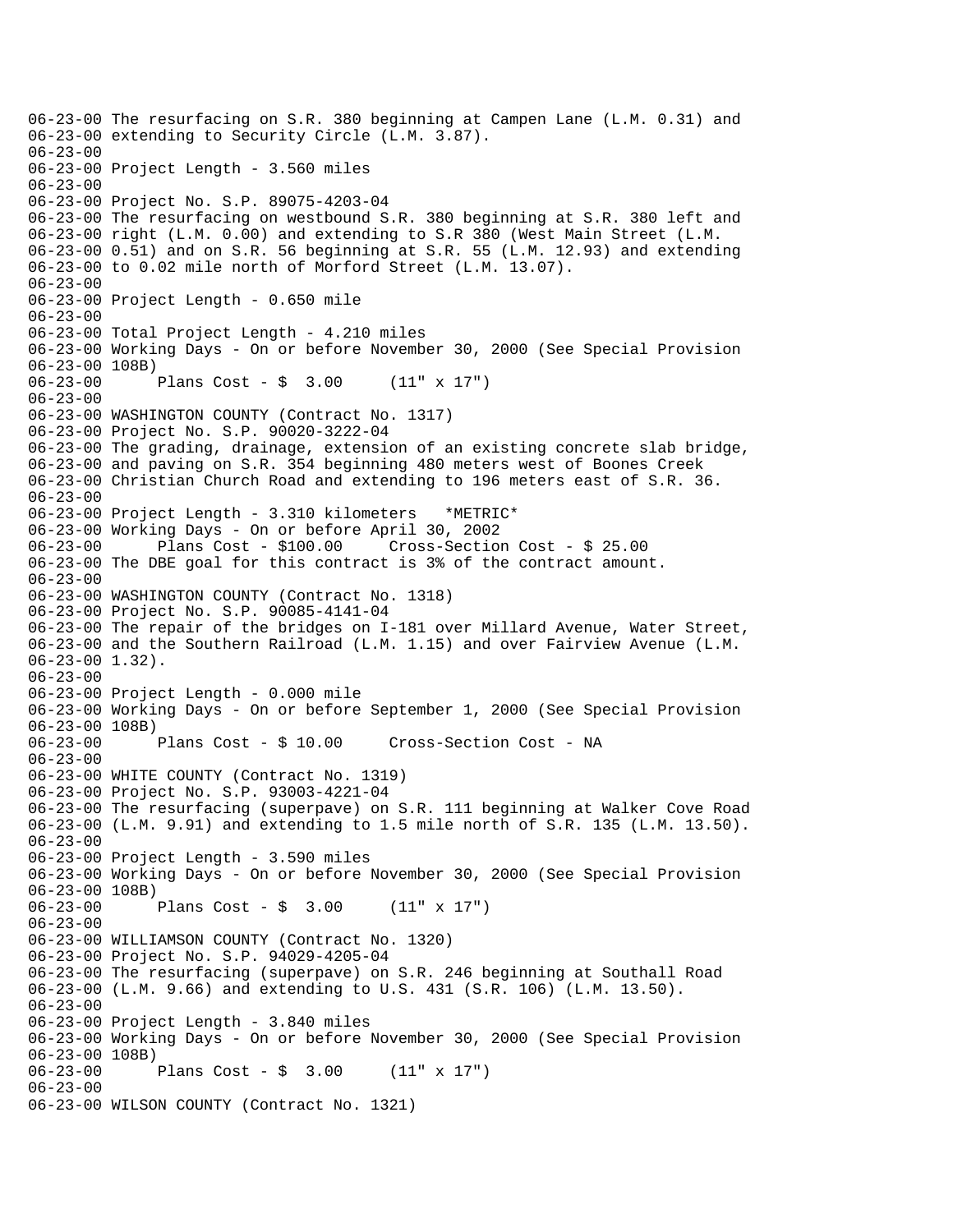---------------------------------------------------------------------------- 06-23-00 Project No. S.P. 95006-4214-04 06-23-00 The repair of the bridge on U.S. 70 (S.R. 26) over Bartons Creek (L.M. 06-23-00 1.29). 06-23-00 06-23-00 Project Length - 0.000 mile 06-23-00 Working Days - On or before December 20, 2000 (See Special Provision 06-23-00 108B) 06-23-00 Plans Cost - \$ 10.00 Cross-Section Cost - NA 08-11-00 DAVIDSON COUNTY (Contract No. 1262) 08-11-00 Project No. S.P. 19085-4208-04 08-11-00 The construction of a steel welded plate girder bridge on S.R. 255 08-11-00 (Donelson Pike) over I-40, including grading, drainage, and paving. 08-11-00 08-11-00 Project Length - 0.210 mile 08-11-00 Working Days - On or before November 30, 2001 (See Special Provision 08-11-00 108B) 08-11-00 Plans Cost - \$ 25.00 Cross-Section Cost - \$ 10.00 08-11-00 08-11-00 FRANKLIN COUNTY (Contract No. 1264) 08-11-00 Project No. S.P. 26002-4231-04 08-11-00 The repair of the bridge on U.S. 41A (S.R. 15) over Boiling Fork Creek 08-11-00 (L.M. 23.52). 08-11-00 08-11-00 Project Length - 0.000 mile 08-11-00 Working Days - On or before June 15, 2001 08-11-00 Plans Cost - \$ 10.00 Cross-Section Cost - NA 08-11-00 08-11-00 HAMILTON COUNTY (Contract No. 1271) 08-11-00 Project No. BR-STP-317(9), 33070-3324-94 08-11-00 The construction of a concrete box bridge on S.R. 317 (Apison Pike) 08-11-00 over Wilkerson Creek (L.M. 10.26), including grading, drainage, and 08-11-00 paving. 08-11-00 08-11-00 Project Length - 0.080 kilometer \*METRIC\* 08-11-00 Working Days - On or before May 15, 2001 08-11-00 Plans Cost - \$ 10.00 Cross-Section Cost - \$0.00 08-11-00 08-11-00 ANDERSON COUNTY (Contract No. 1322) 08-11-00 Project No. STP-M-9117(5), 01950-8716-54 08-11-00 The resurfacing on five (5) streets in Clinton. 08-11-00 08-11-00 Project Length - 4.930 miles 08-11-00 Working Days - On or before November 30, 2000 (See Special Provision 08-11-00 108B) 08-11-00 Plans Cost - \$ 3.00 (11" x 17") 08-11-00 08-11-00 BENTON COUNTY (Contract No. 1323) 08-11-00 Project No. S.P. 03001-4174-04 08-11-00 The resurfacing on I-40 beginning at S.R. 191 (L.M. 133.68) and 08-11-00 extending to the Tennessee River (L.M. 134.43). 08-11-00 08-11-00 Project Length - 0.750 mile 08-11-00 Working Days - On or before November 30, 2000 (See Special Provision 08-11-00 108B) 08-11-00 Plans Cost - \$ 3.00 (11" x 17") 08-11-00 08-11-00 BLOUNT COUNTY (Contract No. 1324) 08-11-00 Project No. S.P. 05006-4244-04 08-11-00 The resurfacing on U.S. 321 (U.S. 411, S.R. 73) beginning at S.R. 447 08-11-00 (L.M. 12.52) and extending to 635 feet east of Old Walland Road (L.M.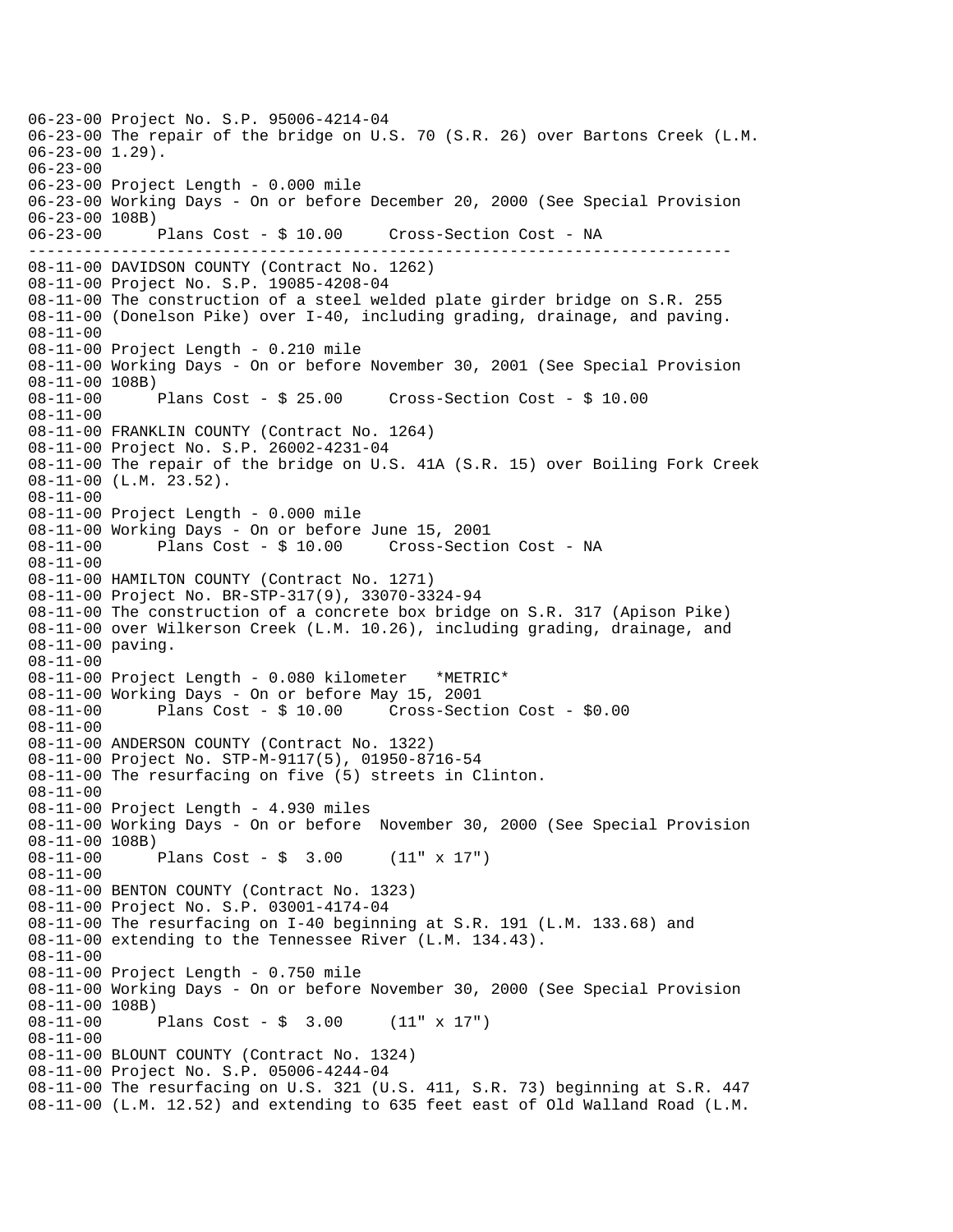```
08-11-00 17.17). 
08-11-00 
08-11-00 Project Length - 4.650 miles 
08-11-00 Working Days - On or before November 30, 2000 (See Special Provision 
08-11-00 108B) 
08-11-00 Plans Cost - $ 3.00 (11" x 17") 
08-11-00 
08-11-00 BLOUNT COUNTY (Contract No. 1325) 
08-11-00 Project No. S.P. 05097-3228-04 
08-11-00 The grading, drainage, construction of two (2) concrete I-beam bridges 
08-11-00 and three (3) concrete Bulb-Tee bridges, and partial paving on S.R. 
08-11-00 162 (Pellissippi Parkway) beginning at Cusick Road and extending to 
08-11-00 S.R. 33. 
08-11-00 
08-11-00 Project Length - 3.492 kilometers *METRIC* 
08-11-00 Working Days - On or before May 31, 2003 
              Plans Cost - $100.00 Cross-Section Cost - $25.0008-11-00 The DBE goal for this contract is 3% of the contract amount. 
08-11-00 
08-11-00 BRADLEY COUNTY (Contract No. 1326) 
08-11-00 Project No. S.P. 06004-4238-04 
08-11-00 The resurfacing (superpave) on U.S. 11 (S.R. 2) beginning at S.R. 40 
08-11-00 right (L.M. 8.89) and extending to S.R. 60 
08-11-00 (L.M. 10.76). 
08-11-00 
08-11-00 Project Length - 1.870 miles 
08-11-00 Working Days - On or before November 15, 2000<br>08-11-00 Plans Cost - $ 3.00 (11" x 17")
              Plans Cost - $ 3.0008-11-00 
08-11-00 CARROLL AND HENRY COUNTIES (Contract No. 1327) 
08-11-00 Project No. NH-76(36), 09010-3204-14, 40010-3224-14 
08-11-00 The grading, drainage, and paving on U.S. 79 (S.R. 76) beginning east 
08-11-00 of S.R. 22 in Carroll County and extending to west of Routon in Henry 
08-11-00 County. 
08-11-00 
08-11-00 Project Length - 13.281 kilometers *METRIC* 
08-11-00 Working Days - On or before December 1, 2002 
08-11-00 Plans Cost - $150.00 Cross-Section Cost - $125.00 
08-11-00 The DBE goal for this contract is 8% of the contract amount. 
08-11-00 
08-11-00 CARROLL, CUMBERLAND, HAMILTON, HENDERSON, MONROE, PUTNAM, AND WEAKLEY 
08-11-00 COUNTIES (Contract No. 1328) 
08-11-00 Project No. STP-EN-FY00(4), 99105-3157-94 
08-11-00 The fumigation and preparation of wildflower sites on various routes. 
08-11-00 
08-11-00 Project Length - 0.000 mile 
08-11-00 Working Days - On or before October 31, 2000 
08-11-00 NO PLANS CONTRACT 
08-11-00 
08-11-00 CARROLL COUNTY (Contract No. 1329) 
08-11-00 Project No. S.P. 09005-4220-04 
08-11-00 The resurfacing on S.R. 22 beginning at the Huntingdon City limits 
08-11-00 (L.M. 9.90) and extending to S.R. 22 Bypass 
08-11-00 (L.M. 11.61). 
08-11-00 
08-11-00 Project Length - 1.710 miles 
08-11-00 Working Days - On or before November 30, 2000 (See Special Provision 
08-11-00 108B) 
08-11-00 Plans Cost - $ 3.00 (11" x 17") 
08-11-00 
08-11-00 CARROLL COUNTY (Contract No. 1330)
```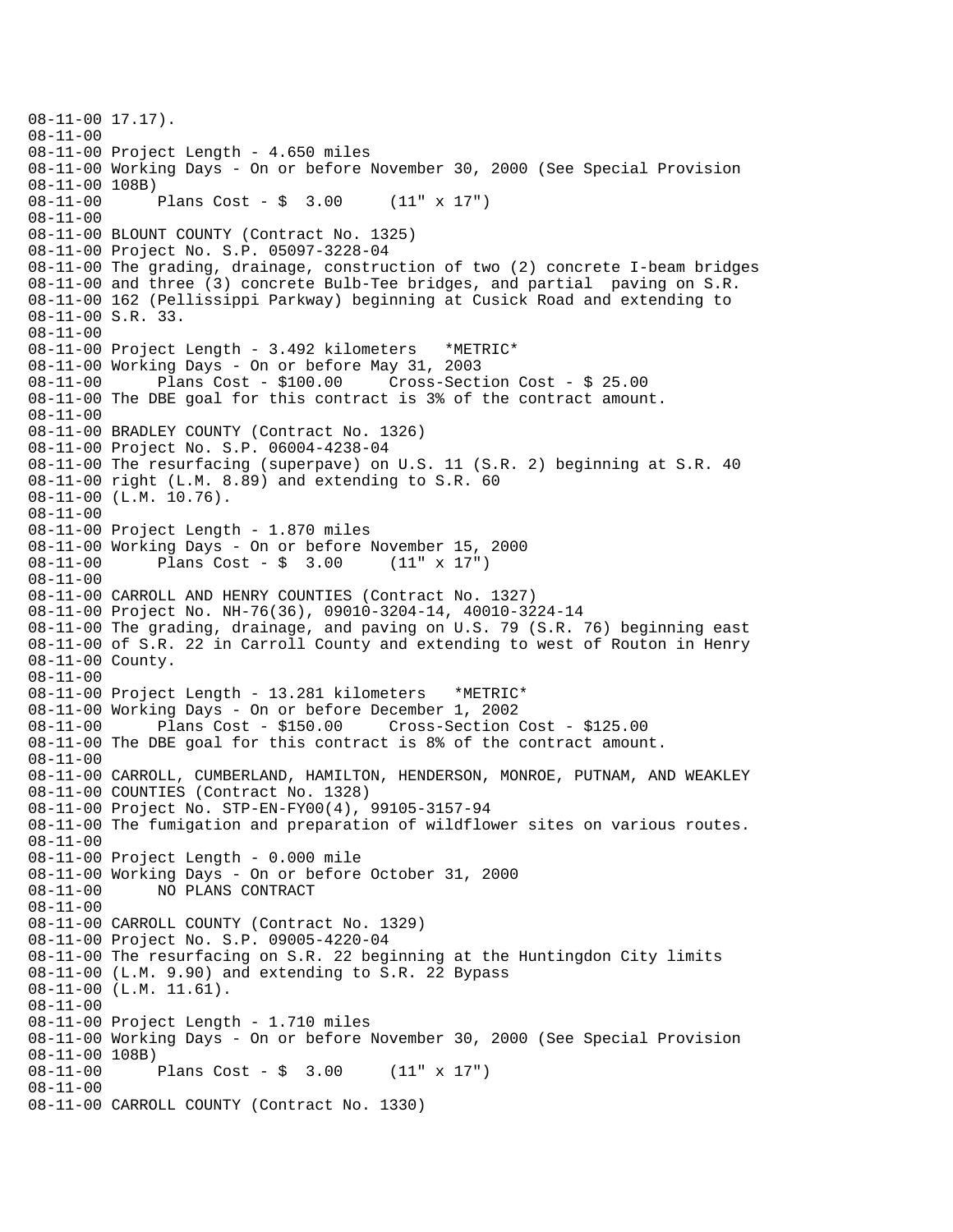08-11-00 Project No. S.P. 09016-4205-04 08-11-00 The resurfacing on S.R. 105 beginning at S.R. 76 (L.M. 5.49) and 08-11-00 extending to S.R. 77 (L.M. 9.10). 08-11-00 08-11-00 Project Length - 3.610 miles 08-11-00 Working Days - On or before November 30, 2000 (See Special Provision 08-11-00 108B) 08-11-00 Plans Cost - \$ 3.00 (11" x 17") 08-11-00 08-11-00 CHESTER COUNTY (Contract No. 1331) 08-11-00 Project No. STP-H-100(5), 12007-3213-94 08-11-00 The installation of signals on S.R. 100 at S.R. 365 and at Washington 08-11-00 Avenue, including grading, drainage, and paving. 08-11-00 08-11-00 Project Length - 0.058 mile 08-11-00 Working Days - On or before February 1, 2001 Cross-Section Cost - \$0.00 08-11-00 08-11-00 CUMBERLAND COUNTY (Contract No. 1332) 08-11-00 Project No. STP-H-101(4), 18012-3210-94 08-11-00 The improvement of the intersection of S.R. 101 at S.R. 282 (Dunbar 08-11-00 Road). 08-11-00 08-11-00 Project Length - 0.372 mile 08-11-00 Working Days - On or before June 1, 2001 08-11-00 Plans Cost - \$ 10.00 Cross-Section Cost - \$ 10.00 08-11-00 08-11-00 DAVIDSON COUNTY (Contract No. 1333) 08-11-00 Project No. S.P. 19014-4137-04 08-11-00 The installation of pavement markings on I-440 beginning at I-40 and 08-11-00 extending to I-24. 08-11-00 08-11-00 Project Length - 7.680 miles 08-11-00 Working Days - On or before November 1, 2000 08-11-00 NO PLANS CONTRACT 08-11-00 08-11-00 DAVIDSON COUNTY (Contract No. 1334) 08-11-00 Project No. S.P. 19021-4239-04 08-11-00 The resurfacing on U.S. 41 (U.S. 70S, S.R.1, Murfreesboro Road) 08-11-00 beginning at Forestview Drive (L.M. 28.37) and extending to the 08-11-00 Rutherford County line (L.M. 32.16). 08-11-00 08-11-00 Project Length - 3.770 miles 08-11-00 Working Days - On or before November 30, 2000 (See Special Provision 08-11-00 108B) 08-11-00 Plans Cost - \$ 3.00 (11" x 17") 08-11-00 08-11-00 DICKSON COUNTY (Contract No. 1335) 08-11-00 Project No. S.P. 22007-4234-04 08-11-00 The resurfacing on S.R. 48 beginning at S.R. 235 (L.M. 9.51) and 08-11-00 extending to Sulphur Fork Creek (L.M. 15.91) and on southbound S.R. 48 08-11-00 beginning at the junction with S.R. 48N (L.M. 0.00) and extending to 08-11-00 Center Avenue (L.M. 0.60). 08-11-00 08-11-00 Project Length - 7.000 miles 08-11-00 Working Days - On or before November 30, 2000 08-11-00 Plans Cost - \$ 3.00 (11" x 17") 08-11-00 08-11-00 DYER COUNTY (Contract No. 1336) 08-11-00 Project No. S.P. 23012-4222-04 08-11-00 The resurfacing on S.R. 103 beginning at S.R. 181 (L.M. 1.62) and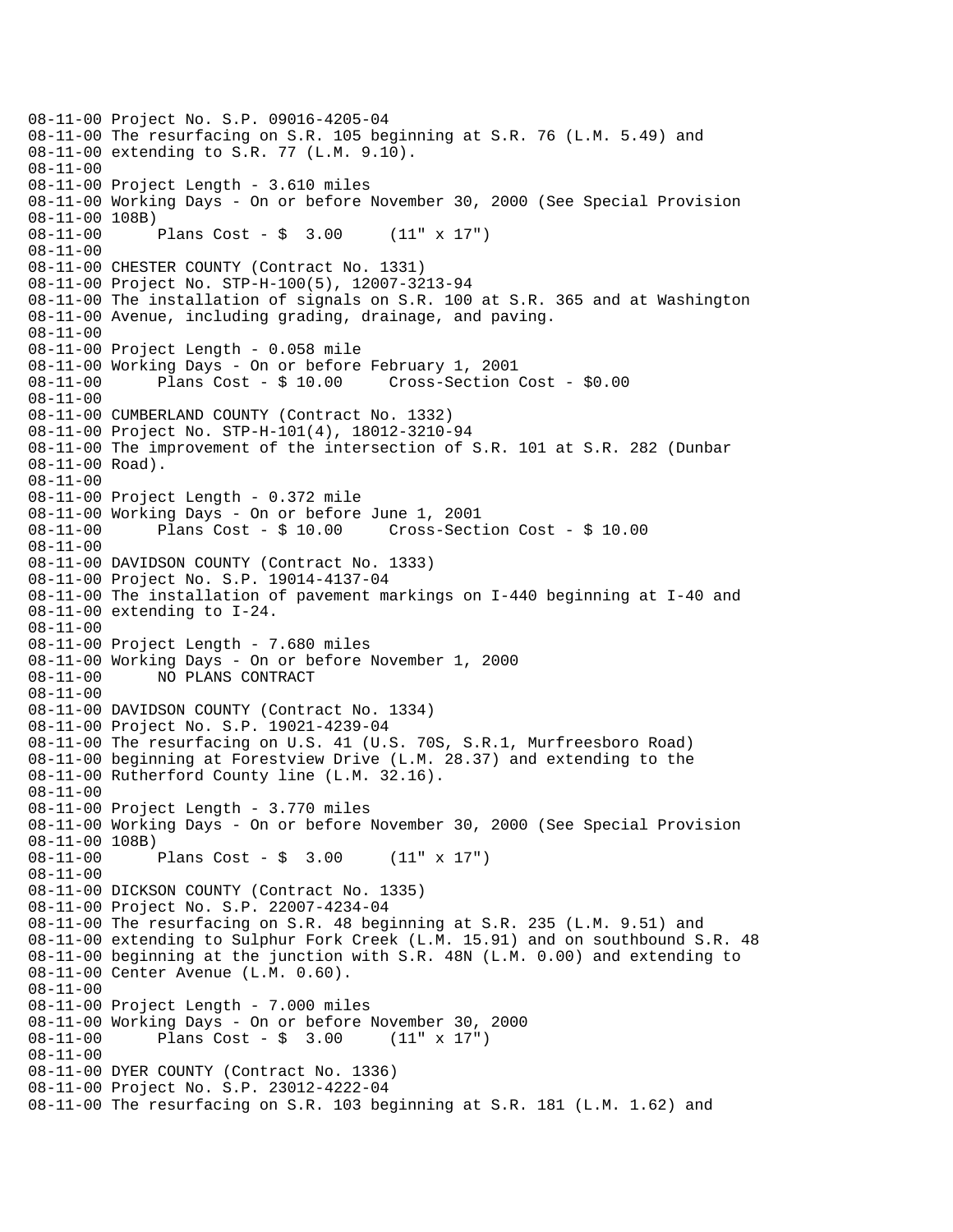```
08-11-00 extending to S.R. 78 (L.M. 8.37). 
08-11-00 
08-11-00 Project Length - 6.750 miles 
08-11-00 Working Days - On or before November 30, 2000 (See Special Provision 
08-11-00 108B) 
08-11-00 Plans Cost - $ 3.00 (11" x 17") 
08-11-00 
08-11-00 FENTRESS COUNTY (Contract No. 1337) 
08-11-00 Project No. S.P. 25007-4206-04 
08-11-00 The resurfacing on S.R. 297 beginning at S.R. 154 (L.M. 0.00) and 
08-11-00 extending to the Scott County line (L.M. 8.80). 
08-11-00 
08-11-00 Project Length - 8.800 miles 
08-11-00 Working Days - On or before November 30, 2000<br>08-11-00 Plans Cost - $ 3.00 (11" x 17")
08-11-00 Plans Cost - $ 3.00
08-11-00 
08-11-00 FRANKLIN COUNTY (Contract No. 1338) 
08-11-00 Project No. S.P. 26002-4232-04 
08-11-00 The resurfacing on U.S. 41A (S.R. 15) beginning at Douglas Lane (L.M. 
08-11-00 18.08) and extending to McAmis Lane 
08-11-00 (L.M. 21.99). 
08-11-00 
08-11-00 Project Length - 3.910 miles 
08-11-00 Working Days - On or before November 30, 2000 
08-11-00 Plans Cost - $ 3.00
08-11-00 
08-11-00 GILES COUNTY (Contract No. 1339) 
08-11-00 Project No. S.P. 28010-4222-04 
08-11-00 The resurfacing on S.R. 273 beginning at S.R. 166 (L.M. 0.00) and 
08-11-00 extending to Kelley Road (L.M. 6.90). 
08-11-00 
08-11-00 Project Length - 6.900 miles 
08-11-00 Working Days - On or before November 30, 2000 
08-11-00 Plans Cost - $ 3.00 (11" x 17") 
08-11-00 
08-11-00 GREENE COUNTY (Contract No. 1340) 
08-11-00 Project No. S.P. 30024-4208-04 
08-11-00 The resurfacing on S.R. 340 beginning at the Cocke County line (L.M. 
08-11-00 0.00) and extending to 210 feet north of S.R. 349 (L.M. 3.10). 
08-11-00 
08-11-00 Project Length - 3.010 miles 
08-11-00 Working Days - On or before November 30, 2000 (See Special Provision 
08-11-00 108B) 
08-11-00 Plans Cost - $ 3.00 (11" x 17") 
08-11-00 
08-11-00 HAMILTON COUNTY (Contract No. 1341) 
08-11-00 Project No. STP-M-9202(39), 33959-8514-54 
08-11-00 The grading, drainage, and paving on College Drive East and College 
08-11-00 Drive West in Collegedale. 
08-11-00 
08-11-00 Project Length - 1.120 miles 
08-11-00 Working Days - On or before August 1, 2001 
08-11-00 Plans Cost - $ 10.00 Cross-Section Cost - $ 10.00 
08-11-00 The DBE goal for this contract is 10% of the contract amount. 
08-11-00 
08-11-00 HAMILTON COUNTY (Contract No. 1342) 
08-11-00 Project No. STP-M-9202(68), 33959-8723-54 
08-11-00 The resurfacing on various city streets in Chattanooga. 
08-11-00 
08-11-00 Project Length - 7.651 miles 
08-11-00 Working Days - On or before November 30, 2000
```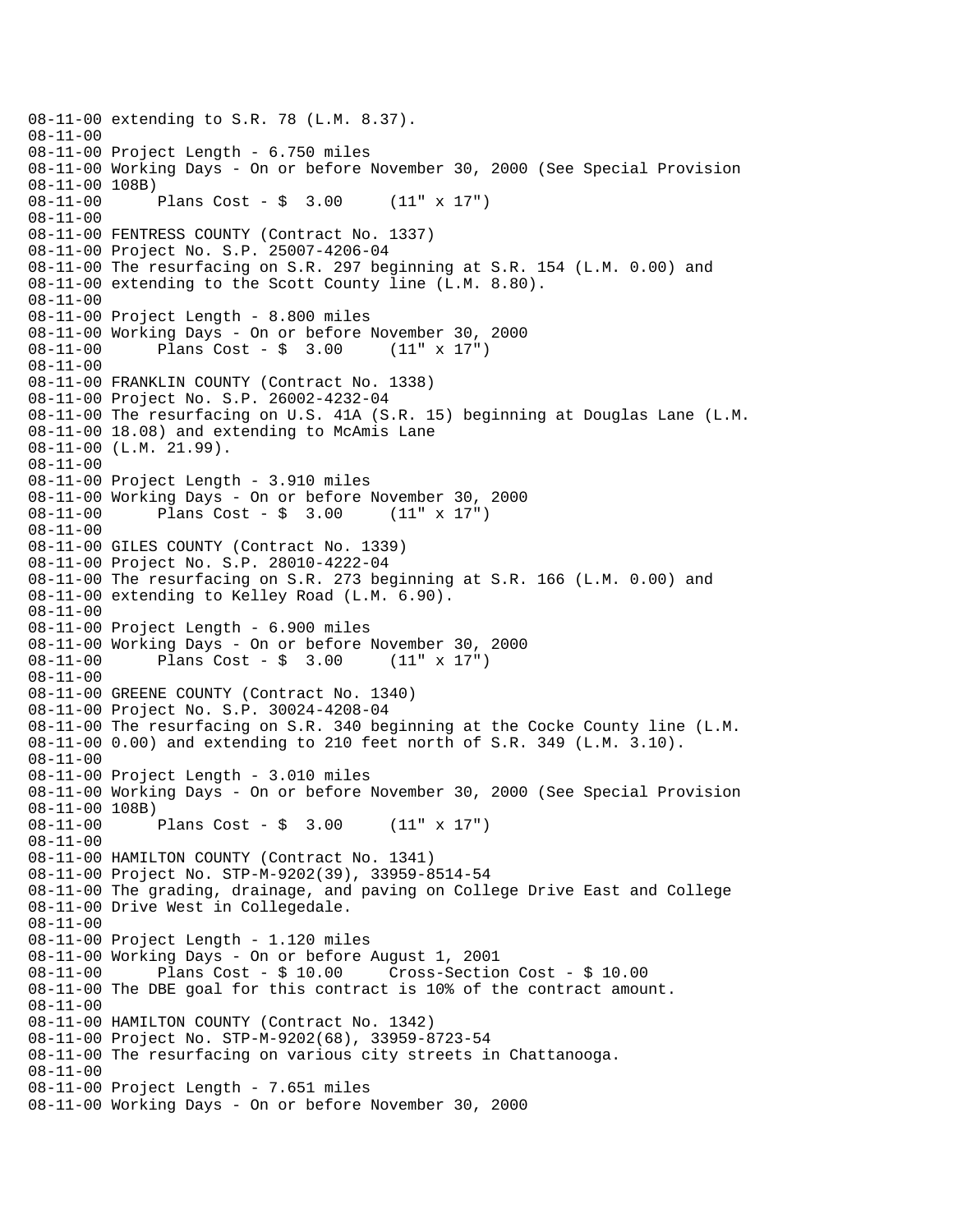```
08-11-00 Plans Cost - $ 3.00 (11" x 17") 
08-11-00 The DBE goal for this contract is 7% of the contract amount. 
08-11-00 
08-11-00 HAMILTON COUNTY (Contract No. 1343) 
08-11-00 Project No. S.P. 33055-3235-04 
08-11-00 The grading, drainage, and paving on S.R. 319 (Hixson Pike) beginning 
08-11-00 at Masters Road and extending to 0.25 kilometer north of Hideaway 
08-11-00 Lane. 
08-11-00 
08-11-00 Project Length - 5.850 kilometers *METRIC* 
08-11-00 Working Days - On or before December 14, 2002 
08-11-00 Plans Cost - $ 50.00 Cross-Section Cost - $ 25.00 
08-11-00 
08-11-00 HARDEMAN COUNTY (Contract No. 1344) 
08-11-00 Project No. S.P. 35001-4255-04 
08-11-00 The resurfacing on U.S. 64 (S.R. 15) beginning at S.R. 100 (L.M. 1.56) 
08-11-00 and extending to S.R. 100 (L.M. 3.42). 
08-11-00 
08-11-00 Project Length - 1.822 miles 
08-11-00 Working Days - On or before November 30, 2000 (See Special Provision 
08-11-00 108B) 
08-11-00 Plans Cost - $ 3.00 (11" x 17") 
08-11-00 
08-11-00 HAWKINS COUNTY (Contract No. 1345) 
08-11-00 Project No. S.P. 37019-4213-04 
08-11-00 The resurfacing on S.R. 347 beginning at S.R. 70 (L.M. 0.00) and 
08-11-00 extending to Goshen Valley Road left (L.M. 9.92). 
08-11-00 
08-11-00 Project Length - 9.920 miles 
08-11-00 Working Days - On or before November 30, 2000 (See Special Provision 
08-11-00 108B) 
08-11-00 Plans Cost - $ 3.00 (11" x 17") 
08-11-00 
08-11-00 HICKMAN COUNTY (Contract No. 1346) 
08-11-00 Project No. S.P. 41054-4212-04 
08-11-00 The resurfacing on S.R. 7 beginning at the Maury County line (L.M. 
08-11-00 0.00) and extending to S.R. 100 (L.M. 9.43). 
08-11-00 
08-11-00 Project Length - 9.330 miles 
08-11-00 Working Days - On or before November 30, 2000 (See Special Provision 
08-11-00 108B) 
08-11-00 Plans Cost - $ 3.00 (11" x 17") 
08-11-00 
08-11-00 JEFFERSON COUNTY (Contract No. 1347) 
08-11-00 Project No. S.P. 45009-4209-04 
08-11-00 The resurfacing on S.R. 66 beginning at U.S. 70 (U.S. 25W, S.R. 9) 
08-11-00 (L.M. 0.00) and extending to the Hamblen County line (L.M. 10.78). 
08-11-00 
08-11-00 Project Length - 10.780 miles 
08-11-00 Working Days - On or before November 30, 2000 (See Special Provision 
08-11-00 108B)<br>08-11-00 1
             Plans Cost - \sin 3.00 (11" x 17")
08-11-00 
08-11-00 JOHNSON COUNTY (Contract No. 1348) 
08-11-00 Project No. S.P. 46002-4215-04 
08-11-00 The resurfacing on U.S. 421 (S.R. 34) beginning 845 feet south of 
08-11-00 Triplett Road (L.M. 17.70) and extending to the North Carolina State 
08-11-00 line (L.M. 24.83). 
08-11-00 
08-11-00 Project Length - 7.130 miles 
08-11-00 Working Days - On or before November 30, 2000 (See Special Provision
```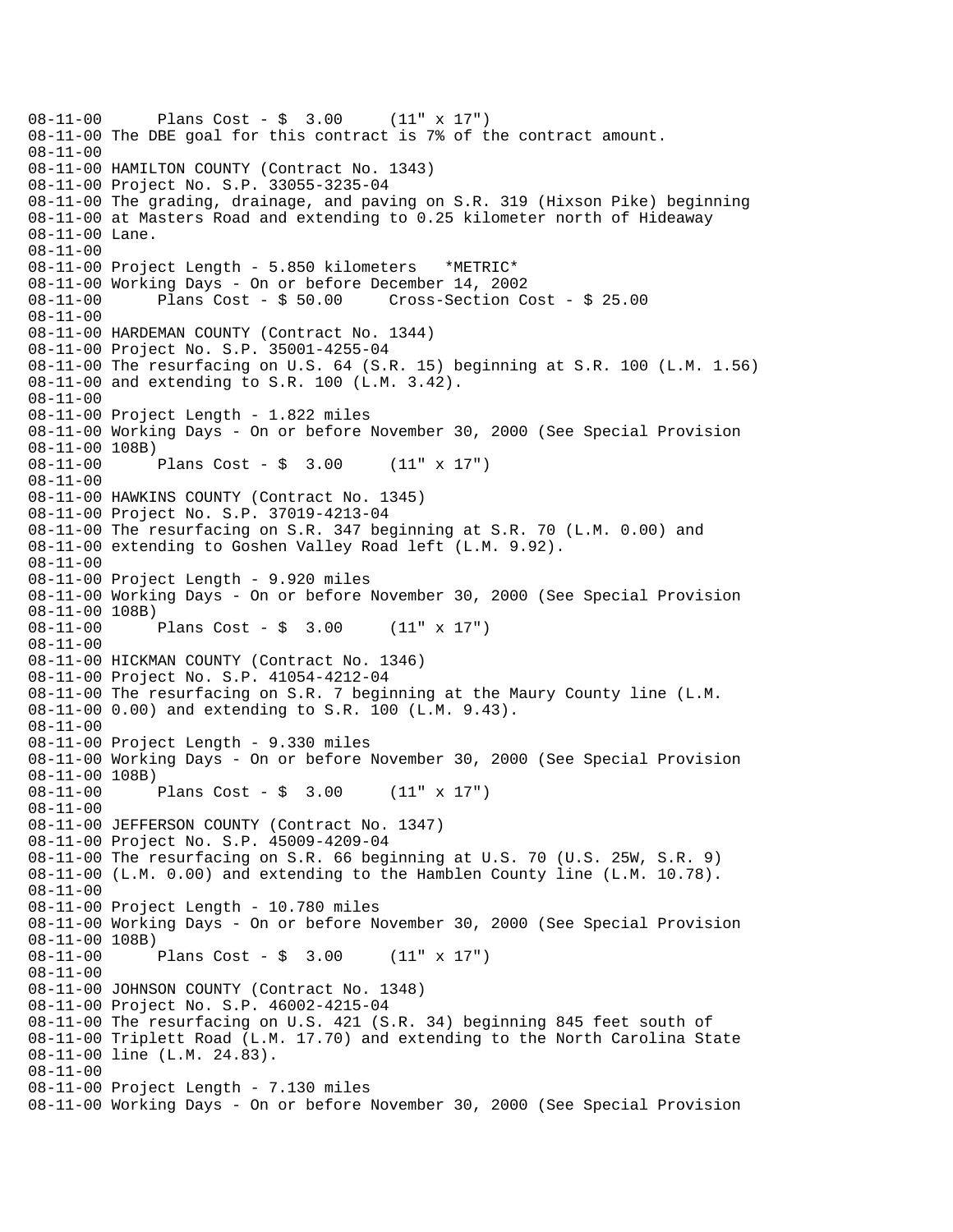08-11-00 108B)<br>08-11-00 Plans Cost -  $\sin 3.00$  (11" x 17") 08-11-00 08-11-00 KNOX COUNTY (Contract No. 1349) 08-11-00 Project No. STP-I-40-7(152)376, 47010-3101-44 08-11-00 The grading, drainage, construction of a steel plate girder bridge and 08-11-00 three (3) concrete retaining walls, and paving on I-40 and I-75 at the 08-11-00 junction with S.R. 131 (Lovell Road). 08-11-00 08-11-00 Project Length - 3.437 kilometers \*METRIC\* 08-11-00 Working Days - On or before August 15, 2002 (See Special Provision 08-11-00 108B)<br>08-11-00 Plans Cost - \$ 50.00 08-11-00 Plans Cost - \$ 50.00 Cross-Section Cost - \$ 25.00 08-11-00 The DBE goal for this contract is 10% of the contract amount. 08-11-00 08-11-00 KNOX COUNTY (Contract No. 1350) 08-11-00 Project No. S.P. 47027-4212-04 08-11-00 The resurfacing on S.R. 131 beginning at S.R. 33 (L.M. 20.10) and 08-11-00 extending to the junction with S.R. 331 right 08-11-00 (L.M. 25.04). 08-11-00 08-11-00 Project Length - 4.940 miles 08-11-00 Working Days - On or before November 30, 2000 (See Special Provision 08-11-00 108B)<br>08-11-00 Plans Cost -  $$ 3.00$  (11" x 17") 08-11-00 08-11-00 KNOX COUNTY (Contract No. 1351) 08-11-00 Project No. S.P. 47450-3203-04 08-11-00 The grading, drainage, construction of a steel plate girder bridge and 08-11-00 two (2) concrete cantilever retaining walls, and paving on S.R. 450 08-11-00 beginning at Neyland Drive and extending to Andy Holt Avenue. 08-11-00 08-11-00 Project Length - 0.437 mile 08-11-00 Working Days - On or before May 15, 2002 (See Special Provision 108B) 08-11-00 Plans Cost - \$ 50.00 Cross-Section Cost - \$ 10.00 08-11-00 08-11-00 LAUDERDALE COUNTY (Contract No. 1352) 08-11-00 Project No. STP-M-9418(5), 49951-8536-54 08-11-00 The resurfacing on four (4) streets in Ripley. 08-11-00 08-11-00 Project Length - 0.410 mile 08-11-00 Working Days - On or before November 30, 2000 (See Special Provision 08-11-00 108B) 08-11-00 Plans Cost - \$ 3.00 (11" x 17") 08-11-00 08-11-00 LAUDERDALE COUNTY (Contract No. 1353) 08-11-00 Project No. S.P. 49003-4213-04 08-11-00 The resurfacing on S.R. 209 beginning at Bluebird Hill Road (L.M. 08-11-00 11.23) and extending to S.R. 180 (L.M. 17.29). 08-11-00 08-11-00 Project Length - 6.060 miles 08-11-00 Working Days - On or before November 30, 2000 (See Special Provision 08-11-00 108B) 08-11-00 Plans Cost - \$ 3.00 (11" x 17") 08-11-00 08-11-00 LAWRENCE COUNTY (Contract No. 1354) 08-11-00 Project No. NH-6(31), 50001-3254-14 08-11-00 The grading, drainage, and paving on U.S. 43 (S.R. 6) beginning at Old 08-11-00 S.R. 43 and extending to Busby Road. 08-11-00 08-11-00 Project Length - 7.730 kilometers \*METRIC\*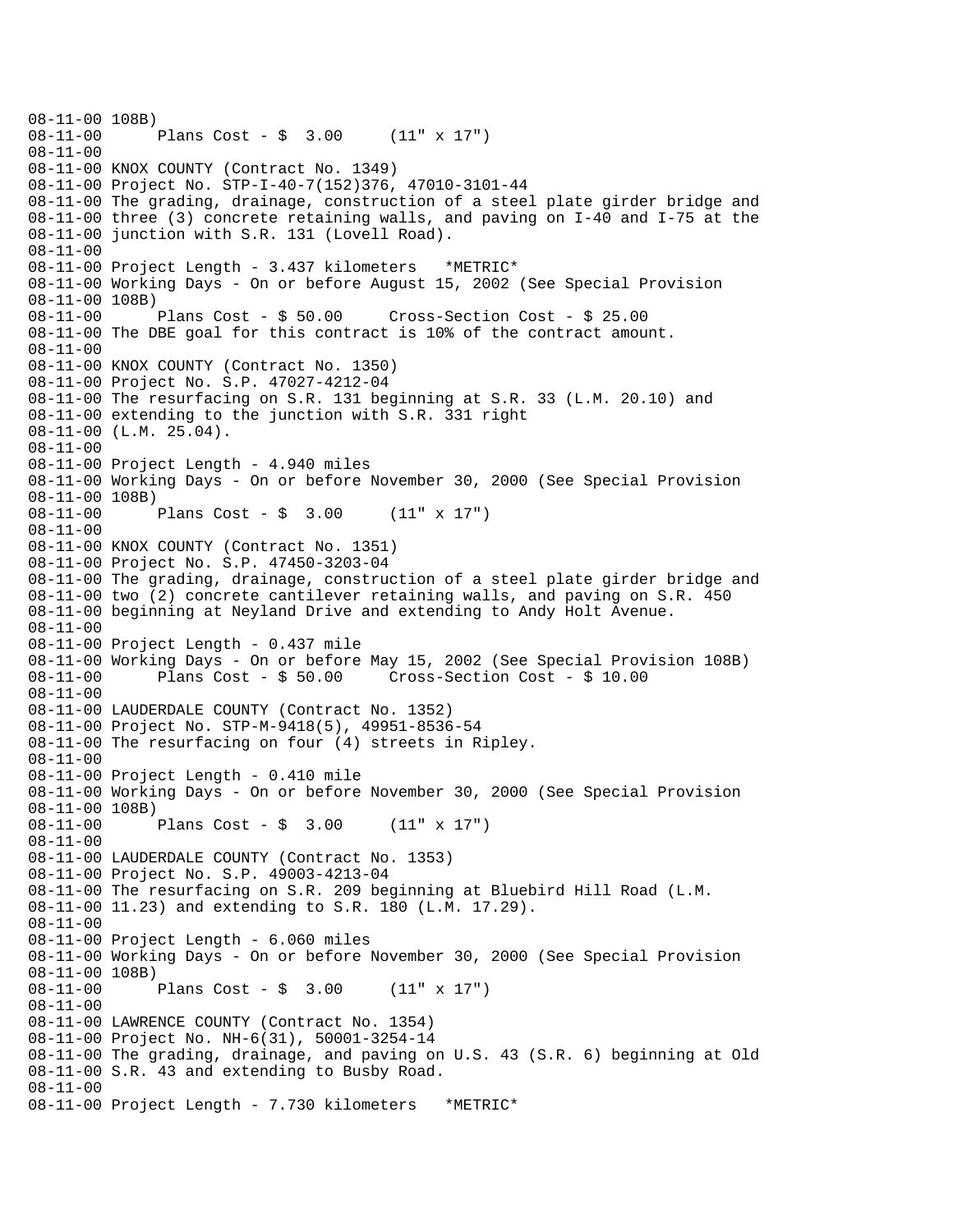08-11-00 Working Days - See proposal.<br>08-11-00 Plans Cost - \$100.00 08-11-00 Plans Cost - \$100.00 Cross-Section Cost - \$ 25.00 08-11-00 The DBE goal for this contract is 8% of the contract amount. 08-11-00 08-11-00 LINCOLN AND MOORE COUNTIES (Contract No. 1355) 08-11-00 Project No. S.P. 52003-4214-04, 64001-4203-04 08-11-00 The resurfacing on U.S. 231 (S.R. 10, Shelbyville Highway), beginning 08-11-00 at Cold Springs Road (L.M. 19.55) in Lincoln County and extending 08-11-00 through Moore County to the Bedford County line (L.M. 2.98). 08-11-00 08-11-00 Project Length - 8.000 miles 08-11-00 Working Days - On or before November 30, 2000 (See Special Provision 08-11-00 108B)<br>08-11-00 1 Plans Cost -  $\sin 3.00$  (11" x 17") 08-11-00 08-11-00 LOUDON COUNTY (Contract No. 1356) 08-11-00 Project No. S.P. 53003-4204-04 08-11-00 The resurfacing on U.S. 70 (S.R. 1) beginning at the Roane County line 08-11-00 (L.M. 0.00) and extending to 635 feet west of 08-11-00 S.R. 2 (L.M. 7.00). 08-11-00 08-11-00 Project Length - 7.000 miles 08-11-00 Working Days - On or before November 30, 2000 (See Special Provision 08-11-00 108B)<br>08-11-00 Plans Cost -  $$ 3.00$  (11" x 17") 08-11-00 08-11-00 LOUDON AND ROANE COUNTIES (Contract No. 1357) 08-11-00 Project No. S.P. 98013-4190-04 08-11-00 The application of herbicide at various locations on I-40 and I-75. 08-11-00 08-11-00 Project Length - 31.560 miles 08-11-00 Working Days - On or before November 30, 2000 08-11-00 NO PLANS CONTRACT 08-11-00 08-11-00 McMINN COUNTY (Contract No. 1358) 08-11-00 Project No. STP-M-9201(8), 54951-8555-54 08-11-00 The resurfacing on Railroad Avenue beginning at Stiles Street (L.M. 08-11-00 0.00) and extending to S.R. 2 (Congress Parkway) (L.M. 1.30) in 08-11-00 Athens. 08-11-00 08-11-00 Project Length - 1.300 miles 08-11-00 Working Days - On or before November 30, 2000 08-11-00 Plans Cost - \$ 3.00 (11" x 17") 08-11-00 08-11-00 McMINN COUNTY (Contract No. 1359) 08-11-00 Project No. S.P. 54007-4216-04 08-11-00 The resurfacing (superpave) on S.R. 30 beginning at U.S. 411 (S.R. 33) 08-11-00 right (L.M. 20.27) and extending to 10th Street (L.M. 21.70), and on 08-11-00 U.S. 411 (S.R. 33) beginning at S.R. 30 (L.M. 0.00) and extending to 08-11-00 Grady Road (L.M. 0.21). 08-11-00 08-11-00 Project Length - 1.640 miles 08-11-00 Working Days - On or before November 30, 2000 08-11-00 Plans Cost - \$ 3.00 (11" x 17") 08-11-00 08-11-00 MADISON COUNTY (Contract No. 1360) 08-11-00 Project No. S.P. 57105-4225-04 08-11-00 The resurfacing on S.R. 20 beginning at U.S. 45 (S.R. 186) (L.M. 9.42) 08-11-00 and extending to Wallace Road (L.M. 9.72) and beginning near Rosenblum 08-11-00 Drive (L.M. 10.40) and extending to Old Hickory Boulevard East (L.M. 08-11-00 10.82).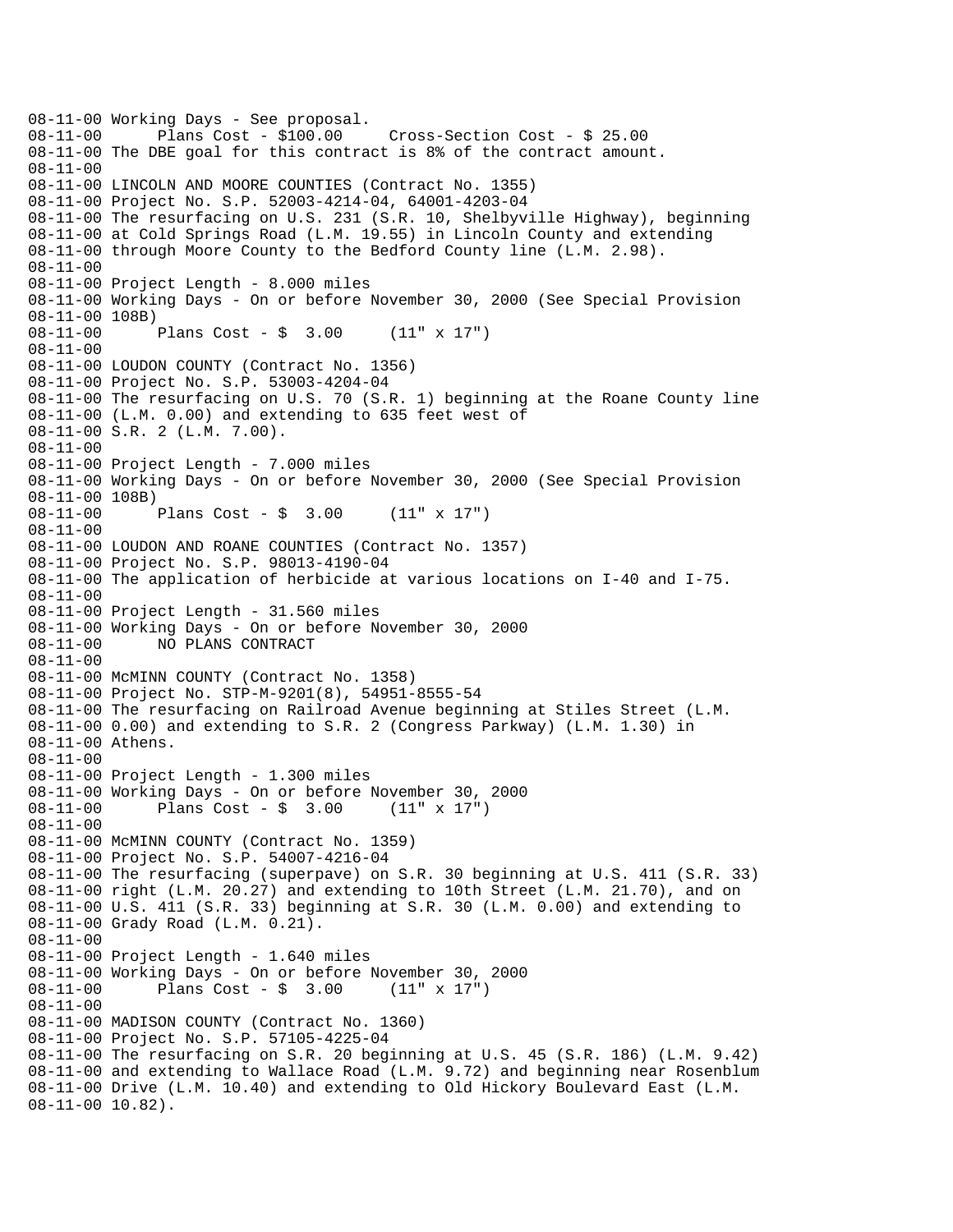08-11-00 08-11-00 Project Length - 0.720 mile 08-11-00 Working Days - On or before November 30, 2000 (See Special Provision 08-11-00 108B)<br>08-11-00 1 Plans Cost -  $\sin 3.00$  (11" x 17") 08-11-00 08-11-00 MARION COUNTY (Contract No. 1361) 08-11-00 Project No. S.P. 58013-4228-04 08-11-00 The resurfacing (superpave) on S.R. 108 beginning at S.R. 28 (L.M. 08-11-00 0.00) and extending to 0.13 mile south of Fish Branch Road (L.M. 08-11-00 4.30). 08-11-00 08-11-00 Project Length - 4.300 miles 08-11-00 Working Days - On or before November 30, 2000<br>08-11-00 Plans Cost - \$ 3.00 (11" x 17")  $08-11-00$  Plans Cost - \$ 3.00 08-11-00 08-11-00 MARION COUNTY (Contract No. 1362) 08-11-00 Project No. S.P. 58945-4284-04 08-11-00 The installation of guardrail at various locations on S.R. 150 and 08-11-00 S.R.156. 08-11-00 08-11-00 Project Length - 0.000 mile 08-11-00 Working Days - On or before March 31, 2001 08-11-00 NO PLANS CONTRACT 08-11-00 08-11-00 MAURY COUNTY (Contract No. 1363) 08-11-00 Project No. S.P. 60004-3270-04 08-11-00 The grading, drainage, construction of three (3) bridges, and paving 08-11-00 on S.R. 7 beginning at S.R. 6 Bypass and extending to 700 feet south 08-11-00 of Pigg Schoolhouse Road. 08-11-00 08-11-00 Project Length - 5.988 miles 08-11-00 Working Days - On or before November 15, 2002 08-11-00 Plans Cost - \$125.00 Cross-Section Cost - \$125.00 08-11-00 The DBE goal for this contract is 3% of the contract amount. 08-11-00 08-11-00 MAURY COUNTY (Contract No. 1364) 08-11-00 Project No. S.P. 60006-4216-04 08-11-00 The resurfacing on S.R. 50 beginning 500 feet east of Morel Road (L.M. 08-11-00 6.00) and extending to U.S. 412 (S.R. 99) 08-11-00 (L.M. 12.20). 08-11-00 08-11-00 Project Length - 6.200 miles 08-11-00 Working Days - On or before November 30, 2000 (See Special Provision 08-11-00 108B) 08-11-00 Plans Cost - \$ 3.00 (11" x 17") 08-11-00 08-11-00 MONROE COUNTY (Contract No. 1365) 08-11-00 Project No. STP-H-2(51), 62003-3218-94 08-11-00 The installation of signals on U.S. 11 (S.R. 2) at Monroe Street in 08-11-00 Sweetwater. 08-11-00 08-11-00 Project Length - 0.000 mile 08-11-00 Working Days - On or before April 30, 2001 08-11-00 Plans Cost - \$ 3.00 Cross-Section Cost - NA 08-11-00 08-11-00 MONTGOMERY COUNTY (Contract No. 1366) 08-11-00 Project No. S.P. 63021-4213-04 08-11-00 The resurfacing on U.S. 41A (S.R. 112) beginning at Deerwood Road 08-11-00 (L.M. 5.40) and extending to Maxwell Drive 08-11-00 (L.M. 10.30).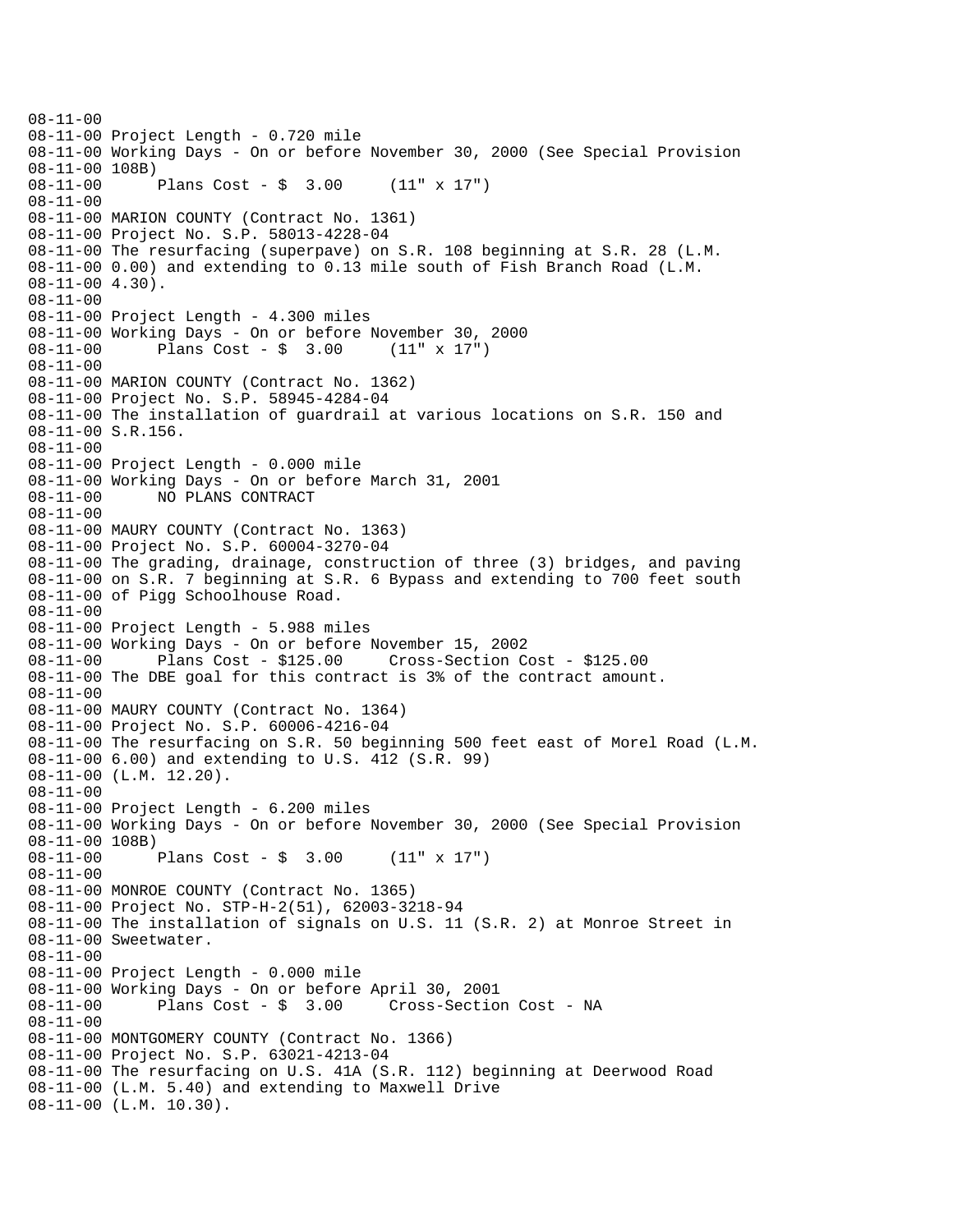08-11-00 08-11-00 Project Length - 4.900 miles 08-11-00 Working Days - On or before November 30, 2000 (See Special Provision 08-11-00 108B)<br>08-11-00 1 Plans Cost -  $\frac{1}{2}$  3.00 (11" x 17") 08-11-00 08-11-00 PUTNAM COUNTY (Contract No. 1367) 08-11-00 Project No. S.P. 71016-4234-04 08-11-00 The resurfacing on S.R. 62 beginning at Old Walton Road (L.M. 1.30) 08-11-00 and extending to 0.16 mile east of Meadow Creek (L.M. 5.34). 08-11-00 08-11-00 Project Length - 4.040 miles 08-11-00 Working Days - On or before November 30, 2000<br>08-11-00 Plans Cost - \$ 3.00 (11" x 17") Plans Cost -  $\sin 3.00$  (11" x 17") 08-11-00 08-11-00 RHEA COUNTY (Contract No. 1368) 08-11-00 Project No. NHE-29(40), 72001-3280-14 08-11-00 The grading, drainage, construction of a concrete slab bridge, and 08-11-00 paving on U.S. 27 (S.R. 29) beginning at Highland Drive and extending 08-11-00 to Payne Lane. 08-11-00 08-11-00 Project Length - 6.497 kilometers \*METRIC\* 08-11-00 Working Days - On or before December 14, 2002 08-11-00 Plans Cost - \$125.00 Cross-Section Cost - \$ 50.00 08-11-00 The DBE goal for this contract is 8% of the contract amount. 08-11-00 08-11-00 RHEA COUNTY (Contract No. 1369) 08-11-00 Project No. STP-NH-29(43), 72001-3281-14 08-11-00 The grading, drainage, construction of two (2) concrete I-beam 08-11-00 bridges, and paving on U.S. 27 (S.R. 29) beginning at Payne Lane and 08-11-00 extending to Boofer Road. 08-11-00 08-11-00 Project Length - 6.055 kilometers \*METRIC\* 08-11-00 Working Days - On or before May 31, 2003 08-11-00 Plans Cost - \$100.00 Cross-Section Cost - \$ 50.00 08-11-00 The DBE goal for this contract is 8% of the contract amount. 08-11-00 08-11-00 ROANE COUNTY (Contract No. 1370) 08-11-00 Project No. STP-H-58(17), 73010-3238-94 08-11-00 The signalization on S.R. 58 at I-40 and Harvey Street, including 08-11-00 grading, drainage, and paving. 08-11-00 08-11-00 Project Length - 0.082 mile 08-11-00 Working Days - On or before April 30, 2001 08-11-00 Plans Cost - \$ 10.00 Cross-Section Cost - \$0.00 08-11-00 08-11-00 ROBERTSON, SMITH, SUMNER, AND WILSON COUNTIES (Contract No. 1371) 08-11-00 Project No. S.P. 98036-4104-04 08-11-00 The application of herbicide at various locations on I-40 and I-65. 08-11-00 08-11-00 Project Length - 0.000 mile 08-11-00 Working Days - On or before November 30, 2000 NO PLANS CONTRACT 08-11-00 08-11-00 SEVIER COUNTY (Contract No. 1372) 08-11-00 Project No. S.P. 78014-4206-04 08-11-00 The resurfacing on S.R. 139 beginning at U.S. 70 (U.S. 25W, S.R. 9) 08-11-00 (L.M. 0.00) and extending to 0.26 mile south of Kodak Road (L.M. 08-11-00 3.65). 08-11-00 08-11-00 Project Length - 3.650 miles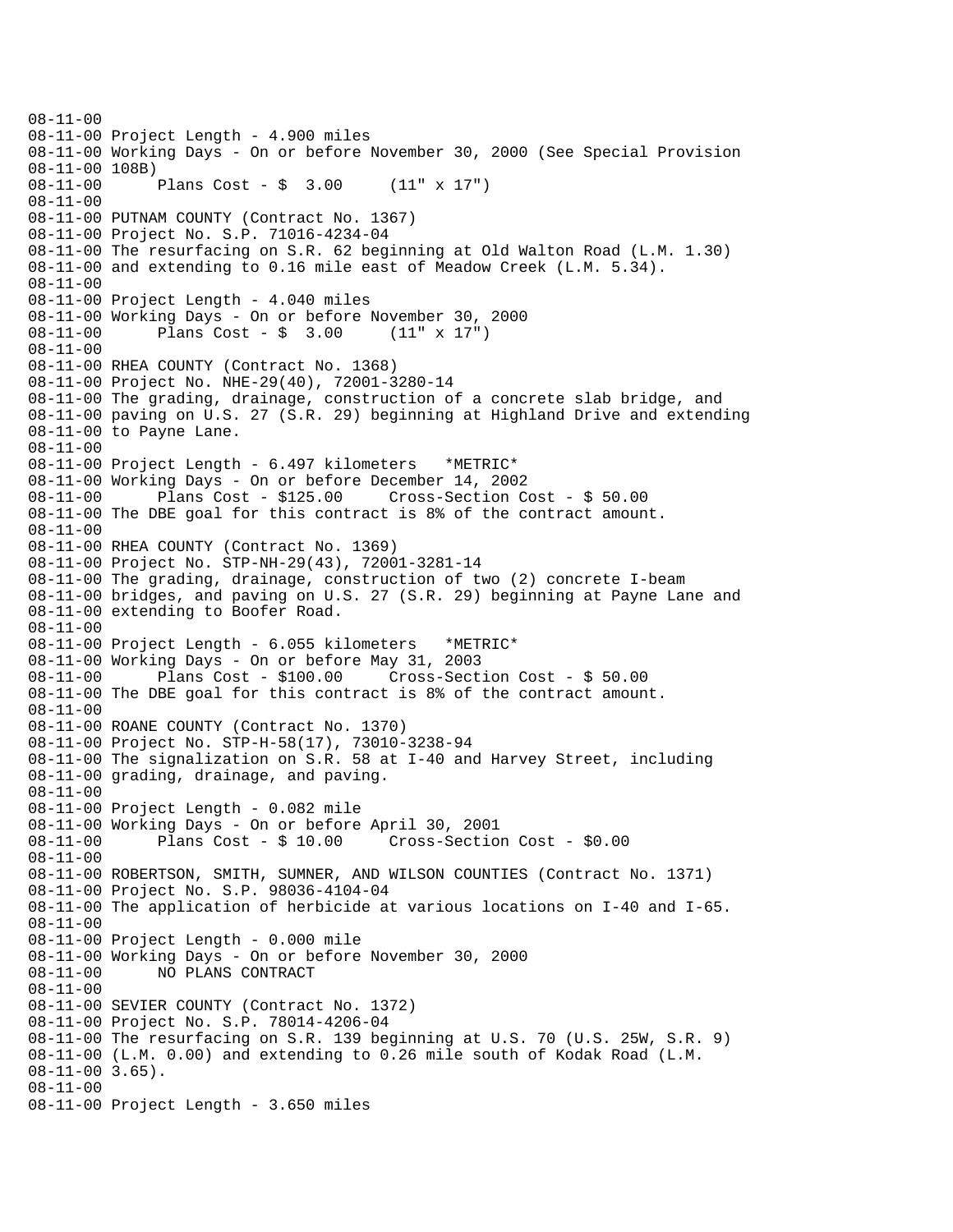08-11-00 Working Days - On or before November 30, 2000 (See Special Provision 08-11-00 108B) 08-11-00 Plans Cost - \$ 3.00 (11" x 17") 08-11-00 08-11-00 SHELBY COUNTY (Contract No. 1373) 08-11-00 Project No. S.P. 79034-4210-04 08-11-00 The repair of the bridge on S.R. 205 over the Wolf River (L.M. 2.50). 08-11-00 08-11-00 Project Length - 0.000 mile 08-11-00 Working Days - On or before April 1, 2001 (See Special Provision 108B) 08-11-00 Plans Cost - \$ 3.00 Cross-Section Cost - NA 08-11-00 08-11-00 SHELBY COUNTY (Contract No. 1374) 08-11-00 Project No. S.P. 79052-4221-04 08-11-00 The resurfacing on S.R. 177 beginning at Trinity Road (L.M. 6.52) and 08-11-00 extending to U.S. 64 (S.R. 15) (L.M. 10.83). 08-11-00 08-11-00 Project Length - 4.310 miles 08-11-00 Working Days - On or before November 30, 2000 08-11-00 Plans Cost - \$ 3.00 (11" x 17") 08-11-00 08-11-00 SMITH COUNTY (Contract No. 1375) 08-11-00 Project No. IME-40-5(119)250, 80001-8167-44 08-11-00 The resurfacing on I-40 beginning at the Wilson County line (L.M. 08-11-00 0.00) and extending to S.R. 53 (L.M. 8.27). 08-11-00 08-11-00 Project Length - 8.277 miles 08-11-00 Working Days - On or before December 15, 2000 (See Special Provision 08-11-00 108B). 08-11-00 Plans Cost - \$ 10.00 Cross-Section Cost - NA 08-11-00 The DBE goal for this contract is 4% of the contract amount. 08-11-00 08-11-00 STEWART COUNTY (Contract No. 1376) 08-11-00 Project No. S.P. 81001-4226-04 08-11-00 The resurfacing on S.R. 49 beginning 0.7 mile south of Cherry Chapel 08-11-00 Road and extending to 400 feet west of Cross Creek (L.M. 11.40). 08-11-00 08-11-00 Project Length - 4.981 miles 08-11-00 Working Days - On or before November 30, 2000 (See Special Provision 08-11-00 108B) 08-11-00 Plans Cost - \$ 3.00 (11" x 17") 08-11-00 08-11-00 SULLIVAN COUNTY (Contract No. 1377) 08-11-00 Project No. S.P. 82003-4255-04 08-11-00 The repair of the bridges on U.S. 19 (U.S. 11E, S.R. 34) over Beaver 08-11-00 Creek (L.M. 11.50, L.M. 12.06, and L.M. 12.58). 08-11-00 08-11-00 Project Length - 0.000 mile 08-11-00 Working Days - On or before November 30, 2000 (See Special Provision 08-11-00 108B)<br>08-11-00 Plans Cost - \$ 25.00 08-11-00 Plans Cost - \$ 25.00 Cross-Section Cost - NA 08-11-00 08-11-00 SUMNER COUNTY (Contract No. 1378) 08-11-00 Project No. STP-M-25(29), 83007-3208-54 08-11-00 The improvement of the intersection of S.R. 25 at Airport Road. 08-11-00 08-11-00 Project Length - 0.540 kilometer \*METRIC\* 08-11-00 Working Days - See proposal. 08-11-00 Plans Cost - \$ 25.00 Cross-Section Cost - \$ 10.00 08-11-00 08-11-00 SUMNER COUNTY (Contract No. 1379)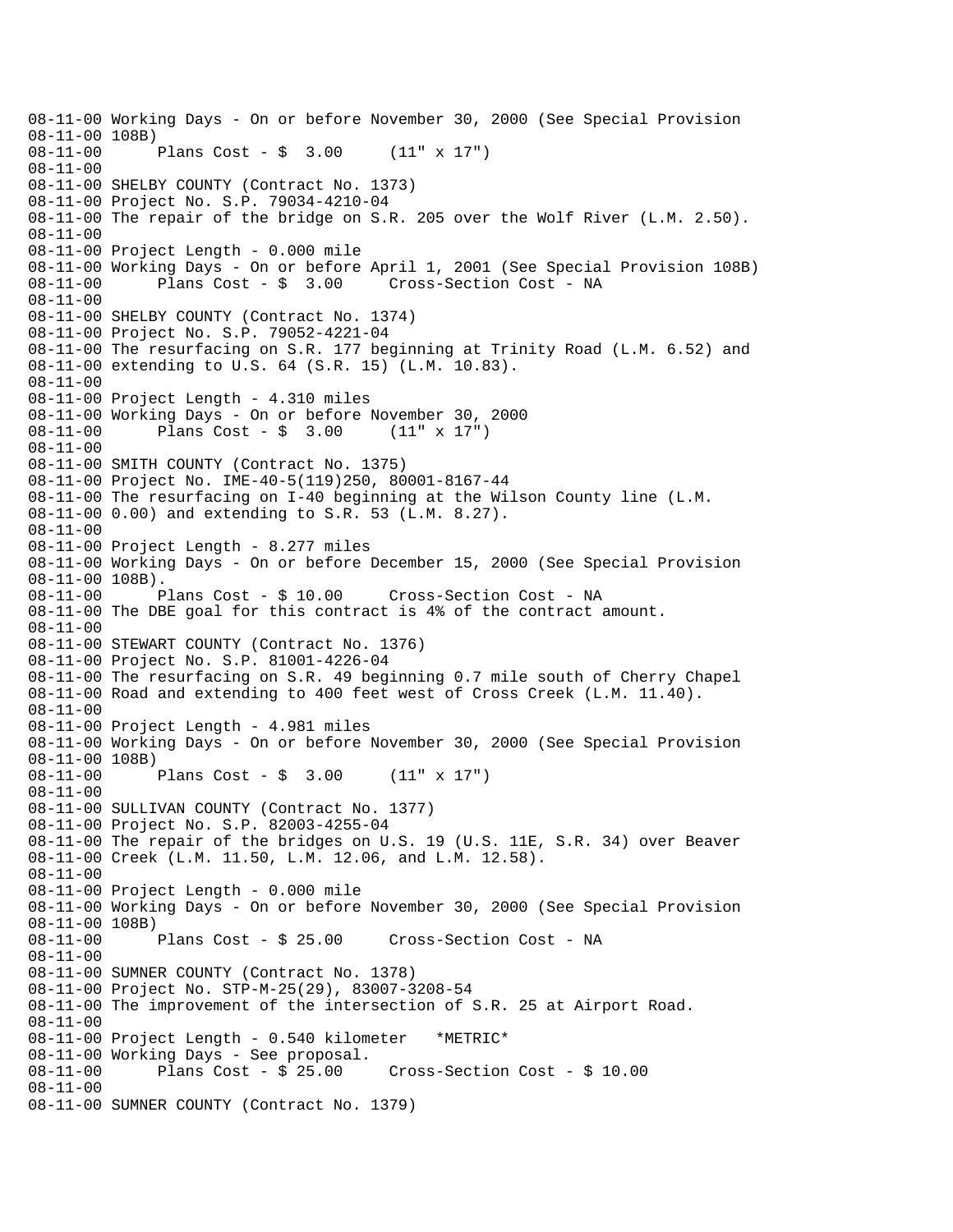08-11-00 Project No. S.P. 83027-4214-04 08-11-00 The resurfacing on S.R. 174 (Dobbins Pike) beginning at South Tunnel 08-11-00 Road (L.M. 21.10) and extending to S.R. 52 08-11-00 (L.M. 28.75). 08-11-00 08-11-00 Project Length - 7.650 miles 08-11-00 Working Days - On or before November 30, 2000 (See Special Provision 08-11-00 108B) 08-11-00 Plans Cost - \$ 3.00 (11" x 17") 08-11-00 08-11-00 TIPTON COUNTY (Contract No. 1380) 08-11-00 Project No. S.P. 84017-4208-04 08-11-00 The resurfacing on S.R. 384 beginning at S.R. 14 (L.M. 0.00) and 08-11-00 extending to S.R. 59 (L.M. 6.26). 08-11-00 08-11-00 Project Length - 6.260 miles 08-11-00 Working Days - On or before November 30, 2000 (See Special Provision 08-11-00 108B) 08-11-00 Plans Cost - \$ 3.00 (11" x 17") 08-11-00 08-11-00 UNICOI COUNTY (Contract No. 1381) 08-11-00 Project No. S.P. 86006-4224-04 08-11-00 The resurfacing on S.R. 107 beginning at U.S. 23 (U.S. 19W) S.R. 36 08-11-00 southbound exit ramp (L.M. 0.00) and extending to Harris Hollow Road 08-11-00 (L.M. 1.88). 08-11-00 08-11-00 Project Length - 1.89 miles 08-11-00 Working Days - On or before Novem ber 30, 2000 (See Special Provision 08-11-00 108B) 08-11-00 Plans Cost - \$ 3.00 (11" x 17") 08-11-00 08-11-00 UNION COUNTY (Contract No. 1382) 08-11-00 Project No. BRZE-8700(5), 87007-3422-94 08-11-00 The construction of a concrete box bridge on Sharps Chapel Road over 08-11-00 Hunting Creek (L.M. 5.45), including grading, drainage, and paving. 08-11-00 08-11-00 Project Length - 0.475 kilometer \*METRIC\* 08-11-00 Working Days - On or before May 31, 2001 08-11-00 Plans Cost - \$ 10.00 Cross-Section Cost - \$0.00 08-11-00 08-11-00 VAN BUREN COUNTY (Contract No. 1383) 08-11-00 Project No. S.P. 88002-4238-04 08-11-00 The resurfacing on S.R. 30 beginning at County Road A147 (L.M. 10.97) 08-11-00 and extending to S.R. 285 (L.M. 17.57). 08-11-00 08-11-00 Project Length - 6.560 miles 08-11-00 Working Days - On or before November 30, 2000 08-11-00 Plans Cost - \$ 3.00 (11" x 17") 08-11-00 08-11-00 VAN BUREN COUNTY (Contract No. 1384) 08-11-00 Project No. S.P. 88028-4202-04 08-11-00 88945-4442-04 08-11-00 08-11-00 Project No. S.P. 88028-4202-04 08-11-00 The resurfacing on S.R. 284 beginning at the junction with Park Road 08-11-00 (L.M. 1.57) and extending to S.R. 30 (L.M. 4.71). 08-11-00 08-11-00 Project Length - 3.140 miles 08-11-00 08-11-00 Project No. S.P. 88945-4442-04 08-11-00 The resurfacing on Park Road beginning at the junction with S.R. 284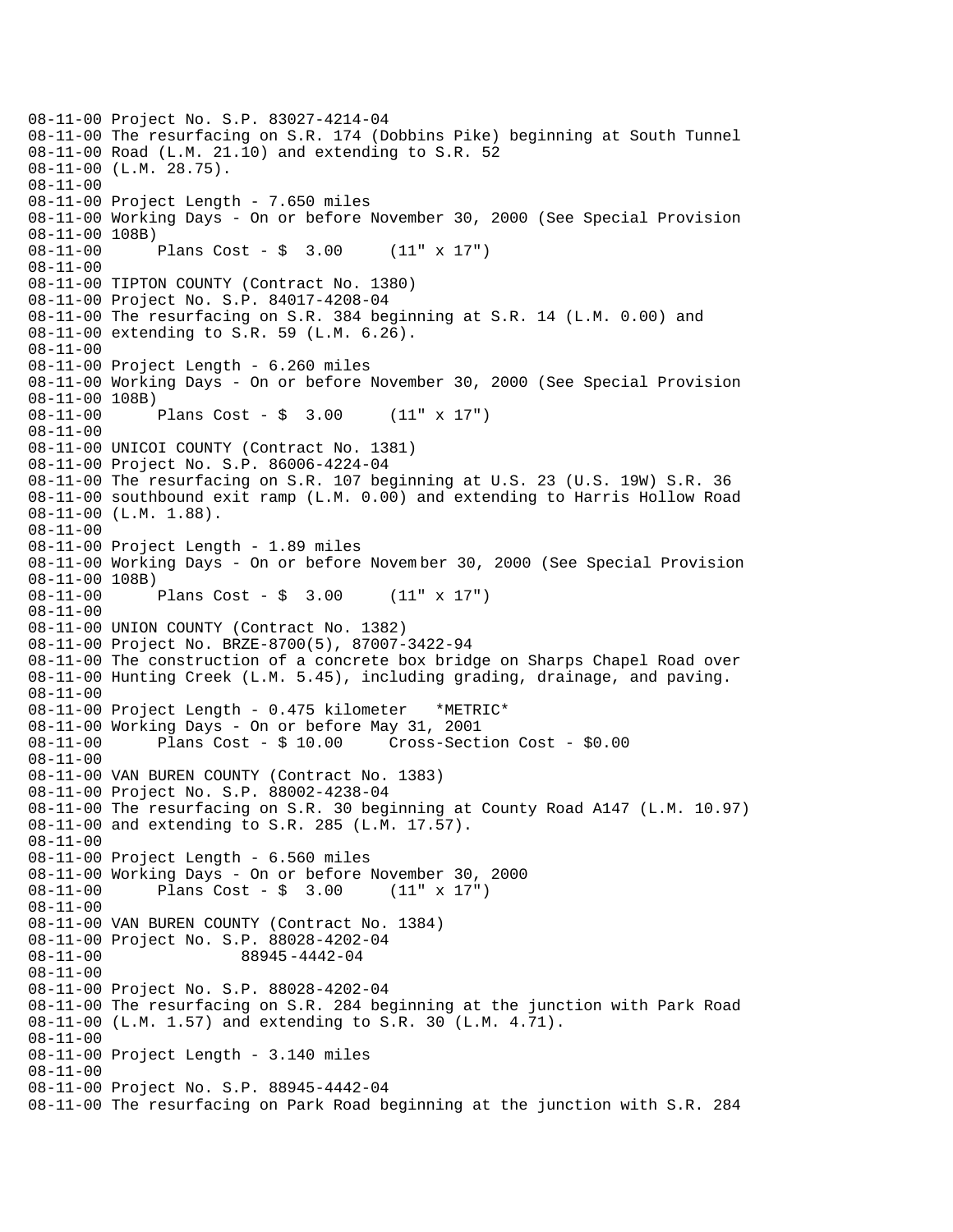---------------------------------------------------------------------------- 08-11-00 (L.M. 0.00) and extending to the junction with 08-11-00 S.R. 284 (L.M. 3.10). 08-11-00 08-11-00 Project Length - 3.100 miles 08-11-00 08-11-00 Total Project Length - 6.240 miles 08-11-00 Working Days - On or before November 30, 2000 08-11-00 Plans Cost - \$ 3.00 (11" x 17") 08-11-00 08-11-00 WASHINGTON COUNTY (Contract No. 1385) 08-11-00 Project No. S.P. 90002-4249-04 08-11-00 The resurfacing on U.S. 11E (U.S. 321, S.R. 34) beginning 210 feet 08-11-00 east of New Hope Road (L.M. 9.06) and extending to S.R. 381 (L.M. 08-11-00 15.90). 08-11-00 08-11-00 Project Length - 6.840 miles 08-11-00 Working Days - On or before November 30, 2000 (See Special Provision 08-11-00 108B) 08-11-00 Plans Cost - \$ 3.00 (11" x 17") 08-11-00 08-11-00 WAYNE AND PERRY COUNTIES (Contract No. 1386) 08-11-00 Project No. S.P. 91002-4225-04 08-11-00 91005-4507-04 08-11-00 08-11-00 Project No. S.P. 91002-4225-04 08-11-00 The resurfacing on S.R. 13 beginning at the Buffalo River (L.M. 38.70) 08-11-00 and extending to S.R. 48 (L.M. 40.40). 08-11-00 08-11-00 Project Length - 1.700 miles 08-11-00 08-11-00 Project No. S.P. 91005-4507-04 08-11-00 The resurfacing on S.R. 48 beginning at S.R. 13 (L.M. 0.00) and 08-11-00 extending through Perry County to the Lewis County line (L.M. 0.66). 08-11-00 08-11-00 Project Length - 3.400 miles 08-11-00 08-11-00 Total Project Length - 5.100 miles 08-11-00 Working Days - On or before November 30, 2000 (See Special Provision 08-11-00 108B)<br>08-11-00 1 Plans Cost -  $\sin 3.00$  (11" x 17") 08-11-00 08-11-00 WEAKLEY COUNTY (Contract No. 1387) 08-11-00 Project No. S.P. 92137-4215-04 08-11-00 The resurfacing (microsurfacing) on S.R. 22 beginning at S.R. 431 08-11-00 (L.M. 19.00) and extending to U.S. 45E (S.R. 43) 08-11-00 (L.M. 24.75). 08-11-00 08-11-00 Project Length - 5.750 miles 08-11-00 Working Days - On or before November 30, 2000 (See Special Provision 08-11-00 108B)<br>08-11-00 Plans Cost -  $$3.00$  (11" x 17") 08-11-00 08-11-00 WILLIAMSON COUNTY (Contract No. 1388) 08-11-00 Project No. S.P. 94840-3224-04 08-11-00 The paving on S.R. 840 beginning 0.81 mile west of Arno Road and 08-11-00 extending to 0.61 mile west of U.S. 31A (S.R. 11). 08-11-00 08-11-00 Project Length - 4.982 miles 08-11-00 Working Days - See proposal. 08-11-00 Plans Cost - \$ 25.00 Cross-Section Cost - NA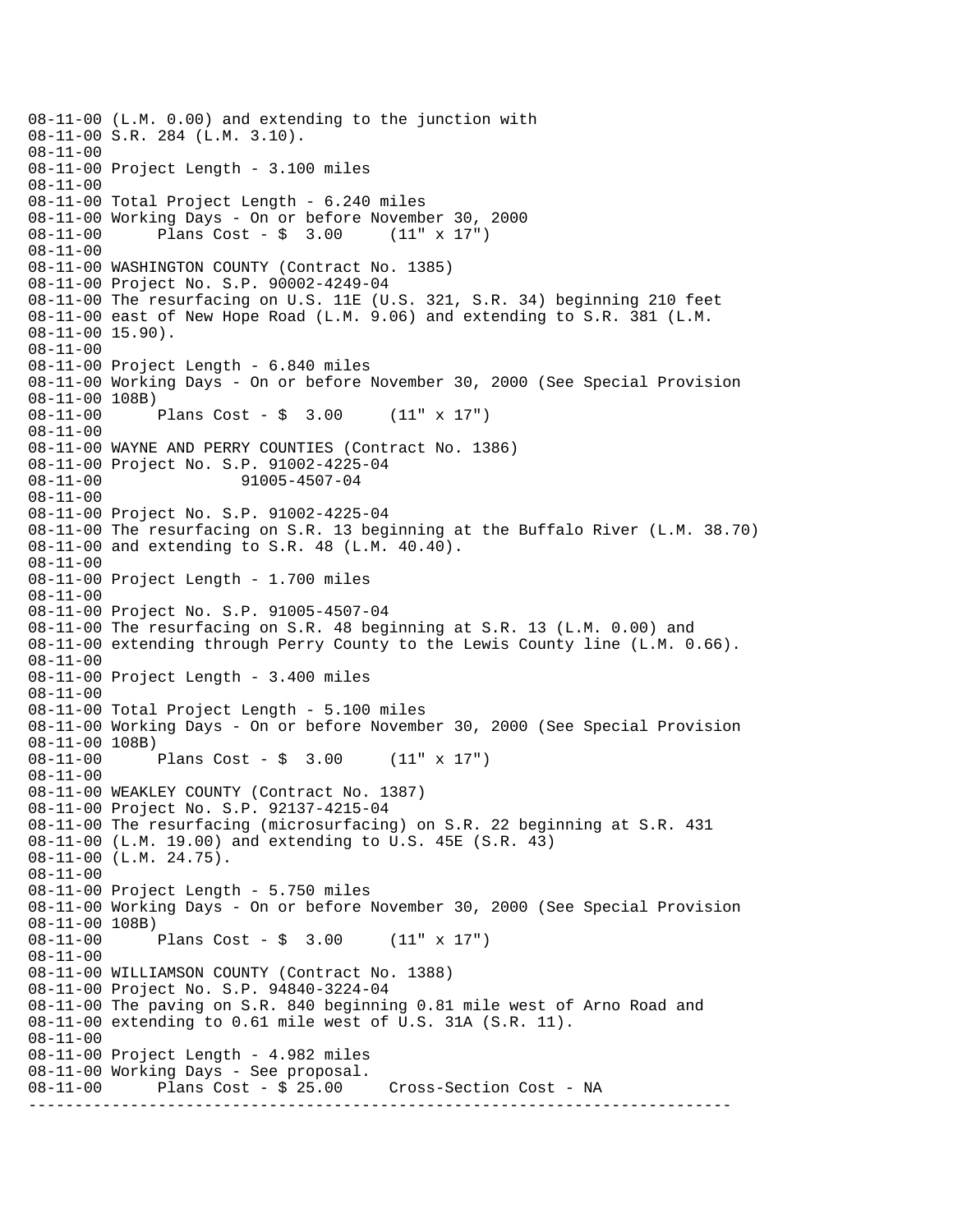---------------------------------------------------------------------------- 09-08-00 BEDFORD, MARSHALL, AND MAURY COUNTIES (Contract No. 1395) 09-08-00 Project No. S.P. 98036-4209-04 09-08-00 The mowing on various State Routes. 09-08-00 09-08-00 Project Length - 296.290 miles 09-08-00 Working Days - On or before November 15, 2000 (See Special Provision 09-08-00 108B) 09-08-00 09-08-00 CHEATHAM AND ROBERTSON COUNTIES (Contract No. 1396) 09-08-00 Project No. S.P. 98036-4210-04 09-08-00 The mowing on various State Routes. 09-08-00 09-08-00 Project Length - 239.300 miles 09-08-00 Working Days - On or before November 15, 2000 (See Special Provision 09-08-00 108B) 09-08-00 09-08-00 DAVIDSON COUNTY (Contract No. 1397) 09-08-00 Project No. S.P. 19947-4224-04 09-08-00 The mowing on various State Routes. 09-08-00 09-08-00 Project Length - 235.630 miles 09-08-00 Working Days - On or before November 15, 2000 (See Special Provision 09-08-00 108B) 09-08-00 09-08-00 RUTHERFORD AND WILLIAMSON COUNTIES (Contract No. 1398) 09-08-00 Project No. S.P. 98036-4211-04 09-08-00 The mowing on various State Routes. 09-08-00 09-08-00 Project Length - 189.230 miles 09-08-00 Working Days - On or before November 15, 2000 (See Special Provision 09-08-00 108B) 09-08-00 09-08-00 SUMNER, MACON, AND TROUSDALE COUNTIES (Contract No. 1399) 09-08-00 Project No. S.P. 98036-4212-04 09-08-00 The mowing on various State Routes. 09-08-00 09-08-00 Project Length - 359.470 miles 09-08-00 Working Days - On or before November 15, 2000 (See Special Provision 09-08-00 108B) 09-08-00 09-08-00 WILLIAMSON COUNTY (Contract No. 1400) 09-08-00 Project No. S.P. 94945-4287-04 09-08-00 The mowing on various State Routes. 09-08-00 09-08-00 Project Length - 176.170 miles 09-08-00 Working Days - On or before November 15, 2000 (See Special Provision 09-08-00 108B) 09-15-00 SULLIVAN COUNTY (Contract No. 1307) 09-15-00 Project No. IM/DPI-76(4), 82001-3163-44 09-15-00 The grading, drainage, construction of a concrete T-beam bridge, and 09-15-00 paving on I-81 for the construction of the interchange with Kendrick 09-15-00 Creek Road. 09-15-00 09-15-00 Project Length - 1.858 kilometers \*METRIC\* 09-15-00 Working Days - On or before May 31, 2002 (See Special Provision 108B) 09-15-00 Plans Cost - \$ 50.00 Cross-Section Cost - \$ 25.00 09-15-00 The DBE goal for this contract is 10% of the contract amount. 09-15-00 09-15-00 ANDERSON COUNTY (Contract No. 1401) 09-15-00 Project No. STP-H-116(9), 01951-3210-94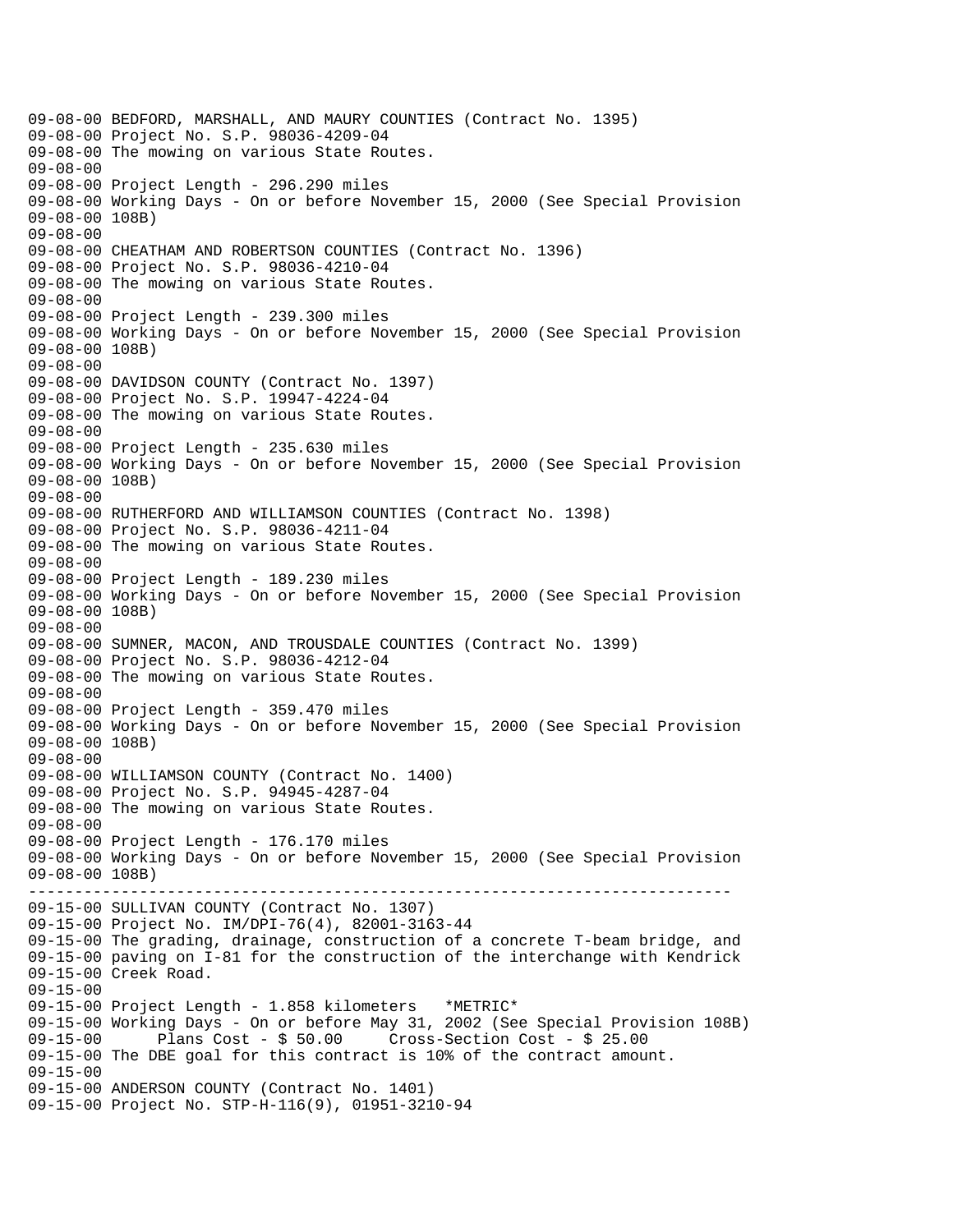09-15-00 The installation of signals on S.R. 9 (South Main Avenue) at S.R.116 09-15-00 (Creek Street). 09-15-00 09-15-00 Project Length - 0.000 mile 09-15-00 Working Days - On or before May 15, 2001 09-15-00 Plans Cost - \$ 3.00 Cross-Section Cost - NA 09-15-00 09-15-00 BEDFORD COUNTY (Contract No. 1402) 09-15-00 Project No. STP-H-NHE-16(12), 02005-3243-94 09-15-00 The installation of signals on U.S. 41A (S.R. 16) at S.R. 64. 09-15-00 09-15-00 Project Length - 0.000 mile 09-15-00 Working Days - On or before April 15, 2001 Cross-Section Cost - NA 09-15-00 09-15-00 BEDFORD COUNTY (Contract No. 1403) 09-15-00 Project No. S.P. 02950-3445-04 09-15-00 The grading, drainage, and paving on a S.I.A. route serving Wal-Mart 09-15-00 in Shelbyville. 09-15-00 09-15-00 Project Length - 0.371 mile 09-15-00 Working Days - On or before December 15, 2000 09-15-00 Plans Cost - \$ 10.00 Cross-Section Cost - \$0.00 09-15-00 09-15-00 CARROLL COUNTY (Contract No. 1404) 09-15-00 Project No. S.P. 09946-3419-04 09-15-00 The grading, drainage, and paving on a S.I.A. route serving New 09-15-00 Generations. 09-15-00 09-15-00 Project Length - 0.667 mile 09-15-00 Working Days - On or before May 31, 2001 09-15-00 Plans Cost - \$ 10.00 Cross-Section Cost - \$ 10.00 09-15-00 09-15-00 DICKSON COUNTY (Contract No. 1405) 09-15-00 Project No. STP-M-1(110), 22002-3227-54 09-15-00 The installation of signals on U.S. 70 (S.R. 1) at S.R. 96.  $09 - 15 - 00$ 09-15-00 Project Length - 0.000 mile 09-15-00 Working Days - On or before April 1, 2001 Plans Cost - \$ 3.00 Cross-Section Cost - NA 09-15-00 09-15-00 DYER COUNTY (Contract No. 1406) 09-15-00 Project No. STP-M-NHE-20(22), 23006-3235-54 09-15-00 The installation of lighting on U.S. 412 (S.R. 20) at S.R. 104 in 09-15-00 Dyersburg. 09-15-00 09-15-00 Project Length - 0.000 mile 09-15-00 Working Days - On or before April 30, 2001 09-15-00 Plans Cost - \$ 3.00 Cross-Section Cost - NA 09-15-00 09-15-00 HAMILTON COUNTY (Contract No. 1407) 09-15-00 Project No. STP-M-9208(4), 33956-3735-54 09-15-00 The resurfacing on Dayton Pike beginning at Hemlock Street and 09-15-00 extending to U.S. 27 (S.R. 29), including grading and drainage. 09-15-00 09-15-00 Project Length - 8.700 miles 09-15-00 Working Days - On or before May 15, 2001 09-15-00 Plans Cost - \$ 10.00 Cross-Section Cost - \$ 10.00 09-15-00 The DBE goal for this contract is 4% of the contract amount. 09-15-00 09-15-00 HAMILTON, MARION, RHEA, AND SEQUATCHIE COUNTIES (Contract No. 1408)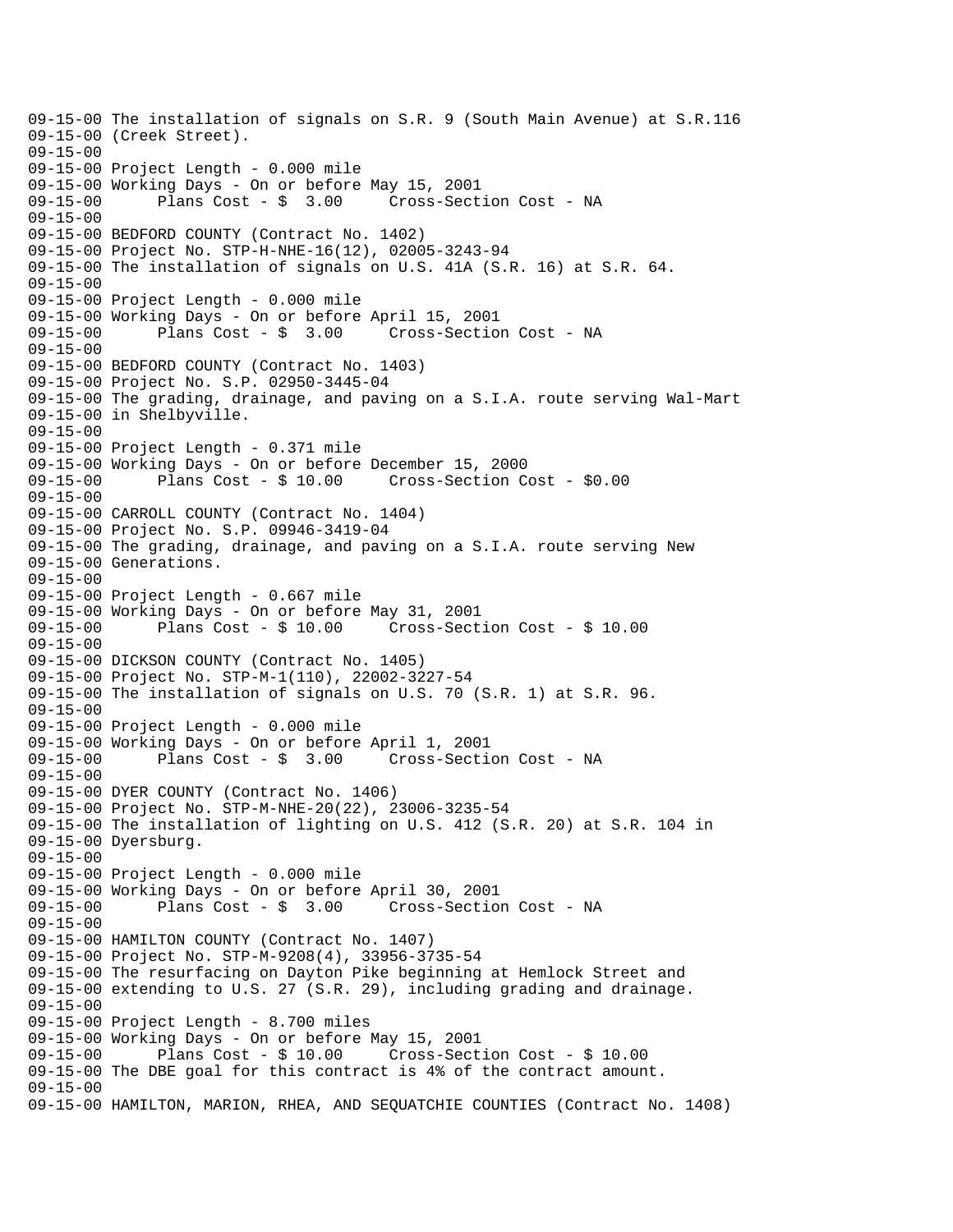09-15-00 Project No. S.P. 98024-4108-04 09-15-00 The crack sealing on various Interstate and State Routes. 09-15-00 09-15-00 Project Length - 46.620 miles 09-15-00 Working Days - On or before December 15, 2000 09-15-00 NO PLANS CONTRACT 09-15-00 09-15-00 HAWKINS COUNTY (Contract No. 1409) 09-15-00 Project No. STP-H-346(6), 37069-3202-94 09-15-00 The installation of signals on S.R. 346 at Phipps Bend Road in 09-15-00 Surgoinsville. 09-15-00 09-15-00 Project Length - 0.000 mile 09-15-00 Working Days - On or before December 31, 2000 Cross-Section Cost - NA 09-15-00 09-15-00 HAWKINS COUNTY (Contract No. 1410) 09-15-00 Project No. S.P. 37018-3224-04 09-15-00 The grading, drainage, construction of steel plate girder bridge, and 09-15-00 paving on S.R. 346 beginning at U.S. 11W (S.R. 1, Main Street) and 09-15-00 extending to 46 meters north of Miller Wood Road. 09-15-00 09-15-00 Project Length - 2.584 kilometers \*METRIC\* 09-15-00 Working Days - On or before August 1, 2002 09-15-00 Plans Cost - \$ 50.00 Cross-Section Cost - \$ 10.00 09-15-00 The DBE goal for this contract is 4% of the contract amount. 09-15-00 09-15-00 HENDERSON COUNTY (Contract No. 1411) 09-15-00 Project No. STP-20(18), 39003-3271-14 09-15-00 The grading, drainage, and paving on U.S. 412 (S.R. 20) beginning 680 09-15-00 meters west of Crucifer Road and extending to 300 meters west of S.R. 09-15-00 104. 09-15-00 09-15-00 Project Length - 11.438 kilometers \*METRIC\* 09-15-00 Working Days - On or before June 1, 2003 09-15-00 Plans Cost - \$125.00 Cross-Section Cost - \$ 50.00 09-15-00 The DBE goal for this contract is 8% of the contract amount. 09-15-00 09-15-00 KNOX COUNTY (Contract No. 1412) 09-15-00 Project No. CM-STP-9109(59), 47953-3203-54; CM-STP-9109(60), 47953-<br>09-15-00 3204-54  $09 - 15 - 00$ 09-15-00 The resurfacing with an ultrathin concrete overlay on sixteen (16) 09-15-00 intersections in Knoxville and three (3) intersections in Knox County. 09-15-00 09-15-00 Project Length - 0.732 mile  $09-15-00$  Working Days - See proposal.<br> $09-15-00$  Plans Cost - \$ 25.00 09-15-00 Plans Cost - \$ 25.00 Cross-Section Cost - NA 09-15-00 09-15-00 LEWIS COUNTY (Contract No. 1413) 09-15-00 Project No. S.P. 51005-3224-04 09-15-00 The grading, drainage, construction of a concrete Bulb-Tee beam 09-15-00 bridge, and paving on U.S. 412 (S.R. 99) beginning at Kilpatrick Road 09-15-00 and extending to 0.85 kilometer north of Natchez Trace Parkway. 09-15-00 09-15-00 Project Length - 6.460 kilometers \*METRIC\* 09-15-00 Working Days - On or before December 15, 2002 09-15-00 Plans Cost - \$100.00 Cross-Section Cost - \$ 50.00 09-15-00 The DBE goal for this contract is 5% of the contract amount. 09-15-00 09-15-00 MADISON COUNTY (Contract No. 1414) 09-15-00 Project No. S.P. 57201-4115-04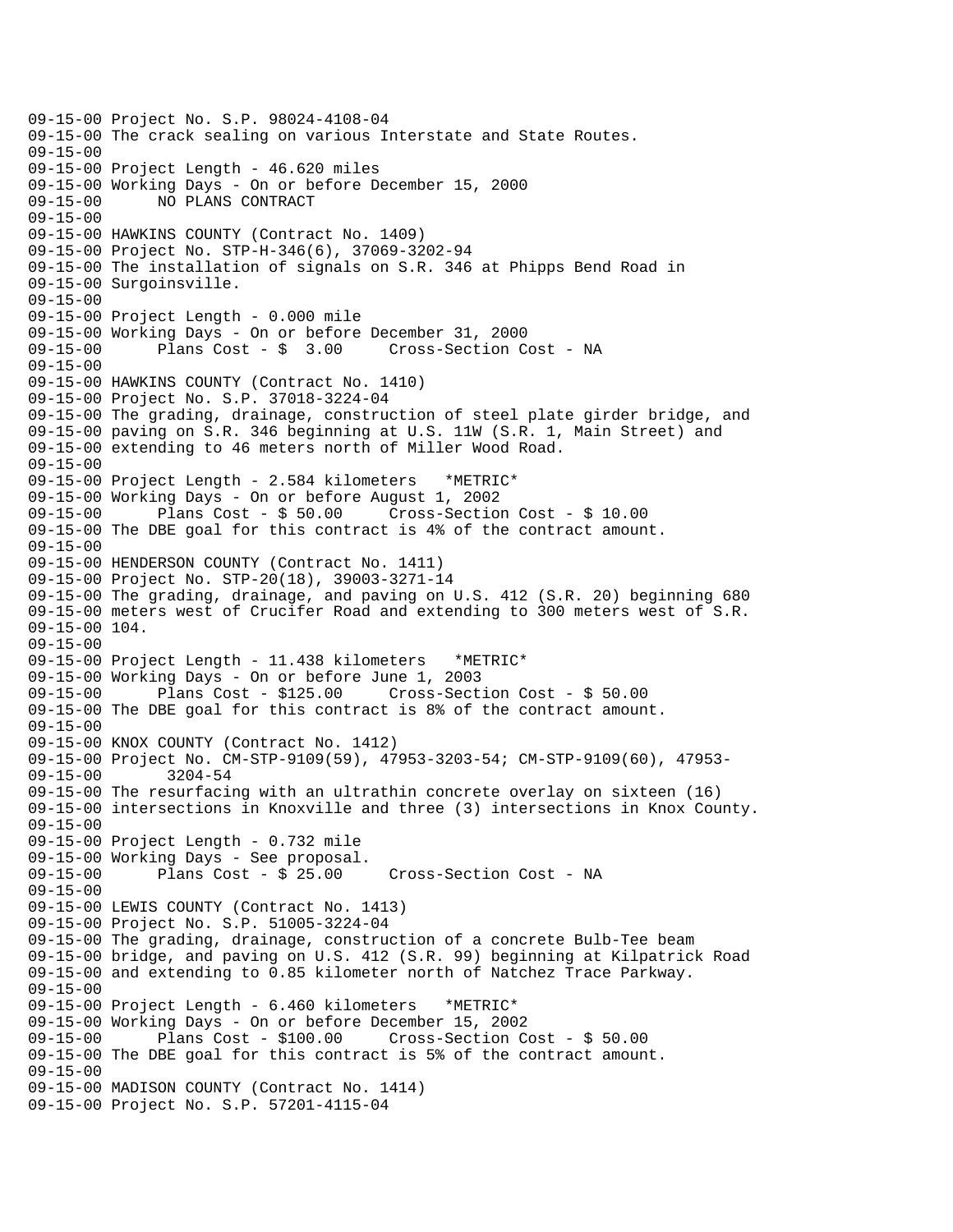---------------------------------------------------------------------------- 09-15-00 The removal of vegetation on I-40 beginning at the Haywood County line 09-15-00 and extending to 4 miles southwest of the Henderson County line. 09-15-00 09-15-00 Project Length - 19.940 miles 09-15-00 Working Days - On or before March 31, 2001 09-15-00 NO PLANS CONTRACT 09-15-00 09-15-00 PUTNAM COUNTY (Contract No. 1415) 09-15-00 Project No. S.P. 71003-4225-04 09-15-00 The installation of guardrail at various locations on S.R. 24. 09-15-00 09-15-00 Project Length - 0.000 mile 09-15-00 Working Days - On or before March 31, 2001 09-15-00 NO PLANS CONTRACT  $09 - 15 - 00$ 09-15-00 RUTHERFORD COUNTY (Contract No. 1416) 09-15-00 Project No. CM-IE-24-1(85)79, 75001-3182-44 09-15-00 S.P. 75946-4216-04 09-15-00 09-15-00 Project No. CM-IE-24-1(85)79, 75001-3182-44 09-15-00 The grading, drainage, and paving on I-24 at U.S. 231 (S.R. 10), 09-15-00 including installation of signals. 09-15-00 09-15-00 Project Length - 1.290 miles 09-15-00 09-15-00 Project No. S.P. 75946-4216-04 09-15-00 The repair of the bridges on S.R. 10 over I-24 (L.M. 11.10) and on 09-15-00 S.R. 99 over the West Fork Stones River (L.M. 17.78). 09-15-00 09-15-00 Project Length - 0.000 mile 09-15-00 09-15-00 Total Project Length - 1.290 miles 09-15-00 Working Days - On or before April 15, 2001 (See Special Provision 09-15-00 108B)<br>09-15-00 Plans Cost - \$ 25.00 09-15-00 Plans Cost - \$ 25.00 Cross-Section Cost - \$0.00 09-15-00 The DBE goal for this contract is 10% of the contract amount.  $09 - 15 - 00$ 09-15-00 WASHINGTON COUNTY (Contract No. 1417) 09-15-00 Project No. S.P. 90009-4232-04 09-15-00 The repair of the bridges on S.R. 81 over the Nolichucky River (L.M. 09-15-00 4.57) and over the Southern Railroad and Little Limestone Creek (L.M. 09-15-00 11.61). 09-15-00 09-15-00 Project Length - 0.000 mile 09-15-00 Working Days - On or before April 30, 2001 09-15-00 Plans Cost - \$ 25.00 Cross-Section Cost - NA 09-15-00 09-15-00 WILSON COUNTY (Contract No. 1418) 09-15-00 Project No. STP-M-4450(2), 95952-3715-54 09-15-00 The grading, drainage, construction of a concrete slab bridge, and 09-15-00 paving on Old Lebanon Dirt Road beginning west of Julie Drive and 09-15-00 extending to S.R. 171. 09-15-00 09-15-00 Project Length - 1.030 kilometers \*METRIC\* 09-15-00 Working Days - On or before August 31, 2001 09-15-00 Plans Cost - \$ 10.00 Cross-Section Cost - \$ 10.00 10-27-00 DYER COUNTY (Contract No. 1406) 10-27-00 Project No. STP-M-NHE-20(22), 23006-3235-54 10-27-00 The installation of lighting on U.S. 412 (S.R. 20) at S.R. 104 in 10-27-00 Dyersburg.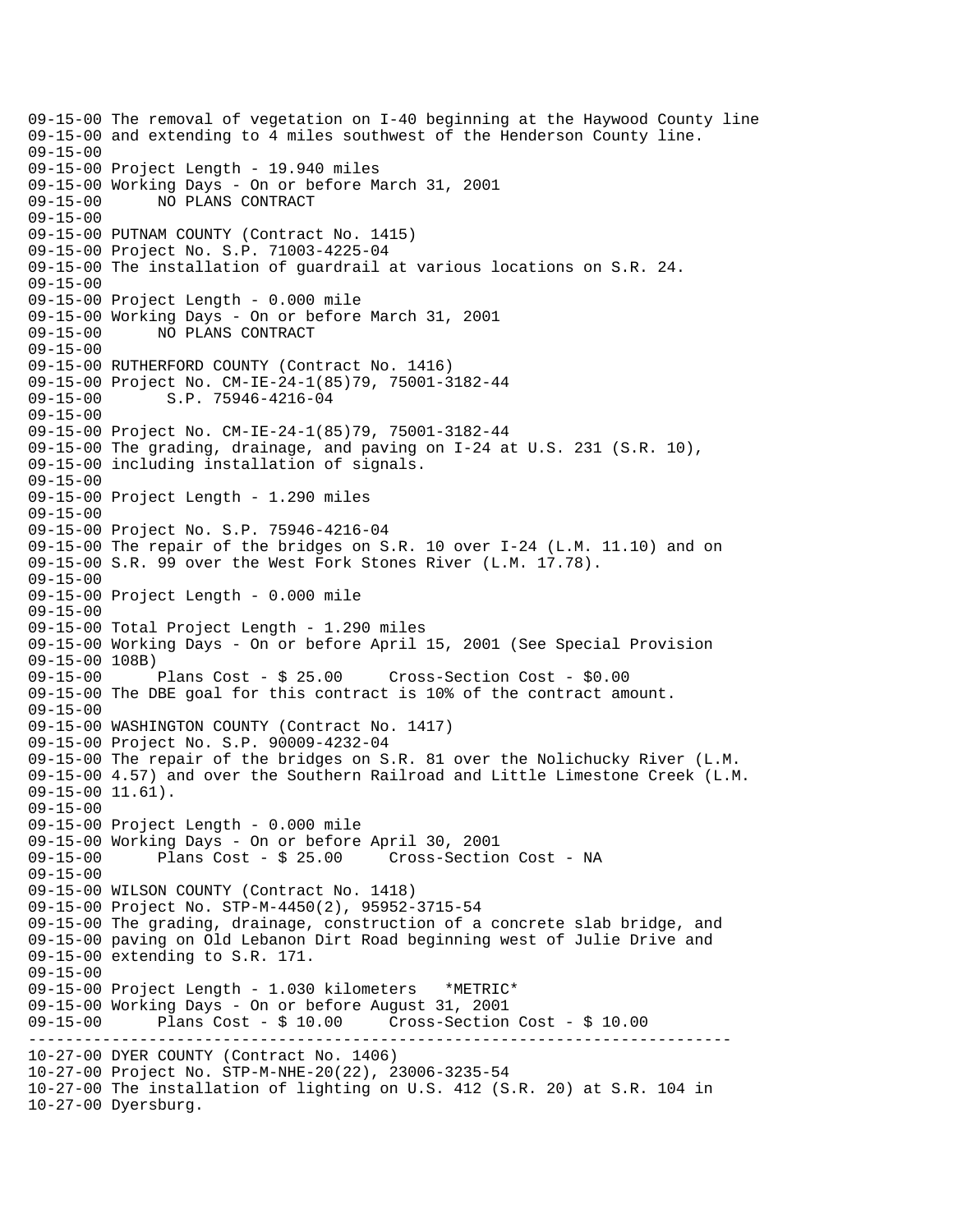$10-27-00$ 10-27-00 Project Length - 0.000 mile 10-27-00 Working Days - On or before May 31, 2001 Cross-Section Cost - NA 10-27-00 10-27-00 ANDERSON, BLOUNT, CAMPBELL, CARTER, CLAIBORNE, COCKE, GRAINGER, 10-27-00 GREENE, HAMBLEN, HANCOCK, HAWKINS, JEFFERSON, JOHNSON, KNOX, LOUDON, 10-27-00 MONROE, MORGAN, ROANE, SCOTT, SEVIER, SULLIVAN, UNICOI, UNION, AND 10-27-00 WASHINGTON COUNTIES (Contract No. 1419) 10-27-00 Project No. S.P. 98013-4191-04 10-27-00 The random on-call guardrail repair and installation on all Interstate 10-27-00 and State Routes.  $10-27-00$ 10-27-00 Project Length - 0.000 mile 10-27-00 Working Days - On or before December 31, 2001 (See Special Provision 10-27-00 108B) 10-27-00 NO PLANS CONTRACT 10-27-00 10-27-00 ANDERSON, COCKE, JEFFERSON, KNOX, AND SEVIER COUNTIES (Contract No. 10-27-00 1420) 10-27-00 Project No. S.P. 98013-4192-04 10-27-00 The random on-call fence repair on various Interstate and State 10-27-00 Routes. 10-27-00 10-27-00 Project Length - 0.000 mile 10-27-00 Working Days - On or before December 31, 2001 10-27-00 NO PLANS CONTRACT 10-27-00 10-27-00 BEDFORD COUNTY (Contract No. 1421) 10-27-00 Project No. STP-M-NHE-10(19), 02003-3222-54 10-27-00 The installation of lighting on U.S. 231 (S.R. 10) beginning 1400 feet 10-27-00 south of Moreland Avenue and extending to Peacock Lane. 10-27-00 10-27-00 Project Length - 0.000 mile 10-27-00 Working Days - On or before October 1, 2001 Cross-Section Cost - NA 10-27-00 10-27-00 BEDFORD, CHEATHAM, DAVIDSON, DICKSON, GILES, HICKMAN, HOUSTON, 10-27-00 HUMPHREYS, LAWRENCE, LEWIS, LINCOLN, MACON, MARSHALL, MAURY, 10-27-00 MONTGOMERY, MOORE, PERRY, ROBERTSON, RUTHERFORD, SMITH, STEWART, 10-27-00 SUMNER, TROUSDALE, WAYNE, WILLIAMSON, AND WILSON COUNTIES (Contract 10-27-00 No. 1422) 10-27-00 Project No. S.P. 98036-4114-04 10-27-00 The random on-call guardrail repair and installation on all Interstate 10-27-00 and State Routes. 10-27-00 10-27-00 Project Length - 0.000 mile 10-27-00 Working Days - On or before December 31, 2001 (See Special Provision 10-27-00 108B) 10-27-00 NO PLANS CONTRACT 10-27-00 10-27-00 BENTON COUNTY (Contract No. 1423) 10-27-00 Project No. S.P. 03945-3473-04 10-27-00 The grading, drainage, and paving on a S.I.A. route serving Neptune 10-27-00 Industries and Camden Training Center. 10-27-00 10-27-00 Project Length - 0.151 mile 10-27-00 Working Days - On or before May 31, 2001 10-27-00 Plans Cost - \$ 10.00 Cross-Section Cost - \$0.00 10-27-00 10-27-00 BENTON, CARROLL, CHESTER, CROCKETT, DECATUR, DYER, FAYETTE, GIBSON,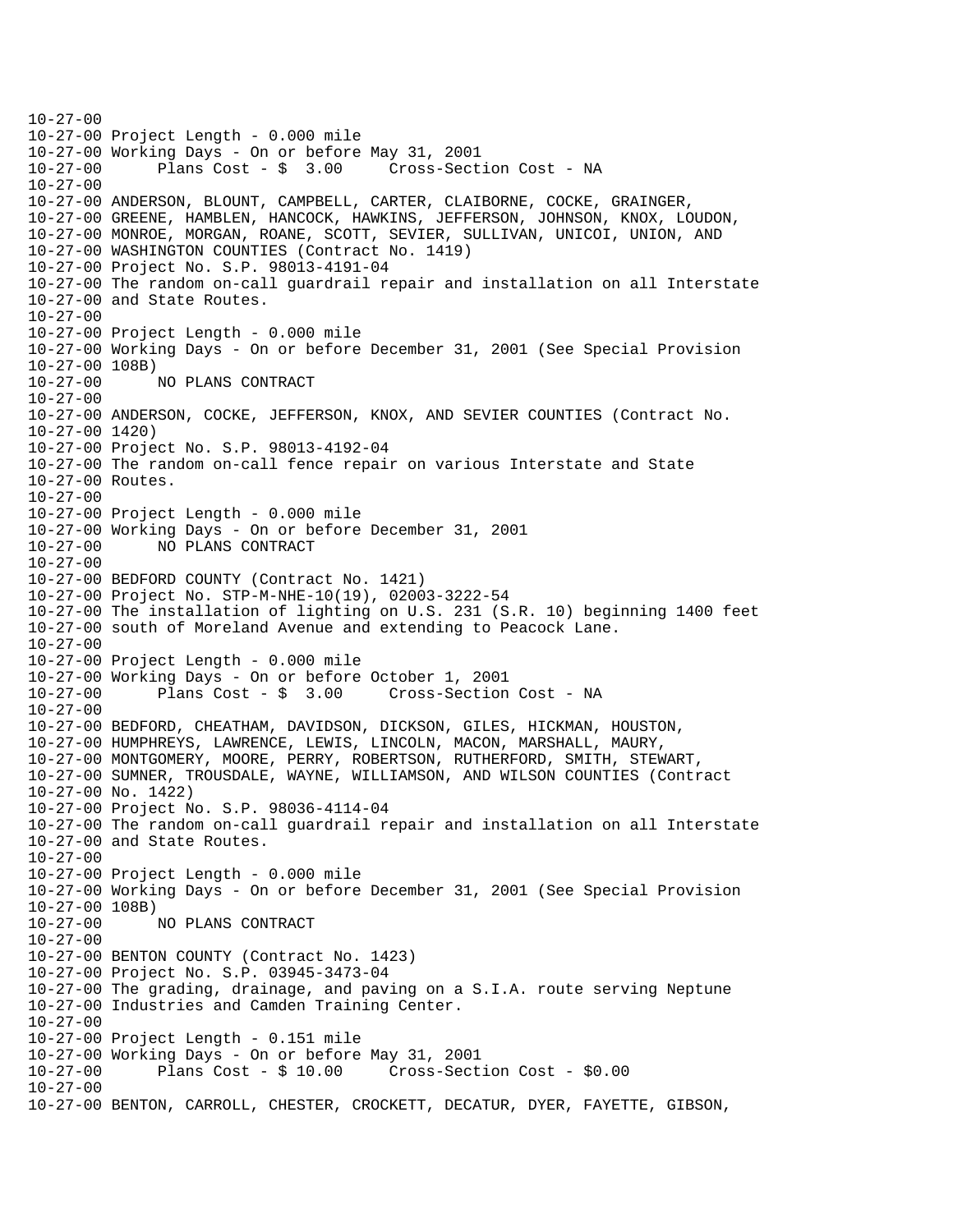10-27-00 HARDEMAN, HARDIN, HAYWOOD, HENDERSON, HENRY, LAKE, LAUDERDALE, 10-27-00 MADISON, McNAIRY, OBION, SHELBY, TIPTON, AND WEAKLEY COUNTIES 10-27-00 (Contract No. 1424) 10-27-00 Project No. S.P. 98044-4168-04 10-27-00 The random on-call guardrail repair and installation on all Interstate 10-27-00 and State Routes. 10-27-00 10-27-00 Project Length - 0.000 mile 10-27-00 Working Days - On or before December 31, 2001 (See Special Provision 10-27-00 108B) 10-27-00 NO PLANS CONTRACT 10-27-00 10-27-00 BLEDSOE, BRADLEY, GRUNDY, HAMILTON, MARION, McMINN, MEIGS, POLK, 10-27-00 SEQUATCHIE AND VAN BUREN COUNTIES (Contract No. 1425) 10-27-00 Project No. S.P. 98024-4109-04 10-27-00 The random on-call guardrail repair and installation on all Interstate 10-27-00 and State Routes. 10-27-00 10-27-00 Project Length - 0.000 mile 10-27-00 Working Days - On or before December 31, 2001 (See Special Provision 10-27-00 108B) 10-27-00 NO PLANS CONTRACT 10-27-00 10-27-00 BLOUNT COUNTY (Contract No. 1426) 10-27-00 Project No. BR-NH-35(12), 05002-3218-94 10-27-00 The construction of a steel rolled beam bridge on S.R. 35 over Brown 10-27-00 Creek and East Harper Avenue (L.M. 2.47), including grading, drainage, 10-27-00 and paving. 10-27-00 10-27-00 Project Length - 0.392 kilometer \*METRIC\* 10-27-00 Working Days - On or before April 15, 2002 10-27-00 Plans Cost - \$ 25.00 Cross-Section Cost - \$0.00 10-27-00 The DBE goal for this contract is 7% of the contract amount. 10-27-00 10-27-00 BRADLEY AND HAMILTON COUNTIES (Contract No. 1427) 10-27-00 Project No. S.P. 98024-4110-04 10-27-00 The removal of vegetation at various locations on I-75. 10-27-00 10-27-00 Project Length - 20.100 miles 10-27-00 Working Days - On or before June 1, 2001 10-27-00 NO PLANS CONTRACT 10-27-00 10-27-00 BRADLEY, McMINN, AND POLK COUNTIES (Contract No. 1428) 10-27-00 Project No. S.P. 98992-3617-04 10-27-00 The construction of covered salt bins at the county maintenance lots. 10-27-00 10-27-00 Project Length - 0.000 mile 10-27-00 Working Days - On or before May 1, 2001 10-27-00 NO PLANS CONTRACT 10-27-00 10-27-00 CANNON, CLAY, COFFEE, CUMBERLAND, DeKALB, FENTRESS, FRANKLIN, JACKSON, 10-27-00 OVERTON, PICKETT, PUTNAM, RHEA, WARREN, AND WHITE COUNTIES (Contract 10-27-00 No. 1429) 10-27-00 Project No. S.P. 98024-4111-04 10-27-00 The random on-call guardrail repair and installation on all Interstate 10-27-00 and State Routes. 10-27-00 10-27-00 Project Length - 0.000 mile 10-27-00 Working Days - On or before December 31, 2001 (See Special Provision 10-27-00 108B) 10-27-00 NO PLANS CONTRACT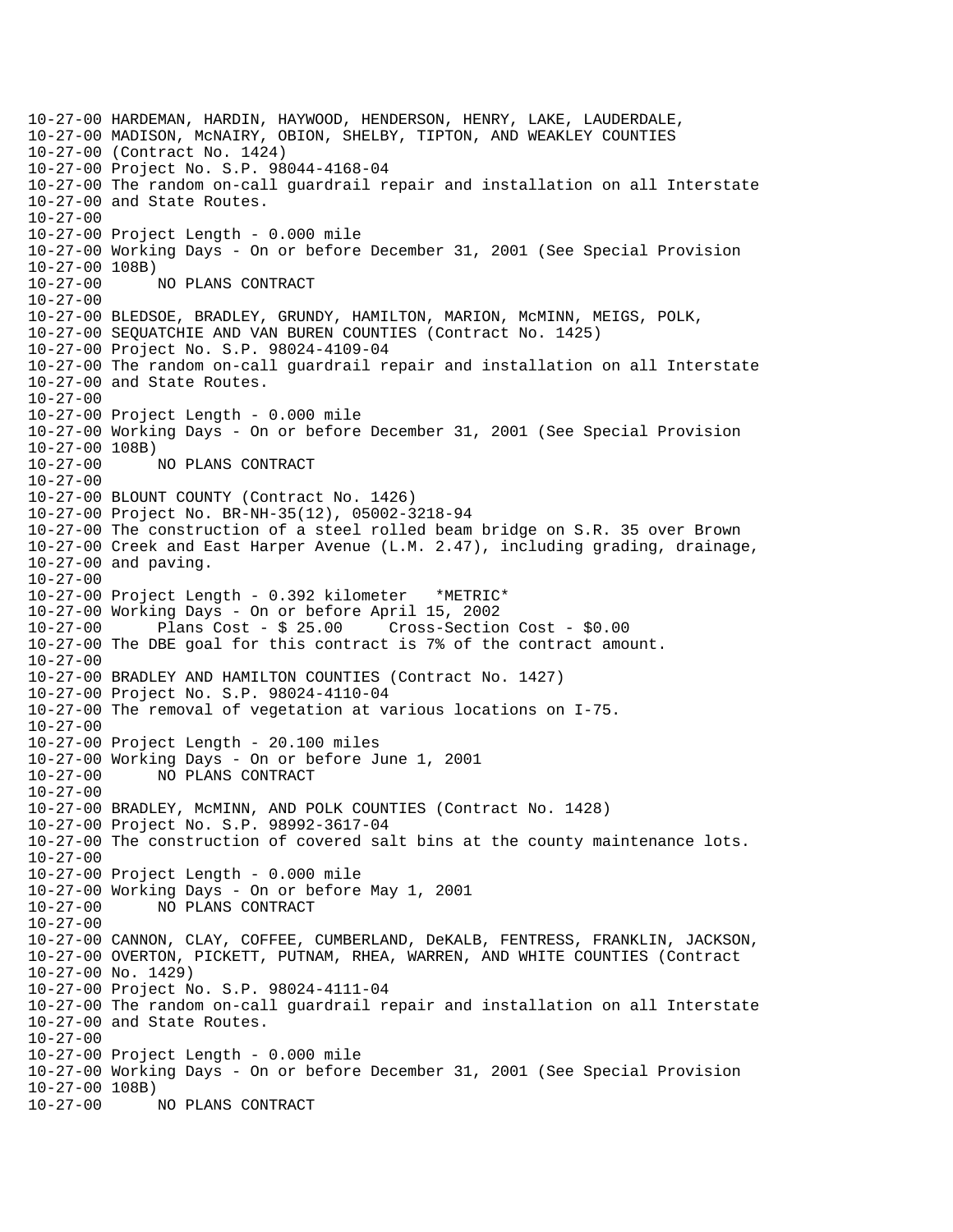$10-27-00$ 10-27-00 CANNON AND MARION COUNTIES (Contract No. 1430) 10-27-00 Project No. S.P. 98992-3615-04 10-27-00 The construction of covered salt bins at the county maintenance lots. 10-27-00 10-27-00 Project Length - 0.000 mile 10-27-00 Working Days - On or before May 1, 2001 10-27-00 NO PLANS CONTRACT 10-27-00 10-27-00 CARROLL COUNTY (Contract No. 1431) 10-27-00 Project No. S.P. 09003-4213-04 10-27-00 The repair of the bridge on U.S. 70 (S.R. 1) over the Middle Fork 10-27-00 Forked Deer River (L.M. 2.04).  $10-27-00$ 10-27-00 Project Length - 0.000 mile 10-27-00 Working Days - On or before October 1, 2001 (See Special Provision 10-27-00 108B) 10-27-00 Plans Cost - \$ 10.00 Cross-Section Cost - NA 10-27-00 10-27-00 CARTER, UNICOI, AND WASHINGTON COUNTIES (Contract No. 1432) 10-27-00 Project No. S.P. 98013-4193-04 10-27-00 The removal of snow and ice on all Interstate and State Routes, 10-27-00 beginning January 1, 2001. 10-27-00 10-27-00 Project Length - 0.000 mile 10-27-00 Working Days - On or before May 31, 2001 (See Special Provision 108B) 10-27-00 NO PLANS CONTRACT 10-27-00 10-27-00 CHESTER COUNTY (Contract No. 1433) 10-27-00 Project No. S.P. 12007-4216-04 10-27-00 The repair of the bridge on S.R. 100 over Jacks Creek (L.M. 18.92). 10-27-00 10-27-00 Project Length - 0.000 mile 10-27-00 Working Days - On or before September 1 , 2001 (See Special Provision 10-27-00 108B)<br>10-27-00 Plans Cost - \$ 10.00 Cross-Section Cost - NA 10-27-00 10-27-00 COFFEE COUNTY (Contract No. 1434) 10-27-00 Project No. S.P. 16015-4206-04 10-27-00 The repair of the bridge on S.R. 127 over Hickory Creek (L.M. 14.07). 10-27-00 10-27-00 Project Length - 0.000 mile 10-27-00 Working Days - On or before December 15, 2000 (See Special Provision 10-27-00 108B) 10-27-00 Plans Cost - \$ 10.00 Cross-Section Cost - NA 10-27-00 10-27-00 DAVIDSON COUNTY (Contract No. 1435) 10-27-00 Project No. BR-STP-3245(2), 19959-3713-94 10-27-00 The grading, drainage, ballasting, and paving for the Gateway 10-27-00 Boulevard west bank railroad and Thermal Plant access road. 10-27-00 10-27-00 Project Length - 0.552 kilometer \*METRIC\* 10-27-00 Working Days - On or before May 1, 2001 10-27-00 Plans Cost - \$ 10.00 Cross-Section Cost - \$ 10.00 10-27-00 The DBE goal for this contract is 5% of the contract amount. 10-27-00 10-27-00 DAVIDSON COUNTY (Contract No. 1436) 10-27-00 Project No. STP-1(122), 19021-3238-14 10-27-00 The grading, drainage, construction of two (2) fabricated steel girder 10-27-00 bridges and nine (9) retaining walls, and paving on U.S. 41 (S.R. 1, 10-27-00 Murfreesboro Road) at the junction with S.R. 155 (Briley Parkway).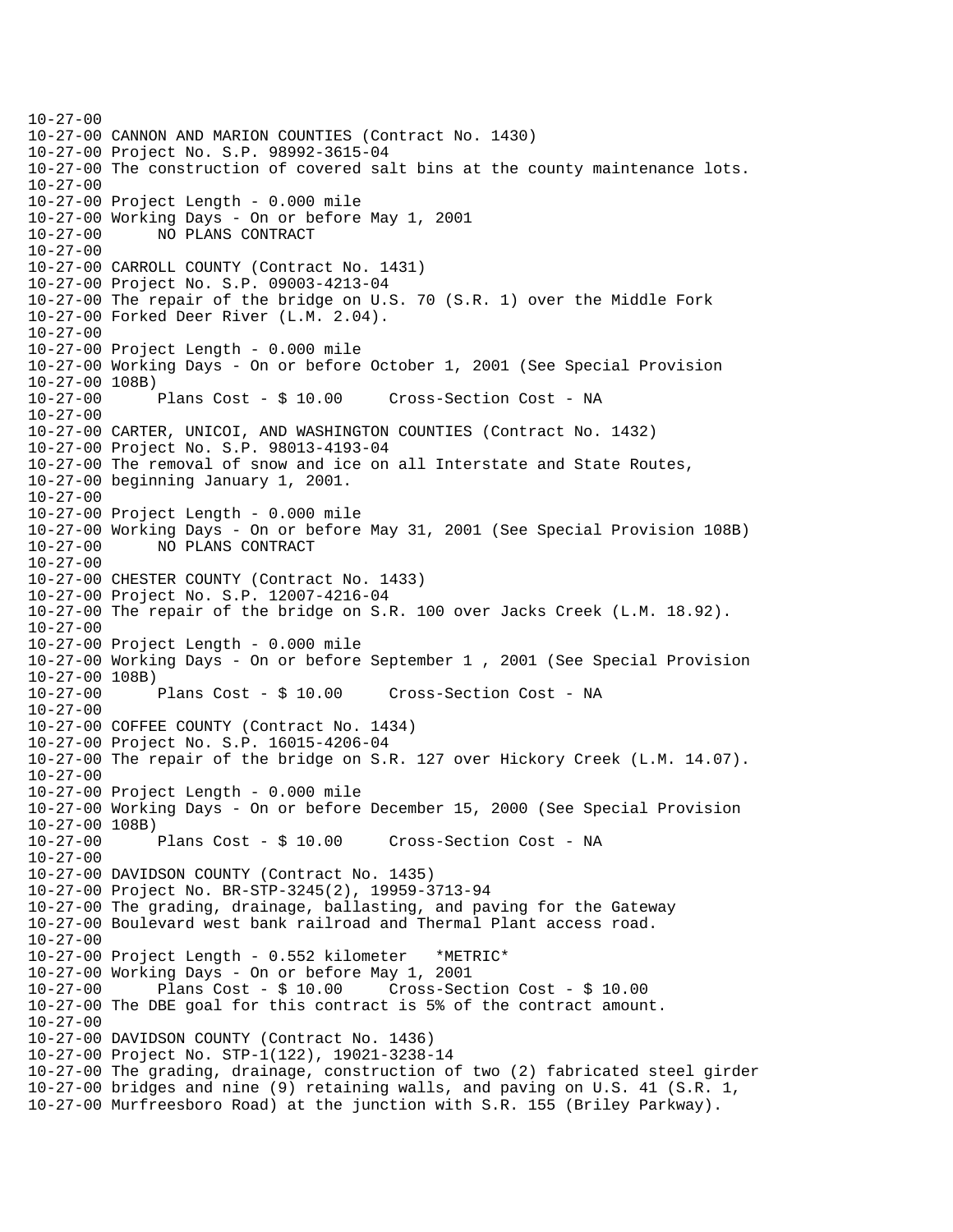$10-27-00$ 10-27-00 Project Length - 0.911 mile 10-27-00 Working Days - See proposal. (See Special Provision 108B) Plans  $Cost - $100.00$  Cross-Section Cost -  $$50.00$ 10-27-00 The DBE goal for this contract is 5% of the contract amount. 10-27-00 10-27-00 DAVIDSON COUNTY (Contract No. 1437) 10-27-00 Project No. STP-M-4167(2), 19958-3783-54 10-27-00 The grading, drainage, and paving on Elm Hill Pike beginning at Spence 10-27-00 Lane and extending to 0.13 kilometer west of Mill Creek. 10-27-00 10-27-00 Project Length - 0.753 kilometer \*METRIC\* 10-27-00 Working Days - On or before December 15, 2001 Plans  $Cost - $ 10.00$  Cross-Section Cost -  $$0.00$ 10-27-00 The DBE goal for this contract is 10% of the contract amount. 10-27-00 10-27-00 DAVIDSON AND MAURY COUNTIES (Contract No. 1438) 10-27-00 Project No. S.P. 98993-3618-04 10-27-00 The construction of covered salt bins at the county maintenance lots. 10-27-00 10-27-00 Project Length - 0.000 mile 10-27-00 Working Days - On or before May 1, 2001 10-27-00 NO PLANS CONTRACT 10-27-00 10-27-00 DICKSON COUNTY (Contract No. 1439) 10-27-00 Project No. STP-H-48(14), 22008-3214-94 10-27-00 The signalization on S.R. 48 at the left and right junctions with S.R. 10-27-00 49 in Charlotte. 10-27-00 10-27-00 Project Length - 0.000 mile 10-27-00 Working Days - On or before May 15, 2001 10-27-00 Plans Cost - \$ 3.00 Cross-Section Cost - NA 10-27-00 10-27-00 GILES COUNTY (Contract No. 1440) 10-27-00 Project No. NH-15(92), 28007-3226-14 10-27-00 The grading, drainage, construction of a concrete Bulb-Tee beam 10-27-00 bridge, and paving on U.S. 64 (S.R. 15) at the junction with I-65. 10-27-00 10-27-00 Project Length - 0.279 mile 10-27-00 Working Days - On or before July 1, 2002 10-27-00 Plans Cost - \$ 25.00 Cross-Section Cost - \$0.00 10-27-00 The DBE goal for this contract is 6% of the contract amount. 10-27-00 10-27-00 GREENE COUNTY (Contract No. 1441) 10-27-00 Project No. S.P. 30001-4180-04 10-27-00 The repair of the bridge on I-81 over U.S. 11E (S.R. 34, Andrew 10-27-00 Johnson Highway) (L.M. 5.46). 10-27-00 10-27-00 Project Length - 0.000 mile 10-27-00 Working Days - On or before January 31, 2001 Cross-Section Cost - NA  $10-27-00$ 10-27-00 GREENE COUNTY (Contract No. 1442) 10-27-00 Project No. S.P. 30946-3444-04 10-27-00 The grading, drainage, and paving on a S.I.A. route serving John Deere 10-27-00 and R.P.C. 10-27-00 10-27-00 Project Length - 0.191 mile 10-27-00 Working Days - On or before May 31, 2001 10-27-00 Plans Cost - \$ 10.00 Cross-Section Cost - \$0.00 10-27-00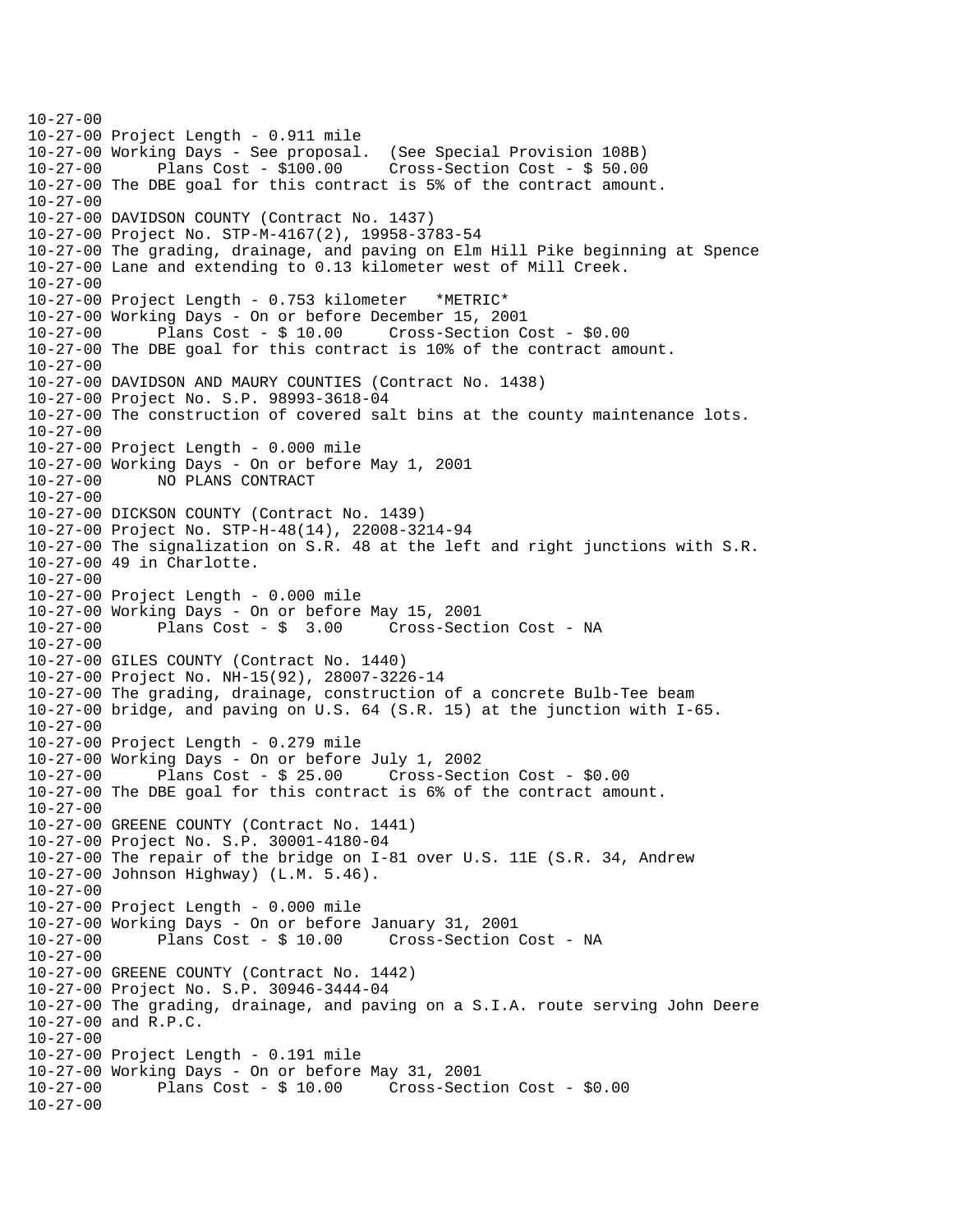10-27-00 GRUNDY COUNTY (Contract No. 1443) 10-27-00 Project No. S.P. 31945-4254-04 10-27-00 The slip lining of culverts on various State Routes. 10-27-00 10-27-00 Project Length - 0.000 mile 10-27-00 Working Days - On or before May 1, 2001 10-27-00 NO PLANS CONTRACT 10-27-00 10-27-00 HAMBLEN COUNTY (Contract No. 1444) 10-27-00 Project No. S.P. 32001-3123-04 10-27-00 The installation of lighting on I-81 at the junction with U.S. 25E 10-27-00 (S.R. 32).  $10-27-00$ 10-27-00 Project Length - 0.000 mile 10-27-00 Working Days - On or before June 30, 2001 10-27-00 Plans Cost - \$ 3.00 Cross-Section Cost - NA 10-27-00 10-27-00 HAMILTON COUNTY (Contract No. 1445) 10-27-00 Project No. STP-M-9202(71), 33953-8536-54 10-27-00 The resurfacing on Ashland Terrace beginning at Dayton Boulevard and 10-27-00 extending to the eastern Red Bank City limits and on Morrison Springs 10-27-00 Road beginning at Dayton Boulevard and extending to the western Red 10-27-00 Bank City limits. 10-27-00 10-27-00 Project Length - 1.340 miles 10-27-00 Working Days - On or before May 15, 2001 Plans Cost -  $\sin 3.00$  (11" x 17") 10-27-00 The DBE goal for this contract is 6% of the contract amount. 10-27-00 10-27-00 HAMILTON COUNTY (Contract No. 1446) 10-27-00 Project No. STP-M-9202(73), 33952-8515-54 10-27-00 The resurfacing on Fleetwood Drive beginning at the Georgia State line 10-27-00 (L.M. 0.00) and extending to S.R. 148 (L.M. 0.90), on Lula Lake Road 10-27-00 beginning at the Georgia State line (L.M. 0.00) and extending to West 10-27-00 Fleetwood Drive (L.M. 0.12), and on West Fleetwood Drive beginning at 10-27-00 Lula Lake Road (L.M. 0.00) and extending to Fleetwood Drive left (L.M. 10-27-00 0.26). 10-27-00 10-27-00 Project Length - 1.280 miles 10-27-00 Working Days - On or before December 15, 2000  $10-27-00$  Plans Cost - \$ 3.00 10-27-00 10-27-00 HARDEMAN COUNTY (Contract No. 1447) 10-27-00 Project No. S.P. 35945-3467-04 10-27-00 The grading, drainage, construction of a concrete box bridge, and 10-27-00 paving on a S.I.A. route serving Kilgore Corporation in Toone. 10-27-00 10-27-00 Project Length - 0.403 mile 10-27-00 Working Days - On or before June 30, 2001 Plans  $Cost - $ 10.00$  Cross-Section Cost -  $$ 10.00$ 10-27-00 10-27-00 HENRY COUNTY (Contract No. 1448) 10-27-00 Project No. S.P. 40011-4264-04 10-27-00 The repair of the bridge on U.S. 79 (S.R. 76) over the Tennessee River 10-27-00 (L.M. 31.15). 10-27-00 10-27-00 Project Length - 0.000 mile 10-27-00 Working Days - See proposal. 10-27-00 Plans Cost - \$ 3.00 Cross-Section Cost - NA 10-27-00 10-27-00 JACKSON COUNTY (Contract No. 1449)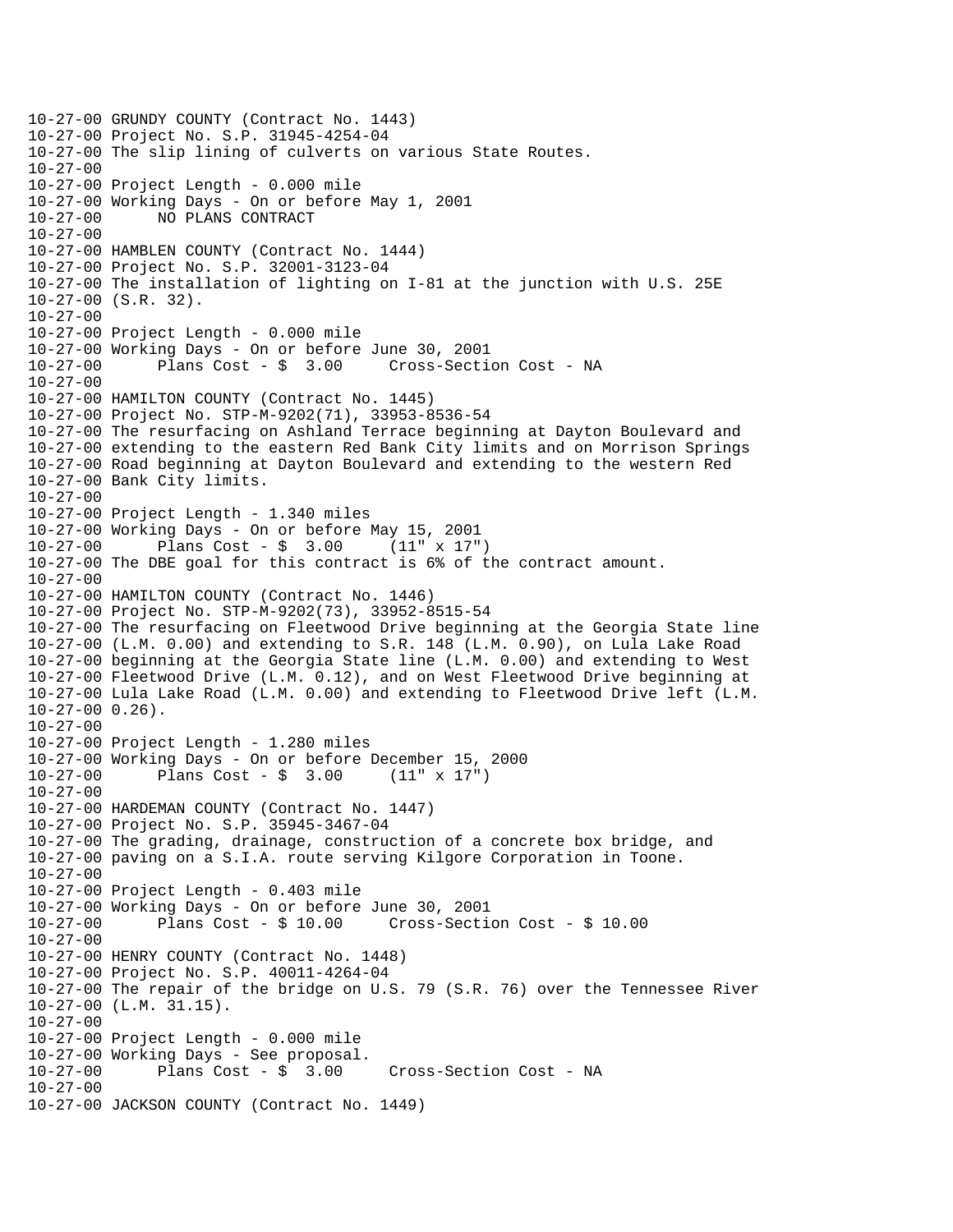10-27-00 Project No. S.P. 44005-4234-04 10-27-00 The repair of the bridge on S.R. 262 over Bullard Creek (L.M. 5.11). 10-27-00 10-27-00 Project Length - 0.000 mile 10-27-00 Working Days - On or before June 1, 2001 10-27-00 Plans Cost - \$ 10.00 Cross-Section Cost - NA 10-27-00 10-27-00 JACKSON, PICKETT, AND RHEA COUNTIES (Contract No. 1450) 10-27-00 Project No. S.P. 98992-3616-04 10-27-00 The construction of covered salt bins at the county maintenance lots. 10-27-00 10-27-00 Project Length - 0.000 mile 10-27-00 Working Days - On or before May 1, 2001 10-27-00 NO PLANS CONTRACT 10-27-00 10-27-00 MEIGS COUNTY (Contract No. 1451) 10-27-00 Project No. S.P. 61945-3640-04 10-27-00 The grading, drainage, and paving on a S.I.A. route beginning at S.R. 10-27-00 58 and extending to the Cymer Specialty Products property line. 10-27-00 10-27-00 Project Length - 0.818 kilometer \*METRIC\* 10-27-00 Working Days - On or before June 30, 2001 10-27-00 Plans Cost - \$ 25.00 Cross-Section Cost - \$ 10.00 10-27-00 10-27-00 PUTNAM COUNTY (Contract No. 1452) 10-27-00 Project No. STP-H-62(22), 71016-3233-94; 71016-3232-04 10-27-00 The installation of signals on S.R. 62 (East Commercial Avenue) at 10-27-00 S.R. 84 (Holly Street) and at S.R. 164 (Chestnut Street) in Monterey. 10-27-00 10-27-00 Project Length - 0.000 mile 10-27-00 Working Days - On or before June 30, 2001 10-27-00 Plans Cost - \$ 3.00 Cross-Section Cost - NA 10-27-00 10-27-00 PUTNAM COUNTY (Contract No. 1453) 10-27-00 Project No. S.P. 71001-4193-04 10-27-00 The removal of vegetation at various locations on I-40. 10-27-00 10-27-00 Project Length - 23.000 miles 10-27-00 Working Days - On or before June 1, 2001 10-27-00 NO PLANS CONTRACT 10-27-00 10-27-00 SHELBY COUNTY (Contract No. 1454) 10-27-00 Project No. IMD/IM-40-1(279)14, 79003-3180-44 10-27-00 The grading, drainage, construction of eight (8) bridges and twenty-10-27-00 four (24) retaining walls, and paving on I-40 at the junction with I-10-27-00 240 east of Memphis. 10-27-00 10-27-00 Project Length - 3.466 miles 10-27-00 Working Days - See proposal. Plans  $Cost - $200.00$  Cross-Section Cost -  $$50.00$ 10-27-00 The DBE goal for this contract is 5% of the contract amount.  $10-27-00$ 10-27-00 SHELBY COUNTY (Contract No. 1455) 10-27-00 Project No. STP-H-176(3), 79059-3216-94 10-27-00 The installation of guardrail on S.R. 176 (Getwell Road) beginning 10-27-00 north of Raines Road and extending to near Winchester Road, including 10-27-00 intersection improvements. 10-27-00 10-27-00 Project Length - 1.296 miles 10-27-00 Working Days - See proposal. 10-27-00 Plans Cost - \$ 10.00 Cross-Section Cost - \$0.00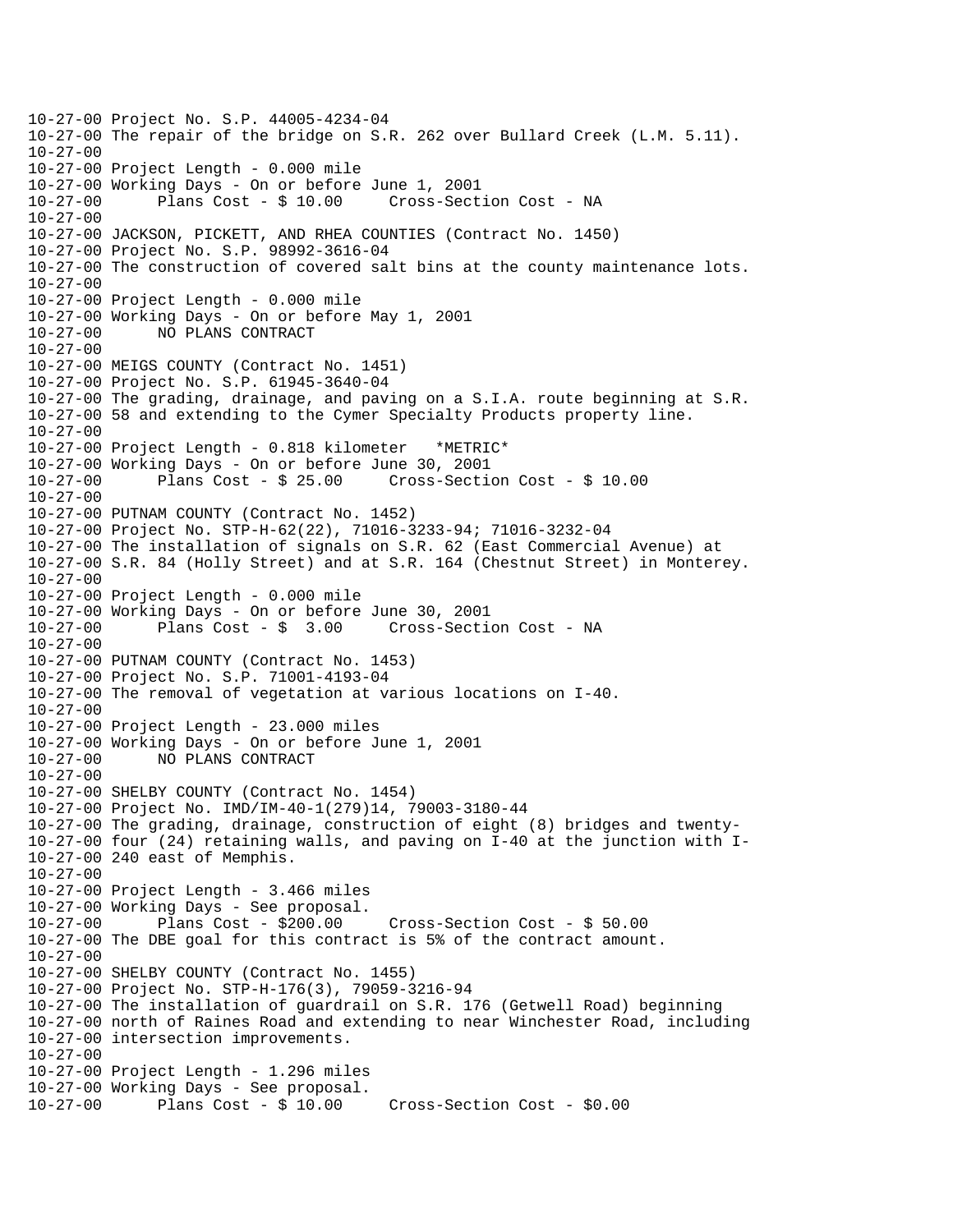```
----------------------------------------------------------------------------
10-27-0010-27-00 SHELBY COUNTY (Contract No. 1456) 
10-27-00 Project No. S.P. 79959-4277-04 
10-27-00 The repair of the bridges on S.R. 176 (Getwell Road) over U.S. 78 
10-27-00 (S.R. 4, Lamar Avenue) (L.M. 4.36) and on U.S. 61 (S.R. 14, Third 
10-27-00 Street) over the Illinois Central Railroad (L.M. 9.66). 
10-27-00 
10-27-00 Project Length - 0.000 mile 
10-27-00 Working Days - On or before July 1, 2001 (See Special Provision 108B) 
10-27-00 Plans Cost - $ 25.00 Cross-Section Cost - NA 
10-27-00 
10-27-00 SMITH COUNTY (Contract No. 1457) 
10-27-00 Project No. S.P. 80003-4249-04 
10-27-00 The repair of the slide on S.R. 25 (Carthage Bypass) south of the 
10-27-00 Cumberland River (L.M. 12.25). 
10-27-00 
10-27-00 Project Length - 0.179 mile 
10-27-00 Working Days - On or before July 1, 2001 
10-27-00 Plans Cost - $ 10.00 Cross-Section Cost - $0.00 
10-27-00 
10-27-00 STEWART COUNTY (Contract No. 1458) 
10-27-00 Project No. STP-H-NHE-76(27), 81004-3235-94 
10-27-00 The signalization of the intersection on S.R. 76 (U.S. 79, Donelson 
10-27-00 Parkway) at S.R. 49 (Spring Street). 
10-27-00 
10-27-00 Project Length - 0.000 mile 
10-27-00 Working Days - On or before June 30, 2001 
              Plans Cost - $ 3.00 Cross-Section Cost - NA
10-27-00 
10-27-00 UNICOI COUNTY (Contract No. 1459) 
10-27-00 Project No. S.P. 86999-3607-04 
10-27-00 The construction of covered salt bins at the county maintenance lots. 
10-27-00 
10-27-00 Project Length - 0.000 mile 
10-27-00 Working Days - On or before May 1, 2001 
10-27-00 NO PLANS CONTRACT 
11-17-00 BEDFORD, MARSHALL, AND MAURY COUNTIES (Contract No. 1460) 
11-17-00 Project No. S.P. 98036-4216-04 
11-17-00 The mowing on various State Routes. 
11-17-00 
11-17-00 Project Length - 274.820 miles 
11-17-00 Working Days - On or before November 15, 2001 (See Special Provision 
11-17-00 108B) 
11-17-00 
11-17-00 BENTON AND DECATUR COUNTIES (Contract No. 1461) 
11-17-00 Project No. S.P. 98044-4269-04 
11-17-00 The mowing on various State Routes. 
11-17-00 
11-17-00 Project Length - 182.170 miles 
11-17-00 Working Days - On or before November 15, 2001 (See Special Provision 
11-17-00 108B) 
11-17-00 
11-17-00 BRADLEY AND POLK COUNTIES (Contract No. 1462) 
11-17-00 Project No. S.P. 98024-4212-04 
11-17-00 The mowing on various State Routes. 
11-17-00 
11-17-00 Project Length - 202.800 miles 
11-17-00 Working Days - On or before November 15, 2001 (See Special Provision 
11-17-00 108B) 
11-17-00
```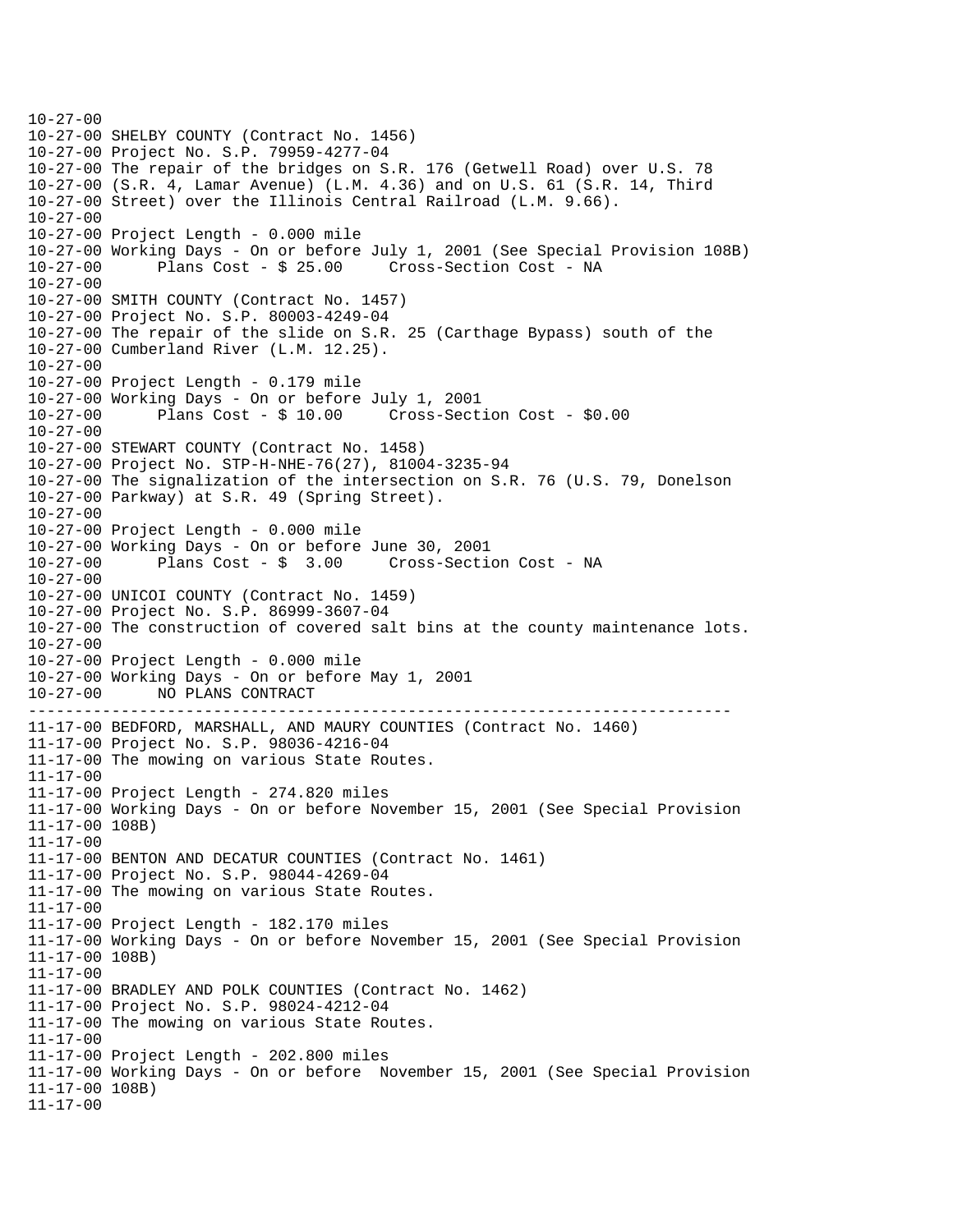11-17-00 CANNON AND WARREN COUNTIES (Contract No. 1463) 11-17-00 Project No. S.P. 98024-4213-04 11-17-00 The mowing on various State Routes. 11-17-00 11-17-00 Project Length - 246.470 miles 11-17-00 Working Days - On or before November 15, 2001 (See Special Provision 11-17-00 108B) 11-17-00 11-17-00 CARROLL, DECATUR, BENTON, FAYETTE, HAYWOOD, MADISON, AND HENDERSON 11-17-00 COUNTIES 11-17-00 (Contract No. 1464) 11-17-00 Project No. S.P. 98044-4170-04 11-17-00 The mowing and litter removal on I-40. 11-17-00 11-17-00 Project Length - 105.510 miles 11-17-00 Working Days - On or before March 31, 2002 (See Special Provision 11-17-00 108B) 11-17-00 11-17-00 CARTER, SULLIVAN, UNICOI, AND WASHINGTON COUNTIES (Contract No. 1465) 11-17-00 Project No. S.P. 98013-4194-04 11-17-00 The litter removal on all Interstate Routes and various State Routes. 11-17-00 11-17-00 Project Length - 76.18 miles 11-17-00 Working Days - On or before December 31, 2001 (See Special Provision 11-17-00 108B) 11-17-00 11-17-00 CARTER, JOHNSON, SULLIVAN, UNICOI, AND WASHINGTON COUNTIES (Contract 11-17-00 No. 1466) 11-17-00 Project No. S.P. 98013-4195-04 11-17-00 The mowing on all Interstate and State Routes. 11-17-00 11-17-00 Project Length - 518.540 miles 11-17-00 Working Days - On or before November 15, 2001 (See Special Provision 11-17-00 108B) 11-17-00 11-17-00 CHEATHAM AND ROBERTSON COUNTIES (Contract No. 1467) 11-17-00 Project No. S.P. 98036-4217-04 11-17-00 The mowing on various State Routes. 11-17-00 11-17-00 Project Length - 239.750 miles 11-17-00 Working Days - On or before November 15, 2001 (See Special Provision 11-17-00 108B) 11-17-00 11-17-00 CROCKETT, HAYWOOD, MADISON, CHESTER, AND HENDERSON COUNTIES (Contract 11-17-00 No. 1468) 11-17-00 Project No. S.P. 98044-4271-04 11-17-00 The mowing and litter removal on various State Routes. 11-17-00 11-17-00 Project Length - 468.170 miles 11-17-00 Working Days - On or before March 31, 2002 (See Special Provision 11-17-00 108B) 11-17-00 11-17-00 CUMBERLAND AND RHEA COUNTIES (Contract No. 1469) 11-17-00 Project No. S.P. 98024-4214-04 11-17-00 The mowing and litter removal on various State Routes. 11-17-00 11-17-00 Project Length - 236.250 miles 11-17-00 Working Days - On or before March 31, 2002 (See Special Provision 11-17-00 108B) 11-17-00 11-17-00 DAVIDSON AND WILLIAMSON COUNTIES (Contract No. 1470)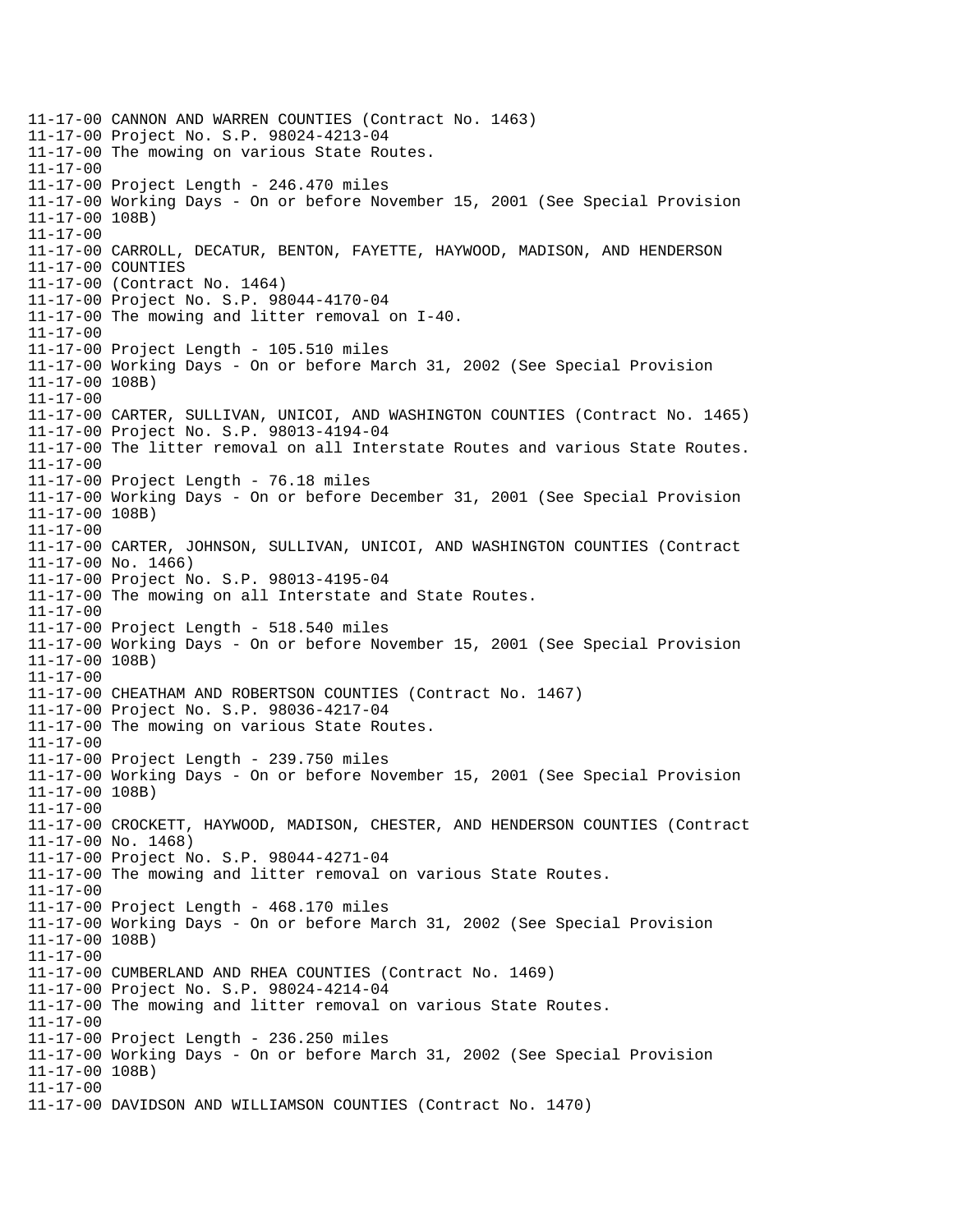11-17-00 Project No. S.P. 98036-4118-04 11-17-00 The mowing and litter removal on various Interstate and State Routes. 11-17-00 11-17-00 Project Length - 119.070 miles 11-17-00 Working Days - On or before March 31, 2002 (See Special Provision 11-17-00 108B) 11-17-00 11-17-00 DAVIDSON COUNTY (Contract No. 1471) 11-17-00 Project No. S.P. 19947-4225-04 11-17-00 The mowing on various State Routes. 11-17-00 11-17-00 Project Length - 235.630 miles 11-17-00 Working Days - On or before November 15, 2001 (See Special Provision 11-17-00 108B) 11-17-00 11-17-00 DYER, GIBSON, LAKE, AND OBION COUNTIES (Contract No. 1472) 11-17-00 Project No. S.P. 98044-4172-04 11-17-00 The mowing and litter removal on I-155 and various State Routes. 11-17-00 11-17-00 Project Length - 563.500 miles 11-17-00 Working Days - On or before March 31, 2002 (See Special Provision 11-17-00 108B) 11-17-00 11-17-00 HAMILTON COUNTY (Contract No. 1473) 11-17-00 Project No. S.P. 33947-4160-04 11-17-00 The mowing on various Interstate and State Routes. 11-17-00 11-17-00 Project Length - 78.480 miles 11-17-00 Working Days - On or before November 15, 2001 (See Special Provision 11-17-00 108B) 11-17-00 11-17-00 HAYWOOD AND MADISON COUNTIES (Contract No. 1474) 11-17-00 Project No. S.P. 98044-4173-04 11-17-00 The litter removal on I-40 and various State Routes. 11-17-00 11-17-00 Project Length - 57.40 miles 11-17-00 Working Days - On or before December 31, 2001 (See Special Provision 11-17-00 108B) 11-17-00 11-17-00 HOUSTON, HUMPHREYS, AND PERRY COUNTIES (Contract No. 1475) 11-17-00 Project No. S.P. 98036-4225-04 11-17-00 The mowing on various State Routes. 11-17-00 11-17-00 Project Length - 237.530 miles 11-17-00 Working Days - On or before November 15, 2001 (See Special Provision 11-17-00 108B) 11-17-00 11-17-00 HUMPHREYS, HICKMAN, DICKSON, WILLIAMSON, AND CHEATHAM COUNTIES 11-17-00 (Contract No. 1476) 11-17-00 Project No. S.P. 98036-4119-04 11-17-00 The mowing and litter removal on I-40. 11-17-00 11-17-00 Project Length - 56.650 miles 11-17-00 Working Days - On or before March 31, 2002 (See Special Provision 11-17-00 108B) 11-17-00 11-17-00 KNOX, BLOUNT, AND SEVIER COUNTIES (Contract No. 1477) 11-17-00 Project No. S.P. 98013-4196-04 11-17-00 The mowing on various Interstate and State Routes. 11-17-00 11-17-00 Project Length - 429.61 miles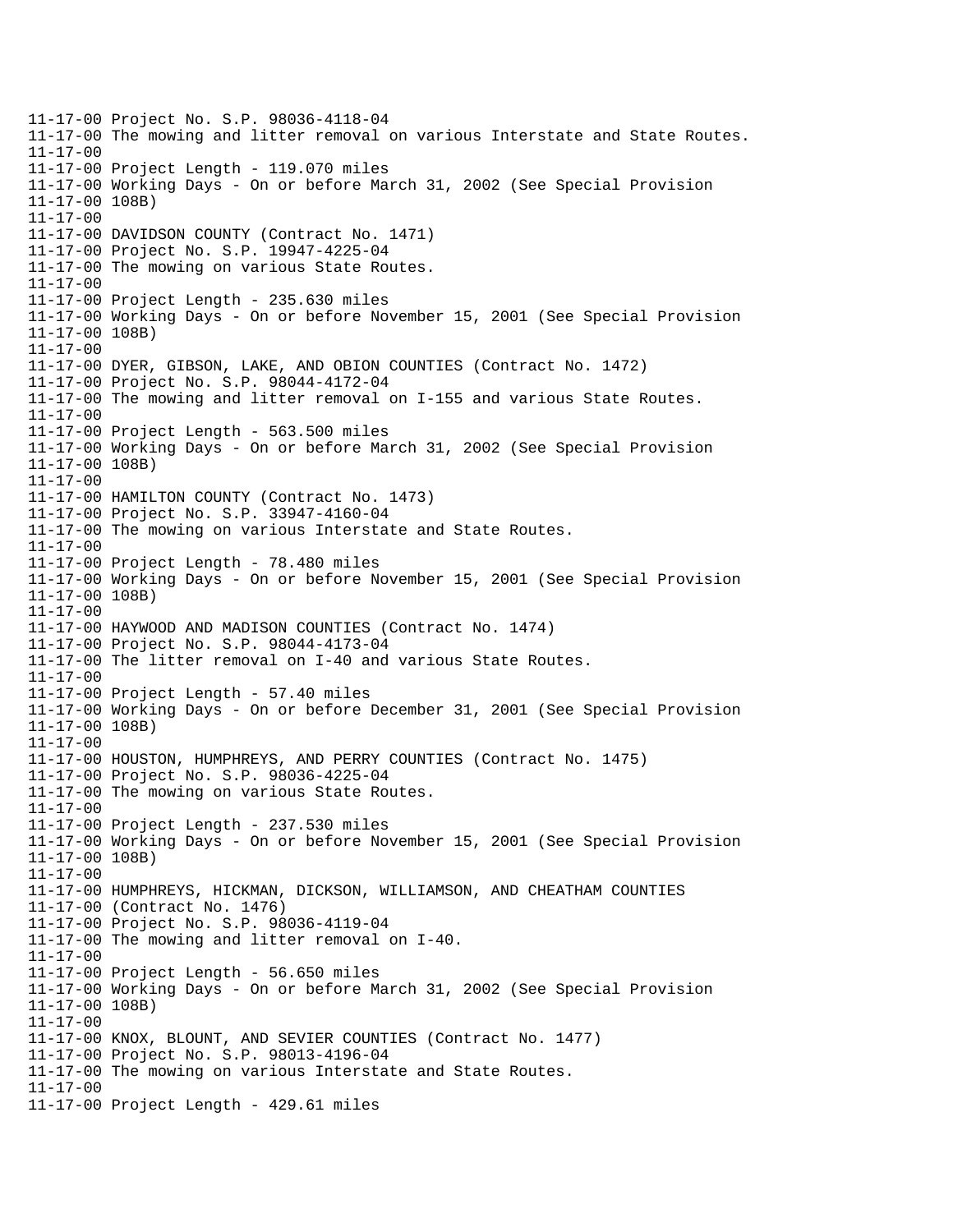11-17-00 Working Days - On or before November 15, 2001 (See Special Provision 11-17-00 108B) 11-17-00 11-17-00 KNOX, BLOUNT, AND SEVIER COUNTIES (Contract No. 1478) 11-17-00 Project No. S.P. 98013-4197-04 11-17-00 The litter removal on various Interstate Routes. 11-17-00 11-17-00 Project Length - 75.880 miles 11-17-00 Working Days - On or before December 31, 2001 (See Special Provision 11-17-00 108B) 11-17-00 11-17-00 LAWRENCE, WAYNE, AND LEWIS COUNTIES (Contract No. 1479) 11-17-00 Project No. S.P. 98036-4220-04 11-17-00 The mowing on various State Routes. 11-17-00 11-17-00 Project Length - 147.150 miles 11-17-00 Working Days - On or before November 15, 2001 (See Special Provision 11-17-00 108B) 11-17-00 11-17-00 LEWIS, WAYNE, AND PERRY COUNTIES (Contract No. 1480) 11-17-00 Project No. S.P. 98036-4221-04 11-17-00 The mowing on various State Routes. 11-17-00 11-17-00 Project Length - 206.820 miles 11-17-00 Working Days - On or before November 15, 2001 (See Special Provision 11-17-00 108B) 11-17-00 11-17-00 PUTNAM AND CUMBERLAND COUNTIES (Contract No. 1481) 11-17-00 Project No. S.P. 98024-4115-04 11-17-00 The mowing and litter removal on I-40 and various State Routes. 11-17-00 11-17-00 Project Length - 94.750 miles 11-17-00 Working Days - On or before March 31, 2002 (See Special Provision 11-17-00 108B) 11-17-00 11-17-00 RUTHERFORD AND WILLIAMSON COUNTIES (Contract No. 1482) 11-17-00 Project No. S.P. 98036-4222-04 11-17-00 The mowing on various State Routes. 11-17-00 11-17-00 Project Length - 189.230 miles 11-17-00 Working Days - On or before November 15, 2001 (See Special Provision 11-17-00 108B) 11-17-00 11-17-00 SHELBY, TIPTON, AND LAUDERDALE COUNTIES (Contract No. 1483) 11-17-00 Project No. S.P. 98044-4274-04 11-17-00 The mowing on various State Routes. 11-17-00 11-17-00 Project Length - 225.940 miles 11-17-00 Working Days - On or before November 15, 2001 (See Special Provision 11-17-00 108B) 11-17-00 11-17-00 SUMNER, MACON, AND TROUSDALE COUNTIES (Contract No. 1484) 11-17-00 Project No. S.P. 98036-4223-04 11-17-00 The mowing on various State Routes. 11-17-00 11-17-00 Project Length - 359.470 miles 11-17-00 Working Days - On or before November 15, 2001 (See Special Provision 11-17-00 108B) 11-17-00 11-17-00 SUMNER, ROBERTSON, CHEATHAM, AND MONTGOMERY COUNTIES (Contract No. 11-17-00 1485)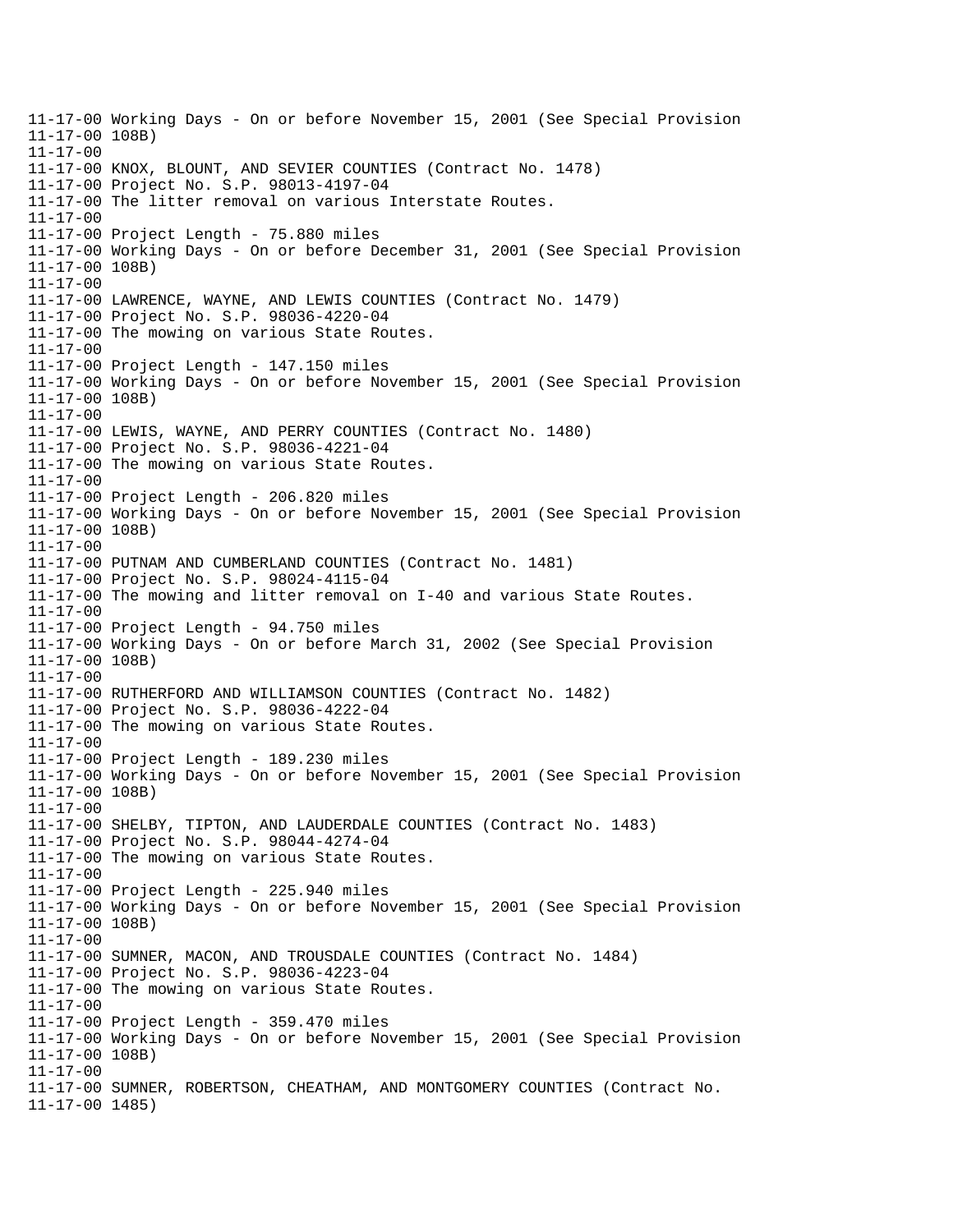------------------------------------------------------------------------------ 11-17-00 Project No. S.P. 98036-4124-04 11-17-00 The mowing and litter removal on I-24, I-65, and S.R. 386. 11-17-00 11-17-00 Project Length - 62.480 miles 11-17-00 Working Days - On or before March 31, 2002 (See Special Provision 11-17-00 108B) 11-17-00 11-17-00 WILLIAMSON COUNTY (Contract No. 1486) 11-17-00 Project No. S.P. 94945-4289-04 11-17-00 The mowing on various State Routes. 11-17-00 11-17-00 Project Length - 176.170 miles 11-17-00 Working Days - On or before November 15, 2001 (See Special Provision 11-17-00 108B) 12-08-00 SHELBY COUNTY (Contract No. 1487) 12-08-00 Project No. BHI/BSRF-40-1(278)0, 79001-3188-44 12-08-00 The seismic retrofit of portions of the existing bridge on I-40 over 12-08-00 the Mississippi River. 12-08-00 12-08-00 Project Length - 1.198 miles 12-08-00 Working Days - On or before March 1, 2003 (See Special Provision 108B) 12-08-00 Plans Cost - \$ 50.00 Cross-Section Cost - NA 12-08-00 ANDERSON, CAMPBELL, CLAIBORNE, SCOTT, AND UNION COUNTIES (Contract No. 1488) 12-08-00 Project No. S.P. 98013-4199-04 12-08-00 The installation of painted pavement markings on various Interstate 12-08-00 and State Routes. 12-08-00 12-08-00 Project Length - 384.990 miles 12-08-00 Working Days - On or before November 15, 2001 (See Special Provision 12-08-00 108B) 12-08-00 NO PLANS CONTRACT 12-08-00 12-08-00 BENTON, CARROLL, CHESTER, DECATUR, DYER, FAYETTE, GIBSON, HARDEMAN, 12-08-00 HARDIN, HAYWOOD, HENDERSON, HENRY, LAUDERDALE, McNAIRY, MADISON, 12-08-00 OBION, SHELBY, TIPTON, WAYNE, AND WEAKLEY COUNTIES (Contract No. 1489) 12-08-00 Project No. S.P. 98044-4275-04 12-08-00 The sweeping and drain cleaning on various State Routes. 12-08-00 12-08-00 Project Length - 0.000 mile 12-08-00 Working Days - On or before December 31, 2001 (See Special Provision 12-08-00 108B) 12-08-00 NO PLANS CONTRACT 12-08-00 12-08-00 BLEDSOE, CANNON, COFFEE, GRUNDY, MARION, SEQUATCHIE, VAN BUREN, AND 12-08-00 WARREN COUNTIES (Contract No. 1490) 12-08-00 Project No. S.P. 98024-4117-04 12-08-00 The installation of painted pavement markings on various Interstate 12-08-00 and State Routes. 12-08-00 12-08-00 Project Length - 704.710 miles 12-08-00 Working Days - On or before November 15, 2001 (See Special Provision 12-08-00 108B) 12-08-00 NO PLANS CONTRACT 12-08-00 12-08-00 BLOUNT AND KNOX COUNTIES (Contract No. 1491) 12-08-00 Project No. BR-NH-115(19), 47026-3262-94 12-08-00 The construction of a concrete I-beam bridge, a concrete Bulb-Tee beam 12-08-00 bridge, and three (3) retaining walls on U.S. 129 (S.R. 115) over the 12-08-00 Little River (L.M. 0.00), including grading, drainage, and paving. 12-08-00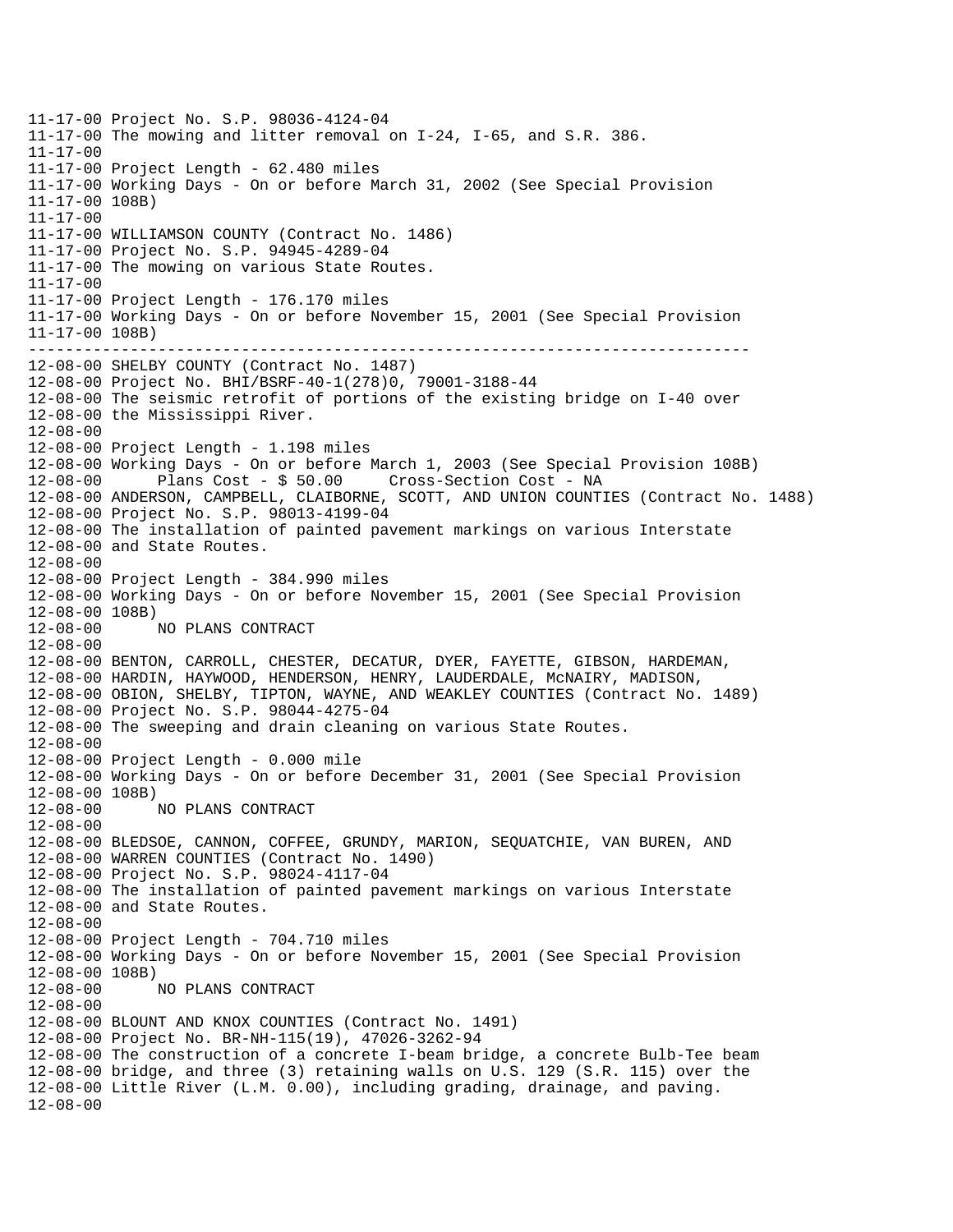12-08-00 Project Length - 0.859 kilometer \*METRIC\* 12-08-00 Working Days - On or before May 31, 2003 12-08-00 Plans Cost - \$ 50.00 Cross-Section Cost - \$ 10.00 12-08-00 The DBE goal for this contract is 5% of the contract amount. 12-08-00 12-08-00 BRADLEY, HAMILTON, McMINN, MEIGS, AND POLK COUNTIES (Contract No. 12-08-00 1492) 12-08-00 Project No. S.P. 98024-4116-04 12-08-00 The installation of painted pavement markings on various Interstate 12-08-00 and State Routes. 12-08-00 12-08-00 Project Length - 400.080 miles 12-08-00 Working Days - On or before November 15, 2001 (See Special Provision 12-08-00 108B) 12-08-00 NO PLANS CONTRACT 12-08-00 12-08-00 CARTER COUNTY (Contract No. 1493) 12-08-00 Project No. STP-H-NHE-159(5), 10013-3212-94 12-08-00 The installation of guardrail at various locations on S.R. 159. 12-08-00 12-08-00 Project Length - 0.000 mile 12-08-00 Working Days - On or before May 31, 2001 12-08-00 NO PLANS CONTRACT 12-08-00 12-08-00 CARTER, GREENE, HAMBLEN, HANCOCK, HAWKINS, JOHNSON, SULLIVAN, UNICOI, 12-08-00 AND WASHINGTON COUNTIES (Contract No. 1494) 12-08-00 Project No. S.P. 98013-4198-04 12-08-00 The installation of painted pavement markings on various Interstate 12-08-00 and State Routes. 12-08-00 12-08-00 Project Length - 785.960 miles 12-08-00 Working Days - On or before November 15, 2001 (See Special Provision 12-08-00 108B) 12-08-00 NO PLANS CONTRACT 12-08-00 12-08-00 CHEATHAM, HOUSTON, MONTGOMERY, ROBERTSON, AND STEWART COUNTIES 12-08-00 (Contract No. 1495) 12-08-00 Project No. S.P. 98036-4126-04 12-08-00 The installation of painted pavement markings on various Interstate 12-08-00 and State Routes. 12-08-00 12-08-00 Project Length - 556.650 miles 12-08-00 Working Days - On or before November 15, 2001 (See Special Provision 12-08-00 108B) 12-08-00 NO PLANS CONTRACT 12-08-00 12-08-00 CHESTER COUNTY (Contract No. 1496) 12-08-00 Project No. S.P. 12007-3214-04 12-08-00 The grading, drainage, and paving on S.R. 100 beginning at Mifflin 12-08-00 Avenue and extending to the Henderson City limits. 12-08-00 12-08-00 Project Length - 1.358 miles 12-08-00 Working Days - On or before September 1, 2001 12-08-00 Plans Cost - \$ 25.00 Cross-Section Cost - \$ 10.00 12-08-00 12-08-00 CLAY COUNTY (Contract No. 1497) 12-08-00 Project No. S.P. 14945-3445-04 12-08-00 The grading, drainage, and paving on a S.I.A. route serving Stardust 12-08-00 Cruisers, Inc., in Celina. 12-08-00 12-08-00 Project Length - 0.658 mile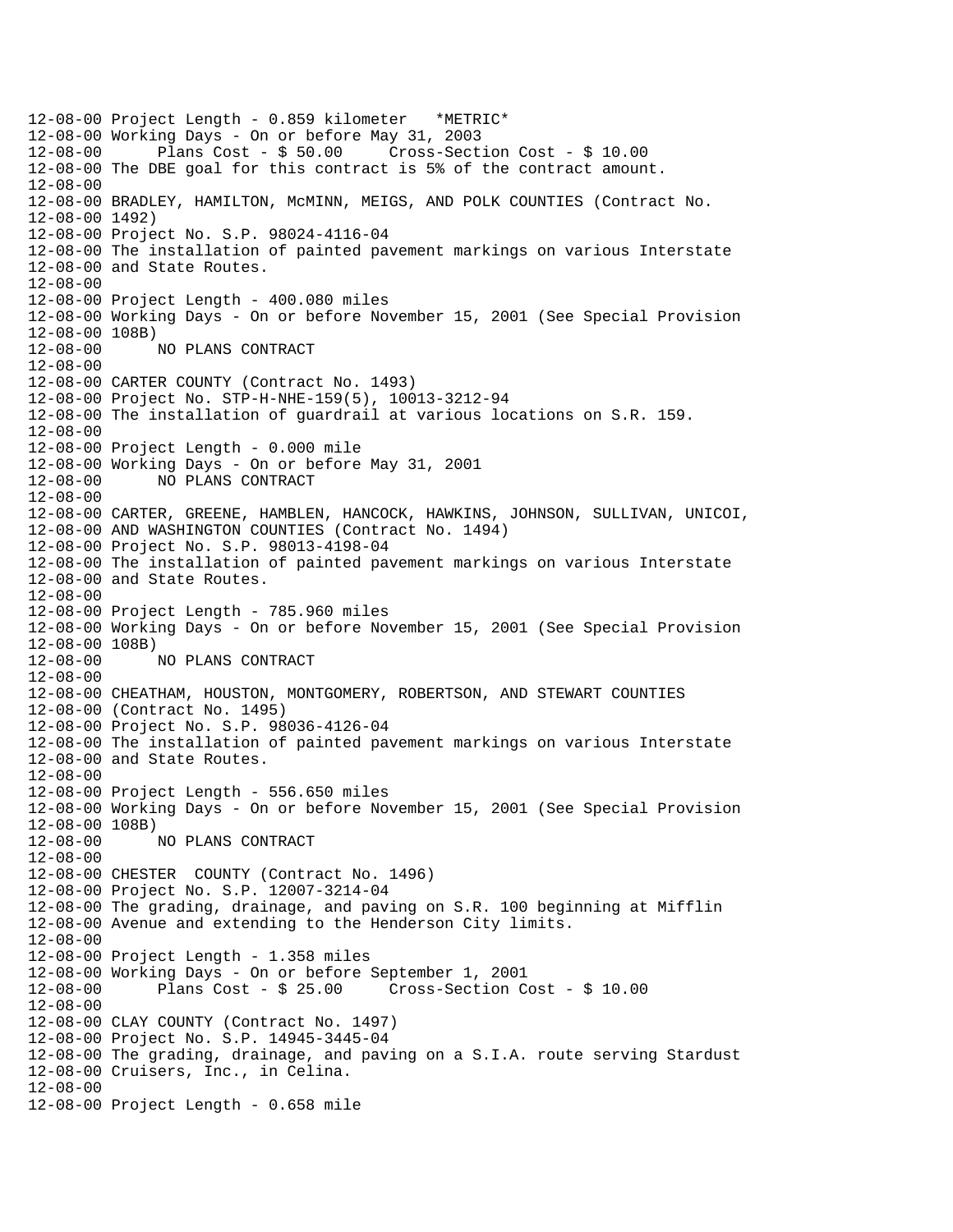12-08-00 Working Days - On or before October 15, 2001 12-08-00 Plans Cost - \$ 10.00 Cross-Section Cost - \$ 10.00 12-08-00 12-08-00 COFFEE COUNTY (Contract No. 1498) 12-08-00 Project No. IME-24-2(113)102, 16001-8162-44 12-08-00 The resurfacing on I-24 beginning east of U.S. 41 (S.R. 2) and 12-08-00 extending to east of AEDC Road. 12-08-00 12-08-00 Project Length - 12.152 miles 12-08-00 Working Days - On or before August 30, 2001 12-08-00 Plans Cost - \$ 3.00 (11" x 17") 12-08-00 The DBE goal for this contract is 8% of the contract amount. 12-08-00 12-08-00 DAVIDSON COUNTY (Contract No. 1499) 12-08-00 Project No. IME-40-5(123)208, 19008-8179-44 12-08-00 The resurfacing on I-40 beginning at 8th Avenue (L.M. 18.31) and 12-08-00 extending to east of Spence Lane (L.M. 21.90), including bridge 12-08-00 repair. 12-08-00 12-08-00 Project Length - 3.590 miles 12-08-00 Working Days - See proposal. 12-08-00 Plans Cost - \$ 10.00 Cross-Section Cost - NA 12-08-00 The DBE goal for this contract is 3% of the contract amount. 12-08-00 12-08-00 DAVIDSON COUNTY (Contract No. 1500) 12-08-00 Project No. IM-65-3(102)90, 19012-3153-44 12-08-00 The grading, drainage, construction of four (4) bridges, widening of 12-08-00 (2) existing bridges, and paving on I-65 beginning 0.36 mile south of 12-08-00 Dickerson Road and extending to Old Hickory Boulevard, including the 12-08-00 relocation of utilities beginning at Trinity Lane and extending to 12-08-00 Vietnam Veterans Parkway. 12-08-00 12-08-00 Project Length - 2.689 miles 12-08-00 Working Days - On or before December 1, 2003 (See Special Provision 12-08-00 108B)<br>12-08-00 Plans Cost - \$275.00 12-08-00 Plans Cost - \$275.00 Cross-Section Cost - \$175.00 12-08-00 The DBE goal for this contract is 7% of the contract amount. 12-08-00 12-08-00 DAVIDSON COUNTY (Contract No. 1501) 12-08-00 Project No. CM-9312(38), 19959-3726-54 12-08-00 The installation of communications cable for a Nashville signal 12-08-00 system. 12-08-00 12-08-00 Project Length - 0.000 mile 12-08-00 Working Days - See proposal. 12-08-00 Plans Cost - \$ 10.00 Cross-Section Cost - NA 12-08-00 12-08-00 DICKSON, HICKMAN, HUMPHREYS, AND PERRY COUNTIES (Contract No. 1502) 12-08-00 Project No. S.P. 98036-4127-04 12-08-00 The installation of painted pavement markings on various Interstate 12-08-00 and State Routes. 12-08-00 12-08-00 Project Length - 468.550 miles 12-08-00 Working Days - On or before November 15, 2001 (See Special Provision 12-08-00 108B) 12-08-00 NO PLANS CONTRACT 12-08-00 12-08-00 DYER COUNTY (Contract No. 1503) 12-08-00 Project No. BR-STP-210(5), 23210-3211-94 12-08-00 The construction of a concrete box beam bridge on S.R. 210 over the 12-08-00 Illinois Central Railroad (L.M. 3.52), including grading, drainage,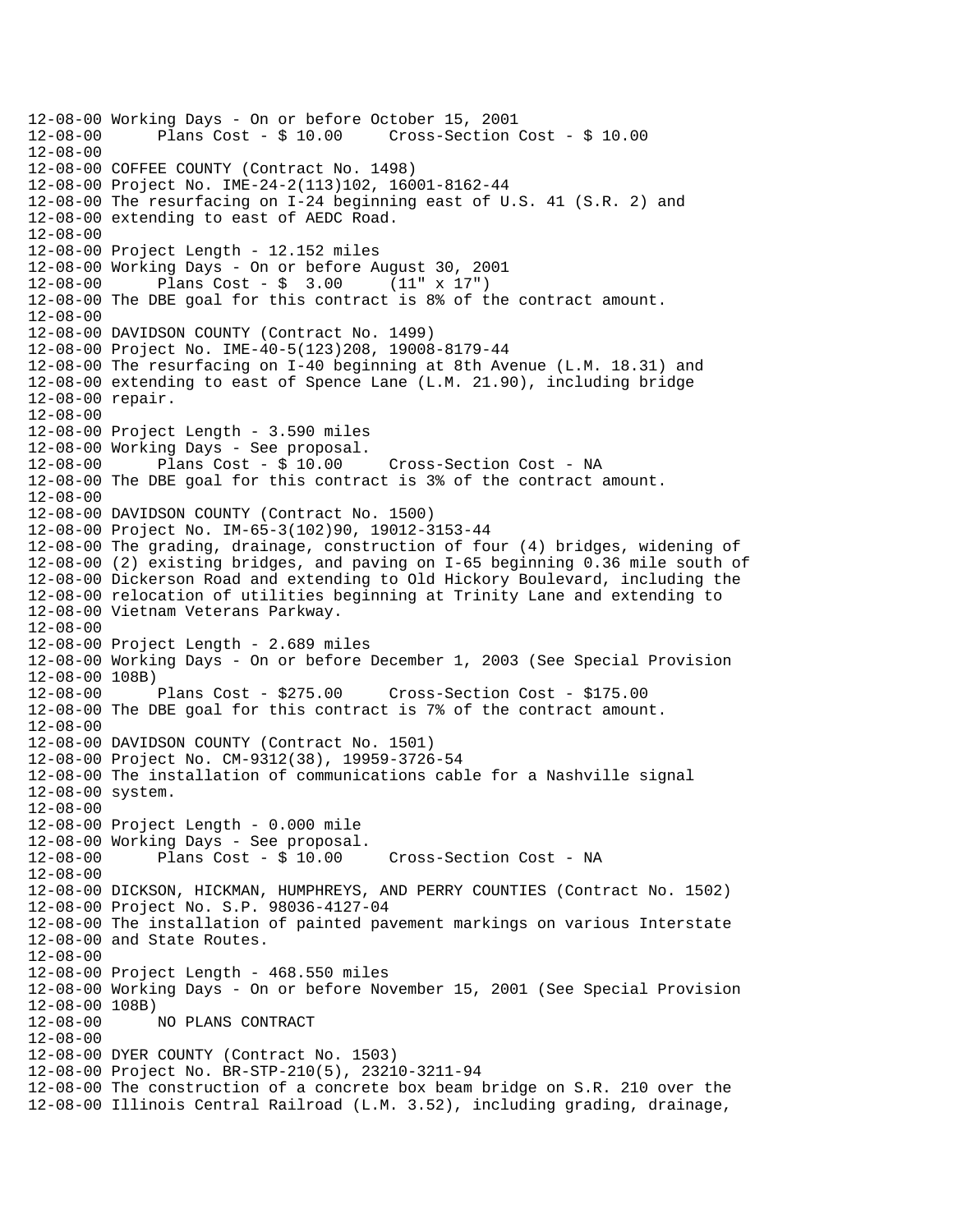```
12-08-00 and paving. 
12-08-00 
12-08-00 Project Length - 0.780 kilometer *METRIC* 
12-08-00 Working Days - On or before August 1, 2002 
12-08-00 Plans Cost - $ 25.00 Cross-Section Cost - $ 10.00 
12-08-00 The DBE goal for this contract is 6% of the contract amount. 
12-08-00 
12-08-00 FAYETTE COUNTY (Contract No. 1504) 
12-08-00 Project No. STP-H-57(29), 24006-3240-94 
12-08-00 The grading, drainage, installation of signals, and paving on S.R. 57 
12-08-00 at Commerce Drive. 
12-08-00 
12-08-00 Project Length - 0.222 mile 
12-08-00 Working Days - On or before June 1, 2001 
12-08-00 Plans Cost - $ 10.00 Cross-Section Cost - $0.00 
12-08-00 
12-08-00 FAYETTE AND HAYWOOD COUNTIES (Contract No. 1505) 
12-08-00 Project No. S.P. 98044-4276-04 
12-08-00 The shaping of shoulders and ditches and the installation of side 
12-08-00 drains on various State Routes. 
12-08-00 
12-08-00 Project Length - 18.95 miles 
12-08-00 Working Days - On or before May 31, 2001 
12-08-00 NO PLANS CONTRACT 
12-08-00 
12-08-00 GIBSON COUNTY (Contract No. 1506) 
12-08-00 Project No. BRZE-2700(22), 27130-3405-94 
12-08-00 The construction of a concrete box beam bridge on Cades-Atwood Road 
12-08-00 over Roberson Creek (L.M. 8.07), including grading, drainage, and 
12-08-00 paving. 
12-08-00 
12-08-00 Project Length - 0.229 mile 
12-08-00 Working Days - On or before December 1, 2001 
12-08-00 Plans Cost - $ 10.00 Cross-Section Cost - $0.00 
12-08-00 The DBE goal for this contract is 5% of the contract amount. 
12-08-00 
12-08-00 GIBSON COUNTY (Contract No. 1507) 
12-08-00 Project No. STP-H-NHE-5(51), 27001-3235-94; STP-H-NHE-5(52), 27001
12-08-00 3234-94; STP-H-NHE-5(53), 27001-3233-94 
12-08-00 The installation of signals on U.S. 45 (S.R. 5) at S.R. 54 (Armory 
12-08-00 Street), at S.R. 77 and S.R. 104 (Eaton Street), and at S.R. 186 
12-08-00 (Gibson Street) in Trenton. 
12-08-00 
12-08-00 Project Length - 0.000 mile 
12-08-00 Working Days - On or before August 1, 2001 
12-08-00 Plans Cost - $ 10.00 Cross-Section Cost - NA 
12-08-00 
12-08-00 GILES COUNTY (Contract No. 1508) 
12-08-00 Project No. IME-65-1(62)14, 28001-8166-44 
12-08-00 The resurfacing on I-65 beginning near U.S. 64 (S.R. 15) (L.M. 14.35) 
12-08-00 and extending to the Marshall County line 
12-08-00 (L.M. 22.40). 
12-08-00 
12-08-00 Project Length - 8.050 miles 
12-08-00 Working Days - On or before October 15, 2001 
12-08-00 Plans Cost - $ 3.00 Cross-Section Cost - NA 
12-08-00 The DBE goal for this contract is 3% of the contract amount. 
12-08-00 
12-08-00 GILES COUNTY (Contract No. 1509) 
12-08-00 Project No. S.P. 28007-4227-04 
12-08-00 The repair of expansion joints on the bridges on U.S. 64 (S.R. 15)
```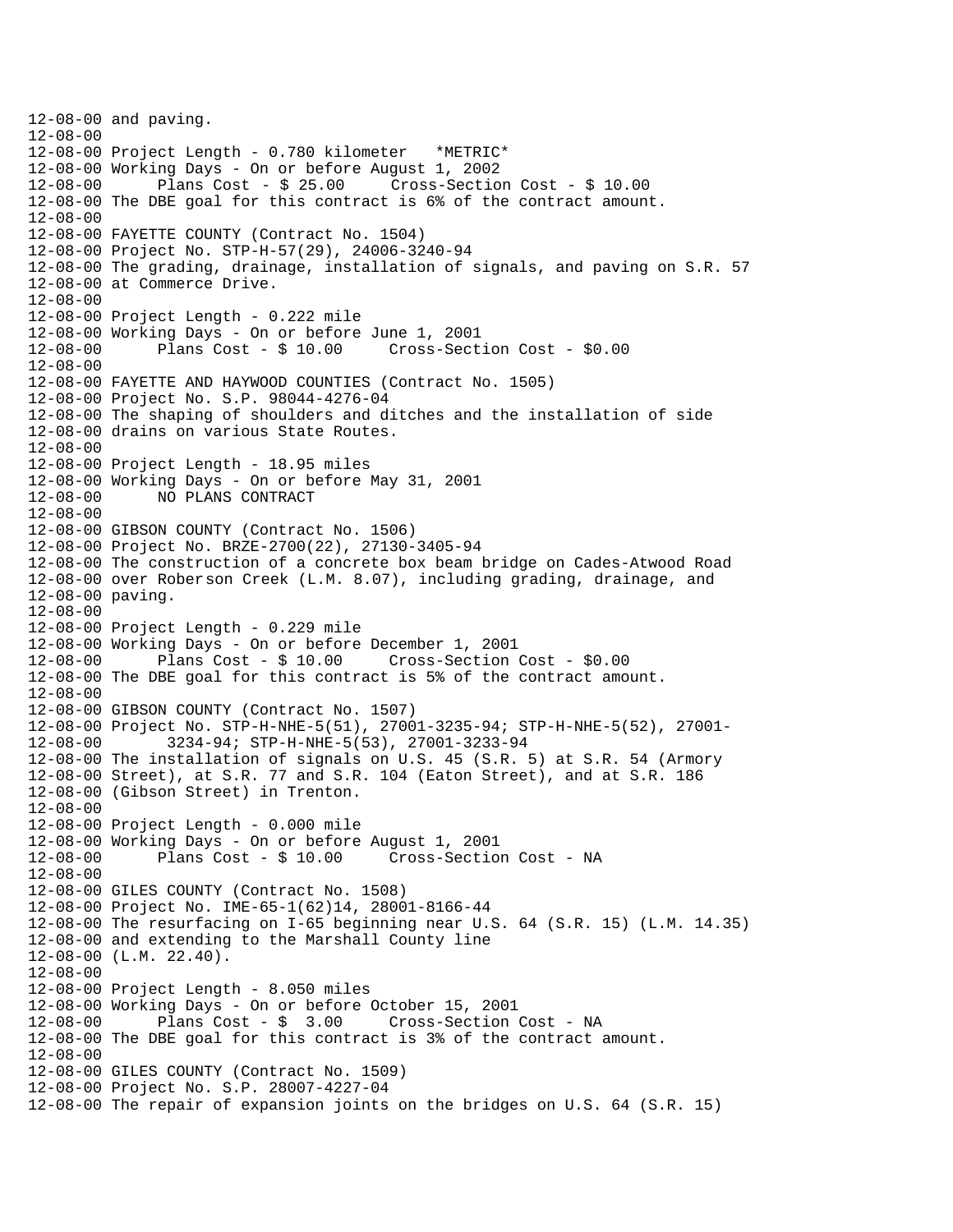12-08-00 over Richland Creek overflow (L.M. 10.12), Richland Creek and Vales 12-08-00 Mill Road (L.M. 10.36), Buford Branch (L.M. 12.62), Richland Creek 12-08-00 (L.M. 12.84), and over Richland Creek overflow (L.M. 12.99). 12-08-00 12-08-00 Project Length - 0.000 mile 12-08-00 Working Days - On or before June 30, 2001 (See Special Provision 108B) 12-08-00 NO PLANS CONTRACT 12-08-00 12-08-00 GILES, LAWRENCE, LEWIS, MAURY, AND WAYNE COUNTIES (Contract No. 1510) 12-08-00 Project No. S.P. 98036-4128-04 12-08-00 The installation of painted pavement markings on various Interstate 12-08-00 and State Routes. 12-08-00 12-08-00 Project Length - 715.040 miles 12-08-00 Working Days - On or before November 15, 2001 (See Special Provision 12-08-00 108B) NO PLANS CONTRACT 12-08-00 12-08-00 GREENE COUNTY (Contract No. 1511) 12-08-00 Project No. IME-81-1(99)44, 30001-8182-44 12-08-00 The resurfacing on I-81 beginning at Jearoldstown Road (L.M. 26.93) 12-08-00 and extending to the Washington County line 12-08-00 (L.M. 32.16). 12-08-00 12-08-00 Project Length - 5.230 miles 12-08-00 Working Days - On or before September 15, 2001 12-08-00 Plans Cost - \$ 3.00 (11" x 17") 12-08-00 The DBE goal for this contract is 3% of the contract amount. 12-08-00 12-08-00 HAMILTON COUNTY (Contract No. 1512) 12-08-00 Project No. IME-24-3(82)165, 33002-8159-44 12-08-00 The resurfacing on I-24 beginning at the Georgia State line and 12-08-00 extending to the bridge over Chattanooga Creek, including bridge 12-08-00 repair. 12-08-00 12-08-00 Project Length - 6.210 miles 12-08-00 Working Days - On or before October 15, 2001 (See Special Provision 12-08-00 108B) 12-08-00 Plans Cost - \$ 3.00 (11" x 17") 12-08-00 The DBE goal for this contract is 3% of the contract amount. 12-08-00 12-08-00 HAMILTON COUNTY (Contract No. 1513) 12-08-00 Project No. STP-H-9202(65), 33035-3521-94 12-08-00 The installation of signals on Dayton Boulevard at the intersection 12-08-00 with Browntown Road and Wickley Road. 12-08-00 12-08-00 Project Length - 0.000 mile 12-08-00 Working Days - On or before August 1, 2001 12-08-00 Plans Cost - \$ 3.00 Cross-Section Cost - NA 12-08-00 12-08-00 HENDERSON COUNTY (Contract No. 1514) 12-08-00 Project No. STP-H-20(20), 39003-3264-94 12-08-00 The installation of signals on U.S. 412 (S.R. 20) at Main Street in 12-08-00 Lexington. 12-08-00 12-08-00 Project Length - 0.000 mile 12-08-00 Working Days - On or before July 15, 2001 (See Special Provision 108B) 12-08-00 Plans Cost - \$ 3.00 Cross-Section Cost - NA 12-08-00 12-08-00 HENDERSON COUNTY (Contract No. 1515) 12-08-00 Project No. S.P. 39004-4223-04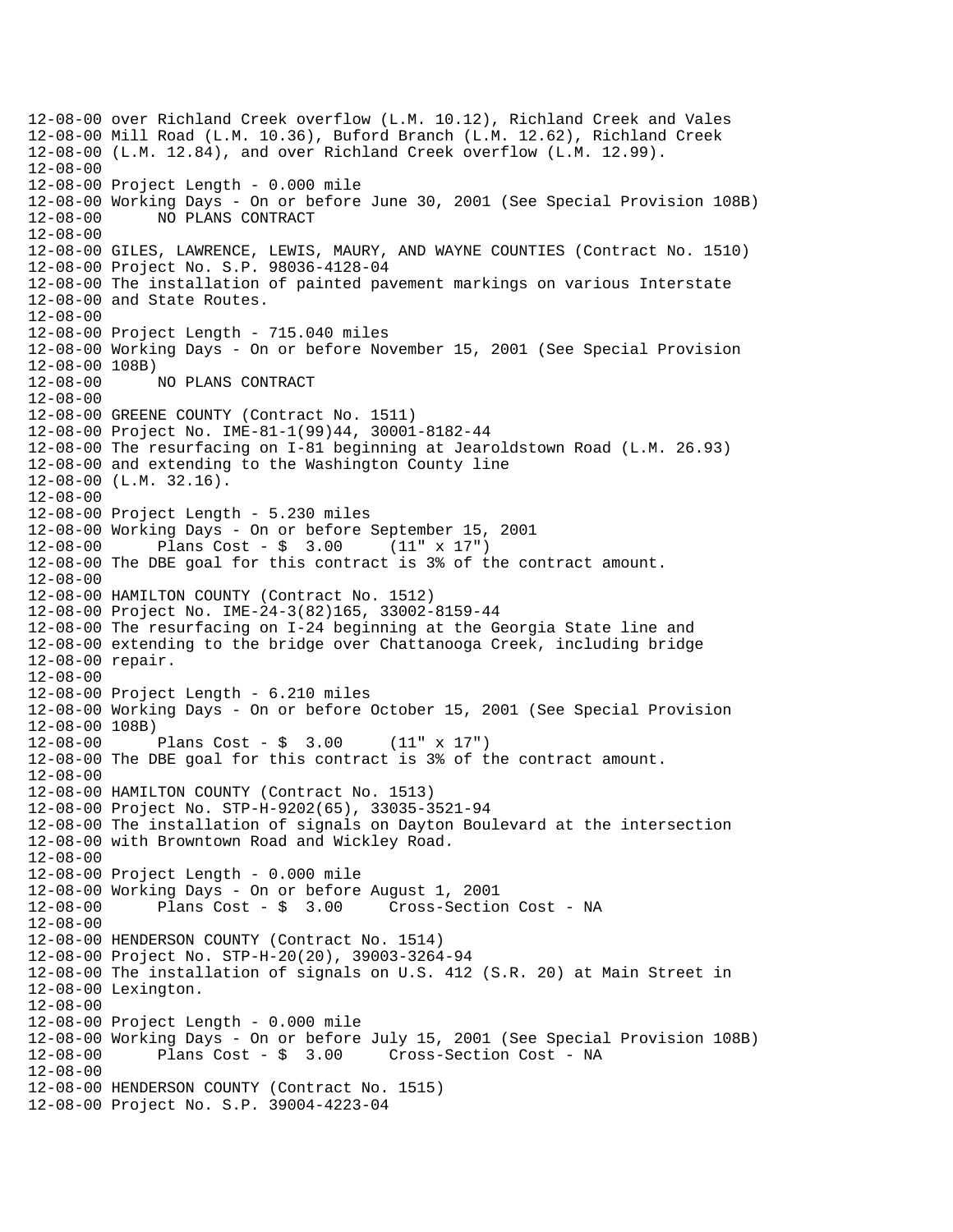```
12-08-00 The repair of the bridge on S.R. 22 over Piney Creek (L.M. 6.07). 
12-08-00 
12-08-00 Project Length - 0.000 mile 
12-08-00 Working Days - On or before August 1, 2001 
12-08-00 Plans Cost - $ 10.00 Cross-Section Cost - NA 
12-08-00 
12-08-00 HENRY COUNTY (Contract No. 1516) 
12-08-00 Project No. S.P. 40945-4255-04 
12-08-00 The repair of the bridges on S.R. 69A over West Sandy Creek (L.M. 
12-08-00 6.40) and on S.R. 218 over Bailey Fork Creek 
12-08-00 (L.M. 5.53) and over overflow (L.M. 5.68). 
12-08-00 
12-08-00 Project Length - 0.000 mile 
12-08-00 Working Days - On or before December 1, 2001 
12-08-00 Plans Cost - $ 10.00 Cross-Section Cost - NA 
12-08-00 
12-08-00 JEFFERSON COUNTY (Contract No. 1517) 
12-08-00 Project No. IME-81-1(101)0, 45003-8126-44 
12-08-00 The resurfacing on I-81 beginning at the junction with I-40 (L.M. 
12-08-00 0.30) and extending to the Hamblen County line 
12-08-00 (L.M. 7.58). 
12-08-00 
12-08-00 Project Length - 7.280 miles 
12-08-00 Working Days - On or before December 15, 2001 (See Special Provision 
12-08-00 108B) 
12-08-00 Plans Cost - $ 3.00 (11" x 17") 
12-08-00 The DBE goal for this contract is 3% of the contract amount. 
12-08-00 
12-08-00 KNOX COUNTY (Contract No. 1518) 
12-08-00 Project No. BH-STP-3775(2), 47953-3513-94 
12-08-00 The rehabilitation of the bridge on Gay Street over the Tennessee 
12-08-00 River and S.R. 158 (L.M. 0.26). 
12-08-00 
12-08-00 Project Length - 0.345 mile 
12-08-00 Working Days - See proposal. 
12-08-00 Plans Cost - $ 50.00 Cross-Section Cost - NA 
12-08-00 The DBE goal for this contract is 5% of the contract amount. 
12-08-00 
12-08-00 KNOX COUNTY (Contract No. 1519) 
12-08-00 Project No. S.P. 47953-4508-04 
12-08-00 The repair of the bridge on Hospital Access Road over U.S. 129 (S.R. 
12-08-00 115) (L.M. 2.25). 
12-08-00 
12-08-00 Project Length - 0.000 mile 
12-08-00 Working Days - On or before April 6, 2001 
12-08-00 Plans Cost - $ 10.00 Cross-Section Cost - NA 
12-08-00 
12-08-00 MARSHALL COUNTY (Contract No. 1520) 
12-08-00 Project No. IME-65-1(61)22, 59001-8131-44 
12-08-00 The resurfacing on I-65 beginning at the Giles County line (L.M. 0.00) 
12-08-00 and extending to the Maury County line 
12-08-00 (L.M. 12.77). 
12-08-00 
12-08-00 Project Length - 12.770 miles 
12-08-00 Working Days - On or before December 15, 2001 (See Special Provision 
12-08-00 108B) 
12-08-00 Plans Cost - $ 10.00 Cross-Section Cost - NA 
12-08-00 The DBE goal for this contract is 7% of the contract amount. 
12-08-00 
12-08-00 MARSHALL COUNTY (Contract No. 1521) 
12-08-00 Project No. S.P. 59009-4207-04
```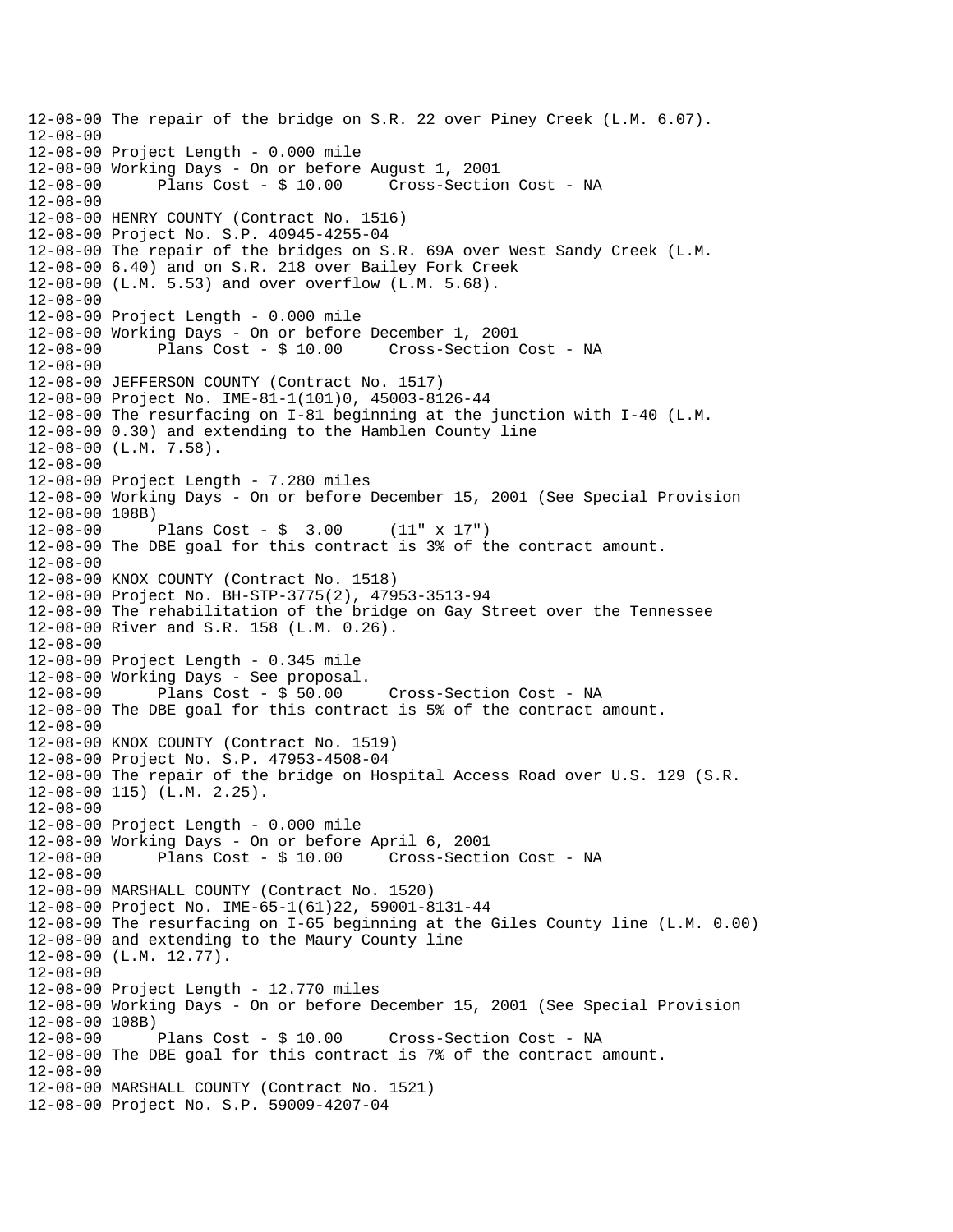12-08-00 The repair of the bridge on S.R. 99 over Caney Creek (L.M. 3.25). 12-08-00 12-08-00 Project Length - 0.000 mile 12-08-00 Working Days - See proposal. 12-08-00 Plans Cost - \$ 10.00 Cross-Section Cost - NA 12-08-00 12-08-00 POLK COUNTY (Contract No. 1522) 12-08-00 Project No. STP-H-NH-68(18), 70008-3219-94 12-08-00 The installation of signals on S.R. 68 (Ocoee Street) at Highland 12-08-00 Street and at Grand Street. 12-08-00 12-08-00 Project Length - 0.000 mile 12-08-00 Working Days - On or before August 1, 2001 Cross-Section Cost - NA 12-08-00 12-08-00 PUTNAM AND CUMBERLAND COUNTIES (Contract No. 1523) 12-08-00 Project No. IME-40-6(126)301, 71001-8190-44, 18100-8108-44 12-08-00 The resurfacing on I-40 beginning 0.5 mile west of U.S. 70N (S.R. 24) 12-08-00 in Putnam County and extending to the parking area exit in Cumberland 12-08-00 County. 12-08-00 12-08-00 Project Length - 6.180 miles 12-08-00 Working Days - On or before June 30, 2001 (See Special Provision 108B) 12-08-00 Plans Cost - \$ 3.00 (11" x 17") 12-08-00 The DBE goal for this contract is 4% of the contract amount. 12-08-00 12-08-00 PUTNAM COUNTY (Contract No. 1524) 12-08-00 Project No. S.P. 71003-4224-04 12-08-00 The repair of the bridge on U.S. 70N (S.R. 24) over Bullock Creek 12-08-00 (L.M. 27.79). 12-08-00 12-08-00 Project Length - 0.000 mile 12-08-00 Working Days - On or before July 31, 2001 12-08-00 Plans Cost - \$ 10.00 Cross-Section Cost - NA 12-08-00 12-08-00 SEVIER COUNTY (Contract No. 1525) 12-08-00 Project No. S.P. 78013-3225-04 12-08-00 The grading, drainage, construction of twenty-four (24) retaining 12-08-00 walls, and paving on U.S. 321 (S.R. 73), beginning at Glades Road and 12-08-00 extending to Buckhorn Road. 12-08-00 12-08-00 Project Length - 4.269 kilometers \*METRIC\* 12-08-00 Working Days - See proposal. 12-08-00 Plans Cost - \$150.00 Cross-Section Cost - \$ 50.00 12-08-00 12-08-00 SHELBY COUNTY (Contract No. 1526) 12-08-00 Project No. IME-40-1(280)1, 79001-8189-44 12-08-00 The resurfacing (superpave) on I-40 beginning at the Hernando DeSoto 12-08-00 Bridge over the Mississippi River (L.M. 0.835) and extending to the 12-08-00 bridge over the C.S.X. Railroad (L.M. 2.440). 12-08-00 12-08-00 Project Length - 1.605 miles 12-08-00 Working Days - On or before July 1, 2001 (See Special Provision 108B) 12-08-00 Plans Cost - \$ 3.00 (11" x 17") 12-08-00 The DBE goal for this contract is 3% of the contract amount. 12-08-00 12-08-00 SHELBY COUNTY (Contract No. 1527) 12-08-00 Project No. IXA-STP-2871(6), 79190-3715-44 12-08-00 The grading, drainage, construction of three (3) retaining walls, and 12-08-00 paving on Kirby Parkway beginning at Quince Road and extending to 12-08-00 Messick Road.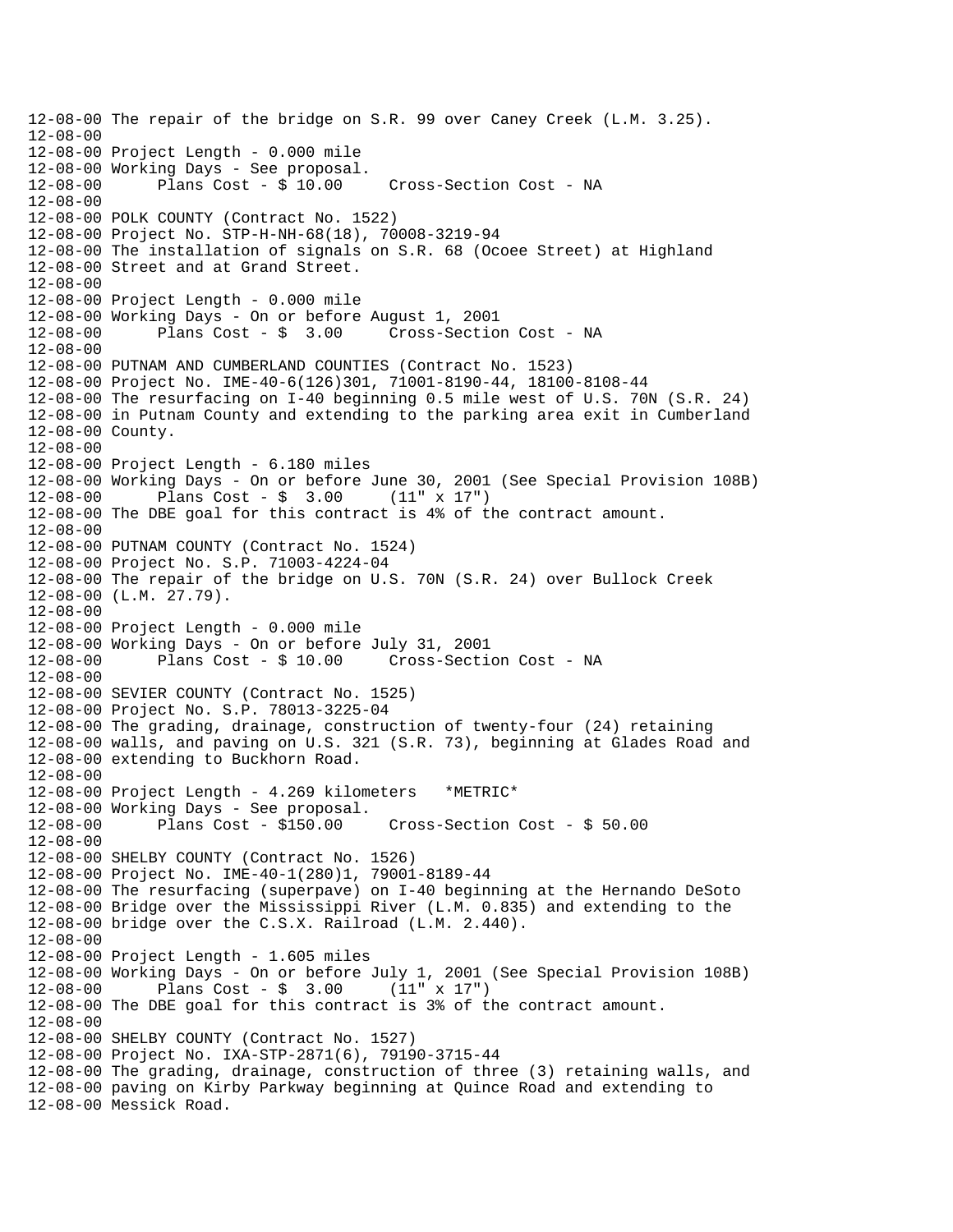$12 - 08 - 00$ 12-08-00 Project Length - 1.077 miles 12-08-00 Working Days - On or before June 1, 2002 Plans Cost -  $$25.00$  Cross-Section Cost -  $$10.00$ 12-08-00 The DBE goal for this contract is 9% of the contract amount. 12-08-00 12-08-00 SHELBY COUNTY (Contract No. 1528) 12-08-00 Project No. S.P. 79001-4187-04 12-08-00 The repair of the bridges on I-40 over the Wolf River (L.M. 14.60), 12-08-00 Clear Creek (L.M. 27.16), and Collierville-Arlington Road (L.M. 12-08-00 29.79), on Canada Road over I-40 (L.M. 14.53), and on Chambers Chapel 12-08-00 Road over I-40 (L.M. 2.65). 12-08-00 12-08-00 Project Length - 0.000 mile 12-08-00 Working Days - See proposal. 12-08-00 Plans Cost - \$ 50.00 Cross-Section Cost - NA 12-08-00 12-08-00 SMITH COUNTY (Contract No. 1529) 12-08-00 Project No. S.P. 80007-3228-04 12-08-00 The grading, drainage, and paving on S.R. 85 beginning 1.45 kilometers 12-08-00 east of Ash Hopper Hollow Road and extending to 0.15 kilometer east of 12-08-00 Marina Lane. 12-08-00 12-08-00 Project Length - 1.707 kilometers \*METRIC\* 12-08-00 Working Days - On or before December 15, 2001 12-08-00 Plans Cost - \$ 25.00 Cross-Section Cost - \$ 10.00  $12 - 08 - 00$ 12-08-00 SUMNER COUNTY (Contract No. 1530) 12-08-00 Project No. CM-STP-258(4), 83018-3215-54 12-08-00 The grading, drainage, construction of a concrete box beam bridge, and 12-08-00 paving on S.R. 174 (Long Hollow Pike) at S.R. 258 (New Shackle Island 12-08-00 Road). 12-08-00 12-08-00 Project Length - 0.447 mile 12-08-00 Working Days - On or before December 20, 2001 12-08-00 Plans Cost - \$ 25.00 Cross-Section Cost - \$ 10.00 12-08-00 The DBE goal for this contract is 7% of the contract amount. 12-08-00 12-08-00 SUMNER COUNTY (Contract No. 1531) 12-08-00 Project No. STP-M-9307(8), 83954-3754-54 12-08-00 The grading, drainage, and paving on Imperial Boulevard, beginning at 12-08-00 Gail Drive and extending to Sanders Ferry Road. 12-08-00 12-08-00 Project Length - 0.911 mile 12-08-00 Working Days - On or before December 15, 2001 12-08-00 Plans Cost - \$ 10.00 Cross-Section Cost - \$ 10.00 12-08-00 The DBE goal for this contract is 9% of the contract amount. 12-08-00 12-08-00 WASHINGTON AND SULLIVAN COUNTIES (Contract No. 1532) 12-08-00 Project No. IME-81-1(100)49, 90001-8116-44, 82001-8164-44 12-08-00 The resurfacing on I-81 beginning at the Greene County line (L.M. 12-08-00 0.00) and extending through Washington County to 0.5 mile south of the 12-08-00 bridges over Kendrick Creek Road (L.M. 2.04) in Sullivan County. 12-08-00 12-08-00 Project Length - 5.980 miles 12-08-00 Working Days - On or before September 15, 2001 (See Special Provision 12-08-00 108B) 12-08-00 Plans Cost - \$ 3.00 (11" x 17") 12-08-00 The DBE goal for this contract is 3% of the contract amount. 12-08-00 12-08-00 WILLIAMSON COUNTY (Contract No. 1533)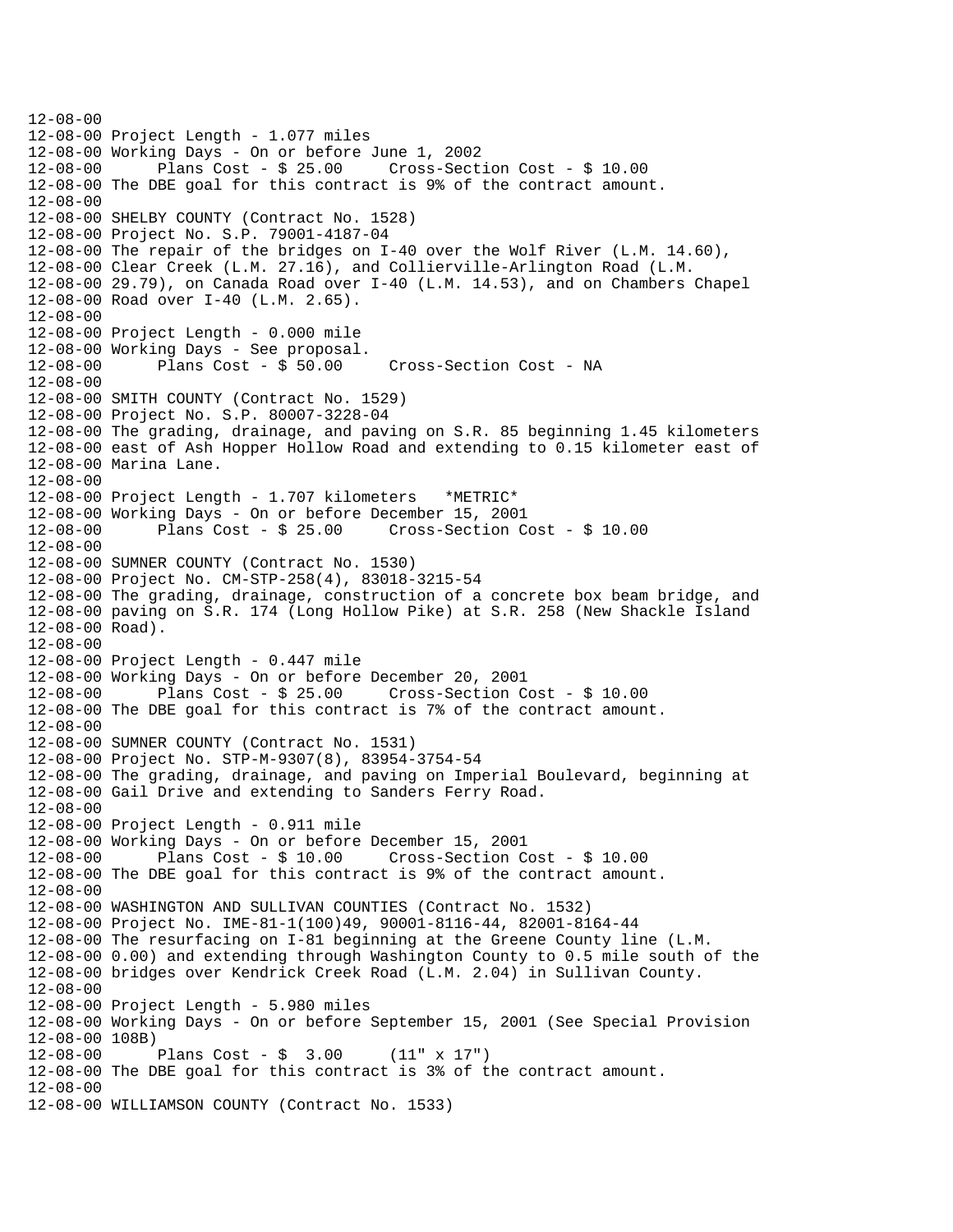12-08-00 Project No. S.P. 94840-3223-04 12-08-00 The grading, drainage, construction of eight (8) bridges, and partial 12-08-00 paving on S.R. 840 beginning 0.69 mile east of Thompson Station Road 12-08-00 and extending to 0.225 mile west of U.S. 431 (S.R. 106). 12-08-00 12-08-00 Project Length - 5.110 miles 12-08-00 Working Days - See proposal. 12-08-00 Plans Cost - \$125.00 Cross-Section Cost - \$100.00 12-08-00 12-08-00 WILLIAMSON COUNTY (Contract No. 1534) 12-08-00 Project No. S.P. 94840-3227-04 12-08-00 The paving on S.R. 840 beginning 0.255 mile west of U.S. 431 (S.R. 12-08-00 106) and extending to 0.81 mile west of Arno Road. 12-08-00 12-08-00 Project Length - 6.188 miles 12-08-00 Working Days - See proposal. Cross-Section Cost - NA 12-08-00 12-08-00 WILSON COUNTY (Contract No. 1535) 12-08-00 Project No. S.P. 95001-4188-04 12-08-00 The repair of the bridge on I-40 over U.S. 70 (S.R. 26) (L.M. 16.82). 12-08-00 12-08-00 Project Length - 0.000 mile 12-08-00 Working Days - On or before March 20, 2001 (See Special Provision 12-08-00 108B) Plans Cost - \$ 10.00 Cross-Section Cost - NA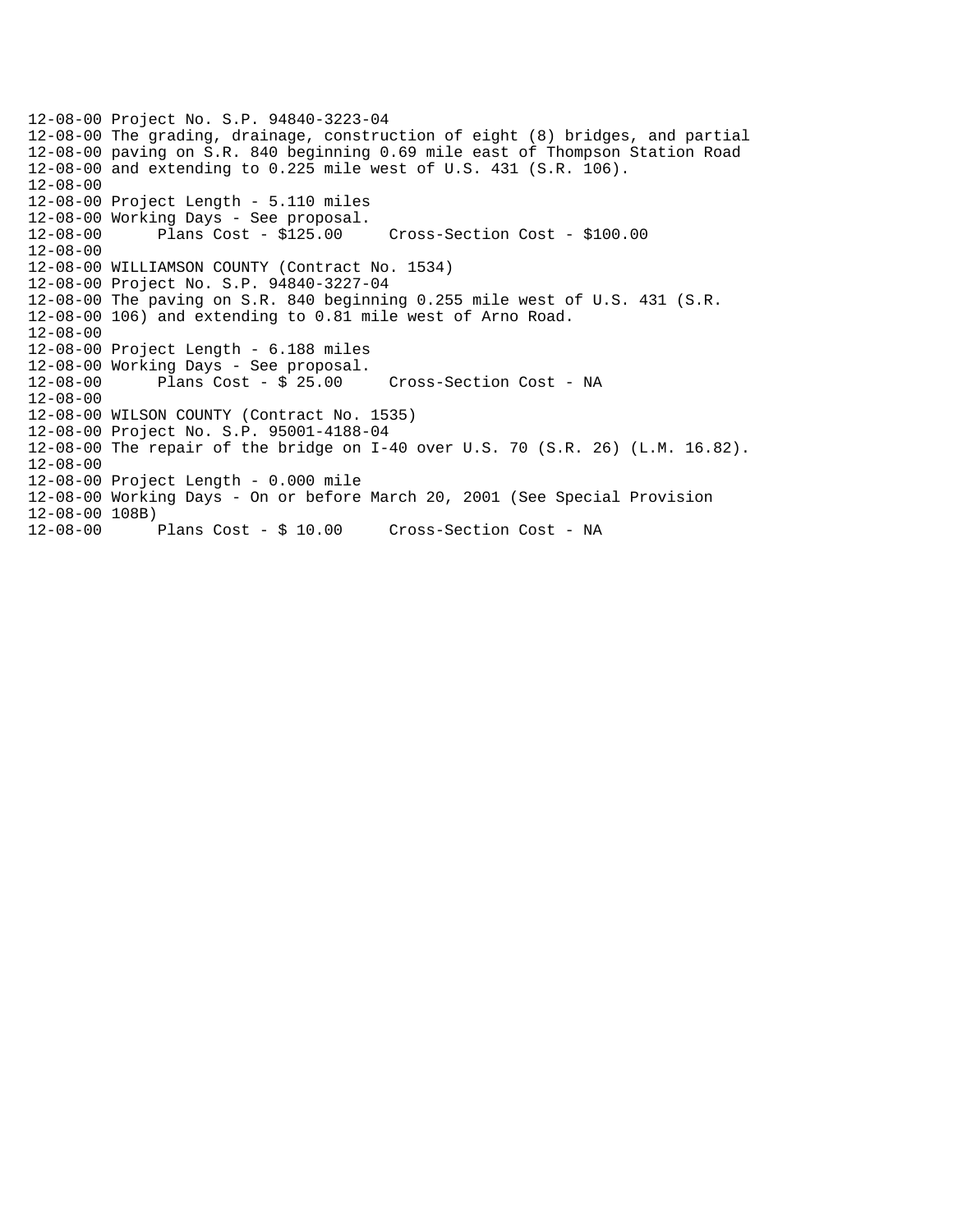01-19-01 ANDERSON AND CAMPBELL COUNTIES (Contract No. 1536) 01-19-01 Project No. S.P. 98014-4103-04 01-19-01 The mowing and litter removal on I-75 and S.R. 71. 01-19-01 01-19-01 Project Length - 58.490 miles 01-19-01 Working Days - On or before March 31, 2002 (See Special Provision 01-19-01 108B) 01-19-01 01-19-01 ANDERSON, CAMPBELL, CLAIBORNE, SCOTT, AND UNION COUNTIES (Contract No. 01-19-01 1537) 01-19-01 Project No. S.P. 98014-4204-04 01-19-01 The mowing on various State Routes. 01-19-01 01-19-01 Project Length - 313.910 miles 01-19-01 Working Days - On or before November 15, 2001 (See Special Provision 01-19-01 108B) 01-19-01 01-19-01 BEDFORD AND RUTHERFORD COUNTIES (Contract No. 1538) 01-19-01 Project No. S.P. 98036-4130-04 01-19-01 The mowing and litter removal on I-24 and S.R. 840. 01-19-01 01-19-01 Project Length - 46.750 miles 01-19-01 Working Days - On or before March 31, 2002 (See Special Provision 01-19-01 108B) 01-19-01 01-19-01 BRADLEY AND McMINN COUNTIES (Contract No. 1539) 01-19-01 Project No. S.P. 98024-4120-04 01-19-01 The mowing and litter removal on I-75. 01-19-01 01-19-01 Project Length - 44.300 miles 01-19-01 Working Days - On or before March 31, 2002 (See Special Provision 01-19-01 108B) 01-19-01 01-19-01 CARROLL AND HENRY COUNTIES (Contract No. 1540) 01-19-01 Project No. S.P. 98044-4277-04 01-19-01 The mowing and litter removal on various State Routes. 01-19-01 01-19-01 Project Length - 366.300 miles 01-19-01 Working Days - On or before March 31, 2002 (See Special Provision 01-19-01 108B) 01-19-01 01-19-01 CLAY, FENTRESS, OVERTON, AND PICKETT COUNTIES (Contract No. 1541) 01-19-01 Project No. S.P. 98024-4221-04 01-19-01 The mowing and litter removal on various State Routes. 01-19-01 01-19-01 Project Length - 304.750 miles 01-19-01 Working Days - On or before March 31, 2002 (See Special Provision 01-19-01 108B) 01-19-01 01-19-01 CLAY, JACKSON, OVERTON, PUTNAM, AND SMITH COUNTIES (Contract No. 1542) 01-19-01 Project No. S.P. 98024-4222-04 01-19-01 The mowing on various State Routes. 01-19-01 01-19-01 Project Length - 311.510 miles 01-19-01 Working Days - On or before November 15, 2001 (See Special Provision 01-19-01 108B) 01-19-01 01-19-01 COCKE, GRAINGER, AND JEFFERSON COUNTIES (Contract No. 1543) 01-19-01 Project No. S.P. 98014-4205-04 01-19-01 The mowing on various State Routes. 01-19-01 01-19-01 Project Length - 299.910 miles 01-19-01 Working Days - On or before November 15, 2001 (See Special Provision 01-19-01 108B) 01-19-01 01-19-01 COCKE, GREENE, HAMBLEN, AND JEFFERSON COUNTIES (Contract No. 1544) 01-19-01 Project No. S.P. 98014-4106-04

-------------------------------------------------------------------------------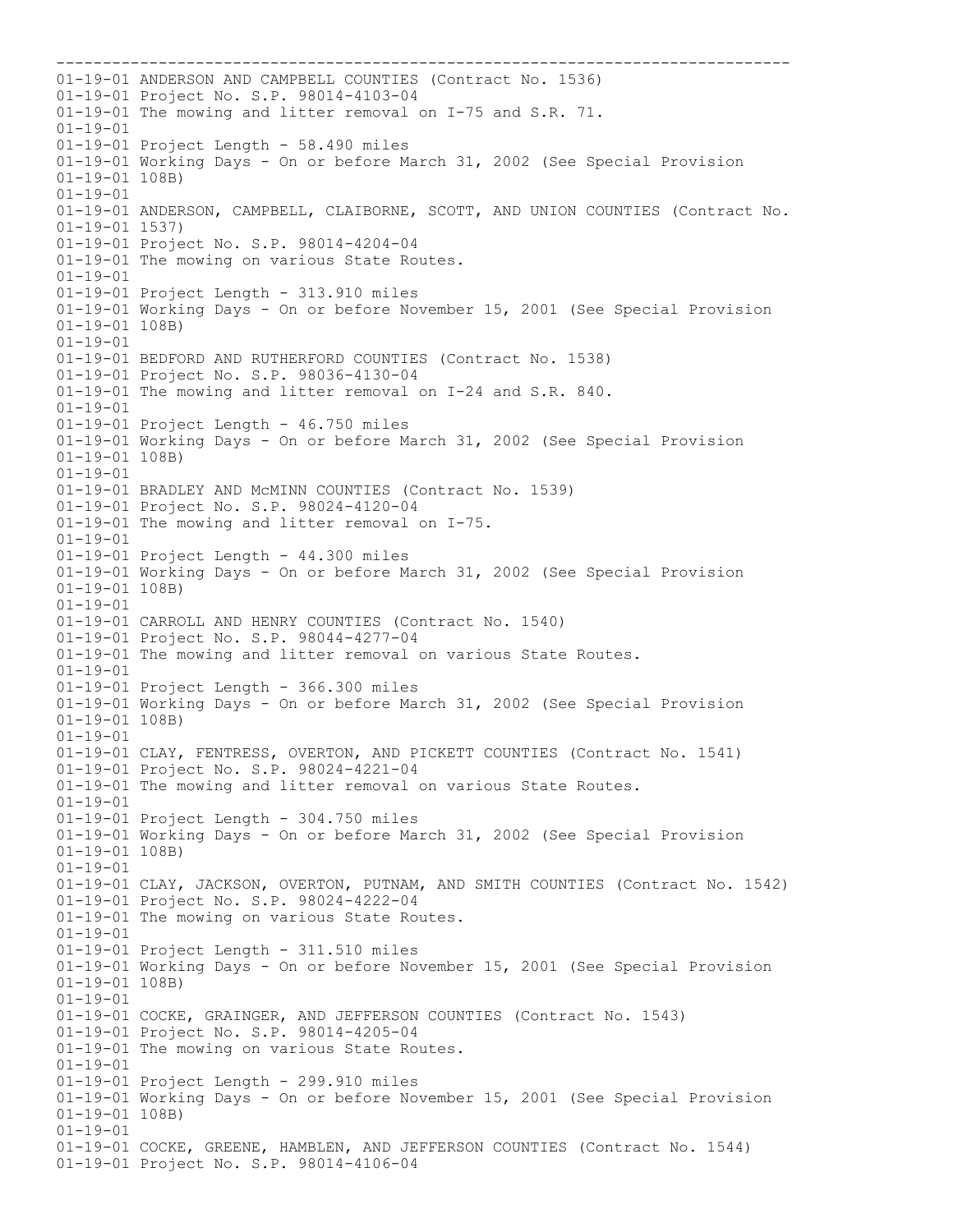01-19-01 The mowing and litter removal on I-40 and I-81.  $01 - 19 - 01$ 01-19-01 Project Length - 91.560 miles 01-19-01 Working Days - On or before March 31, 2002 (See Special Provision 01-19-01 108B) 01-19-01 01-19-01 COFFEE AND FRANKLIN COUNTIES (Contract No. 1545) 01-19-01 Project No. S.P. 98024-4223-04 01-19-01 The mowing and litter removal on various State Routes. 01-19-01 01-19-01 Project Length - 251.820 miles 01-19-01 Working Days - On or before March 31, 2002 (See Special Provision 01-19-01 108B)  $01 - 19 - 01$ 01-19-01 DeKALB, VAN BUREN, AND WHITE COUNTIES (Contract No. 1546) 01-19-01 Project No. S.P. 98024-4224-04 01-19-01 The mowing on various State Routes. 01-19-01 01-19-01 Project Length - 205.600 miles 01-19-01 Working Days - On or before November 15, 2001 (See Special Provision 01-19-01 108B) 01-19-01 01-19-01 DICKSON AND HICKMAN COUNTIES (Contract No. 1547) 01-19-01 Project No. S.P. 98036-4231-04 01-19-01 The mowing on various State Routes. 01-19-01 01-19-01 Project Length - 299.600 miles 01-19-01 Working Days - On or before November 15, 2001 (See Special Provision 01-19-01 108B) 01-19-01 01-19-01 FAYETTE COUNTY (Contract No. 1548) 01-19-01 Project No. S.P. 24945-4279-04 01-19-01 The mowing and litter removal on various State Routes. 01-19-01 01-19-01 Project Length - 181.050 miles 01-19-01 Working Days - On or before March 31, 2002 (See Special Provision 01-19-01 108B) 01-19-01 01-19-01 GILES COUNTY (Contract No. 1549) 01-19-01 Project No. S.P. 28945-4289-04 01-19-01 The mowing on various State Routes. 01-19-01 01-19-01 Project Length - 150.810 miles 01-19-01 Working Days - On or before November 15, 2001 (See Special Provision 01-19-01 108B) 01-19-01 01-19-01 GILES, MARSHALL, MAURY, AND WILLIAMSON COUNTIES (Contract No. 1550) 01-19-01 Project No. S.P. 98036-4132-04 01-19-01 The mowing and litter removal on I-65 and S.R. 396. 01-19-01 01-19-01 Project Length - 70.250 miles 01-19-01 Working Days - On or before March 31, 2002 (See Special Provision 01-19-01 108B) 01-19-01 01-19-01 GREENE AND HAMBLEN COUNTIES (Contract No. 1551) 01-19-01 Project No. S.P. 98014-4211-04 01-19-01 The mowing on various State Routes. 01-19-01 01-19-01 Project Length - 252.530 miles 01-19-01 Working Days - On or before November 15, 2001 (See Special Provision 01-19-01 108B) 01-19-01 01-19-01 GRUNDY, HAMILTON, MARION, AND COFFEE COUNTIES (Contract No. 1552) 01-19-01 Project No. S.P. 98024-4125-04 01-19-01 The mowing and litter removal on I-24. 01-19-01 01-19-01 Project Length - 69.970 miles 01-19-01 Working Days - On or before March 31, 2002 (See Special Provision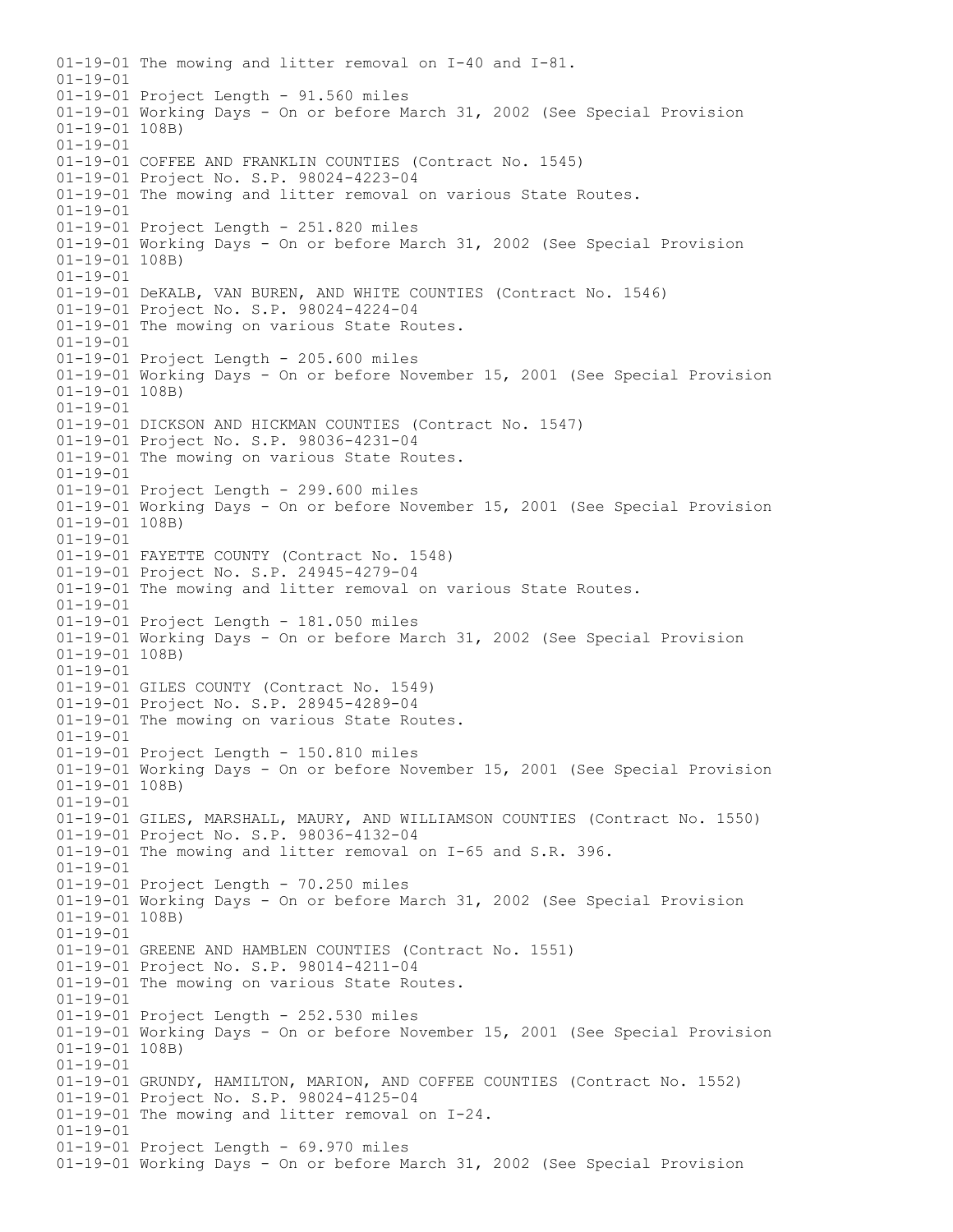01-19-01 108B)  $01 - 19 - 01$ 01-19-01 HAMILTON AND MEIGS COUNTIES (Contract No. 1553) 01-19-01 Project No. S.P. 98024-4226-04 01-19-01 The mowing on various State Routes. 01-19-01 01-19-01 Project Length - 115.460 miles 01-19-01 Working Days - On or before November 15, 2001 (See Special Provision 01-19-01 108B) 01-19-01 01-19-01 HANCOCK AND HAWKINS COUNTIES (Contract No. 1554) 01-19-01 Project No. S.P. 98014-4207-04 01-19-01 The mowing on various State Routes. 01-19-01 01-19-01 Project Length - 207.230 miles 01-19-01 Working Days - On or before November 15, 2001 (See Special Provision 01-19-01 108B) 01-19-01 01-19-01 HARDEMAN COUNTY (Contract No. 1555) 01-19-01 Project No. S.P. 35945-4278-04 01-19-01 The mowing and litter removal on various State Routes. 01-19-01 01-19-01 Project Length - 136.570 miles 01-19-01 Working Days - On or before March 31, 2002 (See Special Provision 01-19-01 108B) 01-19-01 01-19-01 HARDIN AND WAYNE COUNTIES (Contract No. 1556) 01-19-01 Project No. S.P. 98044-4281-04 01-19-01 The mowing and litter removal on various State Routes. 01-19-01 01-19-01 Project Length - 153.190 miles 01-19-01 Working Days - On or before March 31, 2002 (See Special Provision 01-19-01 108B) 01-19-01 01-19-01 LINCOLN AND MOORE COUNTIES (Contract No. 1557) 01-19-01 Project No. S.P. 98036-4233-04 01-19-01 The mowing on various State Routes. 01-19-01 01-19-01 Project Length - 210.340 miles 01-19-01 Working Days - On or before November 15, 2001 (See Special Provision 01-19-01 108B) 01-19-01 01-19-01 LOUDON AND MONROE COUNTIES (Contract No. 1558) 01-19-01 Project No. S.P. 98014-4208-04 01-19-01 The mowing on various State Routes. 01-19-01 01-19-01 Project Length - 154.750 miles 01-19-01 Working Days - On or before November 15, 2001 (See Special Provision 01-19-01 108B) 01-19-01 01-19-01 LOUDON, MONROE, AND ROANE COUNTIES (Contract No. 1559) 01-19-01 Project No. S.P. 98014-4109-04 01-19-01 The mowing and litter removal on various Interstate and State Routes. 01-19-01 01-19-01 Project Length - 72.160 miles 01-19-01 Working Days - On or before March 31, 2002 (See Special Provision 01-19-01 108B) 01-19-01 01-19-01 McMINN AND MEIGS COUNTIES (Contract No. 1560) 01-19-01 Project No. S.P. 98024-4227-04 01-19-01 The mowing on various State Routes. 01-19-01 01-19-01 Project Length - 209.930 miles 01-19-01 Working Days - On or before November 15, 2001 (See Special Provision 01-19-01 108B) 01-19-01 01-19-01 McNAIRY AND CHESTER COUNTIES (Contract No. 1561) 01-19-01 Project No. S.P. 98044-4278-04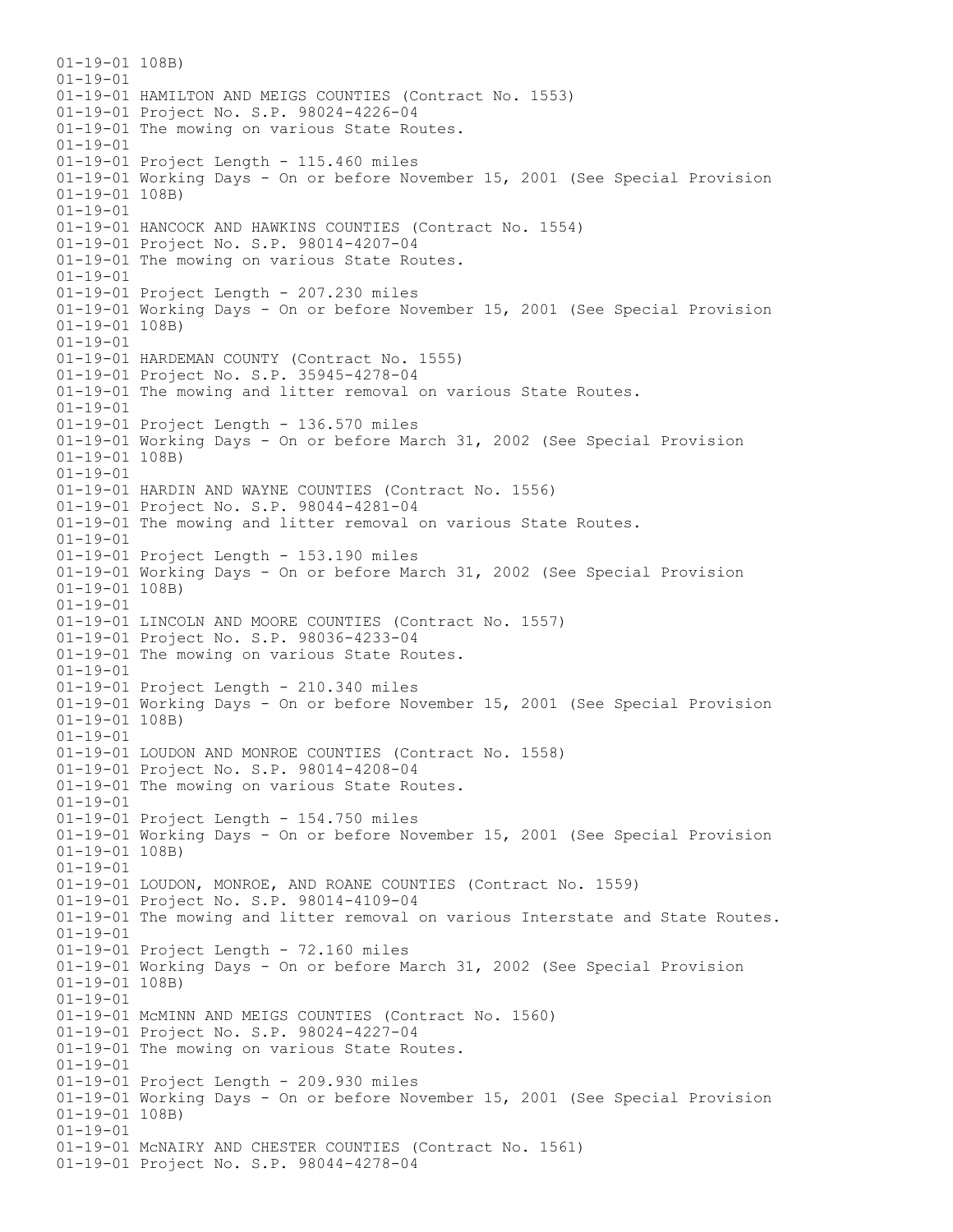01-19-01 The mowing and litter removal on various State Routes.  $01 - 19 - 01$ 01-19-01 Project Length - 227.730 miles 01-19-01 Working Days - On or before March 31, 2002 (See Special Provision 01-19-01 108B) 01-19-01 01-19-01 MARION AND GRUNDY COUNTIES (Contract No. 1562) 01-19-01 Project No. S.P. 98024-4228-04 01-19-01 The mowing and litter removal on various State Routes. 01-19-01 01-19-01 Project Length - 270.570 miles 01-19-01 Working Days - On or before March 31, 2002 (See Special Provision 01-19-01 108B) 01-19-01 01-19-01 MAURY COUNTY (Contract No. 1563) 01-19-01 Project No. S.P. 60945-4296-04 01-19-01 The mowing on various State Routes. 01-19-01 01-19-01 Project Length - 211.130 miles 01-19-01 Working Days - On or before November 15, 2001 (See Special Provision 01-19-01 108B) 01-19-01 01-19-01 MONTGOMERY AND STEWART COUNTIES (Contract No. 1564) 01-19-01 Project No. S.P. 98036-4234-04 01-19-01 The mowing on various State Routes. 01-19-01 01-19-01 Project Length - 258.840 miles 01-19-01 Working Days - On or before November 15, 2001 (See Special Provision 01-19-01 108B) 01-19-01 01-19-01 MORGAN AND ROANE COUNTIES (Contract No. 1565) 01-19-01 Project No. S.P. 98014-4210-04 01-19-01 The mowing on various State Routes. 01-19-01 01-19-01 Project Length - 221.560 miles 01-19-01 Working Days - On or before November 15, 2001 (See Special Provision 01-19-01 108B) 01-19-01 01-19-01 OBION AND WEAKLEY COUNTIES (Contract No. 1566) 01-19-01 Project No. S.P. 98044-4279-04 01-19-01 The mowing and litter removal on various State Routes. 01-19-01 01-19-01 Project Length - 198.440 miles 01-19-01 Working Days - On or before March 31, 2002 (See Special Provision 01-19-01 108B) 01-19-01 01-19-01 SEQUATCHIE, BLEDSOE, AND VAN BUREN COUNTIES (Contract No. 1567) 01-19-01 Project No. S.P. 98024-4229-04 01-19-01 The mowing and litter removal on various State Routes. 01-19-01 01-19-01 Project Length - 159.720 miles 01-19-01 Working Days - On or before March 31, 2002 (See Special Provision 01-19-01 108B) 01-19-01 01-19-01 SHELBY COUNTY (Contract No. 1568) 01-19-01 Project No. S.P. 79946-4148-04 01-19-01 The mowing and litter removal on various Interstate and State Routes. 01-19-01 01-19-01 Project Length - 51.550 miles 01-19-01 Working Days - On or before March 31, 2002 (See Special Provision 01-19-01 108B) 01-19-01 01-19-01 SHELBY, TIPTON, AND LAUDERDALE COUNTIES (Contract No. 1569) 01-19-01 Project No. S.P. 98044-4180-04 01-19-01 The mowing and litter removal on I-40 and various State Routes. 01-19-01 01-19-01 Project Length - 154.910 miles 01-19-01 Working Days - On or before March 31, 2002 (See Special Provision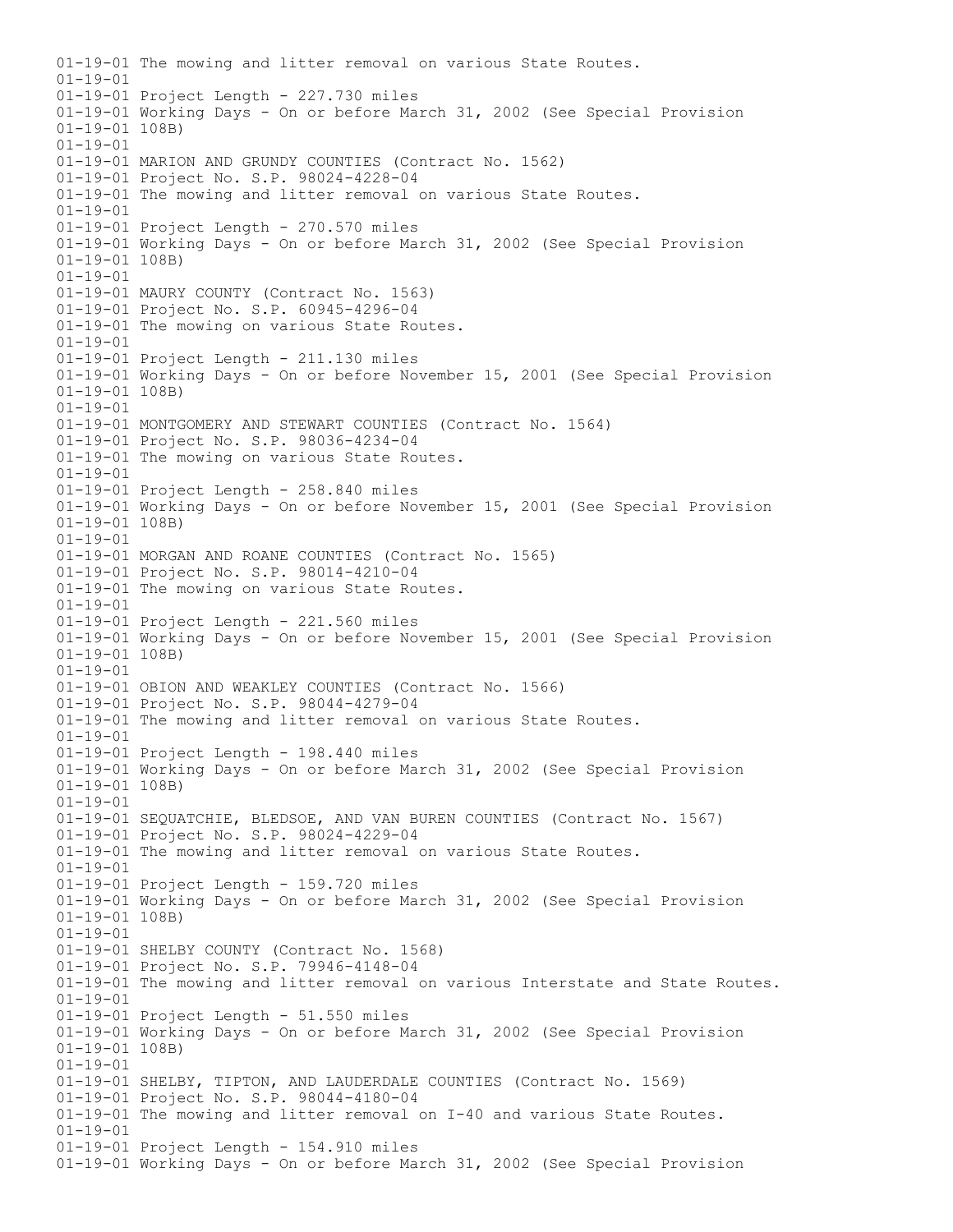------------------------------------------------------------------------- 01-19-01 108B)  $01 - 19 - 01$ 01-19-01 SMITH AND WILSON COUNTIES (Contract No. 1570) 01-19-01 Project No. S.P. 98036-4135-04 01-19-01 The mowing and litter removal on I-40 and S.R. 840. 01-19-01 01-19-01 Project Length - 55.170 miles 01-19-01 Working Days - On or before March 31, 2002 (See Special Provision 01-19-01 108B) 01-19-01 01-19-01 SMITH AND WILSON COUNTIES (Contract No. 1571) 01-19-01 Project No. S.P. 98036-4236-04 01-19-01 The mowing on various State Routes. 01-19-01 01-19-01 Project Length - 260.530 miles 01-19-01 Working Days - On or before November 15, 2001 (See Special Provision 01-19-01 108B) 02-02-01 ROBERTSON, SMITH, SUMNER, AND WILSON COUNTIES (Contract No. 1371) 02-02-01 Project No. S.P. 98036-4104-04 02-02-01 The application of herbicide at various locations on I-40 and I-65. 02-02-01 02-02-01 Project Length - 0.000 mile 02-02-01 Working Days - On or before May 31, 2001 02-02-01 NO PLANS CONTRACT  $02 - 02 - 01$ 02-02-01 CHESTER COUNTY (Contract No. 1496) 02-02-01 Project No. S.P. 12007-3214-04 02-02-01 The grading, drainage, and paving on S.R. 100 beginning at Mifflin 02-02-01 Avenue and extending to the Henderson City limits. 02-02-01 02-02-01 Project Length - 1.358 miles 02-02-01 Working Days - On or before October 15, 2001 Plans Cost -  $$25.00$  Cross-Section Cost -  $$10.00$ 02-02-01 02-02-01 SUMNER COUNTY (Contract No. 1530) 02-02-01 Project No. CM-STP-258(4), 83018-3215-54 02-02-01 The grading, drainage, construction of a concrete box beam bridge, and 02-02-01 paving on S.R. 174 (Long Hollow Pike) at S.R. 258 (New Shackle Island 02-02-01 Road). 02-02-01 02-02-01 Project Length - 0.447 mile 02-02-01 Working Days - On or before December 20, 2001 02-02-01 Plans Cost - \$ 25.00 Cross-Section Cost - \$ 10.00 02-02-01 The DBE goal for this contract is 7% of the contract amount. 02-02-01 02-02-01 ANDERSON COUNTY (Contract No. 1572) 02-02-01 Project No. S.P. 01013-4223-04 02-02-01 The resurfacing on S.R. 95 beginning 50 feet east of West Vanderbilt 02-02-01 Drive (L.M. 2.56) and extending to Melton Lake Road (L.M. 7.55).  $02 - 02 - 01$ 02-02-01 Project Length - 4.990 miles 02-02-01 Working Days - On or before July 31, 2001 (See Special Provision 108B) 02-02-01 Plans Cost - \$ 3.00 (11" x 17") 02-02-01 02-02-01 ANDERSON, CAMPBELL, CLAIBORNE, KNOX, ROANE, AND UNION COUNTIES 02-02-01 (Contract No. 1573) 02-02-01 Project No. S.P. 98014-4112-04 02-02-01 The crack sealing on various Interstate and State Routes. 02-02-01 02-02-01 Project Length - 116.770 miles 02-02-01 Working Days - On or before May 31, 2001 02-02-01 NO PLANS CONTRACT 02-02-01 02-02-01 BEDFORD COUNTY (Contract No. 1574) 02-02-01 Project No. S.P. 02019-4203-04 02-02-01 The resurfacing on S.R. 269 beginning at the Rutherford County line 02-02-01 (L.M. 0.00) and extending to east of Lynn Lane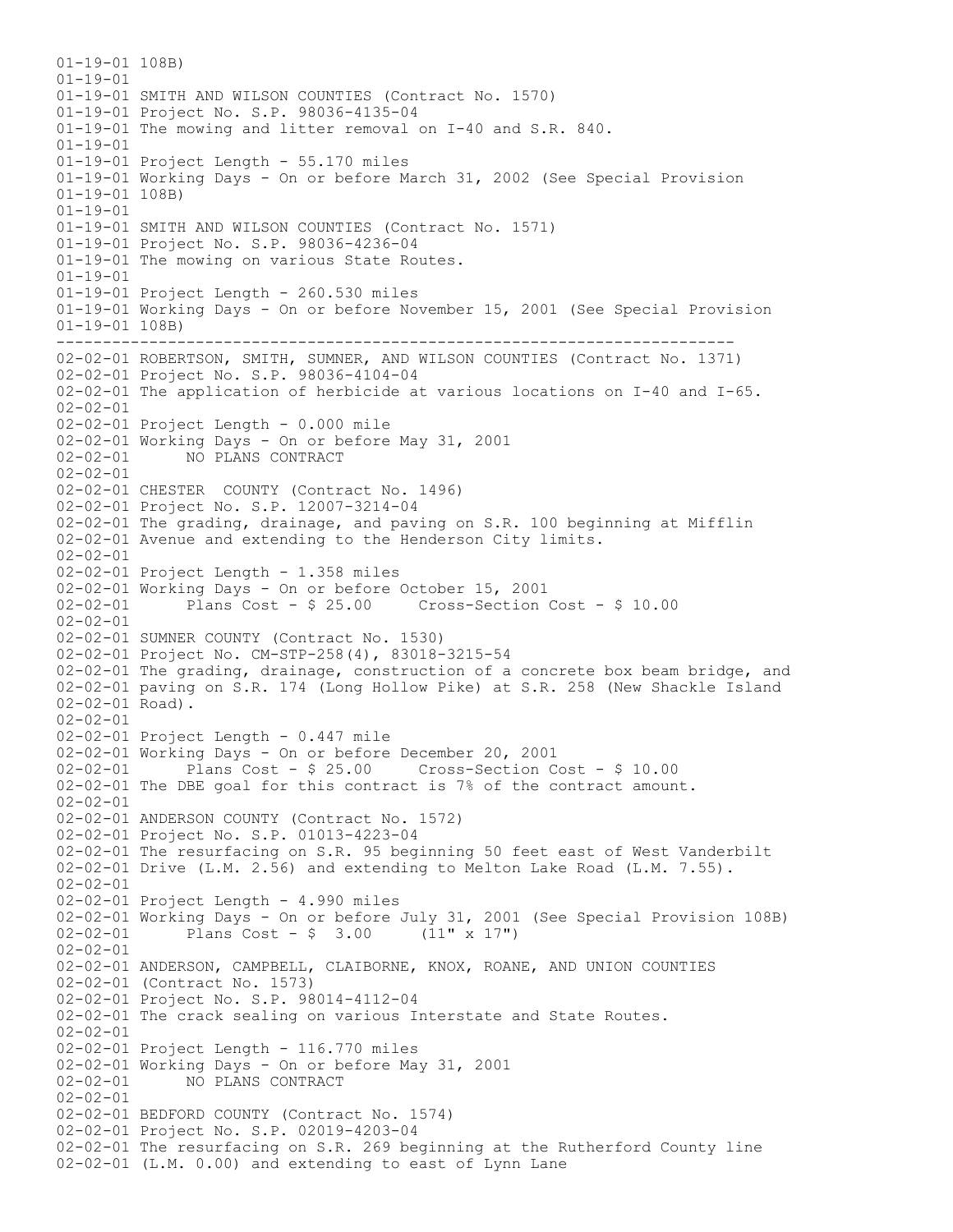02-02-01 (L.M. 3.95).  $02 - 02 - 01$ 02-02-01 Project Length - 3.950 miles 02-02-01 Working Days - On or before July 31, 2001 (See Special Provision 108B)<br>02-02-01 Plans Cost - \$ 3.00 (11" x 17")  $02 - 02 - 01$  Plans Cost - \$ 3.00 02-02-01 02-02-01 BEDFORD, LINCOLN, MARSHALL, MOORE, AND RUTHERFORD COUNTIES (Contract 02-02-01 No. 1575) 02-02-01 Project No. S.P. 98036-4139-04 02-02-01 The installation of painted pavement markings on various Interstate 02-02-01 and State Routes.  $02 - 02 - 01$ 02-02-01 Project Length - 725.870 miles 02-02-01 Working Days - On or before November 15, 2001 (See Special Provision 02-02-01 108B)<br>02-02-01 1 NO PLANS CONTRACT 02-02-01 02-02-01 BENTON COUNTY (Contract No. 1576) 02-02-01 Project No. S.P. 03002-4219-04 02-02-01 The resurfacing on U.S. 70-BR (S.R. 391) beginning at U.S. 70 (S.R. 1) 02-02-01 (L.M. 0.00) and extending to U.S. 70 (S.R. 1) (L.M. 5.16). 02-02-01 02-02-01 Project Length - 5.162 miles 02-02-01 Working Days - On or before July 31, 2001 (See Special Provision 108B)<br>02-02-01 Plans Cost - \$ 3.00 (11" X 17")  $02-02-01$  Plans Cost - \$ 3.00  $02 - 02 - 01$ 02-02-01 BLEDSOE COUNTY (Contract No. 1577) 02-02-01 Project No. S.P. 04001-4229-04, 04003-4215-04 02-02-01 The resurfacing on U.S. 127 (S.R. 28) beginning at Sequatchie Road 02-02-01 (L.M. 13.82) and extending to near Old Taft Highway (L.M. 15.34) and 02-02-01 on S.R. 30 beginning at U.S. 127 (S.R. 28) (L.M. 10.34) and extending 02-02-01 to 0.04 mile west of East Valley Road (L.M. 10.86) and beginning at 02-02-01 Porch Rock Road (L.M. 16.43) and extending to the Rhea County line 02-02-01 (L.M. 18.59). 02-02-01 02-02-01 Project Length - 4.200 miles 02-02-01 Working Days - On or before July 31, 2001 (See Special Provision 108B) 02-02-01 Plans Cost - \$ 3.00 (11" x 17")  $02 - 02 - 01$ 02-02-01 BLOUNT, COCKE, GRAINGER, JEFFERSON, KNOX, AND SEVIER COUNTIES 02-02-01 (Contract No. 1578) 02-02-01 Project No. S.P. 98014-4101-04 02-02-01 The installation of painted pavement markings on various Interstate 02-02-01 and State Routes. 02-02-01 02-02-01 Project Length - 675.150 miles 02-02-01 Working Days - On or before November 15, 2001 (See Special Provision  $02-02-01$  108B)<br>02-02-01 02-02-01 NO PLANS CONTRACT  $02 - 02 - 01$ 02-02-01 BRADLEY AND POLK COUNTIES (Contract No. 1579) 02-02-01 Project No. S.P. 06019-4205-04, 70015-4205-04 02-02-01 The resurfacing on S.R. 313 beginning at S.R. 74 (L.M. 0.00) in 02-02-01 Bradley County and extending to U.S. 411 (S.R. 33) 02-02-01 (L.M. 1.79) in Polk County. 02-02-01 02-02-01 Project Length - 7.810 miles 02-02-01 Working Days - On or before July 31, 2001 (See Special Provision 108B)<br>02-02-01 Plans Cost - \$ 3.00 (11" x 17") Plans Cost  $-$  \$ 3.00 02-02-01 02-02-01 CARTER COUNTY (Contract No. 1580) 02-02-01 Project No. S.P. 10012-4218-04 02-02-01 The resurfacing on S.R. 143 beginning at Old Roan Road (L.M. 5.15) and 02-02-01 extending to 370 feet south of Toms Branch (L.M. 7.20). 02-02-01 02-02-01 Project Length - 2.050 miles 02-02-01 Working Days - On or before July 31, 2001 (See Special Provision 108B) 02-02-01 Plans Cost - \$ 3.00 (11" x 17")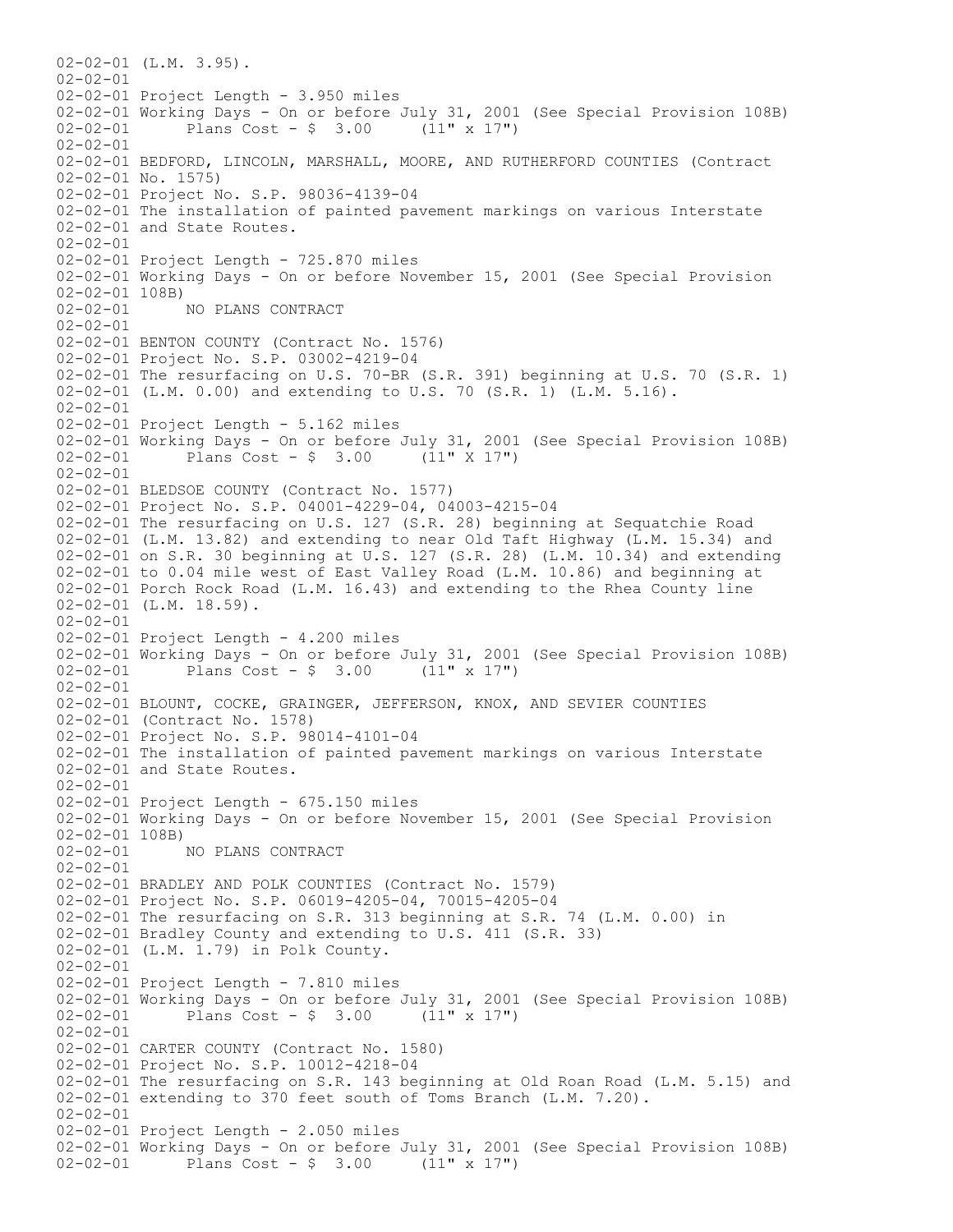$02 - 02 - 01$ 02-02-01 CARTER COUNTY (Contract No. 1581) 02-02-01 Project No. S.P. 10019-4218-04 02-02-01 The repair of the bridge on S.R. 400 over the Watauga River (L.M. 02-02-01 0.04). 02-02-01 02-02-01 Project Length - 0.000 mile 02-02-01 Working Days - On or before September 30, 2001 Plans Cost - \$ 10.00 Cross-Section Cost - NA 02-02-01 02-02-01 CARTER, COCKE, GRAINGER, GREENE, JOHNSON, SULLIVAN, AND WASHINGTON 02-02-01 COUNTIES (Contract 02-02-01 No. 1582) 02-02-01 Project No. S.P. 98014-4213-04 02-02-01 The crack sealing on various State Routes. 02-02-01 02-02-01 Project Length - 59.900 miles 02-02-01 Working Days - On or before May 31, 2001 02-02-01 NO PLANS CONTRACT 02-02-01 02-02-01 CHESTER, FAYETTE, HARDEMAN, HARDIN, AND McNAIRY COUNTIES (Contract No. 02-02-01 1583) 02-02-01 Project No. S.P. 98044-4282-04 02-02-01 The installation of painted pavement markings on various State Routes.  $02 - 02 - 01$ 02-02-01 Project Length - 637.250 miles 02-02-01 Working Days - On or before September 1, 2001 (See Special Provision 02-02-01 108B) 02-02-01 NO PLANS CONTRACT 02-02-01 02-02-01 CLAY, CUMBERLAND, DeKALB, FENTRESS, JACKSON, OVERTON, PICKETT, PUTNAM, 02-02-01 AND RHEA COUNTIES (Contract No. 1584) 02-02-01 Project No. S.P. 98024-4118-04 02-02-01 The installation of painted pavement markings on various Interstate 02-02-01 and State Routes. 02-02-01 02-02-01 Project Length - 814.080 miles 02-02-01 Working Days - On or before November 15, 2001 (See Special Provision 02-02-01 108B) 02-02-01 NO PLANS CONTRACT 02-02-01 02-02-01 COCKE COUNTY (Contract No. 1585) 02-02-01 Project No. S.P. 15003-4233-04 02-02-01 The resurfacing on U.S. 70 (S.R. 9) beginning 50 feet west of Old 02-02-01 Asheville Highway (L.M. 7.45) and extending to 370 feet east of S.R. 02-02-01 107 (L.M. 17.30). 02-02-01 02-02-01 Project Length - 9.690 miles 02-02-01 Working Days - On or before July 31, 2001 (See Special Provision 108B)<br>02-02-01 Plans Cost - \$ 3.00 (11" x 17") Plans Cost -  $$ 3.00$  (11" x 17")  $02 - 02 - 01$ 02-02-01 CROCKETT, HAYWOOD, LAUDERDALE, SHELBY, AND TIPTON COUNTIES (Contract 02-02-01 No. 1586) 02-02-01 Project No. S.P. 98044-4283-04 02-02-01 The installation of painted pavement markings on various State Routes. 02-02-01 02-02-01 Project Length - 557.480 miles 02-02-01 Working Days - On or before September 1, 2001 (See Special Provision 02-02-01 108B)<br>02-02-01 NO PLANS CONTRACT 02-02-01 02-02-01 DAVIDSON COUNTY (Contract No. 1587) 02-02-01 Project No. STP-M-4451(1), 19954-3705-54 02-02-01 The grading, drainage, and paving on Conference Drive beginning at 02-02-01 U.S. 31E (S.R. 386, Vietnam Veterans Boulevard) and extending to S.R. 02-02-01 174 (Long Hollow Pike). 02-02-01 02-02-01 Project Length - 1.990 kilometers \*METRIC\*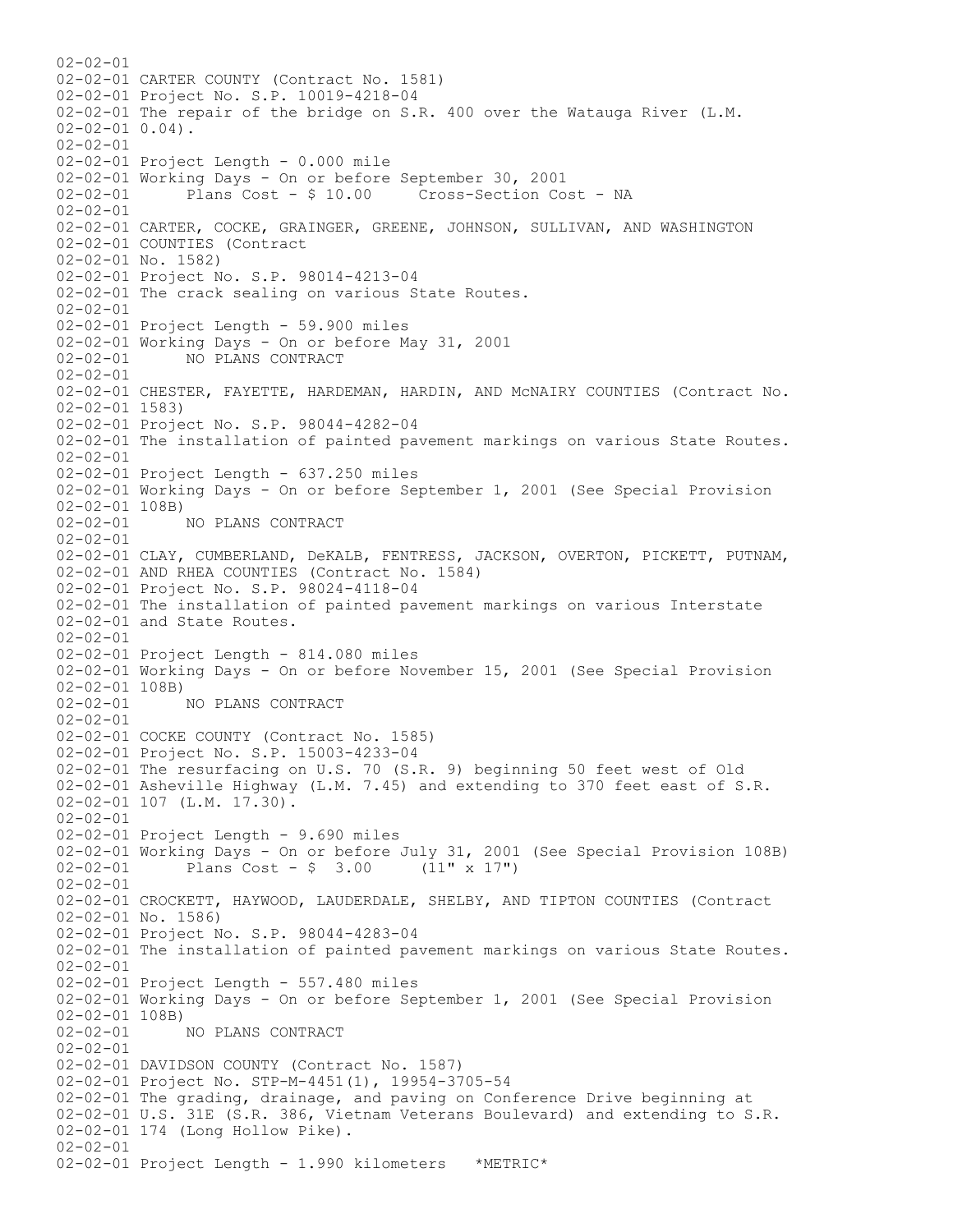02-02-01 Working Days - On or before June 1, 2002 02-02-01 Plans Cost - \$ 25.00 Cross-Section Cost - \$ 10.00 02-02-01 The DBE goal for this contract is 9% of the contract amount. 02-02-01 02-02-01 DAVIDSON COUNTY (Contract No. 1588) 02-02-01 Project No. S.P. 19022-4213-04 02-02-01 The repair of the bridge on S.R. 6 (Main Street) over the ramp to 02-02-01 Ellington Parkway (L.M. 10.45). 02-02-01 02-02-01 Project Length - 0.000 mile 02-02-01 Working Days - On or before July 15, 2001 (See Special Provision 108B) 02-02-01 Plans Cost - \$ 10.00 Cross-Section Cost - NA  $02 - 02 - 01$ 02-02-01 DAVIDSON COUNTY (Contract No. 1589) 02-02-01 Project No. S.P. 19031-4211-04 02-02-01 The resurfacing on U.S. 41 (U.S. 31W, S.R. 11), beginning at S.R. 45 02-02-01 (L.M. 18.77) and extending to the C.S.X. Railroad (L.M. 24.31). 02-02-01 02-02-01 Project Length - 5.540 miles 02-02-01 Working Days - On or before July 31, 2001 (See Special Provision 108B)<br>02-02-01 Plans Cost - \$ 3.00 (11" x 17") Plans Cost -  $\frac{1}{2}$  3.00 (11" x 17") 02-02-01 02-02-01 DAVIDSON AND WILLIAMSON COUNTIES (Contract No. 1590) 02-02-01 Project No. S.P. 98036-4137-04 02-02-01 The installation of painted pavement markings on various Interstate 02-02-01 and State Routes. 02-02-01 02-02-01 Project Length - 461.300 miles 02-02-01 Working Days - On or before November 15, 2001 (See Special Provision 02-02-01 108B)<br>02-02-01 02-02-01 NO PLANS CONTRACT  $02 - 02 - 01$ 02-02-01 DeKALB, JACKSON, OVERTON, PUTNAM, AND WHITE COUNTIES (Contract No. 02-02-01 1591) 02-02-01 Project No. S.P. 21016-4213-04, 44001-4228-04, 67002-4228-04, 71018-<br>02-02-01 4210-04, 71038-4216-04, 93002-4210-04 02-02-01 4210-04, 71038-4216-04, 93002-4210-04 02-02-01 The resurfacing (microsurfacing) in DeKalb County on S.R. 288 02-02-01 beginning at the Warren County line (L.M. 0.00) and extending to 0.10 02-02-01 mile north of Sink Creek (L.M. 4.98), in Jackson County on S.R. 53 02-02-01 beginning 4.5 miles north of the Smith County line (L.M. 4.50) and 02-02-01 extending to Shakerag Road (L.M. 9.00), in Overton County on S.R. 52 02-02-01 beginning at Tar Hill Road (L.M. 6.86) and extending to S.R. 111 (L.M. 02-02-01 10.16), in Putnam County on S.R. 164 beginning at S.R. 62 (L.M. 0.30) 02-02-01 and extending to the Overton County line (L.M. 3.09) and on S.R. 290 02-02-01 beginning at Shipley Road (L.M. 1.60) and extending to 0.07 mile west 02-02-01 of Franklin Avenue (L.M. 5.77), and in White County on U.S. 70 (S.R. 02-02-01 26) beginning at S.R. 136 (L.M. 5.23) and extending to 0.37 mile west 02-02-01 of S.R. 111 (L.M. 9.82). 02-02-01 02-02-01 Project Length - 24.300 miles 02-02-01 Working Days - On or before July 31, 2001 (See Special Provision 108B) 02-02-01 Plans Cost - \$ 3.00 (11" x 17") 02-02-01 02-02-01 DICKSON COUNTY (Contract No. 1592) 02-02-01 Project No. S.P. 22008-4218-04 02-02-01 The resurfacing on S.R. 48 beginning at S.R. 49 (L.M. 17.56) and 02-02-01 extending to the Montgomery County line (L.M. 27.89). 02-02-01 02-02-01 Project Length - 10.303 miles 02-02-01 Working Days - On or before July 31, 2001 (See Special Provision 108B)<br>02-02-01 Plans Cost - \$ 3.00 (11" x 17") Plans Cost -  $\frac{1}{2}$  3.00 (11" x 17") 02-02-01 02-02-01 GIBSON COUNTY (Contract No. 1593) 02-02-01 Project No. S.P. 27104-4205-04 02-02-01 The resurfacing on U.S. 45W-BR (S.R. 367) beginning at S.R. 54 (L.M. 02-02-01 1.82) and extending to U.S. 45 (S.R. 5) 02-02-01 (L.M. 4.60). 02-02-01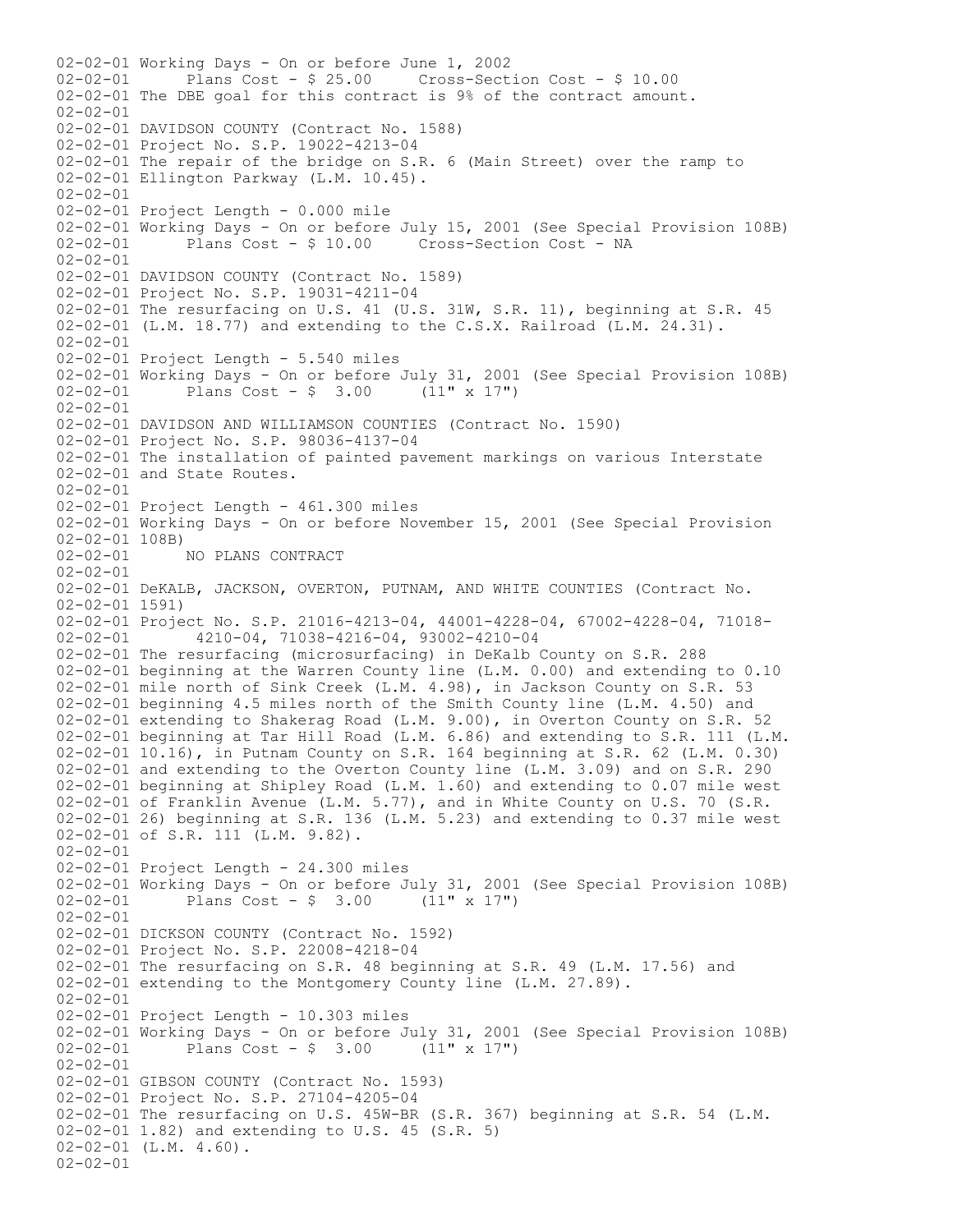02-02-01 Project Length - 2.780 miles 02-02-01 Working Days - On or before July 31, 2001 (See Special Provision 108B)<br>02-02-01 Plans Cost - \$ 3.00 (11" x 17")  $02-02-01$  Plans Cost - \$ 3.00 02-02-01 02-02-01 GILES COUNTY (Contract No. 1594) 02-02-01 Project No. S.P. 28945-4288-04 02-02-01 The resurfacing on U.S. 31 (S.R. 7) beginning at U.S. 64 (S.R. 15) 02-02-01 (L.M. 17.50) and extending to 200 feet north of 02-02-01 Pigeon Roost Road (L.M. 23.06) and on S.R. 11 beginning at Old S.R. 15 02-02-01 (L.M. 18.58) and extending to U.S. 31 (S.R. 7) (L.M. 19.04). 02-02-01 02-02-01 Project Length - 5.770 miles 02-02-01 Working Days - On or before July 31, 2001 (See Special Provision 108B) 02-02-01 Plans Cost - \$ 3.00 (11" x 17") 02-02-01 02-02-01 GREENE COUNTY (Contract No. 1595) 02-02-01 Project No. S.P. 30011-3216-04 02-02-01 The resurfacing on S.R. 107 (Tusculum Boulevard) beginning at Mount 02-02-01 Bethel Road and extending 35 meters west of Justis Drive, including 02-02-01 grading and drainage. 02-02-01 02-02-01 Project Length - 1.352 kilometers \*METRIC\* 02-02-01 Working Days - See proposal. 02-02-01 Plans Cost - \$ 10.00 Cross-Section Cost - NA 02-02-01 02-02-01 HAMILTON COUNTY (Contract No. 1596) 02-02-01 Project No. S.P. 33030-4204-04, 33023-4231-04 02-02-01 The resurfacing on S.R. 27 beginning at Market Street (L.M. 4.00) and 02-02-01 extending to 20th Street East (L.M. 5.02) and on U.S. 127 (S.R. 8) 02-02-01 beginning at S.R 2 (L.M. 8.83) and extending to 1st Street East (L.M. 02-02-01 9.51). 02-02-01 02-02-01 Project Length - 1.700 miles 02-02-01 Working Days - On or before July 31, 2001 (See Special Provision 108B)<br>02-02-01 Plans Cost - \$ 3.00 (11" x 17")  $02-02-01$  Plans Cost - \$ 3.00 02-02-01 02-02-01 HANCOCK COUNTY (Contract No. 1597) 02-02-01 Project No. S.P. 34001-4240-04 02-02-01 The resurfacing S.R. 33 beginning 475 feet north of Jimmie Roberts 02-02-01 Road (L.M. 11.02) and extending to S.R. 70 02-02-01 (L.M. 23.40). 02-02-01 02-02-01 Project Length - 12.230 miles 02-02-01 Working Days - On or before July 31, 2001 (See Special Provision 108B)<br>02-02-01 Plans Cost - \$ 3.00 (11" x 17")  $Plans Cost - $ 3.00$ 02-02-01 02-02-01 HARDIN COUNTY (Contract No. 1598) 02-02-01 Project No. S.P. 36011-4218-04 02-02-01 The resurfacing on S.R. 128 beginning at Smokey Road (L.M. 20.15) and 02-02-01 extending to Poplar Springs Road (L.M. 28.70). 02-02-01 02-02-01 Project Length - 8.550 miles 02-02-01 Working Days - On or before July 31, 2001 (See Special Provision 108B) 02-02-01 Plans Cost - \$ 3.00 (11" x 17") 02-02-01 02-02-01 HENDERSON COUNTY (Contract No. 1599) 02-02-01 Project No. S.P. 39015-4214-04 02-02-01 The resurfacing on S.R. 200 beginning at the Chester County line (L.M. 02-02-01 0.00) and extending to S.R. 22A (L.M. 11.13). 02-02-01 02-02-01 Project Length - 11.130 miles 02-02-01 Working Days - On or before July 31, 2001 (See Special Provision 108B) 02-02-01 Plans Cost - \$ 3.00 (11" x 17") 02-02-01 02-02-01 JOHNSON COUNTY (Contract No. 1600) 02-02-01 Project No. S.P. 46001-4219-04 02-02-01 The resurfacing on U.S. 421 (S.R. 34) beginning 105 feet east of S.R. 02-02-01 133 (L.M. 2.74) and extending to 265 feet east of Cole Springs Road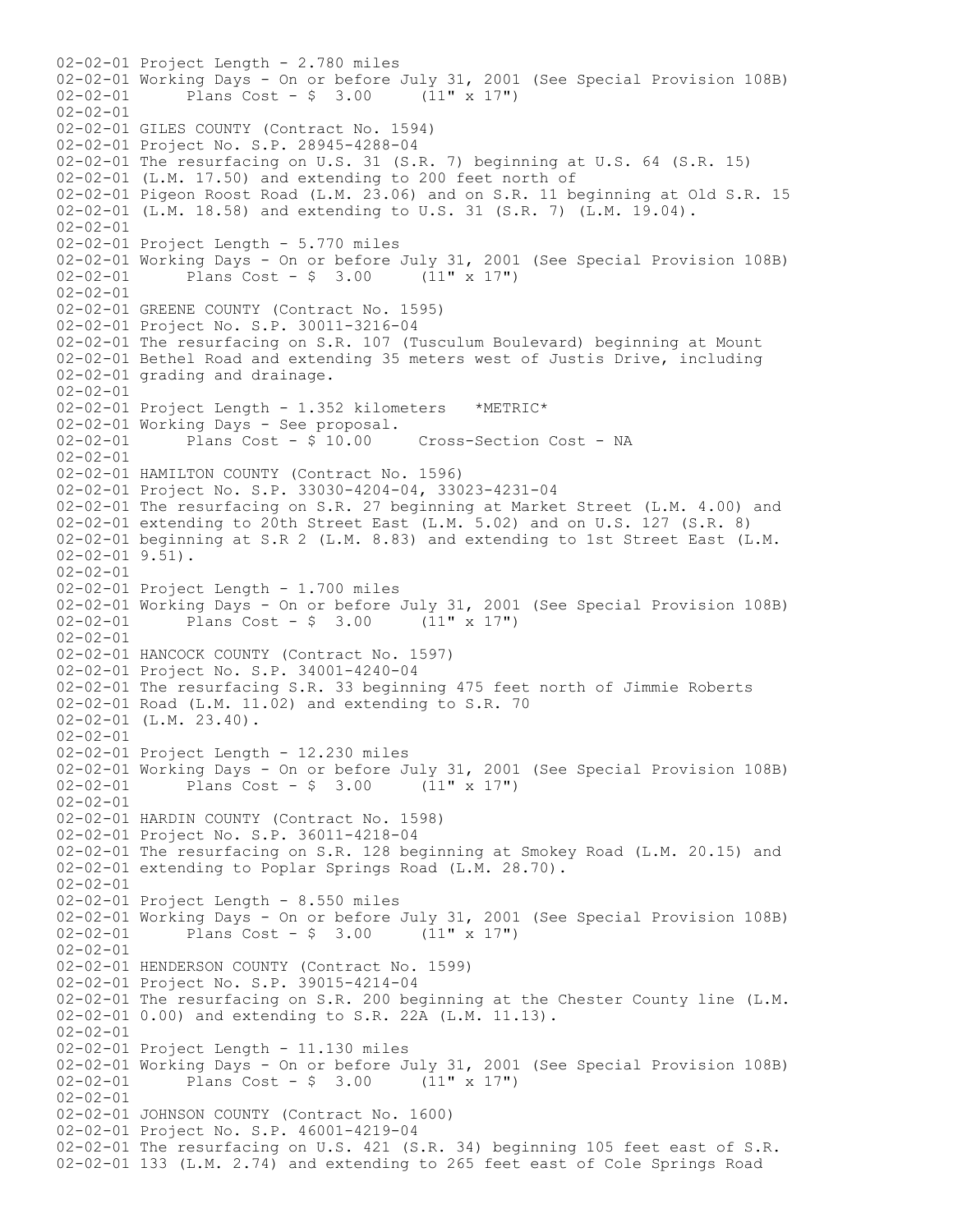02-02-01 (L.M. 12.79).  $02 - 02 - 01$ 02-02-01 Project Length - 10.050 miles 02-02-01 Working Days - On or before July 31, 2001 (See Special Provision 108B)<br>02-02-01 Plans Cost - \$ 3.00 (11" x 17")  $02 - 02 - 01$  Plans Cost - \$ 3.00 02-02-01 02-02-01 LAWRENCE, MAURY, AND WILLIAMSON COUNTIES (Contract No. 1601) 02-02-01 Project No. S.P. 98036-4140-04 02-02-01 The crack sealing on various Interstate and State Routes. 02-02-01 02-02-01 Project Length - 34.730 miles 02-02-01 Working Days - On or before May 31, 2001 02-02-01 NO PLANS CONTRACT  $02 - 02 - 01$ 02-02-01 LOUDON, MONROE, MORGAN, AND ROANE COUNTIES (Contract No. 1602) 02-02-01 Project No. S.P. 98014-4102-04 02-02-01 The installation of painted pavement markings on various Interstate 02-02-01 and State Routes. 02-02-01 02-02-01 Project Length - 381.330 miles 02-02-01 Working Days - On or before November 15, 2001<br>02-02-01 NO PLANS CONTRACT 02-02-01 NO PLANS CONTRACT 02-02-01 02-02-01 MACON, SMITH, SUMNER, TROUSDALE, AND WILSON COUNTIES (Contract No. 02-02-01 1603) 02-02-01 Project No. S.P. 98036-4138-04 02-02-01 The installation of painted pavement markings on various Interstate 02-02-01 and State Routes. 02-02-01 02-02-01 Project Length - 647.400 miles 02-02-01 Working Days - On or before November 15, 2001 (See Special Provision  $02-02-01$  108B)<br>02-02-01 02-02-01 NO PLANS CONTRACT 02-02-01 02-02-01 MARION COUNTY (Contract No. 1604) 02-02-01 Project No. S.P. 58013-4229-04 02-02-01 The resurfacing on S.R. 108 beginning 0.13 mile south of Fish Branch 02-02-01 Road (L.M. 4.30) and extending to Cookston Road (L.M. 7.62). 02-02-01 02-02-01 Project Length - 3.320 miles 02-02-01 Working Days - On or before July 31, 2001 (See Special Provision 108B) 02-02-01 Plans Cost - \$ 3.00 (11" x 17") 02-02-01 02-02-01 MAURY COUNTY (Contract No. 1605) 02-02-01 Project No. S.P. 60002-4273-04 02-02-01 The repair of the bridge on the ramp on S.R. 243 at the junction with 02-02-01 U.S. 43 (S.R. 6) (L.M. 2.97). 02-02-01 02-02-01 Project Length - 0.000 mile 02-02-01 Working Days - On or before July 31, 2001 (See Special Provision 108B) 02-02-01 Plans Cost - \$ 10.00 Cross-Section Cost - NA  $02 - 02 - 01$ 02-02-01 PERRY COUNTY (Contract No. 1606) 02-02-01 Project No. S.P. 68005-4203-04 02-02-01 The resurfacing on S.R. 100 beginning at U.S. 412 (S.R. 20) (L.M. 02-02-01 0.00) and extending to the Hickman County line 02-02-01 (L.M. 4.08). 02-02-01 02-02-01 Project Length - 4.053 miles 02-02-01 Working Days - On or before July 31, 2001 (See Special Provision 108B)<br>02-02-01 Plans Cost - \$ 3.00 (11" x 17") Plans Cost -  $\frac{1}{2}$  3.00 02-02-01 02-02-01 PUTNAM COUNTY (Contract No. 1607) 02-02-01 Project No. S.P. 71003-4227-04 02-02-01 The resurfacing on U.S. 70N (S.R. 24) beginning 0.05 mile west of 02-02-01 Kentucky Road (L.M. 20.77) and extending to 0.03 mile west of Brown 02-02-01 Mill Road (L.M. 24.20). 02-02-01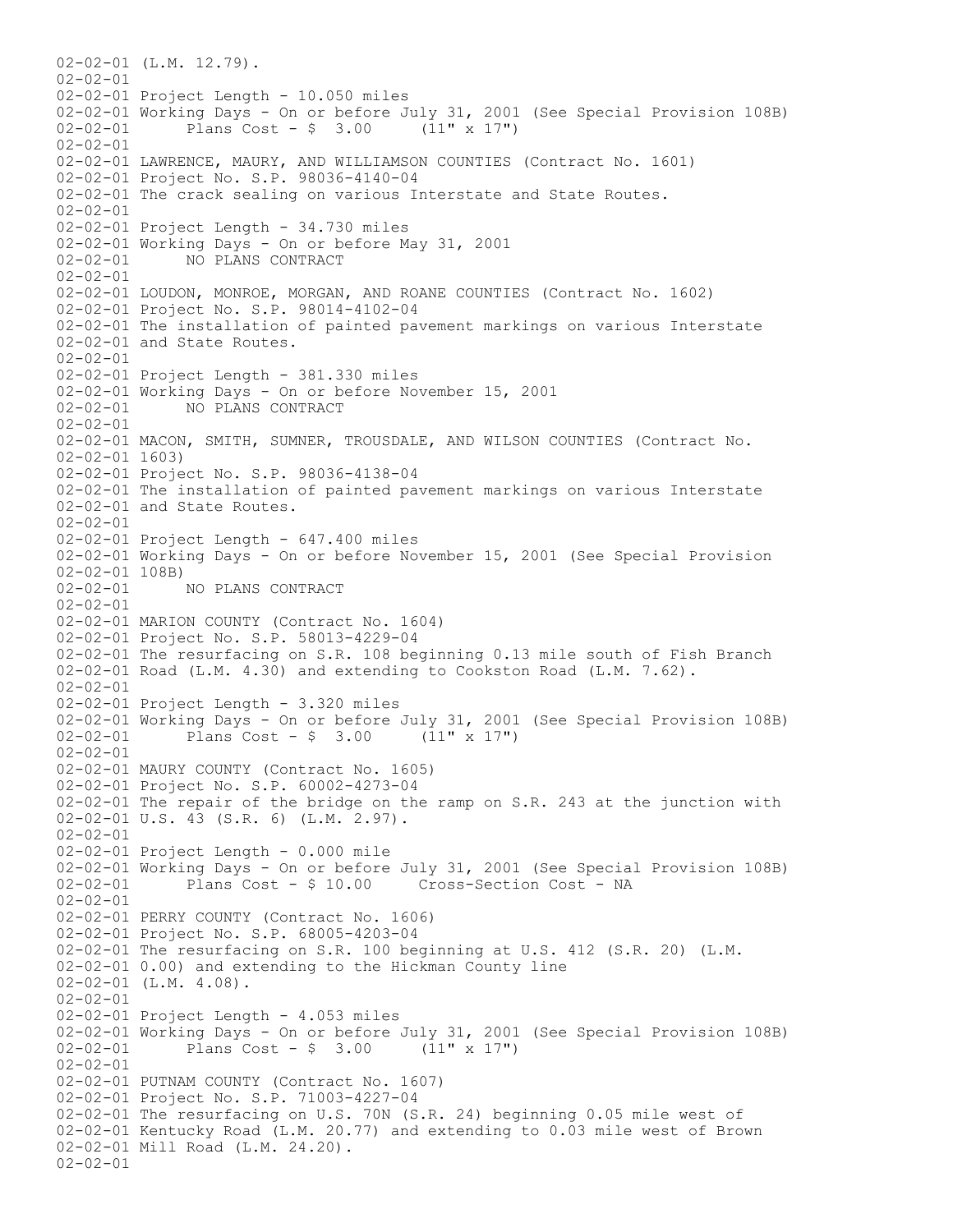02-02-01 Project Length - 3.430 miles 02-02-01 Working Days - On or before July 31, 2001 (See Special Provision 108B)<br>02-02-01 Plans Cost - \$ 3.00 (11" x 17")  $02-02-01$  Plans Cost - \$ 3.00 02-02-01 02-02-01 RHEA COUNTY (Contract No. 1608) 02-02-01 Project No. NH-29(46), 72001-3286-14 02-02-01 The grading, drainage, construction of a concrete Bulb-Tee beam bridge 02-02-01 and a cantilever retaining wall, and paving on 02-02-01 U.S. 27 (S.R. 29), beginning at Boofer Road and extending to 0.162 02-02-01 kilometer south of S.R. 68 east. 02-02-01 02-02-01 Project Length - 8.833 kilometers \*METRIC\* 02-02-01 Working Days - On or before May 31, 2003 02-02-01 Plans Cost - \$125.00 Cross-Section Cost - \$ 50.00 02-02-01 The DBE goal for this contract is 8% of the contract amount. 02-02-01 02-02-01 RHEA COUNTY (Contract No. 1609) 02-02-01 Project No. S.P. 72001-4287-04 02-02-01 The resurfacing on U.S. 27 (S.R. 29) beginning at Iowa Avenue (L.M. 02-02-01 5.036) and extending to Highland Drive 02-02-01 (L.M. 7.141). 02-02-01 02-02-01 Project Length - 2.105 miles 02-02-01 Working Days - On or before July 31, 2001 (See Special Provision 108B)<br>02-02-01 Plans Cost - \$ 3.00 (11" x 17")  $02-02-01$  Plans Cost - \$ 3.00  $02 - 02 - 01$ 02-02-01 ROBERTSON COUNTY (Contract No. 1610) 02-02-01 Project No. S.P. 74008-4217-04 02-02-01 The resurfacing on S.R. 49 beginning at WDBL Road (L.M. 9.50) and 02-02-01 extending to Wilks Road (L.M. 12.80). 02-02-01 02-02-01 Project Length - 3.300 miles 02-02-01 Working Days - On or before July 31, 2001 (See Special Provision 108B)<br>02-02-01 Plans Cost - \$ 3.00 (11" x 17") Plans Cost -  $\frac{1}{2}$  3.00 (11" x 17") 02-02-01 02-02-01 RUTHERFORD COUNTY (Contract No. 1611) 02-02-01 Project No. NH-I-24-1(81)63, 75001-3176-44 02-02-01 The widening of a steel plate girder bridge on Waldron Road over I-24 02-02-01 (L.M. 2.17), including grading, drainage, and paving. 02-02-01 02-02-01 Project Length - 0.495 mile 02-02-01 Working Days - On or before June 1, 2002 (See Special Provision 108B) 02-02-01 Plans Cost - \$ 50.00 Cross-Section Cost - \$ 10.00 02-02-01 The DBE goal for this contract is 5% of the contract amount. 02-02-01 02-02-01 RUTHERFORD COUNTY (Contract No. 1612) 02-02-01 Project No. S.P. 75004-4209-04 02-02-01 The resurfacing (superpave) on U.S. 41 (S.R. 2) beginning 950 feet 02-02-01 east of Epps Mill Road (L.M. 8.65) and extending to the Coffee County 02-02-01 line (L.M. 16.25).  $02 - 02 - 01$ 02-02-01 Project Length - 7.600 miles 02-02-01 Working Days - On or before July 31, 2001 (See Special Provision 108B) 02-02-01 Plans Cost - \$ 3.00 (11" x 17") 02-02-01 02-02-01 SHELBY COUNTY (Contract No. 1613) 02-02-01 Project No. S.P. 79045-4223-04 02-02-01 The resurfacing (superpave) on S.R. 15 (Stage Road) beginning at S.R. 02-02-01 204 (L.M. 1.64) and extending to Bartlett Road (L.M. 3.39). 02-02-01 02-02-01 Project Length - 1.750 miles 02-02-01 Working Days - On or before July 31, 2001 (See Special Provision 108B)<br>02-02-01 Plans Cost - \$ 3.00 (11" x 17") Plans Cost -  $$ 3.00$  (11" x 17") 02-02-01 02-02-01 SULLIVAN COUNTY (Contract No. 1614) 02-02-01 Project No. S.P. 82005-4239-04 02-02-01 The resurfacing on U.S. 421 (S.R. 34) beginning 265 feet east of 02-02-01 Hazelwood Street (L.M. 19.20) and extending to 0.52 mile south of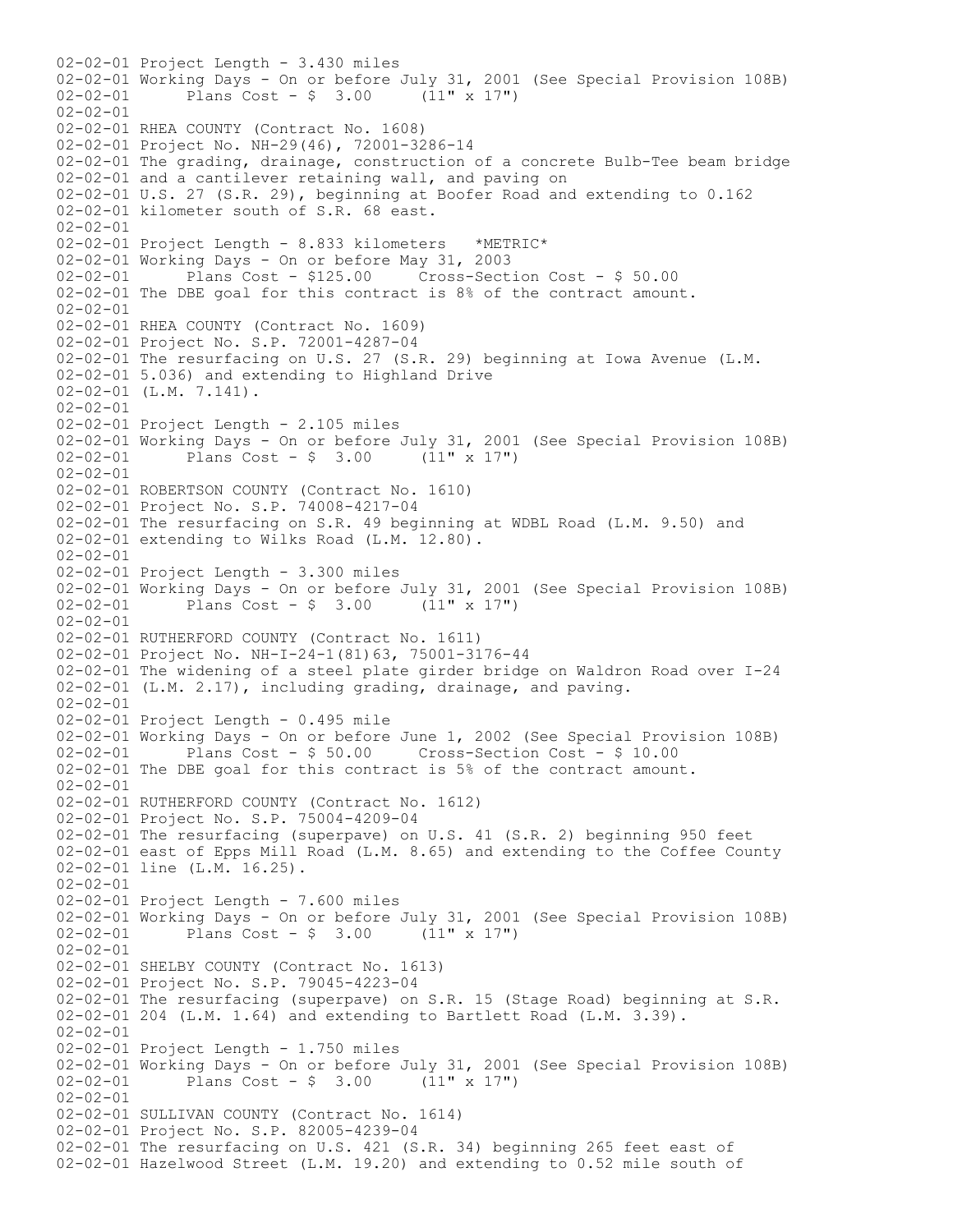02-02-01 Pemberton Road (L.M. 25.41).  $02 - 02 - 01$ 02-02-01 Project Length - 6.210 miles 02-02-01 Working Days - On or before July 31, 2001 (See Special Provision 108B)<br>02-02-01 Plans Cost - \$ 3.00 (11" x 17")  $02 - 02 - 01$  Plans Cost - \$ 3.00 02-02-01 02-02-01 SULLIVAN COUNTY (Contract No. 1615) 02-02-01 Project No. S.P. 82006-4266-04 02-02-01 The repair of the bridge on S.R. 36 over Sinking Creek (L.M. 1.34). 02-02-01 02-02-01 Project Length - 0.000 mile 02-02-01 Working Days - On or before August 15, 2001 02-02-01 Plans Cost - \$ 10.00 Cross-Section Cost - NA  $02 - 02 - 01$ 02-02-01 SUMNER COUNTY (Contract No. 1616) 02-02-01 Project No. S.P. 83002-4296-04 02-02-01 The resurfacing on U.S. 31E (S.R. 6) beginning north of College Street 02-02-01 (L.M. 14.90) and extending to Alexander Lane (L.M. 22.40). 02-02-01 02-02-01 Project Length - 7.500 miles 02-02-01 Working Days - On or before July 31, 2001 (See Special Provision 108B)<br>02-02-01 Plans Cost - \$ 3.00 (11" x 17") Plans Cost -  $$ 3.00$  (11" x 17") 02-02-01 02-02-01 WARREN COUNTY (Contract No. 1617) 02-02-01 Project No. S.P. 89007-4253-04 02-02-01 The resurfacing on S.R. 55 beginning at S.R. 379 (L.M. 1.09) and 02-02-01 extending to 0.2 mile north of Old Well Road 02-02-01 (L.M. 4.76). 02-02-01 02-02-01 Project Length - 3.670 miles 02-02-01 Working Days - On or before July 31, 2001 (See Special Provision 108B)<br>02-02-01 Plans Cost - \$ 3.00 (11" x 17") Plans  $Cost - $ 3.00 (11" x 17")$ 02-02-01 02-02-01 WARREN COUNTY (Contract No. 1618) 02-02-01 Project No. S.P. 89945-4266-04 02-02-01 The scrub sealing on S.R. 127.  $02 - 02 - 01$ 02-02-01 Project Length - 3.020 miles 02-02-01 Working Days - On or before June 30, 2001 02-02-01 NO PLANS CONTRACT 02-02-01 02-02-01 WEAKLEY COUNTY (Contract No. 1619) 02-02-01 Project No. S.P. 92137-4217-04 02-02-01 The resurfacing on S.R. 22 beginning at S.R. 431 (L.M. 19.00) and 02-02-01 extending to near U.S. 45E (S.R. 43) (L.M. 25.00) 02-02-01 02-02-01 Project Length - 6.000 miles 02-02-01 Working Days - On or before July 31, 2001 (See Special Provision 108B)<br>02-02-01 Plans Cost - \$ 3.00 (11" x 17") Plans  $Cost - $ 3.00$  $02 - 02 - 01$ 02-02-01 WILLIAMSON COUNTY (Contract No. 1620) 02-02-01 Project No. S.P. 94013-4210-04 02-02-01 The repair of the bridges on S.R. 100 over S.R. 96 (L.M. 6.60). 02-02-01 02-02-01 Project Length - 0.000 mile 02-02-01 Working Days - On or before August 15, 2001 (See Special Provision  $02-02-01$  108B)<br> $02-02-01$  Plans Cost - \$ 10.00 Cross-Section Cost - NA 02-02-01 02-02-01 WILLIAMSON COUNTY (Contract No. 1621) 02-02-01 Project No. S.P. 94017-4213-04 02-02-01 The resurfacing on S.R. 46 beginning at S.R. 96 (L.M. 5.64) and 02-02-01 extending to Leipers Creek Road (L.M. 11.43).  $02 - 02 - 01$ 02-02-01 Project Length - 5.780 miles 02-02-01 Working Days - On or before July 31, 2001 (See Special Provision 108B) 02-02-01 Plans Cost - \$ 3.00 (11" x 17") 02-02-01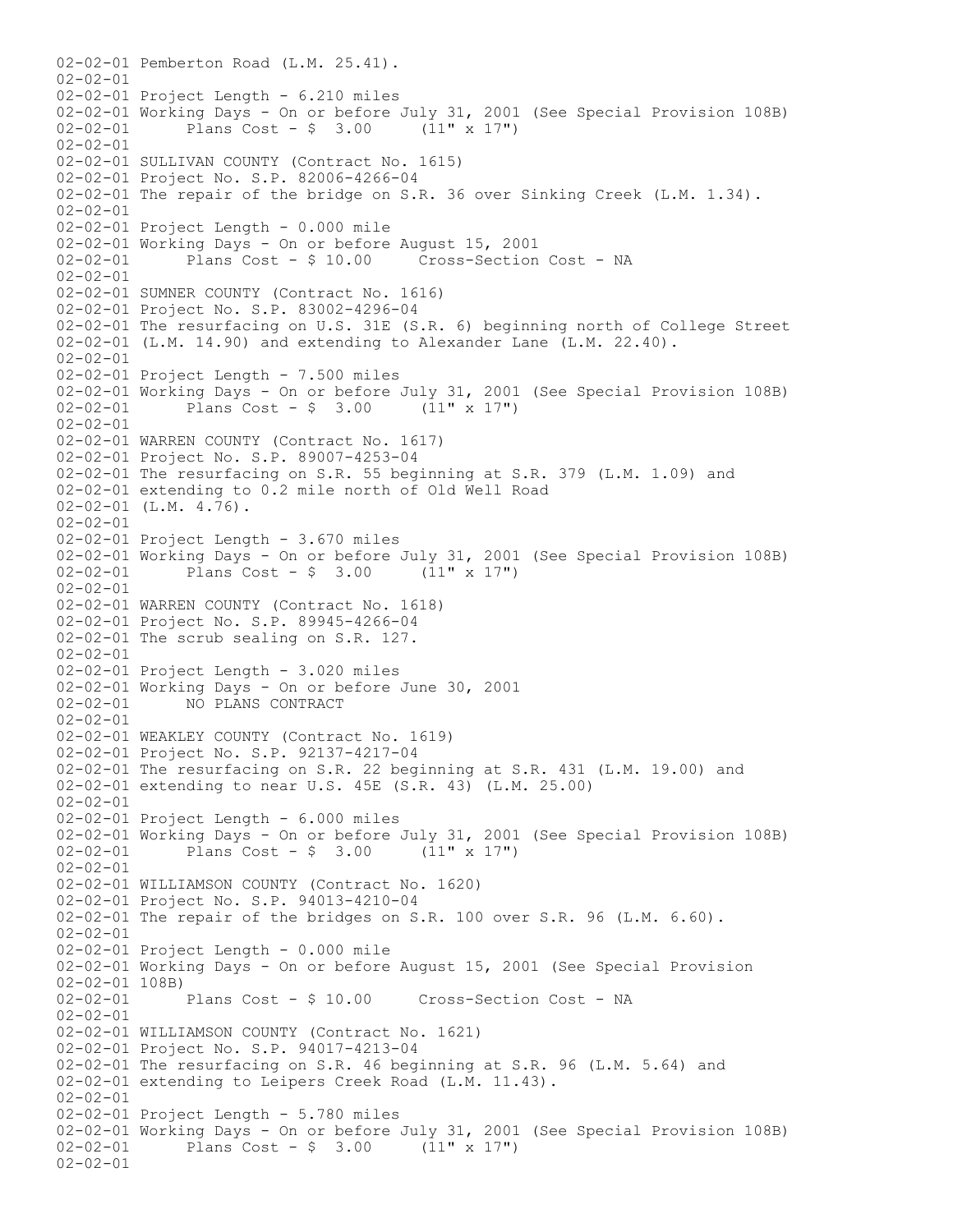------------------------------------------------------------------------------ 02-02-01 WILSON COUNTY (Contract No. 1622) 02-02-01 Project No. HPP/IM-40-5(117)236, 95001-3184-44 02-02-01 The grading, drainage, construction of a concrete Bulb-Tee beam 02-02-01 bridge, and paving on I-40 at the junction with South Hartmann Drive 02-02-01 (L.M. 13.61) in Lebanon. 02-02-01 02-02-01 Project Length - 1.400 miles 02-02-01 Working Days - On or before September 30, 2002 (See Special Provision 02-02-01 108B) 02-02-01 Plans Cost - \$ 50.00 Cross-Section Cost - \$ 25.00 02-02-01 The DBE goal for this contract is 8% of the contract amount. 02-02-01 02-02-01 WILSON COUNTY (Contract No. 1623) 02-02-01 Project No. IME-40-5(120)238, 95001-8185-44 02-02-01 The resurfacing on I-40 beginning east of Watertown (L.M. 17.13) and 02-02-01 extending to the Smith County line (L.M. 27.35). 02-02-01 02-02-01 Project Length - 10.179 miles 02-02-01 Working Days - On or before October 15, 2001 (See Special Provision  $02-02-01$  108B)<br> $02-02-01$  Plans Cost - \$ 10.00 Cross-Section Cost - NA 02-02-01 The DBE goal for this contract is 3% of the contract amount. 02-02-01 02-02-01 WILSON COUNTY (Contract No. 1624) 02-02-01 Project No. S.P. 95002-4225-04 02-02-01 The resurfacing (superpave) on U.S. 231 (S.R. 10) beginning at the 02-02-01 Rutherford County line (L.M. 0.00) and extending to Cedars of Lebanon 02-02-01 State Forest (L.M. 6.01). 02-02-01 02-02-01 Project Length - 5.450 miles 02-02-01 Working Days - On or before July 31, 2001 (See Special Provision 108B)  $02-02-01$  Plans Cost - \$ 3.00 (11" x 17") 03-16-01 ANDERSON, BLOUNT, BRADLEY, CAMPBELL, CARTER, COCKE, COFFEE, 03-16-01 CUMBERLAND, HAMILTON, JEFFERSON, KNOX, LOUDON, MARION, McMINN, MONROE, 03-16-01 PUTNAM, SULLIVAN, UNICOI, AND WASHINGTON COUNTIES (Contract No. 1625) 03-16-01 Project No. S.P. 99105-4180-04 03-16-01 The scoring of shoulders on various Interstate Routes. 03-16-01 03-16-01 Project Length - 218.860 miles 03-16-01 Working Days - On or before August 1, 2001 (See Special Provision 03-16-01 108B)<br>03-16-01 1 03-16-01 NO PLANS CONTRACT 03-16-01 03-16-01 BEDFORD COUNTY (Contract No. 1626) 03-16-01 Project No. S.P. 02006-4204-04, 02002-4221-04 03-16-01 The resurfacing on S.R. 387 beginning at U.S. 41A (S.R. 16) (L.M. 03-16-01 0.68) and extending to U.S. 231 (S.R. 10) (L.M. 1.53), on U.S. 231 03-16-01 (S.R. 10) beginning at S.R. 82 (L.M. 10.47) and extending to north of 03-16-01 Rolling Road (L.M. 11.92), and on 03-16-01 S.R. 82 beginning at East Lane Street (L.M. 10.88) and extending to 03-16-01 U.S. 231 (S.R. 10) (L.M. 11.05). 03-16-01 03-16-01 Project Length - 2.470 miles 03-16-01 Working Days - On or before September 30, 2001 (See Special Provision 03-16-01 108B)<br>03-16-01 Plans Cost -  $$ 3.00$  (11" x 17") 03-16-01 03-16-01 BLOUNT COUNTY (Contract No. 1627) 03-16-01 Project No. S.P. 05008-4229-04 03-16-01 The resurfacing on U.S. 321 (U.S. 411, S.R. 73) beginning at S.R. 446 03-16-01 (L.M. 10.35) and extending to S.R. 447 03-16-01 (L.M. 12.52). 03-16-01 03-16-01 Project Length - 2.170 miles 03-16-01 Working Days - On or before September 30, 2001 (See Special Provision 03-16-01 108B)<br>03-16-01 Plans Cost -  $\frac{1}{2}$  3.00 (11" x 17")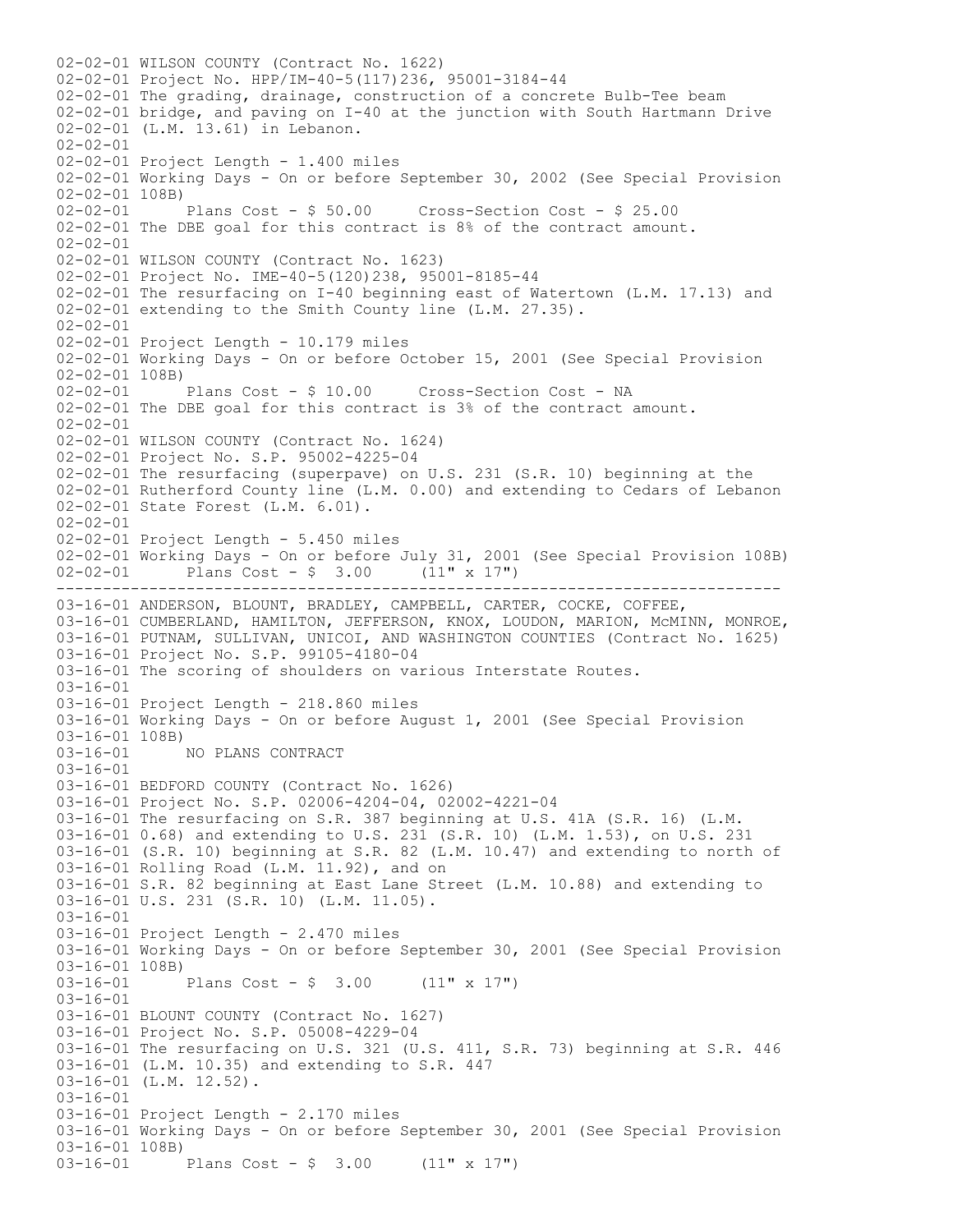$03-16-01$ 03-16-01 CANNON COUNTY (Contract No. 1628) 03-16-01 Project No. S.P. 08001-4236-04 03-16-01 The resurfacing on U.S. 70S (S.R. 1) eastbound beginning at the 03-16-01 Rutherford County line (L.M. 0.00) and extending to Bragg Street (L.M. 03-16-01 6.10). 03-16-01 03-16-01 Project Length - 6.100 miles 03-16-01 Working Days - On or before October 1, 2001 (See Special Provision 03-16-01 108B) 03-16-01 Plans Cost - \$ 3.00 (11" x 17")  $03-16-01$ 03-16-01 CARROLL COUNTY (Contract No. 1629) 03-16-01 Project No. S.P. 09031-4207-04 03-16-01 The resurfacing on S.R. 220 beginning at Spring Creek Road (L.M. 4.52) 03-16-01 and extending to the Rutherford Fork of the Obion River (L.M. 9.99). 03-16-01 03-16-01 Project Length - 5.470 miles 03-16-01 Working Days - On or before September 30, 2001 (See Special Provision 03-16-01 108B)<br>03-16-01 Plans Cost -  $$3.00$  (11" x 17") 03-16-01 03-16-01 CARROLL, HARDEMAN, HENDERSON, AND WEAKLEY COUNTIES (Contract No. 1630) 03-16-01 Project No. S.P. 98044-4285-04 03-16-01 The installation of plastic pavement markings on various State Routes.  $03-16-01$ 03-16-01 Project Length - 34.910 miles 03-16-01 Working Days - On or before September 1, 2001 (See Special Provision 03-16-01 108B)<br>03-16-01 NO PLANS CONTRACT 03-16-01 03-16-01 COFFEE COUNTY (Contract No. 1631) 03-16-01 Project No. STP-M-NHE-9207(12), 16951-3249-54 03-16-01 The installation of signals on S.R. 55 at Oak Street and on U.S. 41 03-16-01 (S.R. 2) at Spring Street in Manchester. 03-16-01 03-16-01 Project Length - 0.000 mile 03-16-01 Working Days - On or before June 1, 2001 03-16-01 NO PLANS CONTRACT 03-16-01 03-16-01 CUMBERLAND COUNTY (Contract No. 1632) 03-16-01 Project No. STP-EN-1(139), 18002-4227-04 03-16-01 The resurfacing on U.S. 70 (S.R. 1), beginning 2 miles east of the 03-16-01 White County line (L.M. 2.00) and extending to Deep Water Road. 03-16-01 03-16-01 Project Length - 3.270 miles 03-16-01 Working Days - On or before October 1, 2001 (See Special Provision 03-16-01 108B) 03-16-01 Plans Cost - \$ 3.00 (11" x 17") 03-16-01 The DBE goal for this contract is 7% of the contract amount.  $03 - 16 - 01$ 03-16-01 DAVIDSON COUNTY (Contract No. 1633) 03-16-01 Project No. S.P. 19021-4243-04 03-16-01 The resurfacing on U.S. 70S (S.R. 1, West End Avenue) beginning at 03-16-01 Murphy Road (L.M. 15.03) and extending to 03-16-01 8th Avenue (L.M. 17.52) and on U.S. 70 (S.R. 24, Broadway) beginning 03-16-01 at 8th Avenue (L.M. 12.23) and extending to 03-16-01 1st Avenue (L.M. 12.73), including bridge repair. 03-16-01 03-16-01 Project Length - 2.991 miles 03-16-01 Working Days - On or before September 30, 2001 (See Special Provision 03-16-01 108B) Plans Cost -  $$ 3.00$  (11" x 17") 03-16-01 03-16-01 DAVIDSON COUNTY (Contract No. 1634) 03-16-01 Project No. S.P. 19022-4214-04 03-16-01 The repair of four (4) bridges on U.S. 31E (S.R. 6, Ellington Parkway) 03-16-01 at the junction with Main Street and 5th Street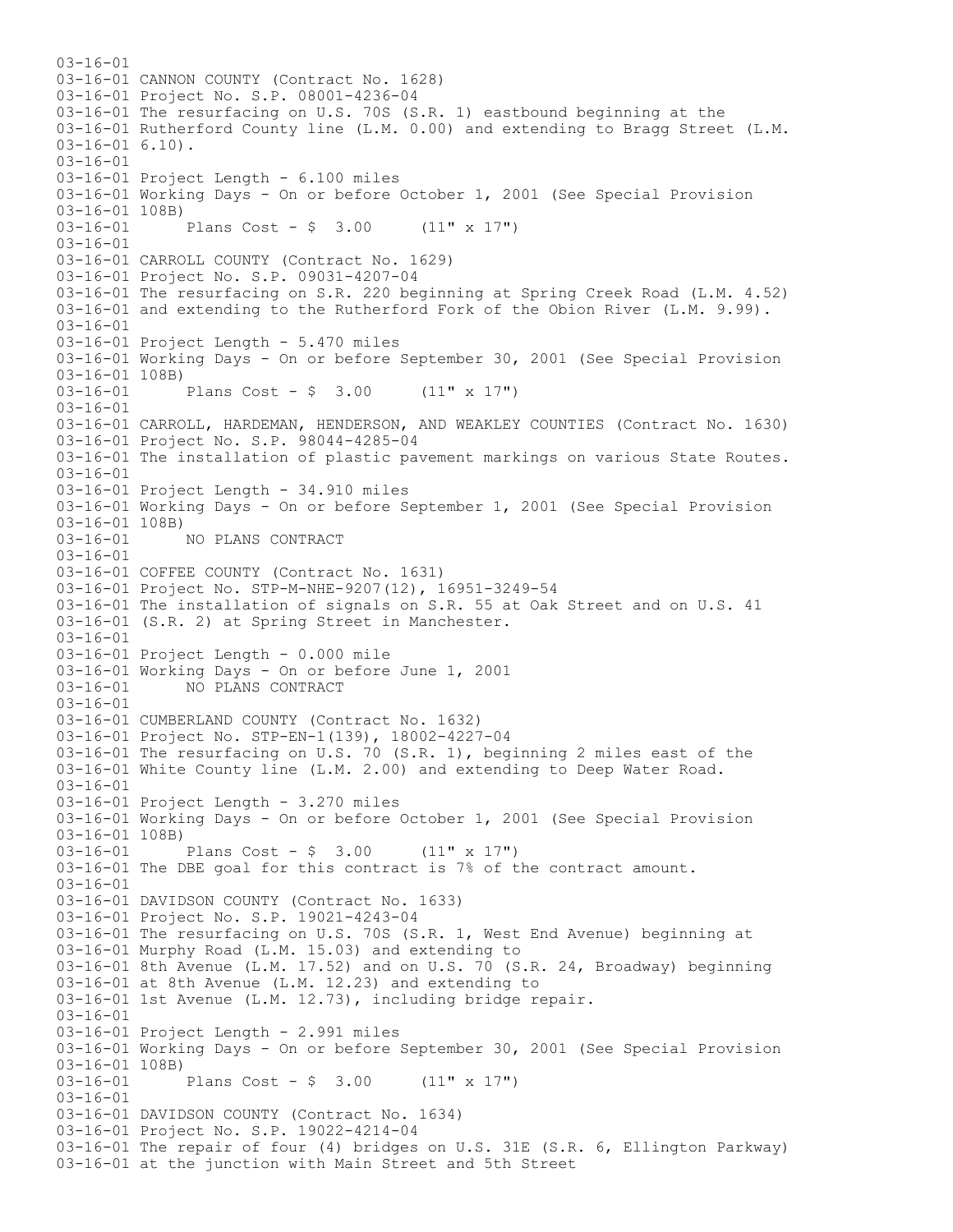03-16-01 (L.M. 10.54, L.M. 10.56, L.M. 10.58, and L.M. 10.60).  $03-16-01$ 03-16-01 Project Length - 0.438 mile 03-16-01 Working Days - See proposal.<br>03-16-01 Plans Cost - \$ 25.00 Cross-Section Cost - NA Plans Cost -  $$25.00$ 03-16-01 03-16-01 DAVIDSON AND WILLIAMSON COUNTIES (Contract No. 1635) 03-16-01 Project No. S.P. 98036-4137-04 03-16-01 The installation of painted pavement markings on various Interstate 03-16-01 and State Routes. 03-16-01 03-16-01 Project Length - 461.300 miles 03-16-01 Working Days - On or before September 1, 2001 (See Special Provision 03-16-01 108B) 03-16-01 NO PLANS CONTRACT 03-16-01 03-16-01 DAVIDSON, DYER, GILES, HICKMAN, MAURY, MONTGOMERY, RUTHERFORD, SHELBY, 03-16-01 SUMNER, AND WILSON COUNTIES (Contract No. 1636) 03-16-01 Project No. S.P. 99105-4181-04 03-16-01 The scoring of shoulders on various Interstate Routes. 03-16-01 03-16-01 Project Length - 143.500 miles 03-16-01 Working Days - On or before August 1, 2001 (See Special Provision  $03-16-01$  108B)<br>03-16-01 03-16-01 NO PLANS CONTRACT  $03-16-01$ 03-16-01 DECATUR COUNTY (Contract No. 1637) 03-16-01 Project No. S.P. 20013-4206-04 03-16-01 The resurfacing on S.R. 100 beginning at the Henderson County line 03-16-01 (L.M. 0.00) and extending to S.R. 69 (L.M. 7.28). 03-16-01 03-16-01 Project Length - 7.280 miles 03-16-01 Working Days - On or before September 30, 2001 (See Special Provision 03-16-01 108B)<br>03-16-01 Plans Cost -  $$ 3.00$  (11" x 17") 03-16-01 03-16-01 DeKALB COUNTY (Contract No. 1638) 03-16-01 Project No. STP-EN-26(13), 21001-4261-04 03-16-01 The resurfacing on U.S. 70 (S.R. 26) beginning at the Caney Fork River 03-16-01 (L.M. 24.84) and extending to the White County line (L.M. 28.28). 03-16-01 03-16-01 Project Length - 3.410 miles 03-16-01 Working Days - On or before October 1, 2001 (See Special Provision 03-16-01 108B)<br>03-16-01 Plans Cost -  $$ 3.00$  (11" x 17") 03-16-01 The DBE goal for this contract is 3% of the contract amount. 03-16-01 03-16-01 DICKSON COUNTY (Contract No. 1639) 03-16-01 Project No. S.P. 22017-4215-04 03-16-01 The resurfacing on S.R. 235 beginning at S.R. 46 (L.M. 2.14) and 03-16-01 extending to S.R. 49 (L.M. 10.29). 03-16-01 03-16-01 Project Length - 8.150 miles 03-16-01 Working Days - On or before September 30, 2001 (See Special Provision 03-16-01 108B)<br>03-16-01 Plans Cost -  $\frac{1}{2}$  3.00 (11" x 17") 03-16-01 03-16-01 DYER COUNTY (Contract No. 1640) 03-16-01 Project No. S.P. 23945-4160-04 03-16-01 The repair of five (5) bridges over I-155 and two (2) bridges over 03-16-01 U.S. 51 (S.R. 3). 03-16-01 03-16-01 Project Length - 0.000 mile 03-16-01 Working Days - See proposal.  $03-16-01$  Plans Cost -  $\frac{5}{50.00}$  Cross-Section Cost - NA 03-16-01 03-16-01 FAYETTE COUNTY (Contract No. 1641) 03-16-01 Project No. S.P. 24001-4141-04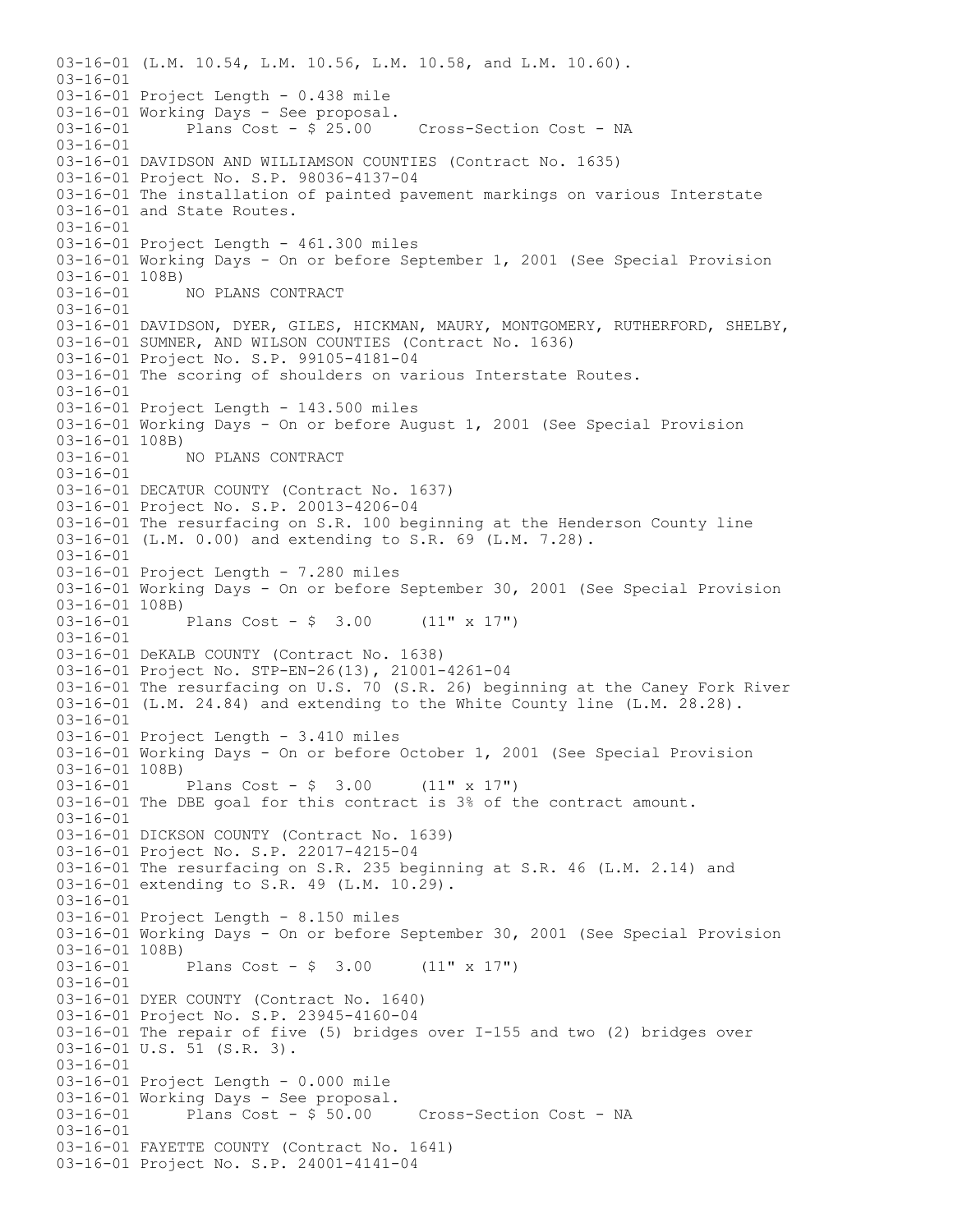03-16-01 The repair of five (5) bridges on and over I-40. 03-16-01 03-16-01 Project Length - 0.000 mile 03-16-01 Working Days - On or before March 1, 2002 (See Special Provision 108B) Plans Cost - \$ 50.00 Cross-Section Cost - NA 03-16-01 03-16-01 FAYETTE COUNTY (Contract No. 1642) 03-16-01 Project No. S.P. 24010-4219-04 03-16-01 The resurfacing on S.R. 76 beginning at S.R. 59 (L.M. 15.26) and 03-16-01 extending to Muddy Creek (L.M. 20.16). 03-16-01 03-16-01 Project Length - 4.900 miles 03-16-01 Working Days - On or before September 30, 2001 (See Special Provision 03-16-01 108B) 03-16-01 Plans Cost - \$ 3.00 (11" x 17") 03-16-01 03-16-01 GREENE COUNTY (Contract No. 1643) 03-16-01 Project No. STP-H-NHE-34(34), 30002-3241-94 03-16-01 The installation of signals on U.S. 11E (S.R. 34) at the ramps from I-03-16-01 81. 03-16-01 03-16-01 Project Length - 0.000 mile 03-16-01 Working Days - On or before November 15, 2001 03-16-01 Plans Cost - \$ 10.00 Cross-Section Cost - NA  $03 - 16 - 01$ 03-16-01 GREENE COUNTY (Contract No. 1644) 03-16-01 Project No. S.P. 30012-4222-04 03-16-01 The resurfacing on S.R. 349 beginning at Bright Hope Road (L.M. 7.15) 03-16-01 and extending to S.R. 35 (L.M. 13.26). 03-16-01 03-16-01 Project Length - 6.110 miles 03-16-01 Working Days - On or before September 30, 2001 (See Special Provision  $03-16-01$  108B)<br> $03-16-01$ Plans Cost -  $\frac{1}{2}$  3.00 (11" x 17") 03-16-01 03-16-01 HAMILTON AND MARION COUNTIES (Contract No. 1645) 03-16-01 Project No. S.P. 98024-4119-04 03-16-01 The installation of plastic pavement markings at various locations on  $03-16-01$   $I-24$ . 03-16-01 03-16-01 Project Length - 6.000 miles 03-16-01 Working Days - On or before September 1, 2001 (See Special Provision 03-16-01 108B)<br>03-16-01 1 NO PLANS CONTRACT 03-16-01 03-16-01 HARDEMAN COUNTY (Contract No. 1646) 03-16-01 Project No. S.P. 35009-4238-04 03-16-01 The resurfacing on S.R. 125 beginning at S.R. 57 (L.M. 3.19) and 03-16-01 extending to Robert Crowley Road and James Smith Road (L.M. 8.50).  $03-16-01$ 03-16-01 Project Length - 5.310 miles 03-16-01 Working Days - On or before September 30, 2001 (See Special Provision 03-16-01 108B)<br>03-16-01 Plans Cost -  $\frac{1}{2}$  3.00 (11" x 17") 03-16-01 03-16-01 HENRY COUNTY (Contract No. 1647) 03-16-01 Project No. S.P. 40028-4205-04 03-16-01 The resurfacing on S.R. 140 beginning at Rogers Road (L.M. 33.47) and 03-16-01 extending to U.S. 79 (S.R. 76) (L.M. 40.39). 03-16-01 03-16-01 Project Length - 6.920 miles 03-16-01 Working Days - On or before September 30, 2001 (See Special Provision 03-16-01 108B) 03-16-01 Plans Cost - \$ 3.00 (11" x 17") 03-16-01 03-16-01 HUMPHREYS COUNTY (Contract No. 1648) 03-16-01 Project No. S.P. 43006-4217-04 03-16-01 The resurfacing on S.R. 13 beginning at Main Street and North Church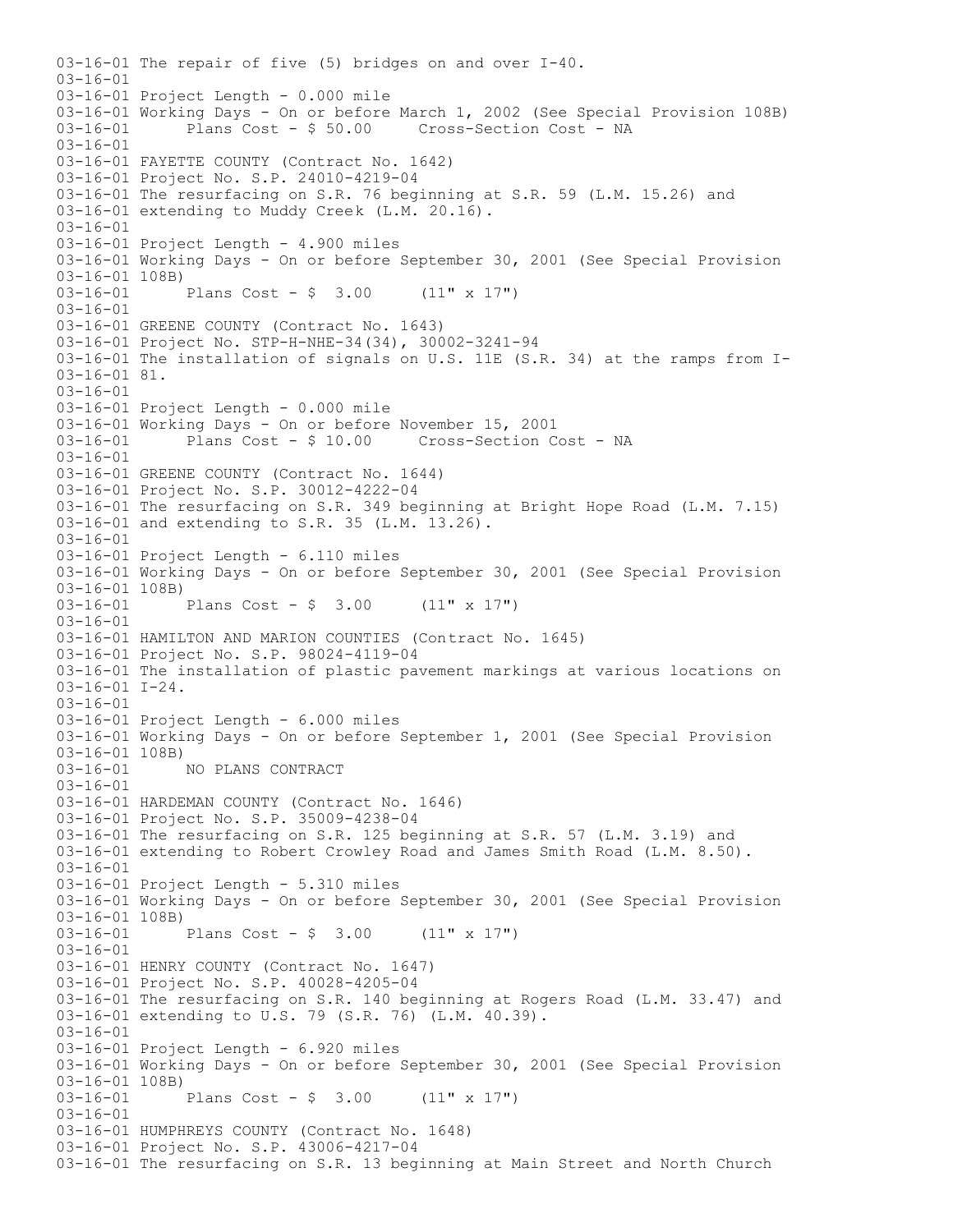03-16-01 Street (L.M. 19.16) and extending to 0.06 mile north of East Big 03-16-01 Richland Creek Road (L.M. 26.00) and on S.R. 13 Spur beginning at S.R. 03-16-01 13 (L.M. 0.00) and extending to U.S. 70 (S.R. 1 Bypass) (L.M. 0.52). 03-16-01 03-16-01 Project Length - 7.240 miles 03-16-01 Working Days - On or before September 30, 2001 (See Special Provision 03-16-01 108B)<br>03-16-01 Plans Cost -  $$ 3.00$  (11" x 17") 03-16-01 03-16-01 JOHNSON COUNTY (Contract No. 1649) 03-16-01 Project No. STP-HH-NHE-159(6), 46008-3205-94 03-16-01 The installation of guardrail at various locations on U.S. 321 (S.R.  $03-16-01$  159). 03-16-01 03-16-01 Project Length - 0.000 mile 03-16-01 Working Days - On or before August 31, 2001<br>03-16-01 MO PLANS CONTRACT 03-16-01 NO PLANS CONTRACT 03-16-01 03-16-01 KNOX COUNTY (Contract No. 1650) 03-16-01 Project No. S.P. 47047-4212-04 03-16-01 The resurfacing on S.R. 331 beginning 160 feet south of S.R. 131 (L.M. 03-16-01 8.28) and extending to S.R. 61 (L.M. 15.35). 03-16-01 03-16-01 Project Length - 7.070 miles 03-16-01 Working Days - On or before September 30, 2001 (See Special Provision 03-16-01 108B)<br>03-16-01 Plans Cost -  $\frac{1}{2}$  3.00 (11" x 17") 03-16-01 03-16-01 KNOX COUNTY (Contract No. 1651) 03-16-01 Project No. S.P. 47946-4199-04 03-16-01 The installation of plastic pavement markings at various locations on 03-16-01 I-40. 03-16-01 03-16-01 Project Length - 6.480 miles 03-16-01 Working Days - On or before September 1, 2001 (See Special Provision  $03-16-01$  108B)<br>03-16-01 03-16-01 NO PLANS CONTRACT  $03-16-01$ 03-16-01 LAUDERDALE COUNTY (Contract No. 1652) 03-16-01 Project No. S.P. 49002-4207-04 03-16-01 The repair of the bridge on U.S. 51 (S.R. 3) over S.R. 19 (L.M. 8.81). 03-16-01 03-16-01 Project Length - 0.000 mile 03-16-01 Working Days - On or before November 30, 2001<br>03-16-01 Plans Cost - \$ 10.00 Cross-Section C Cross-Section Cost - NA 03-16-01 03-16-01 McMINN COUNTY (Contract No. 1653) 03-16-01 Project No. S.P. 54002-4228-04, 54005-4232-04 03-16-01 The resurfacing (superpave) on U.S. 11 (S.R. 2) beginning at Calvin 03-16-01 Wright Road (L.M. 11.48) and extending to S.R. 30 (L.M. 13.47) and on 03-16-01 S.R. 30 beginning at 0.4 mile west of I-75 (L.M. 6.90) and extending 03-16-01 to U.S. 11 (S.R. 2) (L.M. 9.03 eastbound and L.M. 9.10 westbound). 03-16-01 03-16-01 Project Length - 4.190 miles 03-16-01 Working Days - On or before October 1, 2001 (See Special Provision 03-16-01 108B)<br>03-16-01 Plans Cost -  $\frac{1}{2}$  3.00 (11" x 17") 03-16-01 03-16-01 MONTGOMERY COUNTY (Contract No. 1654) 03-16-01 Project No. S.P. 63013-4202-04 03-16-01 The resurfacing on S.R. 48 beginning at the Dickson County line (L.M. 03-16-01 0.00) and extending to S.R. 13 (L.M. 5.20).  $03 - 16 - 01$ 03-16-01 Project Length - 5.200 miles 03-16-01 Working Days - On or before September 30, 2001 (See Special Provision 03-16-01 108B) Plans Cost -  $\frac{1}{2}$  3.00 (11" x 17") 03-16-01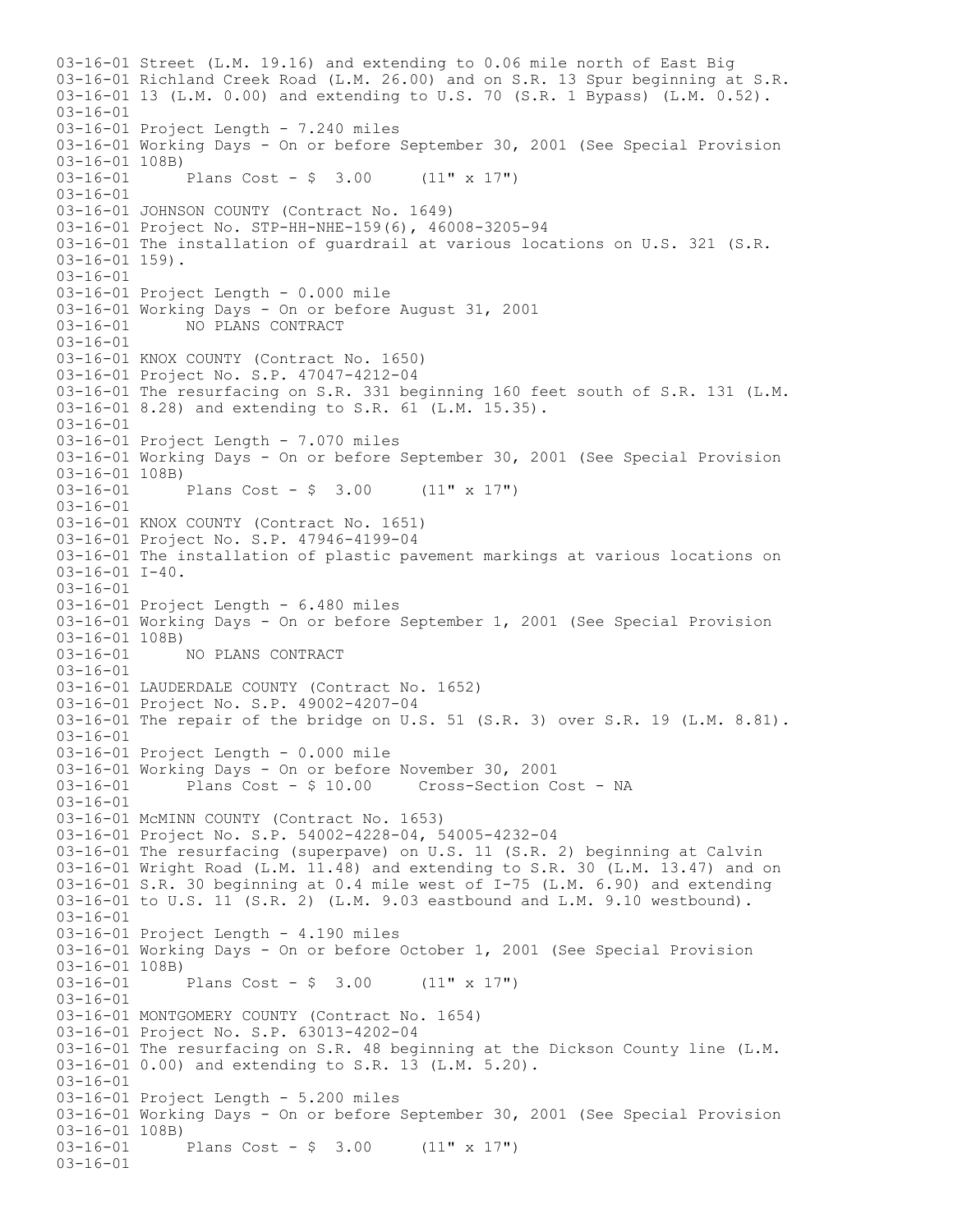03-16-01 MONTGOMERY COUNTY (Contract No. 1655) 03-16-01 Project No. S.P. 63945-4259-04 03-16-01 The resurfacing on various State Routes in Clarksville. 03-16-01 03-16-01 Project Length - 6.890 miles 03-16-01 Working Days - On or before September 30, 2001 (See Special Provision  $03-16-01$  108B)<br> $03-16-01$ Plans Cost -  $\frac{1}{2}$  3.00 (11" x 17") 03-16-01 03-16-01 OBION COUNTY (Contract No. 1656) 03-16-01 Project No. S.P. 66142-4208-04 03-16-01 The resurfacing on S.R. 184 beginning at S.R. 21 (L.M. 0.00) and 03-16-01 extending to Flippen Lane (L.M. 6.08). 03-16-01 03-16-01 Project Length - 6.080 miles 03-16-01 Working Days - On or before September 30, 2001 (See Special Provision 03-16-01 108B)<br>03-16-01 Plans Cost -  $\frac{1}{2}$  3.00 (11" x 17") 03-16-01 03-16-01 PUTNAM COUNTY (Contract No. 1657) 03-16-01 Project No. S.P. 71012-3220-04 03-16-01 The grading, drainage, and paving on S.R. 136 (North Washington 03-16-01 Avenue) beginning south of 10th Street and extending to north of Dale 03-16-01 Lane.  $03-16-01$ 03-16-01 Project Length - 3.230 kilometers \*METRIC\* 03-16-01 Working Days - On or before November 30, 2002 03-16-01 Plans Cost - \$ 50.00 Cross-Section Cost - \$ 25.00 03-16-01 The DBE goal for this contract is 3% of the contract amount. 03-16-01 03-16-01 ROANE COUNTY (Contract No. 1658) 03-16-01 Project No. S.P. 73955-3602-04 03-16-01 The grading, drainage, and paving on a S.I.A. route serving Dagger 03-16-01 Canoe Company in Midtown. 03-16-01 03-16-01 Project Length - 0.031 mile 03-16-01 Working Days - On or before June 15, 2001 03-16-01 Plans Cost - \$ 10.00 Cross-Section Cost - \$0.00  $03-16-01$ 03-16-01 SEVIER COUNTY (Contract No. 1659) 03-16-01 Project No. S.P. 78449-3202-04 03-16-01 The grading, drainage, construction of two (2) concrete I-beam bridges 03-16-01 and seven (7) retaining walls, and paving on S.R. 449 beginning at 03-16-01 Teaster Lane and Cedar Lane and extending to Center View Road. 03-16-01 03-16-01 Project Length - 4.342 kilometers \*METRIC\* 03-16-01 Working Days - On or before April 30, 2004 03-16-01 Plans Cost - \$150.00 Cross-Section Cost - \$ 50.00 03-16-01 The DBE goal for this contract is 3% of the contract amount.  $03-16-01$ 03-16-01 SHELBY COUNTY (Contract No. 1660) 03-16-01 Project No. CM-177(24), 79053-3212-54 03-16-01 The installation of signals on Poplar Pike at S.R. 177 (Germantown 03-16-01 Road and West Street) and at Arthur Road in Germantown, including 03-16-01 grading, drainage, and paving. 03-16-01 03-16-01 Project Length - 0.162 mile 03-16-01 Working Days - On or before November 30, 2001 Plans  $Cost - $ 10.00$  Cross-Section Cost -  $$0.00$ 03-16-01 The DBE goal for this contract is 5% of the contract amount. 03-16-01 03-16-01 SHELBY COUNTY (Contract No. 1661) 03-16-01 Project No. S.P. 79028-4253-04 03-16-01 The resurfacing on S.R. 57 beginning at Kelsey Drive (L.M. 20.13) and 03-16-01 extending to the Fayette County line (L.M. 22.06). 03-16-01 03-16-01 Project Length - 1.930 miles 03-16-01 Working Days - On or before September 30, 2001 (See Special Provision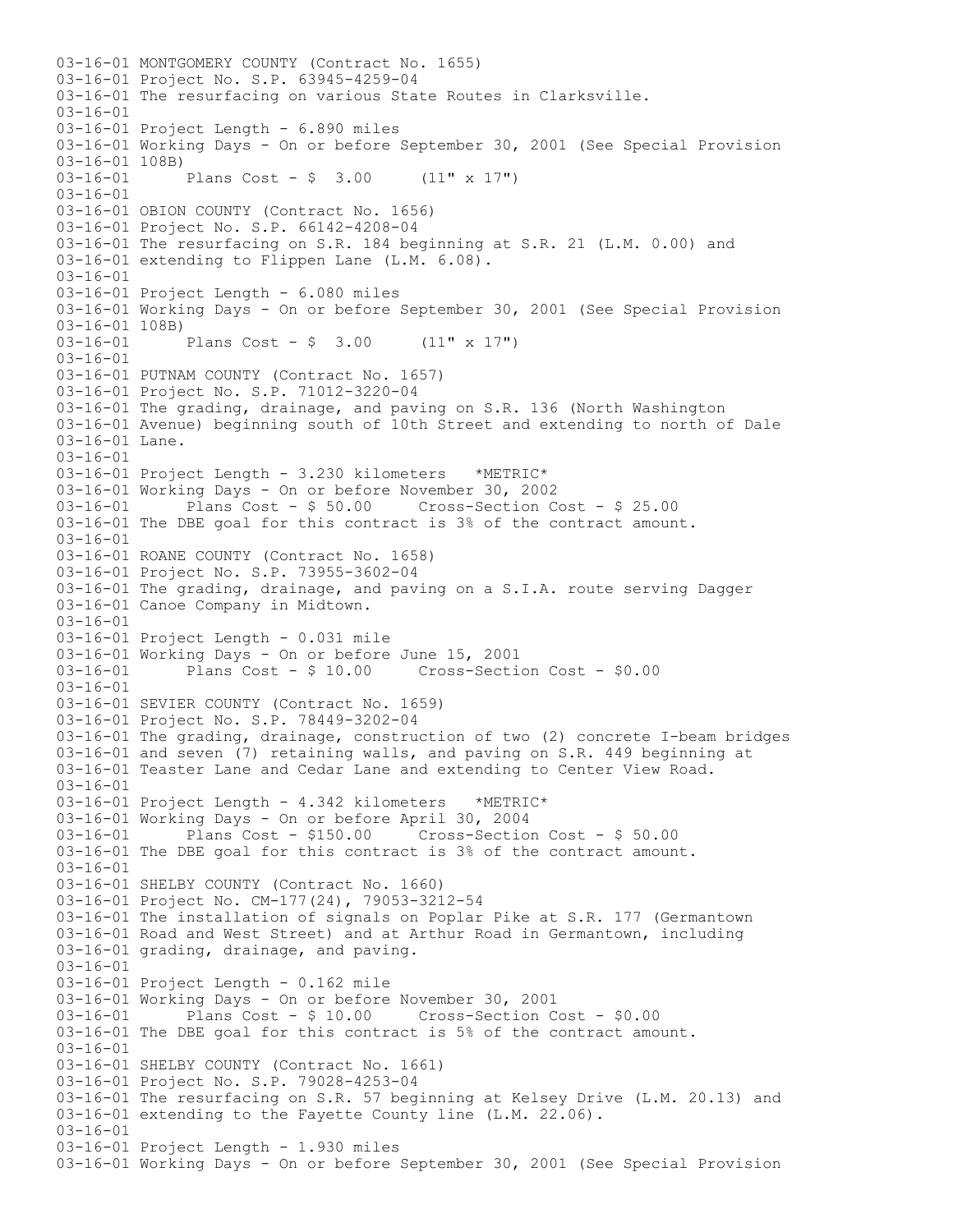03-16-01 108B) 03-16-01 Plans Cost - \$ 3.00 (11" x 17") 03-16-01 03-16-01 SHELBY COUNTY (Contract No. 1662) 03-16-01 Project No. S.P. 79172-4214-04 03-16-01 The resurfacing on S.R. 204 beginning at I-40 (L.M. 0.20) and 03-16-01 extending to Raleigh-LaGrange Road (L.M. 1.77). 03-16-01 03-16-01 Project Length - 1.570 miles 03-16-01 Working Days - On or before September 30, 2001 (See Special Provision  $03-16-01$  108B)<br> $03-16-01$ Plans Cost -  $$ 3.00$  (11" x 17")  $03-16-01$ 03-16-01 SULLIVAN COUNTY (Contract No. 1663) 03-16-01 Project No. STP-H-34(29), 82005-3235-94 03-16-01 The installation of signals on U.S. 421 (S.R. 34) at the junction with 03-16-01 S.R. 394 and S.R. 435 in Bristol. 03-16-01 03-16-01 Project Length - 0.000 mile 03-16-01 Working Days - On or before August 15, 2001<br>03-16-01 Plans Cost - \$ 3.00 Cross-Section Cost - NA Plans  $Cost - $ 3.00$ 03-16-01 03-16-01 SULLIVAN COUNTY (Contract No. 1664) 03-16-01 Project No. S.P. 82003-4256-04 03-16-01 The resurfacing on U.S. 19 (U.S. 11E, S.R. 34) beginning at the 03-16-01 Washington County line (L.M. 0.00) and extending to 03-16-01 265 feet south of S.R. 394 (L.M. 8.80). 03-16-01 03-16-01 Project Length - 8.800 miles 03-16-01 Working Days - On or before September 30, 2001 (See Special Provision 03-16-01 108B)<br>03-16-01 Plans Cost -  $\frac{1}{2}$  3.00 (11" x 17") 03-16-01 03-16-01 SUMNER AND MACON COUNTIES (Contract No. 1665) 03-16-01 Project No. S.P. 83009-4297-04, 56003-4252-04 03-16-01 The resurfacing on S.R. 52 beginning 300 feet east of Wix Branch (L.M. 03-16-01 20.95) in Sumner County and extending to Old S.R. 52 (L.M. 3.20) in 03-16-01 Macon County. 03-16-01 03-16-01 Project Length - 4.000 miles 03-16-01 Working Days - On or before September 30, 2001 (See Special Provision 03-16-01 108B)<br>03-16-01 Plans Cost -  $$3.00$  (11" x 17") 03-16-01 03-16-01 WARREN COUNTY (Contract No. 1666) 03-16-01 Project No. STP-H-NHE-55(4), 89007-3252-94 03-16-01 The installation of signals on S.R. 55 at S.R. 287 in Morrison. 03-16-01 03-16-01 Project Length - 0.000 mile 03-16-01 Working Days - On or before December 15, 2001<br>03-16-01 Plans Cost - \$ 3.00 Cross-Section C Cross-Section Cost - NA 03-16-01 03-16-01 WASHINGTON COUNTY (Contract No. 1667) 03-16-01 Project No. S.P. 90085-4149-04 03-16-01 The repair of the bridge on I-181 (U.S. 23, U.S. 19W) over U.S. 11E 03-16-01 (S.R. 34) (L.M. 3.66) in Johnson City. 03-16-01 03-16-01 Project Length - 0.000 mile 03-16-01 Working Days - On or before September 15, 2001 (See Special Provision 03-16-01 108B)<br>03-16-01 Plans Cost - \$ 10.00 Cross-Section Cost - NA 03-16-01 03-16-01 WAYNE COUNTY (Contract No. 1668) 03-16-01 Project No. S.P. 91010-4212-04 03-16-01 The resurfacing on S.R. 203 beginning at the Hardin County line (L.M. 03-16-01 0.00) and extending to 0.26 mile east of Copelands Chapel Church. 03-16-01 03-16-01 Project Length - 6.925 miles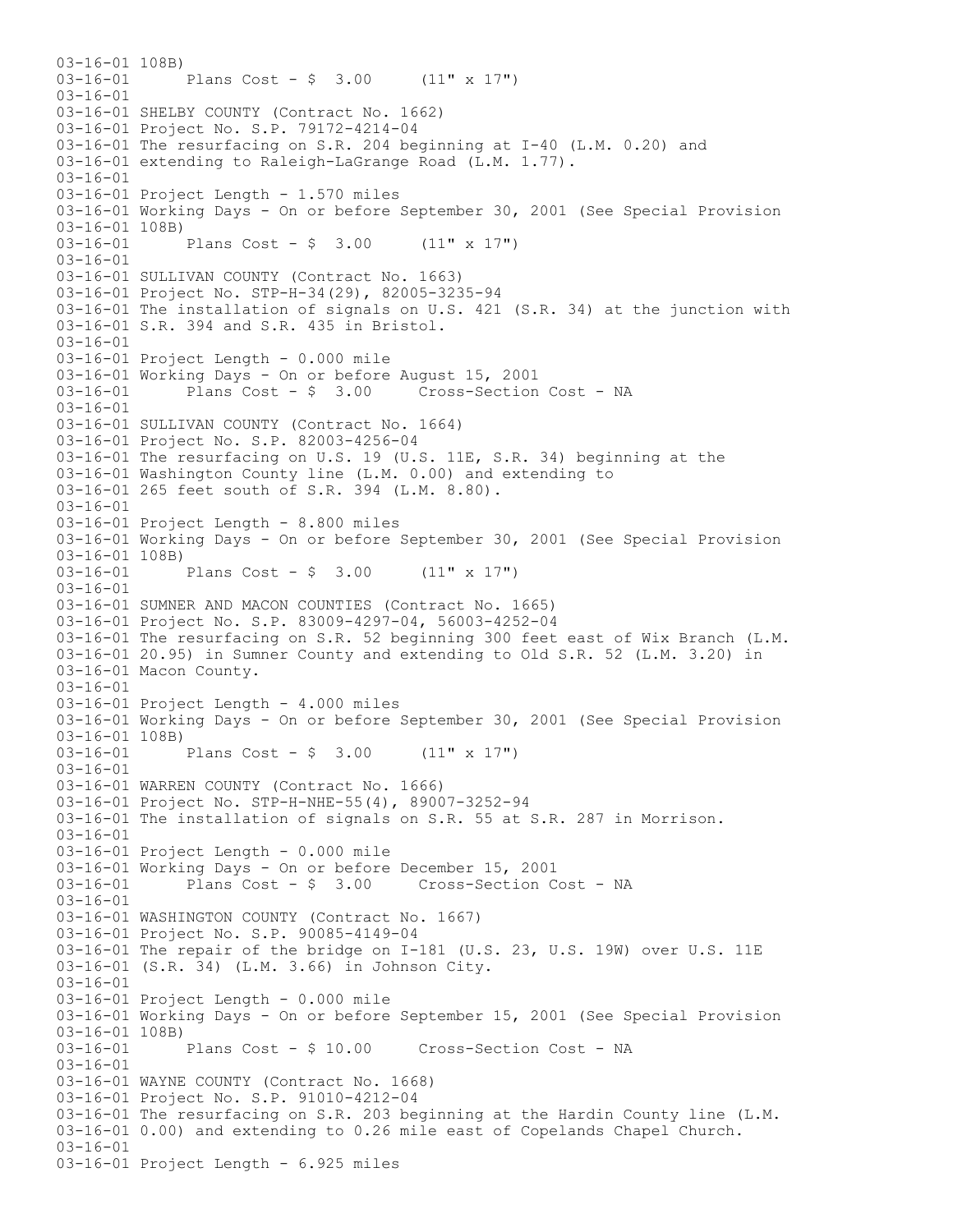----------------------------------------------------------------------------- 03-16-01 Working Days - On or before September 30, 2001 (See Special Provision 03-16-01 108B) 03-16-01 Plans Cost - \$ 3.00 (11" x 17") 03-16-01 03-16-01 WEAKLEY COUNTY (Contract No. 1669) 03-16-01 Project No. STP-M-9200(38), 92953-3548-54 03-16-01 The construction of a concrete I-beam bridge on Mount Pelia Road over 03-16-01 Cane Creek (L.M. 0.42), including grading, drainage, and paving. 03-16-01 03-16-01 Project Length - 0.092 mile 03-16-01 Working Days - On or before October 31, 2001 03-16-01 Plans Cost - \$ 10.00 Cross-Section Cost - \$0.00 03-16-01 The DBE goal for this contract is 5% of the contract amount. 03-16-01 03-16-01 WILLIAMSON COUNTY (Contract No. 1670) 03-16-01 Project No. S.P. 94015-3224-04 03-16-01 The grading, drainage, construction of a concrete slab bridge, and 03-16-01 paving on U.S. 431 (S.R. 106) beginning at the Franklin City limits 03-16-01 and extending to 500 meters north of Berry's Chapel Road. 03-16-01 03-16-01 Project Length - 1.050 kilometers \*METRIC\* 03-16-01 Working Days - On or before July 1, 2002 03-16-01 Plans Cost - \$ 25.00 Cross-Section Cost - \$ 10.00 04-27-01 WILLIAMSON COUNTY (Contract No. 1670) 04-27-01 Project No. S.P. 94015-3224-04 04-27-01 The grading, drainage, construction of a concrete slab bridge, and 04-27-01 paving on U.S. 431 (S.R. 106) beginning at the Franklin City limits 04-27-01 and extending to 500 meters north of Berry's Chapel Road. 04-27-01 04-27-01 Project Length - 1.050 kilometers \*METRIC\* 04-27-01 Working Days - On or before August 1, 2002<br>04-27-01 Plans Cost - \$ 25.00 Cross-Section Plans  $Cost - $ 25.00$  Cross-Section Cost -  $$ 10.00$ 04-27-01 04-27-01 ANDERSON COUNTY (Contract No. 1671) 04-27-01 Project No. S.P. 01006-4209-04 04-27-01 The resurfacing on S.R. 61 beginning 0.14 mile north of S.R. 71 (L.M. 04-27-01 22.78) and extending to the Union County line (L.M. 28.28). 04-27-01 04-27-01 Project Length - 5.500 miles 04-27-01 Working Days - On or before October 31, 2001 (See Special Provision 04-27-01 108B)<br>04-27-01 Plans Cost -  $$ 3.00$  (11" x 17") 04-27-01 04-27-01 ANDERSON, BLOUNT, CAMPBELL, CARTER, CLAIBORNE, COCKE, GRAINGER, 04-27-01 GREENE, HAMBLEN, HANCOCK, HAWKINS, JEFFERSON, JOHNSON, KNOX, LOUDON, 04-27-01 MONROE, MORGAN, ROANE, SCOTT, SEVIER, SULLIVAN, UNICOI, UNION, AND 04-27-01 WASHINGTON COUNTIES (Contract No. 1672) 04-27-01 Project No. S.P. 98014-4115-04 04-27-01 The random on-call signing on various Interstate and State Routes.  $04 - 27 - 01$ 04-27-01 Project Length - 0.000 mile 04-27-01 Working Days - On or before June 30, 2002 (See Special Provision 108B) 04-27-01 NO PLANS CONTRACT 04-27-01 04-27-01 ANDERSON, BLOUNT, CAMPBELL, CARTER, CLAIBORNE, COCKE, GRAINGER, 04-27-01 JEFFERSON, KNOX, ROANE, SULLIVAN, UNICOI, AND WASHINGTON COUNTIES 04-27-01 (Contract No. 1673) 04-27-01 Project No. S.P. 98014-4116-04 04-27-01 The random on-call attenuator repair on various Interstate and State 04-27-01 Routes. 04-27-01 04-27-01 Project Length - 0.000 mile 04-27-01 Working Days - On or before June 30, 2002 (See Special Provision 705C) 04-27-01 NO PLANS CONTRACT 04-27-01 04-27-01 ANDERSON, BLOUNT, COCKE, JEFFERSON, KNOX, LOUDON, MONROE, ROANE, AND 04-27-01 SEVIER COUNTIES (Contract No. 1674)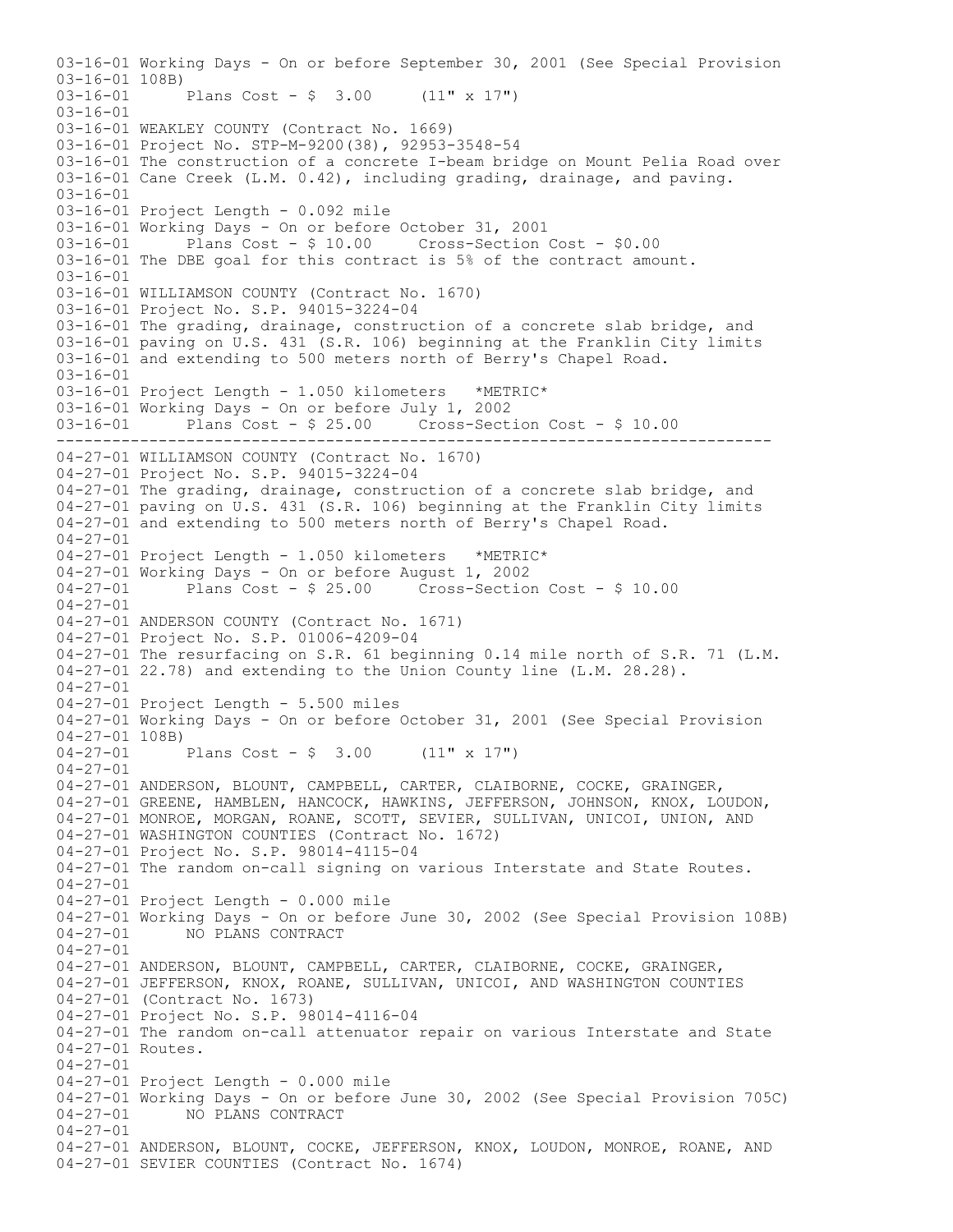04-27-01 Project No. S.P. 98014-4117-04 04-27-01 The sweeping and cleaning of drains on various Interstate and State 04-27-01 Routes. 04-27-01 04-27-01 Project Length - 0.000 mile 04-27-01 Working Days - On or before June 30, 2002 (See Special Provision 108B) NO PLANS CONTRACT 04-27-01 04-27-01 BEDFORD, CHEATHAM, DAVIDSON, DICKSON, GILES, HICKMAN, HOUSTON, 04-27-01 HUMPHREYS, LAWRENCE, LEWIS, LINCOLN, MACON, MARSHALL, MAURY, 04-27-01 MONTGOMERY, MOORE, PERRY, ROBERTSON, RUTHERFORD, SMITH, STEWART, 04-27-01 SUMNER, TROUSDALE, WAYNE, WILLIAMSON, AND WILSON COUNTIES (Contract 04-27-01 No. 1675) 04-27-01 Project No. S.P. 98036-4142-04 04-27-01 The random on-call signing on various Interstate and State Routes. 04-27-01 04-27-01 Project Length - 0.000 mile 04-27-01 Working Days - On or before June 30, 2002 (See Special Provision 108B) NO PLANS CONTRACT 04-27-01 04-27-01 BENTON, CARROLL, CHESTER, CROCKETT, DECATUR, DYER, FAYETTE, GIBSON, 04-27-01 HARDEMAN, HARDIN, HAYWOOD, HENDERSON, HENRY, LAKE, LAUDERDALE, 04-27-01 McNAIRY, MADISON, OBION, SHELBY, TIPTON, AND WEAKLEY COUNTIES 04-27-01 (Contract No. 1676) 04-27-01 Project No. S.P. 98044-4187-04 04-27-01 The random on-call signing on various Interstate and State Routes. 04-27-01 04-27-01 Project Length - 0.000 mile 04-27-01 Working Days - On or before June 30, 2002 (See Special Provision 108B) 04-27-01 NO PLANS CONTRACT 04-27-01 04-27-01 BENTON, HARDEMAN, HARDIN, HENRY, MADISON, AND SHELBY COUNTIES 04-27-01 (Contract No. 1677) 04-27-01 Project No. S.P. 98044-4188-04 04-27-01 The random on-call attenuator repair on various Interstate and State 04-27-01 Routes.  $04 - 27 - 01$ 04-27-01 Project Length - 0.000 mile 04-27-01 Working Days - On or before June 30, 2002 (See Special Provision 705F) 04-27-01 NO PLANS CONTRACT 04-27-01 04-27-01 BLEDSOE, BRADLEY, CANNON, CLAY, COFFEE, CUMBERLAND, DeKALB, FENTRESS, 04-27-01 FRANKLIN, GRUNDY, HAMILTON, JACKSON, McMINN, MARION, MEIGS, OVERTON, 04-27-01 PICKETT, POLK, PUTNAM, RHEA, SEQUATCHIE, VAN BUREN, WARREN, AND WHITE 04-27-01 COUNTIES (Contract No. 1678) 04-27-01 Project No. S.P. 98024-4135-04 04-27-01 The random on-call signing on various Interstate and State Routes. 04-27-01 04-27-01 Project Length - 0.000 mile  $04-27-01$  Working Days - On or before June 30, 2002 (See Special Provision 108B)<br> $04-27-01$  NO PLANS CONTRACT NO PLANS CONTRACT 04-27-01 04-27-01 CAMPBELL COUNTY (Contract No. 1679) 04-27-01 Project No. IME-75-3(135)154, 07100-8110-44 04-27-01 The resurfacing on I-75 beginning 6.14 miles south of U.S. 25W (S.R. 04-27-01 9) (L.M. 24.54) and extending to the Kentucky State line (L.M. 31.64). 04-27-01 04-27-01 Project Length - 7.100 miles 04-27-01 Working Days - On or before December 15, 2001 (See Special Provision 04-27-01 108B) 04-27-01 Plans Cost - \$ 3.00 (11" x 17") 04-27-01 The DBE goal for this contract is 3% of the contract amount.  $04 - 27 - 01$ 04-27-01 CANNON, COFFEE, FRANKLIN, AND WARREN COUNTIES (Contract No. 1680) 04-27-01 Project No. S.P. 98024-4232-04 04-27-01 The resurfacing (microsurfacing) on S.R. 53 in Cannon County beginning 04-27-01 at Sugartree Knob Road (L.M. 18.21) and extending to the DeKalb County 04-27-01 line (L.M. 24.07), on S.R. 64 beginning in Coffee County 0.70 mile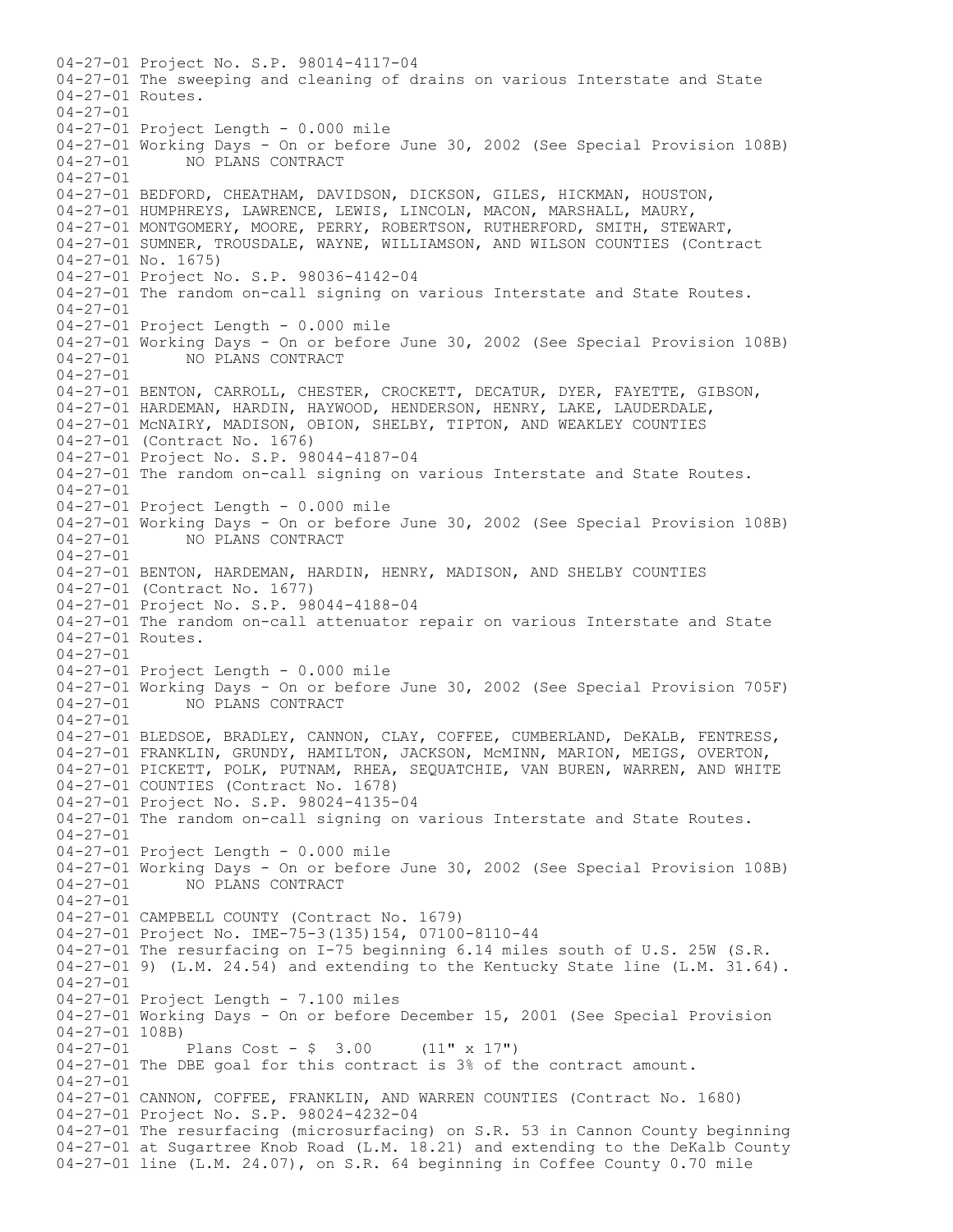04-27-01 south of the Cannon County line (L.M. 5.63) and extending to Tolbert 04-27-01 Hollow Road in Cannon County (L.M. 2.86), on S.R. 121 in Franklin 04-27-01 County beginning at the Lincoln County line (L.M. 0.00) and extending 04-27-01 to S.R. 50 (L.M. 8.65), on S.R. 127 in Franklin County beginning 0.10 04-27-01 mile north of S.R. 16 (L.M. 0.10) and extending to Farm Lane Road 04-27-01 (L.M. 5.21), and on S.R. 288 in Warren County beginning 0.17 mile 04-27-01 north of the Collins River (L.M. 5.25) and extending to the DeKalb 04-27-01 County line (L.M. 9.51). 04-27-01 04-27-01 Project Length - 27.44 miles 04-27-01 Working Days - On or before October 31, 2001 (See Special Provision  $04-27-01$  108B)<br>04-27-01 Plans Cost - \$ 3.00  $(11" \times 17")$ 04-27-01 04-27-01 CARTER, SULLIVAN, UNICOI, AND WASHINGTON COUNTIES (Contract No. 1681) 04-27-01 Project No. S.P. 98014-4118-04 04-27-01 The sweeping and cleaning of drains on various Interstate and State 04-27-01 Routes. 04-27-01 04-27-01 Project Length - 0.000 mile 04-27-01 Working Days - On or before December 31, 2002 (See Special Provision  $04-27-01$  108B)<br> $04-27-01$ 04-27-01 NO PLANS CONTRACT 04-27-01 04-27-01 CHESTER COUNTY (Contract No. 1682) 04-27-01 Project No. S.P. 12007-4218-04 04-27-01 The resurfacing on S.R. 100 beginning at S.R. 22A (L.M. 19.00) and 04-27-01 extending to the Henderson County line (L.M. 24.74). 04-27-01 04-27-01 Project Length - 5.735 miles 04-27-01 Working Days - On or before October 31, 2001 (See Special Provision 04-27-01 108B)<br>04-27-01 Plans Cost -  $\frac{1}{2}$  3.00 (11" x 17") 04-27-01 04-27-01 CLAY COUNTY (Contract No. 1683) 04-27-01 Project No. S.P. 14002-4246-04 04-27-01 The resurfacing on S.R. 52 beginning at the Macon County line (L.M. 04-27-01 0.00) and extending to 0.05 mile west of Little Trace Creek (L.M.  $04-27-01$  4.64). 04-27-01 04-27-01 Project Length - 4.620 miles 04-27-01 Working Days - On or before October 31, 2001 (See Special Provision 04-27-01 108B)<br>04-27-01 Plans Cost -  $\frac{1}{7}$  3.00 (11" x 17") 04-27-01 04-27-01 DAVIDSON COUNTY (Contract No. 1684) 04-27-01 Project No. IM-65-2(80)75, 19009-3173-44 04-27-01 The grading, drainage, and paving on I-65 at the junction with Old 04-27-01 Hickory Boulevard in Brentwood.  $04 - 27 - 01$ 04-27-01 Project Length - 0.998 mile 04-27-01 Working Days - On or before April 15, 2002 (See Special Provision 04-27-01 108B)<br>04-27-01 Plans Cost - \$ 10.00 04-27-01 Plans Cost - \$ 10.00 Cross-Section Cost - \$ 10.00 04-27-01 The DBE goal for this contract is 4% of the contract amount. 04-27-01 04-27-01 DAVIDSON COUNTY (Contract No. 1685) 04-27-01 Project No. BR-STP-3245(1), 19959-3725-94 04-27-01 The construction of a steel arch bridge on Gateway Boulevard over the 04-27-01 Cumberland River, including grading, drainage, and paving, beginning 04-27-01 at First Avenue South and extending to South Second Street. 04-27-01 04-27-01 Project Length - 0.808 kilometer \*METRIC\* 04-27-01 Working Days - On or before December 20, 2003 (See Special Provision 04-27-01 108B)<br>04-27-01 Plans Cost - \$100.00 04-27-01 Plans Cost - \$100.00 Cross-Section Cost - \$ 10.00 04-27-01 The DBE goal for this contract is 8% of the contract amount. 04-27-01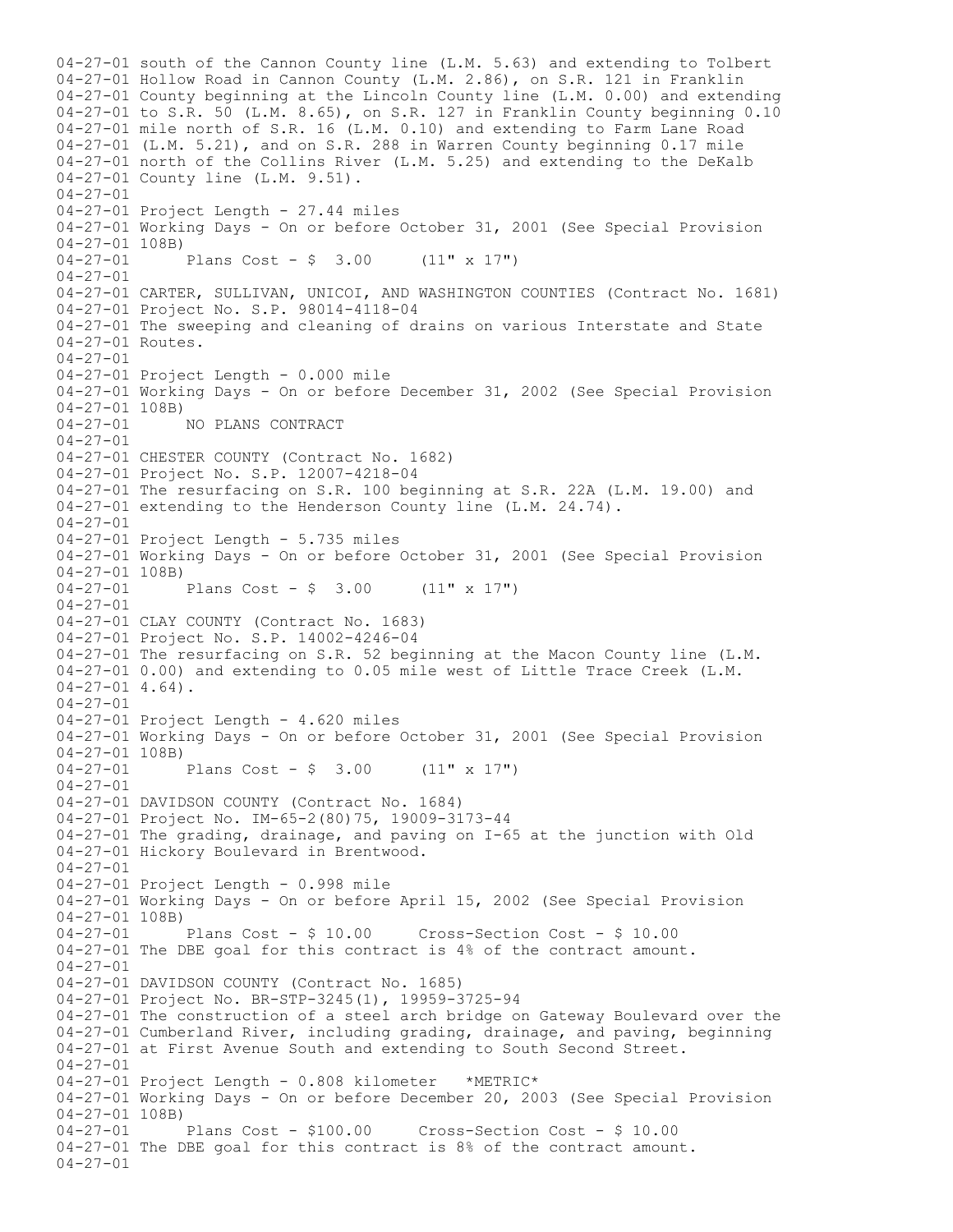04-27-01 DAVIDSON COUNTY (Contract No. 1686) 04-27-01 Project No. S.P. 19076-4244-04 04-27-01 The repair of the deck of the bridge on S.R. 155 (Briley Parkway) over 04-27-01 the Cumberland River (L.M. 13.75). 04-27-01 04-27-01 Project Length - 0.000 mile 04-27-01 Working Days - See proposal.<br>04-27-01 MO PLANS CONTRACT NO PLANS CONTRACT 04-27-01 04-27-01 DAVIDSON COUNTY (Contract No. 1687) 04-27-01 Project No. S.P. 19166-4216-04 04-27-01 The resurfacing (superpave) on S.R. 171 beginning at I-24 (L.M. 0.00) 04-27-01 and extending to the Wilson County line 04-27-01 (L.M. 8.77). 04-27-01 04-27-01 Project Length - 8.590 miles 04-27-01 Working Days - On or before October 31, 2001 (See Special Provision 04-27-01 108B)<br>04-27-01 Plans Cost -  $$ 3.00$  (11" x 17")  $04 - 27 - 01$ 04-27-01 DAVIDSON COUNTY (Contract No. 1688) 04-27-01 Project No. S.P. 19947-4127-04 04-27-01 The installation of barrier delineation sheeting on various 04-27-01 Interstates and State Routes.  $04 - 27 - 01$ 04-27-01 Project Length - 0.000 mile 04-27-01 Working Days - On or before November 1, 2001 04-27-01 NO PLANS CONTRACT 04-27-01 04-27-01 DAVIDSON COUNTY (Contract No. 1689) 04-27-01 Project No. S.P. 19959-3524-04 04-27-01 The rehabilitation of the bridge on Shelby Avenue over the Cumberland 04-27-01 River (L.M. 0.10), including grading, drainage, and paving. 04-27-01 04-27-01 Project Length - 0.573 mile 04-27-01 Working Days - On or before August 15, 2003 04-27-01 Plans Cost - \$ 50.00 Cross-Section Cost - \$0.00 04-27-01 A PRE-BIDDING MEETING FOR CONTRACT NO. 1689 WILL BE HELD AT 10:00 AM 04-27-01 (CST), ON TUESDAY, APRIL 17, 2001, IN THE ROLL CALL ROOM, 740 SOUTH 04-27-01 FIFTH STREET, NASHVILLE, TN 37206. 04-27-01 04-27-01 DAVIDSON COUNTY (Contract No. 1690) 04-27-01 Project No. S.P. 19959-3628-04 04-27-01 The installation and testing of cameras for a closed circuit 04-27-01 television system at seventeen (17) locations on various Interstate 04-27-01 Routes in Nashville. 04-27-01 04-27-01 Project Length - 0.000 mile 04-27-01 Working Days - On or before December 30, 2001 (See Special Provision  $04-27-01$  108B)<br> $04-27-01$  Plans Cost - \$ 10.00 Cross-Section Cost - NA 04-27-01 04-27-01 DAVIDSON COUNTY (Contract No. 1691) 04-27-01 Project No. S.P. 19959-4229-04 04-27-01 The repair of the bridge on Elm Hill Pike over I-40 (L.M. 1.25). 04-27-01 04-27-01 Project Length - 0.000 mile 04-27-01 Working Days - On or before September 30, 2001 (See Special Provision 04-27-01 108B)<br>04-27-01 Plans Cost - \$ 10.00 Cross-Section Cost - NA 04-27-01 04-27-01 DAVIDSON, DICKSON, HUMPHREYS, MAURY, ROBERTSON, RUTHERFORD, SMITH, 04-27-01 STEWART, SUMNER, WAYNE, AND WILLIAMSON COUNTIES (Contract No. 1692) 04-27-01 Project No. S.P. 98036-4143-04 04-27-01 The random on-call attenuator repair on various Interstate and State 04-27-01 Routes. 04-27-01 04-27-01 Project Length - 0.000 mile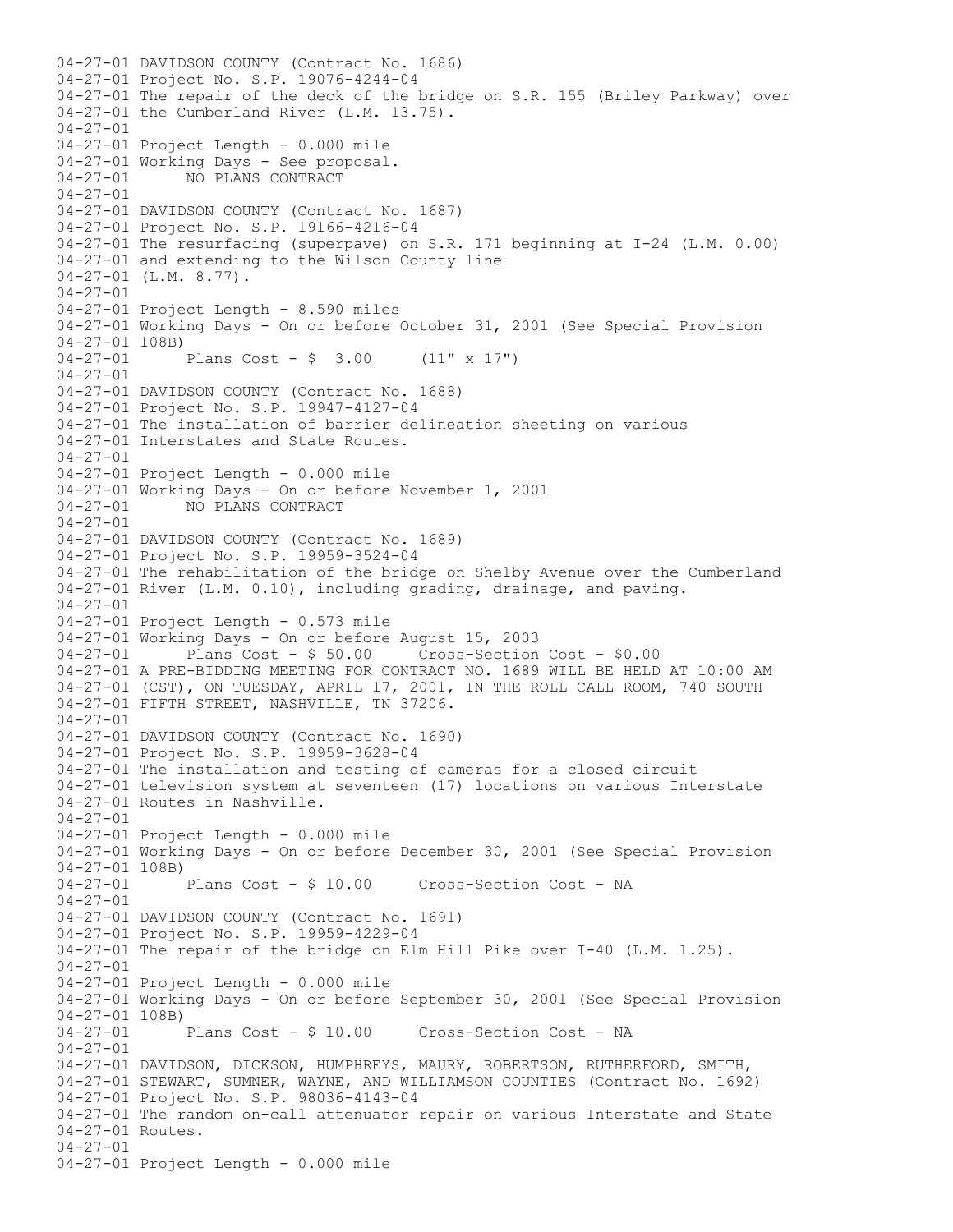04-27-01 Working Days - On or before June 30, 2002 (See Special Provision 705E)<br>04-27-01 MO PLANS CONTRACT 04-27-01 NO PLANS CONTRACT 04-27-01 04-27-01 DAVIDSON, RUTHERFORD, SUMNER, WILLIAMSON, AND WILSON COUNTIES 04-27-01 (Contract No. 1693) 04-27-01 Project No. S.P. 98036-4144-04 04-27-01 The sweeping and cleaning of drains on various Interstate and State 04-27-01 Routes. 04-27-01 04-27-01 Project Length - 0.000 mile 04-27-01 Working Days - On or before June 30, 2002 (See Special Provision 108B) 04-27-01 NO PLANS CONTRACT  $04 - 27 - 01$ 04-27-01 DAVIDSON, HAMILTON, AND KNOX COUNTIES (Contract No. 1694) 04-27-01 Project No. S.P. 99105-4287-04 04-27-01 The cleaning of five (5) tunnels at various locations. 04-27-01 04-27-01 Project Length - 0.000 mile 04-27-01 Working Days - On or before June 30, 2002<br>04-27-01 NO PLANS CONTRACT NO PLANS CONTRACT 04-27-01 04-27-01 DeKALB, HAMILTON, MARION, PUTNAM, RHEA, AND WHITE COUNTIES (Contract 04-27-01 No. 1695) 04-27-01 Project No. S.P. 98024-4137-04 04-27-01 The random on-call attenuator repair on various Interstate and State 04-27-01 Routes. 04-27-01 04-27-01 Project Length - 0.000 mile 04-27-01 Working Days - On or before June 30, 2002 (See Special Provision 705D) 04-27-01 NO PLANS CONTRACT 04-27-01 04-27-01 DICKSON COUNTY (Contract No. 1696) 04-27-01 Project No. S.P. 22020-4205-04 04-27-01 The resurfacing on S.R. 250 beginning at S.R. 47 (L.M. 0.00) and 04-27-01 extending to the Cheatham County line (L.M. 6.20). 04-27-01 04-27-01 Project Length - 6.200 miles 04-27-01 Working Days - On or before October 31, 2001 (See Special Provision  $04-27-01$  108B)<br> $04-27-01$ Plans Cost -  $$ 3.00$  (11" x 17") 04-27-01 04-27-01 GIBSON COUNTY (Contract No. 1697) 04-27-01 Project No. S.P. 27004-4271-04 04-27-01 The resurfacing on U.S. 45E (S.R. 43) beginning at the Norfolk 04-27-01 Southern Railroad (L.M. 4.82) and extending to Woodlawn Street (L.M.  $04-27-01$  10.65). 04-27-01 04-27-01 Project Length - 5.830 miles 04-27-01 Working Days - On or before October 31, 2001 (See Special Provision  $04-27-01$  108B)<br>04-27-01 Plans Cost -  $$ 3.00$  (11" x 17") 04-27-01 04-27-01 GRUNDY, HAMILTON, MARION, PUTNAM, AND SEQUATCHIE COUNTIES (Contract 04-27-01 No. 1698) 04-27-01 Project No. S.P. 98024-4138-04 04-27-01 The sweeping and cleaning of drains on various Interstate and State 04-27-01 Routes. 04-27-01 04-27-01 Project Length - 0.000 mile 04-27-01 Working Days - On or before December 31, 2002 (See Special Provision  $04-27-01$  108B)<br>04-27-01 NO PLANS CONTRACT  $04 - 27 - 01$ 04-27-01 GRUNDY AND MARION COUNTIES (Contract No. 1699) 04-27-01 Project No. S.P. 98024-4233-04 04-27-01 The resurfacing (microsurfacing) on S.R. 56 in Grundy County beginning 04-27-01 at S.R. 150 (L.M. 5.50) and extending to Parsons Road (L.M. 7.81) and 04-27-01 beginning 0.20 mile south of Dogwood Manor (L.M. 14.05) and extending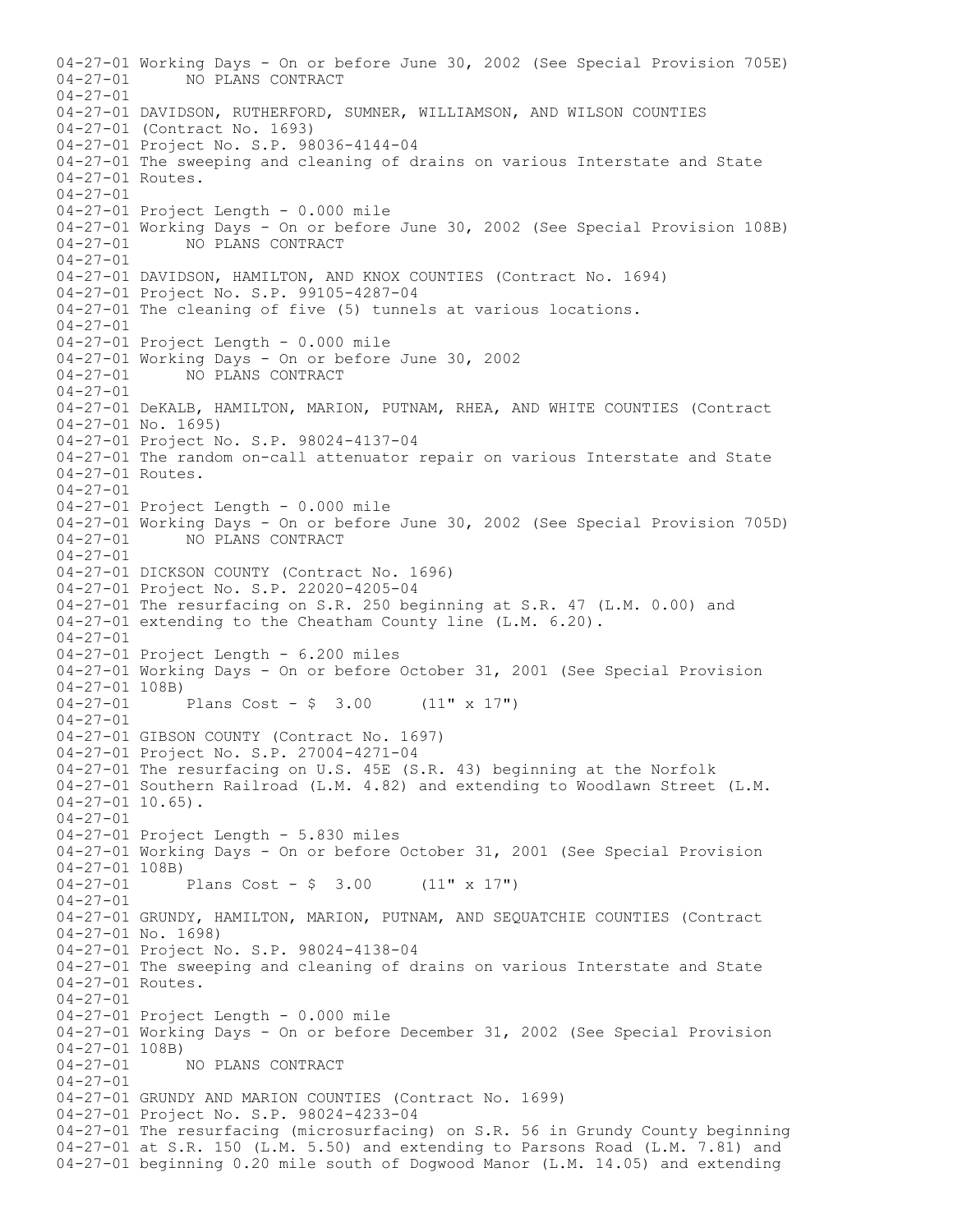04-27-01 to S.R. 50 (L.M. 20.16) and on U.S. 41 (S.R. 150) beginning at 04-27-01 Sequatchie Mountain Road (L.M. 5.74) in Marion County and extending to 04-27-01 S.R. 56 (L.M. 3.05) in Grundy County. 04-27-01 04-27-01 Project Length - 19.54 miles 04-27-01 Working Days - On or before October 31, 2001 (See Special Provision  $04-27-01$  108B)<br>04-27-01 Plans Cost -  $$ 3.00$  (11" x 17") 04-27-01 04-27-01 HAMBLEN COUNTY (Contract No. 1700) 04-27-01 Project No. S.P. 32002-4226-04 04-27-01 The repair of the bridges on U.S. 25E (S.R. 32) over S.R. 343 (L.M. 04-27-01 9.51 and 9.52) 04-27-01 04-27-01 Project Length - 0.000 mile 04-27-01 Working Days - On or before September 30, 2001 04-27-01 Plans Cost - \$ 10.00 Cross-Section Cost - NA 04-27-01 04-27-01 HARDIN COUNTY (Contract No. 1701) 04-27-01 Project No. S.P. 36014-4215-04 04-27-01 The resurfacing on S.R. 203 beginning 0.5 mile east of Lone Pine Road 04-27-01 and Center Road (L.M. 11.85) and extending to the Wayne County line 04-27-01 (L.M. 17.24). 04-27-01 04-27-01 Project Length - 5.390 miles 04-27-01 Working Days - On or before October 31, 2001 (See Special Provision 04-27-01 108B) 04-27-01 Plans Cost - \$ 3.00 (11" x 17") 04-27-01 04-27-01 HAWKINS COUNTY (Contract No. 1702) 04-27-01 Project No. STP-H-NHE-1(134), 37070-3216-94 04-27-01 The installation of signals on U.S. 11W (S.R. 1) at South Central 04-27-01 Avenue in Church Hill. 04-27-01 04-27-01 Project Length - 0.000 mile 04-27-01 Working Days - On or before August 31, 2001 04-27-01 Plans Cost - \$ 3.00 Cross-Section Cost - NA  $04 - 27 - 01$ 04-27-01 HAWKINS COUNTY (Contract No. 1703) 04-27-01 Project No. STP-M-9108(21), 37952-8528-54 04-27-01 The resurfacing on Main Street beginning at Independence Avenue (L.M. 04-27-01 0.00) and extending to Dover Avenue 04-27-01 (L.M. 1.23) in Mt. Carmel. 04-27-01 04-27-01 Project Length - 1.230 miles 04-27-01 Working Days - On or before October 31, 2001 (See Special Provision  $04-27-01$  108B)<br>04-27-01 Plans Cost -  $\frac{1}{7}$  3.00 (11" x 17") 04-27-01 04-27-01 HAYWOOD COUNTY (Contract No. 1704) 04-27-01 Project No. S.P. 38001-4175-04 04-27-01 The repair of six (6) bridges on and over I-40. 04-27-01 04-27-01 Project Length - 0.000 mile 04-27-01 Working Days - On or before July 31, 2002 (See Special Provision 108B)<br>04-27-01 Plans Cost - \$ 25.00 Cross-Section Cost - NA 04-27-01 Plans Cost - \$ 25.00 Cross-Section Cost - NA 04-27-01 04-27-01 HUMPHREYS COUNTY (Contract No. 1705) 04-27-01 Project No. S.P. 43946-4410-04 04-27-01 The repair of the bridge on DuPont Access Road over the C.S.X. 04-27-01 Railroad (L.M. 0.22). 04-27-01 04-27-01 Project Length - 0.000 mile 04-27-01 Working Days - On or before October 15, 2001 (See Special Provision 04-27-01 108B) 04-27-01 Plans Cost - \$ 10.00 Cross-Section Cost - NA 04-27-01 04-27-01 KNOX COUNTY (Contract No. 1706)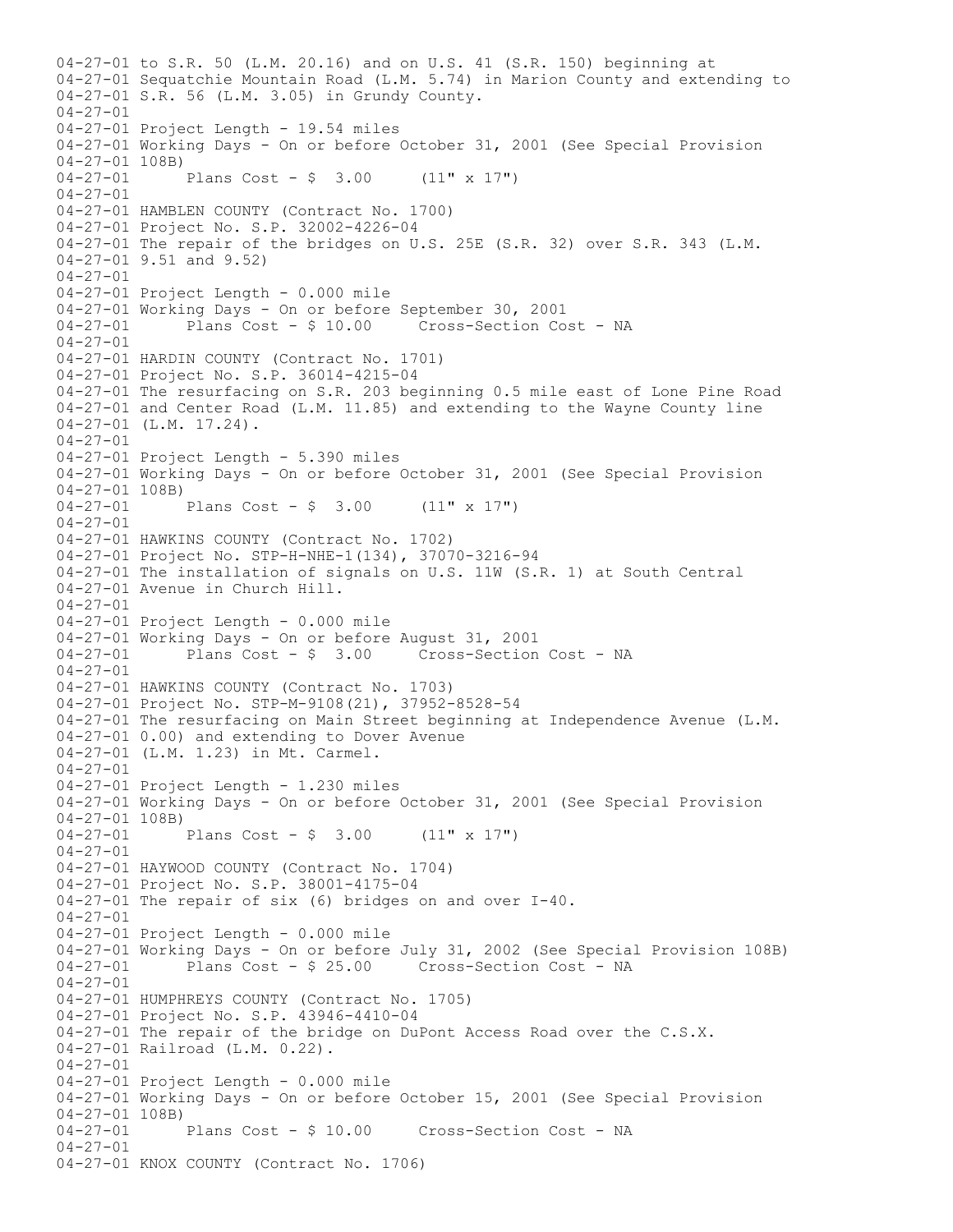04-27-01 Project No. S.P. 47050-4240-04 04-27-01 The resurfacing on S.R. 162 beginning at S.R. 62 (L.M. 0.00) and 04-27-01 extending to 713 feet south of Bob Gray Road (L.M. 4.15 northbound and 04-27-01 L.M. 4.32 southbound). 04-27-01 04-27-01 Project Length - 4.240 miles 04-27-01 Working Days - On or before October 31, 2001 (See Special Provision  $04-27-01$  108B)<br> $04-27-01$ Plans Cost -  $$ 3.00$  (11" x 17") 04-27-01 04-27-01 LEWIS COUNTY (Contract No. 1707) 04-27-01 Project No. S.P. 51001-4214-04 04-27-01 The resurfacing on S.R. 20 beginning 53 feet east of Peters Road (L.M. 04-27-01 14.05) and extending to the Lawrence County line (L.M. 21.84). 04-27-01 04-27-01 Project Length - 7.790 miles 04-27-01 Working Days - On or before October 31, 2001 (See Special Provision 04-27-01 108B)<br>04-27-01 Plans Cost -  $\frac{1}{7}$  3.00 (11" x 17")  $04 - 27 - 01$ 04-27-01 LINCOLN AND MARSHALL COUNTIES (Contract No. 1708) 04-27-01 Project No. S.P. 98036-4245-04 04-27-01 The installation of guardrail on various State Routes. 04-27-01 04-27-01 Project Length - 0.000 mile 04-27-01 Working Days - On or before September 30, 2001 04-27-01 NO PLANS CONTRACT 04-27-01 04-27-01 MADISON COUNTY (Contract No. 1709) 04-27-01 Project No. IM-40-1 (281) 83, 57201-3112-44<br>04-27-01 57201-4103-04 04-27-01 57201-4103-04 04-27-01 04-27-01 Project No. IM-40-1(281)83, 57201-3112-44 04-27-01 The grading, drainage, widening of an existing concrete box beam 04-27-01 bridge, and paving on I-40 at the junction with Campbell Street. 04-27-01 04-27-01 Project Length - 1.558 kilometers  $04 - 27 - 01$ 04-27-01 Project No. S.P. 57201-4103-04 04-27-01 The repair of the bridge on I-40 over the Norfolk Southern Railroad 04-27-01 (L.M. 17.03). 04-27-01 04-27-01 Project Length - 0.000 kilometer 04-27-01 04-27-01 Total Project Length - 1.558 kilometers \*METRIC\* 04-27-01 Working Days - On or before December 15, 2002 (See Special Provision 04-27-01 108B)<br>04-27-01 Plans Cost - \$ 50.00 04-27-01 Plans Cost - \$ 50.00 Cross-Section Cost - \$ 10.00 04-27-01 The DBE goal for this contract is 8% of the contract amount.  $04 - 27 - 01$ 04-27-01 MADISON COUNTY (Contract No. 1710) 04-27-01 Project No. S.P. 57077-4209-04 04-27-01 The resurfacing on S.R. 186 beginning at U.S. 45E (S.R. 43) (L.M. 04-27-01 8.17) and extending to the Gibson County line 04-27-01 (L.M. 10.28). 04-27-01 04-27-01 Project Length - 2.110 miles 04-27-01 Working Days - On or before October 31, 2001 (See Special Provision  $04-27-01$  108B)<br> $04-27-01$ Plans Cost -  $$ 3.00$  (11" x 17") 04-27-01 04-27-01 MAURY COUNTY (Contract No. 1711) 04-27-01 Project No. S.P. 60002-4276-04 04-27-01 The repair of pavement on U.S. 43 (S.R. 6), 3.2 miles north of the 04-27-01 Lawrence County line. 04-27-01 04-27-01 Project Length - 0.000 mile 04-27-01 Working Days - On or before August 1, 2001 (See Special Provision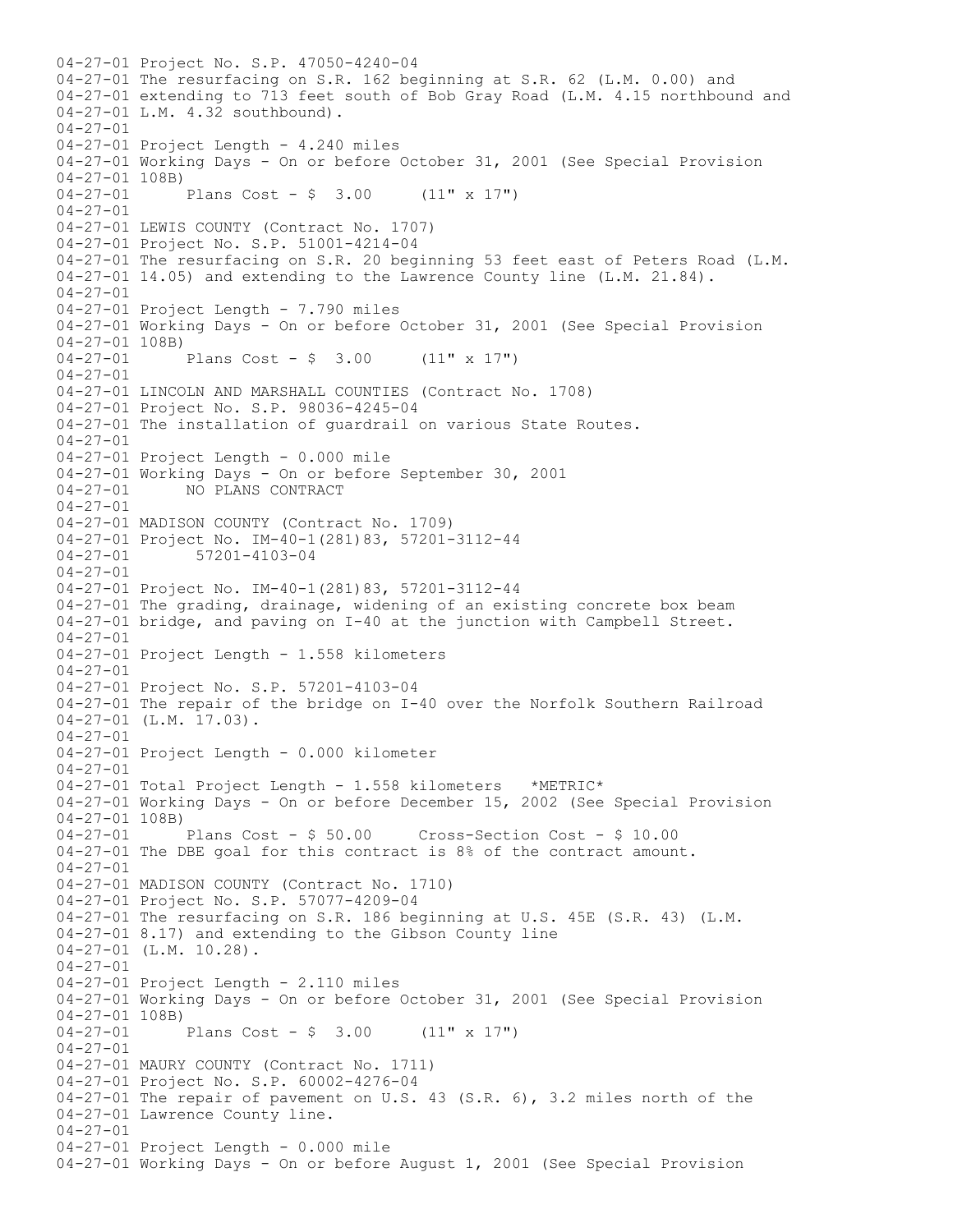04-27-01 108B) 04-27-01 NO PLANS CONTRACT 04-27-01 04-27-01 MONROE COUNTY (Contract No. 1712) 04-27-01 Project No. S.P. 62021-4204-04 04-27-01 The resurfacing on S.R. 315 beginning at the Polk County line (L.M. 04-27-01 0.00) and extending to S.R. 39 (L.M. 7.88). 04-27-01 04-27-01 Project Length - 7.880 miles 04-27-01 Working Days - On or before October 31, 2001 (See Special Provision  $04-27-01$  108B)<br>04-27-01 Plans Cost -  $$ 3.00$  (11" x 17")  $04 - 27 - 01$ 04-27-01 OBION COUNTY (Contract No. 1713) 04-27-01 Project No. BR-STP-21(4), 66010-3207-94 04-27-01 The construction of a concrete I-beam bridge on S.R. 21 over North 04-27-01 Reelfoot Creek (L.M. 25.68), including grading, drainage, and paving. 04-27-01 04-27-01 Project Length - 0.199 mile 04-27-01 Working Days - On or before December 15, 2001 Plans  $Cost - $ 10.00$  Cross-Section Cost -  $$0.00$ 04-27-01 The DBE goal for this contract is 5% of the contract amount. 04-27-01 04-27-01 OVERTON COUNTY (Contract No. 1714) 04-27-01 Project No. S.P. 67003-4213-04 04-27-01 The resurfacing on S.R. 52 beginning 0.17 mile east of S.R. 294 (L.M. 04-27-01 12.29) and extending to 2.0 miles west of S.R. 85 (L.M. 18.33). 04-27-01 04-27-01 Project Length - 6.080 miles 04-27-01 Working Days - On or before October 31, 2001 (See Special Provision 04-27-01 108B)<br>04-27-01 Plans Cost -  $\frac{1}{2}$  3.00 (11" x 17")  $04 - 27 - 01$ 04-27-01 ROBERTSON COUNTY (Contract No. 1715) 04-27-01 Project No. S.P. 74013-4222-04 04-27-01 The resurfacing on S.R. 76 beginning at S.R. 49 (L.M. 4.78) and 04-27-01 extending to Distillery Road (L.M. 11.20).  $04 - 27 - 01$ 04-27-01 Project Length - 6.420 miles 04-27-01 Working Days - On or before October 31, 2001 (See Special Provision 04-27-01 108B)<br>04-27-01 Plans Cost -  $\frac{1}{2}$  3.00 (11" x 17") 04-27-01 04-27-01 RUTHERFORD COUNTY (Contract No. 1716) 04-27-01 Project No. S.P. 75002-4272-04 04-27-01 The resurfacing on U.S. 41 (U.S. 70S, S.R. 1) beginning 0.14 mile 04-27-01 south of S.R. 102 (Nissan Road) (L.M. 7.60) and extending to Florence 04-27-01 Road (L.M. 10.02). 04-27-01 04-27-01 Project Length - 2.420 miles 04-27-01 Working Days - On or before October 31, 2001 (See Special Provision 04-27-01 108B) 04-27-01 Plans Cost - \$ 3.00 (11" x 17") 04-27-01 04-27-01 SEQUATCHIE COUNTY (Contract No. 1717) 04-27-01 Project No. APD-NHE-111(44), 77041-3220-64 04-27-01 The grading, drainage, construction of three (3) bridges, and paving 04-27-01 on S.R. 111 beginning at U.S. 127 (S.R. 28) and extending to 0.82 mile 04-27-01 west of East Valley Road. 04-27-01 04-27-01 Project Length - 1.367 miles 04-27-01 Working Days - On or before October 31, 2003 04-27-01 Plans Cost - \$ 50.00 Cross-Section Cost - \$ 10.00 04-27-01 The DBE goal for this contract is 7% of the contract amount. 04-27-01 04-27-01 SHELBY COUNTY (Contract No. 1718) 04-27-01 Project No. S.P. 79946-4149-04 04-27-01 The sweeping and cleaning of drains on various Interstate and State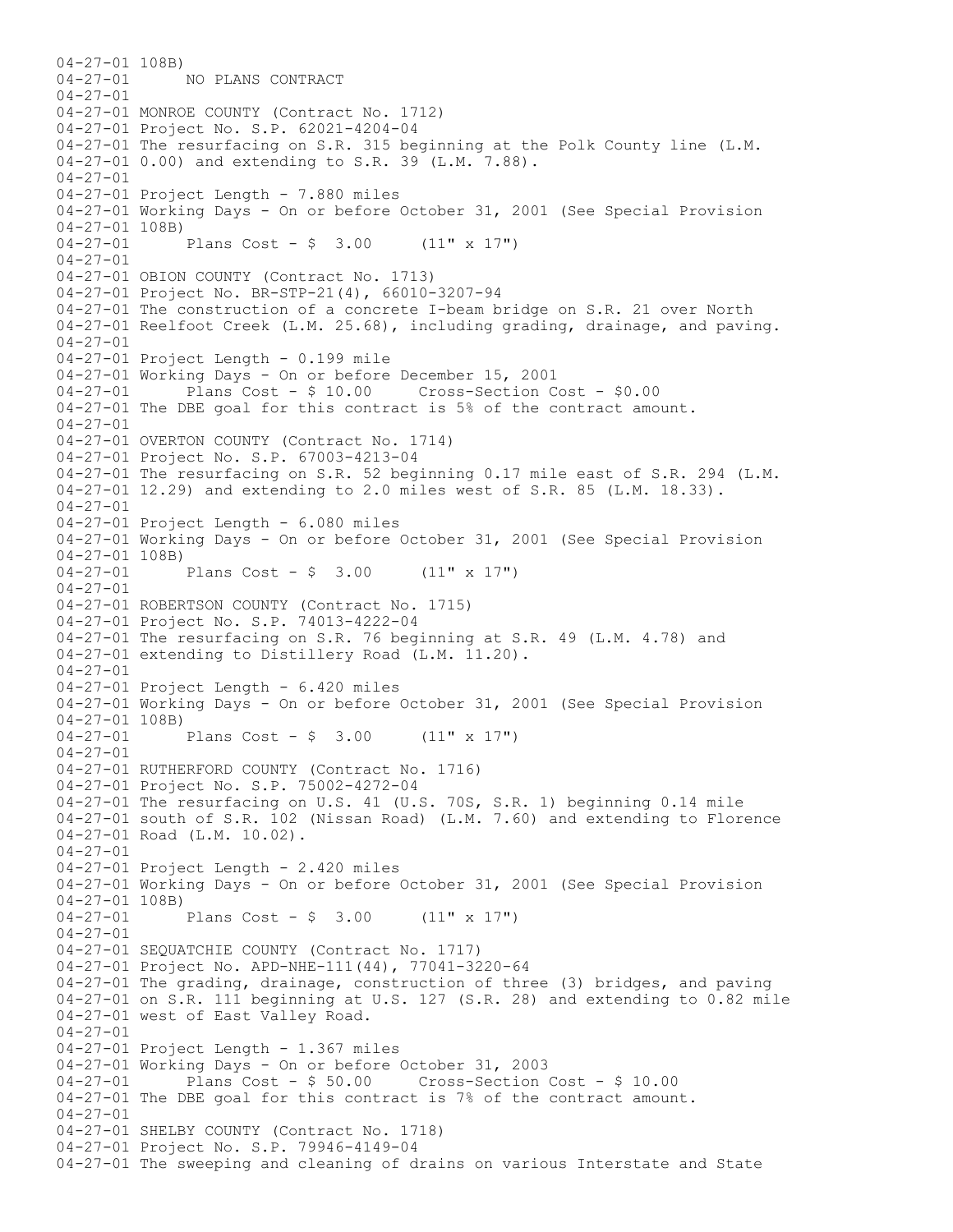------------------------------------------------------------------------------ ------------------------------------------------------------------------------ 04-27-01 Routes.  $04 - 27 - 01$ 04-27-01 Project Length - 0.000 mile 04-27-01 Working Days - On or before June 30, 2002 (See Special Provision 108B) 04-27-01 NO PLANS CONTRACT 04-27-01 04-27-01 SHELBY COUNTY (Contract No. 1719) 04-27-01 Project No. S.P. 79946-4150-04 04-27-01 The retrofit of cantilever sign supports on various Interstate and 04-27-01 State Routes. 04-27-01 04-27-01 Project Length - 0.000 mile 04-27-01 Working Days - On or before October 31, 2001 04-27-01 NO PLANS CONTRACT 04-27-01 04-27-01 SUMNER COUNTY (Contract No. 1720) 04-27-01 Project No. S.P. 83002-4297-04 04-27-01 The resurfacing on U.S. 31E (U.S. 231, S.R. 6) beginning 0.19 mile 04-27-01 south of S.R. 376 (L.M. 26.60) and extending to 04-27-01 S.R. 52 (L.M. 31.33). 04-27-01 04-27-01 Project Length - 4.730 miles 04-27-01 Working Days - On or before October 31, 2001 (See Special Provision  $04-27-01$  108B)<br>04-27-01 Plans Cost -  $$ 3.00$  (11" x 17")  $04 - 27 - 01$ 04-27-01 WASHINGTON COUNTY (Contract No. 1721) 04-27-01 Project No. BRZE-9000(33), 90946-3413-94 04-27-01 The construction of a concrete slab bridge on Conklin Road over Bacon 04-27-01 Branch (L.M. 6.44), including grading, drainage, and paving. 04-27-01 04-27-01 Project Length - 0.075 mile 04-27-01 Working Days - On or before October 15, 2001 04-27-01 Plans Cost - \$ 10.00 Cross-Section Cost - \$0.00 04-27-01 04-27-01 WASHINGTON COUNTY (Contract No. 1722) 04-27-01 Project No. S.P. 90020-4223-04 04-27-01 The resurfacing S.R. 354 beginning at U.S. 321 (S.R. 34) (L.M. 0.00) 04-27-01 and extending to 0.81 mile north of Bugaboo Springs Road (L.M. 2.70). 04-27-01 04-27-01 Project Length - 2.700 miles 04-27-01 Working Days - On or before October 31, 2001 (See Special Provision 04-27-01 108B) 04-27-01 Plans Cost - \$ 3.00 (11" x 17") 05-18-01 MADISON COUNTY (Contract No. 1723) 05-18-01 Project No. S.P. 57201-4116-04 05-18-01 The repair of prestressed concrete beams on the bridge on I-40 over 05-18-01 State Route 5 05-18-01 (US-45/North Highland Avenue) in Jackson (LM 14.73). 05-18-01 05-18-01 Project Length - 0.000 mile 05-18-01 Working Days - See Proposal 05-18-01<br>05-18-01 05-18-01 NO PLANS CONTRACT 06-15-01 DAVIDSON COUNTY (Contract No. 1633) 06-15-01 Project No. S.P. 19021-4243-04 06-15-01 The resurfacing on U.S. 70S (S.R. 1, West End Avenue) beginning at 06-15-01 Murphy Road (L.M. 15.03) and extending to 8th Avenue (L.M. 17.52) and 06-15-01 on U.S. 70 (S.R. 24, Broadway) beginning at 8th Avenue (L.M. 12.23) 06-15-01 and extending to 1st Avenue (L.M. 12.73), including bridge repair.  $06 - 15 - 01$ 06-15-01 Project Length - 2.991 miles 06-15-01 Working Days - On or before October 31, 2001 (See Special Provision 06-15-01 108B) 06-15-01 Plans Cost - \$ 3.00 (11" x 17") 06-15-01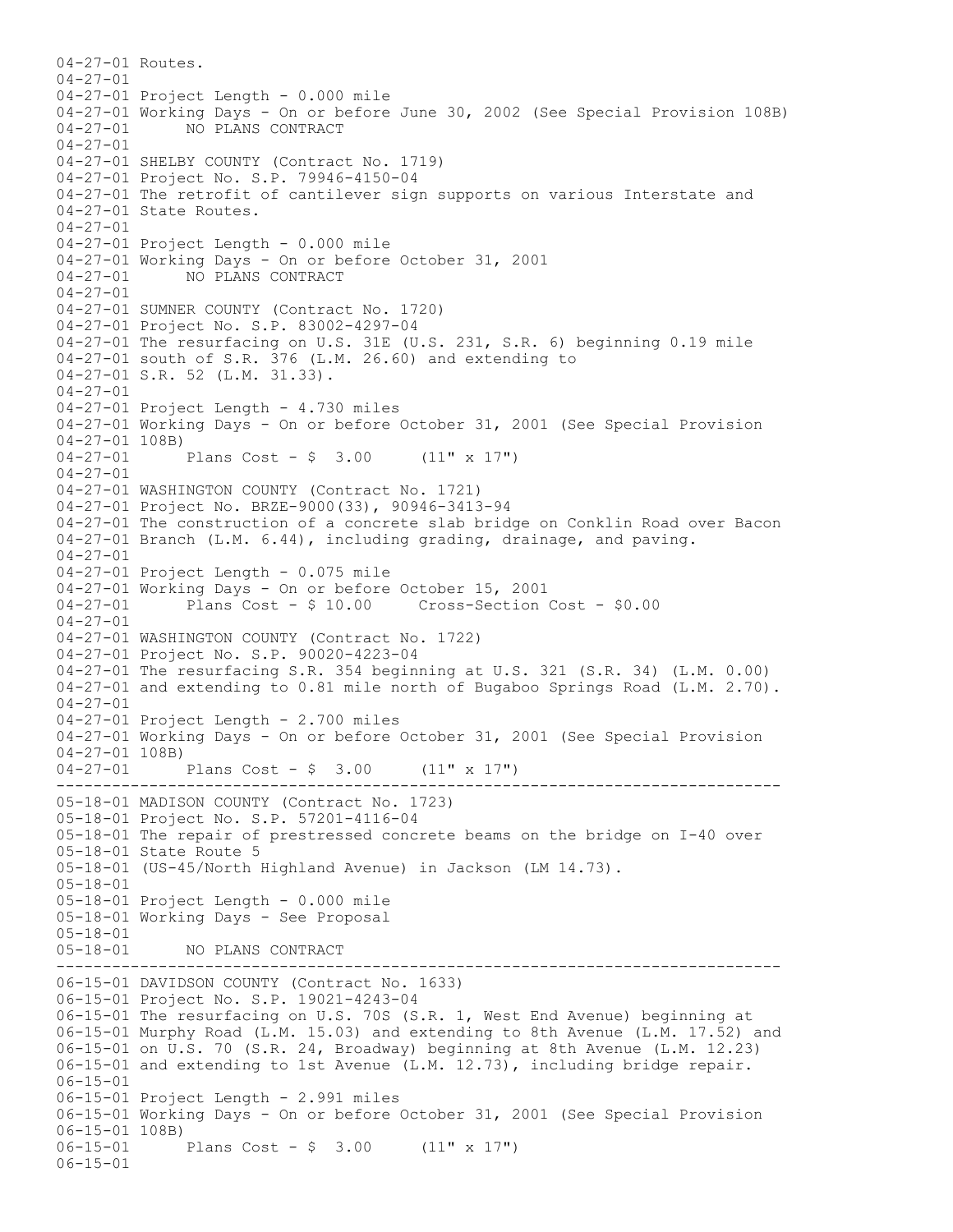06-15-01 SEQUATCHIE COUNTY (Contract No. 1717) 06-15-01 Project No. APD-NHE-111(44), 77041-3220-64 06-15-01 The grading, drainage, construction of three (3) bridges, and paving 06-15-01 on S.R. 111 beginning at U.S. 127 (S.R. 28) and extending to 0.82 mile 06-15-01 west of East Valley Road. 06-15-01 06-15-01 Project Length - 1.367 miles 06-15-01 Working Days - On or before October 31, 2003 Plans Cost - \$ 50.00 Cross-Section Cost - \$ 10.00 06-15-01 The DBE goal for this contract is 7% of the contract amount. 06-15-01 06-15-01 ANDERSON, CAMPBELL, CLAIBORNE, GRAINGER, SCOTT, AND UNION COUNTIES 06-15-01 (Contract No. 1725) 06-15-01 Project No. S.P. 98014-4219-04 06-15-01 The slip lining of culverts on various State Routes. 06-15-01 06-15-01 Project Length - 0.000 mile 06-15-01 Working Days - On or before December 31, 2001<br>06-15-01 MO PLANS CONTRACT 06-15-01 NO PLANS CONTRACT 06-15-01 06-15-01 BLOUNT COUNTY (Contract No. 1726) 06-15-01 Project No. S.P. 05098-4202-04 06-15-01 The resurfacing on S.R. 429 beginning at Air Base Road (L.M. 0.00) and 06-15-01 extending to U.S. 129 (S.R. 115) (L.M. 1.85).  $06 - 15 - 01$ 06-15-01 Project Length - 2.050 miles 06-15-01 Working Days - On or before November 30, 2001 (See Special Provision 06-15-01 108B)<br>06-15-01 Plans Cost -  $\frac{1}{2}$  3.00 (11" x 17") 06-15-01 06-15-01 CAMPBELL, CARROLL, CUMBERLAND, HAMILTON, KNOX, MADISON, MONROE, 06-15-01 PUTNAM, ROANE, AND WEAKLEY COUNTIES (Contract No. 1727) 06-15-01 Project No. STP-EN-FY01(7), 99105-3196-94 06-15-01 The fumigation and preparation of wildflower sites on various 06-15-01 Interstate and State Routes. 06-15-01 06-15-01 Project Length - 0.000 mile 06-15-01 Working Days - On or before October 31, 2001 06-15-01 NO PLANS CONTRACT 06-15-01 06-15-01 CARROLL COUNTY (Contract No. 1728) 06-15-01 Project No. BR-STP-1(89), 09003-3212-94 06-15-01 The construction of a concrete I-beam bridge on U.S. 70 (S.R. 1) over 06-15-01 overflow of the Middle Fork Forked Deer River 06-15-01 (L.M. 1.88), including grading, drainage, and paving. 06-15-01 06-15-01 Project Length - 0.177 mile 06-15-01 Working Days - On or before April 30, 2002 06-15-01 Plans Cost - \$ 10.00 Cross-Section Cost - \$0.00 06-15-01 The DBE goal for this contract is 7% of the contract amount.  $06 - 15 - 01$ 06-15-01 CHEATHAM COUNTY (Contract No. 1729) 06-15-01 Project No. STP-249(10), 11024-3225-14 06-15-01 The grading, drainage, and paving on S.R. 249 (Kingston Springs Road) 06-15-01 beginning west of Luyben Hills Road and extending to east of Woodlands 06-15-01 Drive. 06-15-01 06-15-01 Project Length - 1.156 miles 06-15-01 Working Days - On or before November 15, 2002 Plans Cost - \$ 25.00 Cross-Section Cost - \$ 10.00 06-15-01 The DBE goal for this contract is 10% of the contract amount. 06-15-01 06-15-01 CLAIBORNE COUNTY (Contract No. 1730) 06-15-01 Project No. S.P. 13003-4236-04 06-15-01 The resurfacing with an ultra-thin concrete overlay at various 06-15-01 locations on S.R. 33. 06-15-01 06-15-01 Project Length - 0.000 mile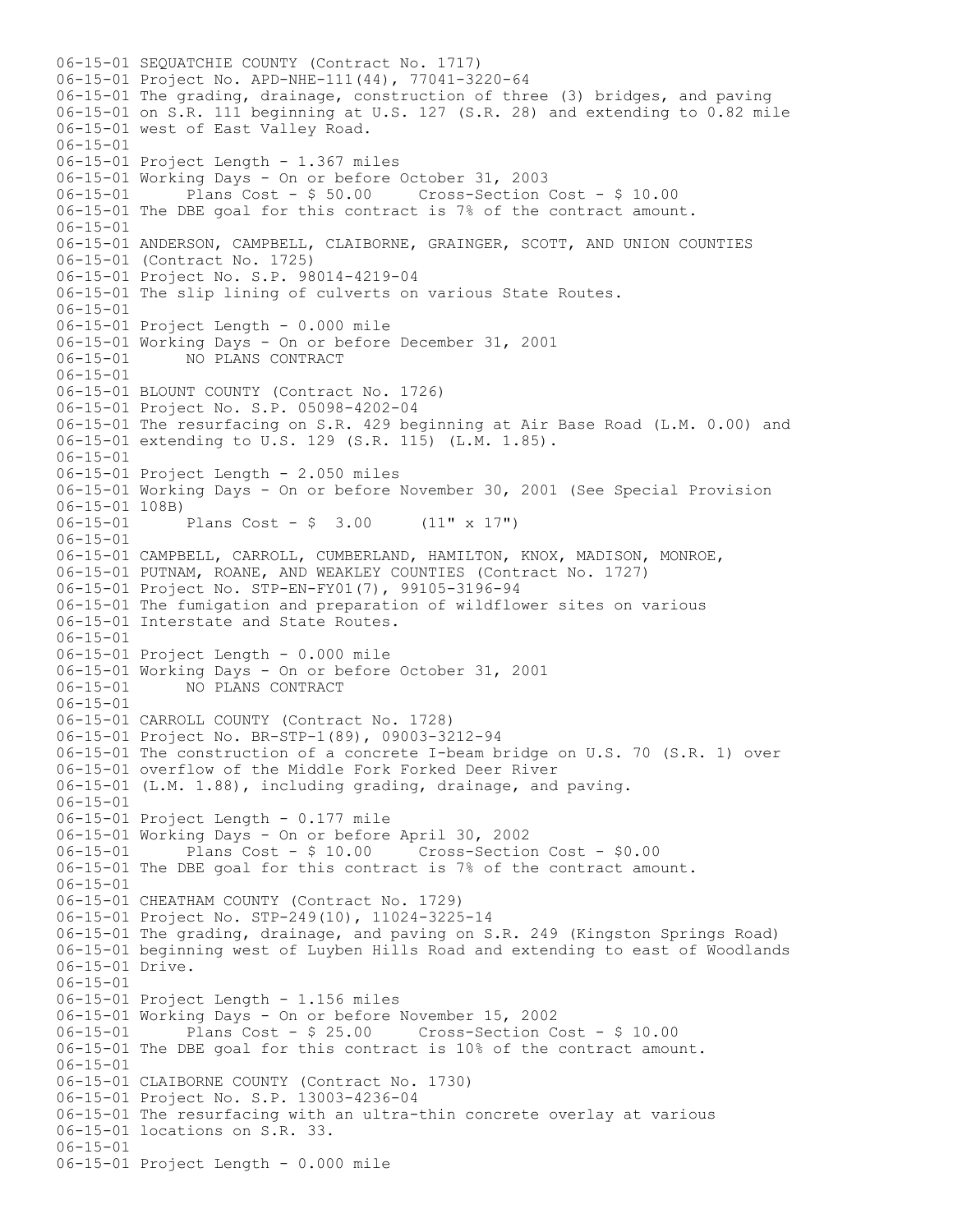06-15-01 Working Days - On or before November 15, 2001 06-15-01 NO PLANS CONTRACT 06-15-01 06-15-01 CLAIBORNE COUNTY (Contract No. 1731) 06-15-01 Project No. S.P. 13013-4225-04 06-15-01 The resurfacing on S.R. 63 beginning 0.2 mile north of Burke Road 06-15-01 (L.M. 20.24) and extending to 0.5 mile north of Cox Creek Road (L.M.  $06-15-01$  29.84). 06-15-01 06-15-01 Project Length - 9.600 miles 06-15-01 Working Days - On or before November 30, 2001 (See Special Provision 06-15-01 108B) 06-15-01 Plans Cost - \$ 3.00 (11" x 17") 06-15-01 06-15-01 COFFEE AND FRANKLIN COUNTIES (Contract No. 1732) 06-15-01 Project No. S.P. 16023-4208-04 06-15-01 The resurfacing on S.R. 127 beginning 0.2 mile south of A.E.D.C. Road 06-15-01 in Franklin County (L.M. 9.51) and extending to U.S. 41 (S.R. 2) (L.M. 06-15-01 5.89) in Coffee County. 06-15-01 06-15-01 Project Length - 6.300 miles 06-15-01 Working Days - On or before October 31, 2001 (See Special Provision 06-15-01 108B)<br>06-15-01 Plans Cost -  $\frac{1}{2}$  3.00 (11" x 17") 06-15-01 06-15-01 DAVIDSON COUNTY (Contract No. 1733) 06-15-01 Project No. STP-H-11(30), 19028-3236-94 06-15-01 The installation of signals on U.S. 31 (S.R. 11, Nolensville Road) at 06-15-01 Barnes Road. 06-15-01 06-15-01 Project Length - 0.000 mile 06-15-01 Working Days - On or before December 15, 2001 Cross-Section Cost - NA 06-15-01 06-15-01 DAVIDSON COUNTY (Contract No. 1734) 06-15-01 Project No. STP-H-174(9), 19049-3214-94 06-15-01 The installation of signals on S.R. 174 (Long Hollow Pike) at the 06-15-01 junction with I-65. 06-15-01 06-15-01 Project Length - 0.000 mile 06-15-01 Working Days - See proposal. 06-15-01 Plans Cost - \$ 3.00 Cross-Section Cost - NA 06-15-01 06-15-01 DAVIDSON COUNTY (Contract No. 1735) 06-15-01 Project No. S.P. 19044-4213-04 06-15-01 The resurfacing on S.R. 100 beginning at the Williamson County line 06-15-01 (L.M. 0.00) and extending to S.R. 254 (Old Hickory Boulevard) (L.M. 06-15-01 8.91). 06-15-01 06-15-01 Project Length - 8.630 miles 06-15-01 Working Days - On or before October 31, 2001 (See Special Provision 06-15-01 108B) 06-15-01 Plans Cost - \$ 3.00 (11" x 17") 06-15-01 06-15-01 DAVIDSON COUNTY (Contract No. 1736) 06-15-01 Project No. S.P. 19078-4205-04 06-15-01 The cleaning of the Thompson Lane Tunnel on S.R. 155. 06-15-01 06-15-01 Project Length - 0.000 mile 06-15-01 Working Days - On or before June 30, 2004 (See Special Provision 108B) 06-15-01 NO PLANS CONTRACT 06-15-01 06-15-01 DICKSON, HICKMAN, AND WILLIAMSON COUNTIES (Contract No. 1737) 06-15-01 Project No. S.P. 22840-3205-04, 41840-3205-04, 94840-3228-04 06-15-01 The paving on S.R. 840 beginning 0.5 mile northwest of I-40 in Dickson 06-15-01 County and extending to 0.9 mile southeast of S.R. 100 in Williamson 06-15-01 County, including installation of signs. 06-15-01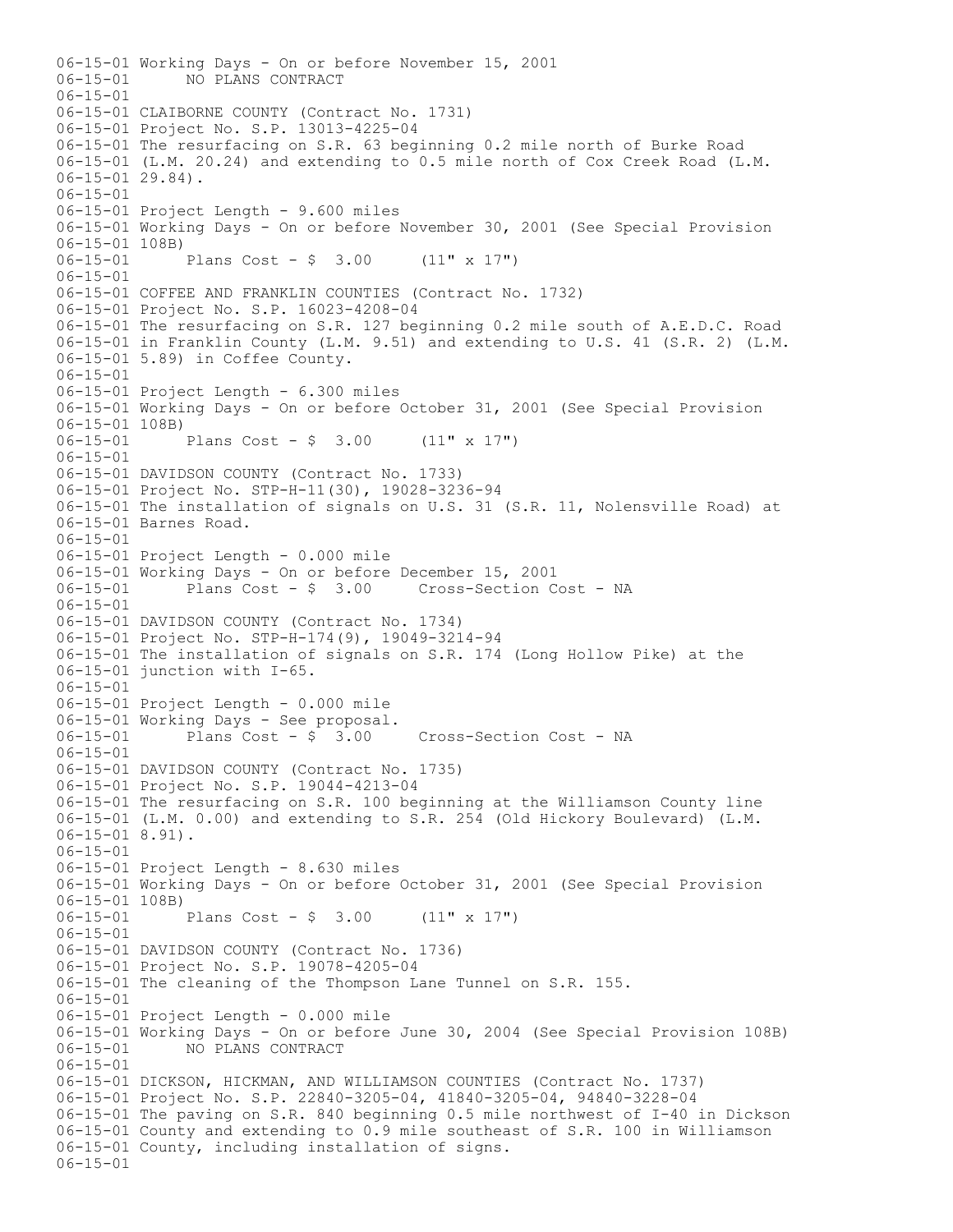06-15-01 Project Length - 8.509 miles 06-15-01 Working Days - On or before December 20, 2002 (See Special Provision 06-15-01 108B)<br>06-15-01 Plans Cost - \$ 50.00 Cross-Section Cost - NA 06-15-01 06-15-01 DYER COUNTY (Contract No. 1738) 06-15-01 Project No. S.P. 23210-4212-04 06-15-01 The resurfacing on S.R. 210 beginning at the Lauderdale County line 06-15-01 (L.M. 0.00) and extending to U.S. 412 (S.R. 20) (L.M. 6.74). 06-15-01 06-15-01 Project Length - 6.250 miles 06-15-01 Working Days - On or before November 30, 2001 (See Special Provision 06-15-01 108B)<br>06-15-01 Plans Cost -  $$3.00$  (11" x 17") 06-15-01 06-15-01 FENTRESS COUNTY (Contract No. 1739) 06-15-01 Project No. S.P. 25001-4284-04 06-15-01 The resurfacing on U.S. 127 (S.R. 28) beginning 0.30 mile north of Old 06-15-01 S.R. 28 (L.M. 23.08) and extending to 0.20 mile south of Dry Branch 06-15-01 (L.M. 28.14). 06-15-01 06-15-01 Project Length - 5.060 miles 06-15-01 Working Days - On or before October 31, 2001 (See Special Provision  $06-15-01$  108B)<br> $06-15-01$ Plans Cost -  $$3.00$  (11" x 17")  $06 - 15 - 01$ 06-15-01 GIBSON AND OBION COUNTIES (Contract No. 1740) 06-15-01 Project No. S.P. 98043-4276-04 06-15-01 The scour repair on the bridges on S.R. 186 over Parker Branch (L.M. 06-15-01 11.87) in Gibson County and on S.R. 22 over Indian Creek (L.M. 24.95) 06-15-01 in Obion County. 06-15-01 06-15-01 Project Length - 0.000 mile 06-15-01 Working Days - On or before December 31, 2001<br>06-15-01 MO PLANS CONTRACT 06-15-01 NO PLANS CONTRACT 06-15-01 06-15-01 GRAINGER COUNTY (Contract No. 1741) 06-15-01 Project No. S.P. 29003-4211-04 06-15-01 The resurfacing on S.R. 32 (U.S. 25E) beginning at the Holston River 06-15-01 (L.M. 0.30) and extending to 0.43 mile south of 06-15-01 U.S. 11W (S.R. 1) (L.M. 5.40). 06-15-01 06-15-01 Project Length - 5.100 miles 06-15-01 Working Days - On or before November 30, 2001 (See Special Provision  $06-15-01$  108B)<br> $06-15-01$ Plans Cost -  $\frac{1}{2}$  3.00 (11" x 17") 06-15-01 06-15-01 GREENE COUNTY (Contract No. 1742) 06-15-01 Project No. S.P. 30007-4233-04 06-15-01 The resurfacing on S.R. 70 beginning at U.S. 11E (S.R. 34) (L.M. 06-15-01 16.46) and extending to 265 feet north of I-81 06-15-01 (L.M. 26.70). 06-15-01 06-15-01 Project Length - 10.240 miles 06-15-01 Working Days - On or before November 30, 2001 (See Special Provision 06-15-01 108B)<br>06-15-01 Plans Cost -  $$3.00$  (11" x 17") 06-15-01 06-15-01 GRUNDY COUNTY (Contract No. 1743) 06-15-01 Project No. STP-50(23), 31010-3215-14 06-15-01 The grading, drainage, and paving on S.R. 50 beginning east of I-24 06-15-01 and extending to 0.6 kilometer east of Homer White Road.  $06 - 15 - 01$ 06-15-01 Project Length - 3.462 kilometers \*METRIC\* 06-15-01 Working Days - On or before July 31, 2002 (See Special Provision 108B) 06-15-01 Plans Cost - \$ 50.00 Cross-Section Cost - \$ 25.00 06-15-01 The DBE goal for this contract is 4% of the contract amount. 06-15-01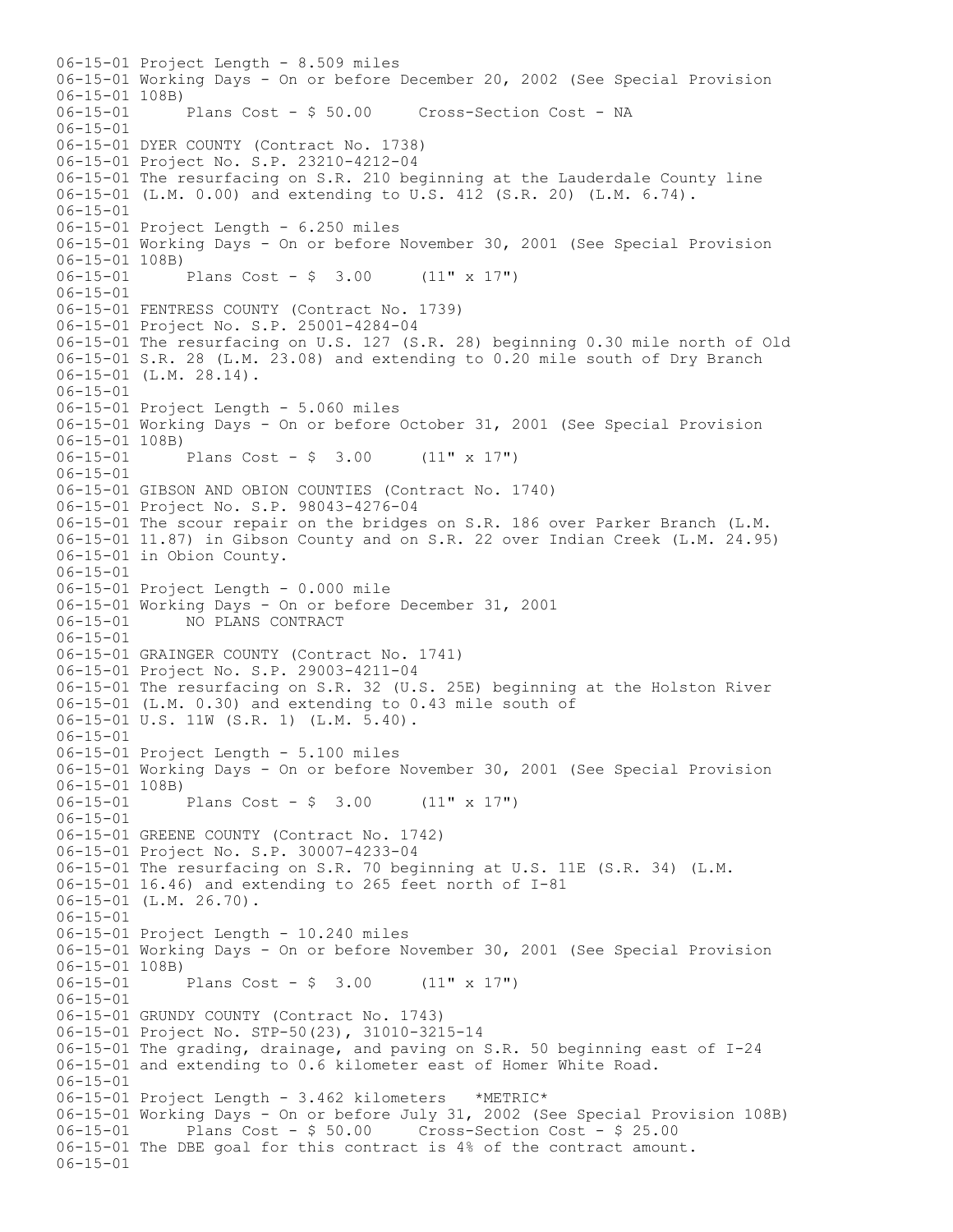06-15-01 HAMILTON COUNTY (Contract No. 1744) 06-15-01 Project No. STP-H-58(19), 33044-3238-94 06-15-01 STP-H-58(20), 33044-3237-94 06-15-01 06-15-01 Project No. STP-H-58(19), 33044-3238-94 06-15-01 The installation of signals on S.R. 58 at Ooltewah-Harrison Road. 06-15-01 06-15-01 Project Length - 0.000 mile 06-15-01 06-15-01 Project No. STP-H-58(20), 33044-3237-94 06-15-01 The installation of signals on S.R. 58 at Hunter Road.  $06 - 15 - 01$ 06-15-01 Project Length - 0.000 mile 06-15-01 06-15-01 Total Project Length - 0.000 mile 06-15-01 Working Days - On or before December 15, 2001 06-15-01 Plans Cost - \$ 10.00 Cross-Section Cost - NA 06-15-01 06-15-01 HAMILTON COUNTY (Contract No. 1745) 06-15-01 Project No. S.P. 33033-4210-04 06-15-01 The resurfacing on U.S. 27 (S.R. 27) beginning 0.02 mile west of Foust 06-15-01 Street (L.M. 6.48) and extending to the Georgia State line (L.M. 06-15-01 8.81). 06-15-01 06-15-01 Project Length - 2.330 miles 06-15-01 Working Days - On or before October 31, 2001 (See Special Provision 06-15-01 108B) 06-15-01 Plans Cost - \$ 3.00 (11" x 17") 06-15-01 06-15-01 HAMILTON COUNTY (Contract No. 1746) 06-15-01 Project No. S.P. 33959-4241-04 06-15-01 The cleaning of the McCallie Tunnel on U.S. 11 (U.S. 64, S.R 2, 06-15-01 McCallie Avenue), the Stringers Ridge Tunnel on 06-15-01 U.S. 127 (S.R. 8, Cherokee Boulevard), and the Bachman Tubes on U.S. 06-15-01 41 (U.S. 76, S.R. 8, Ringgold Road). 06-15-01 06-15-01 Project Length - 0.000 mile 06-15-01 Working Days - On or before June 30, 2004 (See Special Provision 108B) 06-15-01 NO PLANS CONTRACT 06-15-01 06-15-01 HAWKINS COUNTY (Contract No. 1747) 06-15-01 Project No. S.P. 37009-4205-04 06-15-01 The resurfacing on S.R. 113 beginning at the Hamblen County line (L.M. 06-15-01 0.00) and extending to S.R. 66 (L.M. 7.93). 06-15-01 06-15-01 Project Length - 7.930 miles 06-15-01 Working Days - On or before November 30, 2001 (See Special Provision 06-15-01 108B)<br>06-15-01 Plans Cost -  $$3.00$  (11" x 17")  $06 - 15 - 01$ 06-15-01 HAYWOOD COUNTY (Contract No. 1748) 06-15-01 Project No. S.P. 38005-4208-04 06-15-01 The resurfacing on S.R. 54 beginning at Thomas Lane (L.M. 8.68) and 06-15-01 extending to S.R. 369 (L.M. 13.52), and on 06-15-01 S.R. 369 beginning at S.R. 54 (L.M. 0.00) and extending to U.S. 79 06-15-01 (U.S 70A, S.R. 76) (L.M. 1.11). 06-15-01 06-15-01 Project Length - 5.995 miles 06-15-01 Working Days - On or before November 30, 2001 (See Special Provision 06-15-01 108B)<br>06-15-01 Plans Cost -  $\frac{1}{2}$  3.00 (11" x 17") 06-15-01 06-15-01 HENDERSON COUNTY (Contract No. 1749) 06-15-01 Project No. BR-STP-114(6), 39021-3217-94 06-15-01 The construction of three (3) concrete I-beam bridges on S.R. 114 over 06-15-01 the Beech River (L.M. 8.88) and overflows 06-15-01 (L.M. 8.82 and L.M. 8.98), including grading, drainage, and paving. 06-15-01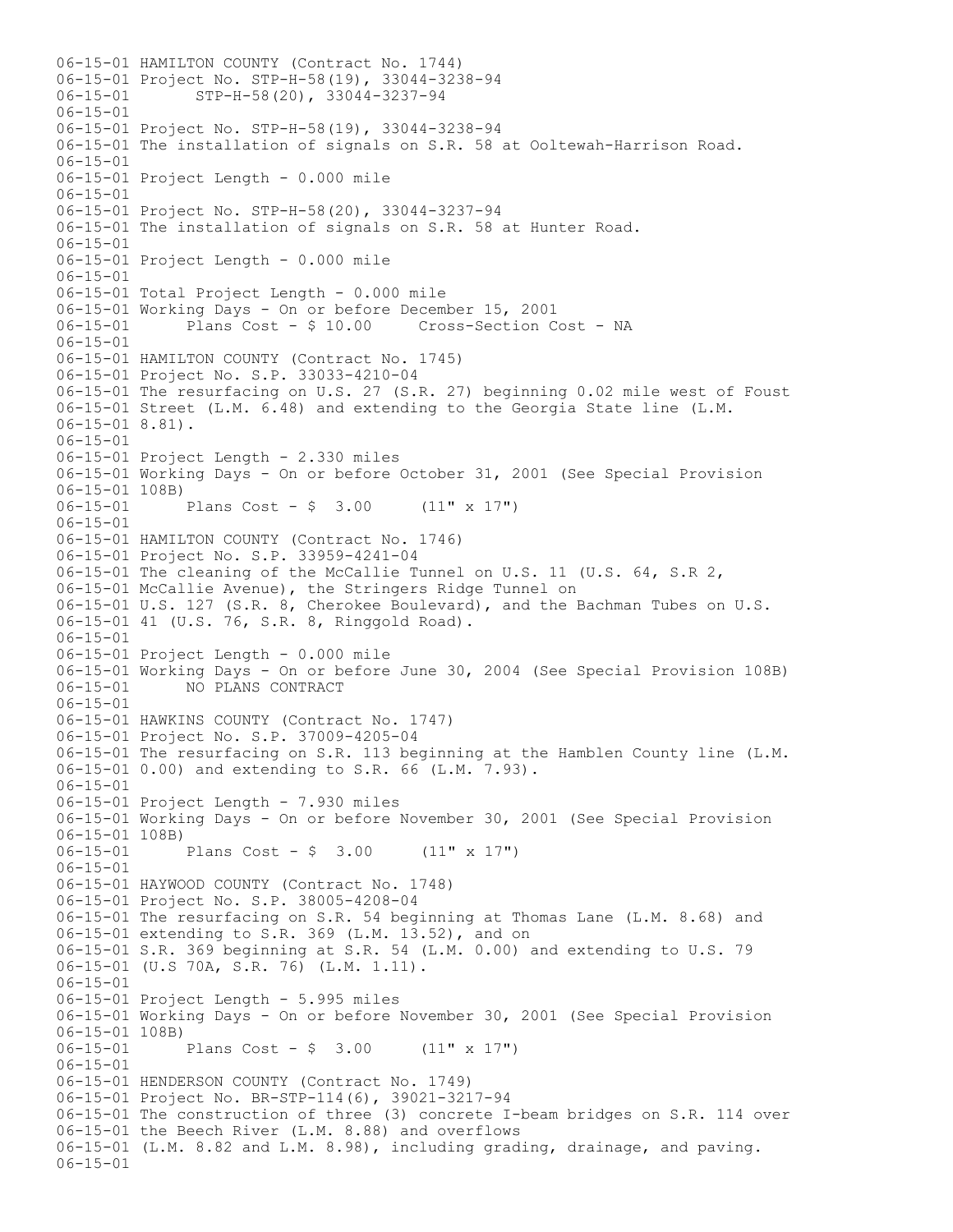06-15-01 Project Length - 0.284 mile 06-15-01 Working Days - On or before August 31, 2002 06-15-01 Plans Cost - \$ 25.00 Cross-Section Cost - \$0.00 06-15-01 The DBE goal for this contract is 5% of the contract amount. 06-15-01 06-15-01 HENRY COUNTY (Contract No. 1750) 06-15-01 Project No. S.P. 40945-3461-04 06-15-01 The grading, drainage, and paving on a S.I.A. serving PML, Inc., near 06-15-01 Paris. 06-15-01 06-15-01 Project Length - 0.509 mile 06-15-01 Working Days - On or before November 30, 2001 06-15-01 Plans Cost - \$ 10.00 Cross-Section Cost - \$0.00 06-15-01 06-15-01 HICKMAN COUNTY (Contract No. 1751) 06-15-01 Project No. S.P. 41004-4208-04 06-15-01 The resurfacing on S.R. 48 beginning at the Lewis County line (L.M. 06-15-01 0.00) and extending to S.R. 100 (L.M. 6.50). 06-15-01 06-15-01 Project Length - 6.500 miles 06-15-01 Working Days - On or before October 31, 2001 (See Special Provision 06-15-01 108B)<br>06-15-01 Plans Cost -  $$3.00$  (11" x 17") 06-15-01 06-15-01 HOUSTON COUNTY (Contract No. 1752) 06-15-01 Project No. S.P. 42008-4203-04 06-15-01 The resurfacing on S.R. 231 beginning at the Humphreys County line 06-15-01 (L.M. 0.00) and extending to S.R. 13 (L.M. 6.12). 06-15-01 06-15-01 Project Length - 6.120 miles 06-15-01 Working Days - On or before October 31, 2001 (See Special Provision 06-15-01 108B)<br>06-15-01 Plans Cost -  $\frac{6}{7}$  3.00 (11" x 17") 06-15-01 06-15-01 HUMPHREYS COUNTY (Contract No. 1753) 06-15-01 Project No. BRZE-4300(17), 43946-3403-94 06-15-01 The construction of a concrete box beam bridge on Pennywinkle Branch 06-15-01 Road over White Oak Creek (L.M. 3.15), including grading, drainage, 06-15-01 and paving. 06-15-01 06-15-01 Project Length - 0.176 mile 06-15-01 Working Days - On or before August 31, 2002 Plans Cost -  $$10.00$  Cross-Section Cost -  $$0.00$ 06-15-01 The DBE goal for this contract is 6% of the contract amount. 06-15-01 06-15-01 JACKSON COUNTY (Contract No. 1754) 06-15-01 Project No. S.P. 44001-4229-04 06-15-01 The resurfacing on S.R. 53 beginning at the Smith County line (L.M. 06-15-01 0.00) and extending to 0.30 mile south of Harris A. Reynolds Lane 06-15-01 (L.M. 4.50).  $06 - 15 - 01$ 06-15-01 Project Length - 4.100 miles 06-15-01 Working Days - On or before October 31, 2001 (See Special Provision 06-15-01 108B)<br>06-15-01 Plans Cost -  $\frac{1}{2}$  3.00 (11" x 17") 06-15-01 06-15-01 JACKSON, McMINN, MEIGS, AND PUTNAM COUNTY (Contract No. 1755) 06-15-01 Project No. S.P. 98023-4273-04 06-15-01 The replacement of five (5) drainage structures: in Jackson County on 06-15-01 S.R 85 (L.M. 10.78 and L.M. 11.13), in McMinn County on S.R 39 (L.M. 06-15-01 20.55), in Meigs County on S.R. 30 (L.M. 1.15) and in Putnam County on 06-15-01 S.R. 291 (L.M. 1.49), including the construction of two (2) concrete 06-15-01 slab bridges, two (2) concrete slab culverts, and a concrete box 06-15-01 culvert; grading; and paving. 06-15-01 06-15-01 Project Length - 0.190 mile 06-15-01 Working Days - On or before June 1, 2002 06-15-01 Plans Cost - \$ 25.00 Cross-Section Cost - \$0.00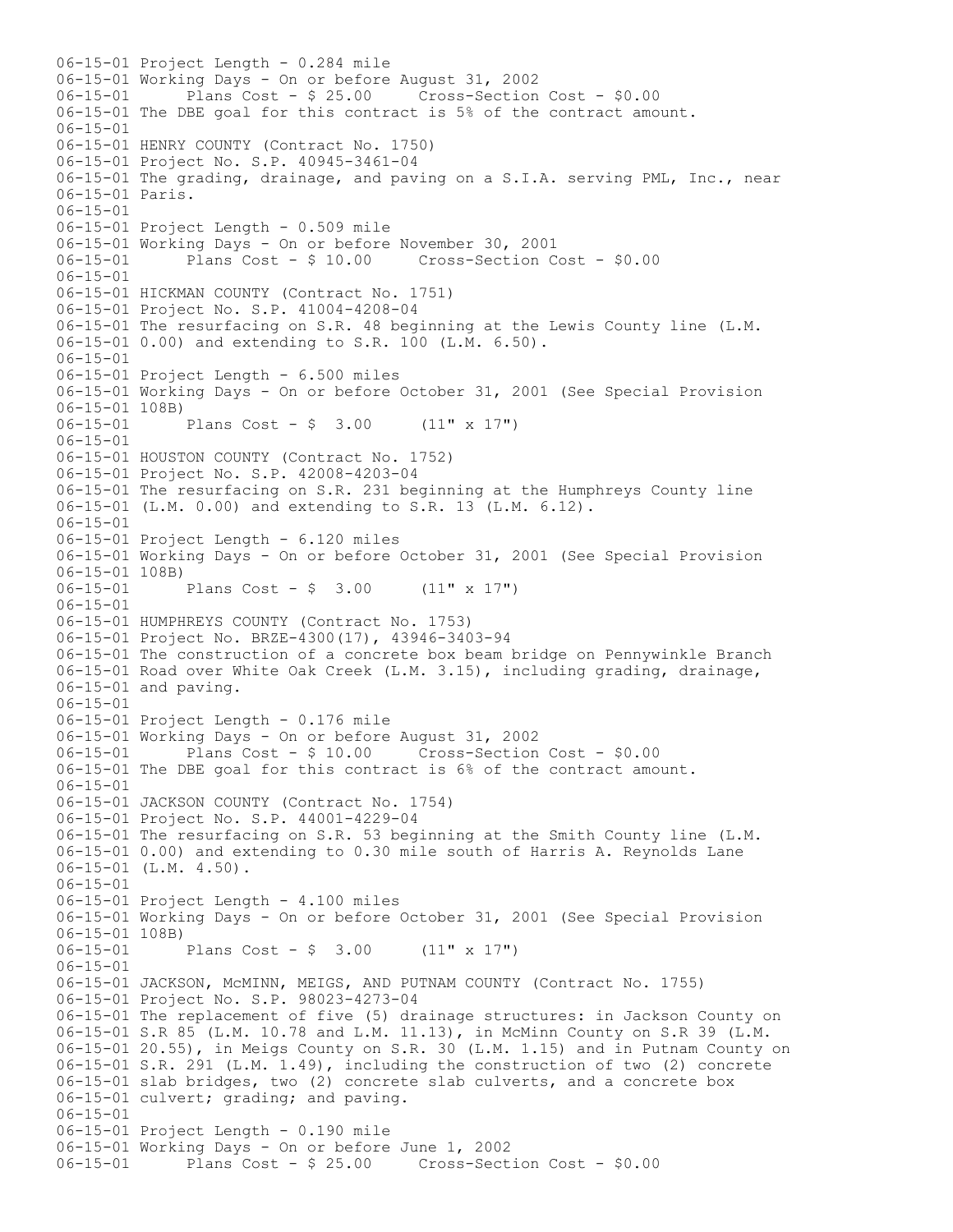$06 - 15 - 01$ 06-15-01 JEFFERSON COUNTY (Contract No. 1756) 06-15-01 Project No. S.P. 45006-4232-04 06-15-01 The resurfacing on U.S. 11E (S.R. 34) beginning at the Knox County 06-15-01 line (L.M. 0.00) and extending to 0.36 mile north of the Southern 06-15-01 Railroad (L.M. 4.70) (southbound lanes) and to Lost Creek (L.M. 7.73) 06-15-01 (northbound lanes). 06-15-01 06-15-01 Project Length - 6.220 miles 06-15-01 Working Days - On or before November 30, 2001 (See Special Provision  $06-15-01$  108B)<br> $06-15-01$ Plans Cost -  $$3.00$  (11" x 17") 06-15-01 06-15-01 JEFFERSON AND HAWKINS COUNTIES (Contract No. 1757) 06-15-01 Project No. S.P. 98013-4260-04 06-15-01 The construction of a concrete box culvert on S.R. 139 over creek in 06-15-01 Jefferson County (L.M. 0.47) and a concrete box culvert on S.R. 66 06-15-01 over creek in Hawkins County (L.M. 4.20). 06-15-01 06-15-01 Project Length - 0.112 mile 06-15-01 Working Days - On or before November 30, 2001 Plans  $Cost - $ 10.00$  Cross-Section Cost -  $$0.00$ 06-15-01 06-15-01 KNOX COUNTY (Contract No. 1758) 06-15-01 Project No. STP-M-9109(20), 47952-3741-54 06-15-01 The grading, drainage, and paving on Weisgarber Road, beginning at 06-15-01 Nightingale Lane and extending to S.R. 169 (Middlebrook Pike). 06-15-01 06-15-01 Project Length - 1.380 kilometers \*METRIC\* 06-15-01 Working Days - On or before September 15, 2002 Plans Cost - \$ 25.00 Cross-Section Cost - \$ 10.00 06-15-01 06-15-01 KNOX COUNTY (Contract No. 1759) 06-15-01 Project No. S.P. 47002-4162-04 06-15-01 The cleaning of the Henley Street Connector Tunnel on ramp from I-40. 06-15-01 06-15-01 Project Length - 0.000 mile 06-15-01 Working Days - On or before June 30, 2004 (See Special Provision 108B) 06-15-01 NO PLANS CONTRACT 06-15-01 06-15-01 KNOX COUNTY (Contract No. 1760) 06-15-01 Project No. S.P. 47947-4201-04 06-15-01 The installation of signs on various State Routes. 06-15-01 06-15-01 Project Length - 0.000 mile 06-15-01 Working Days - On or before January 15, 2002 06-15-01 NO PLANS CONTRACT 06-15-01 06-15-01 LAUDERDALE COUNTY (Contract No. 1761) 06-15-01 Project No. S.P. 49001-4283-04 06-15-01 The paving of medians and resurfacing on U.S. 51 (S.R. 3) beginning 06-15-01 north of S.R. 19 (L.M. 9.17) and extending to Cane Creek (L.M. 10.40). 06-15-01 06-15-01 Project Length - 1.230 miles 06-15-01 Working Days - On or before November 30, 2001 06-15-01 Plans Cost - \$ 3.00 (11" x 17") 06-15-01 06-15-01 LAWRENCE COUNTY (Contract No. 1762) 06-15-01 Project No. S.P. 50006-4205-04 06-15-01 The resurfacing on S.R. 98 beginning 640 feet north of Weaver Circle 06-15-01 Road (L.M. 5.67) and extending to U.S. 43 (S.R. 6) (L.M. 11.78). 06-15-01 06-15-01 Project Length - 6.110 miles 06-15-01 Working Days - On or before October 31, 2001 (See Special Provision 06-15-01 108B) 06-15-01 Plans Cost - \$ 3.00 (11" x 17") 06-15-01 06-15-01 LOUDON COUNTY (Contract No. 1763)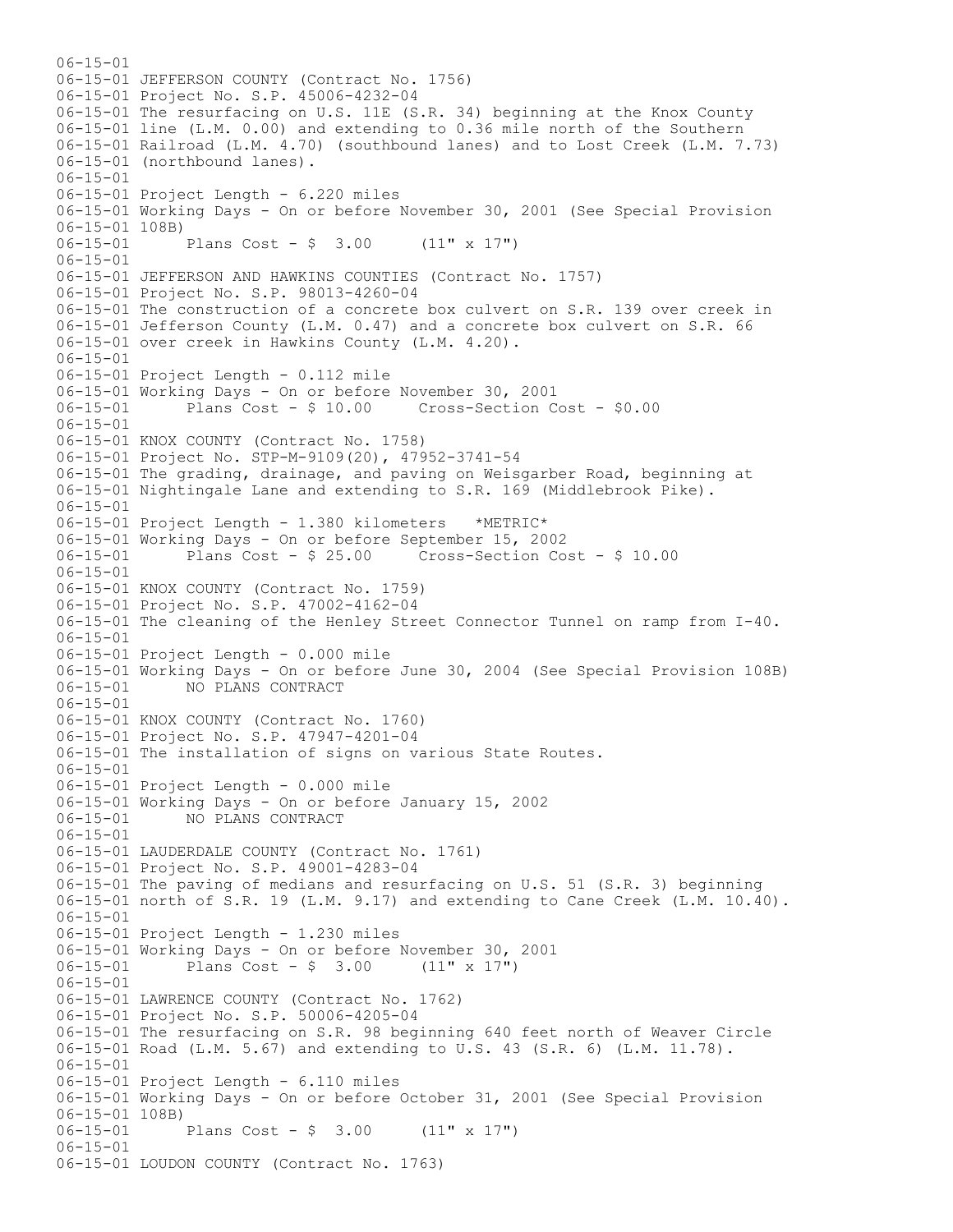06-15-01 Project No. BRF-STP-2(48), 53004-3238-94 06-15-01 The construction of a concrete I-beam, Bulb-Tee beam, and plate girder 06-15-01 bridge on U.S. 11 (S.R. 2, Mulberry Street) over the Tennessee River 06-15-01 (L.M. 6.76) including grading, drainage, and paving. 06-15-01 06-15-01 Project Length - 1.196 kilometers \*METRIC\* 06-15-01 Working Days - On or before March 31, 2004 06-15-01 Plans Cost - \$ 50.00 Cross-Section Cost - \$ 10.00 06-15-01 The DBE goal for this contract is 5% of the contract amount. 06-15-01 06-15-01 LOUDON COUNTY (Contract No. 1764) 06-15-01 Project No. NH-73(30), 53008-3230-14 06-15-01 The grading, drainage, and paving on U.S. 321 (S.R. 73) beginning 0.7 06-15-01 kilometer northwest of S.R. 95 and extending to the Blount County 06-15-01 line. 06-15-01 06-15-01 Project Length - 4.140 kilometers \*METRIC\* 06-15-01 Working Days - On or before September 15, 2003 06-15-01 Plans Cost - \$ 50.00 Cross-Section Cost - \$ 25.00 06-15-01 The DBE goal for this contract is 7% of the contract amount. 06-15-01 06-15-01 LOUDON COUNTY (Contract No. 1765) 06-15-01 Project No. S.P. 53079-4217-04 06-15-01 The resurfacing on S.R. 72 beginning 0.4 mile north of Get Good Hollow 06-15-01 Road (L.M. 6.11) and extending to U.S. 11 06-15-01 (S.R. 2) (L.M. 8.36). 06-15-01 06-15-01 Project Length - 2.250 miles 06-15-01 Working Days - On or before November 30, 2001 (See Special Provision 06-15-01 108B)<br>06-15-01 Plans Cost -  $\frac{1}{2}$  3.00 (11" x 17") 06-15-01 06-15-01 McNAIRY COUNTY (Contract No. 1766) 06-15-01 Project No. S.P. 55001-4235-04 06-15-01 The resurfacing on U.S. 45 (S.R. 5) beginning at U.S. 64 (S.R. 15) 06-15-01 (L.M. 15.60) and extending to south of Main Street (L.M. 19.70).  $06 - 15 - 01$ 06-15-01 Project Length - 4.100 miles 06-15-01 Working Days - On or before November 30, 2001 06-15-01 Plans Cost - \$ 3.00 (11" x 17") 06-15-01 06-15-01 MARION COUNTY (Contract No. 1767) 06-15-01 Project No. STP-H-2(55), 58003-3222-94 06-15-01 The installation of signals on U.S. 64 (S.R. 2) at U.S. 72 (S.R. 150), 06-15-01 on U.S. 64 (U.S. 72, S.R. 2) at Kimball Crossing Drive, and on U.S. 72 06-15-01 (S.R. 150) at the junction with I-24. 06-15-01 06-15-01 Project Length - 0.000 mile 06-15-01 Working Days - On or before December 15, 2001 06-15-01 Plans Cost - \$ 10.00 Cross-Section Cost - NA 06-15-01 06-15-01 MAURY COUNTY (Contract No. 1768) 06-15-01 Project No. S.P. 60002-4274-04 06-15-01 The repair of the bridge on S.R. 243 over Little Bigby Creek (L.M. 06-15-01 9.87). 06-15-01 06-15-01 Project Length - 0.000 mile 06-15-01 Working Days - See proposal.<br>06-15-01 Plans Cost - \$ 10.00 Plans  $Cost - $ 10.00$  Cross-Section Cost - NA 06-15-01 06-15-01 MAURY COUNTY (Contract No. 1769) 06-15-01 Project No. S.P. 60006-4217-04 06-15-01 The resurfacing on S.R. 50 beginning at the Hickman County line (L.M. 06-15-01 0.00) and extending to west of Brown Hollow Road (L.M. 6.00). 06-15-01 06-15-01 Project Length - 6.000 miles 06-15-01 Working Days - On or before October 31, 2001 (See Special Provision 06-15-01 108B)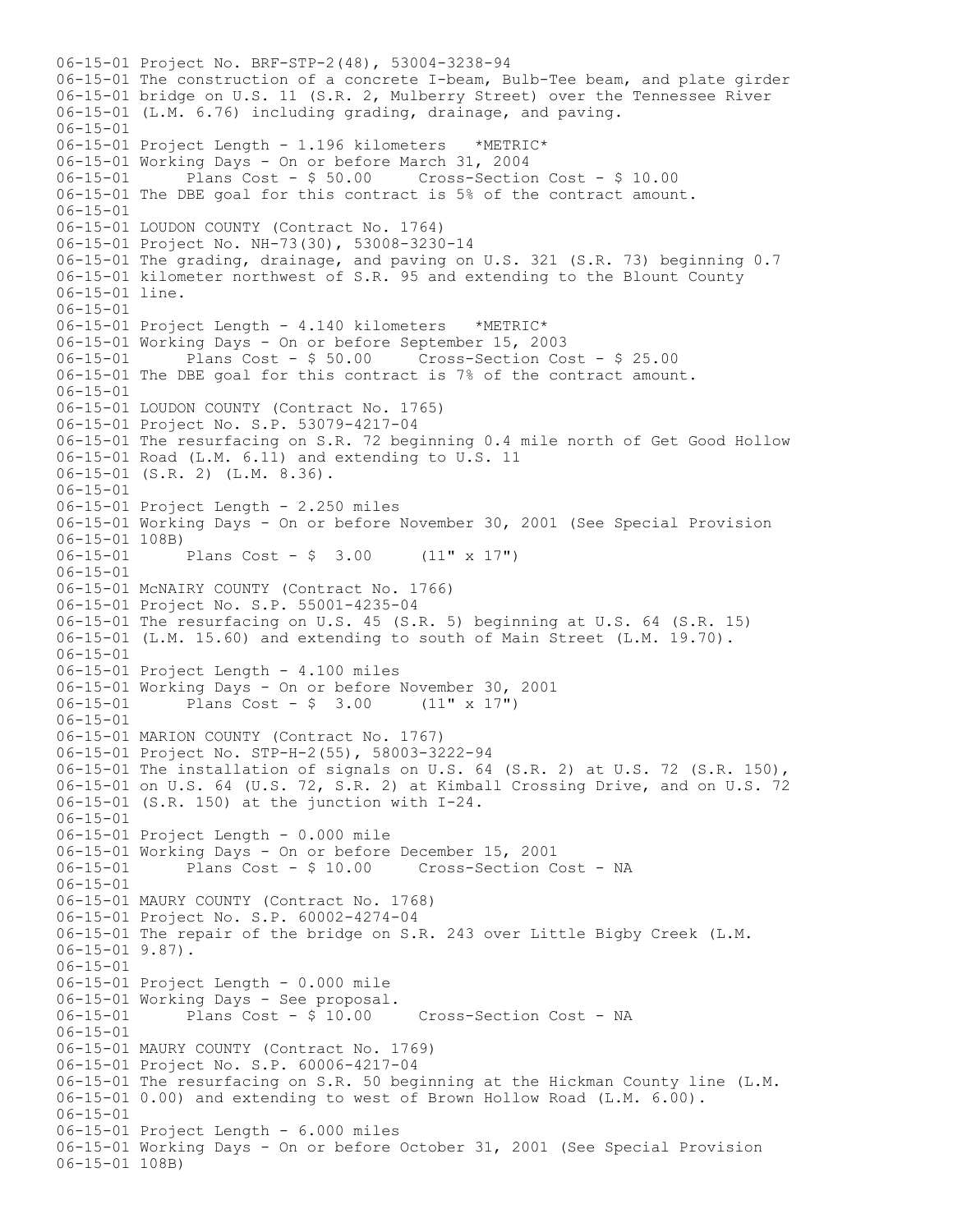06-15-01 Plans Cost - \$ 3.00 (11" x 17")  $06 - 15 - 01$ 06-15-01 MAURY COUNTY (Contract No. 1770) 06-15-01 Project No. S.P. 60009-4208-04 06-15-01 The repair of the bridge on S.R. 373 over Fountain Creek (L.M. 6.10). 06-15-01 06-15-01 Project Length - 0.000 mile 06-15-01 Working Days - See proposal.<br>06-15-01 Plans Cost - \$ 10.00 Cross-Section Cost - NA 06-15-01 06-15-01 MEIGS COUNTY (Contract No. 1771) 06-15-01 Project No. S.P. 61003-4248-04 06-15-01 The resurfacing on S.R. 58 beginning 0.20 mile north of Shiloh Road 06-15-01 (L.M. 11.71) and extending to S.R. 30 (L.M. 17.94). 06-15-01 06-15-01 Project Length - 6.230 miles 06-15-01 Working Days - On or before October 31, 2001 (See Special Provision 06-15-01 108B)<br>06-15-01 Plans Cost -  $$3.00$  (11" x 17") 06-15-01 06-15-01 MONTGOMERY COUNTY (Contract No. 1772) 06-15-01 Project No. STP-H-13(18), 63012-3213-94 06-15-01 The installation of signals on S.R. 13 at S.R. 149. 06-15-01 06-15-01 Project Length - 0.000 mile 06-15-01 Working Days - See proposal.<br>06-15-01 Plans Cost -  $$3.00$ 06-15-01 Plans Cost - \$ 3.00 Cross-Section Cost - NA 06-15-01 06-15-01 MONTGOMERY COUNTY (Contract No. 1773) 06-15-01 Project No. S.P. 63012-4214-04 06-15-01 The resurfacing (superpave) on S.R. 13 beginning north of Belmont Road 06-15-01 (L.M. 15.96) and extending to U.S. 79 (U.S. 41A, S.R. 12) (L.M. 06-15-01 19.56). 06-15-01 06-15-01 Project Length - 2.580 miles 06-15-01 Working Days - On or before October 31, 2001 (See Special Provision  $06-15-01$  108B)<br> $06-15-01$ Plans Cost -  $$3.00$  (11" x 17")  $06 - 15 - 01$ 06-15-01 MOORE COUNTY (Contract No. 1774) 06-15-01 Project No. S.P. 64005-4215-04 06-15-01 The resurfacing on S.R. 55 beginning at S.R. 50 (L.M. 0.00) and 06-15-01 extending to 200 feet east of Bobo Creek (L.M. 6.00). 06-15-01 06-15-01 Project Length - 5.940 miles 06-15-01 Working Days - On or before October 31, 2001 (See Special Provision 06-15-01 108B)<br>06-15-01 Plans Cost -  $\frac{1}{7}$  3.00 (11" x 17") 06-15-01 06-15-01 OBION COUNTY (Contract No. 1775) 06-15-01 Project No. S.P. 66431-4201-04 06-15-01 The resurfacing on S.R. 431 beginning at the Weakley County line (L.M. 06-15-01 0.00) and extending to S.R. 22 (L.M. 3.42). 06-15-01 06-15-01 Project Length - 3.420 miles 06-15-01 Working Days - On or before November 30, 2001 (See Special Provision 06-15-01 108B)<br>06-15-01 Plans Cost -  $\frac{1}{7}$  3.00 (11" x 17") 06-15-01 06-15-01 PERRY COUNTY (Contract No. 1776) 06-15-01 Project No. S.P. 68001-4235-04 06-15-01 The resurfacing on S.R. 13 beginning south of Old S.R. 13 (L.M. 6.74) 06-15-01 and extending to north of U.S. 412 (S.R. 20) 06-15-01 (L.M. 12.51). 06-15-01 06-15-01 Project Length - 5.770 miles 06-15-01 Working Days - On or before October 31, 2001 (See Special Provision 06-15-01 108B)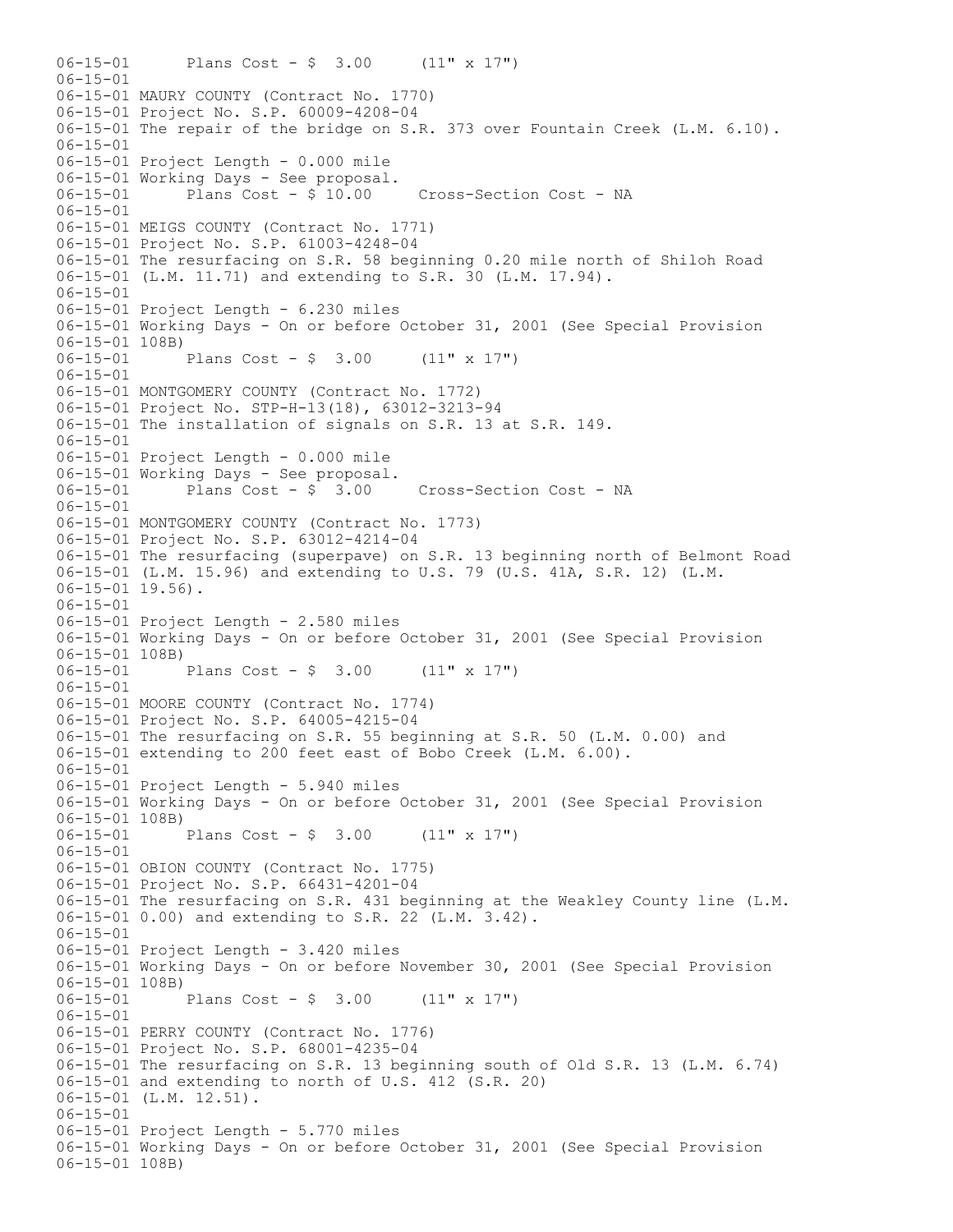06-15-01 Plans Cost - \$ 3.00 (11" x 17")  $06 - 15 - 01$ 06-15-01 POLK COUNTY (Contract No. 1777) 06-15-01 Project No. S.P. 70005-4208-04 06-15-01 The resurfacing on U.S. 64 (U.S. 74, S.R. 40) beginning 0.25 mile west 06-15-01 of S.R. 68 (L.M. 26.00) and extending to the North Carolina State line 06-15-01 (L.M. 30.03). 06-15-01 06-15-01 Project Length - 4.030 miles 06-15-01 Working Days - On or before October 31, 2001 (See Special Provision  $06-15-01$  108B)<br> $06-15-01$ Plans Cost -  $$3.00$  (11" x 17")  $06 - 15 - 01$ 06-15-01 ROANE COUNTY (Contract No. 1778) 06-15-01 Project No. S.P. 73008-4241-04 06-15-01 The resurfacing on S.R. 61 beginning at Woods Chapel Road (L.M. 7.36) 06-15-01 and extending to 0.43 mile north of Hen Valley Road (L.M. 16.58). 06-15-01 06-15-01 Project Length - 9.220 miles 06-15-01 Working Days - On or before November 30, 2001 (See Special Provision 06-15-01 108B)<br>06-15-01 Plans Cost -  $\frac{1}{2}$  3.00 (11" x 17") 06-15-01 06-15-01 RUTHERFORD COUNTY (Contract No. 1779) 06-15-01 Project No. S.P. 75027-4220-04 06-15-01 The resurfacing on S.R. 266 beginning 0.1 mile north of Bell Road 06-15-01 (L.M. 9.02) and extending to U.S. 231 (S.R. 10) 06-15-01 (L.M. 13.31). 06-15-01 06-15-01 Project Length - 4.090 miles 06-15-01 Working Days - On or before October 31, 2001 (See Special Provision 06-15-01 108B)<br>06-15-01 Plans Cost -  $$3.00$  (11" x 17") 06-15-01 06-15-01 SEVIER COUNTY (Contract No. 1780) 06-15-01 Project No. S.P. 78001-3115-04 06-15-01 The installation of lights at the junction of I-40 with S.R. 66. 06-15-01 06-15-01 Project Length - 0.000 mile 06-15-01 Working Days - On or before March 15, 2002 06-15-01 Plans Cost - \$ 3.00 Cross-Section Cost - NA 06-15-01 06-15-01 SEVIER COUNTY (Contract No. 1781) 06-15-01 Project No. S.P. 78004-4225-04 06-15-01 The resurfacing on U.S. 411 (U.S. 441, S.R. 35, Chapman Highway) 06-15-01 beginning at Knob Creek (L.M. 2.92) and extending to Happy Creek (L.M. 06-15-01 5.04). 06-15-01 06-15-01 Project Length - 2.120 miles 06-15-01 Working Days - On or before November 30, 2001 (See Special Provision 06-15-01 108B) 06-15-01 Plans Cost - \$ 3.00 (11" x 17") 06-15-01 06-15-01 SEVIER COUNTY (Contract No. 1782) 06-15-01 Project No. S.P. 78945-4295-04 06-15-01 The installation of signs on various State Routes. 06-15-01 06-15-01 Project Length - 0.000 mile 06-15-01 Working Days - On or before January 15, 2002 06-15-01 NO PLANS CONTRACT 06-15-01 06-15-01 SHELBY COUNTY (Contract No. 1783) 06-15-01 Project No. IME-55-1(117)6, 79004-8154-44 06-15-01 The resurfacing on I-55 beginning at I-240 (L.M. 6.33) and extending 06-15-01 to the Mississippi River Bridge (L.M. 12.11). 06-15-01 06-15-01 Project Length - 5.778 miles 06-15-01 Working Days - See proposal.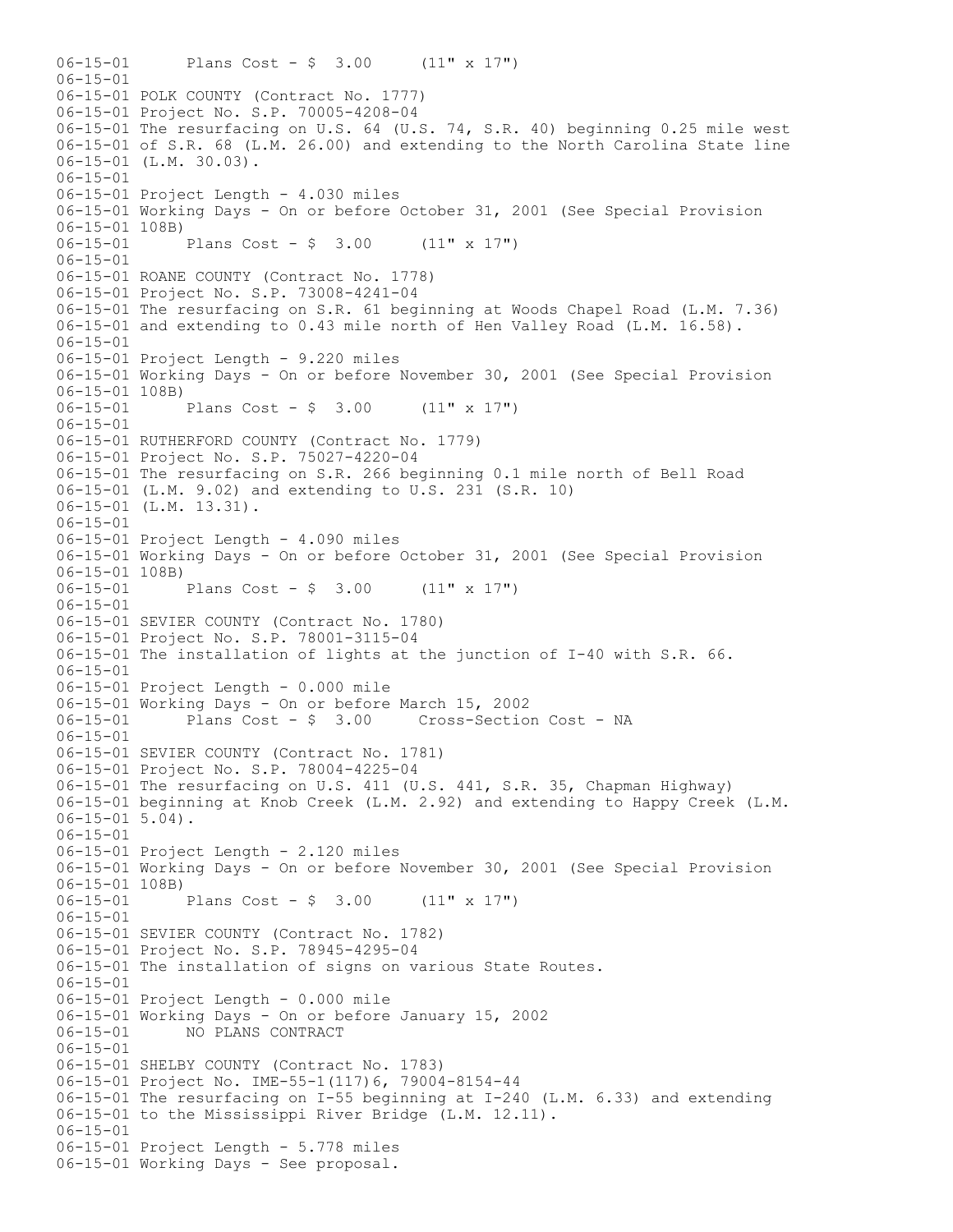06-15-01 Plans Cost - \$ 3.00 (11" x 17") 06-15-01 The DBE goal for this contract is 2% of the contract amount. 06-15-01 06-15-01 SHELBY COUNTY (Contract No. 1784) 06-15-01 Project No. NH-I/BR-240-1(277)19, 79006-3171-44, 79006-3176-94 06-15-01 The grading, drainage, construction of 5 bridges, and paving on I-240 06-15-01 beginning at U.S. 78 (S.R. 4, Lamar Avenue) and extending to east of 06-15-01 Mt. Moriah Road. 06-15-01 06-15-01 Project Length - 3.718 miles 06-15-01 Working Days - On or before December 31, 2003 (See Special Provision 06-15-01 108B)<br>06-15-01 Plans Cost - \$200.00 06-15-01 Plans Cost - \$200.00 Cross-Section Cost - \$100.00 06-15-01 06-15-01 SHELBY COUNTY (Contract No. 1785) 06-15-01 Project No. S.P. 79021-4220-04 06-15-01 The resurfacing on S.R. 4 beginning at I-240 (L.M. 12.75) and 06-15-01 extending to S.R. 1 (L.M. 14.25), and on S.R. 1 beginning at the 06-15-01 Burlington Northern Railroad (L.M. 0.10) and extending to S.R. 4 (L.M.  $06-15-01$  1.14). 06-15-01 06-15-01 Project Length - 2.540 miles 06-15-01 Working Days - On or before November 30, 2001 (See Special Provision 06-15-01 108B) 06-15-01 Plans Cost - \$ 3.00 (11" x 17")  $06 - 15 - 01$ 06-15-01 SHELBY COUNTY (Contract No. 1786) 06-15-01 Project No. S.P. 79024-4285-04 06-15-01 The resurfacing on S.R. 14 beginning at S.R. 204 (L.M. 23.35) and 06-15-01 extending to S.R. 385 (L.M. 29.50). 06-15-01 06-15-01 Project Length - 6.150 miles 06-15-01 Working Days - On or before November 30, 2001 (See Special Provision 06-15-01 108B)<br>06-15-01 Plans Cost -  $$3.00$  (11" x 17") 06-15-01 06-15-01 SHELBY COUNTY (Contract No. 1787) 06-15-01 Project No. S.P. 79026-4216-04 06-15-01 The repair of the bridge on S.R. 23 (Walnut Grove Road) over I-240 06-15-01 (L.M. 8.80). 06-15-01 06-15-01 Project Length - 0.000 mile 06-15-01 Working Days - On or before July 16, 2001 (See Special Provision 108B) 06-15-01 NO PLANS CONTRACT 06-15-01 06-15-01 SMITH COUNTY (Contract No. 1788) 06-15-01 Project No. S.P. 80004-4241-04 06-15-01 The resurfacing on S.R. 53 beginning at S.R. 141 (L.M. 11.03) and 06-15-01 extending to S.R. 25 (L.M. 15.95). 06-15-01 06-15-01 Project Length - 4.920 miles 06-15-01 Working Days - On or before October 31, 2001 (See Special Provision 06-15-01 108B)<br>06-15-01 Plans Cost -  $$3.00$  (11" x 17") 06-15-01 06-15-01 SULLIVAN COUNTY (Contract No. 1789) 06-15-01 Project No. STP-NHE-93(4), 82010-3232-14<br>06-15-01 S.P. 82011-4229-04 S.P. 82011-4229-04 06-15-01 06-15-01 Project No. STP-NHE-93(4), 82010-3232-14 06-15-01 The grading, drainage, widening of an existing concrete I-beam bridge, 06-15-01 and paving on S.R. 93 (John B. Dennis Highway), beginning at the 06-15-01 junction with I-181 and S.R. 126 (Wilcox Drive), and extending to 06-15-01 Moreland Drive. 06-15-01 06-15-01 Project Length - 1.452 kilometers 06-15-01 06-15-01 Project No. S.P. 82011-4229-04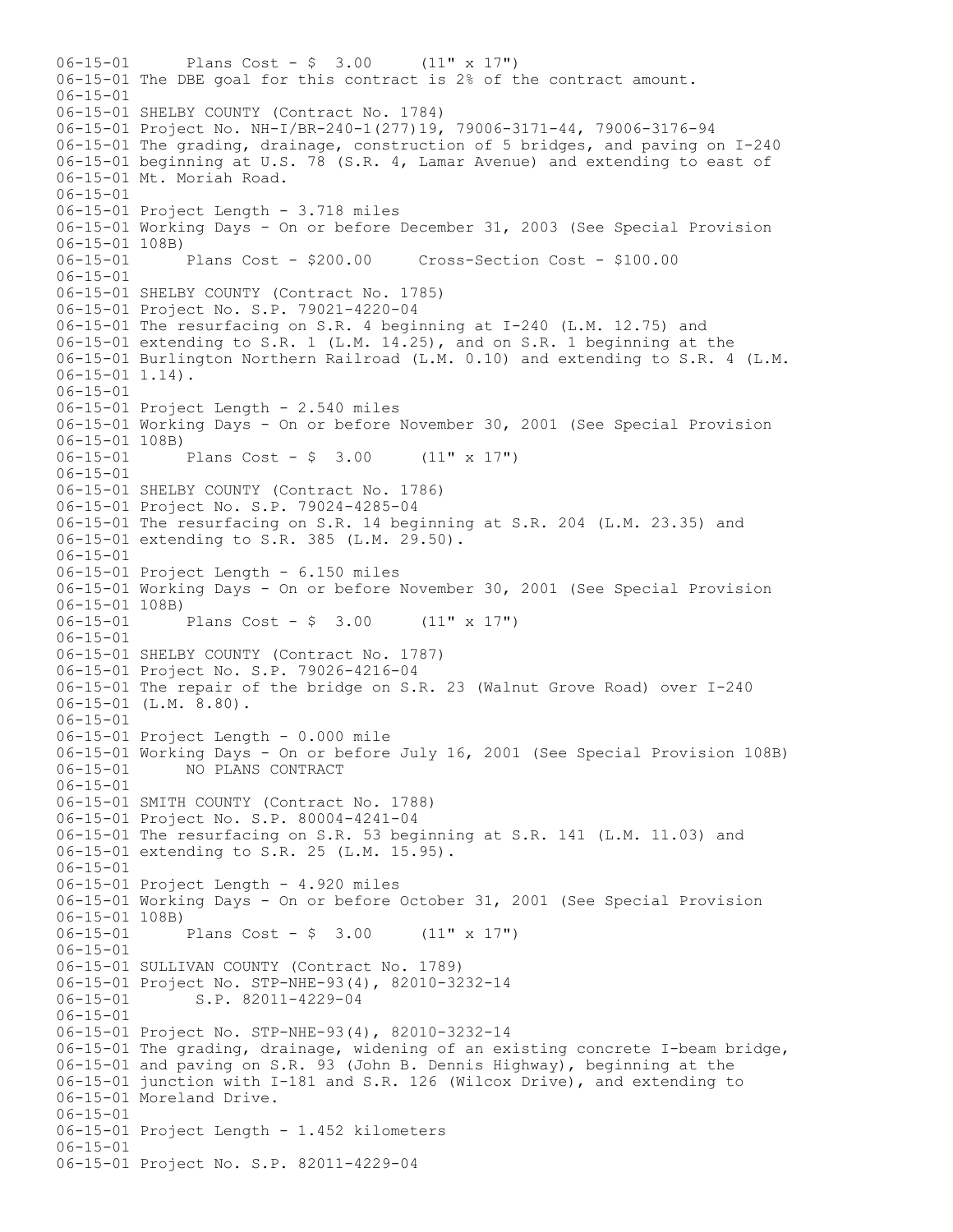06-15-01 The widening of the bridge on S.R. 93 over Moreland Drive (L.M. 7.31).  $06 - 15 - 01$ 06-15-01 Project Length - 0.335 kilometer 06-15-01 06-15-01 Total Project Length - 1.787 kilometers \*METRIC\* 06-15-01 Working Days - On or before August 31, 2002 Plans Cost - \$100.00 Cross-Section Cost - \$ 25.00 06-15-01 The DBE goal for this contract is 7% of the contract amount. 06-15-01 06-15-01 SULLIVAN COUNTY (Contract No. 1790) 06-15-01 Project No. S.P. 82085-4223-04 06-15-01 The resurfacing on S.R. 126 beginning at Fall Creek Road (L.M. 9.10) 06-15-01 and extending to S.R. 75 (L.M. 15.44). 06-15-01 06-15-01 Project Length - 6.340 miles 06-15-01 Working Days - On or before November 30, 2001 (See Special Provision 06-15-01 108B)<br>06-15-01 Plans Cost -  $$3.00$  (11" x 17") 06-15-01 06-15-01 TIPTON COUNTY (Contract No. 1791) 06-15-01 Project No. S.P. 84002-4290-04 06-15-01 The resurfacing on U.S. 51 (S.R. 3) beginning at Rippley Street (L.M. 06-15-01 16.99) and extending to the Hatchie River 06-15-01 (L.M. 22.04). 06-15-01 06-15-01 Project Length - 5.050 miles 06-15-01 Working Days - On or before November 15, 2001 06-15-01 Plans Cost - \$ 3.00 (11" x 17") 06-15-01 06-15-01 TROUSDALE COUNTY (Contract No. 1792) 06-15-01 Project No. S.P. 85003-4205-04 06-15-01 The resurfacing on U.S. 231 (S.R. 376) beginning at S.R. 25 (L.M. 06-15-01 0.00) and extending to the Sumner County line 06-15-01 (L.M. 4.46). 06-15-01 06-15-01 Project Length - 4.444 miles 06-15-01 Working Days - On or before October 31, 2001 (See Special Provision  $06-15-01$  108B)<br> $06-15-01$ Plans Cost -  $\frac{6}{7}$  3.00 (11" x 17") 06-15-01 06-15-01 VAN BUREN COUNTY (Contract No. 1793) 06-15-01 Project No. S.P. 88002-4239-04 06-15-01 The resurfacing on S.R. 30 beginning at Sullivan Road (L.M. 6.39) and 06-15-01 extending to Bank Road (L.M. 10.97). 06-15-01 06-15-01 Project Length - 4.580 miles 06-15-01 Working Days - On or before October 31, 2001 (See Special Provision 06-15-01 108B)<br>06-15-01 Plans Cost -  $$3.00$  (11" x 17")  $06 - 15 - 01$ 06-15-01 WARREN COUNTY (Contract No. 1794) 06-15-01 Project No. S.P. 89016-4214-04 06-15-01 The resurfacing on S.R. 136 beginning at U.S. 70S (S.R. 1) (L.M. 0.00) 06-15-01 and extending to 500 feet south of the Caney Fork River (L.M. 1.89), 06-15-01 on S.R. 287 beginning at S.R. 288 (L.M. 33.88) and extending to S.R. 06-15-01 136 (L.M. 40.30), on Park Road OA274 beginning at S.R. 287 (L.M. 0.00) 06-15-01 and extending to Center Hill Lake (L.M. 1.00), and on Park Road OA277 06-15-01 beginning at Park Road OA274 (L.M. 0.00) and extending to villas (L.M. 06-15-01 0.28). 06-15-01 06-15-01 Project Length - 9.440 miles 06-15-01 Working Days - On or before October 31, 2001 (See Special Provision 06-15-01 108B) 06-15-01 Plans Cost - \$ 3.00 (11" x 17") 06-15-01 06-15-01 WAYNE COUNTY (Contract No. 1795) 06-15-01 Project No. S.P. 91001-4224-04 06-15-01 The resurfacing on S.R. 13 beginning at the Alabama State line (L.M.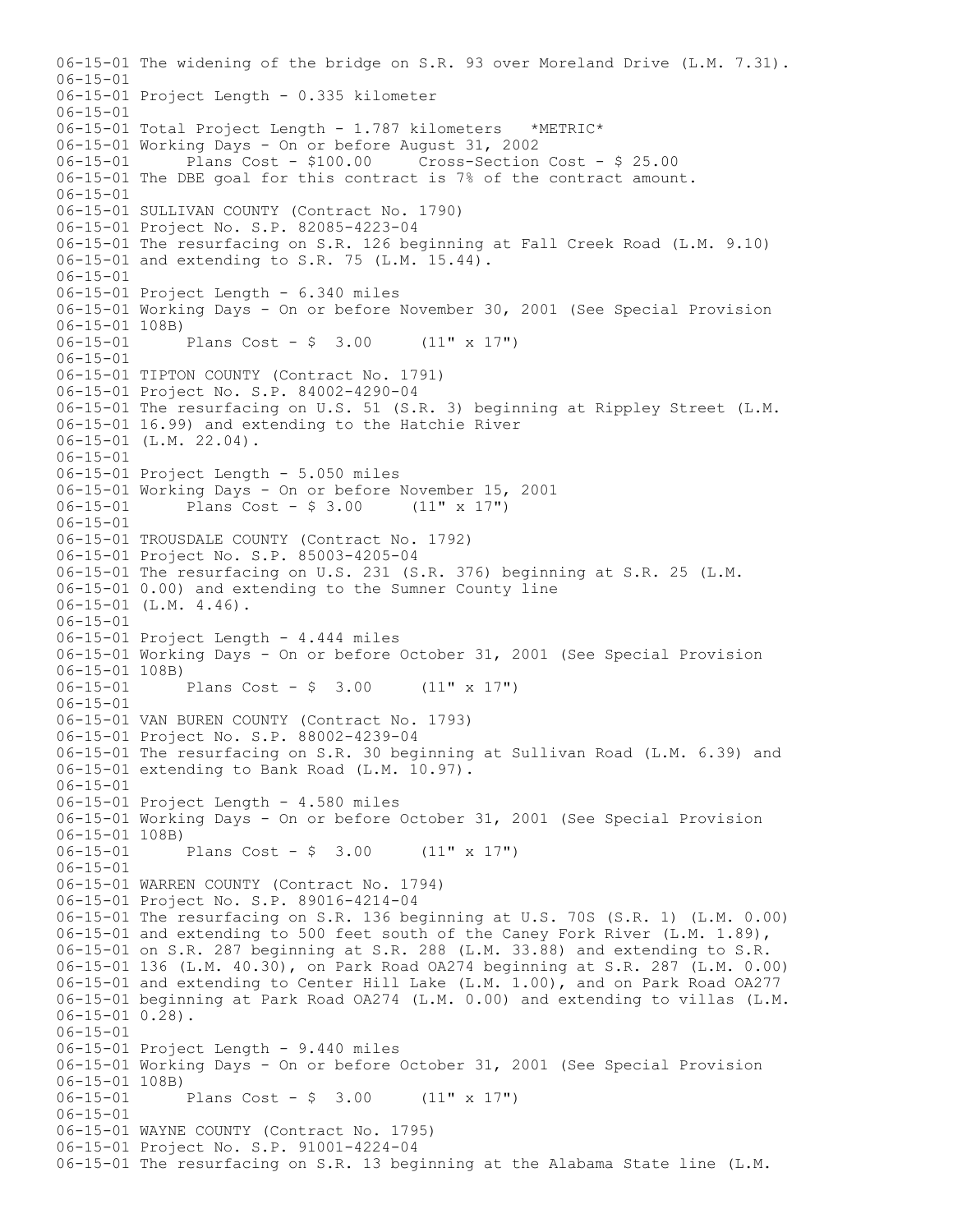---------------------------------------------------------------------------- 06-15-01 0.00) and extending to 600 feet north of Houston Smith Road (L.M. 06-15-01 5.80). 06-15-01 06-15-01 Project Length - 5.800 miles 06-15-01 Working Days - On or before October 31, 2001 (See Special Provision 06-15-01 108B)<br>06-15-01 Plans Cost -  $\frac{1}{2}$  3.00 (11" x 17") 06-15-01 06-15-01 WEAKLEY COUNTY (Contract No. 1796) 06-15-01 Project No. S.P. 92114-4208-04 06-15-01 The resurfacing on S.R. 217 beginning at S.R. 22 (L.M. 0.00) and 06-15-01 extending to S.R. 89 (L.M. 2.52). 06-15-01 06-15-01 Project Length - 2.520 miles 06-15-01 Working Days - On or before November 30, 2001 (See Special Provision 06-15-01 108B)<br>06-15-01 Plans Cost -  $$3.00$  (11" x 17") 06-15-01 06-15-01 WHITE COUNTY (Contract No. 1797) 06-15-01 Project No. S.P. 93001-4256-04 06-15-01 The resurfacing on U.S. 70 (S.R. 26) beginning 0.37 mile west of S.R. 06-15-01 111 (L.M. 9.82) and extending to U.S. 70S (S.R. 1) (L.M. 10.80), on 06-15-01 U.S. 70S (S.R. 1) beginning at Love Street (L.M. 8.61) and extending 06-15-01 to Luther Road (L.M. 10.61), and on S.R. 84 beginning at U.S. 70 (S.R. 06-15-01 1) (L.M. 0.00) and extending to College Street (L.M. 0.11).  $06 - 15 - 01$ 06-15-01 Project Length - 3.090 miles 06-15-01 Working Days - On or before October 31, 2001 (See Special Provision 06-15-01 108B)<br>06-15-01 I Plans Cost -  $$3.00$  (11" x 17") 06-15-01 06-15-01 WILLIAMSON COUNTY (Contract No. 1798) 06-15-01 Project No. S.P. 94013-4211-04 06-15-01 The resurfacing (superpave) on S.R. 100 beginning in Fairview (L.M. 06-15-01 5.00) and extending to the Davidson County line (L.M. 11.23). 06-15-01 06-15-01 Project Length - 6.210 miles 06-15-01 Working Days - On or before October 31, 2001 (See Special Provision 06-15-01 108B) 06-15-01 Plans Cost - \$ 3.00 (11" x 17") 07-27-01 KNOX COUNTY (Contract No. 1518) 07-27-01 Project No. BH-STP-3775(2), 47953-3513-94 07-27-01 The rehabilitation of the bridge on Gay Street over the Tennessee 07-27-01 River and S.R. 158 (L.M. 0.26). 07-27-01 07-27-01 Project Length - 0.345 mile  $07-27-01$  Working Days - See proposal.<br> $07-27-01$  Plans Cost - \$ 50.00 Plans Cost - \$ 50.00 Cross-Section Cost - NA 07-27-01 The DBE goal for this contract is 5% of the contract amount.  $07 - 27 - 01$ 07-27-01 DAVIDSON COUNTY (Contract No. 1724) 07-27-01 Project No. IM-098-3(6), 19959-3627-44 07-27-01 Interstate 65 North Corridor Intelligent Transportation Systems (ITS). The 07-27-01 complete construction and testing of approximately 36 miles of Intelligent 07-27-01 Transportation Systems (ITS) roadside equipment sites. 07-27-01 07-27-01 Project Length - 35.600 miles 07-27-01 Working Days - Conditional System Acceptance on or before October 25, 2002 07-27-01 Plans Cost - \$ 75.00 Cross-Section Cost - NA 07-27-01 The DBE goal for this contract is 5% of the contract amount. 07-27-01 07-27-01 SHELBY COUNTY (Contract No. 1784) 07-27-01 Project No. NH-I/BR-240-1(277)19, 79006-3171-44, 79006-3176-94 07-27-01 The grading, drainage, construction of 5 bridges, and paving on I-240 07-27-01 beginning at U.S. 78 (S.R. 4, Lamar Avenue) and extending to east of 07-27-01 Mt. Moriah Road. 07-27-01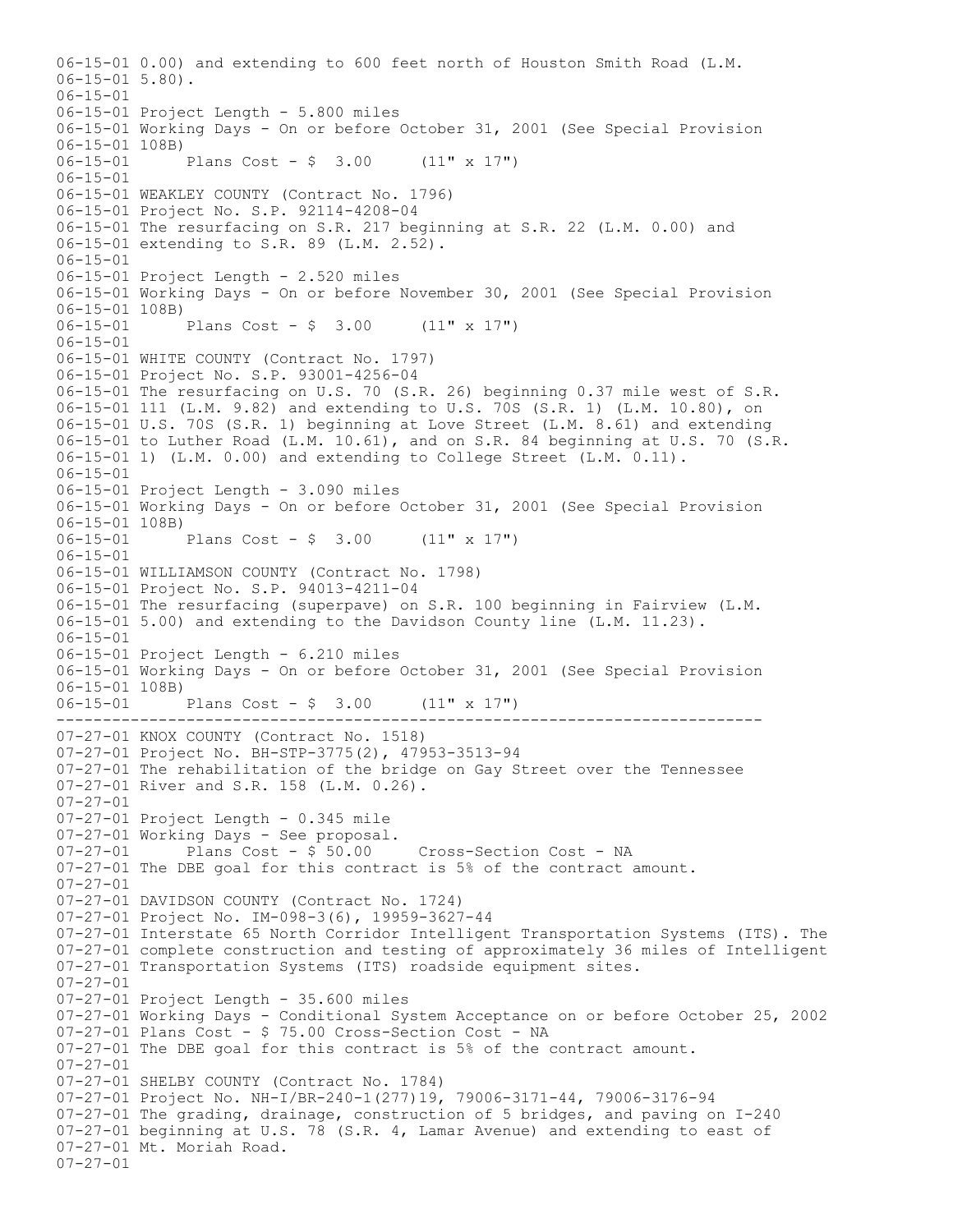07-27-01 Project Length - 3.718 miles 07-27-01 Working Days - On or before December 31, 2003 (See Special Provision 07-27-01 108B) 07-27-01 Plans Cost - \$200.00 Cross-Section Cost - \$100.00 07-27-01 The DBE goal for this contract is 7% of the contract amount. 07-27-01 07-27-01 ANDERSON COUNTY (Contract No. 1799) 07-27-01 Project No. STP-M-9115(6), 01953-3546-54 07-27-01 The resurfacing on various city streets in Oak Ridge. 07-27-01 07-27-01 Project Length - 2.770 miles 07-27-01 Working Days - On or before November 30, 2001 (See Special Provision 07-27-01 108B)  $07-27-01$  Plans Cost - \$ 3.00 (11" x 17") 07-27-01 The DBE goal for this contract is 5% of the contract amount. 07-27-01 07-27-01 ANDERSON COUNTY (Contract No. 1800) 07-27-01 Project No. S.P. 01005-4233-04 07-27-01 The resurfacing on S.R. 61 beginning at Buffalo Road (L.M. 20.69) and 07-27-01 extending to 0.14 mile north of S.R. 71 07-27-01 (L.M. 22.78). 07-27-01 07-27-01 Project Length - 2.090 miles 07-27-01 Working Days - On or before November 30, 2001 (See Special Provision  $07-27-01$  108B)<br>07-27-01 Plans Cost -  $$ 3.00$  (11" x 17") 07-27-01 07-27-01 BENTON COUNTY (Contract No. 1801) 07-27-01 Project No. STP-EN-1(147), 03002-4220-04 07-27-01 The resurfacing on S.R. 1 beginning at the Carroll County line (L.M. 07-27-01 0.00) and extending to S.R. 391 (L.M. 4.26). 07-27-01 07-27-01 Project Length - 4.260 miles 07-27-01 Working Days - On or before November 30, 2001<br>07-27-01 Plans Cost - \$ 3.00 (11" x 17") Plans Cost -  $\frac{1}{2}$  3.00 (11" x 17") 07-27-01 The DBE goal for this contract is 3% of the contract amount. 07-27-01 07-27-01 CARTER COUNTY (Contract No. 1802) 07-27-01 Project No. STP-H-91(27), 10011-3230-94 07-27-01 STP-M-NHE-67(15), 10006-3242-54 07-27-01 07-27-01 Project No. STP-H-91(27), 10011-3230-94 07-27-01 The installation of signals on S.R. 91 at Blue Springs Road. 07-27-01 07-27-01 Project Length - 0.000 mile 07-27-01 07-27-01 Project No. STP-M-NHE-67(15), 10006-3242-54 07-27-01 The installation of signals on S.R. 67 at Bemberg Road and Wal-Mart 07-27-01 Mall Drive in Elizabethton. 07-27-01 07-27-01 Project Length - 0.000 mile 07-27-01 07-27-01 Total Project Length - 0.000 mile 07-27-01 Working Days - On or before April 15, 2002 Cross-Section Cost - NA 07-27-01 07-27-01 CARTER COUNTY (Contract No. 1803) 07-27-01 Project No. S.P. 10003-4255-04 07-27-01 The resurfacing on U.S. 19E (S.R. 37) beginning at the Watauga River 07-27-01 (L.M. 22.18) and extending to 265 feet south of the Sullivan County 07-27-01 line (L.M. 27.57). 07-27-01 07-27-01 Project Length - 5.390 miles 07-27-01 Working Days - On or before November 30, 2001 (See Special Provision 07-27-01 108B)  $07-27-01$  Plans Cost - \$ 3.00 (11" x 17") 07-27-01 07-27-01 CARTER, WASHINGTON, UNICOI, AND GREENE COUNTIES (Contract No. 1804)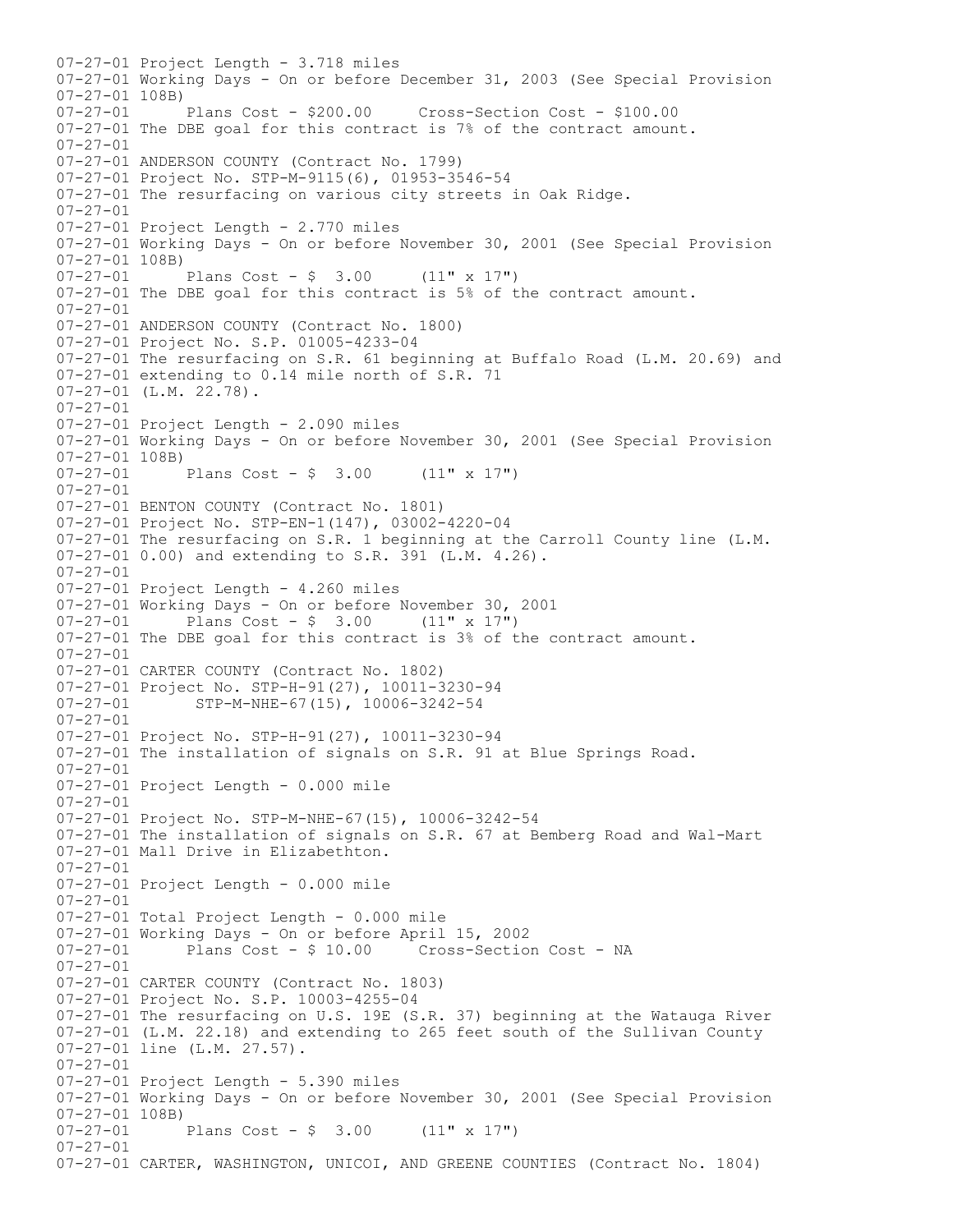07-27-01 Project No. S.P. 98014-4122-04 07-27-01 The removal of snow and ice on various Interstate and State Routes. 07-27-01 07-27-01 Project Length - 0.000 mile 07-27-01 Working Days - On or before April 30, 2002 07-27-01 NO PLANS CONTRACT 07-27-01 07-27-01 CHEATHAM COUNTY (Contract No. 1805) 07-27-01 Project No. S.P. 11007-4229-04 07-27-01 The resurfacing on S.R. 49 beginning at the Dickson County line and 07-27-01 extending to 0.36 mile west of the Cumberland River (L.M. 4.59).  $07 - 27 - 01$ 07-27-01 Project Length - 4.400 miles 07-27-01 Working Days - On or before October 31, 2001 (See Special Provision 07-27-01 108B) Plans Cost -  $\frac{1}{2}$  3.00 (11" x 17") 07-27-01 07-27-01 CHEATHAM AND DAVIDSON COUNTIES (Contract No. 1806) 07-27-01 Project No. S.P. 98036-4129-04 07-27-01 The repair of five (5) bridges over I-24. 07-27-01 07-27-01 Project Length - 0.000 mile 07-27-01 Working Days - On or before May 31, 2002 (See Special Provision 108B) 07-27-01 Plans Cost - \$ 25.00 Cross-Section Cost - NA  $07 - 27 - 01$ 07-27-01 CUMBERLAND COUNTY (Contract No. 1807) 07-27-01 Project No. S.P. 18009-4226-04 07-27-01 The resurfacing on S.R. 68 beginning at U.S. 127 (S.R. 28) (L.M. 0.00) 07-27-01 and extending to 0.86 mile east of Cox Valley Road (L.M. 5.23) 07-27-01 07-27-01 Project Length - 5.190 miles 07-27-01 Working Days - On or before October 31, 2001<br>07-27-01 Plans Cost -  $\frac{6}{7}$  3.00 (11" x 17") Plans  $Cost - $ 3.00$ 07-27-01 07-27-01 CUMBERLAND COUNTY (Contract No. 1808) 07-27-01 Project No. S.P. 18100-3107-04 07-27-01 The installation of lights on I-40 at the junctions with S.R. 298 07-27-01 (Genesis Road) and S.R. 101 (Peavine Road). 07-27-01 07-27-01 Project Length - 0.000 mile 07-27-01 Working Days - On or before November 30, 2001 Plans Cost - \$ 10.00 Cross-Section Cost - NA 07-27-01 07-27-01 DAVIDSON COUNTY (Contract No. 1809) 07-27-01 Project No. STP-M-3251(1), 19958-3784-54 07-27-01 The grading, drainage, and paving on West Trinity Lane beginning 2,300 07-27-01 feet west of Old Buena Vista Road and extending to 600 feet east of 07-27-01 Whites Creek Pike. 07-27-01 07-27-01 Project Length - 1.544 miles 07-27-01 Working Days - On or before June 1, 2003 07-27-01 Plans Cost - \$ 25.00 Cross-Section Cost - \$ 25.00 07-27-01 The DBE goal for this contract is 10% of the contract amount. 07-27-01 07-27-01 DAVIDSON COUNTY (Contract No. 1810) 07-27-01 Project No. S.P. 19022-4215-04 07-27-01 The resurfacing on U.S. 31E (S.R. 6) beginning 0.15 mile north of Two 07-27-01 Mile Pike (L.M. 21.20) and extending to the Sumner County line (L.M. 07-27-01 22.87) and on S.R. 45 beginning at U.S. 41 (S.R. 11) (L.M. 4.69) and 07-27-01 extending to west of I-65 (L.M. 5.60). 07-27-01 07-27-01 Project Length - 2.580 miles 07-27-01 Working Days - On or before November 15, 2001 (See Special Provision  $07-27-01$  108B)<br> $07-27-01$ Plans Cost -  $$3.00$  (11" x 17") 07-27-01 07-27-01 DAVIDSON COUNTY (Contract No. 1811) 07-27-01 Project No. S.P. 19043-4227-04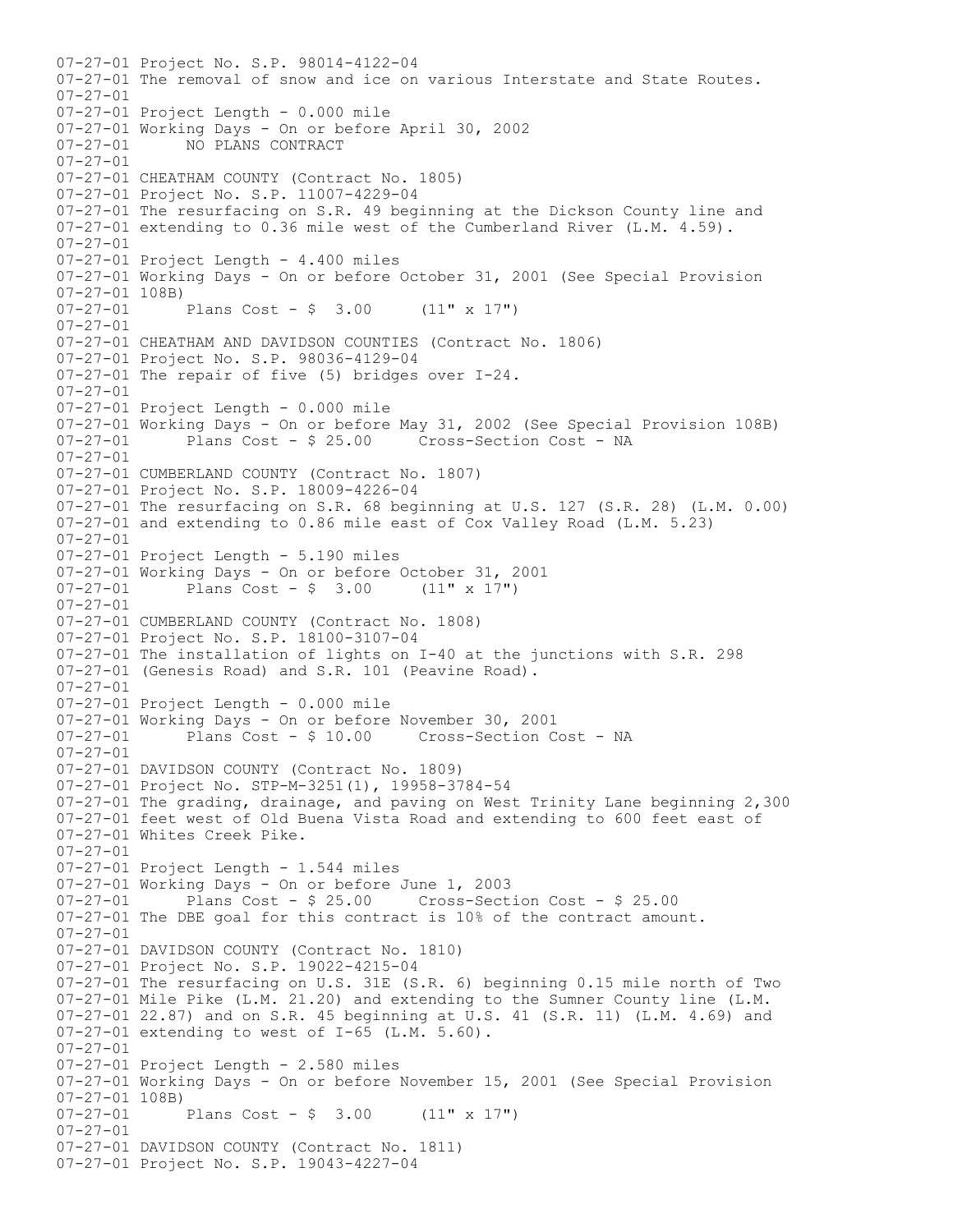07-27-01 The resurfacing on U.S. 431 (S.R. 65, Whites Creek Pike) beginning 07-27-01 near Trinity Lane (L.M. 1.33) and extending to 07-27-01 S.R. 45 (L.M. 6.08). 07-27-01 07-27-01 Project Length - 4.680 miles 07-27-01 Working Days - On or before November 15, 2001 (See Special Provision  $07-27-01$  108B)<br>07-27-01 Plans Cost -  $$ 3.00$  (11" x 17") 07-27-01 07-27-01 DAVIDSON COUNTY (Contract No. 1812) 07-27-01 Project No. S.P. 19084-4213-04, 19135-3406-04 07-27-01 The resurfacing with an ultra-thin concrete overlay at the 07-27-01 intersection of S.R. 255 (Harding Place) and Antioch Pike. 07-27-01 07-27-01 Project Length - 0.000 mile 07-27-01 Working Days - On or before November 15, 2001<br>07-27-01 MO PLANS CONTRACT 07-27-01 NO PLANS CONTRACT 07-27-01 07-27-01 DAVIDSON COUNTY (Contract No. 1813) 07-27-01 Project No. S.P. 19959-4230-04 07-27-01 The repair of the bridge on Elm Hill Pike over I-40 (L.M. 6.63). 07-27-01 07-27-01 Project Length - 0.000 mile 07-27-01 Working Days - On or before May 31, 2002 (See Special Provision 108B)<br>07-27-01 Plans Cost - \$ 10.00 Cross-Section Cost - NA Plans Cost - \$ 10.00 Cross-Section Cost - NA  $07 - 27 - 01$ 07-27-01 DeKALB COUNTY (Contract No. 1814) 07-27-01 Project No. S.P. 21004-4249-04 07-27-01 The resurfacing on S.R. 56 beginning at Harmon Hollow Road (L.M. 07-27-01 12.12) and extending to the Caney Fork River 07-27-01 (L.M. 15.40). 07-27-01 07-27-01 Project Length - 3.280 miles 07-27-01 Working Days - On or before October 31, 2001<br>07-27-01 Plans Cost -  $\frac{6}{7}$  3.00 (11" x 17") Plans Cost -  $\frac{1}{7}$  3.00 07-27-01 07-27-01 FENTRESS COUNTY (Contract No. 1815) 07-27-01 Project No. S.P. 25009-4207-04 07-27-01 The resurfacing on S.R. 296 beginning at U.S. 127 (S.R. 28) (L.M. 07-27-01 0.00) and extending to S.R. 52 (L.M. 3.02). 07-27-01 07-27-01 Project Length - 3.020 miles 07-27-01 Working Days - On or before October 31, 2001<br>07-27-01 Plans Cost -  $\frac{6}{7}$  3.00 (11" x 17") Plans Cost -  $$ 3.00$  (11" x 17") 07-27-01 07-27-01 GIBSON COUNTY (Contract No. 1816) 07-27-01 Project No. S.P. 27106-4205-04 07-27-01 The resurfacing on S.R. 425 beginning at U.S. 45E (S.R. 43) (L.M. 43) 07-27-01 and extending to U.S. 79 (S.R. 76) (L.M. 2.14).  $07 - 27 - 01$ 07-27-01 Project Length - 2.140 miles 07-27-01 Working Days - On or before November 30, 2001  $07-27-01$  Plans Cost - \$ 3.00 (11" x 17") 07-27-01 07-27-01 GILES COUNTY (Contract No. 1817) 07-27-01 Project No. S.P. 28014-4203-04 07-27-01 The resurfacing on S.R. 166 beginning at the Alabama State line (L.M. 07-27-01 0.00) and extending to Jones Branch Road 07-27-01 (L.M. 6.00). 07-27-01 07-27-01 Project Length - 6.000 miles 07-27-01 Working Days - On or before October 31, 2001 (See Special Provision 07-27-01 108B)<br>07-27-01 Plans Cost -  $$ 3.00$  (11" x 17") 07-27-01 07-27-01 GREENE COUNTY (Contract No. 1818) 07-27-01 Project No. S.P. 30005-4537-04 07-27-01 The scour repair at the bridge on U.S. 321 (S.R. 35) over the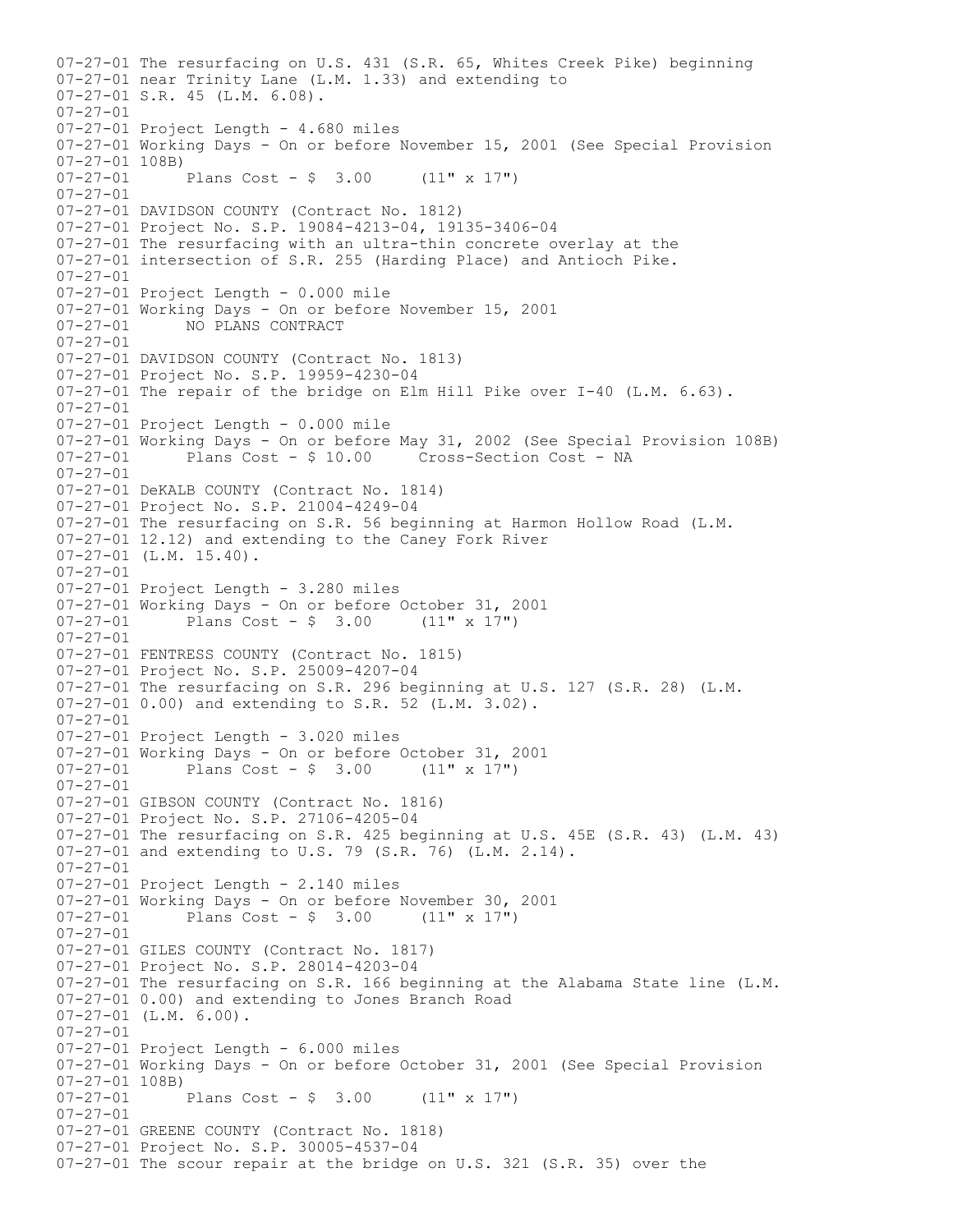07-27-01 Nolichucky River (L.M. 3.07). 07-27-01 07-27-01 Project Length - 0.000 mile 07-27-01 Working Days - On or before October 31, 2001 07-27-01 NO PLANS CONTRACT 07-27-01 07-27-01 GREENE COUNTY (Contract No. 1819) 07-27-01 Project No. S.P. 30999-3609-04 07-27-01 The construction of covered salt bins at I-81 near mile marker 29. 07-27-01 07-27-01 Project Length - 0.000 mile 07-27-01 Working Days - On or before December 31, 2001<br>07-27-01 NO PLANS CONTRACT NO PLANS CONTRACT  $07 - 27 - 01$ 07-27-01 GRUNDY COUNTY (Contract No. 1820) 07-27-01 Project No. S.P. 31010-4216-04 07-27-01 The resurfacing on S.R. 50 beginning 2 miles north of S.R. 108 (L.M. 07-27-01 13.27) and extending to S.R. 56 (L.M. 17.74). 07-27-01 07-27-01 Project Length - 4.470 miles 07-27-01 Working Days - On or before October 31, 2001<br>07-27-01 Plans Cost - \$ 3.00 (11" x 17") Plans Cost -  $\frac{1}{2}$  3.00 (11" x 17") 07-27-01 07-27-01 HAMILTON COUNTY (Contract No. 1821) 07-27-01 Project No. STP-M-9202(70), 33951-3536-54 07-27-01 The improvement of the intersection on Bennett Road at Greenslake Road 07-27-01 in East Ridge. 07-27-01 07-27-01 Project Length - 0.000 mile 07-27-01 Working Days - On or before April 30, 2002 Plans  $Cost - $ 10.00$  Cross-Section Cost -  $$0.00$ 07-27-01 The DBE goal for this contract is 5% of the contract amount. 07-27-01 07-27-01 HAMILTON AND BRADLEY COUNTIES (Contract No. 1822) 07-27-01 Project No. S.P. 98024-4239-04 07-27-01 The resurfacing on S.R. 317 beginning at Tucker Road (L.M. 10.35) in 07-27-01 Hamilton County and extending to S.R. 60 in Bradley County (L.M.  $07-27-01$  3.60). 07-27-01 07-27-01 Project Length - 7.060 miles 07-27-01 Working Days - On or before October 31, 2001<br>07-27-01 Plans Cost -  $\frac{6}{7}$  3.00 (11" x 17") Plans Cost -  $\frac{1}{2}$  3.00 (11" x 17") 07-27-01 07-27-01 HAMILTON, COFFEE, AND WARREN COUNTIES (Contract No. 1823) 07-27-01 Project No. S.P. 98992-3619-04 07-27-01 The construction of covered salt bins on S.R. 111 at Back Valley Road 07-27-01 in Hamilton County, on I-24 at mile marker 107 in Coffee County, and 07-27-01 at the county maintenance lot in Warren County. 07-27-01 07-27-01 Project Length - 0.000 mile 07-27-01 Working Days - On or before December 31, 2001 07-27-01 NO PLANS CONTRACT 07-27-01 07-27-01 HANCOCK COUNTY (Contract No. 1824) 07-27-01 Project No. BR-STP-33(30), 34001-3237-94 07-27-01 The construction of a concrete slab bridge on S.R. 33 over Briar Creek 07-27-01 (L.M. 7.73), including grading, drainage, and paving. 07-27-01 07-27-01 Project Length - 0.101 mile 07-27-01 Working Days - On or before April 15, 2002 Cross-Section Cost - \$0.00 07-27-01 07-27-01 HARDEMAN COUNTY (Contract No. 1825) 07-27-01 Project No. S.P. 35003-4223-04 07-27-01 The resurfacing on S.R. 18 beginning at U.S. 64 (S.R. 15) (L.M. 17.39) 07-27-01 and extending to 0.23 mile south of S.R. 100 07-27-01 (L.M. 26.00). 07-27-01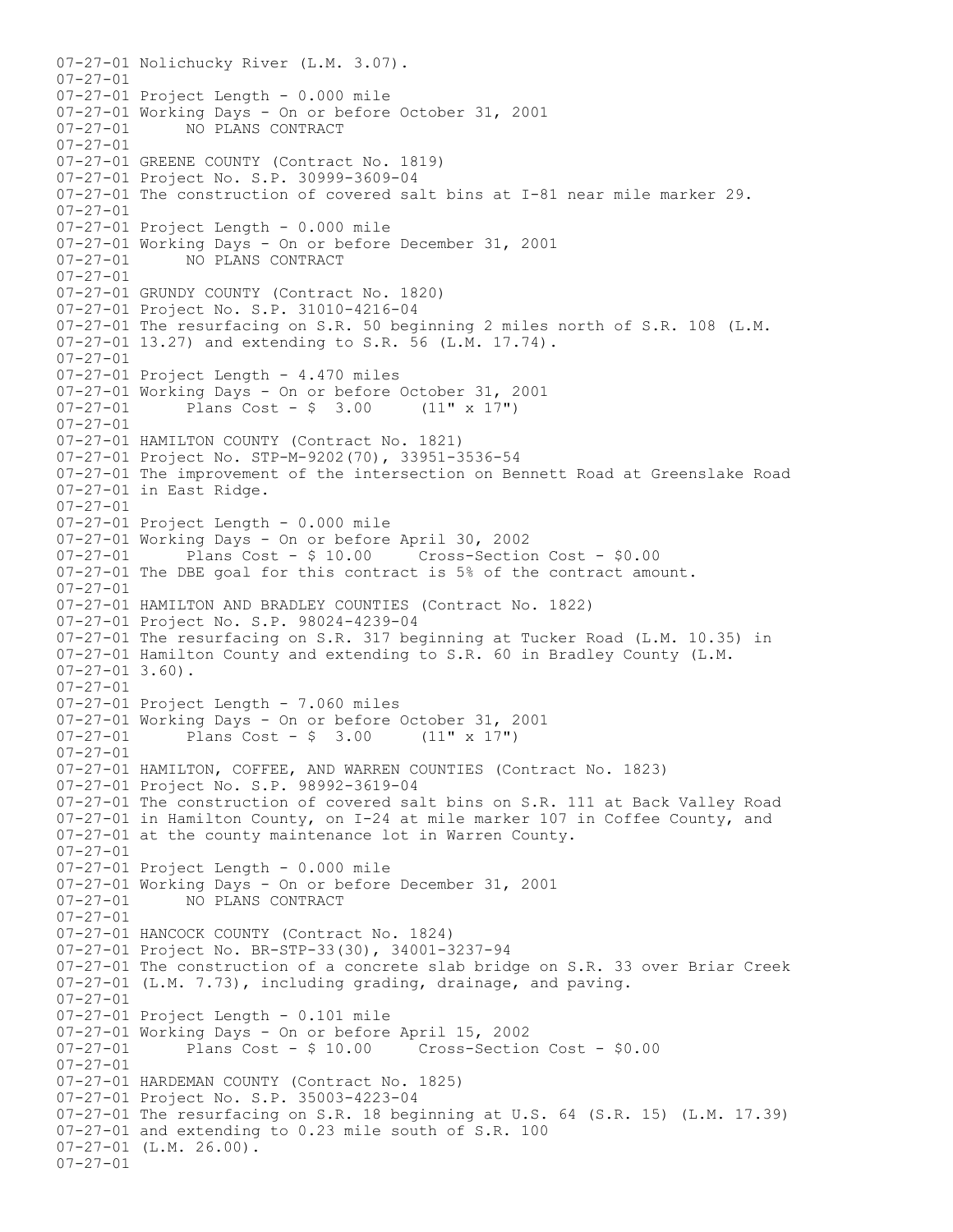07-27-01 Project Length - 8.610 miles 07-27-01 Working Days - On or before November 30, 2001 07-27-01 Plans Cost - \$ 3.00 (11" x 17") 07-27-01 07-27-01 HARDIN COUNTY (Contract No. 1826) 07-27-01 Project No. S.P. 36001-4280-04 07-27-01 The resurfacing (superpave) on U.S. 64 (S.R. 15) beginning near the 07-27-01 Crump City limits (L.M. 4.20) and extending to the Tennessee River  $07-27-01$  (L.M. 7.001). 07-27-01 07-27-01 Project Length - 2.801 miles 07-27-01 Working Days - On or before November 30, 2001<br>07-27-01 Plans Cost - \$ 3.00  $(11" \times 17")$  $07 - 27 - 01$  Plans Cost - \$ 3.00 07-27-01 07-27-01 HAWKINS COUNTY (Contract No. 1827) 07-27-01 Project No. S.P. 37019-4214-04 07-27-01 The repair of the bridge on S.R. 347 over the Holston River (L.M. 07-27-01 4.26). 07-27-01 07-27-01 Project Length - 0.000 mile 07-27-01 Working Days - On or before April 30, 2002 Plans Cost - \$ 10.00 Cross-Section Cost - NA 07-27-01 07-27-01 HENDERSON COUNTY (Contract No. 1828) 07-27-01 Project No. STP-M/H-20(25), 39003-3269-54 07-27-01 The installation of signals on U.S. 412 (S.R. 20, S.R. 104, Church 07-27-01 Street) at S.R. 22 (Broad Street), including grading, drainage, and 07-27-01 paving. 07-27-01 07-27-01 Project Length - 0.104 mile 07-27-01 Working Days - On or before May 31, 2002 Plans Cost - \$ 10.00 Cross-Section Cost - NA 07-27-01 The DBE goal for this contract is 5% of the contract amount. 07-27-01 07-27-01 HENRY COUNTY (Contract No. 1829) 07-27-01 Project No. BR-STP-140(9), 40014-3217-94 07-27-01 The construction of a concrete I-beam bridge on S.R. 140 over the 07-27-01 North Fork Obion River (L.M. 20.52), including grading, drainage, and 07-27-01 paving. 07-27-01 07-27-01 Project Length - 0.500 kilometer \*METRIC\* 07-27-01 Working Days - On or before September 30, 2002 Plans Cost -  $$25.00$  Cross-Section Cost -  $$0.00$ 07-27-01 The DBE goal for this contract is 7% of the contract amount. 07-27-01 07-27-01 HICKMAN COUNTY (Contract No. 1830) 07-27-01 Project No. S.P. 41010-4211-04 07-27-01 The resurfacing on S.R. 100 beginning 500 feet east of S.R. 7 and S.R. 07-27-01 46 (L.M. 27.34) and extending to the Williamson County line (L.M. 07-27-01 32.73).  $07 - 27 - 01$ 07-27-01 Project Length - 5.390 miles 07-27-01 Working Days - On or before October 31, 2001 (See Special Provision 07-27-01 108B) Plans Cost -  $$ 3.00$  (11" x 17") 07-27-01 07-27-01 HOUSTON COUNTY (Contract No. 1831) 07-27-01 Project No. S.P. 42004-4219-04 07-27-01 The resurfacing on S.R. 147 beginning at Cane Creek (L.M. 6.16) and 07-27-01 extending to S.R. 49 (L.M. 12.40). 07-27-01 07-27-01 Project Length - 6.226 miles 07-27-01 Working Days - On or before October 31, 2001 (See Special Provision  $07-27-01$  108B)<br> $07-27-01$ Plans Cost -  $$ 3.00$  (11" x 17") 07-27-01 07-27-01 JACKSON AND CLAY COUNTIES (Contract No. 1832) 07-27-01 Project No. S.P. 98024-4240-04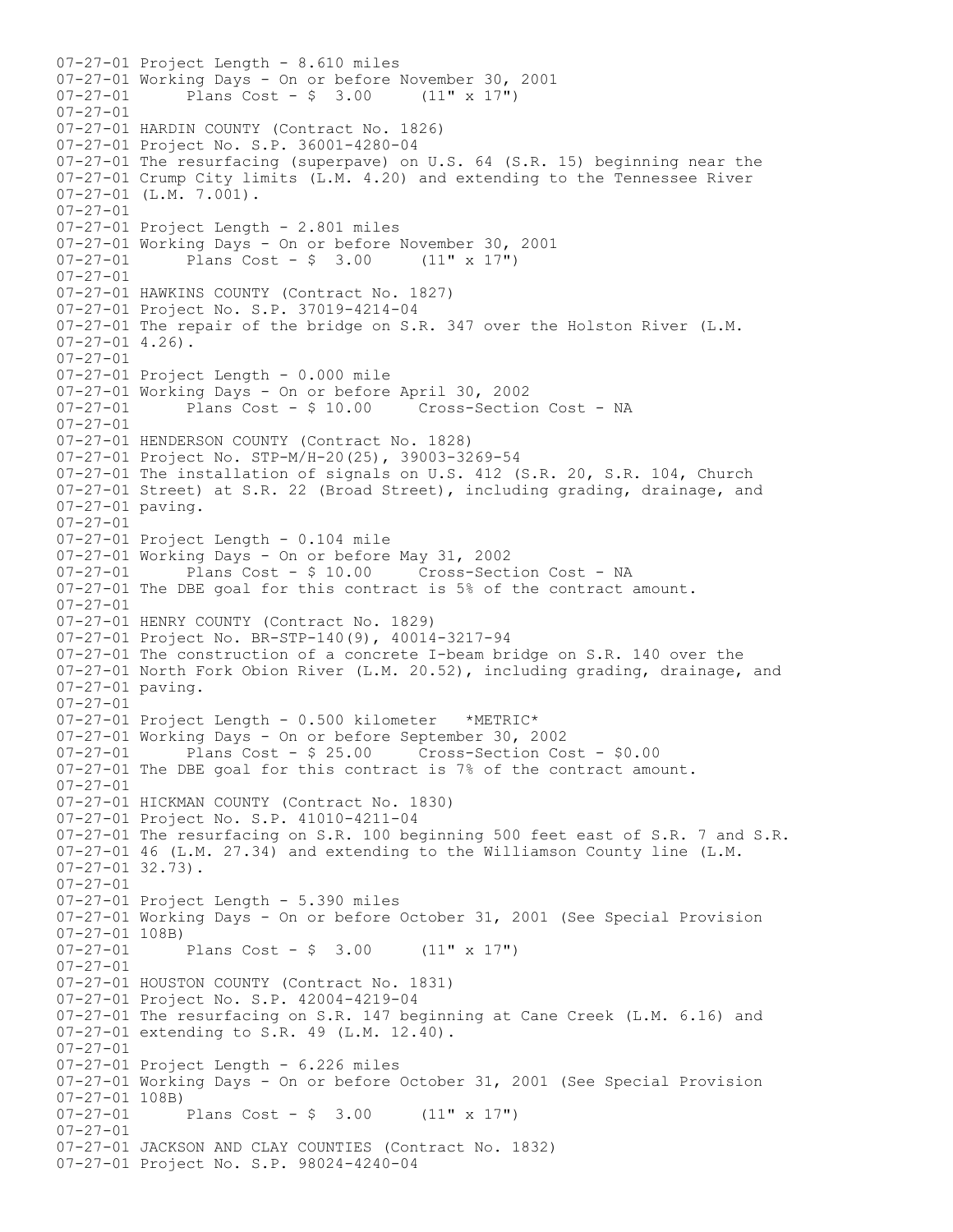07-27-01 The resurfacing on S.R. 151 beginning in Jackson County at S.R. 56 07-27-01 (L.M. 0.00) and extending through Clay County to the Macon County line 07-27-01 (L.M. 1.12). 07-27-01 07-27-01 Project Length - 4.990 miles 07-27-01 Working Days - On or before October 31, 2001<br>07-27-01 Plans Cost -  $\frac{6}{7}$  3.00 (11" x 17") Plans  $Cost - $ 3.00$ 07-27-01 07-27-01 JEFFERSON COUNTY (Contract No. 1833) 07-27-01 Project No. S.P. 45945-3471-04 07-27-01 The grading, drainage, and paving on a S.I.A. route serving Bush 07-27-01 Brothers beginning at S.R. 92 and extending to Patience Road in 07-27-01 Chestnut Hill.  $07 - 27 - 01$ 07-27-01 Project Length - 0.328 mile 07-27-01 Working Days - On or before December 15, 2001 Plans Cost -  $$10.00$  Cross-Section Cost -  $$0.00$ 07-27-01 07-27-01 KNOX COUNTY (Contract No. 1834) 07-27-01 Project No. STP-M-1(114), 47009-3280-54 07-27-01 The grading, drainage, and paving on U.S. 11 (U.S. 70, S.R. 1, 07-27-01 Kingston Pike), beginning west of Old Kingston Pike and extending to 07-27-01 Towanda Trail. 07-27-01 07-27-01 Project Length - 0.252 mile 07-27-01 Working Days - On or before April 30, 2002 07-27-01 Plans Cost - \$ 10.00 Cross-Section Cost - \$ 10.00 07-27-01 The DBE goal for this contract is 5% of the contract amount. 07-27-01 07-27-01 KNOX AND GRAINGER COUNTIES (Contract No. 1835) 07-27-01 Project No. S.P. 29001-3226-04 07-27-01 The grading, drainage, and paving on U.S. 11W (S.R. 1) beginning 71 07-27-01 meters south of the Knox County line and extending to 150 meters north 07-27-01 of Ritz View Drive and Maple Drive. 07-27-01 07-27-01 Project Length - 3.709 kilometers \*METRIC\* 07-27-01 Working Days - On or before April 30, 2003 07-27-01 Plans Cost - \$ 25.00 Cross-Section Cost - \$ 25.00  $07 - 27 - 01$ 07-27-01 KNOX COUNTY (Contract No. 1836) 07-27-01 Project No. S.P. 47008-4142-04 07-27-01 The repainting and repair of the bridges on the I-40 / I-640 ramp over 07-27-01 I-40 and ramps (L.M. 23.97) and on I-40 over ramp (L.M. 24.05). 07-27-01 07-27-01 Project Length - 0.000 mile 07-27-01 Working Days - On or before January 31, 2002 (See Special Provision 07-27-01 108B)<br>07-27-01 Plans Cost - \$ 10.00 Cross-Section Cost - NA 07-27-01 07-27-01 KNOX COUNTY (Contract No. 1837) 07-27-01 Project No. S.P. 47024-4234-04 07-27-01 The resurfacing on U.S. 441 (S.R. 71, Chapman Highway) beginning 580 07-27-01 feet north of Ellis Road (L.M. 4.92) and extending to S.R. 33 (Martin 07-27-01 Mill Pike) (L.M. 8.31) and on U.S. 441 (S.R. 33, Chapman Highway) 07-27-01 beginning at S.R. 71 (L.M. 5.72) and extending to Blount Avenue (L.M. 07-27-01 6.63). 07-27-01 07-27-01 Project Length - 3.980 miles 07-27-01 Working Days - On or before November 30, 2001 (See Special Provision 07-27-01 108B)<br>07-27-01 Plans Cost -  $$ 3.00$  (11" x 17") 07-27-01 07-27-01 LAKE COUNTY (Contract No. 1838) 07-27-01 Project No. S.P. 48006-4217-04 07-27-01 The resurfacing on S.R. 79 beginning at S.R. 181 (L.M. 6.67) and 07-27-01 extending to S.R. 78 (L.M. 10.37). 07-27-01 07-27-01 Project Length - 3.700 miles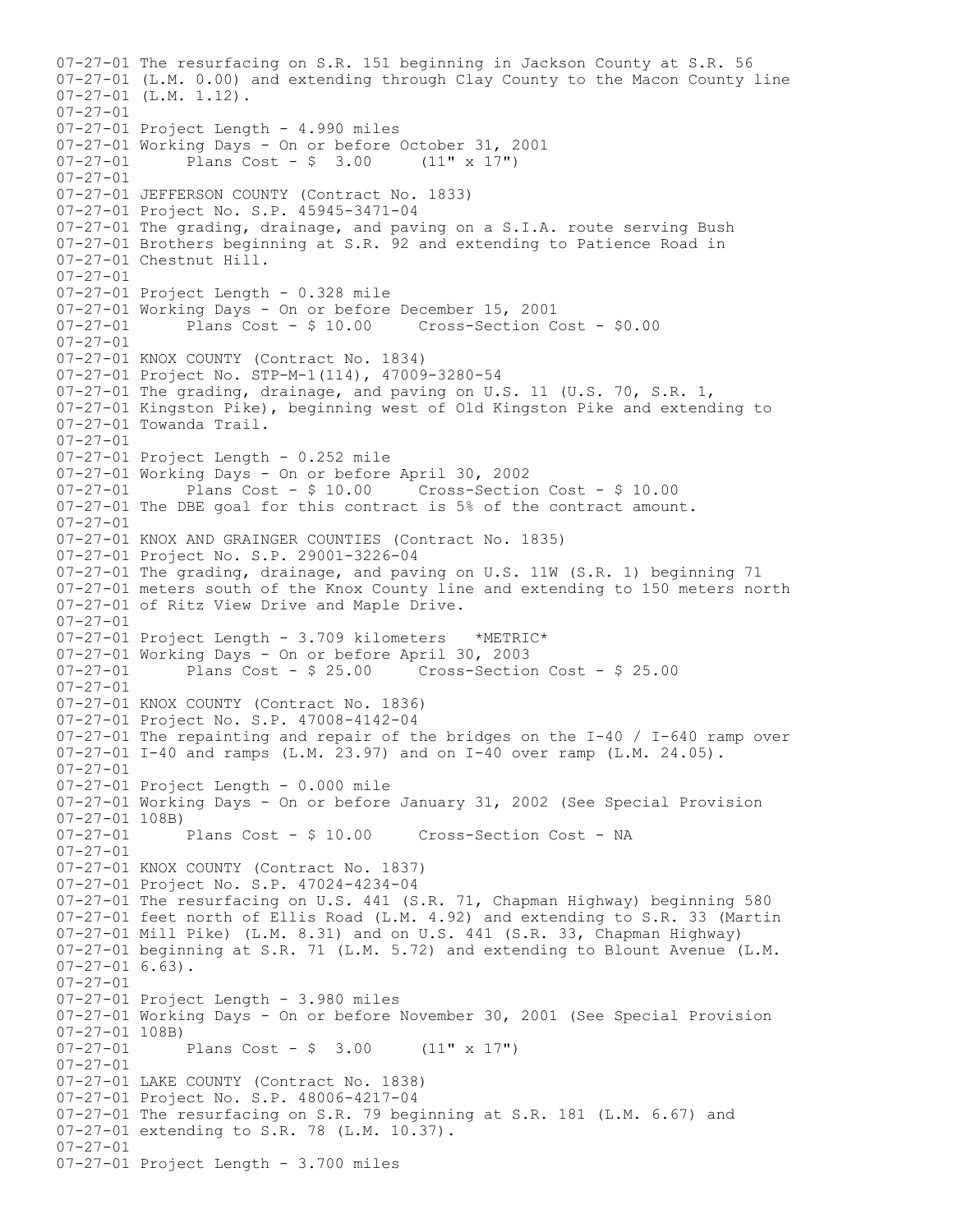07-27-01 Working Days - On or before November 30, 2001<br>07-27-01 Plans Cost - \$ 3.00 (11" x 17") Plans Cost -  $\frac{1}{2}$  3.00 (11" x 17") 07-27-01 07-27-01 LOUDON COUNTY (Contract No. 1839) 07-27-01 Project No. S.P. 53952-3531-04 07-27-01 The paving on a S.I.A. route serving CVS Pharmacy Distribution Center. 07-27-01 07-27-01 Project Length - 0.661 miles 07-27-01 Working Days - On or before November 1, 2001 (See Special Provision 07-27-01 108B)<br>07-27-01 Plans Cost - \$ 10.00 07-27-01 Plans Cost - \$ 10.00 Cross-Section Cost - \$ 10.00  $07 - 27 - 01$ 07-27-01 McNAIRY COUNTY (Contract No. 1840) 07-27-01 Project No. S.P. 55008-4238-04 07-27-01 The resurfacing on S.R. 57 beginning 1000 feet east of U.S. 45 (S.R. 07-27-01 5) (L.M. 14.68) and extending to Pleasant Sight Road (L.M. 19.79). 07-27-01 07-27-01 Project Length - 4.973 miles 07-27-01 Working Days - On or before November 30, 2001<br>07-27-01 Plans Cost -  $$3.00$  (11" x 17") Plans  $Cost - $ 3.00$  (11" x 17") 07-27-01 07-27-01 MADISON COUNTY (Contract No. 1841) 07-27-01 Project No. S.P. 57006-4248-04 07-27-01 The resurfacing on U.S. 45 (S.R. 5, Highland Avenue) beginning at 07-27-01 McCowat Street (L.M. 12.80) and extending to Fairmont Street (L.M. 07-27-01 13.58). 07-27-01 07-27-01 Project Length - 0.780 mile 07-27-01 Working Days - On or before November 30, 2001 07-27-01 Plans Cost - \$ 3.00 (11" x 17") 07-27-01 07-27-01 MARION COUNTY (Contract No. 1842) 07-27-01 Project No. STP-H-2(60), 58003-3223-94 07-27-01 The installation of signals on U.S. 64 (U.S. 72, S.R. 2, Main Street) 07-27-01 at U.S. 41 (S.R. 150, Betsy Pack Drive) in Jasper. 07-27-01 07-27-01 Project Length - 0.000 mile  $07-27-01$  Working Days - On or before April 30, 2002<br> $07-27-01$  Plans Cost - \$ 3.00 Cross-Section Cost - NA Plans  $Cost - $ 3.00$ 07-27-01 07-27-01 MARION COUNTY (Contract No. 1843) 07-27-01 Project No. S.P. 58015-4208-04 07-27-01 The resurfacing on U.S. 41 (S.R. 150) beginning at U.S. 64 (U.S. 72, 07-27-01 S.R. 2) (L.M. 0.31) and extending to Sequatchie Mountain Road (L.M. 07-27-01 5.74). 07-27-01 07-27-01 Project Length - 5.430 miles 07-27-01 Working Days - On or before October 31, 2001<br>07-27-01 Plans Cost - \$ 3.00 (11" x 17") Plans  $Cost - $ 3.00$  $07 - 27 - 01$ 07-27-01 MARSHALL COUNTY (Contract No. 1844) 07-27-01 Project No. S.P. 59003-4217-04 07-27-01 The resurfacing on U.S. 31A (S.R. 11) beginning north of S.R. 64 (L.M. 07-27-01 17.82) and extending to the Chapel Hill City limits (L.M. 26.01). 07-27-01 07-27-01 Project Length - 8.079 miles 07-27-01 Working Days - On or before October 31, 2001 (See Special Provision 07-27-01 108B)<br>07-27-01 Plans Cost -  $$3.00$  (11" x 17") 07-27-01 07-27-01 MAURY COUNTY (Contract No. 1845) 07-27-01 Project No. BRZE-6000(16), 60058-3405-94 07-27-01 The construction of a concrete I-beam bridge on Leipers Creek Road 07-27-01 over Leipers Creek (L.M. 2.90), including grading, drainage, and 07-27-01 paving. 07-27-01 07-27-01 Project Length - 0.337 mile 07-27-01 Working Days - On or before July 31, 2002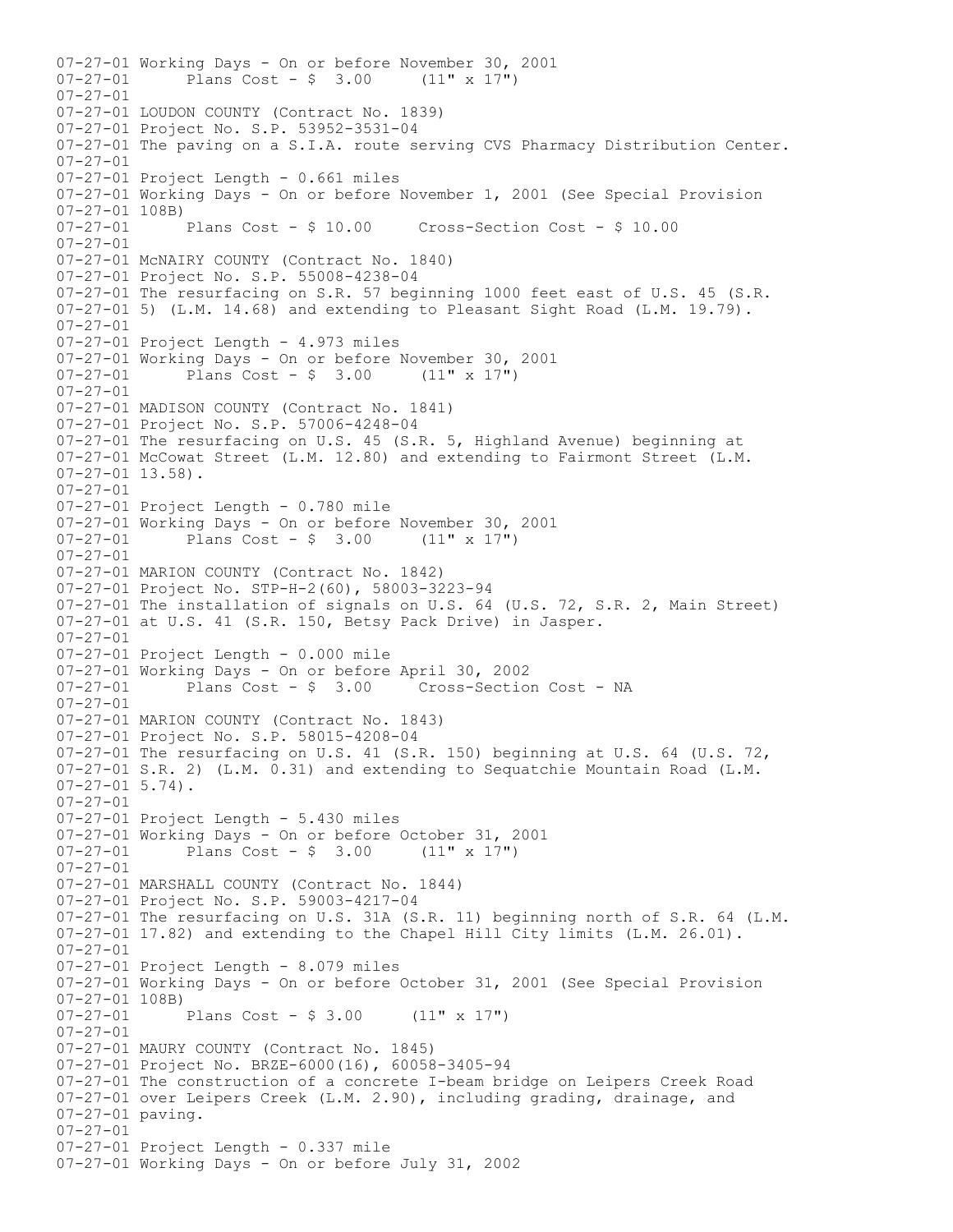07-27-01 Plans Cost - \$ 10.00 Cross-Section Cost - \$ 10.00 07-27-01 The DBE goal for this contract is 4% of the contract amount. 07-27-01 07-27-01 MORGAN COUNTY (Contract No. 1846) 07-27-01 Project No. S.P. 65008-3230-04 07-27-01 The construction of a concrete I-beam bridge on S.R. 62 over the 07-27-01 Southern Railroad, including grading, drainage, construction of a 07-27-01 retaining wall, and paving. 07-27-01 07-27-01 Project Length - 0.504 kilometer \*METRIC\* 07-27-01 Working Days - On or before November 15, 2002 Plans  $Cost - $ 25.00$  Cross-Section Cost -  $$ 10.00$  $07 - 27 - 01$ 07-27-01 PERRY COUNTY (Contract No. 1847) 07-27-01 Project No. S.P. 68945-3466-04 07-27-01 The grading, drainage, and paving on a S.I.A. route serving Venture 07-27-01 Express, Inc. 07-27-01 07-27-01 Project Length - 0.443 mile 07-27-01 Working Days - On or before December 15, 2001 07-27-01 Plans Cost - \$ 10.00 Cross-Section Cost - \$ 10.00 07-27-01 07-27-01 PUTNAM AND FENTRESS COUNTIES (Contract No. 1848) 07-27-01 Project No. S.P. 98992-3618-04 07-27-01 The construction of covered salt bins at the county maintenance lots. 07-27-01 07-27-01 Project Length - 0.000 mile 07-27-01 Working Days - On or before December 31, 2001<br>07-27-01 MO PLANS CONTRACT 07-27-01 NO PLANS CONTRACT 07-27-01 07-27-01 RHEA COUNTY (Contract No. 1849) 07-27-01 Project No. S.P. 72017-4212-04 07-27-01 The resurfacing on S.R. 302 beginning at Texas Grove Road (L.M. 5.67) 07-27-01 and extending to S.R. 68 (L.M. 8.91). 07-27-01 07-27-01 Project Length - 3.240 miles 07-27-01 Working Days - On or before October 31, 2001<br>07-27-01 Plans Cost - \$ 3.00 (11" x 17") Plans Cost -  $$3.00$  (11" x 17")  $07 - 27 - 01$ 07-27-01 ROANE COUNTY (Contract No. 1850) 07-27-01 Project No. STP-H-1(123), 73004-3416-94<br>07-27-01 STP-H-61(18), 73013-3223-94 07-27-01 STP-H-61(18), 73013-3223-94 07-27-01 07-27-01 Project No. STP-H-1(123), 73004-3416-94 07-27-01 The installation of signals on U.S. 70 (S.R. 1) at Pine Ridge Road. 07-27-01 07-27-01 Project Length - 0.000 mile 07-27-01 07-27-01 Project No. STP-H-61(18), 73013-3223-94 07-27-01 The installation of signals on U.S. 27 (S.R. 61) at S.R. 382 (Patton 07-27-01 Lane). 07-27-01 07-27-01 Project Length - 0.000 mile 07-27-01 07-27-01 Total Project Length - 0.000 mile 07-27-01 Working Days - On or before April 15, 2002 Cross-Section Cost - NA 07-27-01 07-27-01 ROBERTSON COUNTY (Contract No. 1851) 07-27-01 Project No. STP-H-76(24), 74013-3217-94 07-27-01 The installation of signals on S.R. 76 at Hester Road including 07-27-01 grading, drainage, and paving. 07-27-01 07-27-01 Project Length - 0.162 mile 07-27-01 Working Days - On or before May 15, 2002 07-27-01 Plans Cost - \$ 10.00 Cross-Section Cost - \$0.00 07-27-01 The DBE goal for this contract is 6% of the contract amount. 07-27-01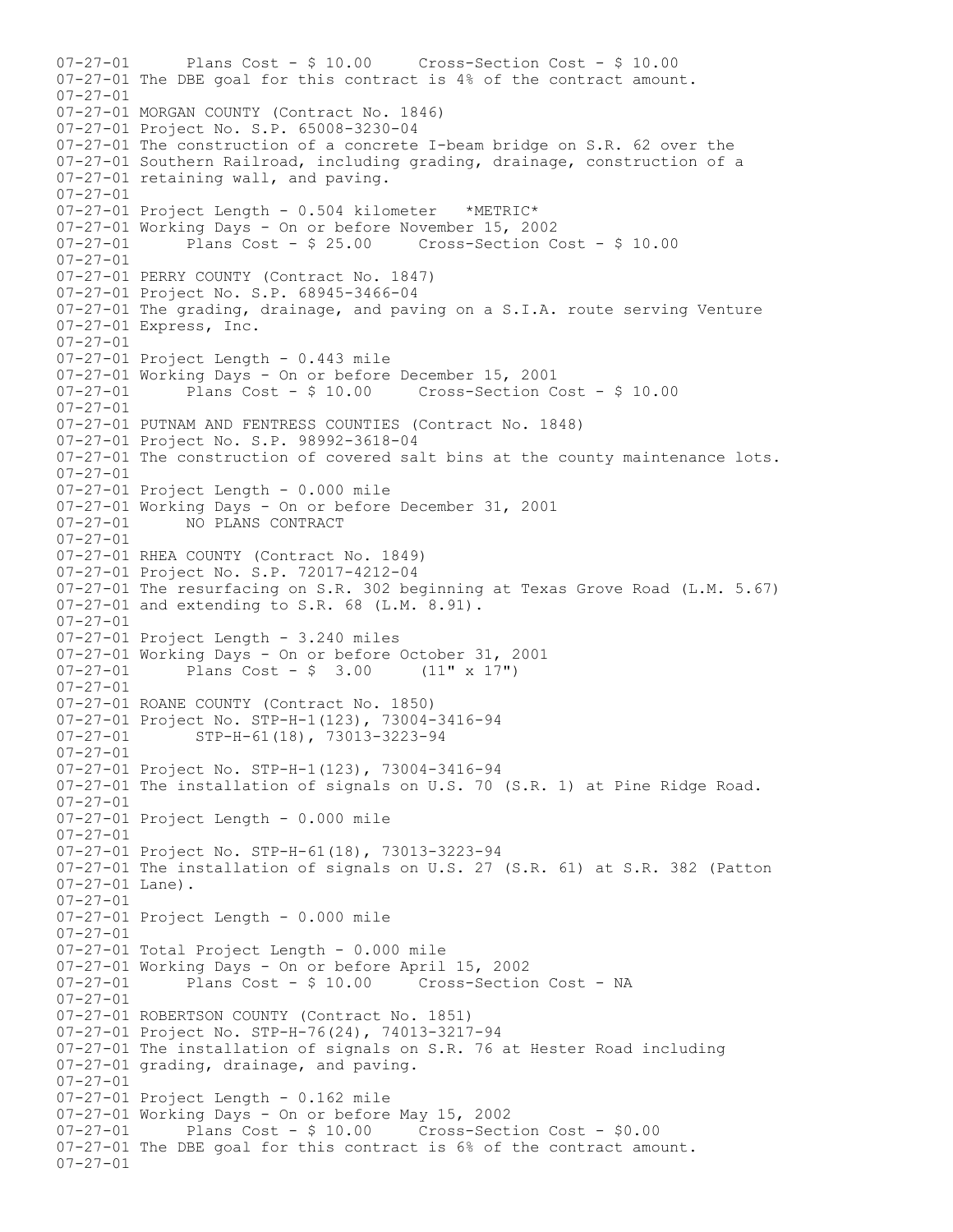07-27-01 RUTHERFORD COUNTY (Contract No. 1852) 07-27-01 Project No. STP-H-16(13), 75008-3205-94 07-27-01 The installation of signals on U.S. 41A (S.R. 16, Main Street) at S.R. 07-27-01 99 (Salem Pike) and at S.R. 269 (Allisona Road). 07-27-01 07-27-01 Project Length - 0.000 mile 07-27-01 Working Days - On or before February 28, 2002<br>07-27-01 Plans Cost - \$ 3.00 Cross-Section C Plans  $Cost - $ 3.00$  Cross-Section Cost - NA 07-27-01 07-27-01 RUTHERFORD COUNTY (Contract No. 1853) 07-27-01 Project No. S.P. 75946-4225-04 07-27-01 The resurfacing with an ultra-thin concrete overlay at various 07-27-01 locations on S.R. 102 and S.R. 266. 07-27-01 07-27-01 Project Length - 0.000 mile 07-27-01 Working Days - On or before November 15, 2001<br>07-27-01 MO PLANS CONTRACT 07-27-01 NO PLANS CONTRACT 07-27-01 07-27-01 SCOTT COUNTY (Contract No. 1854) 07-27-01 Project No. S.P. 76010-4224-04 07-27-01 The resurfacing on S.R. 297 beginning at the Oneida City limits (L.M. 07-27-01 15.55) and extending to S.R. 63 (L.M. 23.89). 07-27-01 07-27-01 Project Length - 8.340 miles 07-27-01 Working Days - On or before November 30, 2001 (See Special Provision  $07-27-01$  108B)<br> $07-27-01$ Plans Cost -  $$ 3.00$  (11" x 17") 07-27-01 07-27-01 SCOTT, CLAIBORNE, CAMPBELL, AND MORGAN COUNTIES (Contract No. 1855) 07-27-01 Project No. S.P. 98014-4124-04 07-27-01 The removal of snow and ice on various Interstate and State Routes. 07-27-01 07-27-01 Project Length - 0.000 mile 07-27-01 Working Days - On or before April 30, 2002<br>07-27-01 MO PLANS CONTRACT NO PLANS CONTRACT 07-27-01 07-27-01 SHELBY COUNTY (Contract No. 1856) 07-27-01 Project No. S.P. 79005-4148-04<br>07-27-01 S.P. 79005-4454-04 S.P. 79005-4454-04 07-27-01 07-27-01 Project No. S.P. 79005-4148-04 07-27-01 The repair of the bridge on Southeast Parkway over I-55 (L.M. 0.00). 07-27-01 07-27-01 Project Length - 0.000 mile 07-27-01 07-27-01 Project No. S.P. 79005-4454-04 07-27-01 The repair of the bridge on Horn Lake Road over I-55 (L.M. 5.20). 07-27-01 07-27-01 Project Length - 0.000 mile  $07 - 27 - 01$ 07-27-01 Total Project Length - 0.000 mile 07-27-01 Working Days - See proposal. 07-27-01 Plans Cost - \$ 25.00 Cross-Section Cost - NA 07-27-01 07-27-01 SHELBY COUNTY (Contract No. 1857) 07-27-01 Project No. S.P. 79006-4180-04 07-27-01 The repair of the bridges on I-240 over the Burlington Northern Santa 07-27-01 Fe Railroad (L.M. 9.12). 07-27-01 07-27-01 Project Length - 0.000 mile 07-27-01 Working Days - On or before November 16, 2001 (See Special Provision  $07-27-01$  108B)<br>07-27-01 Plans Cost - \$ 10.00 Cross-Section Cost - NA 07-27-01 07-27-01 SHELBY COUNTY (Contract No. 1858) 07-27-01 Project No. S.P. 79960-4206-04 07-27-01 The resurfacing on S.R. 3 beginning at S.R. 23 (Union Avenue) (L.M. 07-27-01 9.90) and extending to Walnut Street (L.M. 10.77) and on S.R. 23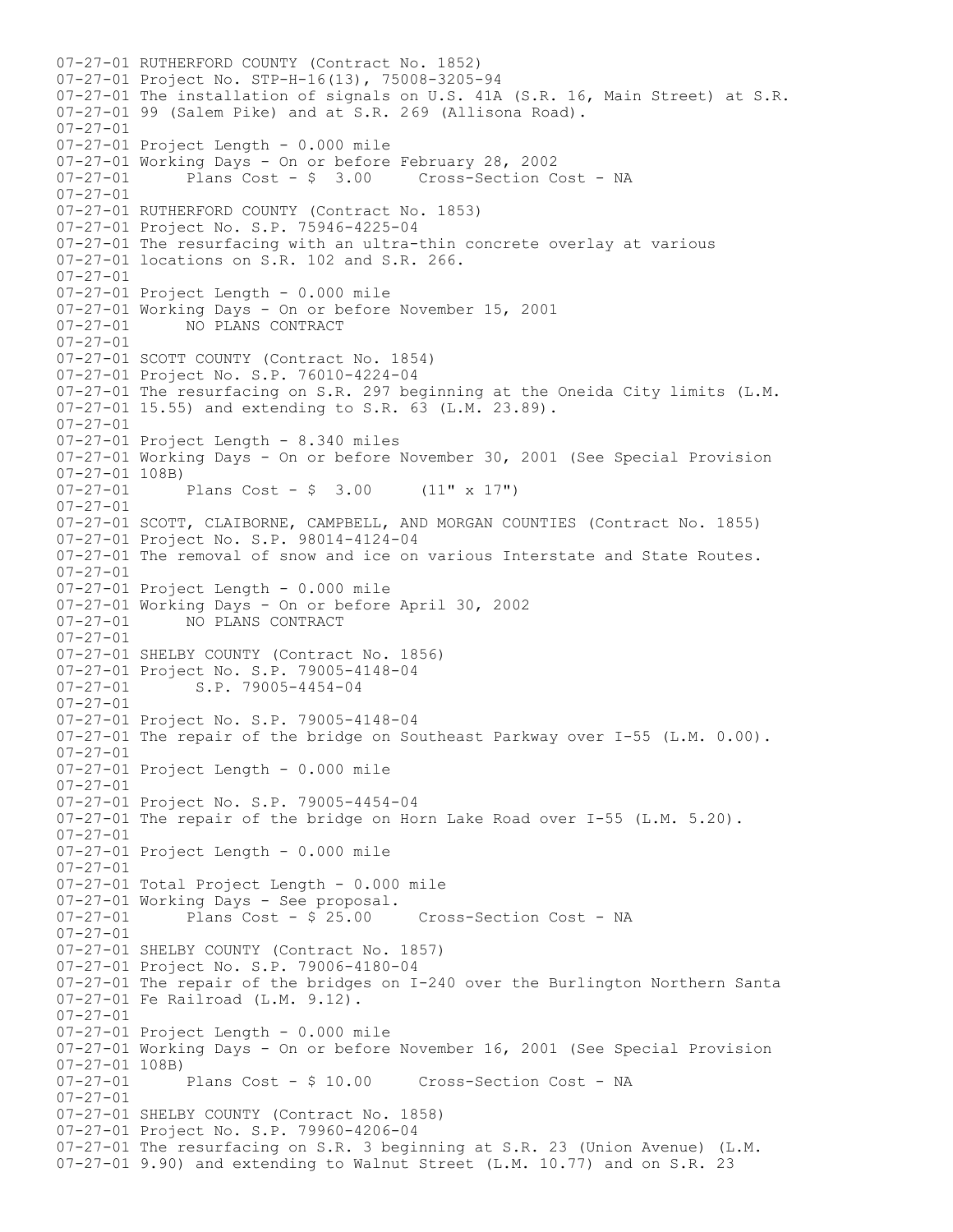07-27-01 (Union Avenue) beginning at S.R. 3 (Union Avenue, South Bellevue Road)  $07-27-01$  (L.M. 0.00) and extending to S.R. 277 (East Parkway) (L.M. 2.10). 07-27-01 07-27-01 Project Length - 2.970 miles 07-27-01 Working Days - On or before November 30, 2001<br>07-27-01 Plans Cost -  $$3.00$  (11" x 17") Plans Cost -  $\frac{1}{2}$  3.00 (11" x 17") 07-27-01 07-27-01 SHELBY AND FAYETTE COUNTIES (Contract No. 1859) 07-27-01 Project No. S.P. 98994-3621-04 07-27-01 The construction of covered salt bins at the county maintenance lots. 07-27-01 07-27-01 Project Length - 0.000 mile 07-27-01 Working Days - On or before December 31, 2001 07-27-01 NO PLANS CONTRACT 07-27-01 07-27-01 SULLIVAN AND JOHNSON COUNTIES (Contract No. 1860) 07-27-01 Project No. S.P. 98014-4123-04 07-27-01 The removal of snow and ice on various Interstate and State Routes. 07-27-01 07-27-01 Project Length - 0.000 mile 07-27-01 Working Days - On or before April 30, 2002<br>07-27-01 MO PLANS CONTRACT NO PLANS CONTRACT 07-27-01 07-27-01 SUMNER COUNTY (Contract No. 1861) 07-27-01 Project No. S.P. 83027-4215-04 07-27-01 The resurfacing on S.R. 174 (Dobbins Pike) beginning at North Water 07-27-01 Street (L.M. 15.47) and extending to South Tunnel Road (L.M. 21.10). 07-27-01 07-27-01 Project Length - 5.650 miles 07-27-01 Working Days - On or before October 31, 2001 (See Special Provision  $07-27-01$  108B)<br>07-27-01 Plans Cost -  $\frac{1}{2}$  3.00 (11" x 17") 07-27-01 07-27-01 TROUSDALE COUNTY (Contract No. 1862) 07-27-01 Project No. S.P. 85002-4206-04 07-27-01 The resurfacing on S.R. 10 beginning at S.R. 25 (L.M. 14.95) and 07-27-01 extending to the Macon County line (L.M. 19.62). 07-27-01 07-27-01 Project Length - 4.660 miles 07-27-01 Working Days - On or before October 31, 2001 (See Special Provision 07-27-01 108B)<br>07-27-01 Plans Cost -  $\frac{1}{2}$  3.00 (11" x 17") 07-27-01 07-27-01 WASHINGTON COUNTY (Contract No. 1863) 07-27-01 Project No. STP-M-NHE-34(35), 90002-3246-54 07-27-01 The installation of signals on U.S. 11E (S.R. 34) at Headtown Road. 07-27-01 07-27-01 Project Length - 0.000 mile 07-27-01 Working Days - On or before April 15, 2002 07-27-01 Plans Cost - \$ 3.00 Cross-Section Cost - NA  $07 - 27 - 01$ 07-27-01 WASHINGTON COUNTY (Contract No. 1864) 07-27-01 Project No. S.P. 90002-4250-04 07-27-01 The resurfacing on U.S. 11E (U.S. 321, S.R. 34) beginning at Carson 07-27-01 Road (L.M. 4.57) and extending to 210 feet east of New Hope Road (L.M. 07-27-01 9.06). 07-27-01 07-27-01 Project Length - 4.490 miles 07-27-01 Working Days - On or before November 30, 2001 (See Special Provision 07-27-01 108B)<br>07-27-01 Plans Cost -  $\frac{1}{2}$  3.00 (11" x 17") 07-27-01 07-27-01 WEAKLEY COUNTY (Contract No. 1865) 07-27-01 Project No. S.P. 92999-3606-04 07-27-01 The construction of covered salt bins in the city of Martin. 07-27-01 07-27-01 Project Length - 0.000 mile 07-27-01 Working Days - On or before December 31, 2001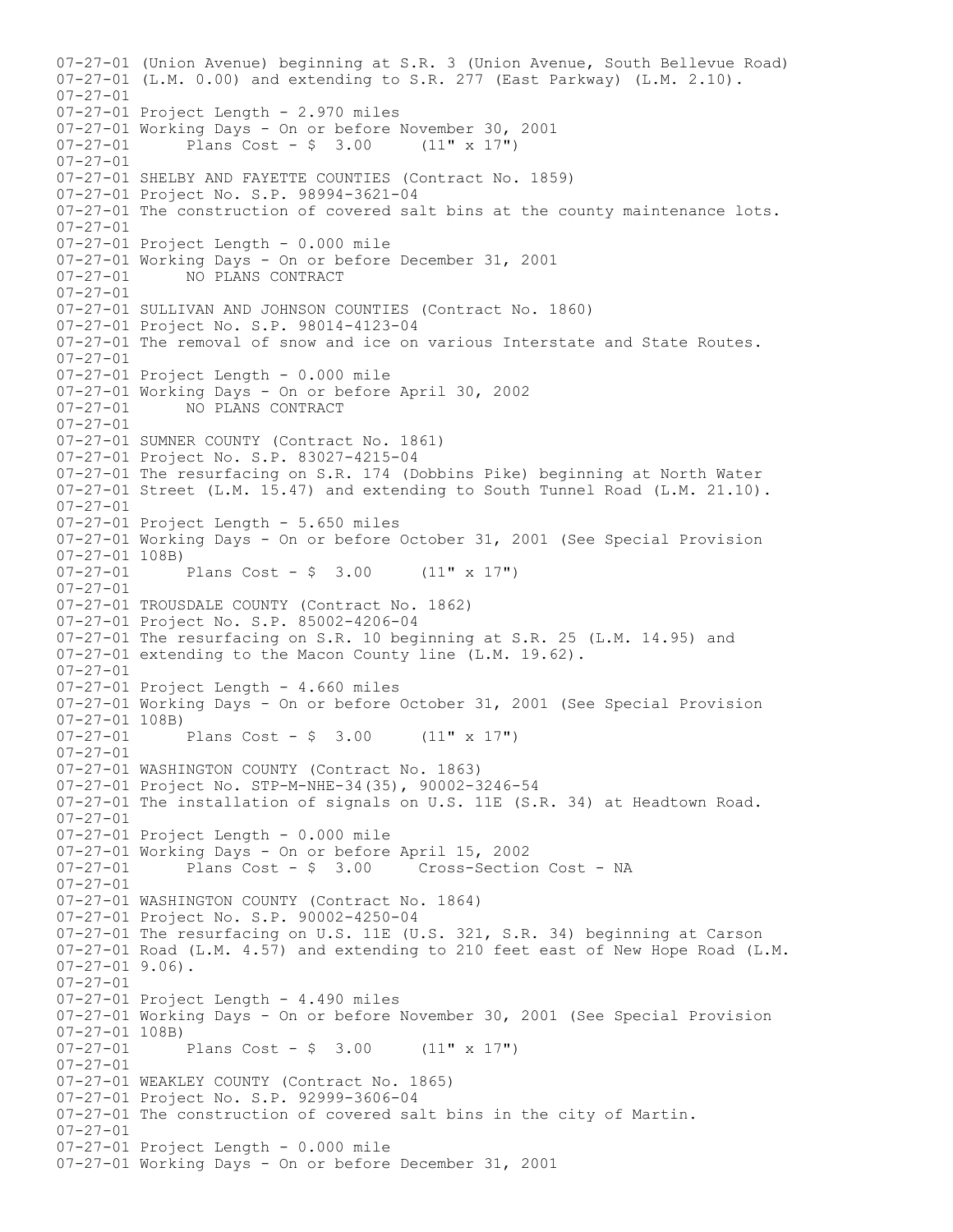----------------------------------------------------------------------------- 07-27-01 NO PLANS CONTRACT  $07 - 27 - 01$ 07-27-01 WILLIAMSON COUNTY (Contract No. 1866) 07-27-01 Project No. STP-EN-252(9), 94028-3219-94; 94028-3218-04 07-27-01 The grading, drainage, construction of a concrete Bulb-Tee beam 07-27-01 bridge, and paving on S.R. 252 (Wilson Pike), beginning at the 07-27-01 Brentwood City limits and extending to S.R. 441 (Moores Lane). 07-27-01 07-27-01 Project Length - 2.159 miles 07-27-01 Working Days - On or before October 31, 2003 (See Special Provision 07-27-01 108B) 07-27-01 Plans Cost - \$ 50.00 Cross-Section Cost - \$ 25.00 07-27-01 The DBE goal for this contract is 5% of the contract amount. 07-27-01 07-27-01 WILLIAMSON COUNTY (Contract No. 1867) 07-27-01 Project No. S.P. 94999-3605-04 07-27-01 The construction of a covered salt bin at the county maintenance lot. 07-27-01 07-27-01 Project Length - 0.000 mile 07-27-01 Working Days - On or before December 31, 2001<br>07-27-01 NO PLANS CONTRACT NO PLANS CONTRACT 07-27-01 07-27-01 WILSON COUNTY (Contract No. 1868) 07-27-01 Project No. STP-24(23), 95004-3244-14 07-27-01 The grading, drainage, and paving on U.S. 70 (S.R. 24) beginning at 07-27-01 Country Wood Drive and extending to S.R. 26. 07-27-01 07-27-01 Project Length - 4.918 kilometers \*METRIC\* 07-27-01 Working Days - On or before June 30, 2003 (See Special Provision 108B) 07-27-01 Plans Cost - \$ 50.00 Cross-Section Cost - \$ 25.00 07-27-01 The DBE goal for this contract is 9% of the contract amount. 07-27-01 07-27-01 WILSON COUNTY (Contract No. 1869) 07-27-01 Project No. S.P. 95001-4189-04 07-27-01 The installation of a cantilever sign on I-40 near Central Pike. 07-27-01 07-27-01 Project Length - 0.000 mile 07-27-01 Working Days - On or before March 1, 2002<br>07-27-01 MO PLANS CONTRACT 07-27-01 NO PLANS CONTRACT 07-27-01 07-27-01 WILSON COUNTY (Contract No. 1870) 07-27-01 Project No. S.P. 95950-3550-04 07-27-01 The grading, drainage, and paving on a S.I.A. route (East Division 07-27-01 Street) serving Pro-Tech Industries and Oldcastle Precast in Lebanon. 07-27-01 07-27-01 Project Length - 0.579 mile  $07-27-01$  Working Days - See proposal.<br> $07-27-01$  Plans Cost - \$ 10.00 07-27-01 Plans Cost - \$ 10.00 Cross-Section Cost - \$ 10.00 07-27-01 07-27-01 WILSON COUNTY (Contract No. 1871) 07-27-01 Project No. S.P. 95950-3554-04 07-27-01 The grading, drainage, construction of a concrete Bulb-Tee beam 07-27-01 bridge, and paving on South Hartmann Drive, beginning north of I-40 07-27-01 and extending to Leeville Pike. 07-27-01 07-27-01 Project Length - 0.842 mile 07-27-01 Working Days - On or before November 15, 2002 07-27-01 Plans Cost - \$ 25.00 Cross-Section Cost - \$ 10.00 09-14-01 KNOX COUNTY (Contract No. 1518) 09-14-01 Project No. BH-STP-3775(2), 47953-3513-94 09-14-01 The rehabilitation of the bridge on Gay Street over the Tennessee 09-14-01 River and S.R. 158 (L.M. 0.26). 09-14-01 09-14-01 Project Length - 0.345 mile 09-14-01 Working Days - On or before November 15, 2003 09-14-01 Plans Cost - \$ 50.00 Cross-Section Cost - NA 09-14-01 The DBE goal for this contract is 5% of the contract amount.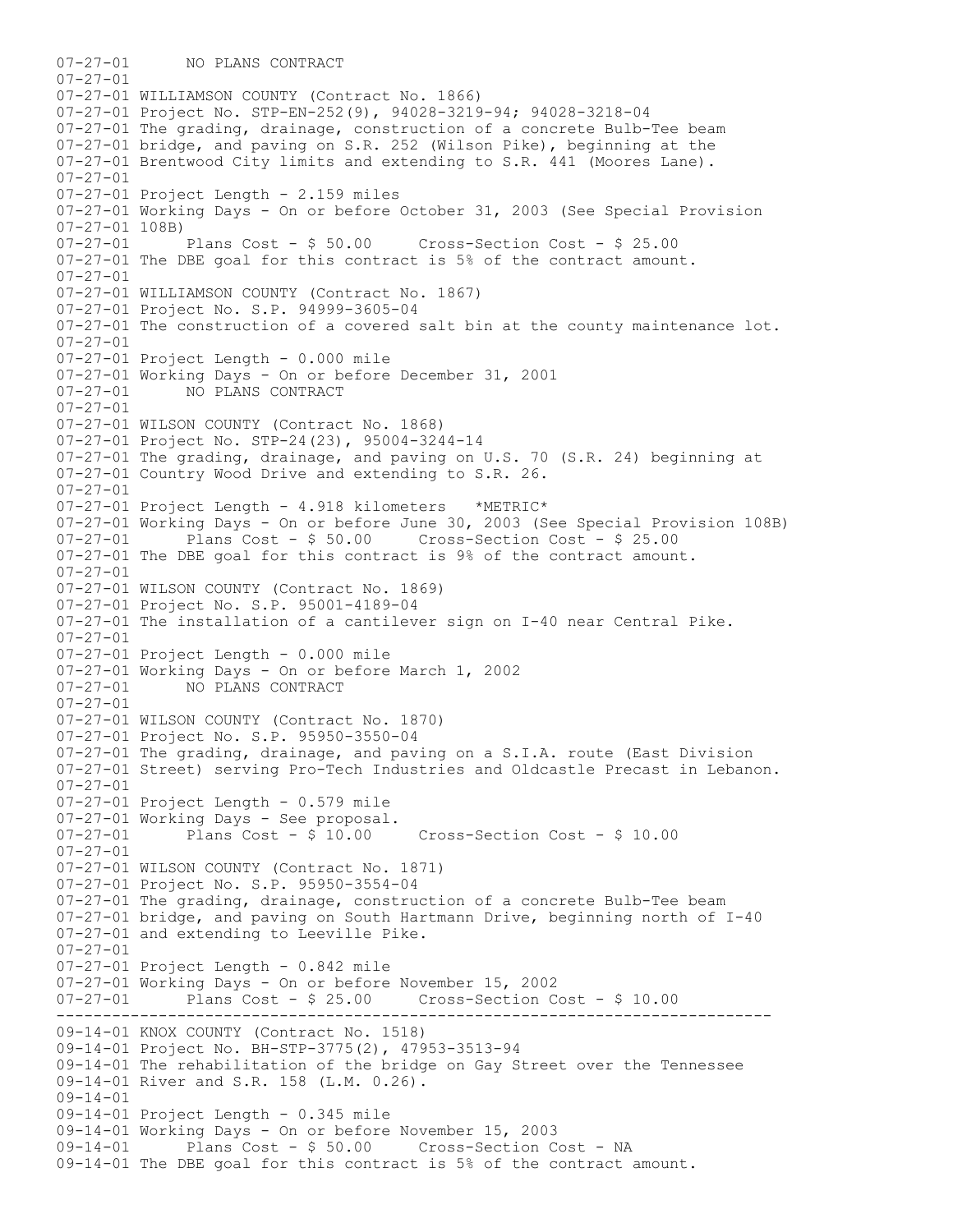$09 - 14 - 01$ 09-14-01 GREENE COUNTY (Contract No. 1819) 09-14-01 Project No. S.P. 30999-3609-04 09-14-01 The construction of covered salt bins at I-81 near mile marker 29. 09-14-01 09-14-01 Project Length - 0.000 mile 09-14-01 Working Days - On or before January 31, 2002 09-14-01 NO PLANS CONTRACT 09-14-01 09-14-01 HAMILTON, COFFEE, AND WARREN COUNTIES (Contract No. 1823) 09-14-01 Project No. S.P. 98992-3619-04 09-14-01 The construction of covered salt bins on S.R. 111 at Back Valley Road 09-14-01 in Hamilton County, on I-24 at mile marker 107 in Coffee County, and 09-14-01 at the county maintenance lot in Warren County. 09-14-01 09-14-01 Project Length - 0.000 mile 09-14-01 Working Days - On or before January 31, 2002 09-14-01 NO PLANS CONTRACT 09-14-01 09-14-01 KNOX COUNTY (Contract No. 1834) 09-14-01 Project No. STP-M-1(114), 47009-3280-54 09-14-01 The grading, drainage, and paving on U.S. 11 (U.S. 70, S.R. 1, 09-14-01 Kingston Pike), beginning west of Old Kingston Pike and extending to 09-14-01 Towanda Trail.  $09 - 14 - 01$ 09-14-01 Project Length - 0.252 mile 09-14-01 Working Days - On or before June 15, 2002 09-14-01 Plans Cost - \$ 10.00 Cross-Section Cost - \$ 10.00 09-14-01 The DBE goal for this contract is 5% of the contract amount. 09-14-01 09-14-01 KNOX AND GRAINGER COUNTIES (Contract No. 1835) 09-14-01 Project No. S.P. 29001-3226-04 09-14-01 The grading, drainage, and paving on U.S. 11W (S.R. 1), beginning 71 09-14-01 meters south of the Knox County line and extending to 150 meters north 09-14-01 of Ritz View Drive and Maple Drive. 09-14-01 09-14-01 Project Length - 3.709 kilometers \*METRIC\* 09-14-01 Working Days - On or before May 15, 2003 09-14-01 Plans Cost - \$ 25.00 Cross-Section Cost - \$ 25.00  $09 - 14 - 01$ 09-14-01 PUTNAM AND FENTRESS COUNTIES (Contract No. 1848) 09-14-01 Project No. S.P. 98992-3618-04 09-14-01 The construction of covered salt bins at the county maintenance lots. 09-14-01 09-14-01 Project Length - 0.000 mile 09-14-01 Working Days - On or before January 31, 2002 09-14-01 NO PLANS CONTRACT 09-14-01 09-14-01 SHELBY AND FAYETTE COUNTIES (Contract No. 1859) 09-14-01 Project No. S.P. 98994-3621-04 09-14-01 The construction of covered salt bins at the county maintenance lots. 09-14-01 09-14-01 Project Length - 0.000 mile 09-14-01 Working Days - On or before January 31, 2002 09-14-01 NO PLANS CONTRACT 09-14-01 09-14-01 WEAKLEY COUNTY (Contract No. 1865) 09-14-01 Project No. S.P. 92999-3606-04 09-14-01 The construction of covered salt bins in the city of Martin. 09-14-01 09-14-01 Project Length - 0.000 mile 09-14-01 Working Days - On or before January 31, 2002 09-14-01 NO PLANS CONTRACT  $09 - 14 - 01$ 09-14-01 WILLIAMSON COUNTY (Contract No. 1866) 09-14-01 Project No. STP-EN-252(9), 94028-3219-94; 94028-3218-04 09-14-01 The grading, drainage, construction of a concrete Bulb-Tee beam 09-14-01 bridge, and paving on S.R. 252 (Wilson Pike), beginning at the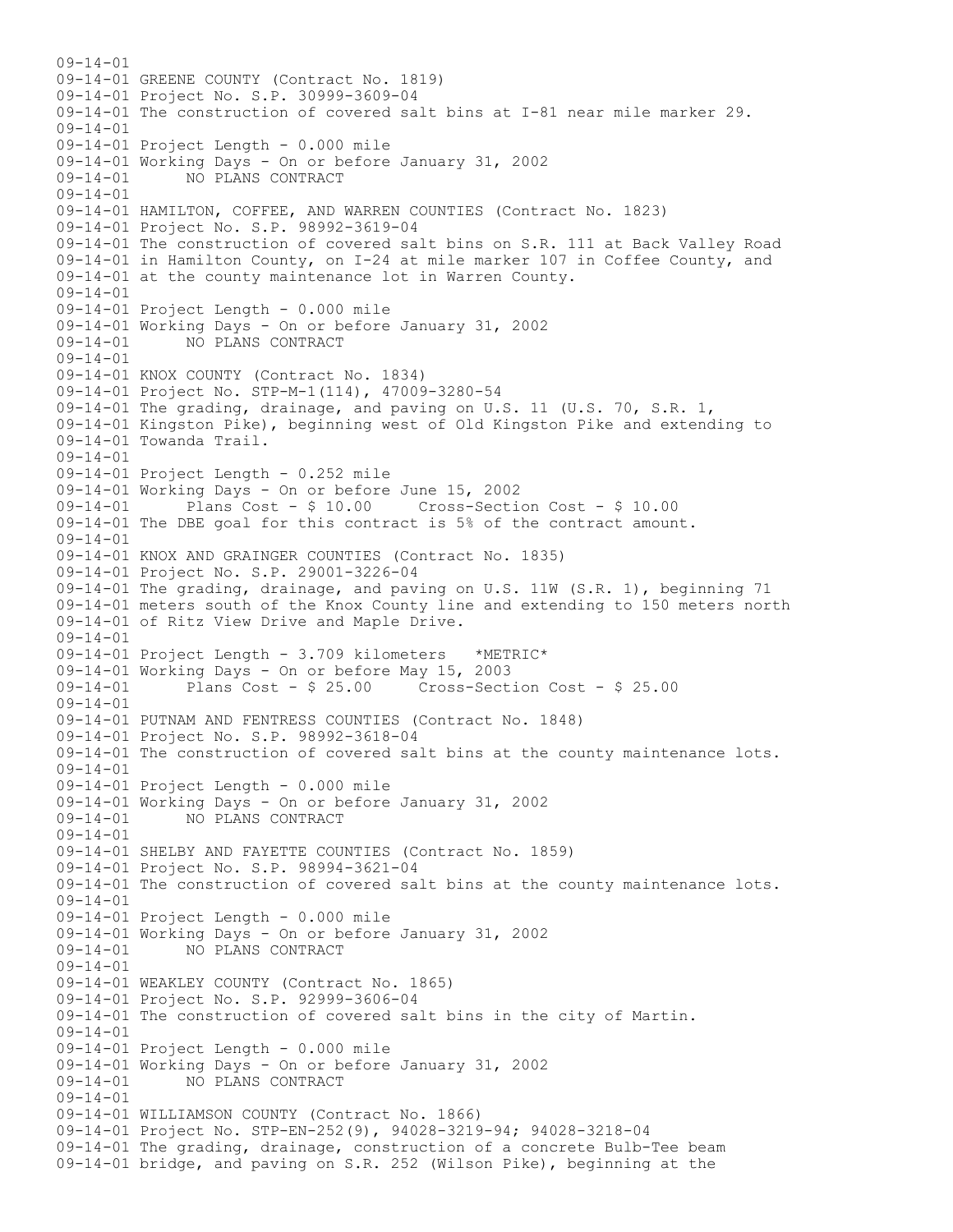09-14-01 Brentwood City limits and extending to S.R. 441 (Moores Lane).  $09 - 14 - 01$ 09-14-01 Project Length - 2.159 miles 09-14-01 Working Days - On or before September 30, 2003 (See Special Provision 09-14-01 108B)<br>09-14-01 Plans Cost - \$ 50.00 Cross-Section Cost - \$ 25.00 09-14-01 The DBE goal for this contract is 5% of the contract amount. 09-14-01 09-14-01 WILLIAMSON COUNTY (Contract No. 1867) 09-14-01 Project No. S.P. 94999-3605-04 09-14-01 The construction of a covered salt bin at the county maintenance lot.  $09 - 14 - 01$ 09-14-01 Project Length - 0.000 mile 09-14-01 Working Days - On or before January 31, 2002 09-14-01 NO PLANS CONTRACT 09-14-01 09-14-01 ANDERSON COUNTY (Contract No. 1872) 09-14-01 Project No. BR-STP-116(8), 01014-3229-94 09-14-01 The construction of a concrete I-beam bridge on S.R. 116 over Cage 09-14-01 Creek (L.M. 8.97) including grading, drainage, and paving. 09-14-01 09-14-01 Project Length - 0.161 mile 09-14-01 Working Days - On or before August 1, 2002 09-14-01 Plans Cost - \$ 10.00 Cross-Section Cost - \$ 10.00 09-14-01 The DBE goal for this contract is 4% of the contract amount.  $09 - 14 - 01$ 09-14-01 ANDERSON COUNTY (Contract No. 1873) 09-14-01 Project No. STP-H-61(19), 01005-3231-94 09-14-01 The installation of signals on S.R. 61 at the northbound off ramp of I-09-14-01 75. 09-14-01 09-14-01 Project Length - 0.000 mile 09-14-01 Working Days - On or before May 31, 2002 Plans Cost - \$ 3.00 Cross-Section Cost - NA 09-14-01 09-14-01 ANDERSON COUNTY (Contract No. 1874) 09-14-01 Project No. S.P. 01950-3518-04 09-14-01 The grading, drainage, and paving on a S.I.A. route serving various 09-14-01 industries in Clinton.  $09 - 14 - 01$ 09-14-01 Project Length - 0.303 mile 09-14-01 Working Days - On or before May 15, 2002 Plans Cost -  $$10.00$  Cross-Section Cost -  $$10.00$ 09-14-01 09-14-01 BLOUNT COUNTY (Contract No. 1875) 09-14-01 Project No. STP-H-NHE-33(41), 05001-3269-94 09-14-01 The installation of signals on U.S. 411 (S.R. 33) at U.S. 129 (S.R. 09-14-01 115). 09-14-01 09-14-01 Project Length - 0.000 mile 09-14-01 Working Days - On or before May 15, 2002 09-14-01 Plans Cost - \$ 3.00 Cross-Section Cost - NA 09-14-01 09-14-01 BRADLEY AND McMINN COUNTIES (Contract No. 1876) 09-14-01 Project No. S.P. 06001-4158-04 09-14-01 The repair of the bridges on I-75 over the Hiwassee River (L.M. 19.20 09-14-01 left and right), on U.S. 74 (U.S. 64 Bypass, S.R. 60) over S.R. 74 09-14-01 (L.M. 11.29), and on U.S. 74 (U.S. 64 Bypass, S.R. 311) over S.R. 311 09-14-01 (L.M. 4.75). 09-14-01 09-14-01 Project Length - 0.000 mile  $09-14-01$  Working Days - See proposal.<br> $09-14-01$  Plans Cost - \$ 10.00 09-14-01 Plans Cost - \$ 10.00 Cross-Section Cost - NA 09-14-01 09-14-01 COCKE AND JEFFERSON COUNTIES (Contract No. 1877) 09-14-01 Project No. S.P. 15006-4212-04 09-14-01 The repair of the bridge on U.S. 25E (S.R. 32) over the French Broad 09-14-01 River (L.M. 31.08).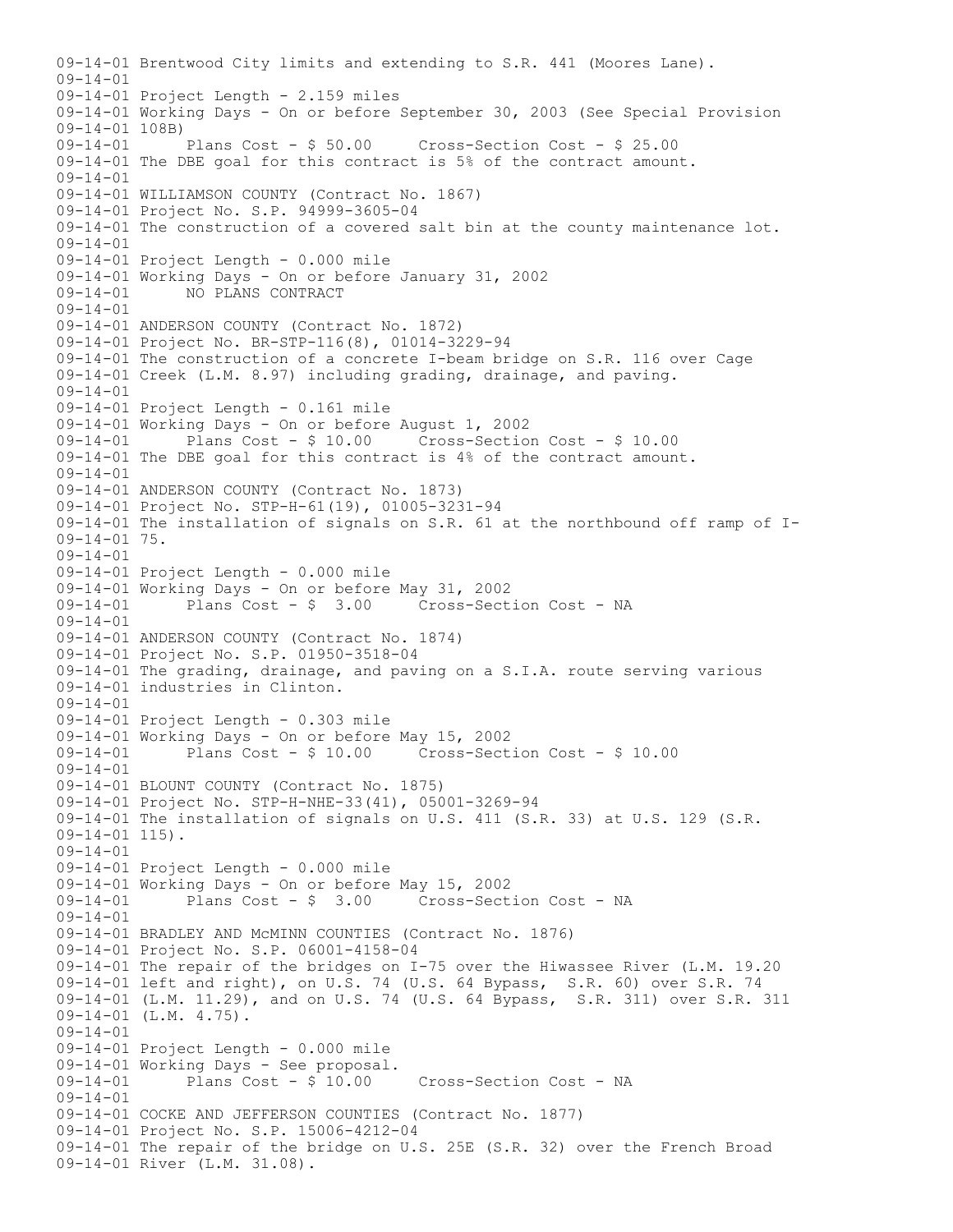$09 - 14 - 01$ 09-14-01 Project Length - 0.000 mile 09-14-01 Working Days - On or before December 31, 2001<br>09-14-01 MO PLANS CONTRACT 09-14-01 NO PLANS CONTRACT 09-14-01 09-14-01 DAVIDSON COUNTY (Contract No. 1878) 09-14-01 Project No. S.P. 19947-4130-04 09-14-01 The repair of the bridges on Demonbreun Street over I-40 (L.M. 1.25), 09-14-01 Church Street over I-40 (L.M. 2.96), and Chestnut Street over I-65 09-14-01 (L.M. 1.33). 09-14-01 09-14-01 Project Length - 0.000 mile 09-14-01 Working Days - On or before December 23, 2001 (See Special Provision 09-14-01 108B) 09-14-01 Plans Cost - \$ 10.00 Cross-Section Cost - NA 09-14-01 09-14-01 DAVIDSON COUNTY (Contract No. 1879) 09-14-01 Project No. S.P. 19959-4931-04 09-14-01 The repair of the bridge on Fesslers Lane over I-40 (L.M. 0.48). 09-14-01 09-14-01 Project Length - 0.000 mile 09-14-01 Working Days - On or before June 1, 2002 (See Special Provision 108B)<br>09-14-01 Plans Cost - \$ 10.00 Cross-Section Cost - NA 09-14-01 Plans Cost - \$ 10.00 Cross-Section Cost - NA 09-14-01 09-14-01 GIBSON COUNTY (Contract No. 1880) 09-14-01 Project No. STP-5(62), 27002-3226-14 09-14-01 The paving on U.S. 45W (S.R. 5), beginning north of Dyer and extending 09-14-01 to north of Northern Chapel Road. 09-14-01 09-14-01 Project Length - 8.556 kilometers \*METRIC\* 09-14-01 Working Days - On or before November 30, 2002 Plans Cost - \$ 25.00 Cross-Section Cost - NA 09-14-01 The DBE goal for this contract is 5% of the contract amount. 09-14-01 09-14-01 HAMILTON COUNTY (Contract No. 1881) 09-14-01 Project No. APD-NHE-111(48), 33156-3214-64 09-14-01 The grading, drainage, construction of a concrete I-beam bridge, and 09-14-01 paving on S.R. 111, beginning at the Sequatchie County line and 09-14-01 extending to 0.8 mile east of Jones Gap Road. 09-14-01 09-14-01 Project Length - 3.695 miles 09-14-01 Working Days - On or before November 15, 2003 Plans Cost -  $$50.00$  Cross-Section Cost -  $$50.00$ 09-14-01 The DBE goal for this contract is 8% of the contract amount. 09-14-01 09-14-01 HICKMAN COUNTY (Contract No. 1882) 09-14-01 Project No. BRZE-4100(11), 41945-3450-94 09-14-01 The construction of a concrete box beam bridge on Lick Creek Road over 09-14-01 Lick Creek (L.M. 1.67), including grading, drainage, and paving.  $09 - 14 - 01$ 09-14-01 Project Length - 0.156 mile 09-14-01 Working Days - On or before June 30, 2002 09-14-01 Plans Cost - \$ 10.00 Cross-Section Cost - \$0.00 09-14-01 09-14-01 KNOX COUNTY (Contract No. 1883) 09-14-01 Project No. BR-STP-9(34), 47014-3235-94 09-14-01 The construction of a concrete Bulb-Tee bridge on U.S. 70 (U.S. 11E, 09-14-01 U.S. 25W, S.R. 9) over the Holston River 09-14-01 (L.M. 7.86), including grading, drainage, and paving. 09-14-01 09-14-01 Project Length - 0.285 mile 09-14-01 Working Days - On or before September 30, 2004 09-14-01 Plans Cost - \$ 25.00 Cross-Section Cost - \$0.00 09-14-01 The DBE goal for this contract is 3% of the contract amount. 09-14-01 09-14-01 KNOX COUNTY (Contract No. 1884) 09-14-01 Project No. CM-STP-9109(61), 47956-3218-54 09-14-01 The installation of signals at various intersections in Farragut.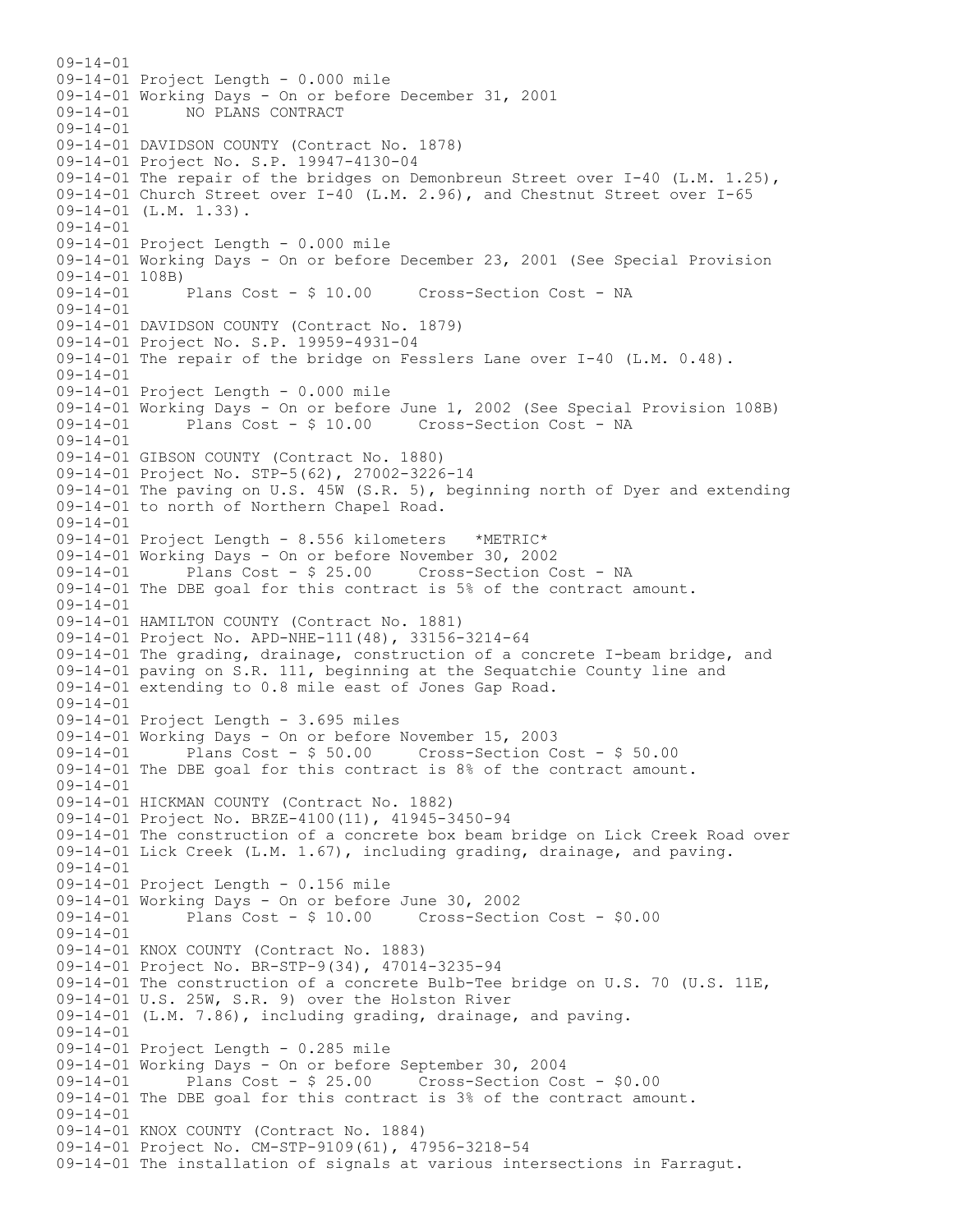$09 - 14 - 01$ 09-14-01 Project Length - 0.000 mile 09-14-01 Working Days - On or before May 31, 2002 Plans Cost - \$ 10.00 Cross-Section Cost - NA 09-14-01 09-14-01 KNOX COUNTY (Contract No. 1885) 09-14-01 Project No. HPP/STP-131(12), 47039-3231-14 09-14-01 The grading, drainage, and paving on S.R. 131 (Emory Road), beginning 09-14-01 south of Gill Road and extending to north of Bishop Road. 09-14-01 09-14-01 Project Length - 4.141 kilometers \*METRIC\* 09-14-01 Working Days - On or before July 15, 2003 09-14-01 Plans Cost - \$ 50.00 Cross-Section Cost - \$ 25.00 09-14-01 The DBE goal for this contract is 10% of the contract amount. 09-14-01 09-14-01 MARION COUNTY (Contract No. 1886) 09-14-01 Project No. S.P. 58062-4224-04 09-14-01 The repair of the bridges on I-24 over S.R. 27 (LM 17.48) and on S.R. 09-14-01 28 over I-24 (LM 0.00). 09-14-01 09-14-01 Project Length - 0.000 mile 09-14-01 Working Days - On or before December 31, 2001 09-14-01 Plans Cost - \$ 10.00 Cross-Section Cost - NA 09-14-01 09-14-01 OBION COUNTY (Contract No. 1887) 09-14-01 Project No. HPP-STP-22(48), 66146-3205-14 09-14-01 The paving on S.R. 22 extension, beginning at the North Fork Obion 09-14-01 River and extending to U.S. 51 (S.R. 3). 09-14-01 09-14-01 Project Length - 3.580 kilometers \*METRIC\* 09-14-01 Working Days - On or before September 1, 2002 Plans Cost - \$ 25.00 Cross-Section Cost - NA 09-14-01 The DBE goal for this contract is 4% of the contract amount. 09-14-01 09-14-01 RUTHERFORD COUNTY (Contract No. 1888) 09-14-01 Project No. IM-24-1(86)83, 75001-3186-44<br>09-14-01 75073-3405-04 09-14-01 75073-3405-04  $09 - 14 - 01$ 09-14-01 Project No. IM-24-1(86)83, 75001-3186-44 09-14-01 The grading, drainage, construction of concrete Bulb-Tee beam bridge, 09-14-01 and paving on I-24 at the junction with Joe B. Jackson Parkway (Elam 09-14-01 Road). 09-14-01 09-14-01 Project Length - 0.780 kilometer 09-14-01 09-14-01 Project No. S.P. 75073-3405-04 09-14-01 The grading, drainage, and paving on Joe B. Jackson Parkway (Elam Road 09-14-01 Connector), beginning at I-24 and extending to U.S. 41 (S.R. 2). 09-14-01 09-14-01 Project Length - 2.586 kilometers  $09 - 14 - 01$ 09-14-01 Project Length - 3.366 kilometers \*METRIC\* 09-14-01 Working Days - On or before October 31, 2003 (See Special Provision 09-14-01 108B)<br>09-14-01 Plans Cost - \$ 50.00 09-14-01 Plans Cost - \$ 50.00 Cross-Section Cost - \$ 25.00 09-14-01 The DBE goal for this contract is 7% of the contract amount. 09-14-01 09-14-01 SEQUATCHIE COUNTY (Contract No. 1889) 09-14-01 Project No. APD-NHE-111(45), 77041-3221-64 09-14-01 The grading, drainage, construction of a concrete I-beam bridge and a 09-14-01 concrete Bulb-Tee beam bridge, and paving on 09-14-01 S.R. 111, beginning west of Lewis Chapel Road and extending to the 09-14-01 Hamilton County line. 09-14-01 09-14-01 Project Length - 4.228 miles 09-14-01 Working Days - On or before November 15, 2003 09-14-01 Plans Cost - \$100.00 Cross-Section Cost - \$125.00 09-14-01 The DBE goal for this contract is 5% of the contract amount.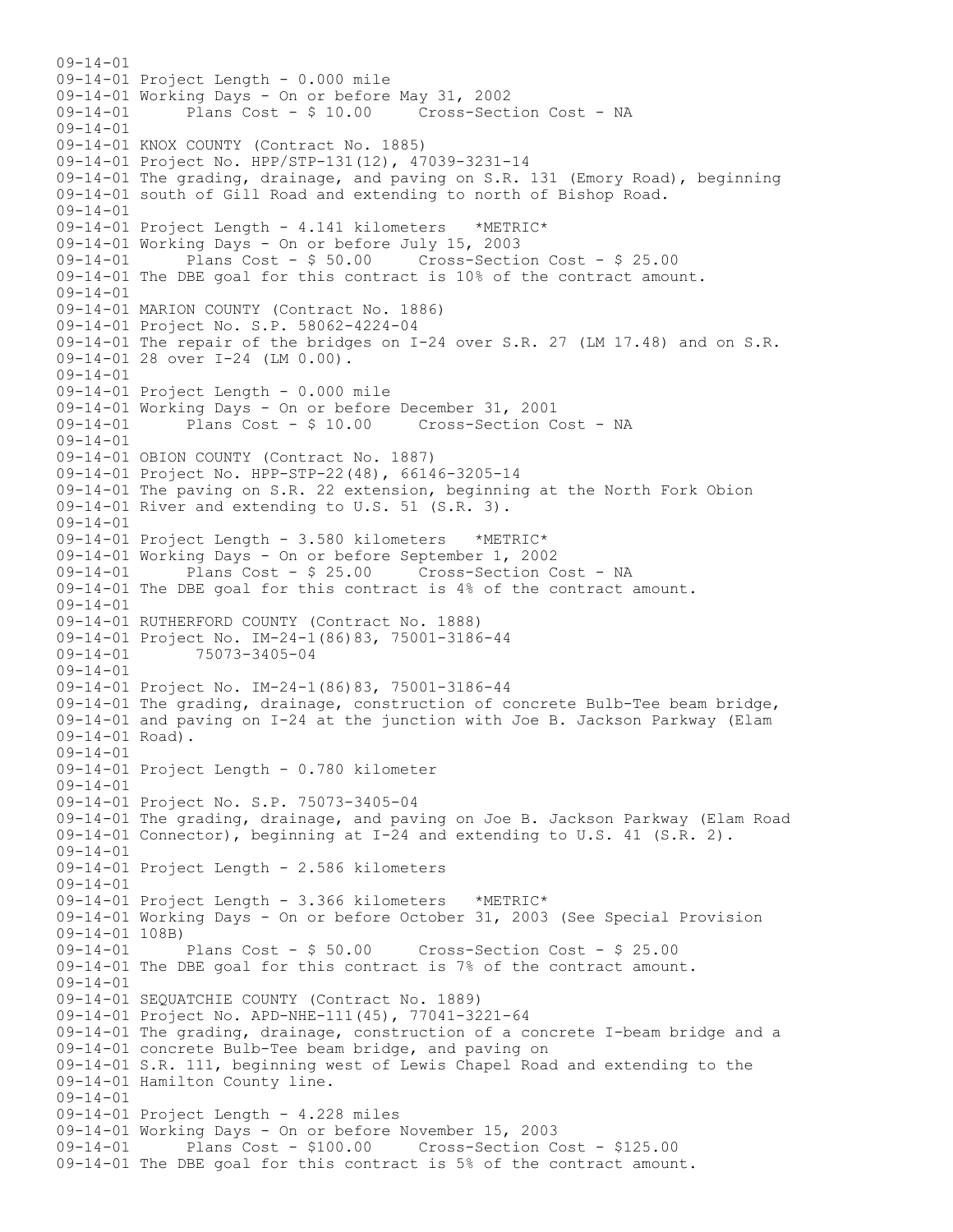$09 - 14 - 01$ 09-14-01 SHELBY COUNTY (Contract No. 1890) 09-14-01 Project No. STP-M-9411(4), 79955-3526-54 09-14-01 The grading, drainage, and paving on West Union Road, beginning at 09-14-01 Navy Road and extending to Dakar Road. 09-14-01 09-14-01 Project Length - 0.614 kilometer \*METRIC\* 09-14-01 Working Days - On or before November 30, 2002 Plans Cost -  $$10.00$  Cross-Section Cost -  $$10.00$ 09-14-01 The DBE goal for this contract is 7% of the contract amount. 09-14-01 09-14-01 SHELBY COUNTY (Contract No. 1891) 09-14-01 Project No. S.P. 79035-4211-04 09-14-01 The resurfacing on S.R. 205, beginning at I-40 (L.M. 16.40) and 09-14-01 extending to U.S. 70 (U.S. 79, S.R. 1) (L.M. 18.60). 09-14-01 09-14-01 Project Length - 2.200 miles 09-14-01 Working Days - On or before December 15, 2001<br>09-14-01 Plans Cost - \$ 3.00 (11" x 17") Plans  $Cost - $ 3.00$ 09-14-01 09-14-01 SULLIVAN COUNTY (Contract No. 1892) 09-14-01 Project No. STP-126(6), 82013-3223-14 09-14-01 The grading, drainage, and paving on S.R. 126 (relocated), beginning 09-14-01 at S.R. 93 and extending to existing S.R. 126 (Wilcox Drive).  $09 - 14 - 01$ 09-14-01 Project Length - 0.419 mile 09-14-01 Working Days - On or before June 30, 2002 09-14-01 Plans Cost - \$ 25.00 Cross-Section Cost - \$ 10.00 09-14-01 The DBE goal for this contract is 6% of the contract amount. 09-14-01 09-14-01 TIPTON COUNTY (Contract No. 1893) 09-14-01 Project No. BRZE-8400(32), 84026-3411-94 09-14-01 The construction of a concrete I-beam bridge on Simmons Road over 09-14-01 North Fork Creek (L.M. 2.40), including grading, drainage, and paving. 09-14-01 09-14-01 Project Length - 0.213 mile 09-14-01 Working Days - On or before May 31, 2002 09-14-01 Plans Cost - \$ 10.00 Cross-Section Cost - \$0.00 09-14-01 The DBE goal for this contract is 3% of the contract amount. 09-14-01 09-14-01 WILLIAMSON COUNTY (Contract No. 1894) 09-14-01 Project No. STP-H-248(11), 94005-3207-94 09-14-01 The installation of signals on S.R. 248 (Goose Creek Bypass) at U.S. 09-14-01 431 (S.R. 106, Lewisburg Highway) and at ramp from I-65. 09-14-01 09-14-01 Project Length - 0.000 mile 09-14-01 Working Days - On or before May 15, 2002 09-14-01 Plans Cost - \$ 10.00 Cross-Section Cost - NA 09-14-01 09-14-01 WILLIAMSON COUNTY (Contract No. 1895) 09-14-01 Project No. STP-M-6(41), 94004-3224-54 09-14-01 STP-M-6(43), 94003-3267-54<br>09-14-01 STP-M-6(44), 94003-3269-54 STP-M-6(44), 94003-3269-54 09-14-01 The improvement of the intersections on U.S. 31 (S.R. 6, Franklin 09-14-01 Road) at S.R. 441 (Moores Lane), at Murray Lane, and at S.R. 253 09-14-01 (Concord Road). 09-14-01 09-14-01 Project Length - 0.888 mile 09-14-01 Working Days - On or before November 15, 2002 (See Special Provision 09-14-01 108B)<br>09-14-01 Plans Cost - \$ 25.00 09-14-01 Plans Cost - \$ 25.00 Cross-Section Cost - \$ 10.00 09-14-01 The DBE goal for this contract is 5% of the contract amount.  $09 - 14 - 01$ 09-14-01 WILLIAMSON COUNTY (Contract No. 1896) 09-14-01 Project No. S.P. 94011-3245-04 09-14-01 The grading, drainage, and paving on S.R. 96, beginning at Curd Lane 09-14-01 and extending to east of Arno Road. 09-14-01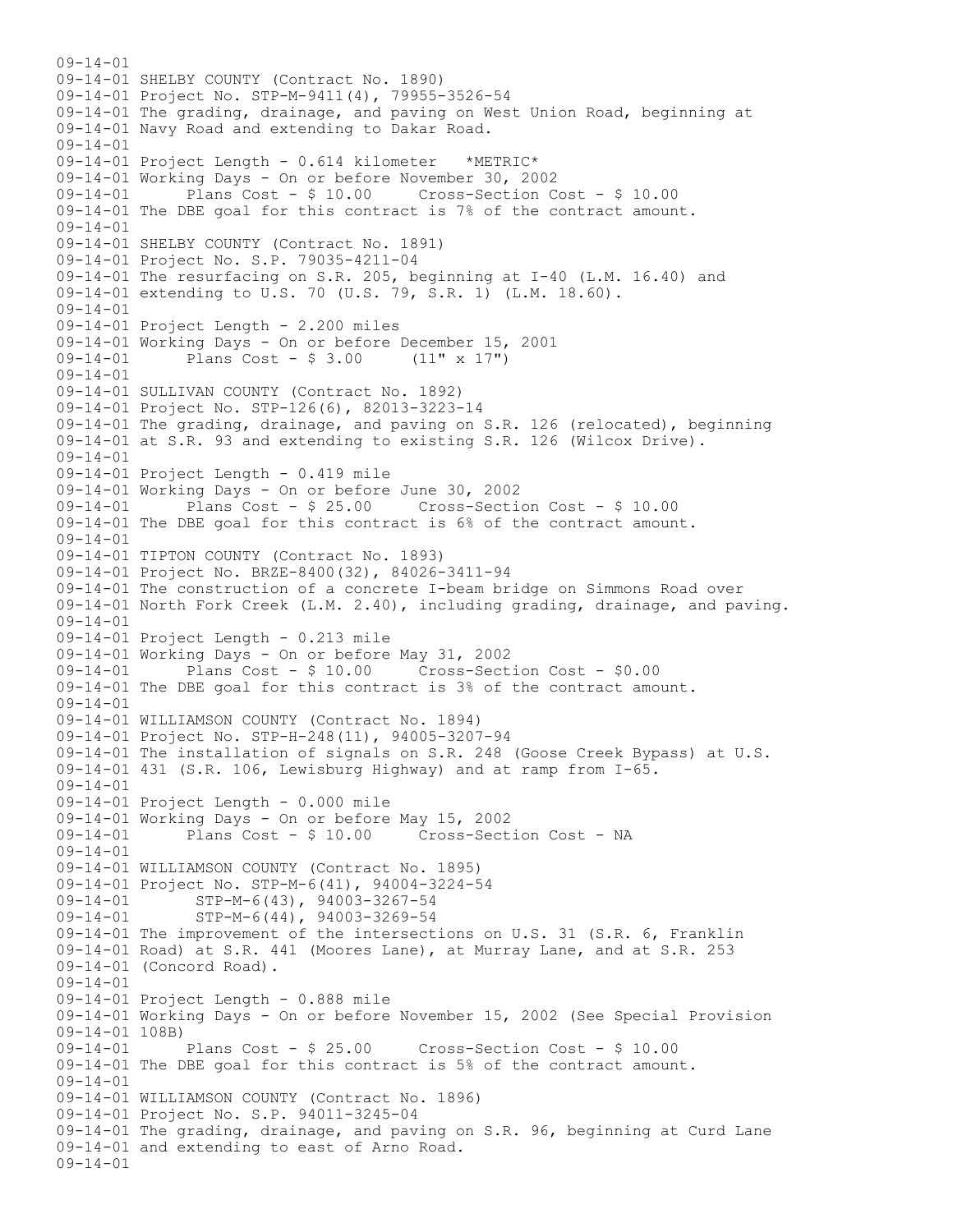------------------------------------------------------------------------------- 09-14-01 Project Length - 2.961 kilometers \*METRIC\* 09-14-01 Working Days - On or before November 15, 2003 09-14-01 Plans Cost - \$ 50.00 Cross-Section Cost - \$ 25.00 09-14-01 09-14-01 WILSON COUNTY (Contract No. 1897) 09-14-01 Project No. S.P. 95952-3614-04 09-14-01 The grading, drainage, and paving on a S.I.A. route serving Huskey 09-14-01 Lumber Company in Mount Juliet. 09-14-01 09-14-01 Project Length - 0.143 mile 09-14-01 Working Days - On or before December 15, 2001 09-14-01 Plans Cost - \$ 10.00 Cross-Section Cost - \$0.00 09-14-01 09-14-01 ANDERSON, BLOUNT, CAMPBELL, CARTER, CLAIBORNE, COCKE, GRAINGER, 09-14-01 GREENE, HAMBLEN, HANCOCK, HAWKINS, JEFFERSON, JOHNSON, KNOX, LOUDON, 09-14-01 MONROE, MORGAN, ROANE, SCOTT, SEVIER, SULLIVAN, UNICOI, UNION, AND 09-14-01 WASHINGTON COUNTIES (Engineering Contract No. E0673) 09-14-01 The continued Drilling and Sampling of subsurface conditions, as 09-14-01 assigned, on various Projects in Region I. 09-14-01 09-14-01 Project Length - 0.000 mile 09-14-01 Working Days - On or before September 30, 2003<br>09-14-01 MO PLANS CONTRACT 09-14-01 NO PLANS CONTRACT 09-14-01 09-14-01 BLEDSOE, BRADLEY, CANNON, CLAY, COFFEE, CUMBERLAND, DeKALB, FENTRESS, 09-14-01 FRANKLIN, GRUNDY, HAMILTON, JACKSON, McMINN, MARION, MEIGS, OVERTON, 09-14-01 PICKETT, POLK, PUTNAM, RHEA, SEQUATCHIE, VAN BUREN, WARREN, WHITE, 09-14-01 BEDFORD, CHEATHAM, DAVIDSON, DICKSON, GILES, HICKMAN, HOUSTON, 09-14-01 HUMPHREYS, LAWRENCE, LEWIS, LINCOLN, MACON, MARSHALL, MAURY, 09-14-01 MONTGOMERY, MOORE, PERRY, ROBERTSON, RUTHERFORD, SMITH, STEWART, 09-14-01 SUMNER, TROUSDALE, WAYNE, WILLIAMSON, AND WILSON COUNTIES (Engineering 09-14-01 Contract No. E0674) 09-14-01 The continued Drilling and Sampling of subsurface conditions, as 09-14-01 assigned, on various Projects in Regions II and III. 09-14-01 09-14-01 Project Length - 0.000 mile 09-14-01 Working Days - On or before September 30, 2003 09-14-01 NO PLANS CONTRACT  $09 - 14 - 01$ 09-14-01 BENTON, CARROLL, CHESTER, CROCKETT, DECATUR, DYER, FAYETTE, GIBSON, 09-14-01 HARDEMAN, HARDIN, HAYWOOD, HENDERSON, HENRY, LAKE, LAUDERDALE, 09-14-01 McNAIRY, MADISON, OBION, SHELBY, TIPTON, AND WEAKLEY COUNTIES 09-14-01 (Engineering Contract No. E0675) 09-14-01 The continued Drilling and Sampling of subsurface conditions, as 09-14-01 assigned, on various Projects in Region IV. 09-14-01 09-14-01 Project Length - 0.000 mile 09-14-01 Working Days - On or before September 30, 2003 09-14-01 NO PLANS CONTRACT 10-26-01 SHELBY COUNTY (Contract No. 1898) 10-26-01 Project No. BSRF-I-40-1(282)0, 79001-3190-94 10-26-01 The seismic retrofit of portions of the existing bridge on I-40 over 10-26-01 the Mississippi River. 10-26-01 10-26-01 Project Length - 0.000 mile 10-26-01 Working Days - On or before May 31, 2003 (See Special Provision 108B) Plans Cost - \$ 25.00 Cross-Section Cost - NA 10-26-01 The DBE goal for this contract is 3% of the contract amount. 10-26-01 10-26-01 DAVIDSON COUNTY (Contract No. 1878) 10-26-01 Project No. S.P. 19947-4130-04 10-26-01 The repair of the bridges on Demonbreun Street over I-40 (L.M. 1.25), 10-26-01 Church Street over I-40 (L.M. 2.96), and Chestnut Street over I-65 10-26-01 (L.M. 1.33). 10-26-01 10-26-01 Project Length - 0.000 mile 10-26-01 Working Days - On or before February 15, 2002 (See Special Provision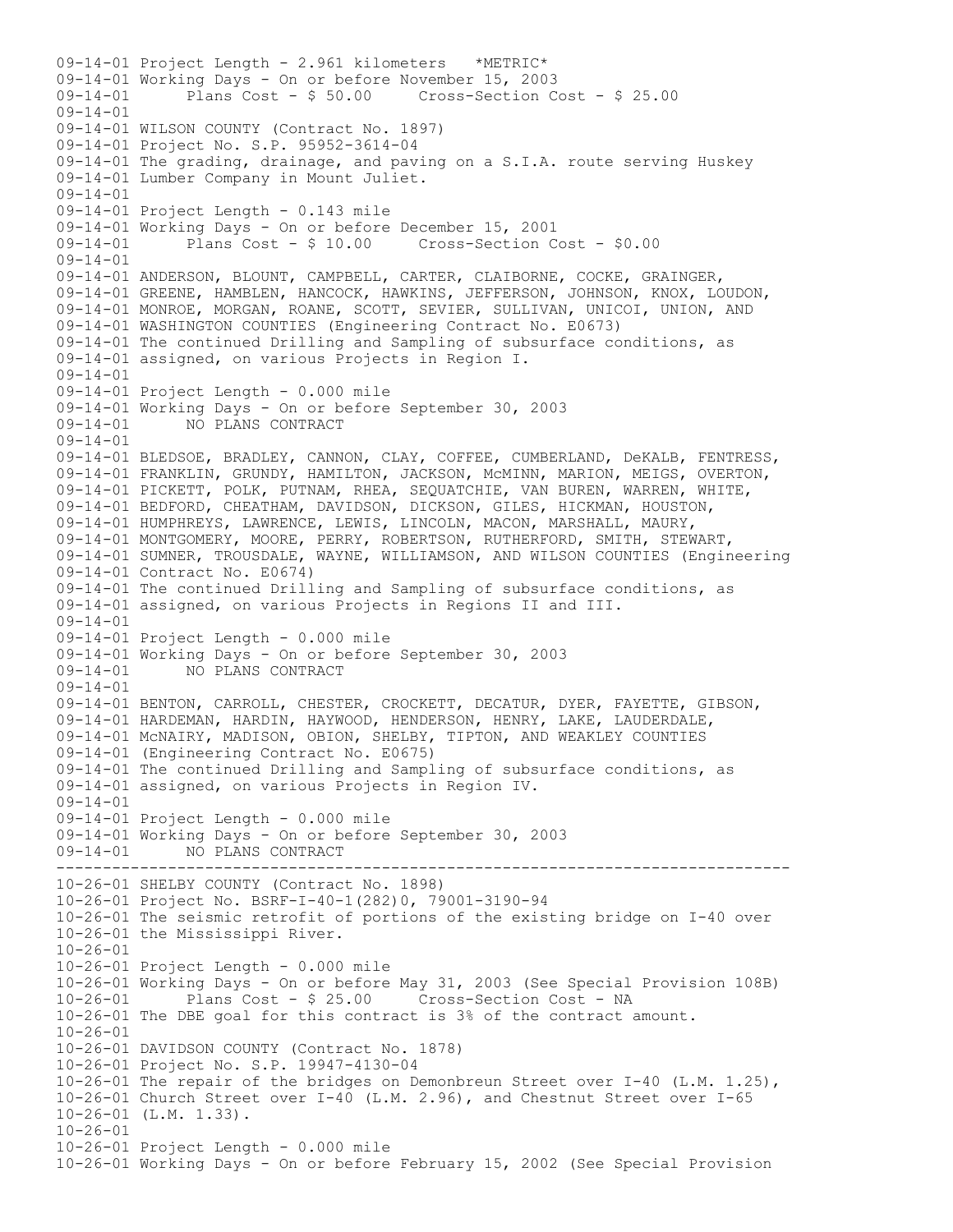10-26-01 108B) 10-26-01 Plans Cost - \$ 10.00 Cross-Section Cost - NA 10-26-01 10-26-01 SULLIVAN COUNTY (Contract No. 1892) 10-26-01 Project No. STP-126(6), 82013-3223-14 10-26-01 The grading, drainage, and paving on S.R. 126 (relocated), beginning 10-26-01 at S.R. 93 and extending to existing S.R. 126 (Wilcox Drive). 10-26-01 10-26-01 Project Length - 0.419 mile 10-26-01 Working Days - On or before August 15, 2002 10-26-01 Plans Cost - \$ 25.00 Cross-Section Cost - \$ 10.00 10-26-01 The DBE goal for this contract is 6% of the contract amount.  $10 - 26 - 01$ 10-26-01 ANDERSON, BLOUNT, CAMPBELL, CARTER, CLAIBORNE, COCKE, GRAINGER, 10-26-01 GREENE, HAMBLEN, HANCOCK, HAWKINS, JEFFERSON, JOHNSON, KNOX, LOUDON, 10-26-01 MONROE, MORGAN, ROANE, SCOTT, SEVIER, SULLIVAN, UNICOI, UNION, AND 10-26-01 WASHINGTON COUNTIES (Contract No. 1899) 10-26-01 Project No. S.P. 98014-4126-04 10-26-01 The random on-call guardrail repair on various Interstate and State 10-26-01 Routes. 10-26-01 10-26-01 Project Length - 0.000 mile 10-26-01 Working Days - On or before December 31, 2002 (See Special Provision  $10-26-01$  108B)<br> $10-26-01$ 10-26-01 NO PLANS CONTRACT  $10 - 26 - 01$ 10-26-01 ANDERSON, COCKE, JEFFERSON, KNOX, AND SEVIER COUNTIES (Contract No. 10-26-01 1900) 10-26-01 Project No. S.P. 98014-4127-04 10-26-01 The random on-call fence repair on various Interstate and State 10-26-01 Routes. 10-26-01 10-26-01 Project Length - 0.000 mile 10-26-01 Working Days - On or before December 31, 2002 10-26-01 NO PLANS CONTRACT 10-26-01 10-26-01 BEDFORD, CHEATHAM, DAVIDSON, DICKSON, GILES, HICKMAN, HOUSTON, 10-26-01 HUMPHREYS, LAWRENCE, LEWIS, LINCOLN, MACON, MARSHALL, MAURY, 10-26-01 MONTGOMERY, MOORE, PERRY, ROBERTSON, RUTHERFORD, SMITH, STEWART, 10-26-01 SUMNER, TROUSDALE, WAYNE, WILLIAMSON, AND WILSON COUNTIES (Contract 10-26-01 No. 1901) 10-26-01 Project No. S.P. 98036-4148-04 10-26-01 The random on-call guardrail repair on various Interstate and State 10-26-01 Routes. 10-26-01 10-26-01 Project Length - 0.000 mile 10-26-01 Working Days - On or before December 31, 2002 (See Special Provision 10-26-01 108B)<br>10-26-01 10-26-01 NO PLANS CONTRACT  $10 - 26 - 01$ 10-26-01 BENTON, CARROLL, CHESTER, CROCKETT, DECATUR, DYER, FAYETTE, GIBSON, 10-26-01 HARDEMAN, HARDIN, HAYWOOD, HENDERSON, HENRY, LAKE, LAUDERDALE, 10-26-01 MADISON, McNAIRY, OBION, SHELBY, TIPTON, AND WEAKLEY COUNTIES 10-26-01 (Contract No. 1902) 10-26-01 Project No. S.P. 98044-4193-04 10-26-01 The random on-call guardrail repair on various Interstate and State 10-26-01 Routes. 10-26-01 10-26-01 Project Length - 0.000 mile 10-26-01 Working Days - On or before December 31, 2002 (See Special Provision  $10-26-01$  108B)<br> $10-26-01$ 10-26-01 NO PLANS CONTRACT  $10 - 26 - 01$ 10-26-01 BLEDSOE, BRADLEY, COFFEE, FRANKLIN, GRUNDY, HAMILTON, MARION, McMINN, 10-26-01 MEIGS, POLK, SEQUATCHIE, AND VAN BUREN COUNTIES (Contract No. 1903) 10-26-01 Project No. S.P. 98024-4142-04 10-26-01 The random on-call guardrail repair on various Interstate and State 10-26-01 Routes.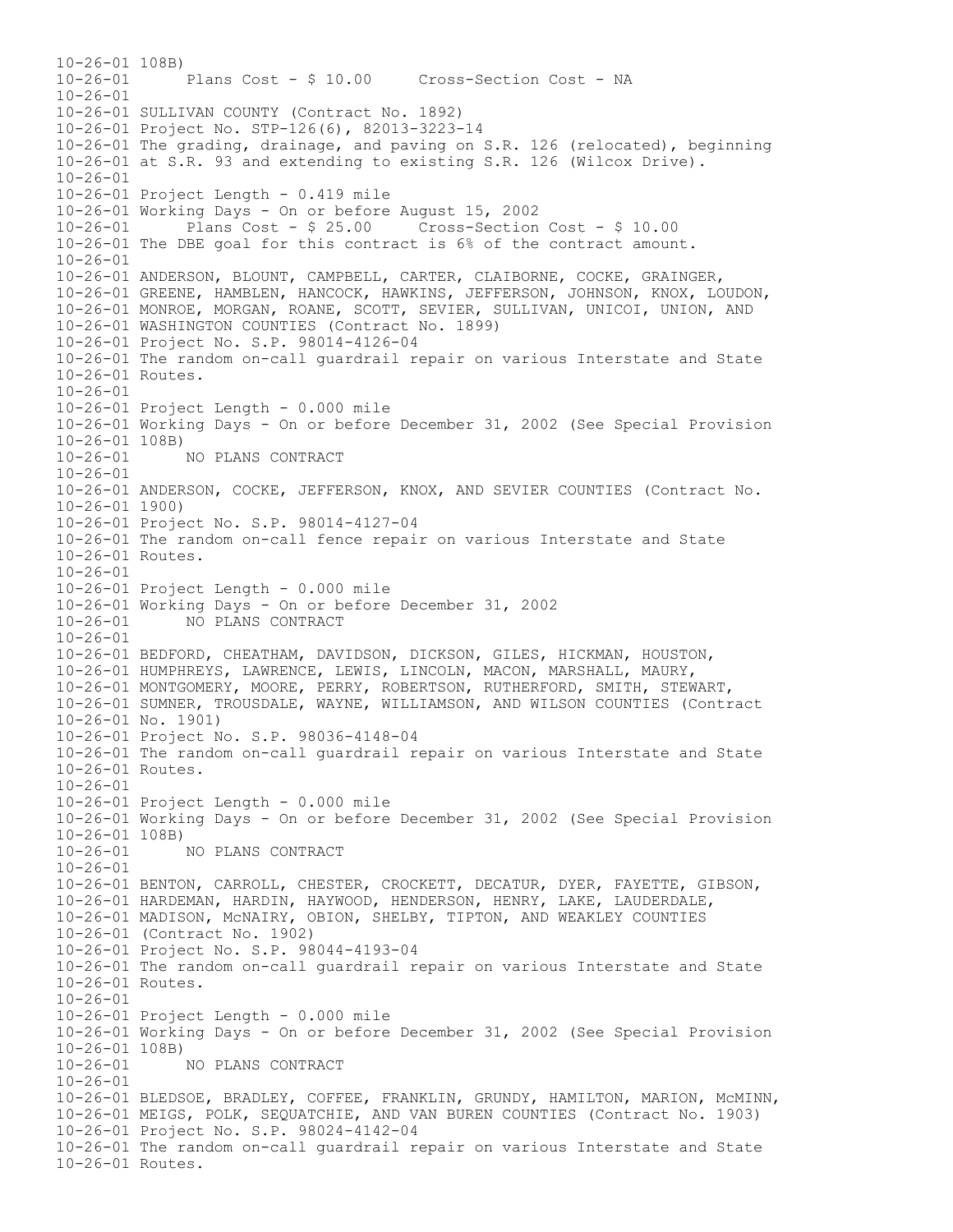$10 - 26 - 01$ 10-26-01 Project Length - 0.000 mile 10-26-01 Working Days - On or before December 31, 2002 (See Special Provision 10-26-01 108B)<br>10-26-01 10-26-01 NO PLANS CONTRACT 10-26-01 10-26-01 BLEDSOE, CUMBERLAND, DeKALB, RHEA, SEQUATCHIE, VAN BUREN, WARREN, AND 10-26-01 WHITE COUNTIES (Contract No. 1904) 10-26-01 Project No. S.P. 98024-4245-04 10-26-01 The crack sealing on various State Routes. 10-26-01 10-26-01 Project Length - 56.670 miles 10-26-01 Working Days - On or before June 1, 2002 10-26-01 NO PLANS CONTRACT 10-26-01 10-26-01 BLOUNT AND MONROE COUNTIES (Contract No. 1905) 10-26-01 Project No. S.P. 98014-4225-04 10-26-01 The installation of signs on various State Routes. 10-26-01 10-26-01 Project Length - 0.000 mile 10-26-01 Working Days - On or before June 30, 2002 10-26-01 NO PLANS CONTRACT 10-26-01 10-26-01 CAMPBELL COUNTY (Contract No. 1906) 10-26-01 Project No. S.P. 07003-4234-04 10-26-01 The repair of the bridges on U.S. 25W (S.R. 9) over I-75 (L.M. 32.33) 10-26-01 10-26-01 Project Length - 0.000 mile 10-26-01 Working Days - On or before May 15, 2002 10-26-01 Plans Cost - \$ 10.00 Cross-Section Cost - NA 10-26-01 10-26-01 CANNON, CLAY, CUMBERLAND, DeKALB, FENTRESS, JACKSON, OVERTON, PICKETT, 10-26-01 PUTNAM, RHEA, WARREN, AND WHITE COUNTIES (Contract No. 1907) 10-26-01 Project No. S.P. 98024-4143-04 10-26-01 The random on-call guardrail repair on various Interstate and State 10-26-01 Routes. 10-26-01 10-26-01 Project Length - 0.000 mile 10-26-01 Working Days - On or before December 31, 2002 (See Special Provision 10-26-01 108B) 10-26-01 NO PLANS CONTRACT 10-26-01 10-26-01 CARROLL COUNTY (Contract No. 1908) 10-26-01 Project No. BR-STP-105(9), 09016-3203-94 10-26-01 The construction of a concrete box beam bridge on S.R. 105 over White 10-26-01 Creek (L.M. 8.25), including grading, drainage, and paving. 10-26-01 10-26-01 Project Length - 0.547 kilometer \*METRIC\* 10-26-01 Working Days - On or before November 30, 2002 10-26-01 Plans Cost - \$ 10.00 Cross-Section Cost - \$ 10.00 10-26-01 The DBE goal for this contract is 3% of the contract amount. 10-26-01 10-26-01 CARTER, UNICOI, AND WASHINGTON COUNTIES (Contract No. 1909) 10-26-01 Project No. S.P. 98014-4128-04 10-26-01 The removal of snow and ice on various Interstate and State Routes. 10-26-01 10-26-01 Project Length - 0.000 mile 10-26-01 Working Days - On or before April 30, 2002 (See Special Provision 10-26-01 108B) 10-26-01 NO PLANS CONTRACT  $10-26-01$ 10-26-01 CUMBERLAND COUNTY (Contract No. 1910) 10-26-01 Project No. S.P. 18083-3209-04 10-26-01 The grading, drainage, and paving on S.R. 392 beginning at U.S. 127 10-26-01 (S.R. 28) and extending to U.S. 70 (S.R. 1). 10-26-01 10-26-01 Project Length - 4.019 kilometers \*METRIC\* 10-26-01 Working Days - On or before October 31, 2003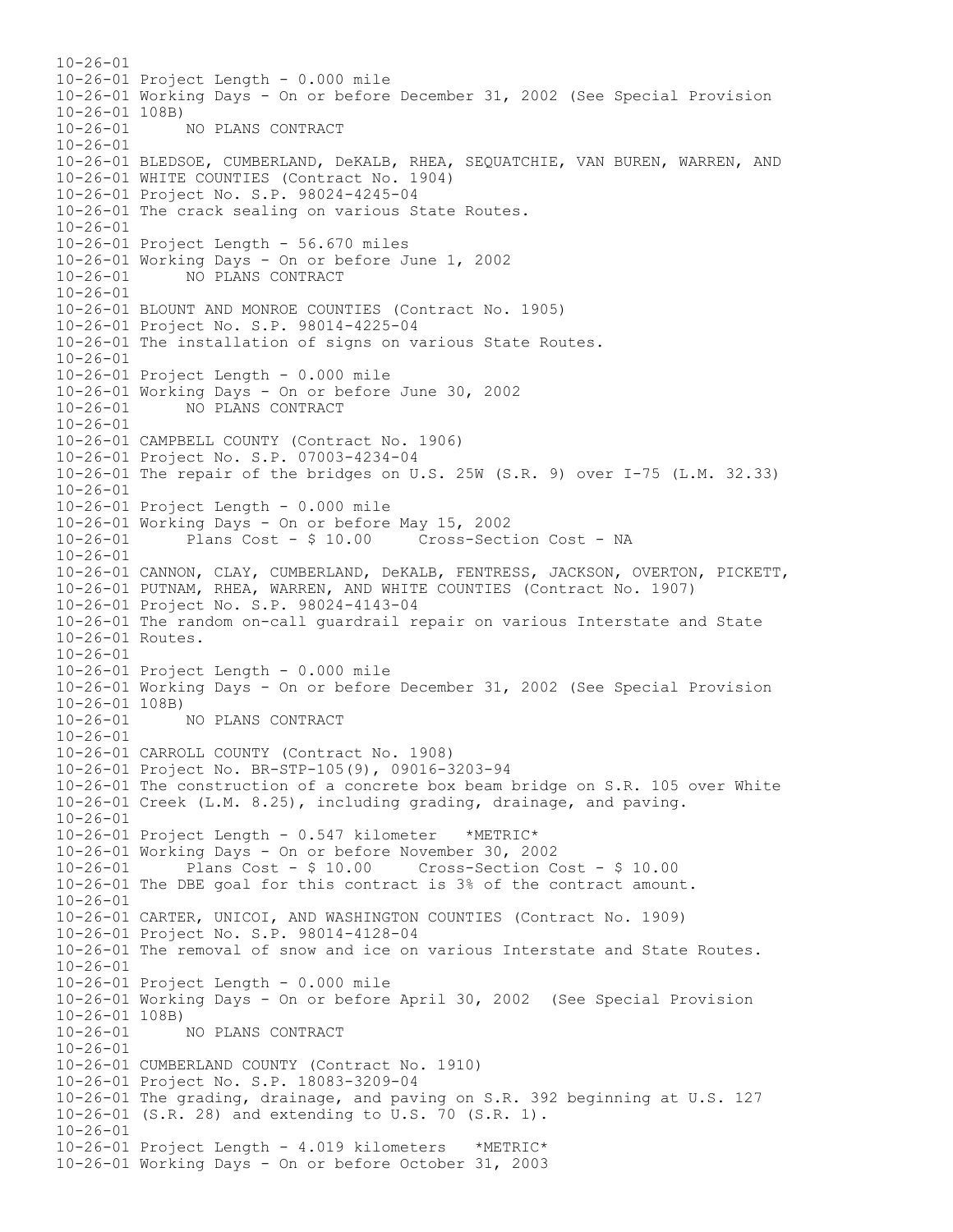10-26-01 Plans Cost - \$100.00 Cross-Section Cost - \$ 25.00  $10 - 26 - 01$ 10-26-01 CUMBERLAND, FENTRESS, OVERTON, AND PUTNAM COUNTIES (Contract No. 1911) 10-26-01 Project No. S.P. 98024-4144-04 10-26-01 The crack sealing on various Interstate and State Routes. 10-26-01 10-26-01 Project Length - 51.750 miles 10-26-01 Working Days - On or before June 1, 2002 10-26-01 NO PLANS CONTRACT 10-26-01 10-26-01 DAVIDSON COUNTY (Contract No. 1912) 10-26-01 Project No. HPP-NHE-155(17), 19076-3245-14 10-26-01 The grading, drainage, construction of two (2) bridges and eleven (11) 10-26-01 retaining walls, repair of an existing bridge, and paving on S.R. 155 10-26-01 (Briley Parkway) beginning north of McGavock Pike and extending to 10-26-01 Gallatin Road. 10-26-01 10-26-01 Project Length - 2.618 miles 10-26-01 Working Days - See proposal.  $Cross-Section Cost - $25.00$ 10-26-01 The DBE goal for this contract is 8% of the contract amount. 10-26-01 10-26-01 FENTRESS COUNTY (Contract No. 1913) 10-26-01 Project No. STP-H-62(23), 25012-3208-94 10-26-01 The installation of guardrail on S.R. 62 (L.M. 3.30).  $10 - 26 - 01$ 10-26-01 Project Length - 0.000 mile 10-26-01 Working Days - On or before March 1, 2002 10-26-01 NO PLANS CONTRACT 10-26-01 10-26-01 HAMBLEN COUNTY (Contract No. 1914) 10-26-01 Project No. S.P. 32950-3571-04 10-26-01 The grading, drainage, construction of a Bulb-Tee beam bridge, and 10-26-01 paving on a S.I.A. route serving OTICS, Inc., and Techpack America 10-26-01 Group in Morristown. 10-26-01 10-26-01 Project Length - 0.762 mile 10-26-01 Working Days - On or before December 31, 2002 10-26-01 Plans Cost - \$ 25.00 Cross-Section Cost - \$ 10.00 10-26-01 10-26-01 HAMILTON COUNTY (Contract No. 1915) 10-26-01 Project No. NH-I-75-1(102)5, 33005-3165-44 10-26-01 The grading, drainage, construction of four (4) bridges, and paving on 10-26-01 I-75 beginning 160 meters south of Standifer Gap Road and extending to 10-26-01 2.36 kilometers north of S.R. 317 (Bonny Oaks Drive, Old Lee Highway). 10-26-01 10-26-01 Project Length - 4.344 kilometers \*METRIC\* 10-26-01 Working Days - On or before November 15, 2004 (See Special Provision 10-26-01 108B) 10-26-01 Plans Cost - \$225.00 Cross-Section Cost - \$100.00 10-26-01 The DBE goal for this contract is 9% of the contract amount. 10-26-01 10-26-01 HAWKINS COUNTY (Contract No. 1916) 10-26-01 Project No. S.P. 37003-4210-04 10-26-01 The repair of the bridge on U.S. 11E (S.R. 34) over the Norfolk 10-26-01 Southern Railroad and Whitehorn Creek (L.M. 1.16). 10-26-01 10-26-01 Project Length - 0.000 mile 10-26-01 Working Days - On or before May 15, 2002 10-26-01 Plans Cost - \$ 10.00 Cross-Section Cost - NA 10-26-01 10-26-01 HUMPHREYS COUNTY (Contract No. 1917) 10-26-01 Project No. S.P. 43001-3150-04 10-26-01 The installation of lights on I-40 at S.R. 13. 10-26-01 10-26-01 Project Length - 0.000 mile 10-26-01 Working Days - See proposal. 10-26-01 Plans Cost - \$ 3.00 Cross-Section Cost - NA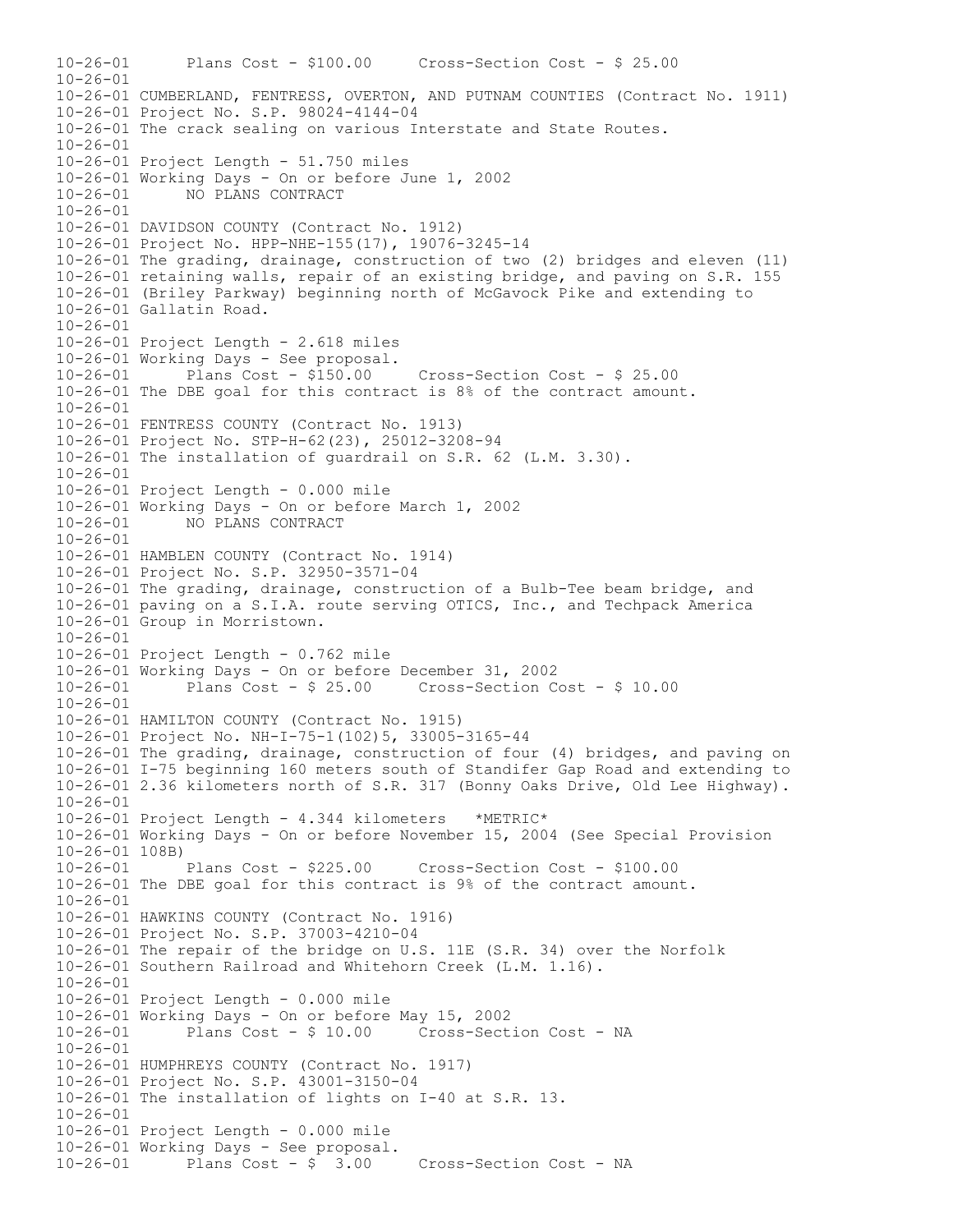$10 - 26 - 01$ 10-26-01 LAWRENCE COUNTY (Contract No. 1918) 10-26-01 Project No. BRZE-5000(6), 50951-3455-94 10-26-01 The construction of a concrete Bulb-Tee bridge on Prosser Avenue over 10-26-01 the Tennessee Southern Railroad (L.M. 1.42), including grading, 10-26-01 drainage, and paving. 10-26-01 10-26-01 Project Length - 0.099 mile 10-26-01 Working Days - On or before September 30, 2002 (See Special Provision 10-26-01 108B)<br>10-26-01 Plans Cost - \$ 10.00 10-26-01 Plans Cost - \$ 10.00 Cross-Section Cost - \$0.00  $10 - 26 - 01$ 10-26-01 McMINN COUNTY (Contract No. 1919) 10-26-01 Project No. NH-30(32), 54007-3217-14 10-26-01 The grading, drainage, construction of two (2) concrete Bulb-Tee beam 10-26-01 bridges and a concrete I-beam bridge, and paving on U.S. 411 (S.R 30) 10-26-01 beginning at the Polk County line and extending to near 12th Street in 10-26-01 Etowah. 10-26-01 10-26-01 Project Length - 6.655 kilometers \*METRIC\* 10-26-01 Working Days - On or before June 1, 2004 10-26-01 Plans Cost - \$200.00 Cross-Section Cost - \$ 50.00 10-26-01 The DBE goal for this contract is 8% of the contract amount. 10-26-01 10-26-01 McNAIRY COUNTY (Contract No. 1920) 10-26-01 Project No. STP-H-15(112), 55003-3218-94 10-26-01 The installation of signals on S.R. 15 (U.S. 64 B.R., Court Avenue) at 10-26-01 2nd Street and 3rd Street in Selmer. 10-26-01 10-26-01 Project Length - 0.000 mile 10-26-01 Working Days - On or before July 31, 2002 10-26-01 Plans Cost - \$ 10.00 Cross-Section Cost - NA 10-26-01 10-26-01 MEIGS AND McMINN COUNTIES (Contract No. 1921) 10-26-01 Project No. STP-30(30), 61002-3210-14, 54005-3231-14 10-26-01 The grading, drainage, and paving on S.R. 30 beginning 1.1 kilometers 10-26-01 west of S.R. 58 and extending to Duckett Hollow Road.  $10 - 26 - 01$ 10-26-01 Project Length - 8.601 kilometers \*METRIC\* 10-26-01 Working Days - On or before November 1, 2004 10-26-01 Plans Cost - \$175.00 Cross-Section Cost - \$200.00 10-26-01 The DBE goal for this contract is 8% of the contract amount. 10-26-01 10-26-01 ROANE COUNTY (Contract No. 1922) 10-26-01 Project No. STP-H-NH-29(42), 73006-3210-94 10-26-01 The grading, drainage, and paving on U.S. 27 (S.R. 29) at Abel Valley 10-26-01 Road. 10-26-01 10-26-01 Project Length - 0.083 mile 10-26-01 Working Days - On or before April 30, 2002 10-26-01 Plans Cost - \$ 10.00 Cross-Section Cost - \$0.00 10-26-01 10-26-01 SEVIER COUNTY (Contract No. 1923) 10-26-01 Project No. STP-M-35(27), 78005-3237-54 10-26-01 The installation of signals on U.S. 411 (S.R. 35, Dolly Parton 10-26-01 Parkway) at North Henderson Avenue in Sevierville. 10-26-01 10-26-01 Project Length - 0.000 mile 10-26-01 Working Days - On or before June 30, 2002 Plans  $Cost - $ 3.00$  Cross-Section Cost - NA  $10-26-01$ 10-26-01 SHELBY COUNTY (Contract No. 1924) 10-26-01 Project No. STP-R-000S(870), 79102-3408-94 10-26-01 The improvement of the intersection of Old Brownsville Road at 10-26-01 Germantown Road and the C.S.X. Railroad. 10-26-01 10-26-01 Project Length - 0.273 mile 10-26-01 Working Days - On or before May 31, 2002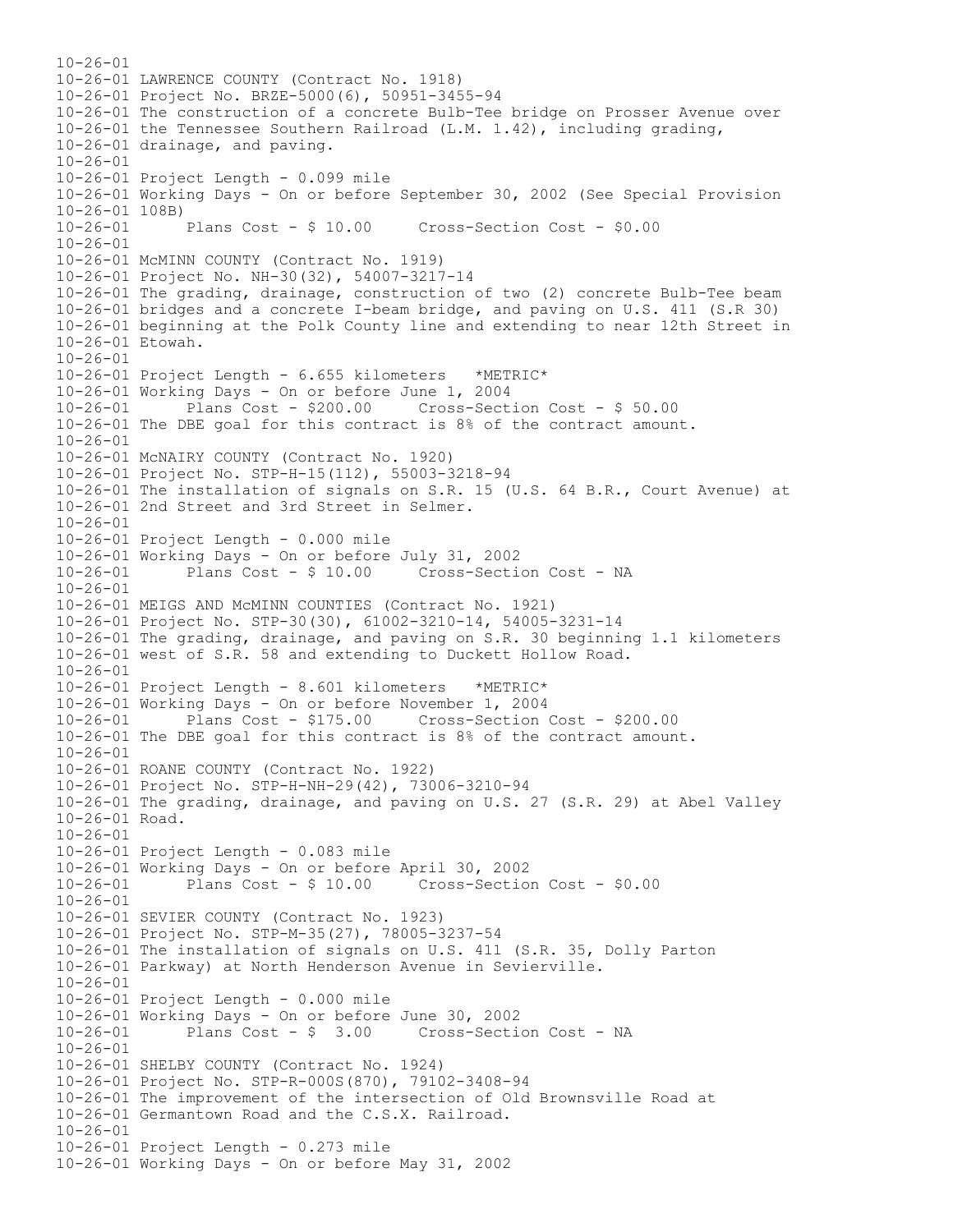------------------------------------------------------------------------- 10-26-01 Plans Cost - \$ 10.00 Cross-Section Cost - \$0.00 10-26-01 The DBE goal for this contract is 5% of the contract amount. 10-26-01 10-26-01 SHELBY COUNTY (Contract No. 1925) 10-26-01 Project No. S.P. 79007-4169-04 10-26-01 The installation of a cantilever sign on I-40 westbound (L.M. 9.71). 10-26-01 10-26-01 Project Length - 0.000 mile 10-26-01 Working Days - On or before June 1, 2002 10-26-01 NO PLANS CONTRACT 10-26-01 10-26-01 WARREN COUNTY (Contract No. 1926) 10-26-01 Project No. STP-H-NHE-55(3), 89007-3251-94 10-26-01 The grading, drainage, and paving on S.R. 55 at the junction with S.R. 10-26-01 379. 10-26-01 10-26-01 Project Length - 0.080 mile 10-26-01 Working Days - On or before August 1, 2002 Plans  $Cost - $ 10.00$   $Cross-Section Cost - $0.00$ 10-26-01 10-26-01 WEAKLEY COUNTY (Contract No. 1927) 10-26-01 Project No. BR-STP-190(4), 92019-3209-94 10-26-01 The construction of two (2) concrete I-beam bridges on S.R. 190 over 10-26-01 the Middle Fork Obion River (L.M. 15.27) and over Thompson Creek (L.M. 10-26-01 20.81), including grading, drainage, and paving. 10-26-01 10-26-01 Project Length - 0.413 mile 10-26-01 Working Days - On or before December 31, 2002 10-26-01 Plans Cost - \$ 25.00 Cross-Section Cost - \$ 10.00 10-26-01 The DBE goal for this contract is 3% of the contract amount. 10-26-01 10-26-01 WILLIAMSON COUNTY (Contract No. 1928) 10-26-01 Project No. BRZE-9400(27), 94020-3411-94 10-26-01 The construction of a concrete box beam bridge on Thompsons Station 10-26-01 Road over the west prong of Murfree's Fork Creek (L.M. 8.29), 10-26-01 including grading, drainage, and paving. 10-26-01 10-26-01 Project Length - 0.090 mile 10-26-01 Working Days - See proposal. 10-26-01 Plans Cost - \$ 10.00 Cross-Section Cost - \$0.00 11-16-01 BEDFORD, MARSHALL, AND MAURY COUNTIES (Contract No. 1929) 11-16-01 Project No. S.P. 98036-4249-04 11-16-01 The mowing on various State Routes. 11-16-01 11-16-01 Project Length - 274.820 miles 11-16-01 Working Days - On or before November 15, 2002 (See Special Provision 11-16-01 108B) 11-16-01 11-16-01 BENTON AND DECATUR COUNTIES (Contract No. 1930) 11-16-01 Project No. S.P. 98044-4295-04 11-16-01 The mowing on various State Routes. 11-16-01 11-16-01 Project Length - 184.170 miles 11-16-01 Working Days - On or before November 15, 2002 (See Special Provision 11-16-01 108B) 11-16-01 11-16-01 BRADLEY AND POLK COUNTIES (Contract No. 1931) 11-16-01 Project No. S.P. 98024-4250-04 11-16-01 The mowing on various State Routes. 11-16-01 11-16-01 Project Length - 202.800 miles 11-16-01 Working Days - On or before November 15, 2002 (See Special Provision 11-16-01 108B) 11-16-01 11-16-01 CANNON AND WARREN COUNTIES (Contract No. 1932) 11-16-01 Project No. S.P. 98024-4251-04 11-16-01 The mowing and litter removal on various State Routes.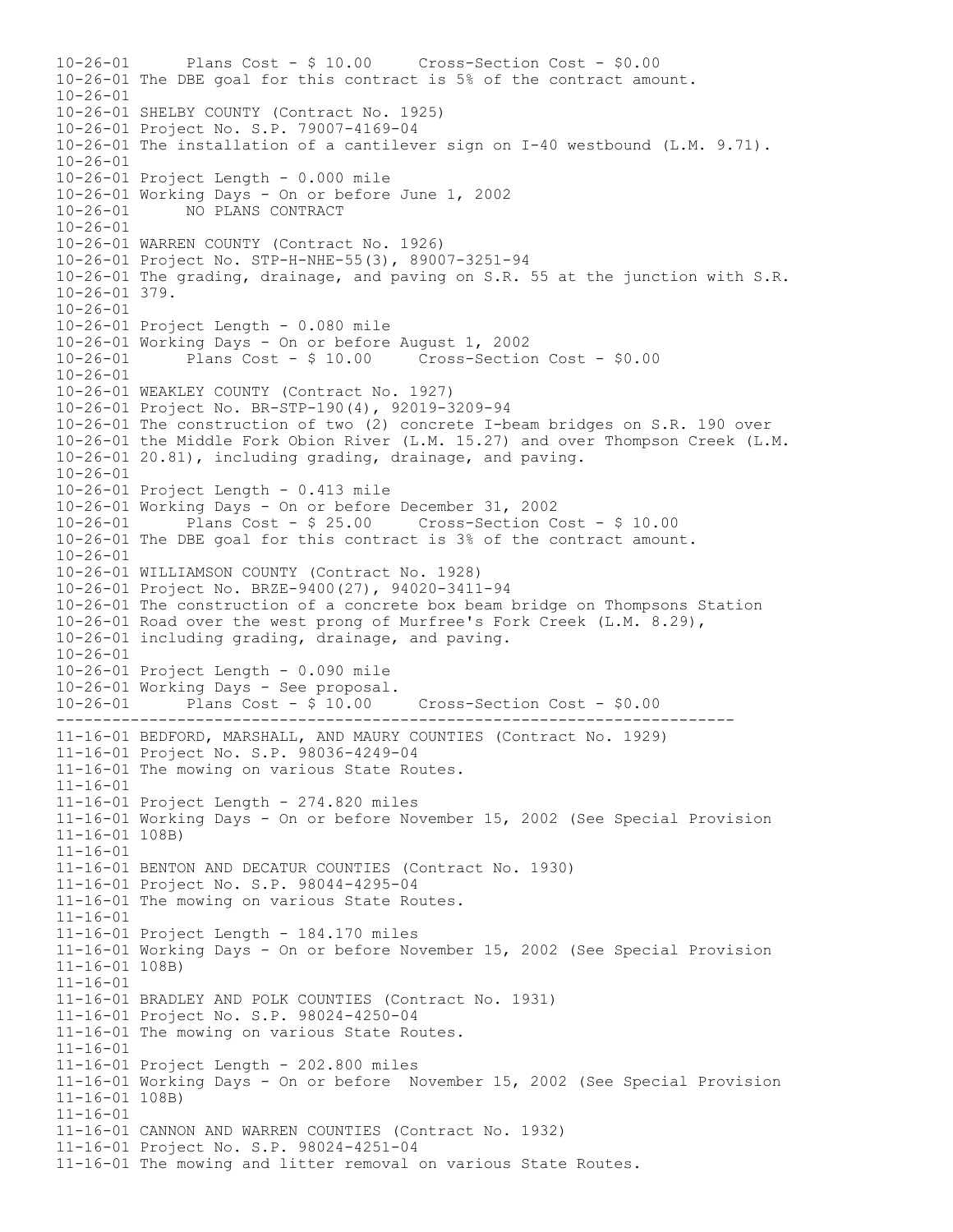$11 - 16 - 01$ 11-16-01 Project Length - 245.410 miles 11-16-01 Working Days - On or before March 31, 2003 (See Special Provision 11-16-01 108B) 11-16-01 11-16-01 CARROLL, DECATUR, BENTON, FAYETTE, HAYWOOD, MADISON, AND HENDERSON 11-16-01 COUNTIES 11-16-01 (Contract No. 1933) 11-16-01 Project No. S.P. 98044-4196-04 11-16-01 The mowing and litter removal on I-40. 11-16-01 11-16-01 Project Length - 105.510 miles 11-16-01 Working Days - On or before March 31, 2004 (See Special Provision 11-16-01 108B) 11-16-01 11-16-01 CARTER, SULLIVAN, UNICOI, AND WASHINGTON COUNTIES (Contract No. 1934) 11-16-01 Project No. S.P. 98014-4133-04 11-16-01 The litter removal on all Interstate Routes and various State Routes. 11-16-01 11-16-01 Project Length - 76.180 miles 11-16-01 Working Days - On or before December 31, 2002 (See Special Provision 11-16-01 108B) 11-16-01 11-16-01 CARTER, JOHNSON, SULLIVAN, UNICOI, AND WASHINGTON COUNTIES (Contract 11-16-01 No. 1935) 11-16-01 Project No. S.P. 98014-4134-04 11-16-01 The mowing on all Interstate and State Routes. 11-16-01 11-16-01 Project Length - 518.540 miles 11-16-01 Working Days - On or before November 15, 2003 (See Special Provision 11-16-01 108B) 11-16-01 11-16-01 CHEATHAM AND ROBERTSON COUNTIES (Contract No. 1936) 11-16-01 Project No. S.P. 98036-4250-04 11-16-01 The mowing on various State Routes. 11-16-01 11-16-01 Project Length - 239.750 miles 11-16-01 Working Days - On or before November 15, 2002 (See Special Provision 11-16-01 108B) 11-16-01 11-16-01 CROCKETT, HAYWOOD, MADISON, CHESTER, AND HENDERSON COUNTIES (Contract 11-16-01 No. 1937) 11-16-01 Project No. S.P. 98044-4297-04 11-16-01 The mowing and litter removal on various State Routes. 11-16-01 11-16-01 Project Length - 476.590 miles 11-16-01 Working Days - On or before March 31, 2003 (See Special Provision 11-16-01 108B) 11-16-01 11-16-01 CUMBERLAND AND RHEA COUNTIES (Contract No. 1938) 11-16-01 Project No. S.P. 98024-4252-04 11-16-01 The mowing and litter removal on various State Routes. 11-16-01 11-16-01 Project Length - 236.250 miles 11-16-01 Working Days - On or before March 31, 2004 (See Special Provision 11-16-01 108B) 11-16-01 11-16-01 DAVIDSON COUNTY (Contract No. 1939) 11-16-01 Project No. S.P. 19947-4232-04 11-16-01 The mowing on various State Routes. 11-16-01 11-16-01 Project Length - 235.630 miles 11-16-01 Working Days - On or before November 15, 2002 (See Special Provision 11-16-01 108B) 11-16-01 11-16-01 DAVIDSON AND WILLIAMSON COUNTIES (Contract No. 1940) 11-16-01 Project No. S.P. 98036-4151-04 11-16-01 The mowing and litter removal on various Interstate and State Routes.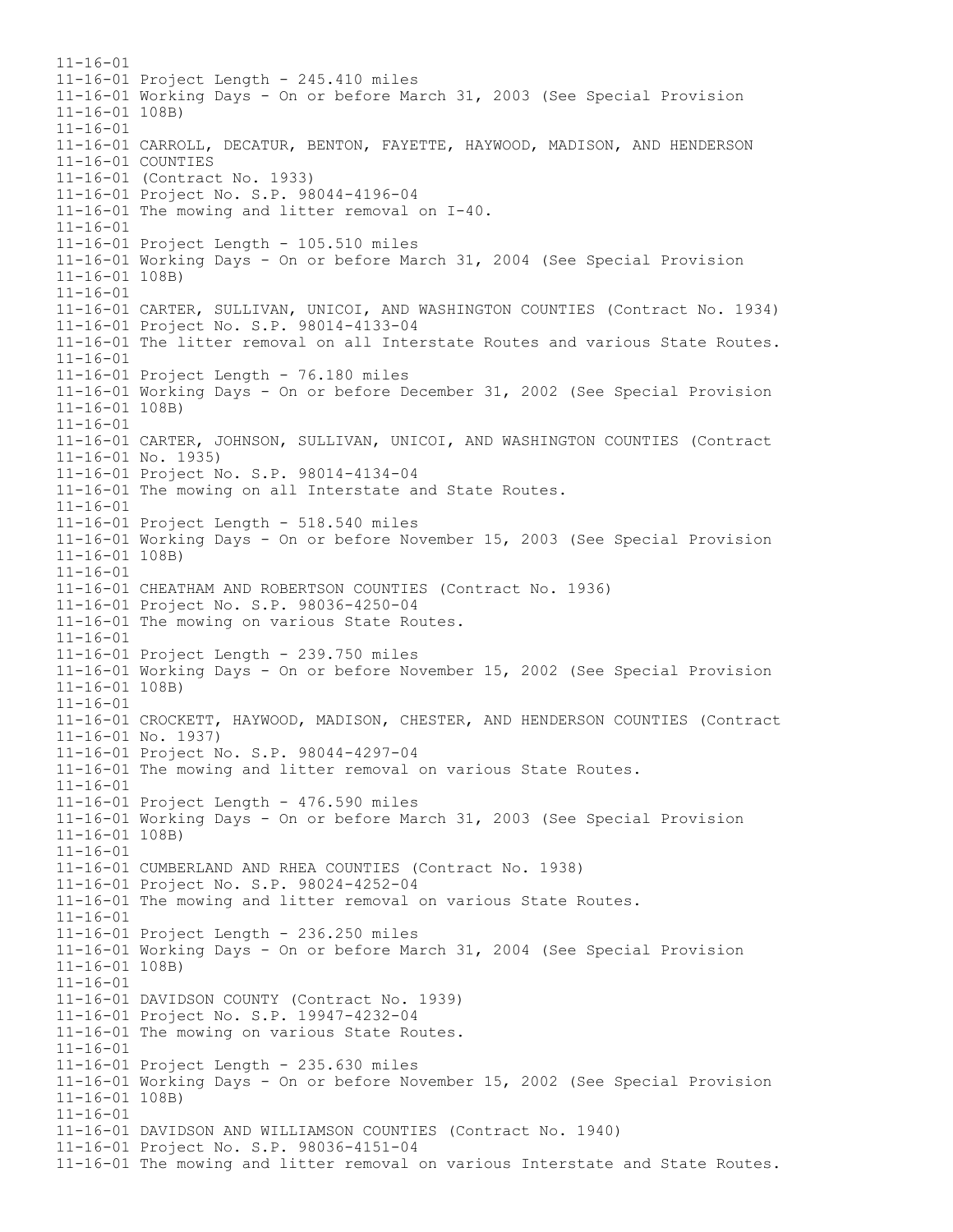$11 - 16 - 01$ 11-16-01 Project Length - 119.070 miles 11-16-01 Working Days - On or before March 31, 2003 (See Special Provision 11-16-01 108B) 11-16-01 11-16-01 DYER, GIBSON, LAKE, AND OBION COUNTIES (Contract No. 1941) 11-16-01 Project No. S.P. 98044-4198-04 11-16-01 The mowing and litter removal on I-155 and various State Routes. 11-16-01 11-16-01 Project Length - 599.930 miles 11-16-01 Working Days - On or before March 31, 2003 (See Special Provision 11-16-01 108B)  $11 - 16 - 01$ 11-16-01 HAMILTON COUNTY (Contract No. 1942) 11-16-01 Project No. S.P. 33947-4166-04 11-16-01 The mowing on various Interstate and State Routes. 11-16-01 11-16-01 Project Length - 78.480 miles 11-16-01 Working Days - On or before November 15, 2002 (See Special Provision 11-16-01 108B) 11-16-01 11-16-01 HAYWOOD AND MADISON COUNTIES (Contract No. 1943) 11-16-01 Project No. S.P. 98044-4199-04 11-16-01 The litter removal on I-40 and various State Routes.  $11 - 16 - 01$ 11-16-01 Project Length - 57.400 miles 11-16-01 Working Days - On or before December 31, 2002 (See Special Provision 11-16-01 108B) 11-16-01 11-16-01 HOUSTON, HUMPHREYS, AND PERRY COUNTIES (Contract No. 1944) 11-16-01 Project No. S.P. 98036-4252-04 11-16-01 The mowing on various State Routes. 11-16-01 11-16-01 Project Length - 237.530 miles 11-16-01 Working Days - On or before November 15, 2002 (See Special Provision 11-16-01 108B)  $11 - 16 - 01$ 11-16-01 HUMPHREYS, HICKMAN, DICKSON, WILLIAMSON, AND CHEATHAM COUNTIES 11-16-01 (Contract No. 1945) 11-16-01 Project No. S.P. 98036-4153-04 11-16-01 The mowing and litter removal on I-40. 11-16-01 11-16-01 Project Length - 56.650 miles 11-16-01 Working Days - On or before March 31, 2004 (See Special Provision 11-16-01 108B) 11-16-01 11-16-01 KNOX, BLOUNT, AND SEVIER COUNTIES (Contract No. 1946) 11-16-01 Project No. S.P. 98014-4135-04 11-16-01 The mowing on various Interstate and State Routes. 11-16-01 11-16-01 Project Length - 444.870 miles 11-16-01 Working Days - On or before November 15, 2003 (See Special Provision 11-16-01 108B) 11-16-01 11-16-01 KNOX, BLOUNT, AND SEVIER COUNTIES (Contract No. 1947) 11-16-01 Project No. S.P. 98014-4136-04 11-16-01 The litter removal on various Interstate Routes. 11-16-01 11-16-01 Project Length - 75.880 miles 11-16-01 Working Days - On or before December 31, 2002 (See Special Provision 11-16-01 108B) 11-16-01 11-16-01 LAWRENCE, WAYNE, AND LEWIS COUNTIES (Contract No. 1948) 11-16-01 Project No. S.P. 98036-4254-04 11-16-01 The mowing on various State Routes. 11-16-01 11-16-01 Project Length - 147.150 miles 11-16-01 Working Days - On or before November 15, 2002 (See Special Provision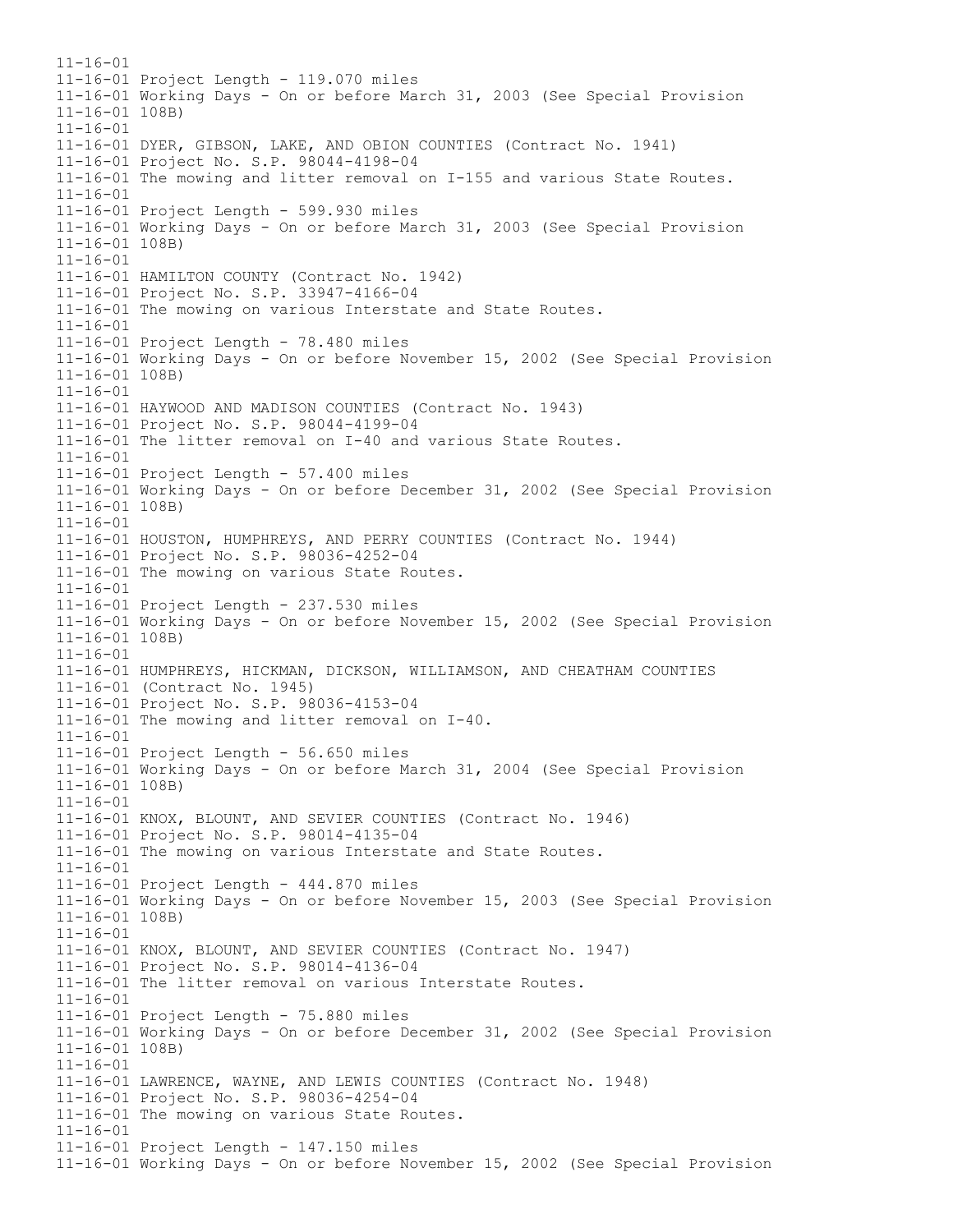----------------------------------------------------------------------------- 11-16-01 108B)  $11 - 16 - 01$ 11-16-01 LEWIS, WAYNE, AND PERRY COUNTIES (Contract No. 1949) 11-16-01 Project No. S.P. 98036-4255-04 11-16-01 The mowing on various State Routes. 11-16-01 11-16-01 Project Length - 206.820 miles 11-16-01 Working Days - On or before November 15, 2002 (See Special Provision 11-16-01 108B) 11-16-01 11-16-01 PUTNAM AND CUMBERLAND COUNTIES (Contract No. 1950) 11-16-01 Project No. S.P. 98024-4153-04 11-16-01 The mowing and litter removal on I-40 and various State Routes.  $11 - 16 - 01$ 11-16-01 Project Length - 94.750 miles 11-16-01 Working Days - On or before March 31, 2004 (See Special Provision 11-16-01 108B) 11-16-01 11-16-01 RUTHERFORD AND WILLIAMSON COUNTIES (Contract No. 1951) 11-16-01 Project No. S.P. 98036-4256-04 11-16-01 The mowing on various State Routes. 11-16-01 11-16-01 Project Length - 189.230 miles 11-16-01 Working Days - On or before November 15, 2002 (See Special Provision 11-16-01 108B)  $11 - 16 - 01$ 11-16-01 SHELBY, TIPTON, AND LAUDERDALE COUNTIES (Contract No. 1952) 11-16-01 Project No. S.P. 98045-4201-04 11-16-01 The mowing and litter removal on various State Routes. 11-16-01 11-16-01 Project Length - 236.320 miles 11-16-01 Working Days - On or before March 31, 2003 (See Special Provision 11-16-01 108B) 11-16-01 11-16-01 SUMNER, ROBERTSON, CHEATHAM, AND MONTGOMERY COUNTIES (Contract No. 11-16-01 1953) 11-16-01 Project No. S.P. 98036-4158-04 11-16-01 The mowing and litter removal on I-24, I-65, and S.R. 386. 11-16-01 11-16-01 Project Length - 62.480 miles 11-16-01 Working Days - On or before March 31, 2003 (See Special Provision 11-16-01 108B) 11-16-01 11-16-01 SUMNER, MACON, AND TROUSDALE COUNTIES (Contract No. 1954) 11-16-01 Project No. S.P. 98036-4257-04 11-16-01 The mowing on various State Routes. 11-16-01 11-16-01 Project Length - 359.470 miles 11-16-01 Working Days - On or before November 15, 2003 (See Special Provision 11-16-01 108B) 11-16-01 11-16-01 WILLIAMSON COUNTY (Contract No. 1955) 11-16-01 Project No. S.P. 94945-4292-04 11-16-01 The mowing on various State Routes. 11-16-01 11-16-01 Project Length - 191.170 miles 11-16-01 Working Days - On or before November 15, 2002 (See Special Provision 11-16-01 108B) 12-07-01 ANDERSON, CAMPBELL, CLAIBORNE, SCOTT, AND UNION COUNTIES (Contract No. 12-07-01 2000) 12-07-01 Project No. S.P. 98014-4130-04 12-07-01 The installation of painted pavement markings on various Interstate 12-07-01 and State Routes. 12-07-01 12-07-01 Project Length - 1,123.960 miles 12-07-01 Working Days - On or before November 15, 2002 (See Special Provision 12-07-01 108B)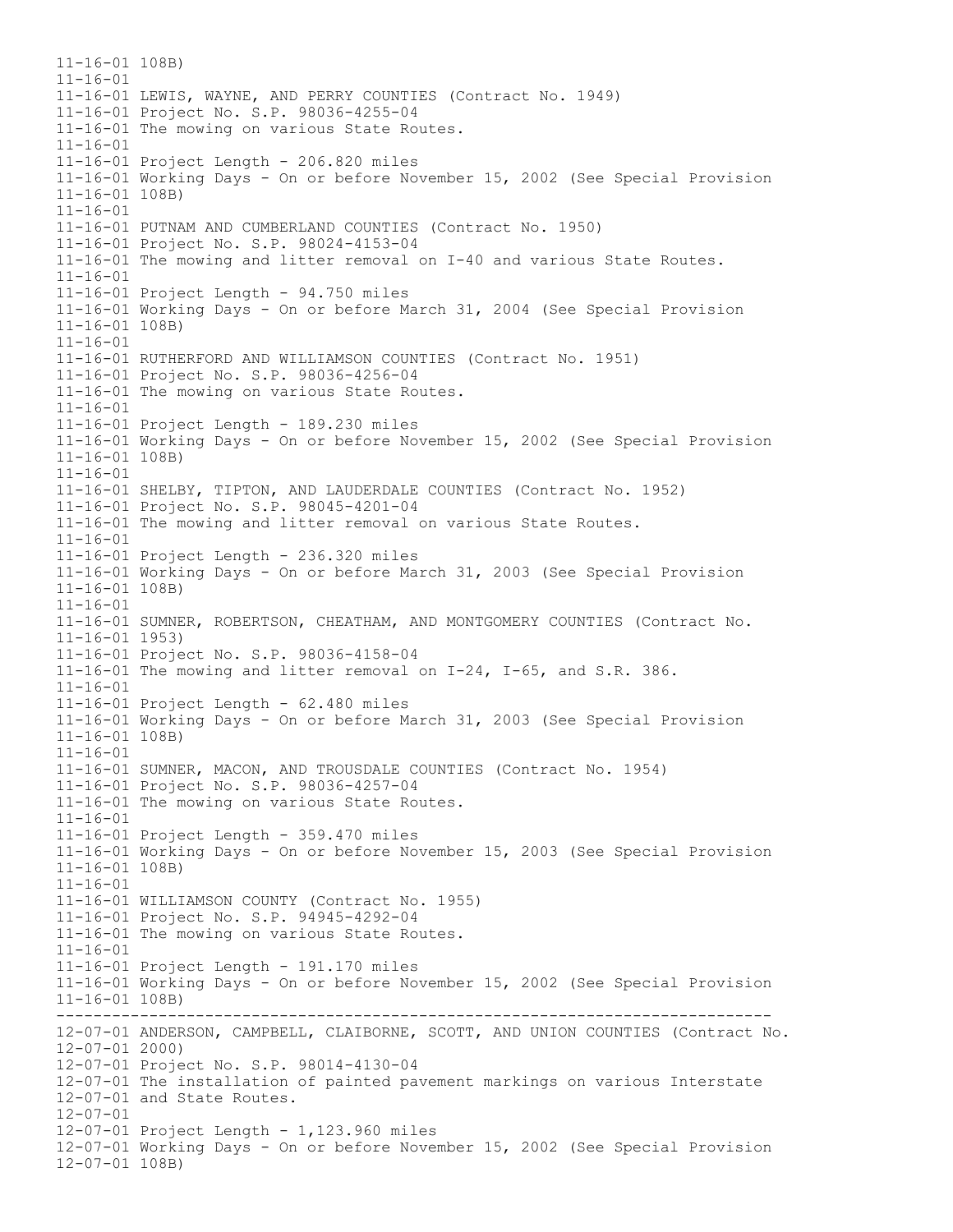12-07-01 NO PLANS CONTRACT  $12 - 07 - 01$ 12-07-01 BENTON, CARROLL, CHESTER, DECATUR, DYER, FAYETTE, GIBSON, HARDIN, 12-07-01 HAYWOOD, HENDERSON, HENRY, MADISON, AND WEAKLEY COUNTIES (Contract No. 12-07-01 2001) 12-07-01 Project No. S.P. 98045-4103-04 12-07-01 The sweeping and drain cleaning on various Interstate and State 12-07-01 Routes. 12-07-01 12-07-01 Project Length - 1,677.000 miles 12-07-01 Working Days - On or before January 31, 2003 (See Special Provision 12-07-01 108B) 12-07-01 NO PLANS CONTRACT  $12 - 07 - 01$ 12-07-01 BLEDSOE, CANNON, COFFEE, GRUNDY, MARION, SEQUATCHIE, VAN BUREN, AND 12-07-01 WARREN COUNTIES (Contract No. 2002) 12-07-01 Project No. S.P. 98024-4147-04 12-07-01 The installation of painted pavement markings on various Interstate 12-07-01 and State Routes. 12-07-01 12-07-01 Project Length - 796.980 miles 12-07-01 Working Days - On or before November 15, 2002 (See Special Provision  $12-07-01$  108B)<br> $12-07-01$ 12-07-01 NO PLANS CONTRACT  $12 - 07 - 01$ 12-07-01 BRADLEY, HAMILTON, McMINN, MEIGS, AND POLK COUNTIES (Contract No. 12-07-01 2003) 12-07-01 Project No. S.P. 98024-4146-04 12-07-01 The installation of painted pavement markings on various Interstate 12-07-01 and State Routes. 12-07-01 12-07-01 Project Length - 430.510 miles 12-07-01 Working Days - On or before November 15, 2002 (See Special Provision 12-07-01 108B)<br>12-07-01 12-07-01 NO PLANS CONTRACT  $12 - 07 - 01$ 12-07-01 CAMPBELL COUNTY (Contract No. 2004) 12-07-01 Project No. IME-75-3(134)109, 07100-8107-44 12-07-01 The resurfacing on I-75 beginning at the Anderson County line (L.M. 12-07-01 0.00) and extending to 525 feet north of U.S. 25W (S.R. 9) (L.M. 12-07-01 4.96). 12-07-01 12-07-01 Project Length - 4.960 miles 12-07-01 Working Days - On or before September 30, 2002 (See Special Provision  $12-07-01$  108B)<br> $12-07-01$ Plans Cost -  $\frac{1}{2}$  3.00 (11" x 17") 12-07-01 The DBE goal for this contract is 3% of the contract amount.  $12 - 07 - 01$ 12-07-01 CAMPBELL COUNTY (Contract No. 2005) 12-07-01 Project No. S.P. 07100-4111-04 12-07-01 The repair of the bridge on I-75 over U.S 25W (S.R. 9) (L.M. 30.68). 12-07-01 12-07-01 Project Length - 0.000 mile 12-07-01 Working Days - See proposal. Cross-Section Cost - NA 12-07-01 12-07-01 CANNON COUNTY (Contract No. 2006) 12-07-01 Project No. BR-STP-53(16), 08002-3227-94 12-07-01 The construction of a concrete box bridge on S.R. 53 over Lewis Creek 12-07-01 (L.M. 3.23), including grading, drainage, and paving. 12-07-01 12-07-01 Project Length - 0.161 mile 12-07-01 Working Days - On or before November 30, 2002 Plans  $Cost - $ 10.00$  Cross-Section Cost -  $$0.00$ 12-07-01 12-07-01 CARTER COUNTY (Contract No. 2007) 12-07-01 Project No. STP-M-9103(7), 10951-3547-54 12-07-01 The installation of signals at various locations in Elizabethton.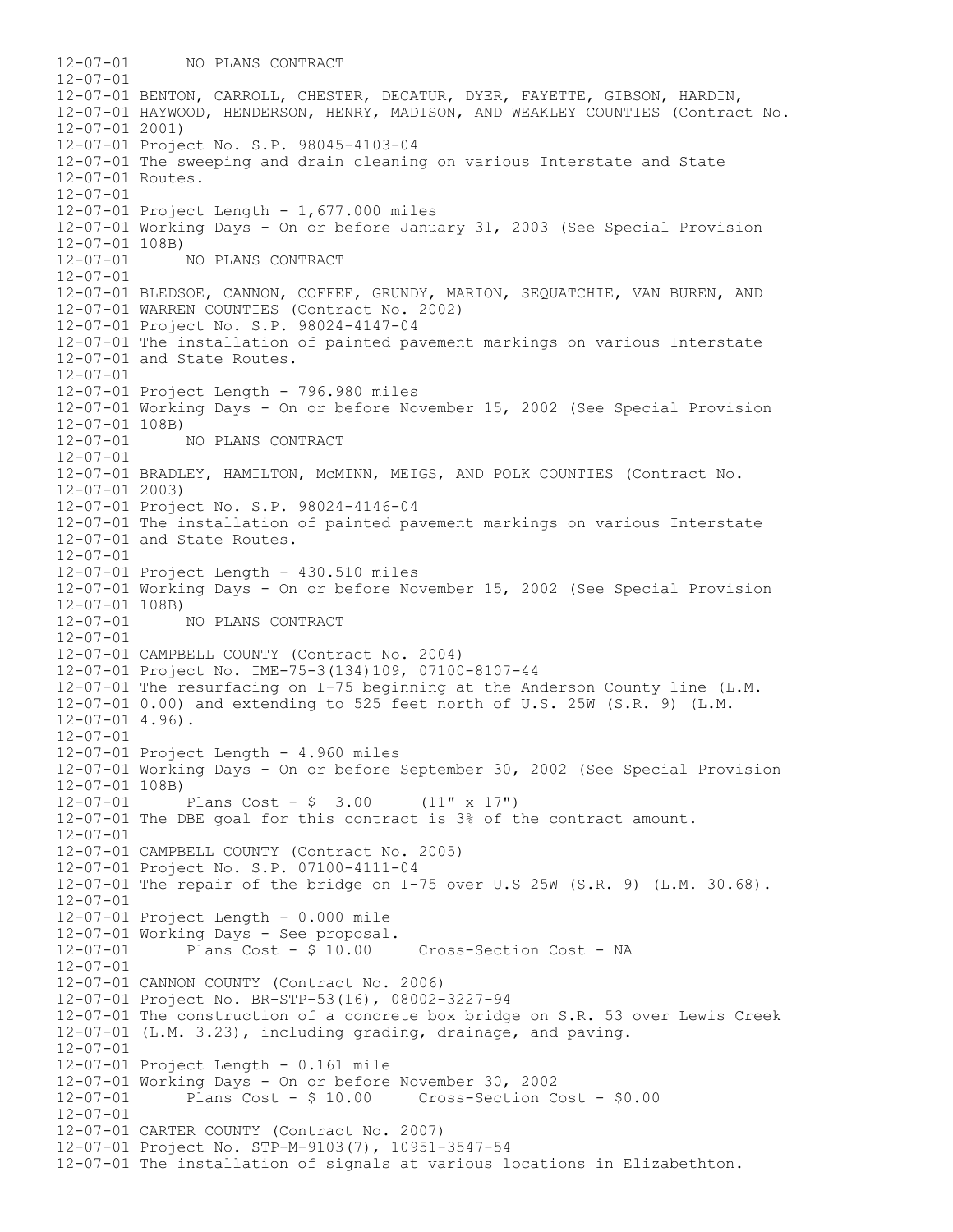$12 - 07 - 01$ 12-07-01 Project Length - 0.000 mile 12-07-01 Working Days - On or before June 15, 2002 12-07-01 Plans Cost - \$ 10.00 Cross-Section Cost - NA 12-07-01 12-07-01 CARTER, GREENE, HAMBLEN, HANCOCK, HAWKINS, JOHNSON, SULLIVAN, UNICOI, 12-07-01 AND WASHINGTON COUNTIES (Contract No. 2008) 12-07-01 Project No. S.P. 98014-4129-04 12-07-01 The installation of painted pavement markings on various Interstate 12-07-01 and State Routes. 12-07-01 12-07-01 Project Length - 2,423.690 miles 12-07-01 Working Days - On or before November 15, 2002 (See Special Provision 12-07-01 108B) 12-07-01 NO PLANS CONTRACT 12-07-01 12-07-01 CHEATHAM COUNTY (Contract No. 2009) 12-07-01 Project No. S.P. 11014-4213-04 12-07-01 The repair of the bridge on S.R. 251 over Pond Creek (L.M. 3.54). 12-07-01 12-07-01 Project Length - 0.000 mile 12-07-01 Working Days - On or before June 15, 2002 (See Special Provision 108B) 12-07-01 Plans Cost - \$ 10.00 Cross-Section Cost - NA  $12 - 07 - 01$ 12-07-01 CHEATHAM, HOUSTON, MONTGOMERY, ROBERTSON, AND STEWART COUNTIES 12-07-01 (Contract No. 2010) 12-07-01 Project No. S.P. 98036-4159-04 12-07-01 The installation of painted pavement markings on various Interstate 12-07-01 and State Routes. 12-07-01 12-07-01 Project Length - 533.000 miles 12-07-01 Working Days - On or before November 15, 2002 (See Special Provision  $12-07-01$  108B)<br> $12-07-01$ NO PLANS CONTRACT 12-07-01 12-07-01 CUMBERLAND COUNTY (Contract No. 2011) 12-07-01 Project No. IME-40-6(129)310, 18100-8109-44 12-07-01 The resurfacing on I-40 beginning at the parking area left (L.M. 1.98) 12-07-01 and extending to the Obed River (L.M. 13.54). 12-07-01 12-07-01 Project Length - 11.500 miles 12-07-01 Working Days - On or before July 2, 2002 12-07-01 Plans Cost - \$ 3.00 (11"x17") 12-07-01 The DBE goal for this contract is 3% of the contract amount. 12-07-01 12-07-01 DAVIDSON COUNTY (Contract No. 2012) 12-07-01 Project No. IME-40-3(127)196, 19003-8185-44 12-07-01 The resurfacing on I-40 beginning 0.64 mile west of Newsom Station 12-07-01 Road (L.M. 4.05) and extending to U.S. 70 (S.R. 24, Charlotte Pike) 12-07-01 (L.M. 9.70).  $12 - 07 - 01$ 12-07-01 Project Length - 5.440 miles 12-07-01 Working Days - On or before November 15, 2002 (See Special Provision 12-07-01 108B)<br>12-07-01 Plans Cost - \$ 10.00 12-07-01 Plans Cost - \$ 10.00 Cross-Section Cost - NA 12-07-01 The DBE goal for this contract is 3% of the contract amount. 12-07-01 12-07-01 DAVIDSON AND WILLIAMSON COUNTIES (Contract No. 2013) 12-07-01 Project No. CM/STP-254(4), 19057-3217-54, 19057-3218-14 12-07-01 The grading, drainage, and paving on S.R. 254 (Old Hickory Boulevard) 12-07-01 at Granny White Pike (L.M. 5.44). 12-07-01 12-07-01 Project Length - 1.107 kilometers \*METRIC\* 12-07-01 Working Days - On or before June 30, 2003 12-07-01 Plans Cost - \$ 25.00 Cross-Section Cost - \$ 10.00 12-07-01 The DBE goal for this contract is 5% of the contract amount. 12-07-01 12-07-01 DAVIDSON COUNTY (Contract No. 2014)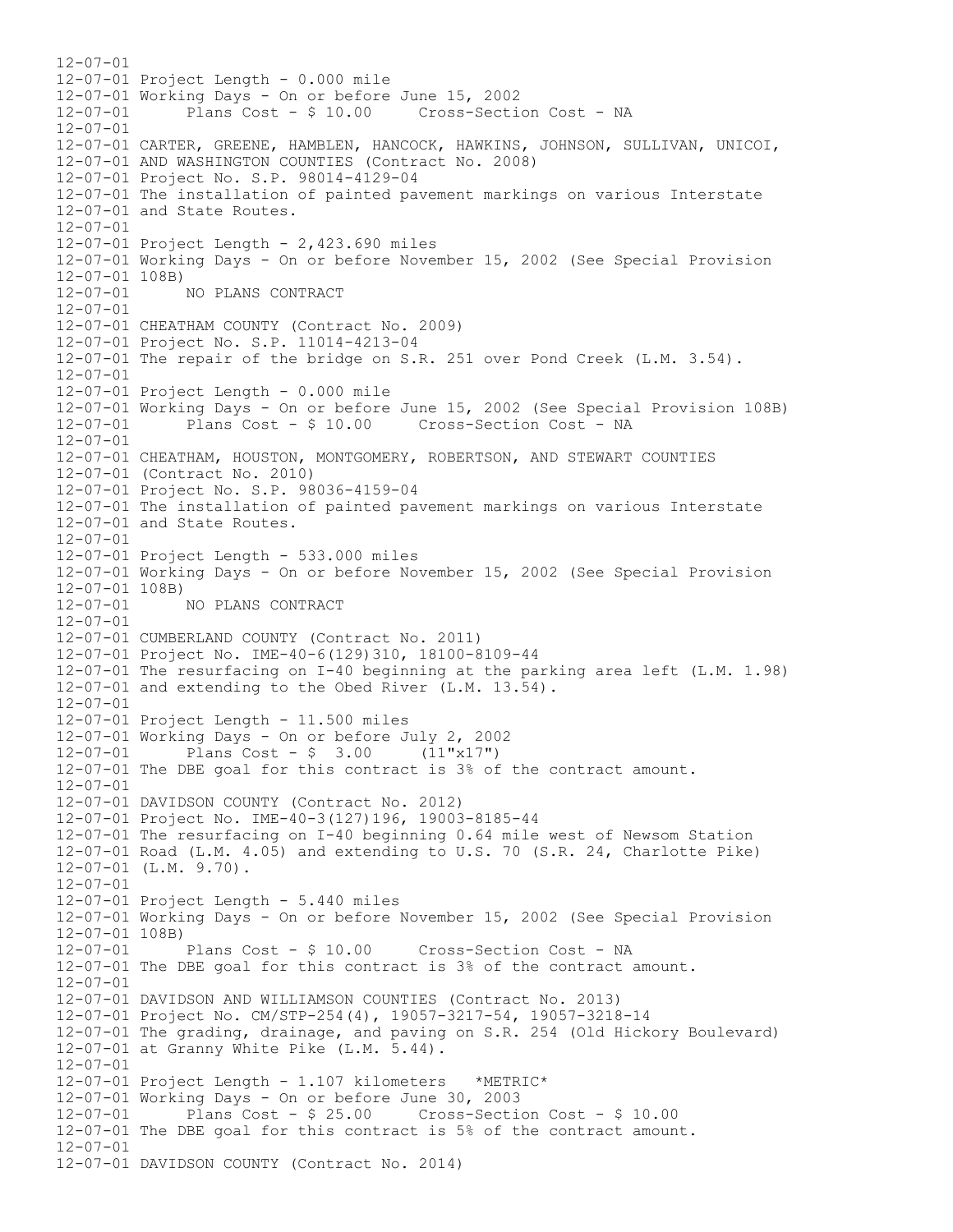12-07-01 Project No. STP-M-24(8), 19041-3265-54 12-07-01 The grading, drainage, and paving on U.S. 70 (S.R. 24, Lebanon Pike) 12-07-01 at S.R. 255 (Donelson Pike). 12-07-01 12-07-01 Project Length - 1.160 miles 12-07-01 Working Days - On or before June 30, 2003 (See Special Provision 108B)  $Cross-Section Cost - $ 10.00$ 12-07-01 12-07-01 DICKSON COUNTY (Contract No. 2015) 12-07-01 Project No. S.P. 22002-3238-04 12-07-01 The grading, drainage, and paving on U.S. 70 (S.R. 1, Henslee Drive) 12-07-01 beginning at S.R. 48 (Main Street) and extending to S.R. 235 (College 12-07-01 Street).  $12 - 07 - 01$ 12-07-01 Project Length - 0.644 mile 12-07-01 Working Days - On or before October 31, 2002 12-07-01 Plans Cost - \$ 10.00 Cross-Section Cost - \$ 10.00 12-07-01 12-07-01 DICKSON COUNTY (Contract No. 2016) 12-07-01 Project No. S.P. 22953-3558-04 12-07-01 The grading, drainage, and paving on a S.I.A. route serving Bordeau 12-07-01 Metals in Dickson. 12-07-01 12-07-01 Project Length - 0.254 mile 12-07-01 Working Days - On or before June 15, 2002 12-07-01 Plans Cost - \$ 10.00 Cross-Section Cost - \$ 10.00 12-07-01 12-07-01 DICKSON, HICKMAN, HUMPHREYS, AND PERRY COUNTIES (Contract No. 2017) 12-07-01 Project No. S.P. 98036-4160-04 12-07-01 The installation of painted pavement markings on various Interstate 12-07-01 and State Routes.  $12 - 07 - 01$ 12-07-01 Project Length - 469.900 miles 12-07-01 Working Days - On or before November 15, 2002 (See Special Provision  $12-07-01$  108B)<br> $12-07-01$ 12-07-01 NO PLANS CONTRACT  $12 - 07 - 01$ 12-07-01 DYER, GIBSON, LAKE, OBION, CROCKETT, HAYWOOD, LAUDERDALE, SHELBY, AND 12-07-01 TIPTON COUNTIES (Contract No. 2018) 12-07-01 Project No. S.P. 98045-4202-04 12-07-01 The installation of painted pavement markings on various State Routes. 12-07-01 12-07-01 Project Length - 1,191.97 miles 12-07-01 Working Days - On or before November 15, 2002 (See Special Provision 12-07-01 108B) 12-07-01 NO PLANS CONTRACT  $12 - 07 - 01$ 12-07-01 FAYETTE COUNTY (Contract No. 2019) 12-07-01 Project No. IME-40-1(286)35, 24001-8142-44 12-07-01 The resurfacing on I-40 beginning west of S.R. 59 (L.M. 7.91) and 12-07-01 extending to the Haywood County line (L.M. 16.14). 12-07-01 12-07-01 Project Length - 8.231 miles 12-07-01 Working Days - On or before July 31, 2002 (See Special Provision 108B) 12-07-01 Plans Cost - \$ 3.00 (11" x 17") 12-07-01 The DBE goal for this contract is 3% of the contract amount. 12-07-01 12-07-01 GILES, LAWRENCE, LEWIS, LINCOLN, MAURY, MOORE, RUTHERFORD, AND WAYNE 12-07-01 COUNTIES 12-07-01 (Contract No. 2020) 12-07-01 Project No. S.P. 98036-4261-04 12-07-01 The crack sealing on various State Routes.  $12 - 07 - 01$ 12-07-01 Project Length - 108.380 miles 12-07-01 Working Days - On or before June 15, 2002 12-07-01 NO PLANS CONTRACT 12-07-01 12-07-01 HAMILTON COUNTY (Contract No. 2021)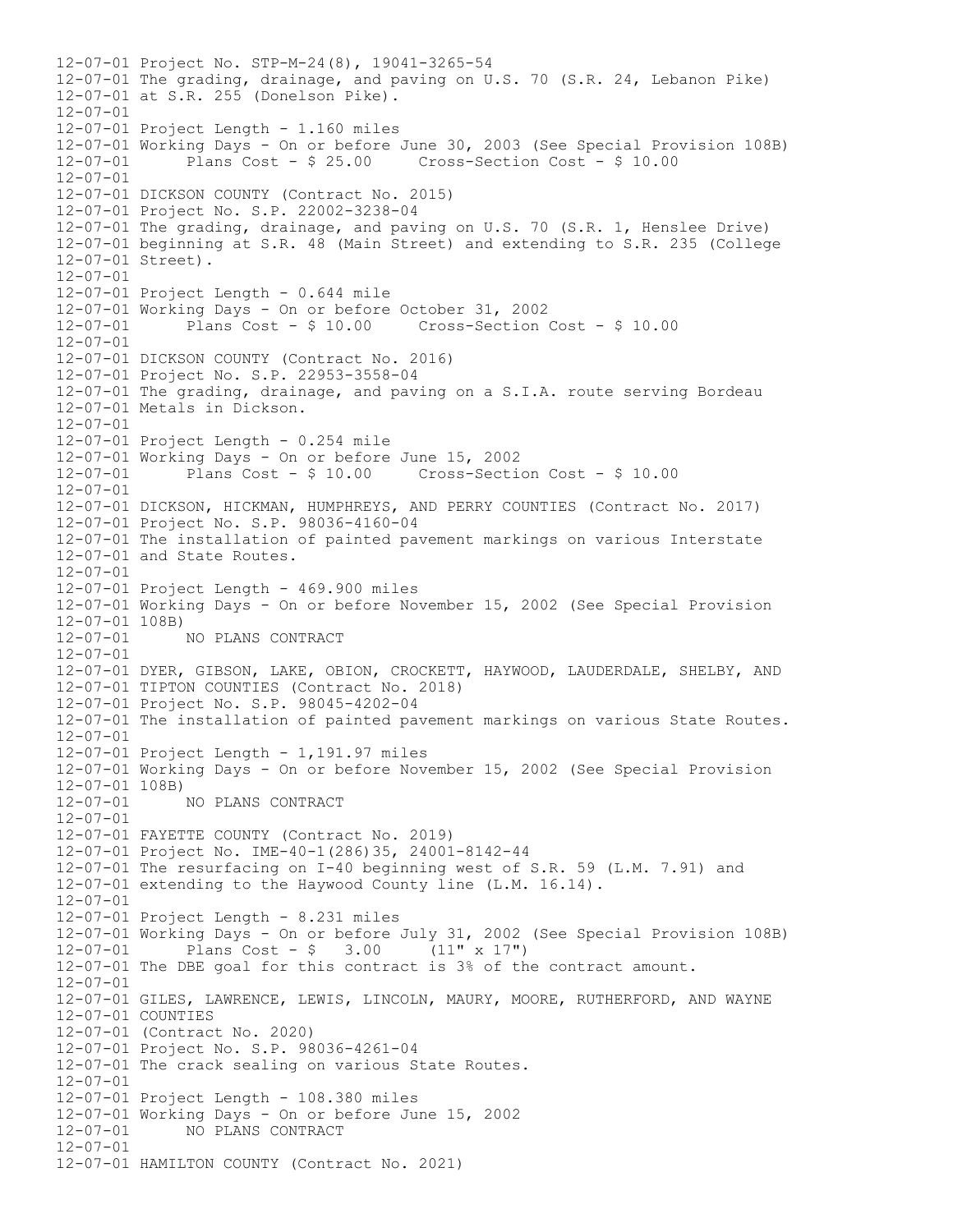12-07-01 Project No. BR-STP-3603(2), 33959-3537-94 12-07-01 The construction of a concrete box bridge on Hickory Valley Road over 12-07-01 Friar Branch (L.M. 2.67), including grading, drainage, and paving. 12-07-01 12-07-01 Project Length - 0.056 mile 12-07-01 Working Days - On or before November 30, 2002 12-07-01 Plans Cost - \$ 10.00 Cross-Section Cost - \$0.00 12-07-01 12-07-01 HAMILTON COUNTY (Contract No. 2022) 12-07-01 Project No. S.P. 33005-4167-04 12-07-01 The grinding of concrete pavement on I-75 beginning at South 12-07-01 Chickamauga Creek and extending to East Brainerd Road.  $12 - 07 - 01$ 12-07-01 Project Length - 1.502 miles 12-07-01 Working Days - On or before June 15, 2002 12-07-01 NO PLANS CONTRACT 12-07-01 12-07-01 HAMILTON COUNTY (Contract No. 2023) 12-07-01 Project No. S.P. 33055-3236-04 12-07-01 The grading, drainage, and paving on S.R. 319 (Hixson Pike) beginning 12-07-01 at Hideaway Lane and extending to Dallas Hollow Road. 12-07-01 12-07-01 Project Length - 3.571 kilometers \*METRIC\* 12-07-01 Working Days - On or before November 15, 2003 12-07-01 Plans Cost - \$100.00 Cross-Section Cost - \$ 25.00 12-07-01 The DBE goal for this contract is 5% of the contract amount. 12-07-01 12-07-01 HARDEMAN COUNTY (Contract No. 2024) 12-07-01 Project No. S.P. 35945-3475-04 12-07-01 The grading, drainage, and paving on a S.I.A. route serving R. H. 12-07-01 Trucking L.L.C. in Bolivar.  $12 - 07 - 01$ 12-07-01 Project Length - 0.509 mile 12-07-01 Working Days - On or before June 30, 2002  $Cross-Section Cost - $ 10.00$ 12-07-01 12-07-01 HARDIN COUNTY (Contract No. 2025) 12-07-01 Project No. S.P. 36014-4216-04 12-07-01 The scour repair at the bridge on S.R. 203 over Turkey Creek (L.M.  $12-07-01$  7.40). 12-07-01 12-07-01 Project Length - 0.000 miles 12-07-01 Working Days - On or before May 31, 2002 12-07-01 NO PLANS CONTRACT 12-07-01 12-07-01 HAYWOOD COUNTY (Contract No. 2026) 12-07-01 Project No. IME-40-1(285)51, 38001-8177-44 12-07-01 The resurfacing on I-40 beginning west of Stanton-Koko Road (L.M. 12-07-01 8.46) and extending to east of S.R. 19 (L.M. 17.28).  $12 - 07 - 01$ 12-07-01 Project Length - 8.811 miles 12-07-01 Working Days - On or before July 31, 2002 (See Special Provision 108B) 12-07-01 Plans Cost - \$ 3.00 (11" x 17") 12-07-01 The DBE goal for this contract is 3% of the contract amount. 12-07-01 12-07-01 HAYWOOD COUNTY (Contract No. 2027) 12-07-01 Project No. S.P. 38001-4176-04 12-07-01 The repair of three (3) bridges over I-40. 12-07-01 12-07-01 Project Length - 0.000 mile 12-07-01 Working Days - On or before July 31, 2002 (See Special Provision 108B) 12-07-01 Plans Cost - \$ 10.00 Cross-Section Cost - NA  $12 - 07 - 01$ 12-07-01 HAYWOOD COUNTY (Contract No. 2028) 12-07-01 Project No. S.P. 38946-4256-04 12-07-01 The repair of three (3) bridges over I-40. 12-07-01 12-07-01 Project Length - 0.000 mile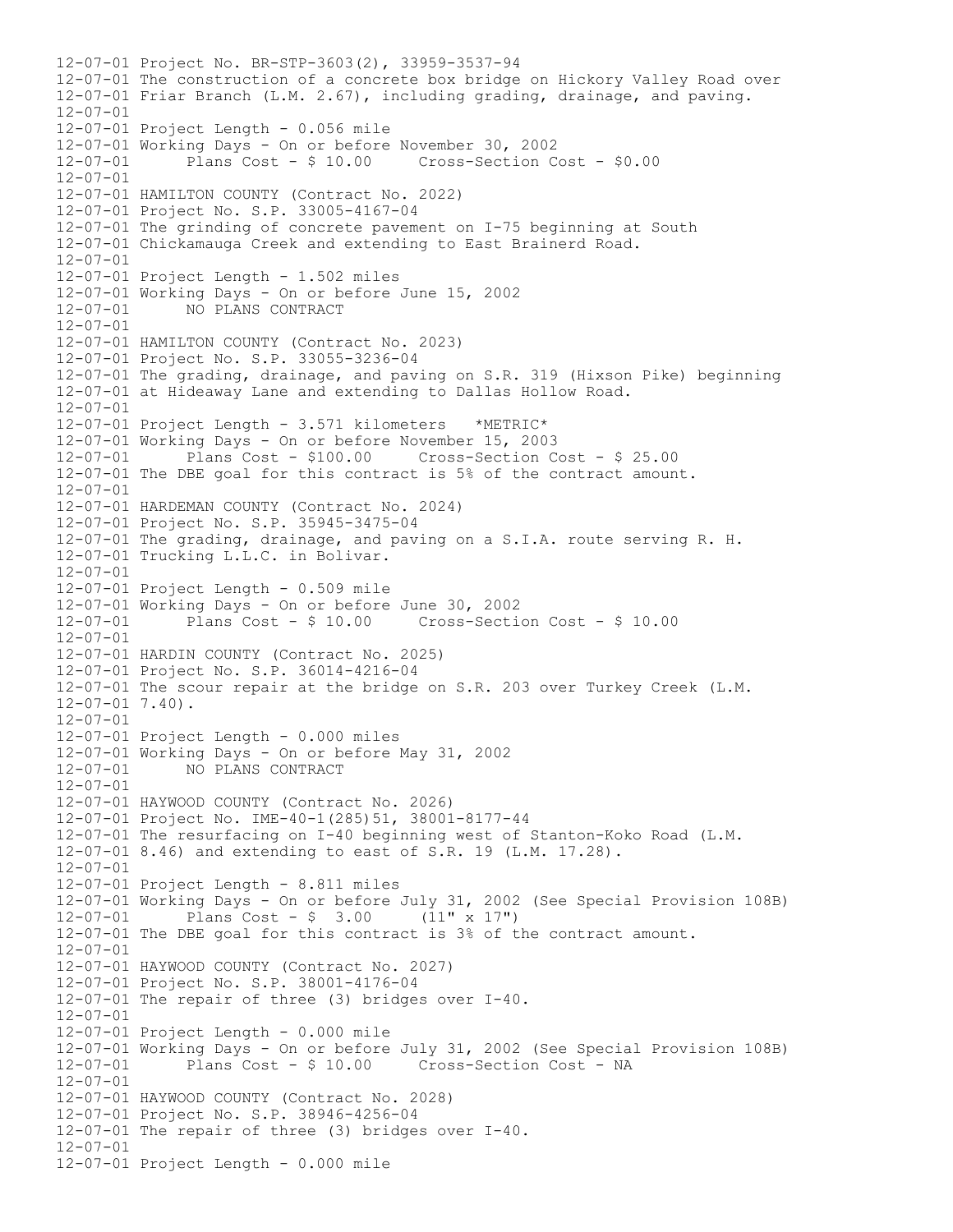12-07-01 Working Days - On or before July 31, 2002 (See Special Provision 108B) 12-07-01 Plans Cost - \$ 50.00 Cross-Section Cost - NA 12-07-01 12-07-01 HICKMAN COUNTY (Contract No. 2029) 12-07-01 Project No. IME-40-3(128)148, 41001-8141-44 12-07-01 The resurfacing on I-40 beginning at the Humphreys County Line (L.M. 12-07-01 0.00) and extending to west of Old Beaver Road (L.M. 8.98). 12-07-01 12-07-01 Project Length - 8.446 miles  $12-07-01$  Working Days - See proposal.<br> $12-07-01$  Plans Cost - \$ 10.00 12-07-01 Plans Cost - \$ 10.00 Cross-Section Cost - NA 12-07-01 The DBE goal for this contract is 3% of the contract amount.  $12 - 07 - 01$ 12-07-01 KNOX COUNTY (Contract No. 2030) 12-07-01 Project No. IME-40-7(156)387, 47100-8103-44 12-07-01 The resurfacing on I-40 beginning at Sixth Street (L.M. 20.38) and 12-07-01 extending to U.S. 11 (S.R. 1) (L.M. 23.01). 12-07-01 12-07-01 Project Length - 2.630 miles 12-07-01 Working Days - On or before June 30, 2002 (See Special Provision 108B)<br>12-07-01 Plans Cost - \$ 3.00 (11" x 17") Plans Cost -  $\frac{1}{2}$  3.00 (11" x 17") 12-07-01 The DBE goal for this contract is 3% of the contract amount. 12-07-01 12-07-01 LOUDON COUNTY (Contract No. 2031) 12-07-01 Project No. STP-M-9111(1), 53951-3508-54 12-07-01 The installation of signals at six (6) intersections in Lenoir City. 12-07-01 12-07-01 Project Length - 0.000 mile 12-07-01 Working Days - On or before August 31, 2002 12-07-01 Plans Cost - \$ 10.00 Cross-Section Cost - NA 12-07-01 12-07-01 OBION COUNTY (Contract No. 2032) 12-07-01 Project No. S.P. 66116-4214-04 12-07-01 The repair of the bridge on U.S. 51 (S.R. 3) over the Illinois Central 12-07-01 Gulf Railroad (L.M. 20.38). 12-07-01 12-07-01 Project Length - 0.000 mile 12-07-01 Working Days - On or before June 30, 2002 12-07-01 Plans Cost - \$ 10.00 Cross-Section Cost - NA  $12 - 07 - 01$ 12-07-01 PERRY COUNTY (Contract No. 2033) 12-07-01 Project No. S.P. 68001-4236-04 12-07-01 The repair of the bridge on S.R. 13 over King Branch (L.M. 18.84). 12-07-01 12-07-01 Project Length - 0.000 mile 12-07-01 Working Days - On or before August 15, 2002 (See Special Provision 12-07-01 108B)<br>12-07-01 Plans Cost - \$ 10.00 Cross-Section Cost - NA 12-07-01 12-07-01 PUTNAM COUNTY (Contract No. 2034) 12-07-01 Project No. IME-40-6(128)291, 71001-8194-44 12-07-01 The resurfacing on I-40 beginning at Falling Water River and extending 12-07-01 to 0.5 mile west of U.S. 70N (S.R. 24). 12-07-01 12-07-01 Project Length - 8.710 miles 12-07-01 Working Days - On or before August 29, 2002 Plans Cost -  $\frac{1}{2}$  3.00 (11" x 17") 12-07-01 The DBE goal for this contract is 3% of the contract amount. 12-07-01 12-07-01 RUTHERFORD COUNTY (Contract No. 2035) 12-07-01 Project No. STP-M-1(115), 75002-3263-54 12-07-01 The installation of lights on U.S. 70 (S.R. 1) at the junctions with 12-07-01 S.R. 266 and S.R. 102.  $12 - 07 - 01$ 12-07-01 Project Length - 0.000 mile 12-07-01 Working Days - On or before October 15, 2002 12-07-01 Plans Cost - \$ 3.00 Cross-Section Cost - NA 12-07-01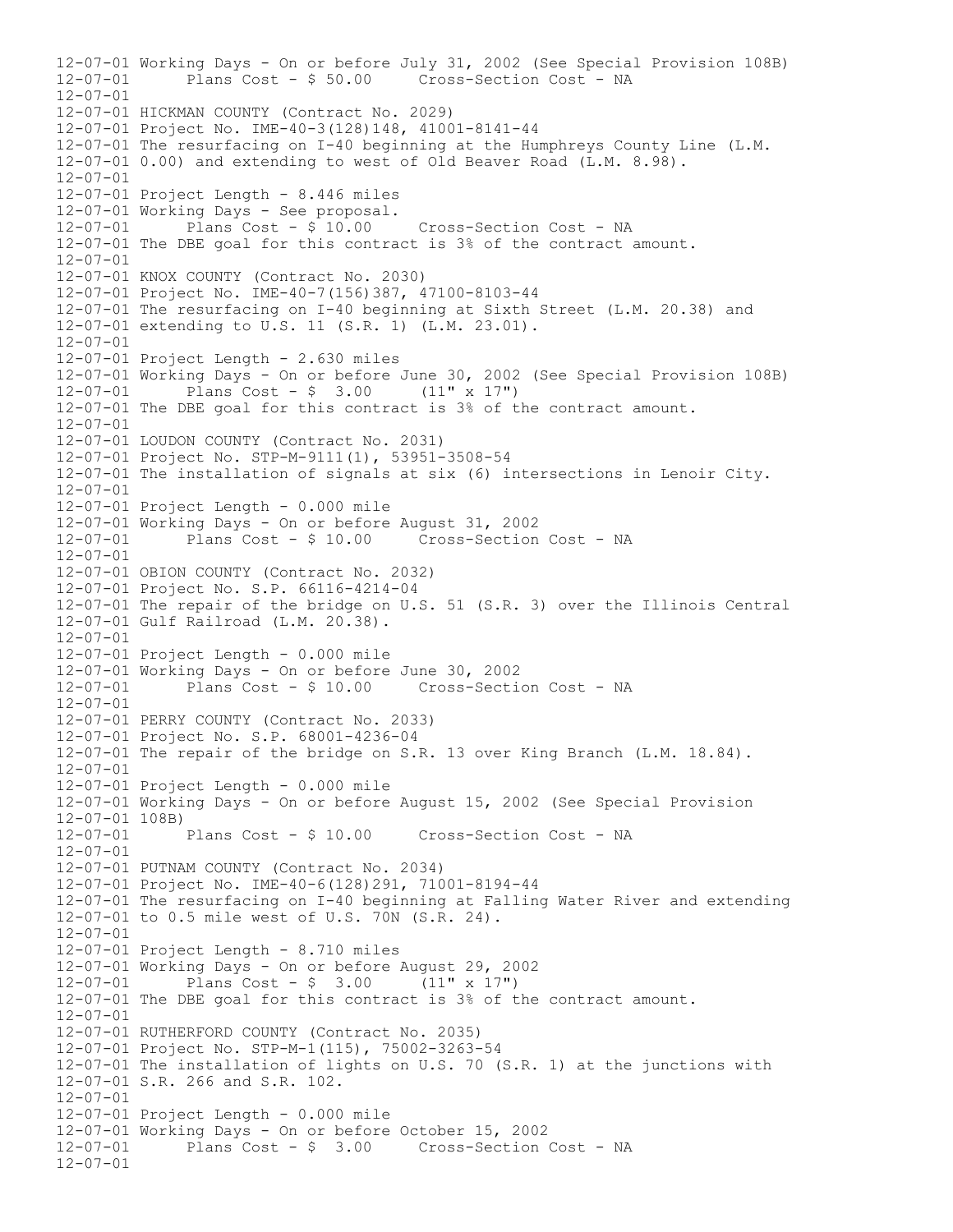12-07-01 RUTHERFORD COUNTY (Contract No. 2036) 12-07-01 Project No. S.P. 75002-4273-04 12-07-01 S.P. 75003-4225-04 12-07-01 12-07-01 Project No. S.P. 75002-4273-04 12-07-01 The repair of the bridges on U.S. 70S (S.R. 1) over Overall Creek 12-07-01 (L.M. 10.74).  $12 - 07 - 01$ 12-07-01 Project Length - 0.000 mile 12-07-01 12-07-01 Project No. S.P. 75003-4225-04 12-07-01 The repair of the bridges on U.S. 41 (S.R. 1) over the Stones River 12-07-01 (L.M. 14.22). 12-07-01 12-07-01 Project Length - 0.000 mile 12-07-01 12-07-01 Total Project Length - 0.000 mile 12-07-01 Working Days - On or before November 30, 2002 (See Special Provision 12-07-01 108B)<br>12-07-01 Plans Cost - \$ 25.00 Cross-Section Cost - NA 12-07-01 12-07-01 RUTHERFORD COUNTY (Contract No. 2037) 12-07-01 Project No. S.P. 75953-3538-04 12-07-01 The grading, drainage, and paving on a S.I.A. route (Industrial 12-07-01 Boulevard) serving various industries in LaVergne.  $12 - 07 - 01$ 12-07-01 Project Length - 1.733 miles 12-07-01 Working Days - On or before July 31, 2003 12-07-01 Plans Cost - \$ 25.00 Cross-Section Cost - \$ 50.00 12-07-01 12-07-01 SEVIER COUNTY (Contract No. 2038) 12-07-01 Project No. S.P. 78449-3201-04 12-07-01 The grading, drainage, construction of three (3) concrete I-beam 12-07-01 bridges, and paving on S.R. 449 (Middle Creek Road) beginning at 12-07-01 Center View Road and extending to U.S. 411 (S.R. 35). 12-07-01 12-07-01 Project Length - 4.620 kilometers \*METRIC\*  $12-07-01$  Working Days - On or before April 30, 2005<br> $12-07-01$  Plans Cost - \$125.00 Cross-Section 12-07-01 Plans Cost - \$125.00 Cross-Section Cost - \$ 50.00  $12 - 07 - 01$ 12-07-01 SMITH COUNTY (Contract No. 2039) 12-07-01 Project No. STP-H-53(18), 80004-3240-94 12-07-01 The installation of signals on S.R. 53 at the ramp from eastbound I-40 12-07-01 in Gordonsville. 12-07-01 12-07-01 Project Length - 0.000 mile 12-07-01 Working Days - On or before April 30, 2002 12-07-01 Plans Cost - \$ 3.00 Cross-Section Cost - NA  $12 - 07 - 01$ 12-07-01 SUMNER COUNTY (Contract No. 2040) 12-07-01 Project No. S.P. 83076-3228-04 12-07-01 The grading, drainage, construction of a concrete box beam bridge and 12-07-01 a concrete I-beam bridge, and paving on S.R. 386 beginning 0.05 mile 12-07-01 east of Harris Lane and extending to 0.12 mile west of S.R. 109 12-07-01 (Gallatin Bypass). 12-07-01 12-07-01 Project Length - 1.571 miles  $12-07-01$  Working Days - See proposal.<br> $12-07-01$  Plans Cost - \$ 50.00  $Cross-Section Cost - $ 25.00$ 12-07-01 12-07-01 WASHINGTON COUNTY (Contract No. 2041) 12-07-01 Project No. STP-H-400(3), 90016-3211-94 12-07-01 The installation of signals on S.R. 400 (Watauga Ave.) at Oak Street 12-07-01 in Johnson City. 12-07-01 12-07-01 Project Length - 0.000 mile 12-07-01 Working Days - On or before August 31, 2002 12-07-01 Plans Cost - \$ 10.00 Cross-Section Cost - NA